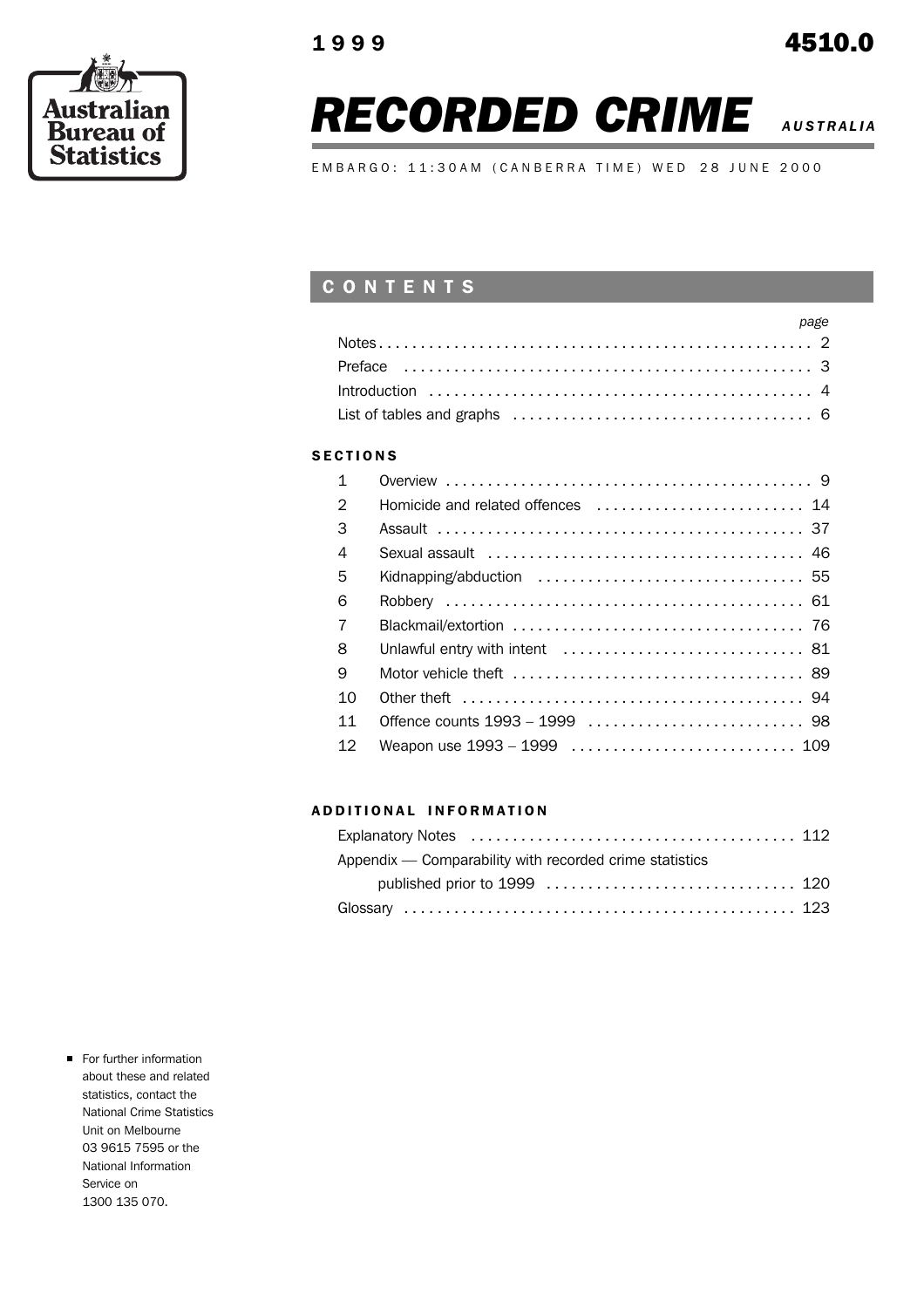## N O T E S

| ABOUT THIS PUBLICATION      | This publication presents national statistics on crimes recorded by police. These<br>statistics provide indicators of the level and nature of recorded crime in Australia and a<br>basis for measuring change over time.                                                                                                                                                                                                                                                                                                                                                                                                                                                                                                                                     |                |  |  |  |  |  |  |
|-----------------------------|--------------------------------------------------------------------------------------------------------------------------------------------------------------------------------------------------------------------------------------------------------------------------------------------------------------------------------------------------------------------------------------------------------------------------------------------------------------------------------------------------------------------------------------------------------------------------------------------------------------------------------------------------------------------------------------------------------------------------------------------------------------|----------------|--|--|--|--|--|--|
| CHANGES IN THIS ISSUE       | Commencing from 1 January 1999, the recorded crime statistics collection has changed<br>its classificatory basis of offences from the Australian National Classification of Offences<br>(ANCO) to the Australian Standard Offence Classification (ASOC). This change is<br>reflected in the statistics in this publication, commencing from this issue. The<br>development of the ASOC resulted both from the need to update the existing<br>classification and to address recognised deficiencies in the ANCO. This new offence<br>classification has led to significant improvements in the comparability of crime statistics<br>on both a State and national level.                                                                                       |                |  |  |  |  |  |  |
|                             | During 1999 several police services also implemented new crime recording systems<br>and/or extraction procedures used to compile recorded crime statistics. In general<br>these changes have resulted in improvements in the quality and comparability of these<br>statistics.                                                                                                                                                                                                                                                                                                                                                                                                                                                                               |                |  |  |  |  |  |  |
|                             | A technical appendix is included in this issue detailing the changes in offence<br>classification, recording and extraction procedures. This appendix also identifies issues<br>of non-comparability between jurisdictions and with statistics from previous years. It is<br>anticipated that these issues of non-comparability will be resolved in the next collection<br>cycle for Recorded Crime, Australia. The 1999 recorded crime statistics are comparable<br>with previously published data, except for: other theft counts for Victoria; assault, sexual<br>assault, kidnapping/abduction, robbery, blackmail/extortion and other theft counts for<br>Western Australia; and assault, robbery and other theft counts for<br>the Northern Territory. |                |  |  |  |  |  |  |
|                             | Due to the implementation of the ASOC from 1 January 1999 for recorded crime<br>statistics, compiling the financial year table for 1998-99 under ASOC-based standards is<br>not straightforward. For this reason the table has not been included in this issue.<br>However, financial year tables will be released in future publications.                                                                                                                                                                                                                                                                                                                                                                                                                   |                |  |  |  |  |  |  |
| SYMBOLS AND OTHER<br>USAGES | Australian Bureau of Statistics<br>ABS<br>Australian National Classification of Offences<br><b>ANCO</b><br>Australian Standard Offence Classification<br>ASOC<br>ERP<br>estimated resident population<br>not available<br>n.a.<br><b>NCSU</b><br>National Crime Statistics Unit<br>not elsewhere classified<br>n.e.c.<br>n.f.d.<br>not further defined<br>figure or series revised since previous issue<br>r<br><b>UEWI</b><br>unlawful entry with intent<br>nil                                                                                                                                                                                                                                                                                             |                |  |  |  |  |  |  |
|                             |                                                                                                                                                                                                                                                                                                                                                                                                                                                                                                                                                                                                                                                                                                                                                              | not applicable |  |  |  |  |  |  |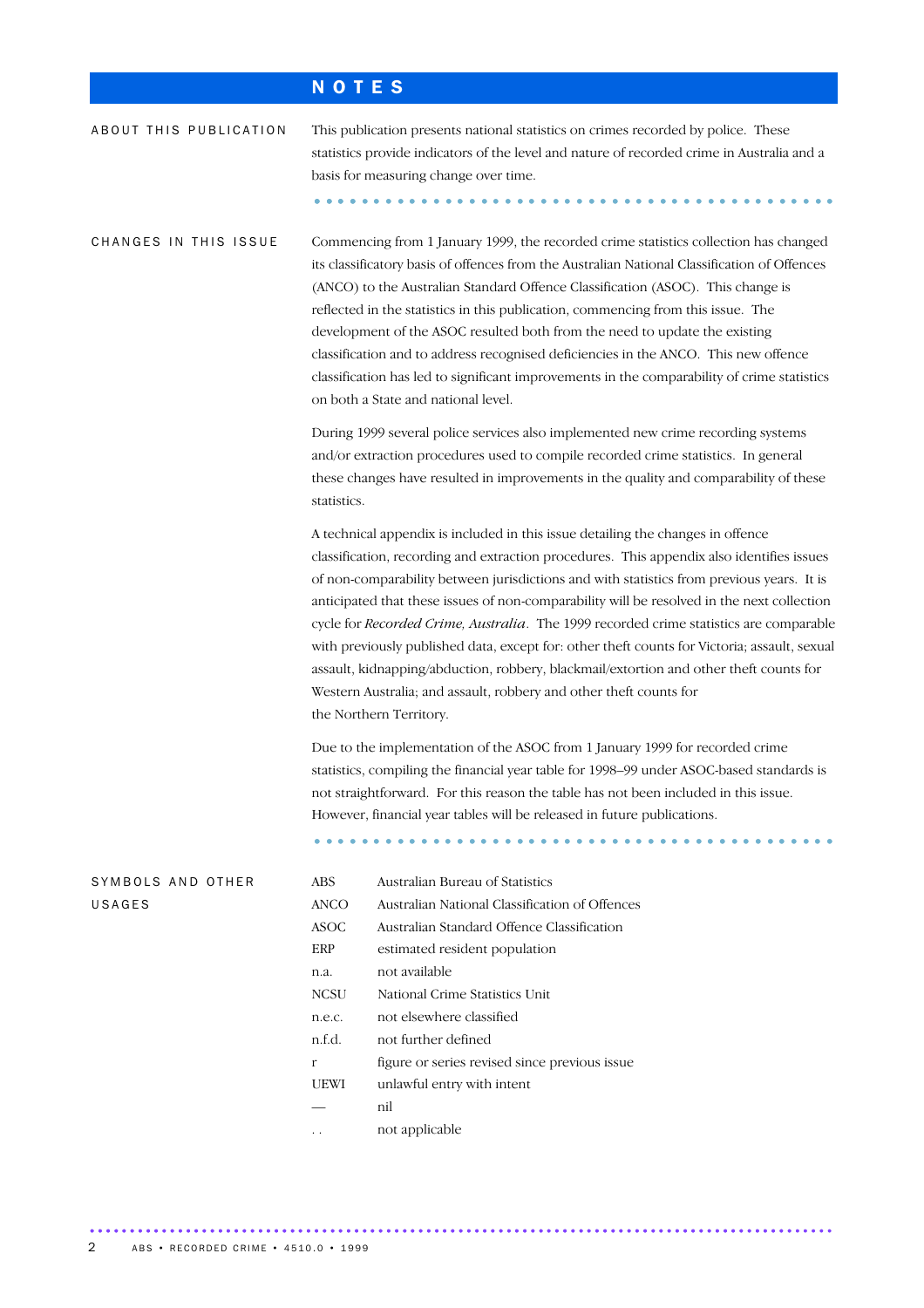### P R E F A C E .............................................

This is the seventh in the series of Australian Bureau of Statistics (ABS) publications concerned with national statistics on crimes recorded by police. These statistics provide indicators of the level and nature of recorded crime in Australia and a basis for measuring change over time.

The statistics are derived from administrative systems maintained by State and Territory police. Although national standards and classifications are used in the compilation of these statistics, some discrepancies remain between the States and Territories. These are due to legislative and procedural differences between police jurisdictions. As part of its National Crime Statistics Quality Assurance Strategy, the ABS is working with police agencies to minimise the effect of these differences.

Further development and expansion of the national crime statistics data set will be presented in future publications.

The statistics contained in this publication have been prepared by the National Crime Statistics Unit (NCSU) of the ABS in conjunction with police statistical staff from each State and Territory in accordance with national standards and classifications developed by the ABS. The NCSU is jointly funded by State and Territory police, the Commonwealth Attorney-General's Department and the ABS. The ABS acknowledges the valuable contribution of the Board of Management of the NCSU, the National Crime Statistics Advisory Group and the various police statistical units to the production of *Recorded Crime, Australia.*

W. McLennan Australian Statistician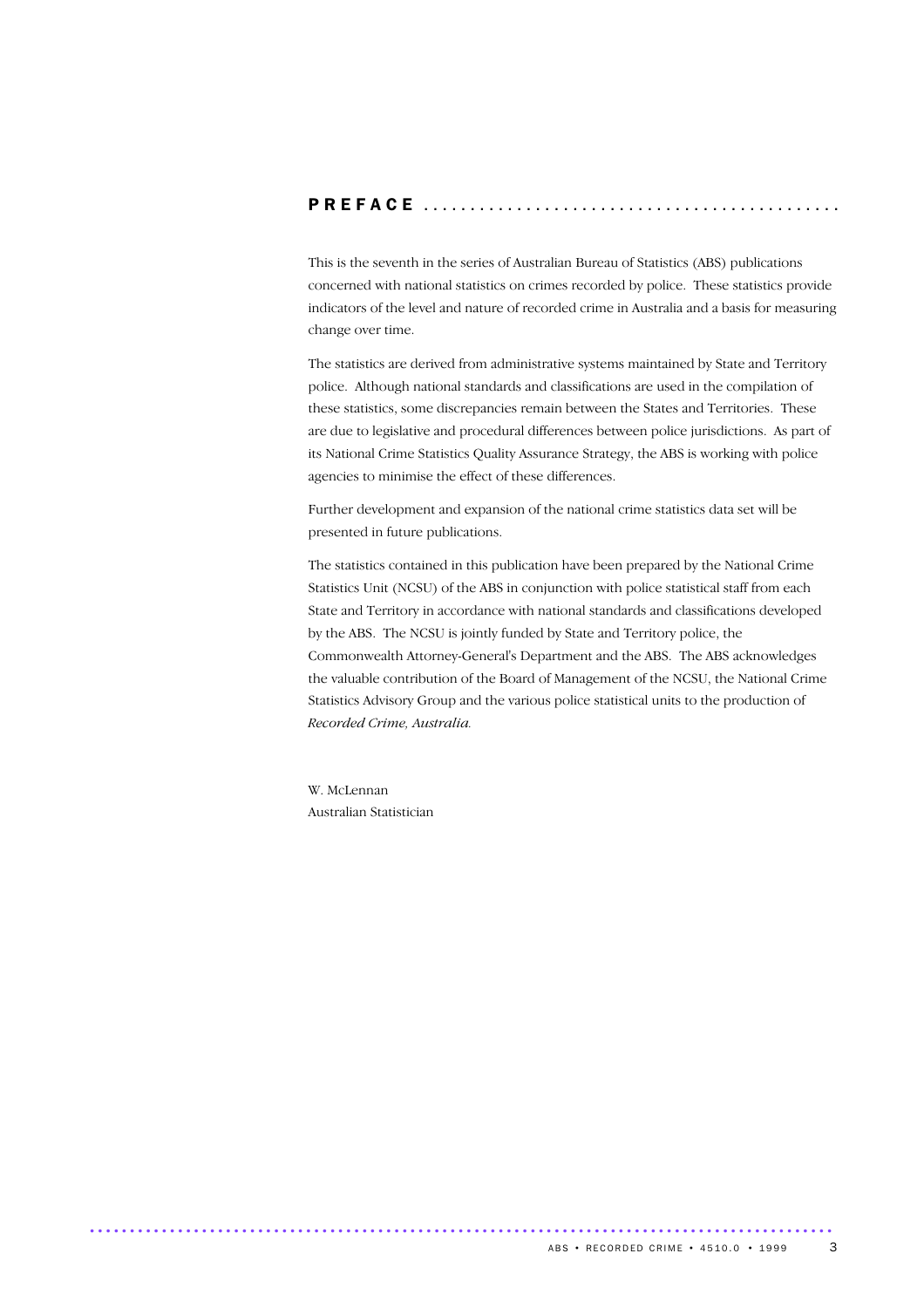### INTRODUCTION ...................................

### INTRODUCTION

This publication presents statistics on selected crimes recorded by State and Territory police forces in Australia and provides a measure of the level and nature of crime in Australia. Section 1 provides an overview of the recorded crime statistics in 1999 and changes from 1998. Subsequent sections provide more detailed information about each offence, including where the offences took place, whether a weapon was used and information about the age and sex of victims and their relationship with the offender, together with information about the outcome of police investigations.

### RECORDED CRIME STATISTICS

These statistics have been compiled according to national standards and classifications developed by the Australian Bureau of Statistics (ABS). There is considerable variation in the criminal laws of Australian States and Territories and this publication includes only those crimes for which nationally comparable definitions and counting rules have been developed.

Users of these statistics should be aware of several issues. These statistics only cover crimes recorded by police after they have been reported to, or otherwise detected by, police. Not all crime comes to the attention of police. In addition, fluctuations in recorded crime from month to month and year to year may be influenced by changes in community attitudes in reporting crime, police procedures or crime reporting systems, rather than changes in the incidence of criminal behaviour.

### SUPPLEMENTARY INFORMATION

In order to gain a more comprehensive picture of the nature and extent of crime, these statistics should be supplemented with information from other sources such as the National and State crime victims surveys conducted by the ABS. Results from the latest National Crime and Safety Survey conducted in April 1998 were released in August 1999 (*Crime and Safety, Australia, 1998* (Cat. no. 4509.0)).

The Explanatory Notes and associated Glossary provide details of the data sources, terms, counting rules and other technical matters associated with this publication. This is the first publication that presents crime statistics according to the Australian Standard Offence Classification (ASOC) which replaced the Australian National Classification of Offences (ANCO). The Appendix details this and other changes during the course of this collection.

RATES

The crime rates have been expressed as a rate per 100,000 persons for each of the States and Territories to enable comparisons to be made from a common population base. In addition, for offences where the victims are not persons, alternative rates have also been included in this publication. Rates per 100,000 households for unlawful entry with intent (UEWI) are included in section 8, and rates per 100,000 registered motor vehicles for motor vehicle theft are included in section 9. For more information about rates, refer to paragraphs 20–25 of the Explanatory Notes.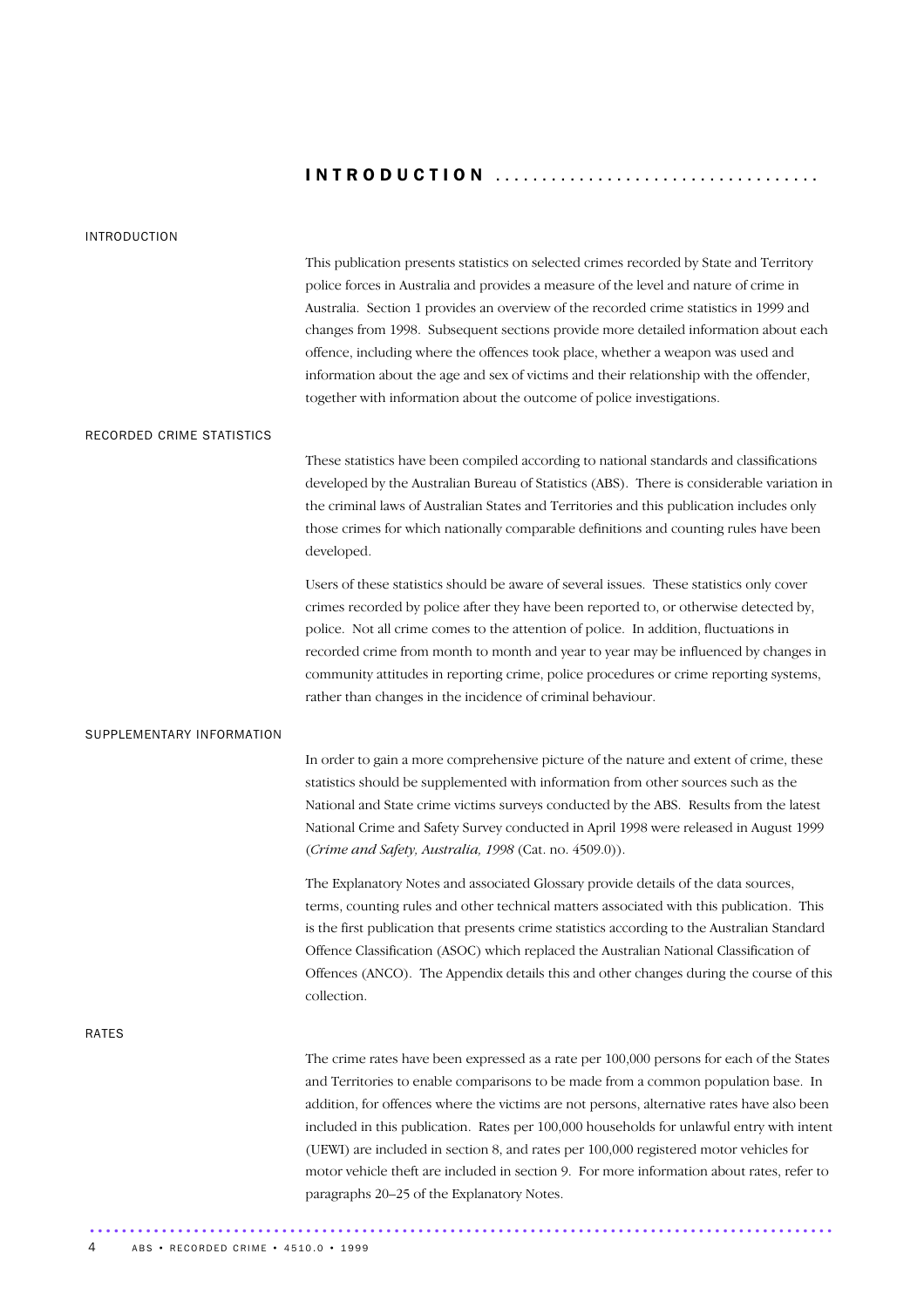SCOPE

These statistics cover the offence categories of homicide and related offences, assault, sexual assault, kidnapping/abduction, robbery, blackmail/extortion, UEWI, motor vehicle theft and other theft. For more information about scope of this collection, refer to paragraphs 15–19 of the Explanatory Notes.

.............................................................................................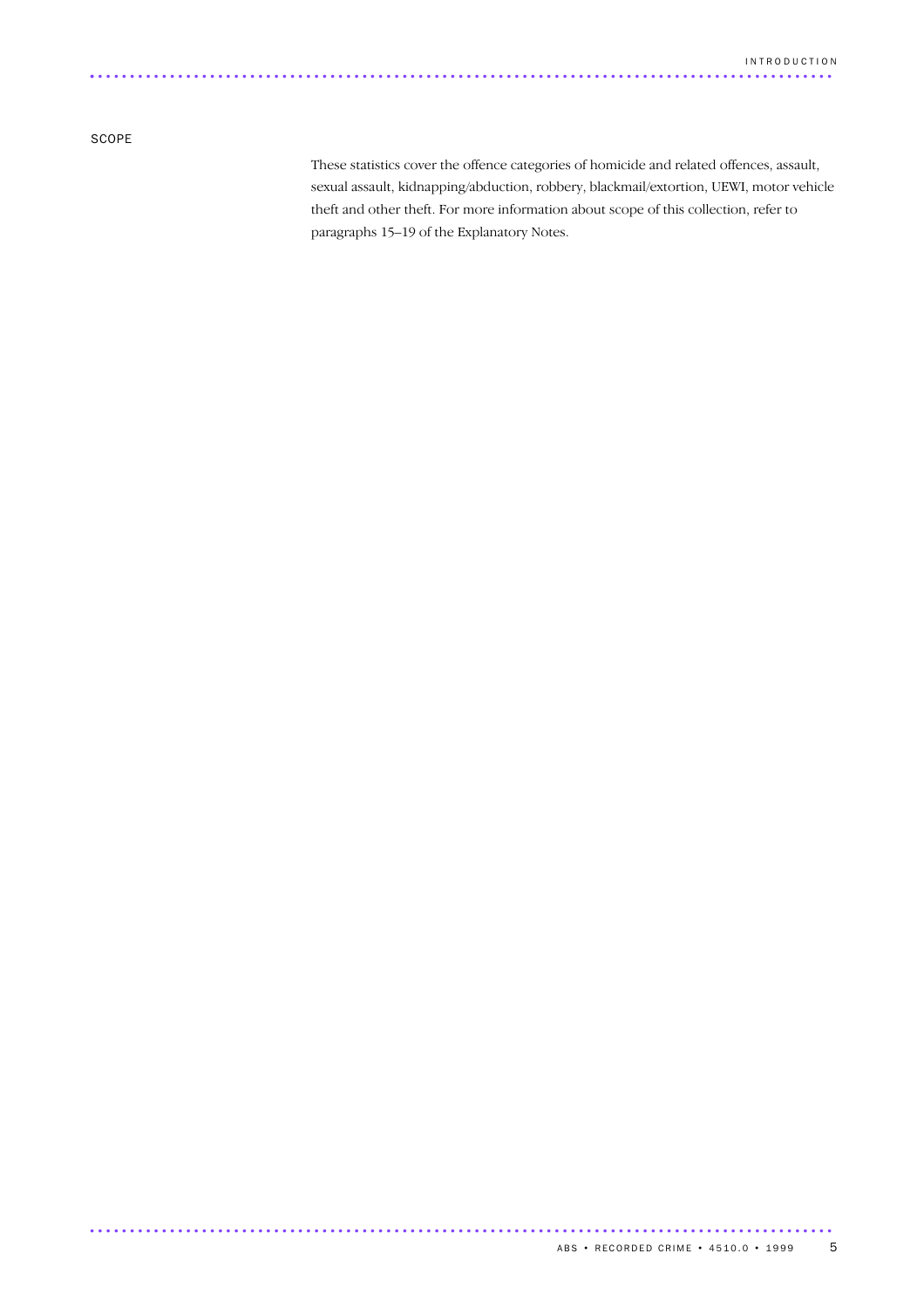|--|

| SECTION 1-OVERVIEW                      |         |                                                                                  |
|-----------------------------------------|---------|----------------------------------------------------------------------------------|
|                                         | $1.1\,$ |                                                                                  |
|                                         | 1.2     | Victims of selected offence category, victimisation rates, by age group          |
|                                         |         |                                                                                  |
|                                         | 1.3     |                                                                                  |
|                                         | $1.4\,$ |                                                                                  |
| SECTION 2-HOMICIDE AND RELATED OFFENCES |         |                                                                                  |
|                                         | 2.1     | Murder, victimisation rates, by States and Territories, 1998 and 1999 (graph) 14 |
|                                         | 2.2     | Murder, victimisation rates, by sex and age group of victim, 1999 (graph) 15     |
|                                         | 2.3     | Attempted murder, victimisation rates, by States and Territories,                |
|                                         |         |                                                                                  |
|                                         | 2.4     |                                                                                  |
|                                         | 2.5     | Victims of murder, by sex of victim and relationship of offender                 |
|                                         |         |                                                                                  |
|                                         | 2.6     | Victims of murder, by location where criminal incident occurred, 1999  22        |
|                                         | 2.7     | Victims of murder, by use of weapon in commission of offence, 1999  23           |
|                                         | 2.8     |                                                                                  |
|                                         | 2.9     | Victims of attempted murder, by sex and age group of victim, 1999 24             |
|                                         | 2.10    | Victims of attempted murder, by sex of victim and relationship of                |
|                                         |         |                                                                                  |
|                                         | 2.11    | Victims of attempted murder, by location where criminal                          |
|                                         |         |                                                                                  |
|                                         | 2.12    | Victims of attempted murder, by use of weapon in commission                      |
|                                         | 2.13    |                                                                                  |
|                                         |         | Victims of attempted murder, by outcome of investigations                        |
|                                         | 2.14    | Victims of manslaughter, by sex and age group of victim, 1999 29                 |
|                                         | 2.15    | Victims of manslaughter, by sex of victim and relationship of                    |
|                                         |         |                                                                                  |
|                                         | 2.16    | Victims of manslaughter, by location where criminal                              |
|                                         |         |                                                                                  |
|                                         | 2.17    | Victims of manslaughter, by use of weapon in commission                          |
|                                         |         |                                                                                  |
|                                         | 2.18    | Victims of manslaughter, by outcome of investigations at 30 days, 1999  33       |
|                                         | 2.19    | Victims of driving causing death, by sex and age group of victim, 1999 34        |
|                                         | 2.20    | Victims of driving causing death, by sex of victim and relationship of           |
|                                         |         |                                                                                  |
| SECTION 3-ASSAULT                       |         |                                                                                  |
|                                         | 3.1     | Assault, victimisation rates, by States and Territories, 1999 (graph)  37        |
|                                         | 3.2     | Assault, victimisation rates, by sex and age group of victim, 1999 (graph) 38    |
|                                         | 3.3     |                                                                                  |

3.4 Victims of assault, by sex of victim and relationship of offender to victim, 1999 . . . . . . . . . . . . . . . . . . . . . . . . . . . . . . . . . . . . . . . . . 41

.............................................................................................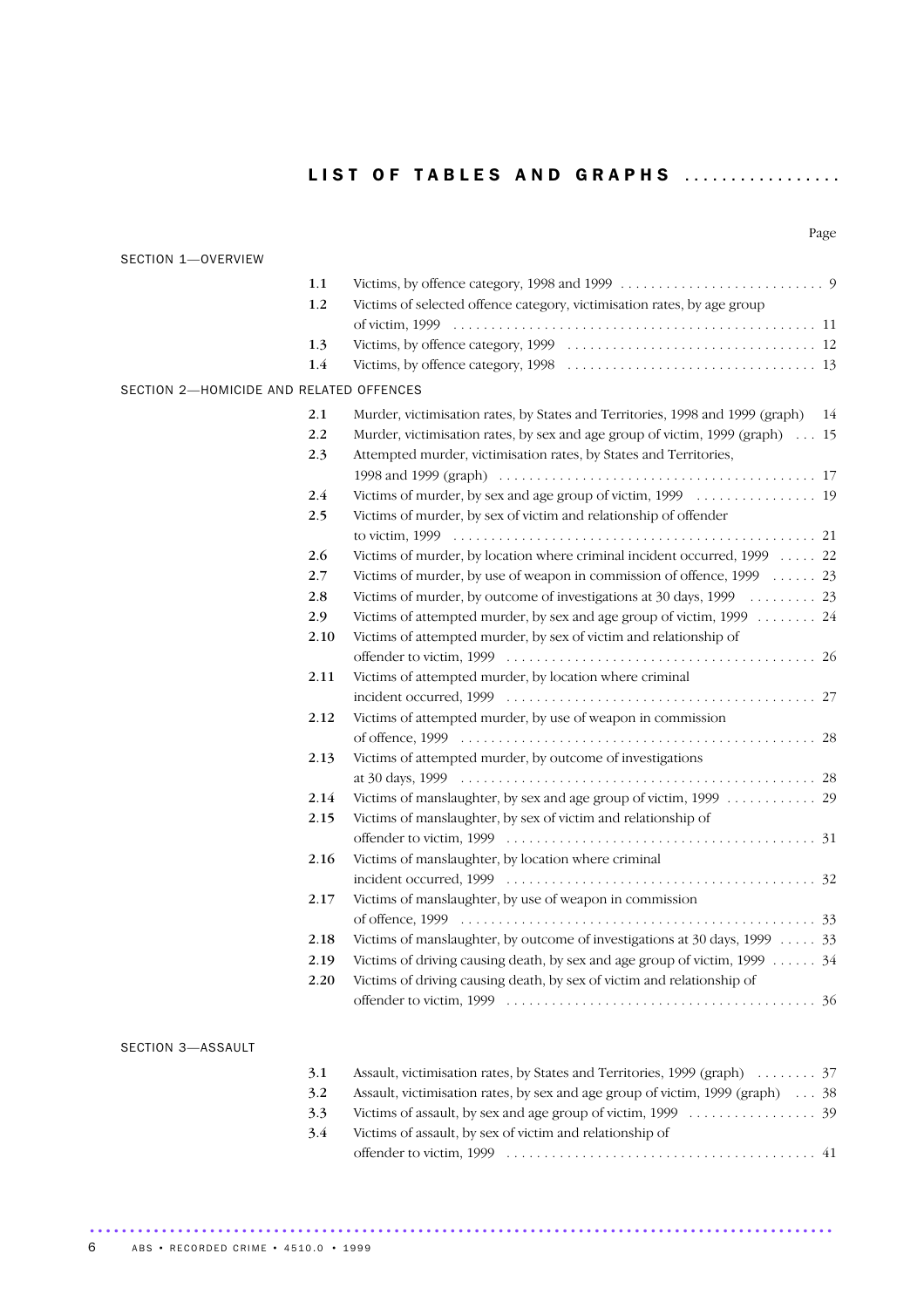Page

| 3.5<br>3.6<br>3.7<br>SECTION 4-SEXUAL ASSAULT<br>4.1<br>4.2<br>4.3<br>4.4<br>4.5<br>4.6<br>4.7<br>SECTION 5-KIDNAPPING/ABDUCTION<br>5.1<br>5.2 | Victims of assault, by location where criminal incident occurred, 1999 42<br>Victims of assault, by use of weapon in commission of offence, 1999 44<br>Victims of assault, by outcome of investigations at 30 days, 1999  45<br>Sexual assault, victimisation rates, by States and Territories, 1999 (graph)  46<br>Sexual assault, victimisation rates, by sex and age group of<br>Victims of sexual assault, by sex and age group of victim, 1999 48<br>Victims of sexual assault, by sex of victim and relationship of<br>Victims of sexual assault, by location where criminal<br>Victims of sexual assault, by use of weapon in commission of offence, 1999 53<br>Victims of sexual assault, by outcome of investigations at 30 days, 1999  54<br>Victims of kidnapping/abduction, by sex and age group of victim, 1999 56<br>Victims of kidnapping/abduction, by sex of victim and relationship of |
|------------------------------------------------------------------------------------------------------------------------------------------------|----------------------------------------------------------------------------------------------------------------------------------------------------------------------------------------------------------------------------------------------------------------------------------------------------------------------------------------------------------------------------------------------------------------------------------------------------------------------------------------------------------------------------------------------------------------------------------------------------------------------------------------------------------------------------------------------------------------------------------------------------------------------------------------------------------------------------------------------------------------------------------------------------------|
|                                                                                                                                                |                                                                                                                                                                                                                                                                                                                                                                                                                                                                                                                                                                                                                                                                                                                                                                                                                                                                                                          |
|                                                                                                                                                |                                                                                                                                                                                                                                                                                                                                                                                                                                                                                                                                                                                                                                                                                                                                                                                                                                                                                                          |
|                                                                                                                                                |                                                                                                                                                                                                                                                                                                                                                                                                                                                                                                                                                                                                                                                                                                                                                                                                                                                                                                          |
|                                                                                                                                                |                                                                                                                                                                                                                                                                                                                                                                                                                                                                                                                                                                                                                                                                                                                                                                                                                                                                                                          |
|                                                                                                                                                |                                                                                                                                                                                                                                                                                                                                                                                                                                                                                                                                                                                                                                                                                                                                                                                                                                                                                                          |
|                                                                                                                                                |                                                                                                                                                                                                                                                                                                                                                                                                                                                                                                                                                                                                                                                                                                                                                                                                                                                                                                          |
|                                                                                                                                                |                                                                                                                                                                                                                                                                                                                                                                                                                                                                                                                                                                                                                                                                                                                                                                                                                                                                                                          |
|                                                                                                                                                |                                                                                                                                                                                                                                                                                                                                                                                                                                                                                                                                                                                                                                                                                                                                                                                                                                                                                                          |
|                                                                                                                                                |                                                                                                                                                                                                                                                                                                                                                                                                                                                                                                                                                                                                                                                                                                                                                                                                                                                                                                          |
|                                                                                                                                                |                                                                                                                                                                                                                                                                                                                                                                                                                                                                                                                                                                                                                                                                                                                                                                                                                                                                                                          |
|                                                                                                                                                |                                                                                                                                                                                                                                                                                                                                                                                                                                                                                                                                                                                                                                                                                                                                                                                                                                                                                                          |
|                                                                                                                                                |                                                                                                                                                                                                                                                                                                                                                                                                                                                                                                                                                                                                                                                                                                                                                                                                                                                                                                          |
|                                                                                                                                                |                                                                                                                                                                                                                                                                                                                                                                                                                                                                                                                                                                                                                                                                                                                                                                                                                                                                                                          |
|                                                                                                                                                |                                                                                                                                                                                                                                                                                                                                                                                                                                                                                                                                                                                                                                                                                                                                                                                                                                                                                                          |
|                                                                                                                                                |                                                                                                                                                                                                                                                                                                                                                                                                                                                                                                                                                                                                                                                                                                                                                                                                                                                                                                          |
|                                                                                                                                                |                                                                                                                                                                                                                                                                                                                                                                                                                                                                                                                                                                                                                                                                                                                                                                                                                                                                                                          |
|                                                                                                                                                |                                                                                                                                                                                                                                                                                                                                                                                                                                                                                                                                                                                                                                                                                                                                                                                                                                                                                                          |
|                                                                                                                                                |                                                                                                                                                                                                                                                                                                                                                                                                                                                                                                                                                                                                                                                                                                                                                                                                                                                                                                          |
| 5.3                                                                                                                                            | Victims of kidnapping/abduction, by location where criminal                                                                                                                                                                                                                                                                                                                                                                                                                                                                                                                                                                                                                                                                                                                                                                                                                                              |
|                                                                                                                                                |                                                                                                                                                                                                                                                                                                                                                                                                                                                                                                                                                                                                                                                                                                                                                                                                                                                                                                          |
| 5.4                                                                                                                                            | Victims of kidnapping/abduction, by use of weapon in commission                                                                                                                                                                                                                                                                                                                                                                                                                                                                                                                                                                                                                                                                                                                                                                                                                                          |
|                                                                                                                                                |                                                                                                                                                                                                                                                                                                                                                                                                                                                                                                                                                                                                                                                                                                                                                                                                                                                                                                          |
| 5.5                                                                                                                                            | Victims of kidnapping/abduction, by outcome of investigations                                                                                                                                                                                                                                                                                                                                                                                                                                                                                                                                                                                                                                                                                                                                                                                                                                            |
|                                                                                                                                                |                                                                                                                                                                                                                                                                                                                                                                                                                                                                                                                                                                                                                                                                                                                                                                                                                                                                                                          |
|                                                                                                                                                |                                                                                                                                                                                                                                                                                                                                                                                                                                                                                                                                                                                                                                                                                                                                                                                                                                                                                                          |
| 6.1                                                                                                                                            |                                                                                                                                                                                                                                                                                                                                                                                                                                                                                                                                                                                                                                                                                                                                                                                                                                                                                                          |
| 6.2                                                                                                                                            |                                                                                                                                                                                                                                                                                                                                                                                                                                                                                                                                                                                                                                                                                                                                                                                                                                                                                                          |
| 6.3                                                                                                                                            |                                                                                                                                                                                                                                                                                                                                                                                                                                                                                                                                                                                                                                                                                                                                                                                                                                                                                                          |
| 6.4                                                                                                                                            | Victims of robbery, by location where criminal incident occurred, 1999  66                                                                                                                                                                                                                                                                                                                                                                                                                                                                                                                                                                                                                                                                                                                                                                                                                               |
| 6.5                                                                                                                                            | Victims of robbery, by use of weapon in commission of offence, 1999  68                                                                                                                                                                                                                                                                                                                                                                                                                                                                                                                                                                                                                                                                                                                                                                                                                                  |
| 6.6                                                                                                                                            | Victims of robbery, by outcome of investigations at 30 days, 1999 69                                                                                                                                                                                                                                                                                                                                                                                                                                                                                                                                                                                                                                                                                                                                                                                                                                     |
| 6.7                                                                                                                                            | Victims of armed robbery, by sex and age group of victim, 1999 70                                                                                                                                                                                                                                                                                                                                                                                                                                                                                                                                                                                                                                                                                                                                                                                                                                        |
| 6.8                                                                                                                                            | Victims of unarmed robbery, by sex and age group of victim, 1999 71                                                                                                                                                                                                                                                                                                                                                                                                                                                                                                                                                                                                                                                                                                                                                                                                                                      |
| 6.9                                                                                                                                            | Victims of armed robbery, by location where criminal                                                                                                                                                                                                                                                                                                                                                                                                                                                                                                                                                                                                                                                                                                                                                                                                                                                     |
|                                                                                                                                                |                                                                                                                                                                                                                                                                                                                                                                                                                                                                                                                                                                                                                                                                                                                                                                                                                                                                                                          |
| 6.10                                                                                                                                           | Victims of unarmed robbery, by location where criminal                                                                                                                                                                                                                                                                                                                                                                                                                                                                                                                                                                                                                                                                                                                                                                                                                                                   |
|                                                                                                                                                |                                                                                                                                                                                                                                                                                                                                                                                                                                                                                                                                                                                                                                                                                                                                                                                                                                                                                                          |
| 6.11                                                                                                                                           | Victims of armed robbery, by outcome of investigations at 30 days, 1999  74                                                                                                                                                                                                                                                                                                                                                                                                                                                                                                                                                                                                                                                                                                                                                                                                                              |
| 6.12                                                                                                                                           | Victims of unarmed robbery, by outcome of investigations at 30 days, 1999 75                                                                                                                                                                                                                                                                                                                                                                                                                                                                                                                                                                                                                                                                                                                                                                                                                             |
|                                                                                                                                                |                                                                                                                                                                                                                                                                                                                                                                                                                                                                                                                                                                                                                                                                                                                                                                                                                                                                                                          |
| 7.1                                                                                                                                            | Victims of blackmail/extortion, by sex and age group of victim, 1999 77                                                                                                                                                                                                                                                                                                                                                                                                                                                                                                                                                                                                                                                                                                                                                                                                                                  |
| 7.2                                                                                                                                            | Victims of blackmail/extortion, by sex of victim and relationship of                                                                                                                                                                                                                                                                                                                                                                                                                                                                                                                                                                                                                                                                                                                                                                                                                                     |
|                                                                                                                                                |                                                                                                                                                                                                                                                                                                                                                                                                                                                                                                                                                                                                                                                                                                                                                                                                                                                                                                          |
| 7.3                                                                                                                                            | Victims of blackmail/extortion, by outcome of investigations at 30 days, 1999<br>80                                                                                                                                                                                                                                                                                                                                                                                                                                                                                                                                                                                                                                                                                                                                                                                                                      |
| SECTION 8-UNLAWFUL ENTRY WITH INTENT                                                                                                           |                                                                                                                                                                                                                                                                                                                                                                                                                                                                                                                                                                                                                                                                                                                                                                                                                                                                                                          |
| 8.1                                                                                                                                            | Unlawful entry with intent, residential locations, 1998 and 1999 82                                                                                                                                                                                                                                                                                                                                                                                                                                                                                                                                                                                                                                                                                                                                                                                                                                      |
| 8.2                                                                                                                                            | Victims of unlawful entry with intent, involving the taking of property,                                                                                                                                                                                                                                                                                                                                                                                                                                                                                                                                                                                                                                                                                                                                                                                                                                 |
|                                                                                                                                                |                                                                                                                                                                                                                                                                                                                                                                                                                                                                                                                                                                                                                                                                                                                                                                                                                                                                                                          |
|                                                                                                                                                | SECTION 7-BLACKMAIL/EXTORTION                                                                                                                                                                                                                                                                                                                                                                                                                                                                                                                                                                                                                                                                                                                                                                                                                                                                            |

............................................................................................

SECTION 3—ASSAULT *continued*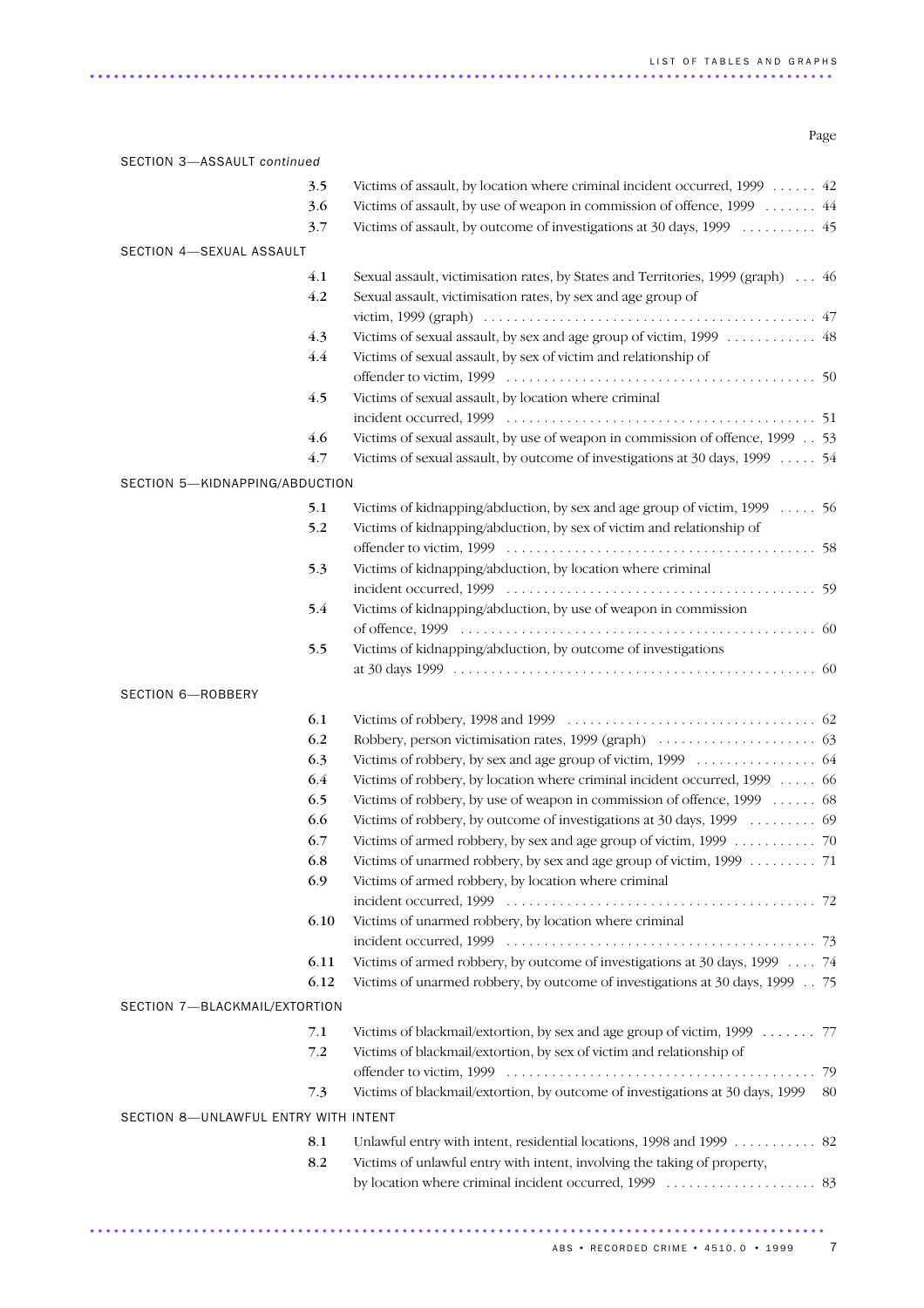Page

| SECTION 8-UNLAWFUL ENTRY WITH INTENT continued |                                                                               |
|------------------------------------------------|-------------------------------------------------------------------------------|
| 8.3                                            | Victims of unlawful entry with intent, involving the taking of property,      |
|                                                |                                                                               |
| 8.4                                            | Victims of unlawful entry with intent, other, by location                     |
|                                                |                                                                               |
| 8.5                                            | Victims of unlawful entry with intent, other, by outcome of                   |
|                                                |                                                                               |
| SECTION 9-MOTOR VEHICLE THEFT                  |                                                                               |
| 9.1                                            | Victims of motor vehicle theft, victimisation rates, person and               |
|                                                |                                                                               |
| 9.2                                            | Victims of motor vehicle theft, by location where criminal                    |
|                                                |                                                                               |
| 9.3                                            | Victims of motor vehicle theft, by outcome of investigations                  |
|                                                |                                                                               |
| SECTION 10-OTHER THEFT                         |                                                                               |
| 10.1                                           | Other theft, victimisation rates, by States and Territories, 1999 (graph)  94 |
| 10.2                                           | Victims of other theft, by location where criminal incident occurred, 1999 95 |
| 10.3                                           | Victims of other theft, by outcome of investigations at 30 days, 1999 97      |
| SECTION 11-OFFENCE COUNTS 1993-1999            |                                                                               |
| 11.1                                           |                                                                               |
| 11.2                                           |                                                                               |
| 11.3                                           |                                                                               |
| 11.4                                           |                                                                               |
| 11.5                                           |                                                                               |
| 11.6                                           |                                                                               |
| 11.7                                           |                                                                               |
| 11.8                                           |                                                                               |
| SECTION 12-WEAPON USE 1993-1999                |                                                                               |
| 12.1                                           |                                                                               |
| 12.2                                           |                                                                               |
| 12.3                                           |                                                                               |
| 12.4                                           |                                                                               |
| 12.5                                           |                                                                               |
|                                                |                                                                               |

.............................................................................................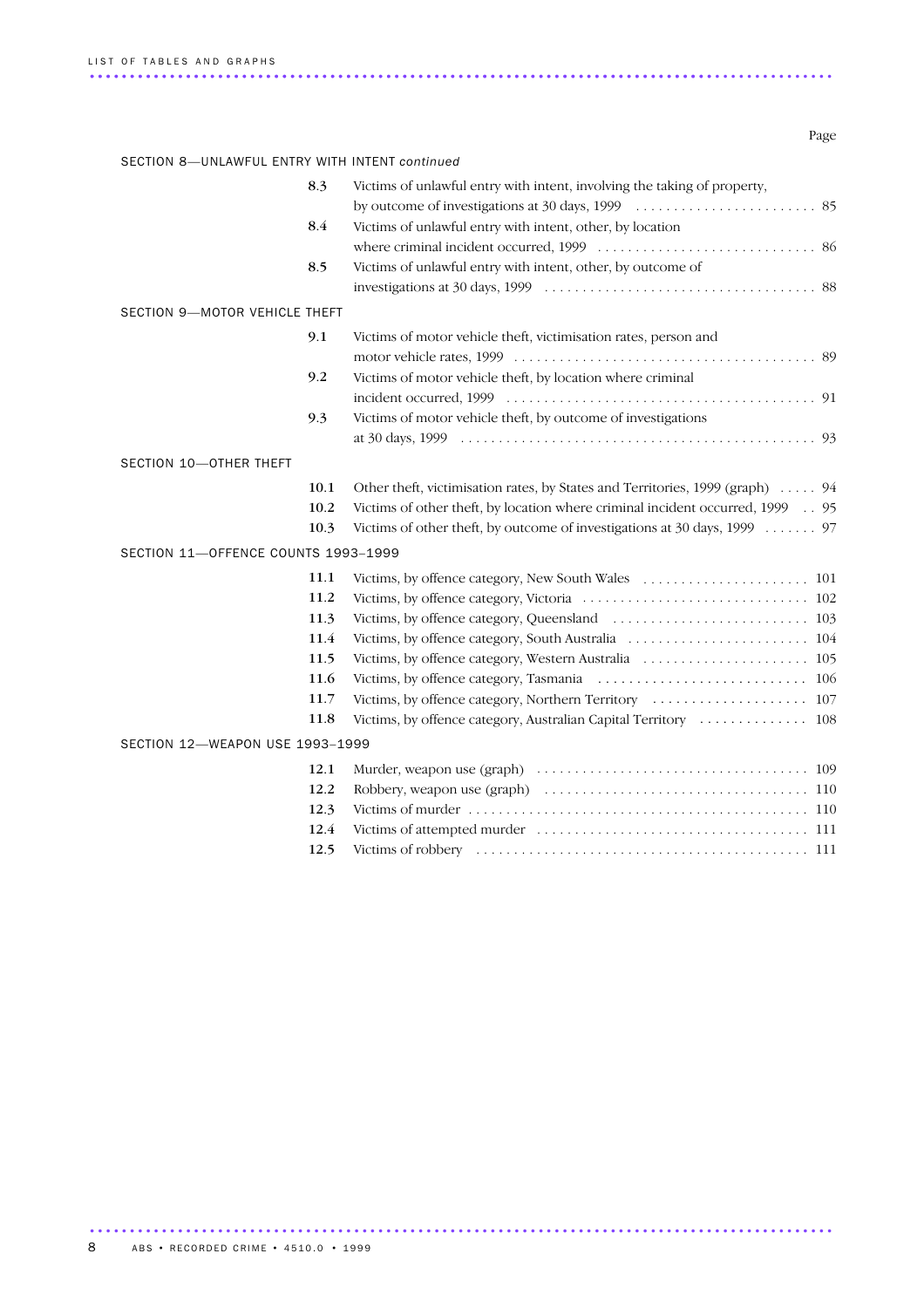S E C T I O N 1 O V E R V I E W ...........................................

MAIN FINDINGS

The following table presents the summary of findings from the recorded crime statistics in Australia between 1998 and 1999. The main features are:

- The number of murder victims increased by 57 persons or 20%. Of the murder victims in 1999, 21 victims (6%) were accounted for by the discovery of 12 bodies in Snowtown, South Australia, and 9 victims related to two family murder/suicide incidents in Western Australia;
- $\blacksquare$  The number of assault victims rose by 2,699 persons or 2.1%;
- $\blacksquare$  The number of robbery victims decreased by 1,211 or 5.1%;
- The number of victims of unlawful entry with intent (UEWI) and motor vehicle theft offences decreased by 18,777 (4.3%) and 1,722 (1.3%) respectively; and

................................................................ .

■ The victims of other theft increased by 46,794 or 8.3%.

### 1.1 VICTIMS(a), By Offence Category(b)

| 1998r   | 1999    |          |
|---------|---------|----------|
| no.     | no.     | % change |
|         |         |          |
| 285     | 342     | 20.0     |
| 387     | 358     | $-7.5$   |
| 47      | 39      | $-17.0$  |
| 276     | 206     | $-25.4$  |
|         |         |          |
| 130 903 | 133 602 | 2.1      |
| 14 336  | 14 074  | $-1.8$   |
| 705     | 763     | 8.2      |
| 23801   | 22 590  | $-5.1$   |
| 272     | 256     | $-5.9$   |
|         |         |          |
|         |         |          |
| 339 512 | 322 913 | $-4.5$   |
| 94 864  | 92 687  | $-2.3$   |
| 434 376 | 415 600 | $-4.3$   |
|         |         |          |
|         | 129 865 | $-1.3$   |
| 563 482 | 610 276 | 8.3      |
|         |         |          |
|         | 131 587 |          |

(a) The definition of a crime victim varies according to the offence category (see Glossary).

(b) Crime statistics for 1999 (and selected States for 1998) are in compliance with the offence definitions outlined in the Australian Standard Offence Classification (see Appendix, paragraphs 3 and 5).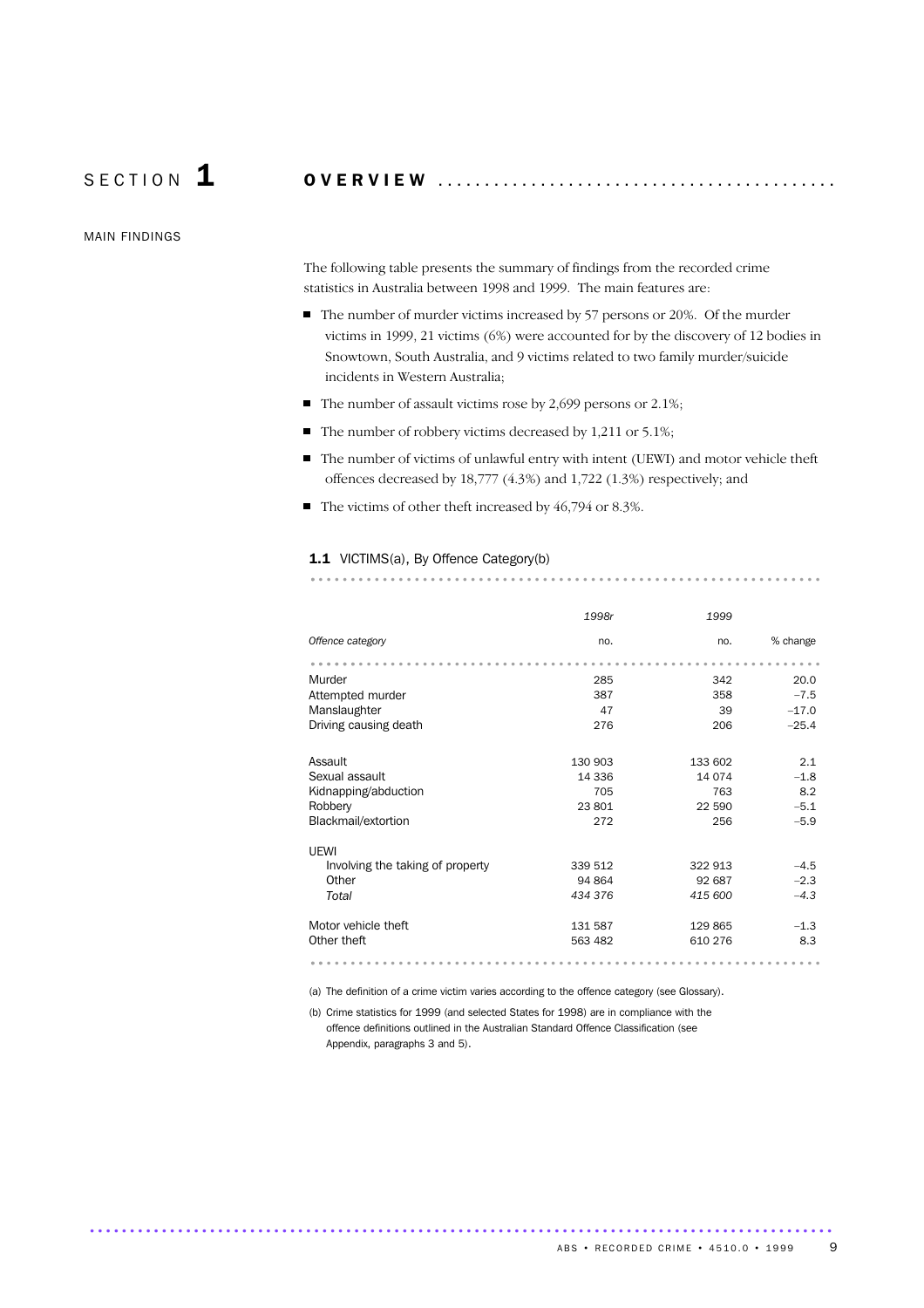### MURDER

|                                   | There was a 20% increase in the number of murder victims recorded in Australia during<br>1999, from 285 victims in 1998 to 342 victims in 1999 (see table 1.1). The major<br>contributing factors for this increase were the discovery of 12 murder victims at<br>Snowtown in South Australia and two incidents of murder/suicide which involved<br>9 victims in Western Australia in 1999. The national murder victimisation rate rose from<br>1.5 victims per 100,000 persons in 1998 to 1.8 victims per 100,000 persons in 1999.                                                                                                                                                                                                                             |
|-----------------------------------|-----------------------------------------------------------------------------------------------------------------------------------------------------------------------------------------------------------------------------------------------------------------------------------------------------------------------------------------------------------------------------------------------------------------------------------------------------------------------------------------------------------------------------------------------------------------------------------------------------------------------------------------------------------------------------------------------------------------------------------------------------------------|
| ASSAULT                           |                                                                                                                                                                                                                                                                                                                                                                                                                                                                                                                                                                                                                                                                                                                                                                 |
|                                   | The number of assault victims rose by 2,699 or 2.1%, from 130,903 in 1998 to 133,602<br>in 1999. The largest percentage increases were recorded in Tasmania and<br>New South Wales, 15% and 7.8% respectively.                                                                                                                                                                                                                                                                                                                                                                                                                                                                                                                                                  |
|                                   | The Northern Territory recorded the highest victimisation rate for assault, with<br>1,126 victims per 100,000 persons, followed by New South Wales (995 victims<br>per 100,000 persons). Victoria recorded the lowest rate of 358 victims<br>per 100,000 persons, well below the national rate of 705 victims per 100,000 persons.                                                                                                                                                                                                                                                                                                                                                                                                                              |
| SEXUAL ASSAULT                    |                                                                                                                                                                                                                                                                                                                                                                                                                                                                                                                                                                                                                                                                                                                                                                 |
|                                   | The number of victims of sexual assault decreased by 1.8%, from 14,336 victims<br>in 1998 to 14,074 victims in 1999. The Australian Capital Territory had the largest<br>percentage increase of 3.5%, from 86 victims in 1998 to 89 victims in 1999. This was<br>followed by Western Australia, with an increase of 2.7%, from 1,512 victims in 1998 to<br>1,553 victims in 1999. The highest rates for sexual assault were recorded in Queensland<br>(100 victims per 100,000 persons), followed by the Northern Territory (95 victims<br>per 100,000 persons). The Australian Capital Territory, Tasmania, Victoria and<br>New South Wales recorded rates lower than the national victimisation rate of 74 victims<br>per 100,000 persons for sexual assault. |
| ROBBERY                           |                                                                                                                                                                                                                                                                                                                                                                                                                                                                                                                                                                                                                                                                                                                                                                 |
|                                   | The number of robbery victims in Australia decreased by 5.1%, from 23,801 victims in<br>1998 to 22,590 victims in 1999. However, Victoria, Tasmania and the Australian Capital<br>Territory recorded an increase in victim counts.                                                                                                                                                                                                                                                                                                                                                                                                                                                                                                                              |
|                                   | Victoria recorded the largest percentage increase, of 14%, from 2,995 victims in 1998 to<br>3,404 victims in 1999. This was followed by the Australian Capital Territory which<br>recorded an increase of 6.9%, from 292 victims in 1998 to 312 victims in 1999.                                                                                                                                                                                                                                                                                                                                                                                                                                                                                                |
|                                   | The number of robbery victims recorded in New South Wales decreased by 5.8%, from<br>13,326 victims in 1998 to 12,554 victims in 1999. However, New South Wales was the<br>only State recording a victimisation rate above the national rate of 119 victims<br>per 100,000 persons, with 196 victims per 100,000 persons in 1999.                                                                                                                                                                                                                                                                                                                                                                                                                               |
| UNLAWFUL ENTRY WITH INTENT (UEWI) |                                                                                                                                                                                                                                                                                                                                                                                                                                                                                                                                                                                                                                                                                                                                                                 |
|                                   | UEWI includes burglary and break and enter offences. The total number of UEWI victims<br>fell from 434,376 in 1998 to 415,600 in 1999 (down 4.3%). The largest percentage<br>decrease was recorded in Tasmania which fell by 14% from 14,315 in 1998 to 12,281 in<br>1999. The Australian Capital Territory recorded the largest percentage increase of 30%,<br>from 5,592 in 1998 to 7,288 in 1999.                                                                                                                                                                                                                                                                                                                                                            |

.............................................................................................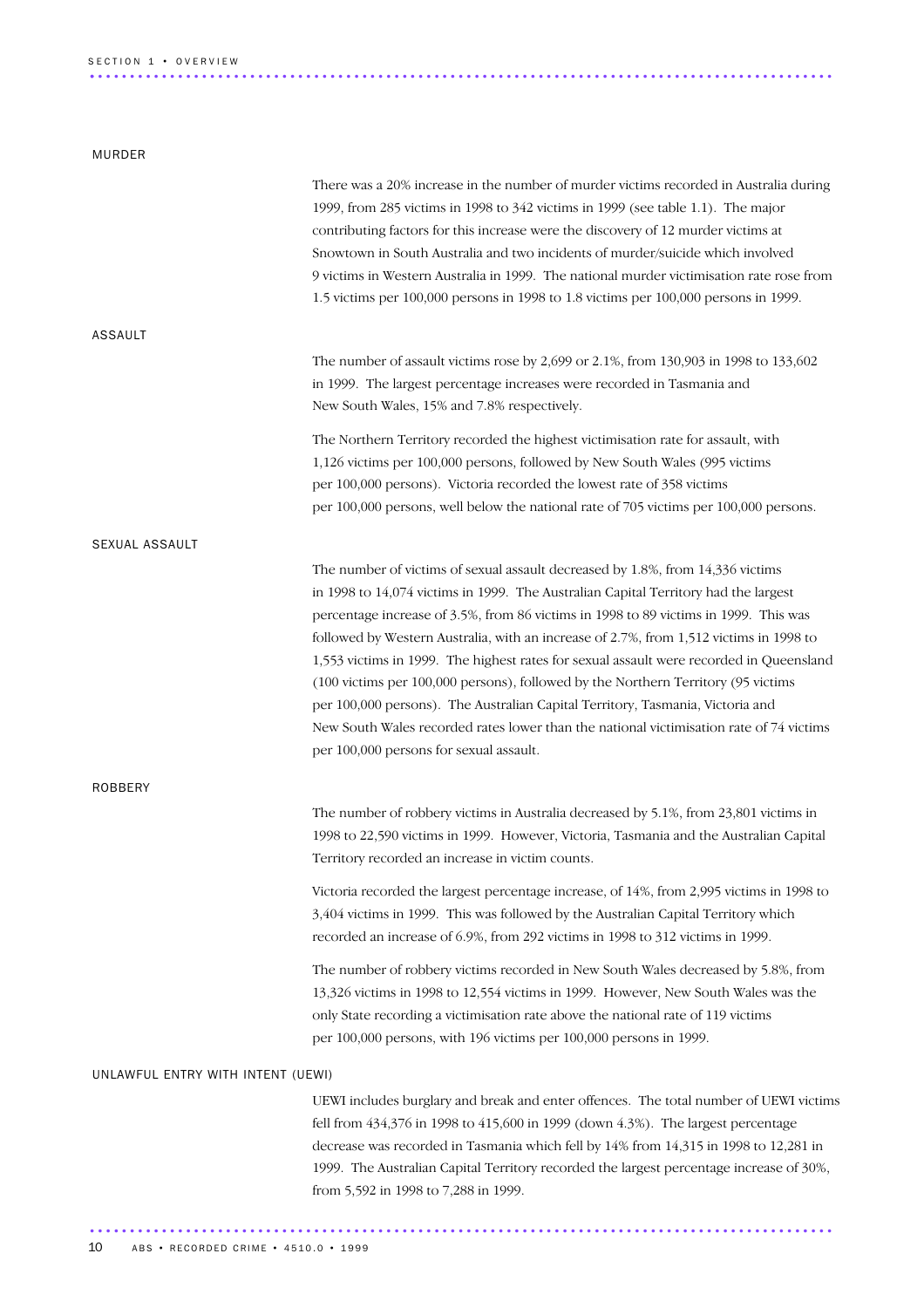### UNLAWFUL ENTRY WITH INTENT (UEWI) *CONTINUED*

|                                                                                              |         |                       |                                                 |           |           | Western Australia recorded the highest victimisation rate of 2,998 victims                                                                                    |           |           | per 100,000 persons, followed by Tasmania with 2,612 victims per 100,000 persons. The                                                                                                                                                                                                                                                                                                                                                                          |       |
|----------------------------------------------------------------------------------------------|---------|-----------------------|-------------------------------------------------|-----------|-----------|---------------------------------------------------------------------------------------------------------------------------------------------------------------|-----------|-----------|----------------------------------------------------------------------------------------------------------------------------------------------------------------------------------------------------------------------------------------------------------------------------------------------------------------------------------------------------------------------------------------------------------------------------------------------------------------|-------|
|                                                                                              |         |                       | 2,113 victims per 100,000 persons respectively. |           |           | lowest rates were recorded in Victoria and Queensland, with rates of 1,619 and                                                                                |           |           |                                                                                                                                                                                                                                                                                                                                                                                                                                                                |       |
| MOTOR VEHICLE THEFT                                                                          |         |                       |                                                 |           |           |                                                                                                                                                               |           |           |                                                                                                                                                                                                                                                                                                                                                                                                                                                                |       |
|                                                                                              |         |                       | 16,115 in 1998 to 12,752 in 1999.               |           |           |                                                                                                                                                               |           |           | During 1999, the number of motor vehicle thefts in Australia declined by 1.3%, from<br>131,587 in 1998 to 129,865 in 1999. The largest percentage decrease was recorded in<br>Western Australia, where the number of motor vehicle thefts decreased by 21%, from                                                                                                                                                                                               |       |
|                                                                                              |         |                       |                                                 |           |           | 2,427 in 1998 to 3,395 in 1999. The highest victimisation rate of 1,095 victims<br>per 100,000 persons was also recorded in the Australian Capital Territory. |           |           | The Australian Capital Territory recorded the largest percentage increase, of 40%, from                                                                                                                                                                                                                                                                                                                                                                        |       |
| OTHER THEFT                                                                                  |         |                       |                                                 |           |           |                                                                                                                                                               |           |           |                                                                                                                                                                                                                                                                                                                                                                                                                                                                |       |
|                                                                                              |         |                       | the largest percentage increases, of 14%.       |           |           | theft, see Glossary) were recorded during 1999, an increase of 8.3% on the                                                                                    |           |           | A total of 610,276 victims of other theft (for definition of, and offences included in, other<br>563,482 victims recorded in 1998. New South Wales and South Australia both recorded                                                                                                                                                                                                                                                                           |       |
|                                                                                              |         |                       | $4,160$ victims per $100,000$ persons.          |           |           |                                                                                                                                                               |           |           | The highest victimisation rate for other theft was recorded in Western Australia, with a<br>rate of 4,238 victims per 100,000 persons, followed by South Australia with a rate of                                                                                                                                                                                                                                                                              |       |
| AGE OF VICTIMS                                                                               |         |                       |                                                 |           |           |                                                                                                                                                               |           |           |                                                                                                                                                                                                                                                                                                                                                                                                                                                                |       |
|                                                                                              |         | 25–34 year age group. |                                                 |           |           |                                                                                                                                                               |           |           | Victimisation rates for offences where the victim is a person were generally highest for<br>the 15-19 year age group. This age group had the highest victimisation rates for driving<br>causing death, sexual assault, kidnapping/abduction and robbery. The manslaughter and<br>assault victimisation rates were the highest for the 20-24 year age group, while murder,<br>attempted murder and blackmail/extortion victimisation rates were highest for the |       |
| 1.2 VICTIMS(a) OF SELECTED OFFENCE CATEGORY, Victimisation Rates by Age Group of Victim-1999 |         |                       |                                                 |           |           |                                                                                                                                                               |           |           |                                                                                                                                                                                                                                                                                                                                                                                                                                                                |       |
|                                                                                              |         |                       |                                                 |           |           |                                                                                                                                                               |           |           |                                                                                                                                                                                                                                                                                                                                                                                                                                                                |       |
|                                                                                              |         |                       |                                                 |           |           |                                                                                                                                                               |           |           |                                                                                                                                                                                                                                                                                                                                                                                                                                                                |       |
| Offence category                                                                             | $O - 9$ | $10 - 14$             | $15 - 19$                                       | $20 - 24$ | $25 - 34$ | 35–44                                                                                                                                                         | $45 - 54$ | $55 - 64$ | 65 and<br>over                                                                                                                                                                                                                                                                                                                                                                                                                                                 | Total |
|                                                                                              |         |                       | RATE PER 100,000 PERSONS                        |           |           |                                                                                                                                                               |           |           |                                                                                                                                                                                                                                                                                                                                                                                                                                                                |       |
| Murder                                                                                       | 1.50    | 0.08                  | 1.12                                            | 2.94      | 2.97      | 2.46                                                                                                                                                          | 1.50      | 1.31      | 1.16                                                                                                                                                                                                                                                                                                                                                                                                                                                           | 1.80  |
|                                                                                              |         |                       |                                                 |           |           |                                                                                                                                                               |           |           |                                                                                                                                                                                                                                                                                                                                                                                                                                                                |       |

| nuuu                  | ⊥.∪∪                            | v.vo   | ᆠᆠ      | 2.94     | ا ت.ع    | 2.4V   | ⊥.∪∪   | ⊥∟س    | ⊥.⊥∪  | ⊥.∪∪   |
|-----------------------|---------------------------------|--------|---------|----------|----------|--------|--------|--------|-------|--------|
| Attempted murder      | 0.58                            | 0.23   | 1.57    | 3.75     | 4.01     | 3.04   | 1.03   | 1.02   | 0.52  | 1.89   |
| Manslaughter          | 0.31                            | 0.23   | 0.45    | 0.51     | 0.28     | 0.07   |        | 0.12   | 0.09  | 0.21   |
| Driving causing death | 0.42                            | 0.38   | 2.92    | 2.20     | 1.35     | 0.89   | 0.75   | 0.78   | 0.90  | 1.09   |
| Assault               | 100.83                          | 566.93 | 1442.47 | 1 470.10 | 1 260.23 | 785.11 | 433.29 | 222.79 | 77.22 | 704.52 |
| Sexual assault        | 101.56                          | 210.75 | 228.64  | 108.69   | 68.83    | 33.31  | 14.80  | 5.49   | 3.70  | 74.22  |
| Kidnapping/abduction  | 5.26                            | 9.19   | 14.09   | 8.08     | 4.05     | 1.61   | 0.71   | 0.30   | 0.26  | 4.02   |
| Robbery               | 2.53                            | 81.87  | 304.96  | 209.51   | 115.04   | 79.65  | 66.40  | 55.00  | 39.41 | 94.23  |
| Blackmail/extortion   | $\hspace{0.1mm}-\hspace{0.1mm}$ | 0.08   | 1.57    | 1.47     | 2.18     | 1.20   | 1.54   | 0.96   | 0.52  | 1.14   |
|                       |                                 |        |         |          |          |        |        |        |       |        |

.............................................................................................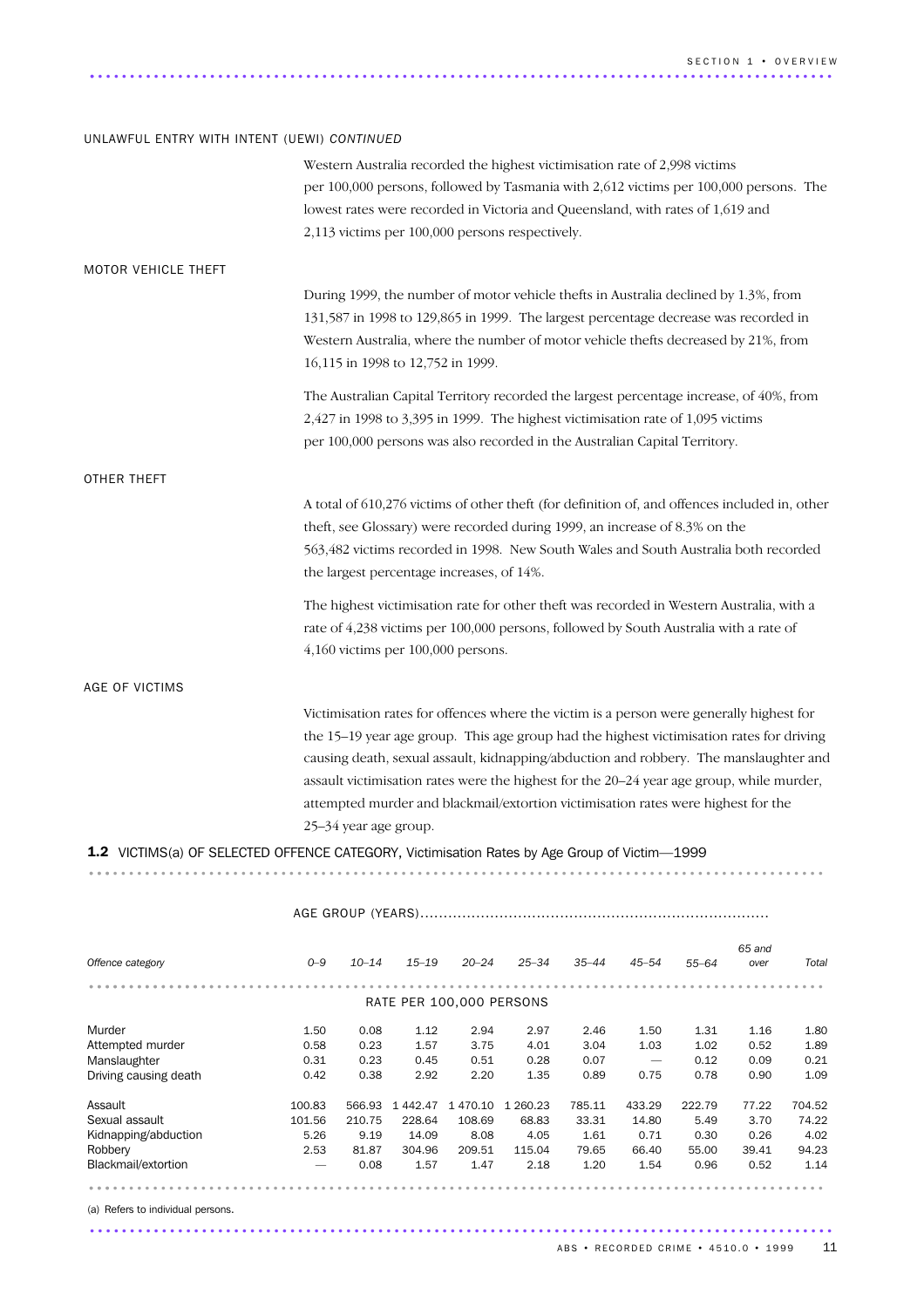### 1.3 VICTIMS(a), By Offence Category(b)-1999

| Offence category                 | <b>NSW</b>    | Vic.                     | Qld     | <b>SA</b> | WA                                  | Tas.           | NT                                               | ACT                      | Aust.    |
|----------------------------------|---------------|--------------------------|---------|-----------|-------------------------------------|----------------|--------------------------------------------------|--------------------------|----------|
|                                  |               |                          | NUMBER  |           |                                     |                |                                                  |                          |          |
| Murder                           | 123           | 62                       | 63      | 39        | 41                                  | 5              | $\overline{7}$                                   | $\overline{2}$           | 342      |
| Attempted murder                 | 133           | 57                       | 111     | 39        | 8                                   | 3              | 5                                                | $\overline{2}$           | 358      |
| Manslaughter                     | 12            | $\overline{4}$           | 12      | $1\,$     | 6                                   | $\overline{2}$ | $\overline{2}$                                   |                          | 39       |
| Driving causing death            | 78            | 42                       | 31      | 18        | 36                                  |                |                                                  | 1                        | 206      |
| Total                            | 346           | 165                      | 217     | 97        | 91                                  | 10             | 14                                               | 5                        | 945      |
| Assault                          | 63 811        | 16 850                   | 18 4 43 | 13861     | 14 231                              | 2 5 6 2        | (c)2 172                                         | 1672                     | 133 602  |
| Sexual assault                   | 4 4 2 5       | 2 7 8 9                  | 3521    | 1 3 2 0   | 1553                                | 193            | 184                                              | 89                       | 14 0 74  |
| Kidnapping/abduction             | 450           | 120                      | 94      | 38        | 49                                  | 3              | $\overline{\phantom{0}}$                         | 9                        | 763      |
| Robbery                          | 12 554        | 3 4 0 4                  | 2 4 6 6 | 1474      | 2 1 1 4                             | 189            | (c) 77                                           | 312                      | 22 590   |
| Blackmail/extortion              | 62            | 78                       | 70      | 24        | 18                                  | $\overline{2}$ |                                                  | $\overline{2}$           | 256      |
| UEWI                             |               |                          |         |           |                                     |                |                                                  |                          |          |
| Involving the taking of property | 121 707       | 60 469                   | 56 366  | 27858     | 37 4 28                             | 9585           | 3 1 5 3                                          | 6347                     | 322 913  |
| Other                            | 29 29 1       | 15 806                   | 17834   | 6 1 1 6   | 18 3 65                             | 2696           | 1638                                             | 941                      | 92 686   |
| Total                            | 150 998       | 76 275                   | 74 200  | 33 974    | 55 793                              | 12 281         | 4791                                             | 7 2 8 8                  | 415 600  |
| Motor vehicle theft              | 47 355        | 32 075                   | 18 251  | 11981     | 12 752                              | 3071           | 985                                              | 3 3 9 5                  | 129 865  |
| Other theft                      | 200 090       | $(d)$ 133 609            | 105 096 | 62 115    | 78 874                              | 13 250         | (c)5734                                          | 11 508                   | 610 276  |
|                                  |               |                          |         |           |                                     |                |                                                  |                          |          |
|                                  |               | RATE PER 100,000 PERSONS |         |           |                                     |                |                                                  |                          |          |
| Murder                           | 1.92          | 1.32                     | 1.79    | 2.61      | 2.20                                | 1.06           | 3.63                                             | 0.64                     | 1.80     |
| Attempted murder                 | 2.07          | 1.21                     | 3.16    | 2.61      | 0.43                                | 0.64           | 2.59                                             | 0.64                     | 1.89     |
| Manslaughter                     | 0.19          | 0.08                     | 0.34    | 0.07      | 0.32                                | 0.43           | 1.04                                             | $\overline{\phantom{m}}$ | 0.21     |
| Driving causing death            | 1.22          | 0.89                     | 0.88    | 1.21      | 1.93                                |                | $\overline{\phantom{0}}$                         | 0.32                     | 1.09     |
| Total                            | 5.40          | 3.50                     | 6.18    | 6.50      | 4.89                                | 2.13           | 7.26                                             | 1.61                     | 4.98     |
| Assault                          | 995.23        | 357.58                   | 525.09  | 928.35    | 764.69                              |                | 544.80 (c)1 126.08                               | 539.05                   | 704.52   |
| Sexual assault                   | 69.01         | 59.19                    | 100.25  | 88.41     | 83.45                               | 41.04          | 95.40                                            | 28.69                    | 74.22    |
| Kidnapping/abduction             | 7.02          | 2.55                     | 2.68    | 2.55      | 2.63                                | 0.64           | $\overbrace{\phantom{1232211}}$                  | 2.90                     | 4.02     |
| Robbery                          | 195.80        | 72.24                    | 70.21   | 98.72     | 113.59                              | 40.19          | (c)39.92                                         | 100.59                   | 119.12   |
| Blackmail/extortion              | 0.97          | 1.66                     | 1.99    | 1.61      | 0.97                                | 0.43           |                                                  | 0.64                     | 1.35     |
| <b>UEWI</b>                      |               |                          |         |           |                                     |                |                                                  |                          |          |
| Involving the taking of property | 1898.21       | 1 283.25                 |         |           | 1 604.79 1 865.82 2 011.16 2 038.23 |                | 1 634.68                                         | 2 046.28                 | 1 702.80 |
| Other                            | 456.84        | 335.43                   | 507.75  | 409.62    | 986.83                              | 573.30         | 849.22                                           | 303.38                   | 488.76   |
| Total                            | 2 3 5 5 . 0 5 | 1618.68                  |         |           | 2 112.54 2 275.44 2 997.99 2 611.53 |                | 2 483.90                                         | 2 349.66                 | 2 191.57 |
| Motor vehicle theft              | 738.57        | 680.68                   | 519.62  | 802.44    | 685.22                              | 653.04         | 510.67                                           | 1 0 9 4 .55              | 684.81   |
| Other theft                      | 3 120.71      | (d)2835.40               |         |           |                                     |                | 2 992.18 4 160.21 4 238.22 2 817.58 (c) 2 972.80 | 3 710.19                 | 3 218.14 |
|                                  |               |                          |         |           |                                     |                |                                                  |                          |          |

(a) The definition of a crime victim varies according to the category of the offence (see Glossary).

(b) Crime statistics for 1999 are in compliance with the offence definitions outlined in the Australian Standard Offence Classification (see Appendix, paragraph 3).

(c) Assault, robbery and other theft counts for the Northern Territory are not directly comparable with other States and Territories due to changes in the recording procedures for incidents involving multiple victims of the same offences (see Appendix, paragraphs 13–15).

(d) Other Theft counts for Victoria are not directly comparable with other States and Territories due to a change in the recording procedure for stolen motor vehicle parts or contents associated with motor vehicle theft (see Appendix, paragraph 17).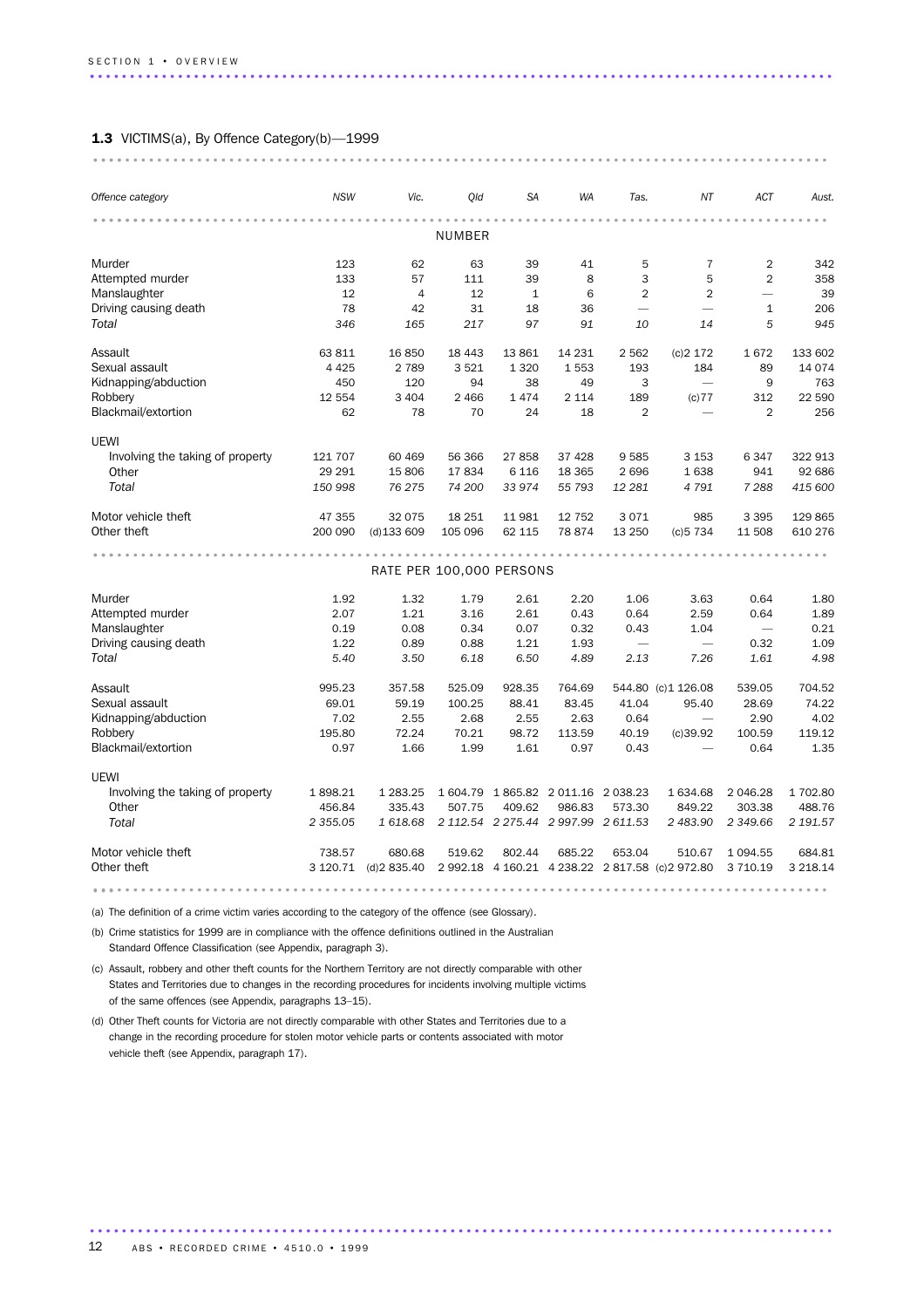### 1.4 VICTIMS(a), By Offence Category(b)-1998

| Offence category                 | <b>NSW</b> | Vic. r       | Qld r   | SA r                     | WA r           | Tas.                                                                    | ΝT              | ACT                      | Aust.         |  |  |  |  |
|----------------------------------|------------|--------------|---------|--------------------------|----------------|-------------------------------------------------------------------------|-----------------|--------------------------|---------------|--|--|--|--|
|                                  |            |              | NUMBER  |                          |                |                                                                         |                 |                          |               |  |  |  |  |
| Murder                           | 96         | 47           | 64      | 25                       | 31             | 6                                                                       | 15              | $\mathbf{1}$             | 285           |  |  |  |  |
| Attempted murder                 | 121        | 54           | 150     | 25                       | 25             | $\overline{7}$                                                          | $\overline{4}$  | $\mathbf{1}$             | 387           |  |  |  |  |
| Manslaughter                     | 25         | $\mathbf{1}$ | 10      | $\mathbf{1}$             | 6              | 3                                                                       | 1               | $\overline{\phantom{0}}$ | 47            |  |  |  |  |
| Driving causing death            | 116        | 48           | 43      | 22                       | 43             | $\mathbf{1}$                                                            | 3               | $\overline{\phantom{0}}$ | 276           |  |  |  |  |
| Total                            | 358        | 150          | 267     | 73                       | 105            | 17                                                                      | 23              | $\overline{c}$           | 995           |  |  |  |  |
| Assault                          | 59 221     | 17843        | 18 3 29 | 14 8 85                  | 14 224         | 2 2 3 1                                                                 | 2 5 0 3         | 1 667                    | 130 903       |  |  |  |  |
| Sexual assault                   | 4 504      | 2988         | 3 4 8 5 | 1 3 1 0                  | 1512           | 216                                                                     | 235             | 86                       | 14 3 36       |  |  |  |  |
| Kidnapping/abduction             | 377        | 116          | 98      | 32                       | 68             | 10                                                                      | $\mathbf{1}$    | 3                        | 705           |  |  |  |  |
| Robbery                          | 13 3 26    | 2995         | 2531    | 1668                     | 2 7 2 0        | 187                                                                     | 82              | 292                      | 23 801        |  |  |  |  |
| Blackmail/extortion              | 60         | 95           | 78      | 13                       | 23             | $\overline{\phantom{0}}$                                                | 3               | $\overline{\phantom{0}}$ | 272           |  |  |  |  |
| UEWI                             |            |              |         |                          |                |                                                                         |                 |                          |               |  |  |  |  |
| Involving the taking of property | 142 217    | 54 884       | 56 907  | 26 781                   | 39 936         | 10 951                                                                  | 3756            | 4 0 8 0                  | 339 512       |  |  |  |  |
| Other                            | 29 648     | 15 7 62      | 17 685  | 5963                     | 19 611         | 3 3 6 4                                                                 | 1 3 1 9         | 1512                     | 94 864        |  |  |  |  |
| Total                            | 171865     | 70 646       | 74 592  | 32 744                   | 59 547         | 14 315                                                                  | 5075            | 5 5 9 2                  | 434 376       |  |  |  |  |
| Motor vehicle theft              | 52 833     | 29 581       | 15 693  | 10 981                   | 16 115         | 2991                                                                    | 966             | 2 4 2 7                  | 131 587       |  |  |  |  |
| Other theft                      | 175 914    | 125 863      | 97 384  | 54 636                   | 78 4 21        | 13872                                                                   | 6731            | 10 661                   | 563 482       |  |  |  |  |
|                                  |            |              |         |                          |                |                                                                         |                 |                          |               |  |  |  |  |
|                                  |            |              |         | RATE PER 100,000 PERSONS |                |                                                                         |                 |                          |               |  |  |  |  |
| Murder                           | 1.52       | 1.01         | 1.85    | 1.68                     | 1.69           | 1.27                                                                    | 7.90            | 0.32                     | 1.52          |  |  |  |  |
| Attempted murder                 | 1.91       | 1.16         | 4.34    | 1.68                     | 1.37           | 1.48                                                                    | 2.11            | 0.32                     | 2.07          |  |  |  |  |
| Manslaughter                     | 0.39       | 0.02         | 0.29    | 0.07                     | 0.33           | 0.64                                                                    | 0.53            | $\overline{\phantom{0}}$ | 0.25          |  |  |  |  |
| Driving causing death            | 1.83       | 1.03         | 1.25    | 1.48                     | 2.35           | 0.21                                                                    | 1.58            |                          | 1.47          |  |  |  |  |
| Total                            | 5.70       | 3.22         | 7.73    | 4.91                     | 5.74           | 3.60                                                                    | 12.11           | 0.65                     | 5.31          |  |  |  |  |
| Assault                          | 935.04     | 383.31       |         | 530.74 1 001.40          | 777.63         |                                                                         | 472.97 1 317.81 | 541.13                   | 699.00        |  |  |  |  |
| Sexual assault                   | 71.11      | 64.19        | 100.91  | 88.13                    | 82.66          | 45.79                                                                   | 123.73          | 27.92                    | 76.55         |  |  |  |  |
| Kidnapping/abduction             | 5.95       | 2.49         | 2.84    | 2.15                     | 3.72           | 2.12                                                                    | 0.53            | 0.97                     | 3.76          |  |  |  |  |
| Robbery                          | 210.40     | 64.34        | 73.29   | 112.22                   | 148.70         | 39.64                                                                   | 43.17           | 94.79                    | 127.09        |  |  |  |  |
| Blackmail/extortion              | 0.95       | 2.04         | 2.26    | 0.87                     | 1.26           |                                                                         | 1.58            | $\overline{\phantom{0}}$ | 1.45          |  |  |  |  |
| <b>UEWI</b>                      |            |              |         |                          |                |                                                                         |                 |                          |               |  |  |  |  |
| Involving the taking of property |            |              |         |                          |                | 2 245.47 1 179.05 1 647.82 1 801.71 2 183.32 2 321.60 1 977.50 1 324.43 |                 |                          | 1812.94       |  |  |  |  |
| Other                            | 468.11     | 338.61       | 512.09  |                          | 401.17 1072.14 | 713.17                                                                  | 694.44          | 490.82                   | 506.56        |  |  |  |  |
| Total                            |            |              |         |                          |                | 2 713.58 1 517.66 2 159.91 2 202.88 3 255.46 3 034.77 2 671.94 1 815.25 |                 |                          | 2 3 1 9 . 4 9 |  |  |  |  |
| Motor vehicle theft              | 834.18     | 635.48       | 454.41  | 738.76                   | 881.01         | 634.09                                                                  | 508.59          | 787.84                   | 702.65        |  |  |  |  |
| Other theft                      |            |              |         |                          |                | 2 777.51 2 703.86 2 819.88 3 675.68 4 287.30 2 940.85 3 543.81 3 460.72 |                 |                          | 3 008.90      |  |  |  |  |
|                                  |            |              |         |                          |                |                                                                         |                 |                          |               |  |  |  |  |

.............................................................................................

............................................................................................ .....

(a) The definition of a crime victim varies according to the category of offence (see Glossary).

(b) Crime statistics for Victoria, Queensland, South Australia and Western Australia are in compliance with the offence definitions outlined in the Australian Standard Offence

Classification (see Appendix, paragraphs 3 and 5).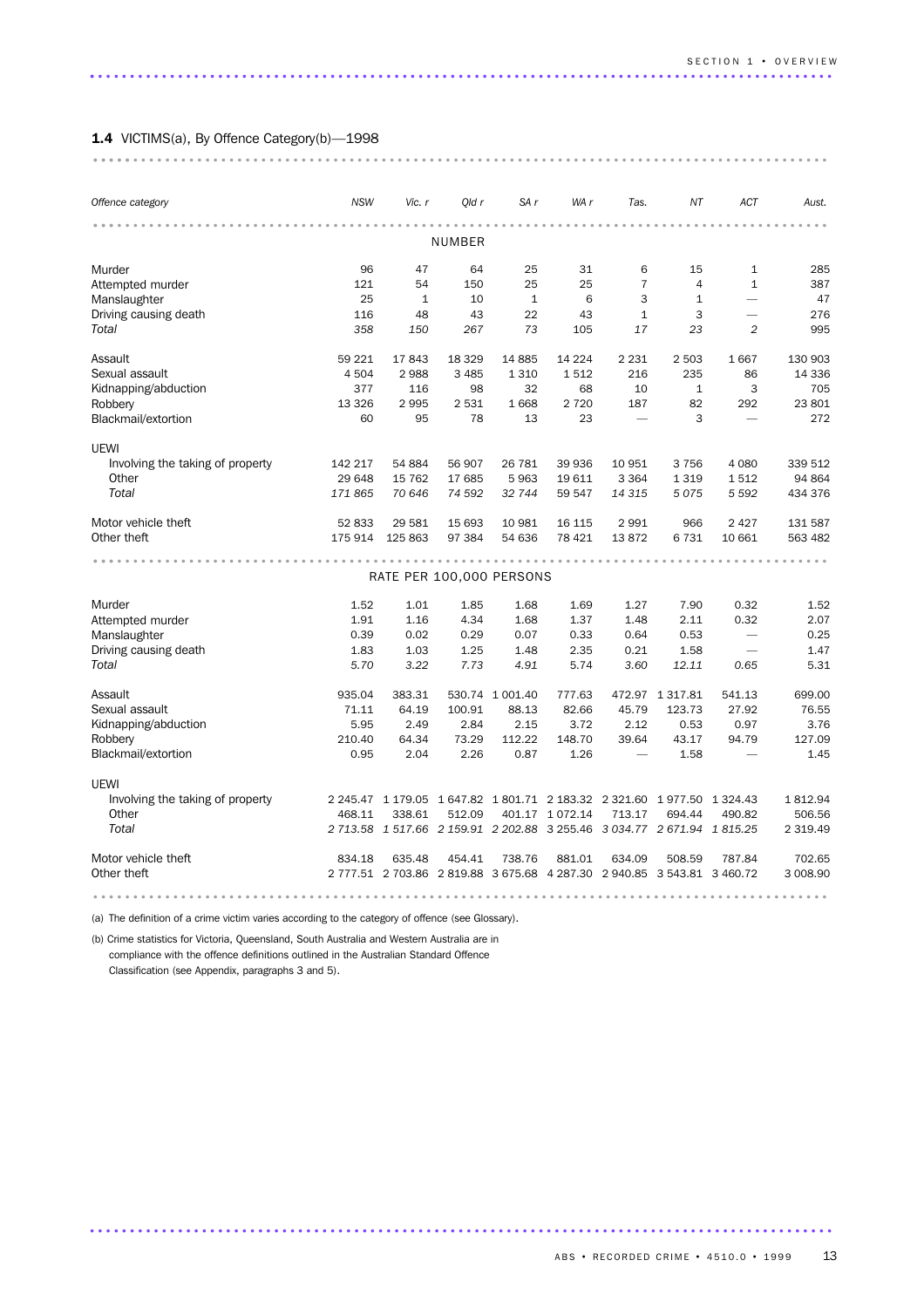### SECTION  $2$  homicide and related offences ..........

INTRODUCTION

The recorded crime statistics category of homicide and related offences includes the offences of murder, attempted murder, manslaughter and driving causing death.

### MURDER

Number of victims

Police in Australia recorded 342 victims of murder during 1999, compared with 285 victims in 1998, an increase of 57 victims (20%). There were increases in the number of victims recorded in all States and Territories, with the exception of the Northern Territory recording a decrease of 8 victims, and Queensland and Tasmania both recording a decrease of 1 victim. Increases for South Australia and Western Australia were due, in part, to the discovery of 12 bodies in Snowtown, South Australia, and two incidents of murder/suicide in Western Australia resulting in 9 victims.

Rate per 100,000 persons

Nationally, the victimisation rate for murder during 1999 was 1.8 victims per 100,000 persons, an increase from 1.5 victims per 100,000 persons in 1998.



2.1 MURDER, Victimisation Rates—By States and Territories

Age and sex

Males constituted 65% of murder victims with almost half (49%) of all male victims aged 25–44 years. Nationally, males recorded a higher murder victimisation rate than females with 2.3 victims per 100,000 males, compared to 1.3 victims per 100,000 females. Males in the 25–34 year age group had the highest age-specific murder rate, with 4.6 victims per 100,000 males in this age group. Females in the 20–24 year age group recorded the highest age-specific murder rate for females, with 2.1 victims per 100,000 females in this age group.

.............................................................................................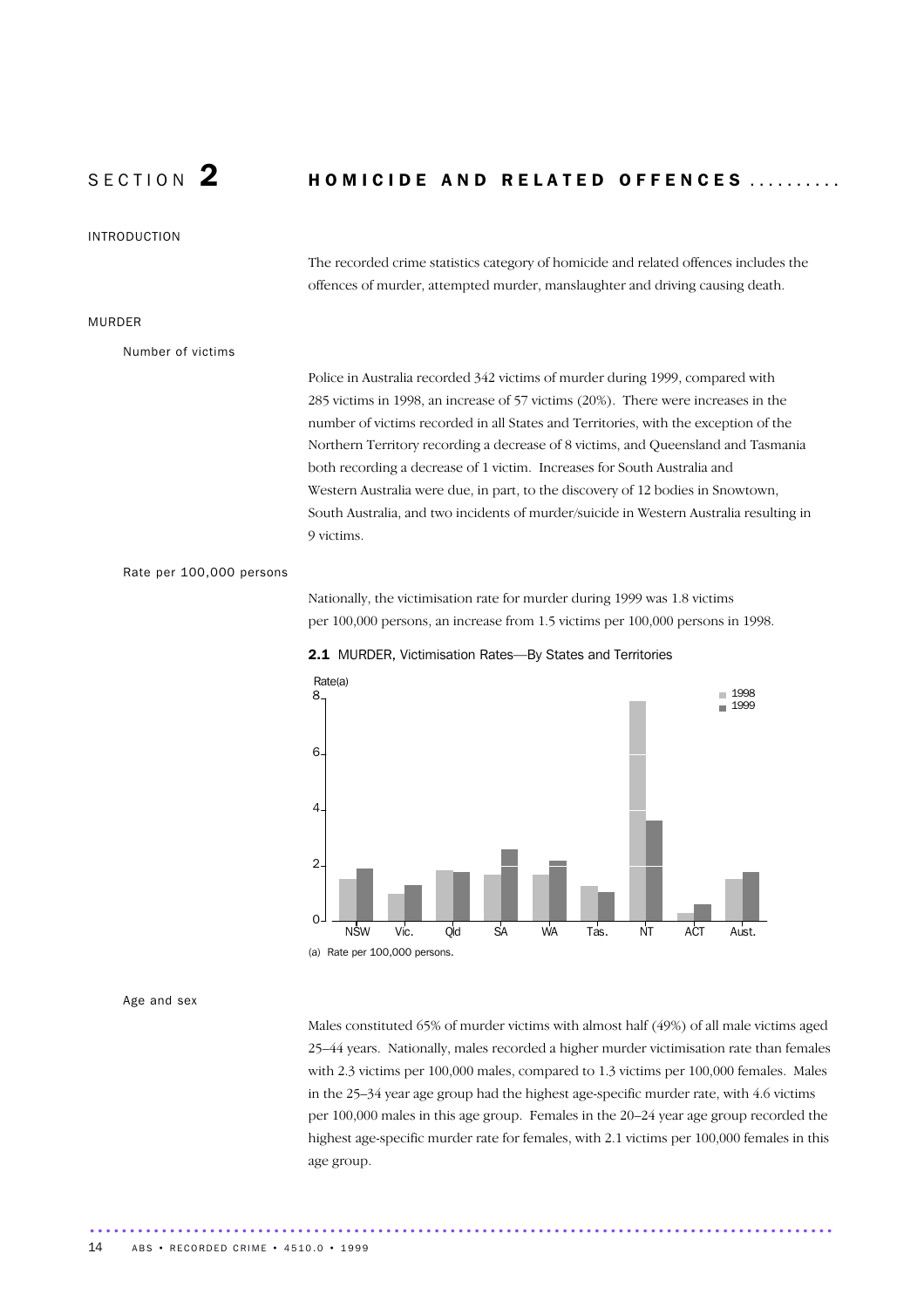Age and sex *continued*



2.2 MURDER, Victimisation Rates—By Sex and Age Group of Victim—1999

(a) Rate per 100,000 persons.

### Relationship of offender to victim

For 64% of all murder victims the offender was known to them. For those victims who knew their offender, the offender was most likely to be a non-family member (57%).

Females were more likely than males to be murdered by someone known to them. Offenders were known to their female victims in 74% of cases and of these, just over half of the offenders were recorded as family members. For male victims, offenders were known to them in 58% of cases, with 36% of these offenders recorded as family members.

### Location and weapon use

Residential locations were the most common sites of murder offences with two-thirds of murders occurring here (66%), followed by community locations (19% of all murders).

Nearly two-thirds of murders (64%) were committed with some type of weapon and of these murders just over one-quarter (28%) involved the use of a firearm.

### Outcome of investigations

Nationally, 68% of investigations into murder offences were finalised within 30 days of the offences becoming known to police. Offenders were proceeded against in 63% of all murder offences within the same period.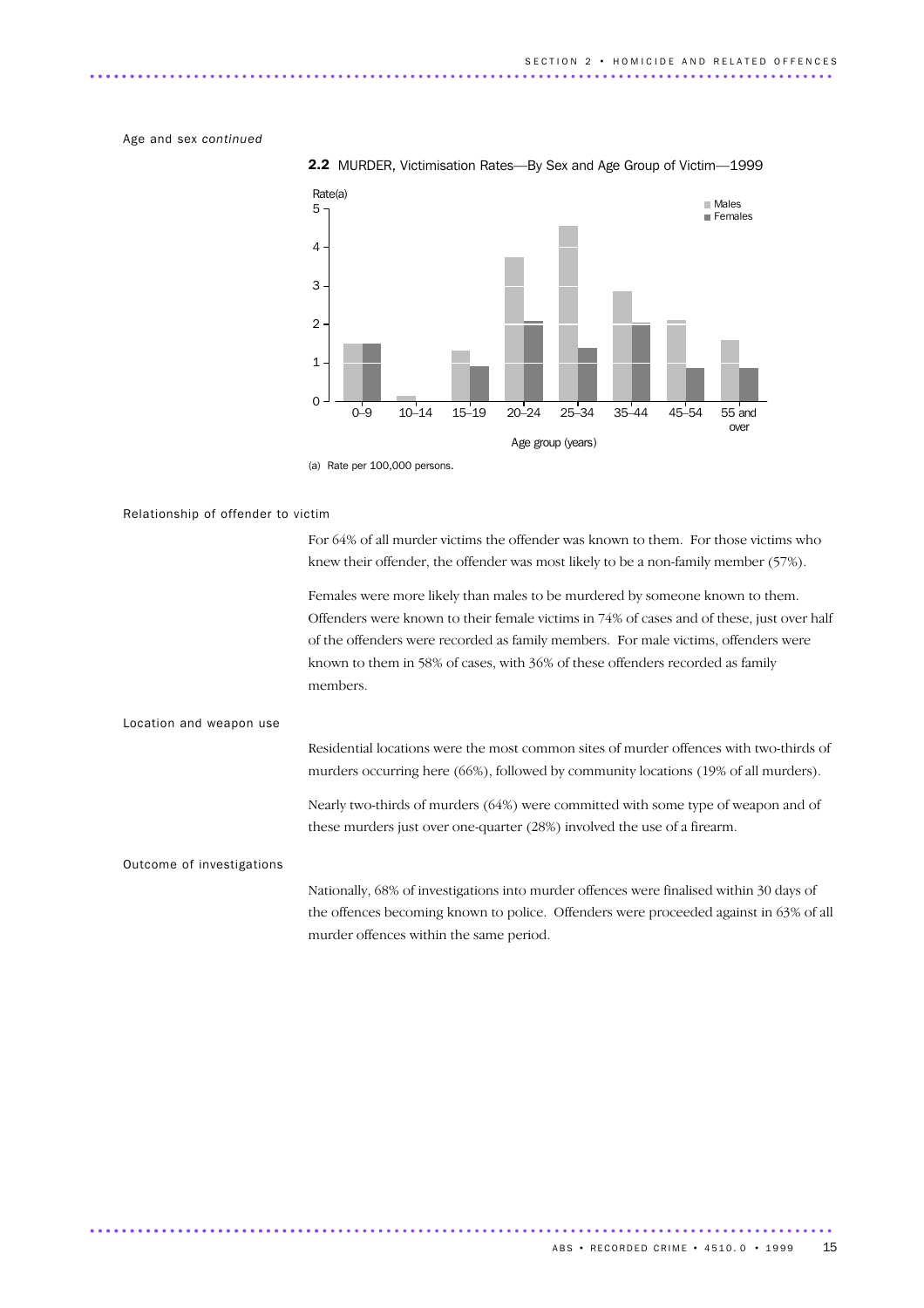### MANSLAUGHTER

| Number of victims                  |                                                                                         |
|------------------------------------|-----------------------------------------------------------------------------------------|
|                                    | In 1999, there were 39 victims of manslaughter recorded nationally, compared to         |
|                                    | 47 victims in 1998. This represents a decrease of 17%. New South Wales recorded the     |
|                                    | largest decrease in victims counts from 25 victims in 1998 to 12 victims in 1999.       |
| Rate per 100,000 persons           |                                                                                         |
|                                    | The national victimisation rate for manslaughter in 1999 was 0.2 victims                |
|                                    | per 100,000 persons.                                                                    |
| Age and sex                        |                                                                                         |
|                                    | Nationally, males represented 67% of all manslaughter victims and had a victimisation   |
|                                    | rate of 0.3 victims per 100,000 persons.                                                |
| Relationship of offender to victim |                                                                                         |
|                                    | The offender was known to the victim in 62% of manslaughter offences involving female   |
|                                    | victims and in 46% of manslaughter offences involving male victims.                     |
| Location and weapon use            |                                                                                         |
|                                    | The most common locations for manslaughter offences were streets/footpaths (49%)        |
|                                    | followed by dwellings (26%).                                                            |
|                                    | In 1999, 10% of all manslaughter offences involved the use of a weapon, whereas in 1998 |
|                                    | 40% of all manslaughter offences involved a weapon.                                     |
| Outcome of Investigations          |                                                                                         |
|                                    | Nationally, 39% of manslaughter investigations were finalised within 30 days of the     |
|                                    | offence becoming known to police with the offender proceeded against in all cases.      |
| ATTEMPTED MURDER                   |                                                                                         |
| Number of victims                  |                                                                                         |
|                                    | During 1999, police recorded 358 victims of attempted murder, a decrease of 7.5% from   |
|                                    | 387 in 1998. The number of victims increased for each of the States and Territories     |
|                                    | except Queensland, Western Australia and Tasmania.                                      |
| Rate per 100,000 persons           |                                                                                         |
|                                    | The national victimisation rate for attempted murder was 1.9 victims                    |
|                                    | per 100,000 persons. Queensland recorded the highest attempted murder rate with         |
|                                    | 3.2 victims per 100,000 persons. The lowest attempted murder rate was recorded in       |
|                                    | Western Australia (0.4 victims per 100,000 persons).                                    |

.............................................................................................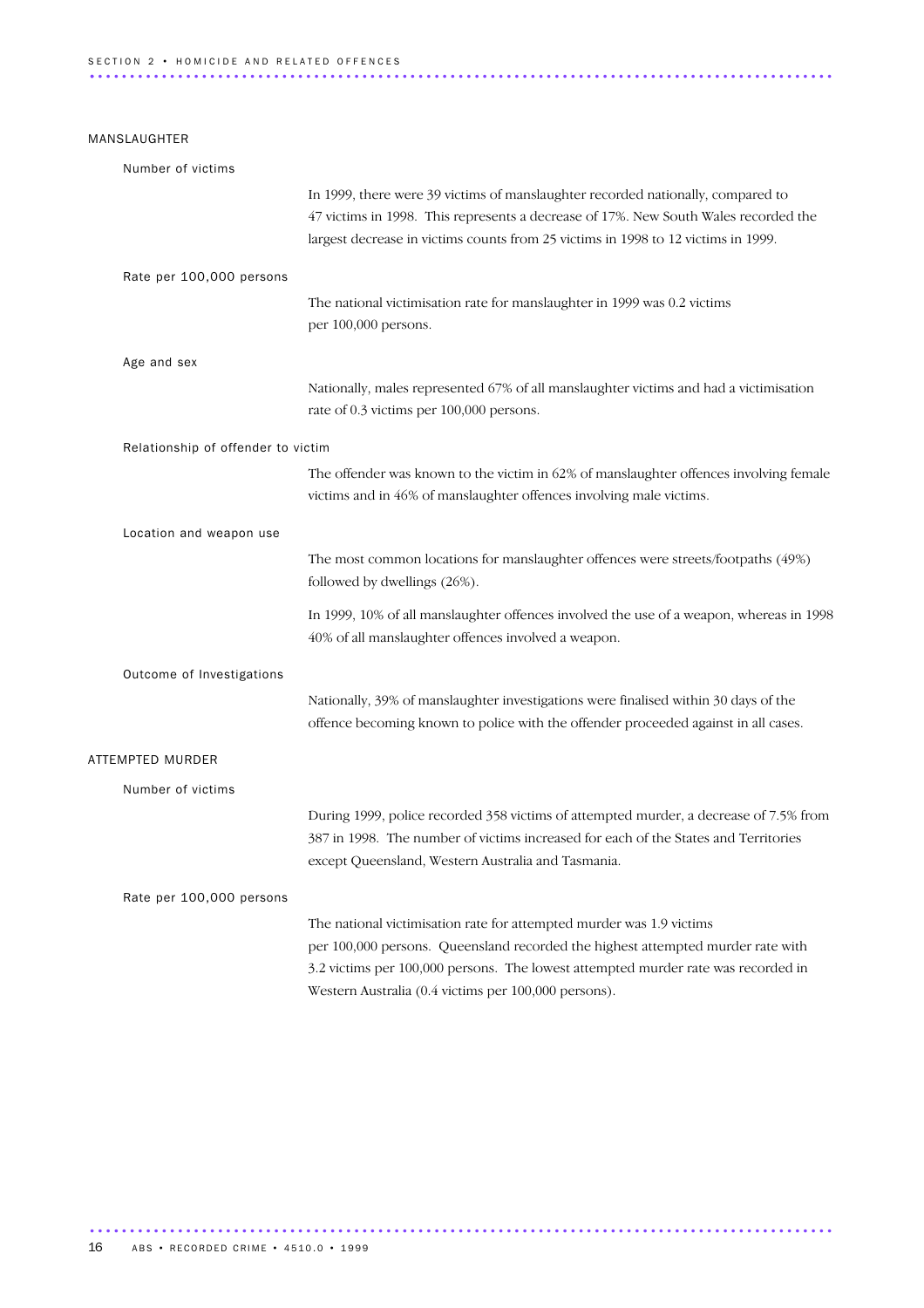### Rate per 100,000 persons *continued*



2.3 ATTEMPTED MURDER, Victimisation Rates—By States and Territories

Age and sex

The highest victimisation rate for males was recorded in the 25–34 year age group with 6.5 victims of attempted murder per 100,000 males in this age group. Females in the 20–24 year age group recorded the highest rate for attempted murder with 1.8 victims per 100,000 females in this age group.

### Relationship of offender to victim

Australia-wide, attempted murder was most likely to be committed by an offender known to the victim (54% of all offences), however, different patterns emerged for male and female victims. For 71% of female attempted murder victims the offender was known to the victim, compared with 48% of attempted murders against males where the offender was known to the victim. However, the number of offenders that were family members (as a proportion of those offenders who were known to their victim) was similar for both males and females (33% and 43% respectively).

### Location and weapon use

As with murder, residential locations were the most common locations for attempted murders (52%) with 42% of all attempted murders occurring in dwellings. Just over a quarter of attempted murder offences occurred at a community location (27%), with 19% of all offences on the streets/footpaths.

For attempted murder offences, 79% involved the use of a weapon. In 32% of all offences, a firearm was recorded as the weapon used.

A greater proportion of attempted murders involved the use of a weapon compared to murders (79% and 64% respectively).

### Outcome of investigations

Nationally, 77% of attempted murder investigations were finalised within 30 days of the offence becoming known to the police. In 73% of all attempted murders an offender was proceeded against at the same time.

............................................................................................. ..............................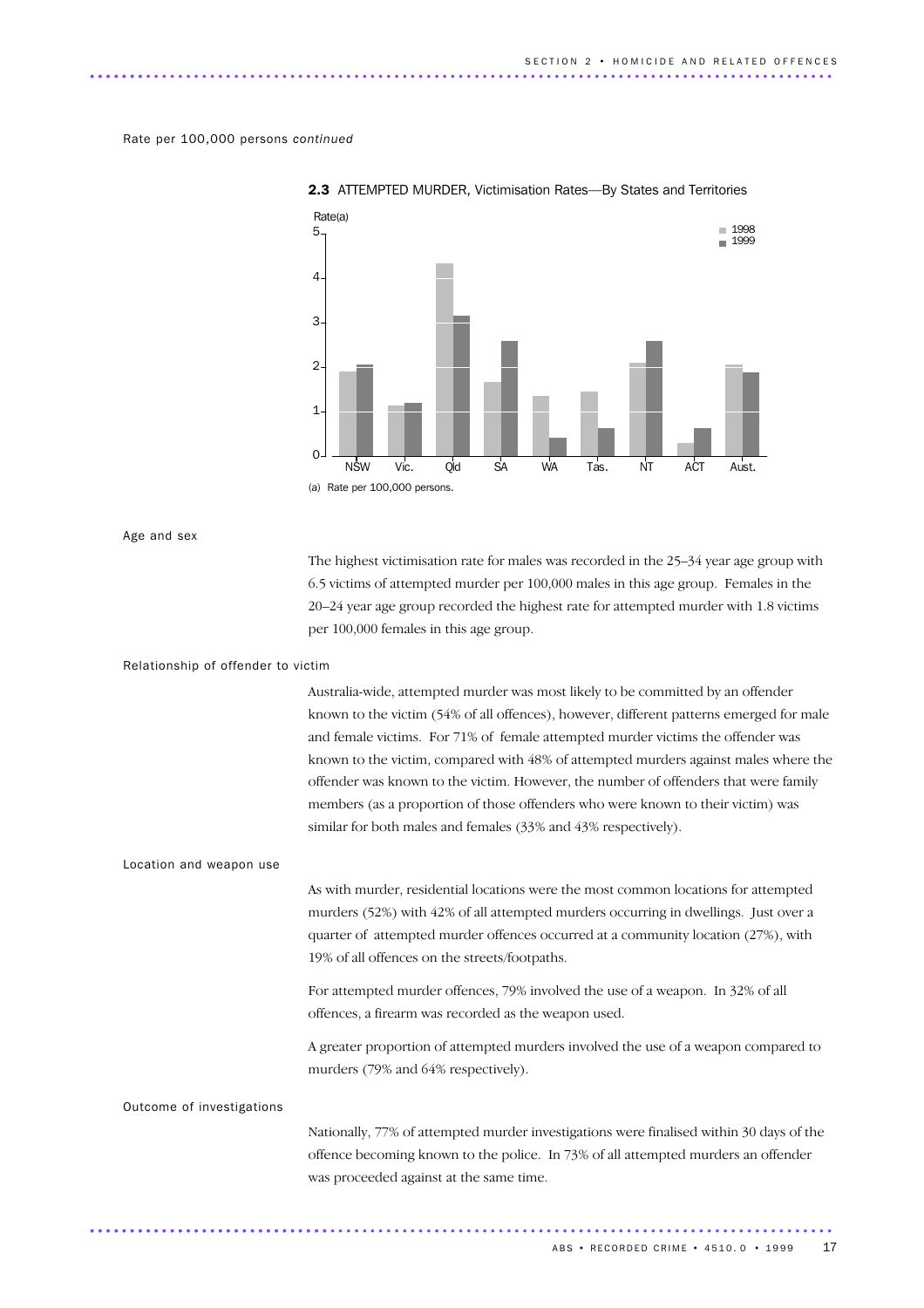| DRIVING CAUSING DEATH              |                                                                                                                                                                                                                             |
|------------------------------------|-----------------------------------------------------------------------------------------------------------------------------------------------------------------------------------------------------------------------------|
| Number of victims                  |                                                                                                                                                                                                                             |
|                                    | The total number of driving causing death victims for all the States and Territories in<br>1999 was 206, a 25% decrease from 1998 when 276 driving causing death offences were<br>recorded.                                 |
| Rate per 100,000 persons           |                                                                                                                                                                                                                             |
|                                    | The national victimisation rate for driving causing death in 1999 was 1.1 victims<br>per 100,000 persons. The highest driving causing death rate was recorded in<br>Western Australia with 1.9 victims per 100,000 persons. |
| Age and sex                        |                                                                                                                                                                                                                             |
|                                    | Nationally, males constituted 63% of all driving causing death victims. The victimisation<br>rate for males was 1.4 victims 100,000 males, compared to a rate of 0.8 female victims<br>per 100,000 females.                 |
| Relationship of offender to victim |                                                                                                                                                                                                                             |
|                                    | In 1999, driving causing death was the only homicide offence where males were more                                                                                                                                          |

likely than females to have known their offender (42% and 35% respectively).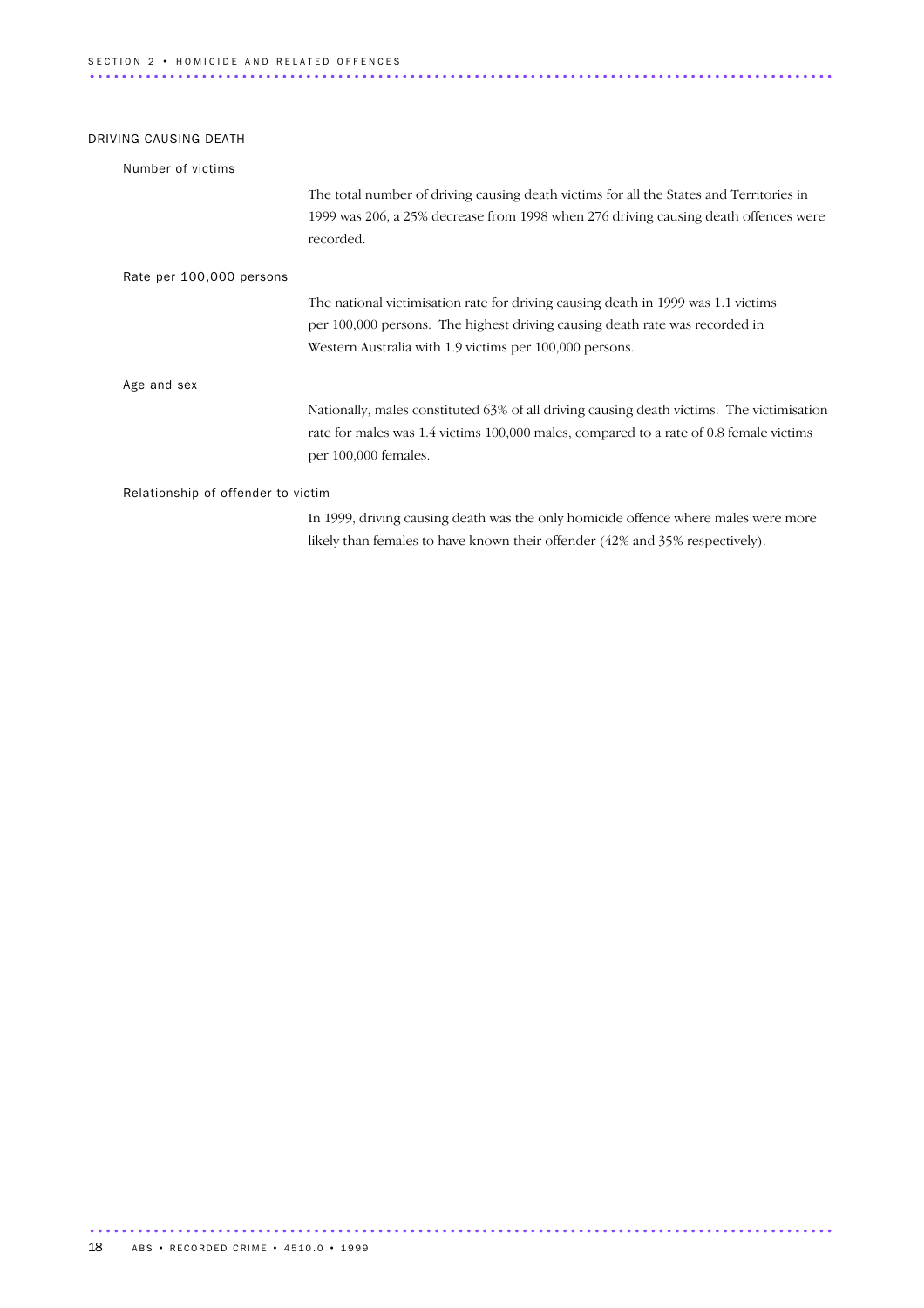| Sex and age group (years) | <b>NSW</b>                | Vic.                      | Qld                      | SA                        | WA                       | Tas.                     | NT                      | ACT                      | Aust.          |
|---------------------------|---------------------------|---------------------------|--------------------------|---------------------------|--------------------------|--------------------------|-------------------------|--------------------------|----------------|
|                           |                           |                           | NUMBER                   |                           |                          |                          |                         |                          |                |
| Males                     |                           |                           |                          |                           |                          |                          |                         |                          |                |
| $0 - 9$                   | 9                         | 3                         | $\mathbf 1$              | 3                         | $\overline{4}$           |                          |                         |                          | 20             |
| $10 - 14$                 | $\mathbf 1$               | $\overline{\phantom{0}}$  | $\overline{\phantom{0}}$ | $\overline{\phantom{0}}$  |                          |                          |                         |                          | $\mathbf 1$    |
| $15 - 19$                 | $\overline{4}$            | $1\,$                     | $\mathbf{1}$             | $\mathbf{1}$              | $\mathbf{1}$             |                          |                         | $\mathbf{1}$             | 9              |
| $20 - 24$                 | $\overline{7}$            | $\overline{2}$            | 5                        | 5                         | 5                        | $\mathbf 1$              | $\mathbf 1$             |                          | 26             |
| $25 - 34$                 | 29                        | 9                         | 11                       | 11                        | 5                        | $\mathbf 1$              |                         |                          | 66             |
| $35 - 44$                 | 14                        | 8                         | $\overline{7}$           | 5                         | 5                        | $\mathbf{1}$             | $\overline{2}$          |                          | 42             |
| $45 - 54$                 | 10                        | $\overline{7}$            | 6                        | $\mathbf{1}$              | $\overline{2}$           |                          | $\mathbf{1}$            | $\overline{\phantom{0}}$ | 27             |
| $55 - 64$                 | $\overline{2}$            | 6                         | 6                        | $\ensuremath{\mathsf{3}}$ | $\mathbf{1}$             |                          |                         |                          | 18             |
| 65 and over               | 6                         | $\mathbf{1}$              | 3                        | $\mathbf{1}$              | $\mathbf{1}$             |                          |                         |                          | 12             |
| Not specified             | $\overline{\phantom{0}}$  | $\overline{\phantom{0}}$  | $\overline{\phantom{0}}$ | $\overline{\phantom{0}}$  |                          |                          |                         |                          |                |
| Total                     | 82                        | 37                        | 40                       | 30                        | 24                       | 3                        | $\overline{4}$          | $\mathbf 1$              | 221            |
| Females                   |                           |                           |                          |                           |                          |                          |                         |                          |                |
| $0 - 9$                   | 8                         |                           | 5                        | $\mathbf{1}$              | 5                        |                          |                         |                          | 19             |
| $10 - 14$                 |                           |                           | $\overline{\phantom{0}}$ | $\overline{\phantom{0}}$  |                          |                          |                         |                          |                |
| $15 - 19$                 |                           | $\overline{2}$            | $\overline{2}$           | $\mathbf 1$               |                          |                          | $\mathbf 1$             |                          | $\,6$          |
| $20 - 24$                 | $\overline{2}$            | 5                         | 4                        | $\overline{2}$            | $\mathbf{1}$             | $\overline{\phantom{0}}$ |                         |                          | 14             |
| $25 - 34$                 | 8                         | 3                         | $\overline{c}$           | $\mathbf 2$               | 3                        | $\overline{2}$           |                         |                          | 20             |
| $35 - 44$                 | 10                        | 6                         | 6                        | $\mathbf{1}$              | 5                        | $\overline{\phantom{0}}$ | $\overline{2}$          |                          | 30             |
| $45 - 54$                 | $\sqrt{4}$                | 3                         | $\overline{\phantom{0}}$ | $\overline{2}$            | $\overline{2}$           |                          |                         |                          | 11             |
| $55 - 64$                 | $\overline{2}$            | $\mathbf 1$               | $\mathbf 1$              |                           | $\overline{\phantom{0}}$ |                          |                         | -                        | $\overline{4}$ |
| 65 and over               | 6                         | 5                         | $\overline{2}$           | -                         | $\mathbf{1}$             |                          |                         | $\mathbf{1}$             | 15             |
| Not specified             |                           |                           | $\mathbf 1$              | -                         |                          |                          |                         |                          | $1\,$          |
| Total                     | 40                        | 25                        | 23                       | $\mathsf g$               | 17                       | $\overline{c}$           | $\sqrt{3}$              | $\mathbf{1}$             | 120            |
| Not stated                |                           |                           |                          |                           |                          |                          |                         |                          |                |
| Total                     | $\ensuremath{\mathbf{1}}$ |                           |                          |                           |                          |                          |                         |                          | 1              |
| Persons                   |                           |                           |                          |                           |                          |                          |                         |                          |                |
| $0 - 9$                   | 17                        | 3                         | 6                        | $\overline{4}$            | 9                        |                          |                         |                          | 39             |
| $10 - 14$                 | $\mathbf 1$               | $\overline{\phantom{0}}$  |                          | -                         |                          |                          |                         |                          | 1              |
| $15 - 19$                 | $\overline{4}$            | $\ensuremath{\mathsf{3}}$ | 3                        | $\overline{2}$            | $\mathbf{1}$             |                          | $\mathbf 1$             | $\mathbf{1}$             | 15             |
| $20 - 24$                 | 9                         | $\overline{7}$            | 9                        | $\overline{7}$            | 6                        | $\mathbf{1}$             | $\mathbf{1}$            |                          | 40             |
| $25 - 34$                 | 37                        | 12                        | 13                       | 13                        | 8                        | 3                        |                         |                          | 86             |
| $35 - 44$                 | 24                        | 14                        | 13                       | 6                         | 10                       | $\mathbf{1}$             | $\overline{4}$          | $\overline{\phantom{0}}$ | 72             |
| $45 - 54$                 | 14                        | 10                        | 6                        | 3                         | $\overline{4}$           | <u>.</u>                 | $\mathbf 1$             |                          | 38             |
| $55 - 64$                 | $\sqrt{4}$                | $\overline{7}$            | $\overline{7}$           | 3                         | $\mathbf{1}$             |                          |                         |                          | 22             |
| 65 and over               | 12                        | 6                         | 5                        | $\mathbf{1}$              | $\overline{2}$           |                          |                         | $\mathbf{1}$             | 27             |
| Not specified             | $\mathbf 1$               |                           | $\mathbf 1$              |                           |                          |                          |                         |                          | $\overline{c}$ |
| <b>Total</b>              | 123                       | 62                        | 63                       | 39                        | 41                       | 5                        | $\overline{\mathbf{z}}$ | $\overline{\mathbf{2}}$  | 342            |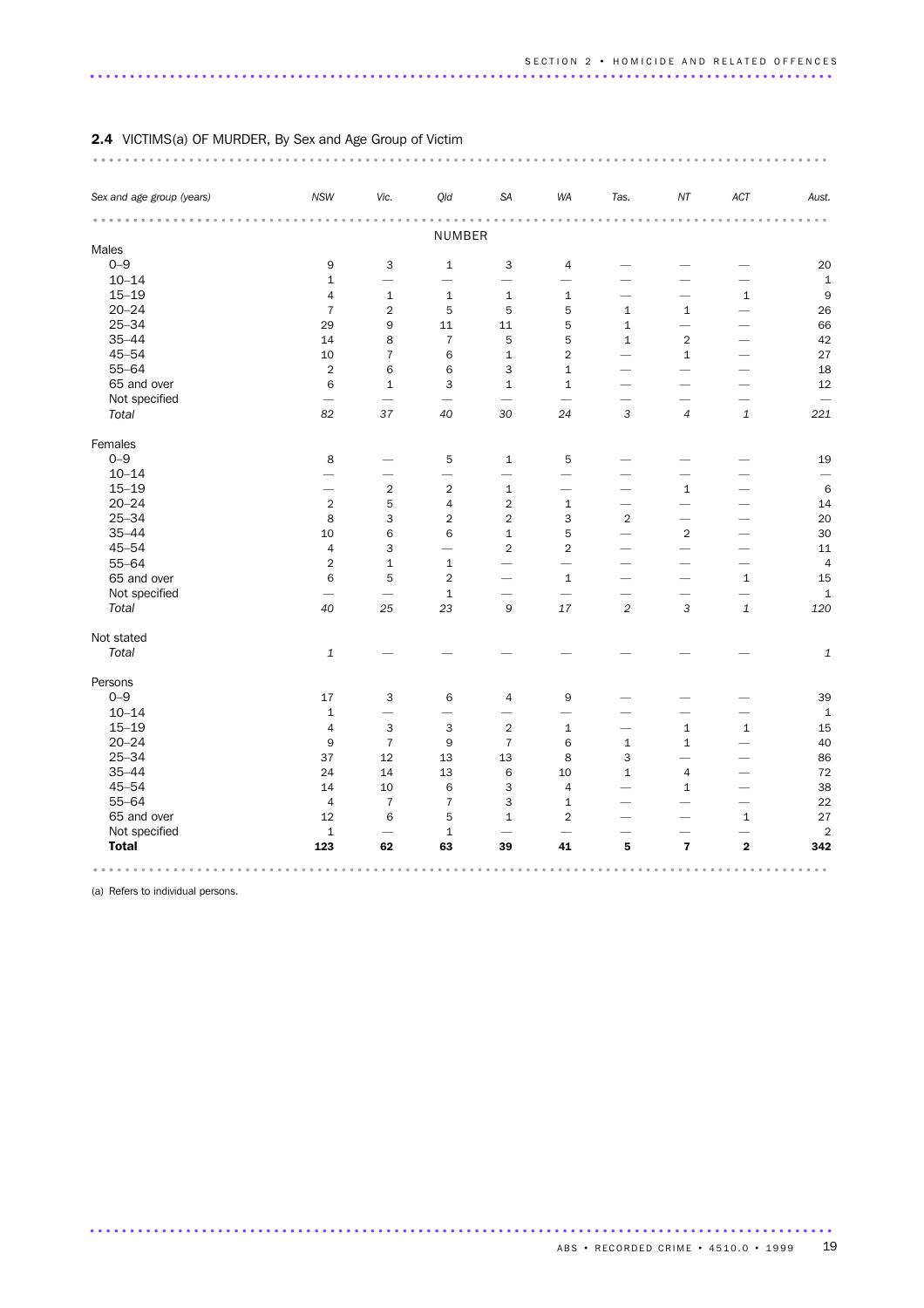| Sex and age group (years) | <b>NSW</b>               | Vic.                     | Old                      | <b>SA</b>                | WA                       | Tas.                            | NT                              | ACT                             | Aust. |
|---------------------------|--------------------------|--------------------------|--------------------------|--------------------------|--------------------------|---------------------------------|---------------------------------|---------------------------------|-------|
|                           |                          |                          |                          |                          |                          |                                 |                                 |                                 |       |
|                           |                          |                          |                          | RATE PER 100,000 PERSONS |                          |                                 |                                 |                                 |       |
| Males                     |                          |                          |                          |                          |                          |                                 |                                 |                                 |       |
| $0 - 9$                   | 2.00                     | 0.93                     | 0.39                     | 3.03                     | 2.98                     |                                 |                                 |                                 | 1.50  |
| $10 - 14$                 | 0.45                     |                          |                          | $\overline{\phantom{m}}$ | $\overline{\phantom{m}}$ |                                 |                                 |                                 | 0.15  |
| $15 - 19$                 | 1.77                     | 0.61                     | 0.75                     | 1.94                     | 1.43                     |                                 | $\overbrace{\phantom{1232211}}$ | 7.77                            | 1.32  |
| $20 - 24$                 | 3.08                     | 1.14                     | 3.86                     | 9.71                     | 6.94                     | 6.59                            | 11.18                           |                                 | 3.74  |
| $25 - 34$                 | 5.97                     | 2.47                     | 4.12                     | 10.17                    | 3.42                     | 3.26                            | $\overline{\phantom{0}}$        | $\overline{\phantom{0}}$        | 4.56  |
| $35 - 44$                 | 2.82                     | 2.23                     | 2.61                     | 4.41                     | 3.38                     | 2.82                            | 11.95                           | $\overline{\phantom{0}}$        | 2.88  |
| $45 - 54$                 | 2.33                     | 2.26                     | 2.49                     | 0.99                     | 1.55                     | $\overline{\phantom{m}}$        | 7.75                            | $\overbrace{\phantom{1232211}}$ | 2.11  |
| $55 - 64$                 | 0.69                     | 2.87                     | 3.84                     | 4.38                     | 1.25                     | $\overline{\phantom{m}}$        | $\overline{\phantom{m}}$        |                                 | 2.13  |
| 65 and over               | 1.68                     | 0.38                     | 1.67                     | 1.07                     | 1.15                     | $\overline{\phantom{m}}$        | $\overline{\phantom{m}}$        |                                 | 1.18  |
| Total(b)                  | 2.57                     | 1.59                     | 2.28                     | 4.06                     | 2.56                     | 1.29                            | 3.92                            | 0.65                            | 2.34  |
| Females                   |                          |                          |                          |                          |                          |                                 |                                 |                                 |       |
| $0 - 9$                   | 1.87                     | $\overline{\phantom{m}}$ | 2.06                     | 1.06                     | 3.95                     |                                 |                                 |                                 | 1.50  |
| $10 - 14$                 | $\overline{\phantom{m}}$ | $\overline{\phantom{m}}$ | $\overline{\phantom{m}}$ | $\overline{\phantom{m}}$ | $\overline{\phantom{m}}$ |                                 |                                 |                                 |       |
| $15 - 19$                 |                          | 1.26                     | 1.59                     | 2.03                     | $\overline{\phantom{0}}$ | $\overbrace{\phantom{1232211}}$ | 14.24                           |                                 | 0.92  |
| $20 - 24$                 | 0.91                     | 2.97                     | 3.18                     | 4.12                     | 1.46                     |                                 |                                 | $\overline{\phantom{0}}$        | 2.10  |
| $25 - 34$                 | 1.64                     | 0.81                     | 0.75                     | 1.90                     | 2.12                     | 6.24                            |                                 | $\overline{\phantom{0}}$        | 1.39  |
| $35 - 44$                 | 2.03                     | 1.65                     | 2.22                     | 0.87                     | 3.41                     | $\overline{\phantom{m}}$        | 13.32                           |                                 | 2.05  |
| $45 - 54$                 | 0.95                     | 0.96                     | $\hspace{0.1mm}$         | 1.95                     | 1.63                     | $\overline{\phantom{m}}$        |                                 |                                 | 0.88  |
| $55 - 64$                 | 0.70                     | 0.48                     | 0.67                     | $\overline{\phantom{m}}$ | $\hspace{0.1mm}$         | $\overline{\phantom{m}}$        | $\overline{\phantom{m}}$        | $\overline{\phantom{m}}$        | 0.48  |
| 65 and over               | 1.30                     | 1.48                     | 0.91                     | $\overline{\phantom{m}}$ | 0.92                     | $\overline{\phantom{m}}$        |                                 | 7.14                            | 1.15  |
| Total(b)                  | 1.24                     | 1.05                     | 1.31                     | 1.19                     | 1.84                     | 0.84                            | 3.30                            | 0.64                            | 1.26  |
| Persons                   |                          |                          |                          |                          |                          |                                 |                                 |                                 |       |
| $0 - 9$                   | 1.94                     | 0.48                     | 1.21                     | 2.07                     | 3.45                     |                                 |                                 |                                 | 1.50  |
| $10 - 14$                 | 0.23                     | $\overline{\phantom{m}}$ | $\overline{\phantom{m}}$ | $\overline{\phantom{m}}$ | $\overline{\phantom{m}}$ |                                 | $\overline{\phantom{0}}$        | $\overline{\phantom{0}}$        | 0.08  |
| $15 - 19$                 | 0.91                     | 0.93                     | 1.16                     | 1.98                     | 0.73                     | $\overline{\phantom{m}}$        | 6.85                            | 4.09                            | 1.12  |
| $20 - 24$                 | 2.01                     | 2.04                     | 3.53                     | 7.00                     | 4.27                     | 3.34                            | 5.95                            |                                 | 2.94  |
| $25 - 34$                 | 3.80                     | 1.64                     | 2.44                     | 6.09                     | 2.78                     | 4.78                            |                                 | $\overline{\phantom{0}}$        | 2.97  |
| $35 - 44$                 | 2.42                     | 1.94                     | 2.41                     | 2.63                     | 3.40                     | 1.39                            | 12.60                           | $\overbrace{\phantom{1232211}}$ | 2.46  |
| $45 - 54$                 | 1.65                     | 1.61                     | 1.27                     | 1.47                     | 1.59                     | $\overbrace{\phantom{1232211}}$ | 4.23                            | $\overbrace{\phantom{1232211}}$ | 1.50  |
| $55 - 64$                 | 0.69                     | 1.67                     | 2.29                     | 2.17                     | 0.64                     | $\overbrace{\phantom{1232211}}$ | $\overline{\phantom{0}}$        | $\overline{\phantom{0}}$        | 1.31  |
| 65 and over               | 1.47                     | 1.00                     | 1.25                     | 0.47                     | 1.02                     | $\overline{\phantom{m}}$        |                                 | 4.01                            | 1.16  |
| Total(b)                  | 1.92                     | 1.32                     | 1.79                     | 2.61                     | 2.20                     | 1.06                            | 3.63                            | 0.64                            | 1.80  |

(a) Refers to individual persons.

(b) Includes persons for whom age and/or sex was not specified.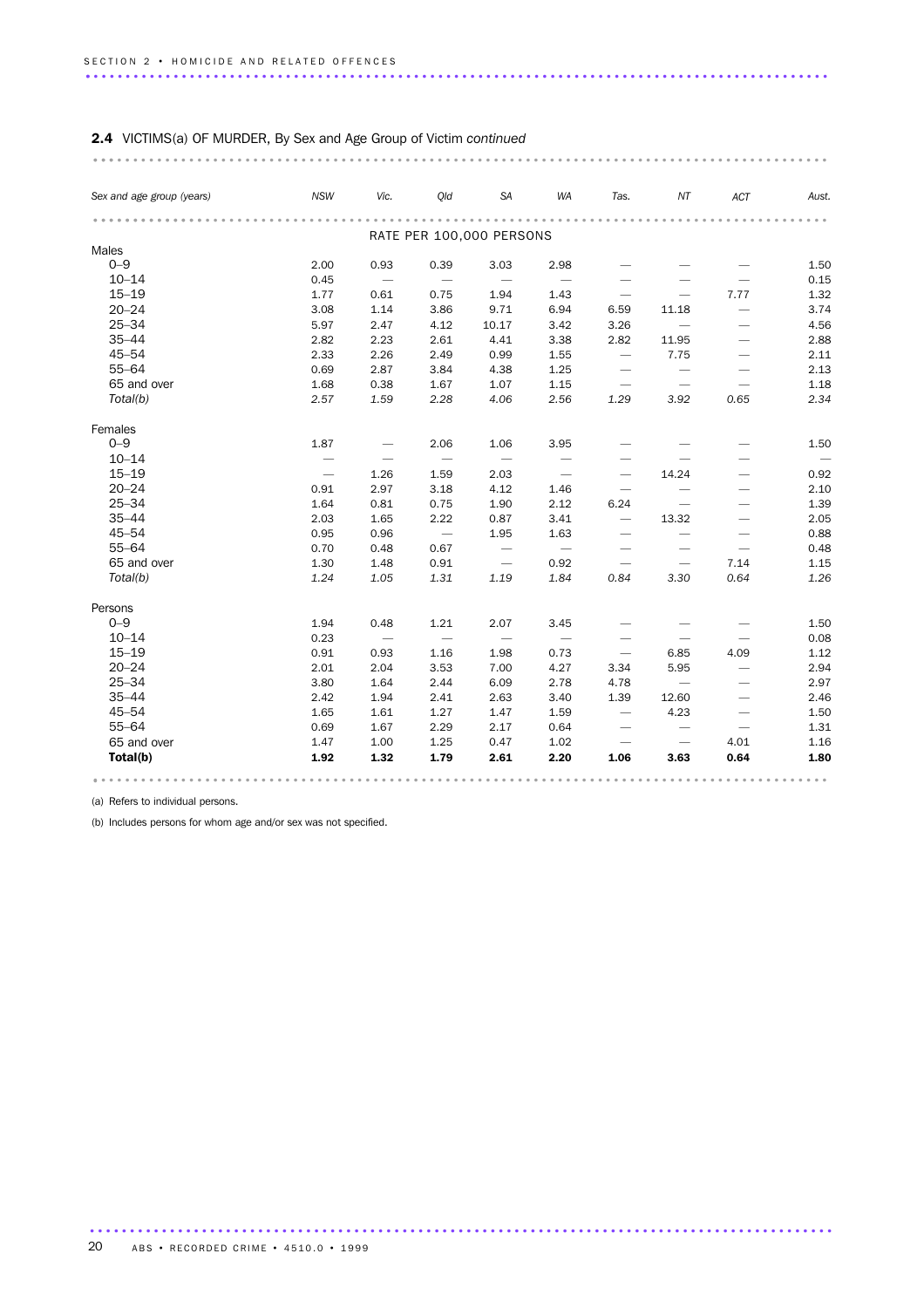### 2.5 VICTIMS(a) OF MURDER, By Sex of Victim and Relationship of Offender to Victim

### ........................................................................................... ...

| .<br>NUMBER<br>Males<br>Known to victim<br>Family member<br>21<br>7<br>7<br>$\mathbf{1}$<br>10<br>1<br>Non-family member<br>34<br>$\overline{4}$<br>$\overline{2}$<br>$\mathbf{1}$<br>11<br>21<br>9<br>Total<br>2<br>$\overline{c}$<br>55<br>18<br>28<br>10<br>14<br>-<br>Unknown to victim<br>$\mathbf{1}$<br>6<br>19<br>8<br>17<br>6<br>$\mathbf{1}$<br>$\overline{\phantom{0}}$<br>21<br>$\overline{\phantom{0}}$<br>$\overline{4}$<br>3<br>$\mathbf{1}$<br>Not stated/inadequately described<br>4<br>$\overline{\phantom{0}}$<br>$\mathbf{1}$<br>Total<br>82<br>$\overline{4}$<br>$\mathbf{1}$<br>37<br>40<br>30<br>24<br>3<br>Females<br>Known to victim<br>Family member<br>18<br>6<br>8<br>3<br>8<br>$\mathbf{1}$<br>2<br>Non-family member<br>$\overline{2}$<br>13<br>11<br>11<br>6<br>$\overline{\phantom{0}}$ | 47<br>82<br>129<br>58<br>34<br>221 |
|-------------------------------------------------------------------------------------------------------------------------------------------------------------------------------------------------------------------------------------------------------------------------------------------------------------------------------------------------------------------------------------------------------------------------------------------------------------------------------------------------------------------------------------------------------------------------------------------------------------------------------------------------------------------------------------------------------------------------------------------------------------------------------------------------------------------------|------------------------------------|
|                                                                                                                                                                                                                                                                                                                                                                                                                                                                                                                                                                                                                                                                                                                                                                                                                         |                                    |
|                                                                                                                                                                                                                                                                                                                                                                                                                                                                                                                                                                                                                                                                                                                                                                                                                         |                                    |
|                                                                                                                                                                                                                                                                                                                                                                                                                                                                                                                                                                                                                                                                                                                                                                                                                         |                                    |
|                                                                                                                                                                                                                                                                                                                                                                                                                                                                                                                                                                                                                                                                                                                                                                                                                         |                                    |
|                                                                                                                                                                                                                                                                                                                                                                                                                                                                                                                                                                                                                                                                                                                                                                                                                         |                                    |
|                                                                                                                                                                                                                                                                                                                                                                                                                                                                                                                                                                                                                                                                                                                                                                                                                         |                                    |
|                                                                                                                                                                                                                                                                                                                                                                                                                                                                                                                                                                                                                                                                                                                                                                                                                         |                                    |
|                                                                                                                                                                                                                                                                                                                                                                                                                                                                                                                                                                                                                                                                                                                                                                                                                         |                                    |
|                                                                                                                                                                                                                                                                                                                                                                                                                                                                                                                                                                                                                                                                                                                                                                                                                         |                                    |
|                                                                                                                                                                                                                                                                                                                                                                                                                                                                                                                                                                                                                                                                                                                                                                                                                         |                                    |
|                                                                                                                                                                                                                                                                                                                                                                                                                                                                                                                                                                                                                                                                                                                                                                                                                         |                                    |
|                                                                                                                                                                                                                                                                                                                                                                                                                                                                                                                                                                                                                                                                                                                                                                                                                         | 46                                 |
|                                                                                                                                                                                                                                                                                                                                                                                                                                                                                                                                                                                                                                                                                                                                                                                                                         | 43                                 |
| Total<br>31<br>17<br>19<br>$\overline{c}$<br>5<br>14<br>$\mathbf{1}$                                                                                                                                                                                                                                                                                                                                                                                                                                                                                                                                                                                                                                                                                                                                                    | 89                                 |
| Unknown to victim<br>1<br>8<br>1<br>4<br>2<br>$\mathbf{1}$<br>$\overline{\phantom{0}}$                                                                                                                                                                                                                                                                                                                                                                                                                                                                                                                                                                                                                                                                                                                                  | 17                                 |
| Not stated/inadequately described<br>8<br>3<br>$\mathbf{1}$<br>$1\,$<br>1<br>$\overline{\phantom{0}}$                                                                                                                                                                                                                                                                                                                                                                                                                                                                                                                                                                                                                                                                                                                   | 14                                 |
| Total<br>3<br>$\mathbf{1}$<br>40<br>25<br>23<br>9<br>17<br>2                                                                                                                                                                                                                                                                                                                                                                                                                                                                                                                                                                                                                                                                                                                                                            | 120                                |
| Not stated                                                                                                                                                                                                                                                                                                                                                                                                                                                                                                                                                                                                                                                                                                                                                                                                              |                                    |
| Total<br>1                                                                                                                                                                                                                                                                                                                                                                                                                                                                                                                                                                                                                                                                                                                                                                                                              | $\mathbf{1}$                       |
| Persons(c)                                                                                                                                                                                                                                                                                                                                                                                                                                                                                                                                                                                                                                                                                                                                                                                                              |                                    |
| Known to victim                                                                                                                                                                                                                                                                                                                                                                                                                                                                                                                                                                                                                                                                                                                                                                                                         |                                    |
| Family member<br>39<br>13<br>18<br>$\mathbf{1}$<br>15<br>4<br>3                                                                                                                                                                                                                                                                                                                                                                                                                                                                                                                                                                                                                                                                                                                                                         | 93                                 |
| Non-family member<br>47<br>22<br>32<br>$\overline{2}$<br>11<br>10<br>1                                                                                                                                                                                                                                                                                                                                                                                                                                                                                                                                                                                                                                                                                                                                                  | 125                                |
| Total<br>35<br>15<br>86<br>47<br>28<br>3<br>4                                                                                                                                                                                                                                                                                                                                                                                                                                                                                                                                                                                                                                                                                                                                                                           | 218                                |
| Unknown to victim<br>$\overline{7}$<br>27<br>21<br>8<br>$\overline{2}$<br>9<br>1<br>$\overline{\phantom{0}}$                                                                                                                                                                                                                                                                                                                                                                                                                                                                                                                                                                                                                                                                                                            | 75                                 |
| Not stated/inadequately described<br>30<br>3<br>5<br>2<br>$\overline{2}$<br>$\overline{7}$<br>$\overline{\phantom{0}}$                                                                                                                                                                                                                                                                                                                                                                                                                                                                                                                                                                                                                                                                                                  | 49                                 |
| <b>Total</b><br>123<br>$\overline{7}$<br>$\mathbf{2}$<br>62<br>63<br>39<br>41<br>5                                                                                                                                                                                                                                                                                                                                                                                                                                                                                                                                                                                                                                                                                                                                      | 342                                |
| .                                                                                                                                                                                                                                                                                                                                                                                                                                                                                                                                                                                                                                                                                                                                                                                                                       |                                    |
| PROPORTION (%)                                                                                                                                                                                                                                                                                                                                                                                                                                                                                                                                                                                                                                                                                                                                                                                                          |                                    |
| Males                                                                                                                                                                                                                                                                                                                                                                                                                                                                                                                                                                                                                                                                                                                                                                                                                   |                                    |
| Known to victim                                                                                                                                                                                                                                                                                                                                                                                                                                                                                                                                                                                                                                                                                                                                                                                                         |                                    |
| Family member<br>25.6<br>18.9<br>17.5<br>3.3<br>41.7<br>25.0<br>$\overline{\phantom{m}}$                                                                                                                                                                                                                                                                                                                                                                                                                                                                                                                                                                                                                                                                                                                                | 21.3                               |
| Non-family member<br>29.7<br>52.5<br>25.0<br>41.5<br>30.0<br>16.7<br>66.7                                                                                                                                                                                                                                                                                                                                                                                                                                                                                                                                                                                                                                                                                                                                               | 37.1                               |
| Total<br>67.1<br>58.3<br>66.7<br>48.6<br>70.0<br>33.3<br>50.0                                                                                                                                                                                                                                                                                                                                                                                                                                                                                                                                                                                                                                                                                                                                                           | 58.4                               |
| Unknown to victim<br>7.3<br>25.0<br>33.3<br>51.4<br>20.0<br>56.7<br>25.0<br>$\overline{\phantom{0}}$                                                                                                                                                                                                                                                                                                                                                                                                                                                                                                                                                                                                                                                                                                                    | 26.2                               |
| Not stated/inadequately described<br>25.6<br>25.0<br>10.0<br>10.0<br>16.7<br>$\overline{\phantom{0}}$<br>100.0<br>$\overline{\phantom{m}}$                                                                                                                                                                                                                                                                                                                                                                                                                                                                                                                                                                                                                                                                              | 15.4                               |
| Total<br>100.0<br>100.0<br>100.0<br>100.0<br>100.0<br>100.0<br>100.0<br>100.0                                                                                                                                                                                                                                                                                                                                                                                                                                                                                                                                                                                                                                                                                                                                           | 100.0                              |
| Females                                                                                                                                                                                                                                                                                                                                                                                                                                                                                                                                                                                                                                                                                                                                                                                                                 |                                    |
| Known to victim                                                                                                                                                                                                                                                                                                                                                                                                                                                                                                                                                                                                                                                                                                                                                                                                         |                                    |
| Family member<br>45.0<br>24.0<br>34.8<br>33.3<br>47.1<br>50.0<br>66.7                                                                                                                                                                                                                                                                                                                                                                                                                                                                                                                                                                                                                                                                                                                                                   | 38.3                               |
| Non-family member<br>32.5<br>44.0<br>47.8<br>22.2<br>35.3<br>—                                                                                                                                                                                                                                                                                                                                                                                                                                                                                                                                                                                                                                                                                                                                                          | 35.8                               |
| Total<br>77.5<br>82.6<br>55.6<br>82.4<br>68.0<br>50.0<br>66.7<br>$\overline{\phantom{0}}$                                                                                                                                                                                                                                                                                                                                                                                                                                                                                                                                                                                                                                                                                                                               | 74.2                               |
| Unknown to victim<br>2.5<br>32.0<br>4.3<br>44.4<br>11.8<br>50.0                                                                                                                                                                                                                                                                                                                                                                                                                                                                                                                                                                                                                                                                                                                                                         | 14.2                               |
| Not stated/inadequately described<br>20.0<br>13.0<br>5.9<br>33.3<br>100.0                                                                                                                                                                                                                                                                                                                                                                                                                                                                                                                                                                                                                                                                                                                                               | 11.7                               |
| Total<br>100.0<br>100.0<br>100.0<br>100.0<br>100.0<br>100.0<br>100.0<br>100.0                                                                                                                                                                                                                                                                                                                                                                                                                                                                                                                                                                                                                                                                                                                                           | 100.0                              |
| Persons(c)                                                                                                                                                                                                                                                                                                                                                                                                                                                                                                                                                                                                                                                                                                                                                                                                              |                                    |
| Known to victim                                                                                                                                                                                                                                                                                                                                                                                                                                                                                                                                                                                                                                                                                                                                                                                                         |                                    |
| Family member<br>31.7<br>21.0<br>23.8<br>10.3<br>42.9<br>43.9<br>20.0                                                                                                                                                                                                                                                                                                                                                                                                                                                                                                                                                                                                                                                                                                                                                   | 27.2                               |
| Non-family member<br>38.2<br>35.5<br>50.8<br>28.2<br>24.4<br>40.0<br>14.3<br>$\overline{\phantom{0}}$                                                                                                                                                                                                                                                                                                                                                                                                                                                                                                                                                                                                                                                                                                                   | 36.5                               |
| Total<br>69.9<br>56.5<br>74.6<br>38.5<br>68.3<br>60.0<br>57.1<br>$\overline{\phantom{0}}$                                                                                                                                                                                                                                                                                                                                                                                                                                                                                                                                                                                                                                                                                                                               | 63.7                               |
| Unknown to victim<br>5.7<br>43.5<br>14.3<br>53.8<br>19.5<br>40.0<br>14.3<br>$\overline{\phantom{0}}$                                                                                                                                                                                                                                                                                                                                                                                                                                                                                                                                                                                                                                                                                                                    | 21.9                               |
| 24.4<br>12.2<br>28.6<br>Not stated/inadequately described<br>$\overline{\phantom{0}}$<br>11.1<br>7.7<br>100.0<br>$\overline{\phantom{0}}$                                                                                                                                                                                                                                                                                                                                                                                                                                                                                                                                                                                                                                                                               | 14.3                               |
| <b>Total</b><br>100.0<br>100.0<br>100.0<br>100.0<br>100.0<br>100.0<br>100.0<br>100.0                                                                                                                                                                                                                                                                                                                                                                                                                                                                                                                                                                                                                                                                                                                                    |                                    |

.........................................................................................

.............................................................................................

(a) Refers to individual persons.

(b) Counts for Queensland relationship of offender to victim are not directly comparable with other States and Territories as Queensland do not provide this information before a suspect has been apprehended.

(c) Includes those persons for which sex was not stated, but relationship was recorded.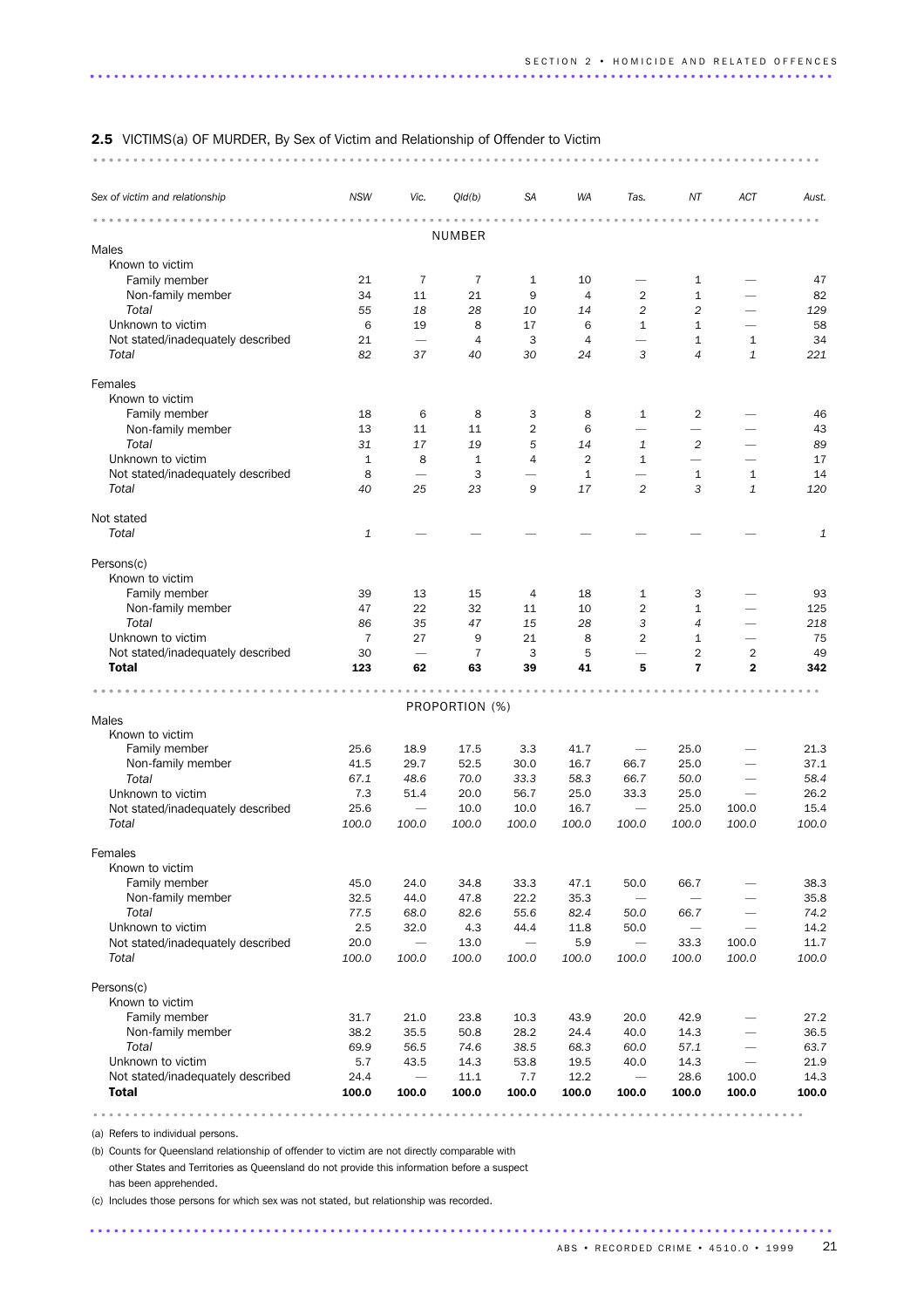### 2.6 VICTIMS(a) OF MURDER, By Location Where Criminal Incident Occurred(b)

............................................................................................ ...

| Type of location                                | <b>NSW</b>     | Vic.                     | Qld                       | <b>SA</b>                | WA             | Tas.                          | NT                       | ACT                                      | Aust.                |
|-------------------------------------------------|----------------|--------------------------|---------------------------|--------------------------|----------------|-------------------------------|--------------------------|------------------------------------------|----------------------|
|                                                 |                |                          |                           |                          |                |                               |                          |                                          |                      |
|                                                 |                |                          | NUMBER                    |                          |                |                               |                          |                                          |                      |
| Residential                                     |                |                          |                           |                          |                |                               |                          |                                          |                      |
| <b>Dwelling</b><br>Outbuilding/residential land | 60<br>22       | 38<br>$\mathbf 1$        | 31<br>$\overline{2}$      | 24<br>3                  | 25<br>11       | 3<br>$\overline{\phantom{0}}$ | 4                        | $\mathbf{1}$<br>$\overline{\phantom{0}}$ | 186<br>39            |
| Total                                           | 82             | 39                       | 33                        | 27                       | 36             | 3                             | $\overline{4}$           | $\mathbf{1}$                             | 225                  |
|                                                 |                |                          |                           |                          |                |                               |                          |                                          |                      |
| Community                                       |                |                          |                           |                          |                |                               |                          |                                          |                      |
| Street/footpath                                 | 10             | 3                        | 10                        | $\overline{\phantom{0}}$ |                | $\overline{\phantom{0}}$      | 3                        | $\mathbf{1}$                             | 27                   |
| Other community location                        | 6              | 10                       | 11                        | 6                        | 4              | 2                             | $\overline{\phantom{0}}$ |                                          | 39                   |
| Total                                           | 16             | 13                       | 21                        | 6                        | $\overline{4}$ | 2                             | 3                        | $\mathbf{1}$                             | 66                   |
| Other                                           |                |                          |                           |                          |                |                               |                          |                                          |                      |
| Retail                                          | 9              | $\mathbf{1}$             | $\overline{\phantom{0}}$  |                          |                |                               |                          |                                          | 10                   |
| Recreational                                    | 6              | $\overline{\phantom{0}}$ | 3                         | $\overline{c}$           |                |                               |                          |                                          | 11                   |
| Other location                                  | 3              | 3                        | $\ensuremath{\mathsf{3}}$ | $\overline{4}$           | $\mathbf{1}$   |                               |                          |                                          | 14                   |
| Total                                           | 18             | $\overline{4}$           | 6                         | 6                        | 1              |                               |                          |                                          | 35                   |
| Unspecified                                     | $\overline{7}$ | 6                        | 3                         |                          |                |                               |                          |                                          | 16                   |
| <b>Total</b>                                    | 123            | 62                       | 63                        | 39                       | 41             | 5                             | $\overline{\mathbf{r}}$  | $\mathbf{2}$                             | 342                  |
|                                                 |                |                          |                           |                          |                |                               |                          |                                          | $\sim$ $\sim$ $\sim$ |
|                                                 |                |                          | PROPORTION (%)            |                          |                |                               |                          |                                          |                      |
| Residential                                     |                |                          |                           |                          |                |                               |                          |                                          |                      |
| <b>Dwelling</b>                                 | 48.8           | 61.3                     | 49.2                      | 61.5                     | 61.0           | 60.0                          | 57.1                     | 50.0                                     | 54.4                 |
| Outbuilding/residential land                    | 17.9           | 1.6                      | 3.2                       | 7.7                      | 26.8           |                               |                          |                                          | 11.4                 |
| Total                                           | 66.7           | 62.9                     | 52.4                      | 69.2                     | 87.8           | 60.0                          | 57.1                     | 50.0                                     | 65.8                 |
| Community                                       |                |                          |                           |                          |                |                               |                          |                                          |                      |
| Street/footpath                                 | 8.1            | 4.8                      | 15.9                      |                          |                |                               | 42.9                     | 50.0                                     | 7.9                  |
| Other community location                        | 4.9            | 16.1                     | 17.5                      | 15.4                     | 9.8            | 40.0                          |                          |                                          | 11.4                 |
| Total                                           | 13.0           | 21.0                     | 33.3                      | 15.4                     | 9.8            | 40.0                          | 42.9                     | 50.0                                     | 19.3                 |
| Other                                           |                |                          |                           |                          |                |                               |                          |                                          |                      |
| Retail                                          | 7.3            | 1.6                      |                           |                          |                |                               |                          |                                          | 2.9                  |
| Recreational                                    | 4.9            | 0.0                      | 4.8                       | 5.1                      |                |                               |                          |                                          | 3.2                  |
| Other location                                  | 2.4            | 4.8                      | 4.8                       | 10.3                     | 2.4            |                               |                          |                                          | 4.1                  |
| Total                                           | 14.6           | 6.5                      | 9.5                       | 15.4                     | 2.4            |                               |                          |                                          | 10.2                 |
| Unspecified                                     | 5.7            | 9.7                      | 4.8                       |                          |                |                               |                          |                                          | 4.7                  |
| <b>Total</b>                                    | 100.0          | 100.0                    | 100.0                     | 100.0                    | 100.0          | 100.0                         | 100.0                    | 100.0                                    | 100.0                |
|                                                 |                |                          |                           |                          |                |                               |                          |                                          |                      |

.............................................................................................

(a) Refers to individual persons.

(b) A criminal incident may involve multiple offences which may occur at different locations. In these instances, 'type of location' refers to the initial location where the criminal incident took place. In classifying type of location, the ability to provide detailed information for each offence category varies between States and Territories. Where information is not available at the more specific group level, it is aggregated to the broader subdivision or division level.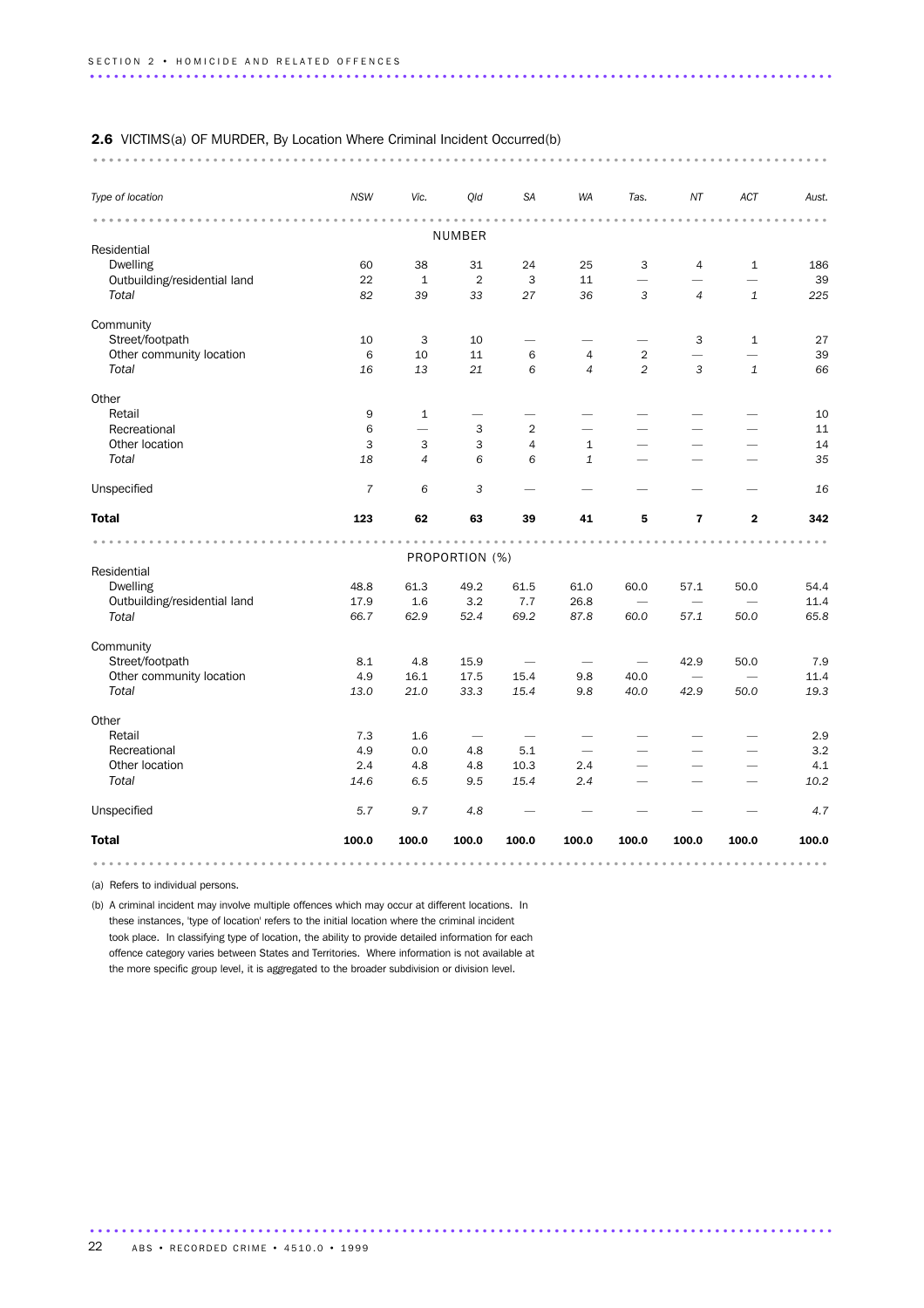| <b>2.7</b> VICTIMS(a) OF MURDER, By Use of Weapon in Commission of Offence |              |                                       |                |                |           |                |                         |                |       |
|----------------------------------------------------------------------------|--------------|---------------------------------------|----------------|----------------|-----------|----------------|-------------------------|----------------|-------|
|                                                                            |              |                                       |                |                |           |                |                         |                |       |
| Use of weapon                                                              | <b>NSW</b>   | Vic.                                  | Qld            | <b>SA</b>      | <b>WA</b> | Tas.           | NT                      | ACT            | Aust. |
|                                                                            |              |                                       |                |                |           |                |                         |                |       |
| Weapon used                                                                |              |                                       | NUMBER         |                |           |                |                         |                |       |
| Weapon n.f.d.                                                              | $\mathbf{1}$ |                                       | 5              | $\mathbf{1}$   |           |                |                         |                | 7     |
| Firearm                                                                    | 24           | 13                                    | 10             | $\overline{4}$ | 8         | $\overline{2}$ |                         |                | 61    |
| Other weapon                                                               | 63           | 33                                    | 26             | 6              | 14        | $\overline{2}$ | 4                       | $\overline{2}$ | 150   |
| Total                                                                      | 88           | 46                                    | 41             | 11             | 22        | 4              | 4                       | $\overline{c}$ | 218   |
|                                                                            |              |                                       |                |                |           |                |                         |                |       |
| No weapon used                                                             | 35           | 16                                    | 22             | 28             | 19        | $\mathbf{1}$   | 3                       |                | 124   |
| <b>Total</b>                                                               | 123          | 62                                    | 63             | 39             | 41        | 5              | $\overline{\mathbf{r}}$ | $\mathbf 2$    | 342   |
|                                                                            |              |                                       |                |                |           |                |                         |                |       |
|                                                                            |              |                                       | PROPORTION (%) |                |           |                |                         |                |       |
| Weapon used<br>Weapon n.f.d.                                               | 0.8          |                                       | 7.9            | 2.6            |           |                |                         |                | 2.0   |
| Firearm                                                                    | 19.5         | $\overbrace{\phantom{12332}}$<br>21.0 | 15.9           | 10.3           | 19.5      | 40.0           |                         |                | 17.8  |
| Other weapon                                                               | 51.2         | 53.2                                  | 41.3           | 15.4           | 34.1      | 40.0           | 57.1                    | 100.0          | 43.9  |
| Total                                                                      |              |                                       |                |                |           |                | 57.1                    |                |       |
|                                                                            | 71.5         | 74.2                                  | 65.1           | 28.2           | 53.7      | 80.0           |                         | 100.0          | 63.7  |
| No weapon used                                                             | 28.5         | 25.8                                  | 34.9           | 71.8           | 46.3      | 20.0           | 42.9                    |                | 36.3  |
| <b>Total</b>                                                               | 100.0        | 100.0                                 | 100.0          | 100.0          | 100.0     | 100.0          | 100.0                   | 100.0          | 100.0 |
|                                                                            |              |                                       |                |                |           |                |                         |                |       |

(a) Refers to individual persons.

| <b>2.8</b> VICTIMS(a) OF MURDER, By Outcome of Investigations at 30 Days |  |
|--------------------------------------------------------------------------|--|
|                                                                          |  |

| Outcome of investigations     | <b>NSW</b> | Vic.           | Old            | <b>SA</b> | <b>WA</b> | Tas.  | NT                      | ACT          | Aust. |
|-------------------------------|------------|----------------|----------------|-----------|-----------|-------|-------------------------|--------------|-------|
|                               |            |                | NUMBER         |           |           |       |                         |              |       |
|                               |            |                |                |           |           |       |                         |              |       |
| Investigation not finalised   | 44         | 21             | 14             | 17        | 10        |       | 2                       | $\mathbf{1}$ | 109   |
| Investigation finalised       |            |                |                |           |           |       |                         |              |       |
| No offender proceeded against | 5          | $\overline{2}$ | $\overline{2}$ |           | 9         |       |                         |              | 18    |
| Offender proceeded against    | 74         | 39             | 47             | 22        | 22        | 5     | 5                       | 1            | 215   |
| Total                         | 79         | 41             | 49             | 22        | 31        | 5     | 5                       | $\mathbf{1}$ | 233   |
| <b>Total</b>                  | 123        | 62             | 63             | 39        | 41        | 5     | $\overline{\mathbf{r}}$ | $\mathbf{2}$ | 342   |
|                               |            |                | PROPORTION (%) |           |           |       |                         |              |       |
| Investigation not finalised   | 35.8       | 33.9           | 22.2           | 43.6      | 24.4      |       | 28.6                    | 50.0         | 31.9  |
| Investigation finalised       |            |                |                |           |           |       |                         |              |       |
| No offender proceeded against | 4.1        | 3.2            | 3.2            |           | 22.0      |       |                         |              | 5.3   |
| Offender proceeded against    | 60.2       | 62.9           | 74.6           | 56.4      | 53.7      | 100.0 | 71.4                    | 50.0         | 62.9  |
| Total                         | 64.2       | 66.1           | 77.8           | 56.4      | 75.6      | 100.0 | 71.4                    | 50.0         | 68.1  |
| <b>Total</b>                  | 100.0      | 100.0          | 100.0          | 100.0     | 100.0     | 100.0 | 100.0                   | 100.0        | 100.0 |
|                               |            |                |                |           |           |       |                         |              |       |

.............................................................................................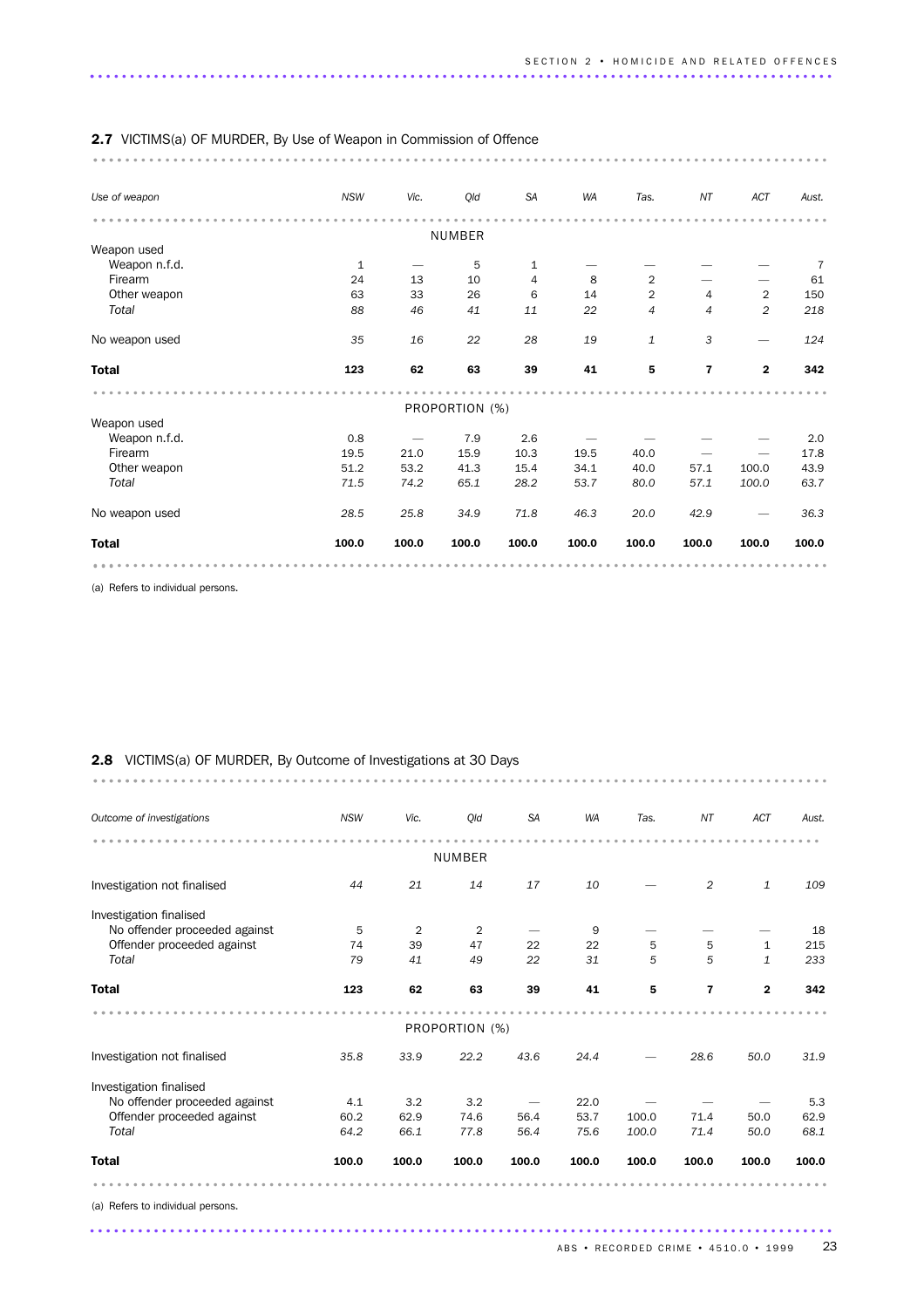### 2.9 VICTIMS(a) OF ATTEMPTED MURDER, By Sex and Age Group of Victim

| Vic.<br>ACT<br>Sex and age group (years)<br><b>NSW</b><br>Qld<br><b>SA</b><br>WA<br>Tas.<br>$N\!T$<br>Aust.<br>NUMBER<br>Males<br>$0 - 9$<br>$\overline{2}$<br>$\mathbf 1$<br>$\sqrt{2}$<br>$\,1\,$<br>$\mathbf 1$<br>$\overline{7}$<br>$10 - 14$<br>$\mathbf 1$<br>$\mathbf 1$<br>$\overline{2}$<br>$\overline{\phantom{0}}$<br>$\overline{\phantom{0}}$<br>$\overline{\phantom{0}}$<br>$15 - 19$<br>8<br>3<br>$\overline{2}$<br>15<br>$1\,$<br>$\mathbf{1}$<br>$20 - 24$<br>39<br>23<br>5<br>$\boldsymbol{9}$<br>$\,1\,$<br>$1\,$<br>$\overline{\phantom{0}}$<br>$\overline{\phantom{0}}$<br>$25 - 34$<br>29<br>12<br>12<br>$\sqrt{2}$<br>94<br>39<br>$\overline{\phantom{0}}$<br>$\overline{\phantom{0}}$<br>$35 - 44$<br>8<br>$\mathsf g$<br>$\overline{2}$<br>$\overline{2}$<br>63<br>20<br>21<br>$1\,$<br>$\overline{\phantom{0}}$<br>$45 - 54$<br>$\overline{7}$<br>5<br>8<br>22<br>$\mathbf 1$<br>$1\,$<br>$\overline{\phantom{0}}$<br>$\overline{\phantom{0}}$<br>$55 - 64$<br>5<br>3<br>$\overline{2}$<br>10<br>$\overline{\phantom{0}}$<br>$\overline{\phantom{0}}$<br>-<br>65 and over<br>8<br>$\overline{4}$<br>$\overline{4}$<br>$\overline{\phantom{0}}$<br>$\overline{\phantom{0}}$<br>$\overline{\phantom{0}}$<br>$\overline{\phantom{0}}$<br>Not specified<br>$\overline{2}$<br>$\mathbf 1$<br>$\mathbf 1$<br>$\overline{\phantom{0}}$<br>$\,6$<br>$\overline{2}$<br>$\sqrt{2}$<br>Total<br>99<br>37<br>87<br>28<br>$\ensuremath{\mathbf{1}}$<br>262<br>Females<br>$0 - 9$<br>$\,1\,$<br>$\overline{2}$<br>$1\,$<br>3<br>8<br>$\mathbf{1}$<br>$10 - 14$<br>$1\,$<br>$\mathbf 1$<br>$\overline{\phantom{0}}$<br>$\overline{\phantom{0}}$<br>$\overline{\phantom{0}}$<br>$\overline{\phantom{0}}$<br>$15 - 19$<br>$\mathbf 1$<br>3<br>$\,$ 6<br>$\mathbf 1$<br>$1\,$<br>$\overline{\phantom{0}}$<br>$\overline{\phantom{0}}$<br>$\overline{\phantom{0}}$<br>$20 - 24$<br>3<br>3<br>$\overline{4}$<br>12<br>$\mathbf{1}$<br>$\mathbf 1$<br>$\overline{\phantom{0}}$<br>$\overline{\phantom{0}}$<br>$25 - 34$<br>$\overline{7}$<br>5<br>8<br>22<br>$\mathbf{1}$<br>$\mathbf{1}$<br>$\overline{\phantom{0}}$<br>$\overline{\phantom{0}}$<br>$35 - 44$<br>12<br>5<br>6<br>3<br>26<br>$45 - 54$<br>$\sqrt{2}$<br>$\overline{4}$<br>$\mathbf{1}$<br>$\mathbf 1$<br>$\overline{\phantom{0}}$<br>$55 - 64$<br>3<br>$\mathbf{1}$<br>$\overline{2}$<br>$\mathbf{1}$<br>$\overline{7}$<br>$\overline{\phantom{0}}$<br>65 and over<br>$\overline{2}$<br>$\overline{2}$<br>$\overline{4}$<br>$\overline{\phantom{0}}$<br>$\overline{\phantom{0}}$<br>Not specified<br>3<br>$\mathbf 1$<br>$\overline{4}$<br>$\overline{\phantom{0}}$<br>$\overline{\phantom{0}}$<br>$\overline{\phantom{0}}$<br>$\overline{\phantom{0}}$<br>Total<br>$\sqrt{2}$<br>32<br>24<br>$11\,$<br>$\ensuremath{\mathbf{1}}$<br>$\overline{4}$<br>94<br>20<br>$\overline{\phantom{0}}$<br>Not stated<br>Total<br>$\overline{2}$<br>$\sqrt{2}$<br>Persons<br>$0 - 9$<br>$\sqrt{2}$<br>$\overline{2}$<br>5<br>$\sqrt{2}$<br>4<br>15<br>$10 - 14$<br>$\overline{2}$<br>3<br>$\mathbf 1$<br>$\overline{\phantom{0}}$<br>$\overline{\phantom{0}}$<br>$\overline{\phantom{0}}$<br>$15 - 19$<br>9<br>$\overline{4}$<br>5<br>$\mathbf 1$<br>$\mathbf{1}$<br>$\mathbf 1$<br>21<br>$\overline{\phantom{0}}$<br>$20 - 24$<br>26<br>$\mathbf 1$<br>8<br>10<br>5<br>$\mathbf 1$<br>51<br>$\overline{\phantom{0}}$<br>$25 - 34$<br>36<br>12<br>$\sqrt{2}$<br>$\mathbf 1$<br>$\mathbf 1$<br>17<br>47<br>116<br>$\overline{\phantom{0}}$<br>$35 - 44$<br>32<br>13<br>27<br>12<br>$\overline{2}$<br>$\overline{2}$<br>$\mathbf 1$<br>89<br>$45 - 54$<br>9<br>5<br>$\boldsymbol{9}$<br>$\sqrt{2}$<br>26<br>$\,1\,$<br>$\overline{\phantom{0}}$<br>$\overline{\phantom{0}}$<br>$\overline{\phantom{0}}$<br>$55 - 64$<br>8<br>5<br>$\overline{2}$<br>$\mathbf{1}$<br>$\mathbf{1}$<br>17<br>$\overline{\phantom{0}}$<br>$\overline{\phantom{0}}$<br>$\overline{\phantom{0}}$<br>65 and over<br>12<br>6<br>6<br>$\overline{\phantom{0}}$<br>$\overline{\phantom{0}}$<br>$\overline{\phantom{0}}$<br>$\overline{\phantom{0}}$<br>$\overline{\phantom{0}}$<br>Not specified<br>3<br>$\overline{4}$<br>$\mathbf 1$<br>8<br>$\overline{\phantom{0}}$<br>$\overline{\phantom{0}}$<br>$\overline{\phantom{0}}$<br>$\overline{\phantom{0}}$<br>133<br>111<br>8<br>$\mathbf 3$<br>5<br>$\overline{\mathbf{2}}$<br><b>Total</b><br>57<br>39<br>358 |  |  |  |  |  |
|----------------------------------------------------------------------------------------------------------------------------------------------------------------------------------------------------------------------------------------------------------------------------------------------------------------------------------------------------------------------------------------------------------------------------------------------------------------------------------------------------------------------------------------------------------------------------------------------------------------------------------------------------------------------------------------------------------------------------------------------------------------------------------------------------------------------------------------------------------------------------------------------------------------------------------------------------------------------------------------------------------------------------------------------------------------------------------------------------------------------------------------------------------------------------------------------------------------------------------------------------------------------------------------------------------------------------------------------------------------------------------------------------------------------------------------------------------------------------------------------------------------------------------------------------------------------------------------------------------------------------------------------------------------------------------------------------------------------------------------------------------------------------------------------------------------------------------------------------------------------------------------------------------------------------------------------------------------------------------------------------------------------------------------------------------------------------------------------------------------------------------------------------------------------------------------------------------------------------------------------------------------------------------------------------------------------------------------------------------------------------------------------------------------------------------------------------------------------------------------------------------------------------------------------------------------------------------------------------------------------------------------------------------------------------------------------------------------------------------------------------------------------------------------------------------------------------------------------------------------------------------------------------------------------------------------------------------------------------------------------------------------------------------------------------------------------------------------------------------------------------------------------------------------------------------------------------------------------------------------------------------------------------------------------------------------------------------------------------------------------------------------------------------------------------------------------------------------------------------------------------------------------------------------------------------------------------------------------------------------------------------------------------------------------------------------------------------------------------------------------------------------------------------------------------------------------------------------------------------------------------------------------------------------------------------------------------------------------------------------------------------------------------------------------------------------------------------------------------------------------------------------------------------------------------------------------------------------------------------------------------------------------------------------------------------------------------------------------------------------------------------------------|--|--|--|--|--|
|                                                                                                                                                                                                                                                                                                                                                                                                                                                                                                                                                                                                                                                                                                                                                                                                                                                                                                                                                                                                                                                                                                                                                                                                                                                                                                                                                                                                                                                                                                                                                                                                                                                                                                                                                                                                                                                                                                                                                                                                                                                                                                                                                                                                                                                                                                                                                                                                                                                                                                                                                                                                                                                                                                                                                                                                                                                                                                                                                                                                                                                                                                                                                                                                                                                                                                                                                                                                                                                                                                                                                                                                                                                                                                                                                                                                                                                                                                                                                                                                                                                                                                                                                                                                                                                                                                                                                                                              |  |  |  |  |  |
|                                                                                                                                                                                                                                                                                                                                                                                                                                                                                                                                                                                                                                                                                                                                                                                                                                                                                                                                                                                                                                                                                                                                                                                                                                                                                                                                                                                                                                                                                                                                                                                                                                                                                                                                                                                                                                                                                                                                                                                                                                                                                                                                                                                                                                                                                                                                                                                                                                                                                                                                                                                                                                                                                                                                                                                                                                                                                                                                                                                                                                                                                                                                                                                                                                                                                                                                                                                                                                                                                                                                                                                                                                                                                                                                                                                                                                                                                                                                                                                                                                                                                                                                                                                                                                                                                                                                                                                              |  |  |  |  |  |
|                                                                                                                                                                                                                                                                                                                                                                                                                                                                                                                                                                                                                                                                                                                                                                                                                                                                                                                                                                                                                                                                                                                                                                                                                                                                                                                                                                                                                                                                                                                                                                                                                                                                                                                                                                                                                                                                                                                                                                                                                                                                                                                                                                                                                                                                                                                                                                                                                                                                                                                                                                                                                                                                                                                                                                                                                                                                                                                                                                                                                                                                                                                                                                                                                                                                                                                                                                                                                                                                                                                                                                                                                                                                                                                                                                                                                                                                                                                                                                                                                                                                                                                                                                                                                                                                                                                                                                                              |  |  |  |  |  |
|                                                                                                                                                                                                                                                                                                                                                                                                                                                                                                                                                                                                                                                                                                                                                                                                                                                                                                                                                                                                                                                                                                                                                                                                                                                                                                                                                                                                                                                                                                                                                                                                                                                                                                                                                                                                                                                                                                                                                                                                                                                                                                                                                                                                                                                                                                                                                                                                                                                                                                                                                                                                                                                                                                                                                                                                                                                                                                                                                                                                                                                                                                                                                                                                                                                                                                                                                                                                                                                                                                                                                                                                                                                                                                                                                                                                                                                                                                                                                                                                                                                                                                                                                                                                                                                                                                                                                                                              |  |  |  |  |  |
|                                                                                                                                                                                                                                                                                                                                                                                                                                                                                                                                                                                                                                                                                                                                                                                                                                                                                                                                                                                                                                                                                                                                                                                                                                                                                                                                                                                                                                                                                                                                                                                                                                                                                                                                                                                                                                                                                                                                                                                                                                                                                                                                                                                                                                                                                                                                                                                                                                                                                                                                                                                                                                                                                                                                                                                                                                                                                                                                                                                                                                                                                                                                                                                                                                                                                                                                                                                                                                                                                                                                                                                                                                                                                                                                                                                                                                                                                                                                                                                                                                                                                                                                                                                                                                                                                                                                                                                              |  |  |  |  |  |
|                                                                                                                                                                                                                                                                                                                                                                                                                                                                                                                                                                                                                                                                                                                                                                                                                                                                                                                                                                                                                                                                                                                                                                                                                                                                                                                                                                                                                                                                                                                                                                                                                                                                                                                                                                                                                                                                                                                                                                                                                                                                                                                                                                                                                                                                                                                                                                                                                                                                                                                                                                                                                                                                                                                                                                                                                                                                                                                                                                                                                                                                                                                                                                                                                                                                                                                                                                                                                                                                                                                                                                                                                                                                                                                                                                                                                                                                                                                                                                                                                                                                                                                                                                                                                                                                                                                                                                                              |  |  |  |  |  |
|                                                                                                                                                                                                                                                                                                                                                                                                                                                                                                                                                                                                                                                                                                                                                                                                                                                                                                                                                                                                                                                                                                                                                                                                                                                                                                                                                                                                                                                                                                                                                                                                                                                                                                                                                                                                                                                                                                                                                                                                                                                                                                                                                                                                                                                                                                                                                                                                                                                                                                                                                                                                                                                                                                                                                                                                                                                                                                                                                                                                                                                                                                                                                                                                                                                                                                                                                                                                                                                                                                                                                                                                                                                                                                                                                                                                                                                                                                                                                                                                                                                                                                                                                                                                                                                                                                                                                                                              |  |  |  |  |  |
|                                                                                                                                                                                                                                                                                                                                                                                                                                                                                                                                                                                                                                                                                                                                                                                                                                                                                                                                                                                                                                                                                                                                                                                                                                                                                                                                                                                                                                                                                                                                                                                                                                                                                                                                                                                                                                                                                                                                                                                                                                                                                                                                                                                                                                                                                                                                                                                                                                                                                                                                                                                                                                                                                                                                                                                                                                                                                                                                                                                                                                                                                                                                                                                                                                                                                                                                                                                                                                                                                                                                                                                                                                                                                                                                                                                                                                                                                                                                                                                                                                                                                                                                                                                                                                                                                                                                                                                              |  |  |  |  |  |
|                                                                                                                                                                                                                                                                                                                                                                                                                                                                                                                                                                                                                                                                                                                                                                                                                                                                                                                                                                                                                                                                                                                                                                                                                                                                                                                                                                                                                                                                                                                                                                                                                                                                                                                                                                                                                                                                                                                                                                                                                                                                                                                                                                                                                                                                                                                                                                                                                                                                                                                                                                                                                                                                                                                                                                                                                                                                                                                                                                                                                                                                                                                                                                                                                                                                                                                                                                                                                                                                                                                                                                                                                                                                                                                                                                                                                                                                                                                                                                                                                                                                                                                                                                                                                                                                                                                                                                                              |  |  |  |  |  |
|                                                                                                                                                                                                                                                                                                                                                                                                                                                                                                                                                                                                                                                                                                                                                                                                                                                                                                                                                                                                                                                                                                                                                                                                                                                                                                                                                                                                                                                                                                                                                                                                                                                                                                                                                                                                                                                                                                                                                                                                                                                                                                                                                                                                                                                                                                                                                                                                                                                                                                                                                                                                                                                                                                                                                                                                                                                                                                                                                                                                                                                                                                                                                                                                                                                                                                                                                                                                                                                                                                                                                                                                                                                                                                                                                                                                                                                                                                                                                                                                                                                                                                                                                                                                                                                                                                                                                                                              |  |  |  |  |  |
|                                                                                                                                                                                                                                                                                                                                                                                                                                                                                                                                                                                                                                                                                                                                                                                                                                                                                                                                                                                                                                                                                                                                                                                                                                                                                                                                                                                                                                                                                                                                                                                                                                                                                                                                                                                                                                                                                                                                                                                                                                                                                                                                                                                                                                                                                                                                                                                                                                                                                                                                                                                                                                                                                                                                                                                                                                                                                                                                                                                                                                                                                                                                                                                                                                                                                                                                                                                                                                                                                                                                                                                                                                                                                                                                                                                                                                                                                                                                                                                                                                                                                                                                                                                                                                                                                                                                                                                              |  |  |  |  |  |
|                                                                                                                                                                                                                                                                                                                                                                                                                                                                                                                                                                                                                                                                                                                                                                                                                                                                                                                                                                                                                                                                                                                                                                                                                                                                                                                                                                                                                                                                                                                                                                                                                                                                                                                                                                                                                                                                                                                                                                                                                                                                                                                                                                                                                                                                                                                                                                                                                                                                                                                                                                                                                                                                                                                                                                                                                                                                                                                                                                                                                                                                                                                                                                                                                                                                                                                                                                                                                                                                                                                                                                                                                                                                                                                                                                                                                                                                                                                                                                                                                                                                                                                                                                                                                                                                                                                                                                                              |  |  |  |  |  |
|                                                                                                                                                                                                                                                                                                                                                                                                                                                                                                                                                                                                                                                                                                                                                                                                                                                                                                                                                                                                                                                                                                                                                                                                                                                                                                                                                                                                                                                                                                                                                                                                                                                                                                                                                                                                                                                                                                                                                                                                                                                                                                                                                                                                                                                                                                                                                                                                                                                                                                                                                                                                                                                                                                                                                                                                                                                                                                                                                                                                                                                                                                                                                                                                                                                                                                                                                                                                                                                                                                                                                                                                                                                                                                                                                                                                                                                                                                                                                                                                                                                                                                                                                                                                                                                                                                                                                                                              |  |  |  |  |  |
|                                                                                                                                                                                                                                                                                                                                                                                                                                                                                                                                                                                                                                                                                                                                                                                                                                                                                                                                                                                                                                                                                                                                                                                                                                                                                                                                                                                                                                                                                                                                                                                                                                                                                                                                                                                                                                                                                                                                                                                                                                                                                                                                                                                                                                                                                                                                                                                                                                                                                                                                                                                                                                                                                                                                                                                                                                                                                                                                                                                                                                                                                                                                                                                                                                                                                                                                                                                                                                                                                                                                                                                                                                                                                                                                                                                                                                                                                                                                                                                                                                                                                                                                                                                                                                                                                                                                                                                              |  |  |  |  |  |
|                                                                                                                                                                                                                                                                                                                                                                                                                                                                                                                                                                                                                                                                                                                                                                                                                                                                                                                                                                                                                                                                                                                                                                                                                                                                                                                                                                                                                                                                                                                                                                                                                                                                                                                                                                                                                                                                                                                                                                                                                                                                                                                                                                                                                                                                                                                                                                                                                                                                                                                                                                                                                                                                                                                                                                                                                                                                                                                                                                                                                                                                                                                                                                                                                                                                                                                                                                                                                                                                                                                                                                                                                                                                                                                                                                                                                                                                                                                                                                                                                                                                                                                                                                                                                                                                                                                                                                                              |  |  |  |  |  |
|                                                                                                                                                                                                                                                                                                                                                                                                                                                                                                                                                                                                                                                                                                                                                                                                                                                                                                                                                                                                                                                                                                                                                                                                                                                                                                                                                                                                                                                                                                                                                                                                                                                                                                                                                                                                                                                                                                                                                                                                                                                                                                                                                                                                                                                                                                                                                                                                                                                                                                                                                                                                                                                                                                                                                                                                                                                                                                                                                                                                                                                                                                                                                                                                                                                                                                                                                                                                                                                                                                                                                                                                                                                                                                                                                                                                                                                                                                                                                                                                                                                                                                                                                                                                                                                                                                                                                                                              |  |  |  |  |  |
|                                                                                                                                                                                                                                                                                                                                                                                                                                                                                                                                                                                                                                                                                                                                                                                                                                                                                                                                                                                                                                                                                                                                                                                                                                                                                                                                                                                                                                                                                                                                                                                                                                                                                                                                                                                                                                                                                                                                                                                                                                                                                                                                                                                                                                                                                                                                                                                                                                                                                                                                                                                                                                                                                                                                                                                                                                                                                                                                                                                                                                                                                                                                                                                                                                                                                                                                                                                                                                                                                                                                                                                                                                                                                                                                                                                                                                                                                                                                                                                                                                                                                                                                                                                                                                                                                                                                                                                              |  |  |  |  |  |
|                                                                                                                                                                                                                                                                                                                                                                                                                                                                                                                                                                                                                                                                                                                                                                                                                                                                                                                                                                                                                                                                                                                                                                                                                                                                                                                                                                                                                                                                                                                                                                                                                                                                                                                                                                                                                                                                                                                                                                                                                                                                                                                                                                                                                                                                                                                                                                                                                                                                                                                                                                                                                                                                                                                                                                                                                                                                                                                                                                                                                                                                                                                                                                                                                                                                                                                                                                                                                                                                                                                                                                                                                                                                                                                                                                                                                                                                                                                                                                                                                                                                                                                                                                                                                                                                                                                                                                                              |  |  |  |  |  |
|                                                                                                                                                                                                                                                                                                                                                                                                                                                                                                                                                                                                                                                                                                                                                                                                                                                                                                                                                                                                                                                                                                                                                                                                                                                                                                                                                                                                                                                                                                                                                                                                                                                                                                                                                                                                                                                                                                                                                                                                                                                                                                                                                                                                                                                                                                                                                                                                                                                                                                                                                                                                                                                                                                                                                                                                                                                                                                                                                                                                                                                                                                                                                                                                                                                                                                                                                                                                                                                                                                                                                                                                                                                                                                                                                                                                                                                                                                                                                                                                                                                                                                                                                                                                                                                                                                                                                                                              |  |  |  |  |  |
|                                                                                                                                                                                                                                                                                                                                                                                                                                                                                                                                                                                                                                                                                                                                                                                                                                                                                                                                                                                                                                                                                                                                                                                                                                                                                                                                                                                                                                                                                                                                                                                                                                                                                                                                                                                                                                                                                                                                                                                                                                                                                                                                                                                                                                                                                                                                                                                                                                                                                                                                                                                                                                                                                                                                                                                                                                                                                                                                                                                                                                                                                                                                                                                                                                                                                                                                                                                                                                                                                                                                                                                                                                                                                                                                                                                                                                                                                                                                                                                                                                                                                                                                                                                                                                                                                                                                                                                              |  |  |  |  |  |
|                                                                                                                                                                                                                                                                                                                                                                                                                                                                                                                                                                                                                                                                                                                                                                                                                                                                                                                                                                                                                                                                                                                                                                                                                                                                                                                                                                                                                                                                                                                                                                                                                                                                                                                                                                                                                                                                                                                                                                                                                                                                                                                                                                                                                                                                                                                                                                                                                                                                                                                                                                                                                                                                                                                                                                                                                                                                                                                                                                                                                                                                                                                                                                                                                                                                                                                                                                                                                                                                                                                                                                                                                                                                                                                                                                                                                                                                                                                                                                                                                                                                                                                                                                                                                                                                                                                                                                                              |  |  |  |  |  |
|                                                                                                                                                                                                                                                                                                                                                                                                                                                                                                                                                                                                                                                                                                                                                                                                                                                                                                                                                                                                                                                                                                                                                                                                                                                                                                                                                                                                                                                                                                                                                                                                                                                                                                                                                                                                                                                                                                                                                                                                                                                                                                                                                                                                                                                                                                                                                                                                                                                                                                                                                                                                                                                                                                                                                                                                                                                                                                                                                                                                                                                                                                                                                                                                                                                                                                                                                                                                                                                                                                                                                                                                                                                                                                                                                                                                                                                                                                                                                                                                                                                                                                                                                                                                                                                                                                                                                                                              |  |  |  |  |  |
|                                                                                                                                                                                                                                                                                                                                                                                                                                                                                                                                                                                                                                                                                                                                                                                                                                                                                                                                                                                                                                                                                                                                                                                                                                                                                                                                                                                                                                                                                                                                                                                                                                                                                                                                                                                                                                                                                                                                                                                                                                                                                                                                                                                                                                                                                                                                                                                                                                                                                                                                                                                                                                                                                                                                                                                                                                                                                                                                                                                                                                                                                                                                                                                                                                                                                                                                                                                                                                                                                                                                                                                                                                                                                                                                                                                                                                                                                                                                                                                                                                                                                                                                                                                                                                                                                                                                                                                              |  |  |  |  |  |
|                                                                                                                                                                                                                                                                                                                                                                                                                                                                                                                                                                                                                                                                                                                                                                                                                                                                                                                                                                                                                                                                                                                                                                                                                                                                                                                                                                                                                                                                                                                                                                                                                                                                                                                                                                                                                                                                                                                                                                                                                                                                                                                                                                                                                                                                                                                                                                                                                                                                                                                                                                                                                                                                                                                                                                                                                                                                                                                                                                                                                                                                                                                                                                                                                                                                                                                                                                                                                                                                                                                                                                                                                                                                                                                                                                                                                                                                                                                                                                                                                                                                                                                                                                                                                                                                                                                                                                                              |  |  |  |  |  |
|                                                                                                                                                                                                                                                                                                                                                                                                                                                                                                                                                                                                                                                                                                                                                                                                                                                                                                                                                                                                                                                                                                                                                                                                                                                                                                                                                                                                                                                                                                                                                                                                                                                                                                                                                                                                                                                                                                                                                                                                                                                                                                                                                                                                                                                                                                                                                                                                                                                                                                                                                                                                                                                                                                                                                                                                                                                                                                                                                                                                                                                                                                                                                                                                                                                                                                                                                                                                                                                                                                                                                                                                                                                                                                                                                                                                                                                                                                                                                                                                                                                                                                                                                                                                                                                                                                                                                                                              |  |  |  |  |  |
|                                                                                                                                                                                                                                                                                                                                                                                                                                                                                                                                                                                                                                                                                                                                                                                                                                                                                                                                                                                                                                                                                                                                                                                                                                                                                                                                                                                                                                                                                                                                                                                                                                                                                                                                                                                                                                                                                                                                                                                                                                                                                                                                                                                                                                                                                                                                                                                                                                                                                                                                                                                                                                                                                                                                                                                                                                                                                                                                                                                                                                                                                                                                                                                                                                                                                                                                                                                                                                                                                                                                                                                                                                                                                                                                                                                                                                                                                                                                                                                                                                                                                                                                                                                                                                                                                                                                                                                              |  |  |  |  |  |
|                                                                                                                                                                                                                                                                                                                                                                                                                                                                                                                                                                                                                                                                                                                                                                                                                                                                                                                                                                                                                                                                                                                                                                                                                                                                                                                                                                                                                                                                                                                                                                                                                                                                                                                                                                                                                                                                                                                                                                                                                                                                                                                                                                                                                                                                                                                                                                                                                                                                                                                                                                                                                                                                                                                                                                                                                                                                                                                                                                                                                                                                                                                                                                                                                                                                                                                                                                                                                                                                                                                                                                                                                                                                                                                                                                                                                                                                                                                                                                                                                                                                                                                                                                                                                                                                                                                                                                                              |  |  |  |  |  |
|                                                                                                                                                                                                                                                                                                                                                                                                                                                                                                                                                                                                                                                                                                                                                                                                                                                                                                                                                                                                                                                                                                                                                                                                                                                                                                                                                                                                                                                                                                                                                                                                                                                                                                                                                                                                                                                                                                                                                                                                                                                                                                                                                                                                                                                                                                                                                                                                                                                                                                                                                                                                                                                                                                                                                                                                                                                                                                                                                                                                                                                                                                                                                                                                                                                                                                                                                                                                                                                                                                                                                                                                                                                                                                                                                                                                                                                                                                                                                                                                                                                                                                                                                                                                                                                                                                                                                                                              |  |  |  |  |  |
|                                                                                                                                                                                                                                                                                                                                                                                                                                                                                                                                                                                                                                                                                                                                                                                                                                                                                                                                                                                                                                                                                                                                                                                                                                                                                                                                                                                                                                                                                                                                                                                                                                                                                                                                                                                                                                                                                                                                                                                                                                                                                                                                                                                                                                                                                                                                                                                                                                                                                                                                                                                                                                                                                                                                                                                                                                                                                                                                                                                                                                                                                                                                                                                                                                                                                                                                                                                                                                                                                                                                                                                                                                                                                                                                                                                                                                                                                                                                                                                                                                                                                                                                                                                                                                                                                                                                                                                              |  |  |  |  |  |
|                                                                                                                                                                                                                                                                                                                                                                                                                                                                                                                                                                                                                                                                                                                                                                                                                                                                                                                                                                                                                                                                                                                                                                                                                                                                                                                                                                                                                                                                                                                                                                                                                                                                                                                                                                                                                                                                                                                                                                                                                                                                                                                                                                                                                                                                                                                                                                                                                                                                                                                                                                                                                                                                                                                                                                                                                                                                                                                                                                                                                                                                                                                                                                                                                                                                                                                                                                                                                                                                                                                                                                                                                                                                                                                                                                                                                                                                                                                                                                                                                                                                                                                                                                                                                                                                                                                                                                                              |  |  |  |  |  |
|                                                                                                                                                                                                                                                                                                                                                                                                                                                                                                                                                                                                                                                                                                                                                                                                                                                                                                                                                                                                                                                                                                                                                                                                                                                                                                                                                                                                                                                                                                                                                                                                                                                                                                                                                                                                                                                                                                                                                                                                                                                                                                                                                                                                                                                                                                                                                                                                                                                                                                                                                                                                                                                                                                                                                                                                                                                                                                                                                                                                                                                                                                                                                                                                                                                                                                                                                                                                                                                                                                                                                                                                                                                                                                                                                                                                                                                                                                                                                                                                                                                                                                                                                                                                                                                                                                                                                                                              |  |  |  |  |  |
|                                                                                                                                                                                                                                                                                                                                                                                                                                                                                                                                                                                                                                                                                                                                                                                                                                                                                                                                                                                                                                                                                                                                                                                                                                                                                                                                                                                                                                                                                                                                                                                                                                                                                                                                                                                                                                                                                                                                                                                                                                                                                                                                                                                                                                                                                                                                                                                                                                                                                                                                                                                                                                                                                                                                                                                                                                                                                                                                                                                                                                                                                                                                                                                                                                                                                                                                                                                                                                                                                                                                                                                                                                                                                                                                                                                                                                                                                                                                                                                                                                                                                                                                                                                                                                                                                                                                                                                              |  |  |  |  |  |
|                                                                                                                                                                                                                                                                                                                                                                                                                                                                                                                                                                                                                                                                                                                                                                                                                                                                                                                                                                                                                                                                                                                                                                                                                                                                                                                                                                                                                                                                                                                                                                                                                                                                                                                                                                                                                                                                                                                                                                                                                                                                                                                                                                                                                                                                                                                                                                                                                                                                                                                                                                                                                                                                                                                                                                                                                                                                                                                                                                                                                                                                                                                                                                                                                                                                                                                                                                                                                                                                                                                                                                                                                                                                                                                                                                                                                                                                                                                                                                                                                                                                                                                                                                                                                                                                                                                                                                                              |  |  |  |  |  |
|                                                                                                                                                                                                                                                                                                                                                                                                                                                                                                                                                                                                                                                                                                                                                                                                                                                                                                                                                                                                                                                                                                                                                                                                                                                                                                                                                                                                                                                                                                                                                                                                                                                                                                                                                                                                                                                                                                                                                                                                                                                                                                                                                                                                                                                                                                                                                                                                                                                                                                                                                                                                                                                                                                                                                                                                                                                                                                                                                                                                                                                                                                                                                                                                                                                                                                                                                                                                                                                                                                                                                                                                                                                                                                                                                                                                                                                                                                                                                                                                                                                                                                                                                                                                                                                                                                                                                                                              |  |  |  |  |  |
|                                                                                                                                                                                                                                                                                                                                                                                                                                                                                                                                                                                                                                                                                                                                                                                                                                                                                                                                                                                                                                                                                                                                                                                                                                                                                                                                                                                                                                                                                                                                                                                                                                                                                                                                                                                                                                                                                                                                                                                                                                                                                                                                                                                                                                                                                                                                                                                                                                                                                                                                                                                                                                                                                                                                                                                                                                                                                                                                                                                                                                                                                                                                                                                                                                                                                                                                                                                                                                                                                                                                                                                                                                                                                                                                                                                                                                                                                                                                                                                                                                                                                                                                                                                                                                                                                                                                                                                              |  |  |  |  |  |
|                                                                                                                                                                                                                                                                                                                                                                                                                                                                                                                                                                                                                                                                                                                                                                                                                                                                                                                                                                                                                                                                                                                                                                                                                                                                                                                                                                                                                                                                                                                                                                                                                                                                                                                                                                                                                                                                                                                                                                                                                                                                                                                                                                                                                                                                                                                                                                                                                                                                                                                                                                                                                                                                                                                                                                                                                                                                                                                                                                                                                                                                                                                                                                                                                                                                                                                                                                                                                                                                                                                                                                                                                                                                                                                                                                                                                                                                                                                                                                                                                                                                                                                                                                                                                                                                                                                                                                                              |  |  |  |  |  |
|                                                                                                                                                                                                                                                                                                                                                                                                                                                                                                                                                                                                                                                                                                                                                                                                                                                                                                                                                                                                                                                                                                                                                                                                                                                                                                                                                                                                                                                                                                                                                                                                                                                                                                                                                                                                                                                                                                                                                                                                                                                                                                                                                                                                                                                                                                                                                                                                                                                                                                                                                                                                                                                                                                                                                                                                                                                                                                                                                                                                                                                                                                                                                                                                                                                                                                                                                                                                                                                                                                                                                                                                                                                                                                                                                                                                                                                                                                                                                                                                                                                                                                                                                                                                                                                                                                                                                                                              |  |  |  |  |  |
|                                                                                                                                                                                                                                                                                                                                                                                                                                                                                                                                                                                                                                                                                                                                                                                                                                                                                                                                                                                                                                                                                                                                                                                                                                                                                                                                                                                                                                                                                                                                                                                                                                                                                                                                                                                                                                                                                                                                                                                                                                                                                                                                                                                                                                                                                                                                                                                                                                                                                                                                                                                                                                                                                                                                                                                                                                                                                                                                                                                                                                                                                                                                                                                                                                                                                                                                                                                                                                                                                                                                                                                                                                                                                                                                                                                                                                                                                                                                                                                                                                                                                                                                                                                                                                                                                                                                                                                              |  |  |  |  |  |
|                                                                                                                                                                                                                                                                                                                                                                                                                                                                                                                                                                                                                                                                                                                                                                                                                                                                                                                                                                                                                                                                                                                                                                                                                                                                                                                                                                                                                                                                                                                                                                                                                                                                                                                                                                                                                                                                                                                                                                                                                                                                                                                                                                                                                                                                                                                                                                                                                                                                                                                                                                                                                                                                                                                                                                                                                                                                                                                                                                                                                                                                                                                                                                                                                                                                                                                                                                                                                                                                                                                                                                                                                                                                                                                                                                                                                                                                                                                                                                                                                                                                                                                                                                                                                                                                                                                                                                                              |  |  |  |  |  |
|                                                                                                                                                                                                                                                                                                                                                                                                                                                                                                                                                                                                                                                                                                                                                                                                                                                                                                                                                                                                                                                                                                                                                                                                                                                                                                                                                                                                                                                                                                                                                                                                                                                                                                                                                                                                                                                                                                                                                                                                                                                                                                                                                                                                                                                                                                                                                                                                                                                                                                                                                                                                                                                                                                                                                                                                                                                                                                                                                                                                                                                                                                                                                                                                                                                                                                                                                                                                                                                                                                                                                                                                                                                                                                                                                                                                                                                                                                                                                                                                                                                                                                                                                                                                                                                                                                                                                                                              |  |  |  |  |  |

.............................................................................................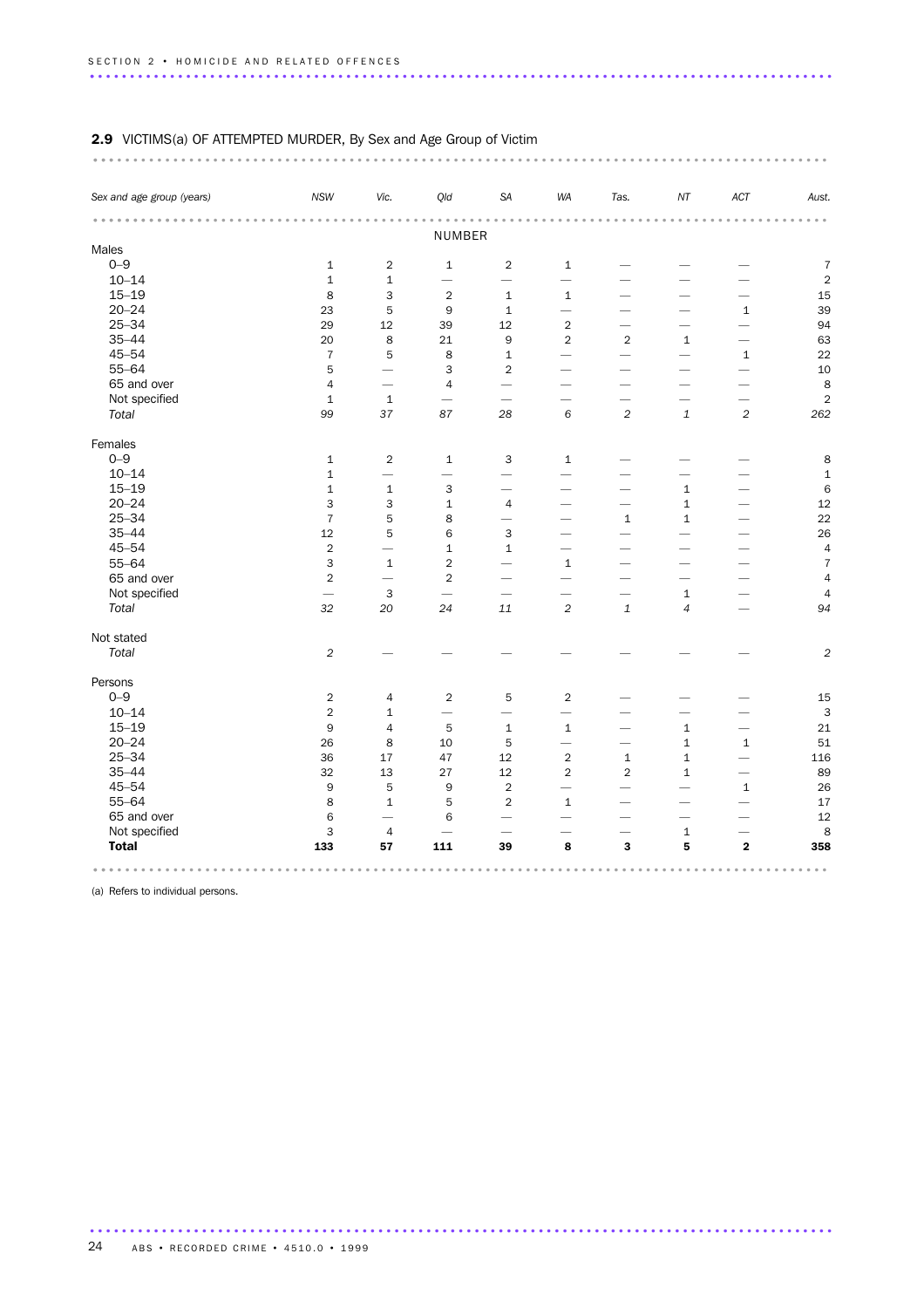| Sex and age group (years) | <b>NSW</b> | Vic.                     | Qld                      | SA                              | WA                       | Tas.                            | NT                              | ACT                             | Aust. |  |  |  |  |
|---------------------------|------------|--------------------------|--------------------------|---------------------------------|--------------------------|---------------------------------|---------------------------------|---------------------------------|-------|--|--|--|--|
|                           |            |                          |                          |                                 |                          |                                 |                                 |                                 |       |  |  |  |  |
| Males                     |            |                          |                          | RATE PER 100,000 PERSONS        |                          |                                 |                                 |                                 |       |  |  |  |  |
| $0 - 9$                   | 0.22       | 0.62                     | 0.39                     | 2.02                            | 0.75                     |                                 |                                 |                                 | 0.52  |  |  |  |  |
| $10 - 14$                 | 0.45       | 0.62                     | $\overline{\phantom{0}}$ |                                 |                          |                                 |                                 |                                 | 0.30  |  |  |  |  |
| $15 - 19$                 | 3.53       | 1.82                     | 1.50                     | 1.94                            | 1.43                     | $\overbrace{\phantom{1232211}}$ | $\overline{\phantom{0}}$        |                                 | 2.19  |  |  |  |  |
| $20 - 24$                 | 10.12      | 2.85                     | 6.95                     | 1.94                            | $\overline{\phantom{0}}$ |                                 | $\overbrace{\phantom{1232211}}$ | 6.92                            | 5.62  |  |  |  |  |
| $25 - 34$                 | 5.97       | 3.29                     | 14.61                    | 11.10                           | 1.37                     | $\overline{\phantom{0}}$        |                                 | $\overbrace{\phantom{1232211}}$ | 6.49  |  |  |  |  |
| $35 - 44$                 | 4.03       | 2.23                     | 7.83                     | 7.93                            | 1.35                     | 5.64                            | 5.97                            | $\overline{\phantom{m}}$        | 4.31  |  |  |  |  |
| $45 - 54$                 | 1.63       | 1.61                     | 3.32                     | 0.99                            | $\overline{\phantom{m}}$ | $\overbrace{\phantom{1232211}}$ | $\overline{\phantom{m}}$        | 4.49                            | 1.72  |  |  |  |  |
| $55 - 64$                 | 1.73       | $\overline{\phantom{0}}$ | 1.92                     | 2.92                            |                          | $\overline{\phantom{0}}$        | $\overline{\phantom{0}}$        | $\overline{\phantom{0}}$        | 1.18  |  |  |  |  |
| 65 and over               | 1.12       |                          | 2.23                     | $\hspace{0.1mm}-\hspace{0.1mm}$ |                          | $\overline{\phantom{m}}$        | $\overline{\phantom{m}}$        | $\overbrace{\phantom{1232211}}$ | 0.78  |  |  |  |  |
| Total(b)                  | 3.11       | 1.59                     | 4.95                     | 3.79                            | 0.64                     | 0.86                            | 0.98                            | 1.29                            | 2.78  |  |  |  |  |
| Females                   |            |                          |                          |                                 |                          |                                 |                                 |                                 |       |  |  |  |  |
| $0 - 9$                   | 0.23       | 0.65                     | 0.41                     | 3.19                            | 0.79                     |                                 |                                 |                                 | 0.63  |  |  |  |  |
| $10 - 14$                 | 0.47       | $\overline{\phantom{m}}$ | $\overline{\phantom{m}}$ | $\overline{\phantom{m}}$        | $\overline{\phantom{0}}$ |                                 | $\overline{\phantom{0}}$        |                                 | 0.16  |  |  |  |  |
| $15 - 19$                 | 0.47       | 0.63                     | 2.39                     |                                 |                          |                                 | 14.24                           |                                 | 0.92  |  |  |  |  |
| $20 - 24$                 | 1.36       | 1.78                     | 0.80                     | 8.23                            | $\overline{\phantom{0}}$ | $\overline{\phantom{m}}$        | 12.74                           |                                 | 1.80  |  |  |  |  |
| $25 - 34$                 | 1.44       | 1.36                     | 3.01                     | $\overline{\phantom{0}}$        |                          | 3.12                            | 5.53                            |                                 | 1.52  |  |  |  |  |
| $35 - 44$                 | 2.43       | 1.37                     | 2.22                     | 2.62                            |                          | $\overline{\phantom{0}}$        | $\overline{\phantom{0}}$        |                                 | 1.77  |  |  |  |  |
| $45 - 54$                 | 0.48       | $\overline{\phantom{0}}$ | 0.43                     | 0.97                            | $\overline{\phantom{0}}$ | $\overbrace{\phantom{1232211}}$ | $\overbrace{\phantom{1232211}}$ |                                 | 0.32  |  |  |  |  |
| $55 - 64$                 | 1.05       | 0.48                     | 1.34                     | $\overline{\phantom{m}}$        | 1.30                     | $\overbrace{\qquad \qquad }^{}$ |                                 |                                 | 0.84  |  |  |  |  |
| 65 and over               | 0.43       | $\overline{\phantom{0}}$ | 0.91                     | $\overline{\phantom{m}}$        | $\overline{\phantom{m}}$ | $\overline{\phantom{m}}$        | $\overbrace{\phantom{1232211}}$ |                                 | 0.31  |  |  |  |  |
| Total(b)                  | 0.99       | 0.84                     | 1.37                     | 1.46                            | 0.22                     | 0.42                            | 4.40                            | $\qquad \qquad -$               | 0.99  |  |  |  |  |
| Persons                   |            |                          |                          |                                 |                          |                                 |                                 |                                 |       |  |  |  |  |
| $0 - 9$                   | 0.23       | 0.63                     | 0.40                     | 2.59                            | 0.77                     |                                 |                                 |                                 | 0.58  |  |  |  |  |
| $10 - 14$                 | 0.46       | 0.32                     | $\overline{\phantom{m}}$ | $\overline{\phantom{m}}$        |                          | $\overbrace{\phantom{1232211}}$ | $\overline{\phantom{0}}$        | $\overline{\phantom{0}}$        | 0.23  |  |  |  |  |
| $15 - 19$                 | 2.04       | 1.24                     | 1.93                     | 0.99                            | 0.73                     | $\overbrace{\phantom{1232211}}$ | 6.85                            | $\overbrace{\phantom{1232211}}$ | 1.57  |  |  |  |  |
| $20 - 24$                 | 5.81       | 2.33                     | 3.92                     | 5.00                            | $\overline{\phantom{m}}$ | $\overline{\phantom{m}}$        | 5.95                            | 3.62                            | 3.75  |  |  |  |  |
| $25 - 34$                 | 3.70       | 2.32                     | 8.83                     | 5.62                            | 0.70                     | 1.59                            | 2.63                            |                                 | 4.01  |  |  |  |  |
| $35 - 44$                 | 3.23       | 1.80                     | 5.01                     | 5.26                            | 0.68                     | 2.78                            | 3.15                            | $\overline{\phantom{m}}$        | 3.04  |  |  |  |  |
| $45 - 54$                 | 1.06       | 0.80                     | 1.90                     | 0.98                            | $\overline{\phantom{m}}$ | $\overbrace{\phantom{1232211}}$ |                                 | 2.23                            | 1.03  |  |  |  |  |
| $55 - 64$                 | 1.39       | 0.24                     | 1.64                     | 1.45                            | 0.64                     |                                 |                                 | $\overbrace{\phantom{1232211}}$ | 1.02  |  |  |  |  |
| 65 and over               | 0.73       | $\overline{\phantom{a}}$ | 1.50                     | $\overline{\phantom{0}}$        | $\overline{\phantom{0}}$ | $\overline{\phantom{m}}$        |                                 |                                 | 0.52  |  |  |  |  |
| Total(b)                  | 2.07       | 1.21                     | 3.16                     | 2.61                            | 0.43                     | 0.64                            | 2.59                            | 0.64                            | 1.89  |  |  |  |  |

(a) Refers to individual persons.

(b) Includes persons for whom age and/or sex was not specified.

ABS • RECORDED CRIME • 4510.0 • 1999 25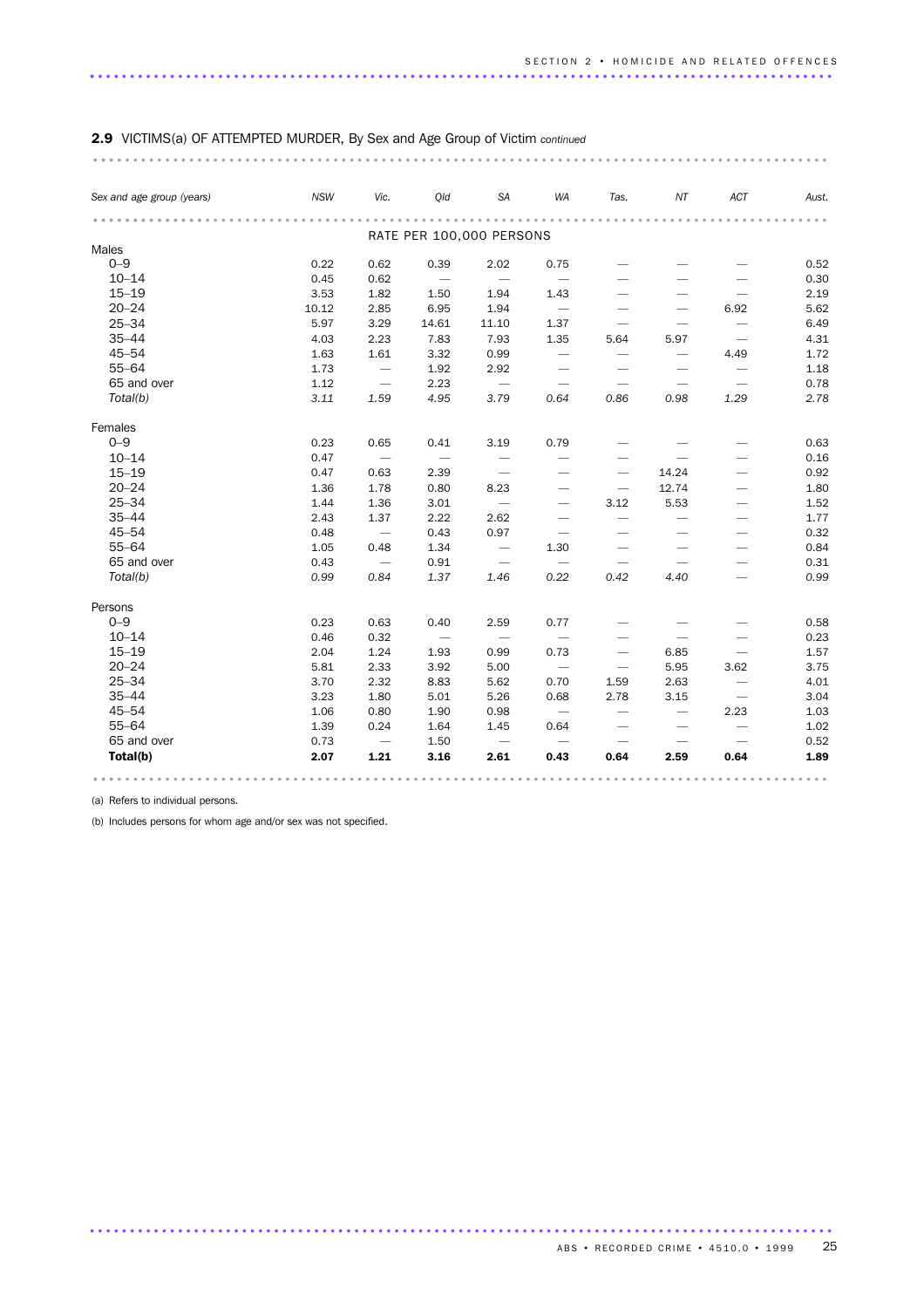### 2.10 VICTIMS(a) OF ATTEMPTED MURDER, By Sex of Victim and Relationship of Offender to Victim

............................................................................................ ..

| NUMBER<br>Males<br>Known to victim<br>Family member<br>$\overline{7}$<br>5<br>$\mathbf{1}$<br>17<br>9<br>1<br>1<br>41<br>Non-family member<br>$\overline{2}$<br>$\mathbf{1}$<br>21<br>11<br>38<br>10<br>$\mathbf{1}$<br>84<br>$\overline{\phantom{0}}$<br>Total<br>38<br>3<br>2<br>$\mathbf{1}$<br>125<br>18<br>47<br>15<br>1<br>Unknown to victim<br>29<br>33<br>$\mathbf{1}$<br>93<br>19<br>11<br>$\overline{\phantom{0}}$<br>$\overline{\phantom{0}}$<br>$\overline{\phantom{0}}$<br>Not stated/inadequately described<br>32<br>$\overline{7}$<br>$\overline{2}$<br>$\overline{2}$<br>44<br>$\overline{\phantom{0}}$<br>1<br>Total<br>2<br>$\mathbf{1}$<br>2<br>99<br>37<br>87<br>28<br>6<br>262<br>Females<br>Known to victim<br>Family member<br>11<br>8<br>29<br>7<br>3<br>-<br>Non-family member<br>10<br>8<br>6<br>$\overline{2}$<br>2<br>38<br>10<br>Total<br>21<br>2<br>15<br>18<br>9<br>2<br>67<br>Unknown to victim<br>5<br>5<br>5<br>17<br>1<br>1<br>$\overline{\phantom{0}}$<br>6<br>$\mathbf{1}$<br>$\mathbf{1}$<br>$\overline{2}$<br>Not stated/inadequately described<br>10<br>$\overline{\phantom{0}}$<br>$\overline{\phantom{a}}$<br>Total<br>32<br>20<br>2<br>$\mathbf{1}$<br>4<br>94<br>24<br>11<br>Not stated<br>Total<br>$\overline{c}$<br>2<br>Persons(c)<br>Known to victim<br>Family member<br>28<br>14<br>8<br>$\mathbf{1}$<br>70<br>17<br>1<br>1<br>$\overline{\phantom{0}}$<br>Non-family member<br>31<br>122<br>19<br>48<br>16<br>4<br>$\mathbf{1}$<br>3<br>Total<br>59<br>33<br>24<br>5<br>$\overline{c}$<br>3<br>192<br>65<br>1<br>Unknown to victim<br>24<br>34<br>38<br>12<br>$\mathbf{1}$<br>$\mathbf{1}$<br>110<br>$\qquad \qquad -$<br>$\overline{\phantom{0}}$<br>Not stated/inadequately described<br>40<br>3<br>$\overline{2}$<br>$\overline{2}$<br>56<br>8<br>1<br>$\overline{\phantom{0}}$<br><b>Total</b><br>5<br>358<br>133<br>57<br>111<br>39<br>8<br>3<br>$\overline{2}$<br>PROPORTION (%)<br>Males<br>Known to victim<br>Family member<br>17.2<br>18.9<br>10.3<br>17.9<br>16.7<br>50.0<br>50.0<br>15.6<br>$\qquad \qquad -$<br>Non-family member<br>21.2<br>33.3<br>29.7<br>43.7<br>35.7<br>50.0<br>100.0<br>32.1<br>$\overline{\phantom{0}}$<br>Total<br>38.4<br>48.6<br>50.0<br>100.0<br>47.7<br>54.0<br>53.6<br>100.0<br>50.0<br>Unknown to victim<br>51.4<br>35.5<br>29.3<br>37.9<br>39.3<br>16.7<br>$\overline{\phantom{m}}$<br>Not stated/inadequately described<br>32.3<br>33.3<br>16.8<br>8.0<br>7.1<br>50.0<br>$\overline{\phantom{m}}$<br>$\overline{\phantom{0}}$<br>Total<br>100.0<br>100.0<br>100.0<br>100.0<br>100.0<br>100.0<br>100.0<br>100.0<br>100.0<br>Females<br>Known to victim<br>Family member<br>34.4<br>33.3<br>30.9<br>35.0<br>27.3<br>Non-family member<br>31.3<br>40.0<br>41.7<br>40.4<br>54.5<br>100.0<br>50.0<br>$\overline{\phantom{0}}$<br>Total<br>65.6<br>75.0<br>75.0<br>100.0<br>50.0<br>71.3<br>81.8<br>$\overline{\phantom{0}}$<br>Unknown to victim<br>15.6<br>25.0<br>20.8<br>9.1<br>100.0<br>18.1<br>$\qquad \qquad -$<br>Not stated/inadequately described<br>18.8<br>4.2<br>9.1<br>50.0<br>10.6<br>$\overline{\phantom{0}}$<br>$\overline{\phantom{0}}$<br>$\overline{\phantom{0}}$<br>Total<br>100.0<br>100.0<br>100.0<br>100.0<br>100.0<br>100.0<br>100.0<br>100.0<br>Persons(c)<br>Known to victim<br>Family member<br>15.3<br>50.0<br>21.1<br>24.6<br>20.5<br>12.5<br>33.3<br>19.6<br>$\qquad \qquad$<br>23.3<br>33.3<br>43.2<br>41.0<br>50.0<br>33.3<br>60.0<br>34.1<br>Non-family member<br>$\overline{\phantom{0}}$<br>Total<br>44.4<br>58.6<br>53.6<br>57.9<br>61.5<br>62.5<br>66.7<br>60.0<br>50.0<br>Unknown to victim<br>25.6<br>42.1<br>34.2<br>12.5<br>33.3<br>30.7<br>30.8<br>Not stated/inadequately described<br>30.1<br>7.2<br>25.0<br>40.0<br>50.0<br>15.6<br>7.7<br>-<br><b>Total</b><br>100.0<br>100.0<br>100.0<br>100.0<br>100.0<br>100.0<br>100.0<br>100.0<br>100.0 | Sex of victim and relationship | <b>NSW</b> | Vic. | Qld(b) | SA | <b>WA</b> | Tas. | ΝT | ACT | Aust. |
|-------------------------------------------------------------------------------------------------------------------------------------------------------------------------------------------------------------------------------------------------------------------------------------------------------------------------------------------------------------------------------------------------------------------------------------------------------------------------------------------------------------------------------------------------------------------------------------------------------------------------------------------------------------------------------------------------------------------------------------------------------------------------------------------------------------------------------------------------------------------------------------------------------------------------------------------------------------------------------------------------------------------------------------------------------------------------------------------------------------------------------------------------------------------------------------------------------------------------------------------------------------------------------------------------------------------------------------------------------------------------------------------------------------------------------------------------------------------------------------------------------------------------------------------------------------------------------------------------------------------------------------------------------------------------------------------------------------------------------------------------------------------------------------------------------------------------------------------------------------------------------------------------------------------------------------------------------------------------------------------------------------------------------------------------------------------------------------------------------------------------------------------------------------------------------------------------------------------------------------------------------------------------------------------------------------------------------------------------------------------------------------------------------------------------------------------------------------------------------------------------------------------------------------------------------------------------------------------------------------------------------------------------------------------------------------------------------------------------------------------------------------------------------------------------------------------------------------------------------------------------------------------------------------------------------------------------------------------------------------------------------------------------------------------------------------------------------------------------------------------------------------------------------------------------------------------------------------------------------------------------------------------------------------------------------------------------------------------------------------------------------------------------------------------------------------------------------------------------------------------------------------------------------------------------------------------------------------------------------------------------------------------------------------------------------------------------------------------------------------------------------------------------------------------------------------------------------------------------------------------------------------|--------------------------------|------------|------|--------|----|-----------|------|----|-----|-------|
|                                                                                                                                                                                                                                                                                                                                                                                                                                                                                                                                                                                                                                                                                                                                                                                                                                                                                                                                                                                                                                                                                                                                                                                                                                                                                                                                                                                                                                                                                                                                                                                                                                                                                                                                                                                                                                                                                                                                                                                                                                                                                                                                                                                                                                                                                                                                                                                                                                                                                                                                                                                                                                                                                                                                                                                                                                                                                                                                                                                                                                                                                                                                                                                                                                                                                                                                                                                                                                                                                                                                                                                                                                                                                                                                                                                                                                                                                     |                                |            |      |        |    |           |      |    |     |       |
|                                                                                                                                                                                                                                                                                                                                                                                                                                                                                                                                                                                                                                                                                                                                                                                                                                                                                                                                                                                                                                                                                                                                                                                                                                                                                                                                                                                                                                                                                                                                                                                                                                                                                                                                                                                                                                                                                                                                                                                                                                                                                                                                                                                                                                                                                                                                                                                                                                                                                                                                                                                                                                                                                                                                                                                                                                                                                                                                                                                                                                                                                                                                                                                                                                                                                                                                                                                                                                                                                                                                                                                                                                                                                                                                                                                                                                                                                     |                                |            |      |        |    |           |      |    |     |       |
|                                                                                                                                                                                                                                                                                                                                                                                                                                                                                                                                                                                                                                                                                                                                                                                                                                                                                                                                                                                                                                                                                                                                                                                                                                                                                                                                                                                                                                                                                                                                                                                                                                                                                                                                                                                                                                                                                                                                                                                                                                                                                                                                                                                                                                                                                                                                                                                                                                                                                                                                                                                                                                                                                                                                                                                                                                                                                                                                                                                                                                                                                                                                                                                                                                                                                                                                                                                                                                                                                                                                                                                                                                                                                                                                                                                                                                                                                     |                                |            |      |        |    |           |      |    |     |       |
|                                                                                                                                                                                                                                                                                                                                                                                                                                                                                                                                                                                                                                                                                                                                                                                                                                                                                                                                                                                                                                                                                                                                                                                                                                                                                                                                                                                                                                                                                                                                                                                                                                                                                                                                                                                                                                                                                                                                                                                                                                                                                                                                                                                                                                                                                                                                                                                                                                                                                                                                                                                                                                                                                                                                                                                                                                                                                                                                                                                                                                                                                                                                                                                                                                                                                                                                                                                                                                                                                                                                                                                                                                                                                                                                                                                                                                                                                     |                                |            |      |        |    |           |      |    |     |       |
|                                                                                                                                                                                                                                                                                                                                                                                                                                                                                                                                                                                                                                                                                                                                                                                                                                                                                                                                                                                                                                                                                                                                                                                                                                                                                                                                                                                                                                                                                                                                                                                                                                                                                                                                                                                                                                                                                                                                                                                                                                                                                                                                                                                                                                                                                                                                                                                                                                                                                                                                                                                                                                                                                                                                                                                                                                                                                                                                                                                                                                                                                                                                                                                                                                                                                                                                                                                                                                                                                                                                                                                                                                                                                                                                                                                                                                                                                     |                                |            |      |        |    |           |      |    |     |       |
|                                                                                                                                                                                                                                                                                                                                                                                                                                                                                                                                                                                                                                                                                                                                                                                                                                                                                                                                                                                                                                                                                                                                                                                                                                                                                                                                                                                                                                                                                                                                                                                                                                                                                                                                                                                                                                                                                                                                                                                                                                                                                                                                                                                                                                                                                                                                                                                                                                                                                                                                                                                                                                                                                                                                                                                                                                                                                                                                                                                                                                                                                                                                                                                                                                                                                                                                                                                                                                                                                                                                                                                                                                                                                                                                                                                                                                                                                     |                                |            |      |        |    |           |      |    |     |       |
|                                                                                                                                                                                                                                                                                                                                                                                                                                                                                                                                                                                                                                                                                                                                                                                                                                                                                                                                                                                                                                                                                                                                                                                                                                                                                                                                                                                                                                                                                                                                                                                                                                                                                                                                                                                                                                                                                                                                                                                                                                                                                                                                                                                                                                                                                                                                                                                                                                                                                                                                                                                                                                                                                                                                                                                                                                                                                                                                                                                                                                                                                                                                                                                                                                                                                                                                                                                                                                                                                                                                                                                                                                                                                                                                                                                                                                                                                     |                                |            |      |        |    |           |      |    |     |       |
|                                                                                                                                                                                                                                                                                                                                                                                                                                                                                                                                                                                                                                                                                                                                                                                                                                                                                                                                                                                                                                                                                                                                                                                                                                                                                                                                                                                                                                                                                                                                                                                                                                                                                                                                                                                                                                                                                                                                                                                                                                                                                                                                                                                                                                                                                                                                                                                                                                                                                                                                                                                                                                                                                                                                                                                                                                                                                                                                                                                                                                                                                                                                                                                                                                                                                                                                                                                                                                                                                                                                                                                                                                                                                                                                                                                                                                                                                     |                                |            |      |        |    |           |      |    |     |       |
|                                                                                                                                                                                                                                                                                                                                                                                                                                                                                                                                                                                                                                                                                                                                                                                                                                                                                                                                                                                                                                                                                                                                                                                                                                                                                                                                                                                                                                                                                                                                                                                                                                                                                                                                                                                                                                                                                                                                                                                                                                                                                                                                                                                                                                                                                                                                                                                                                                                                                                                                                                                                                                                                                                                                                                                                                                                                                                                                                                                                                                                                                                                                                                                                                                                                                                                                                                                                                                                                                                                                                                                                                                                                                                                                                                                                                                                                                     |                                |            |      |        |    |           |      |    |     |       |
|                                                                                                                                                                                                                                                                                                                                                                                                                                                                                                                                                                                                                                                                                                                                                                                                                                                                                                                                                                                                                                                                                                                                                                                                                                                                                                                                                                                                                                                                                                                                                                                                                                                                                                                                                                                                                                                                                                                                                                                                                                                                                                                                                                                                                                                                                                                                                                                                                                                                                                                                                                                                                                                                                                                                                                                                                                                                                                                                                                                                                                                                                                                                                                                                                                                                                                                                                                                                                                                                                                                                                                                                                                                                                                                                                                                                                                                                                     |                                |            |      |        |    |           |      |    |     |       |
|                                                                                                                                                                                                                                                                                                                                                                                                                                                                                                                                                                                                                                                                                                                                                                                                                                                                                                                                                                                                                                                                                                                                                                                                                                                                                                                                                                                                                                                                                                                                                                                                                                                                                                                                                                                                                                                                                                                                                                                                                                                                                                                                                                                                                                                                                                                                                                                                                                                                                                                                                                                                                                                                                                                                                                                                                                                                                                                                                                                                                                                                                                                                                                                                                                                                                                                                                                                                                                                                                                                                                                                                                                                                                                                                                                                                                                                                                     |                                |            |      |        |    |           |      |    |     |       |
|                                                                                                                                                                                                                                                                                                                                                                                                                                                                                                                                                                                                                                                                                                                                                                                                                                                                                                                                                                                                                                                                                                                                                                                                                                                                                                                                                                                                                                                                                                                                                                                                                                                                                                                                                                                                                                                                                                                                                                                                                                                                                                                                                                                                                                                                                                                                                                                                                                                                                                                                                                                                                                                                                                                                                                                                                                                                                                                                                                                                                                                                                                                                                                                                                                                                                                                                                                                                                                                                                                                                                                                                                                                                                                                                                                                                                                                                                     |                                |            |      |        |    |           |      |    |     |       |
|                                                                                                                                                                                                                                                                                                                                                                                                                                                                                                                                                                                                                                                                                                                                                                                                                                                                                                                                                                                                                                                                                                                                                                                                                                                                                                                                                                                                                                                                                                                                                                                                                                                                                                                                                                                                                                                                                                                                                                                                                                                                                                                                                                                                                                                                                                                                                                                                                                                                                                                                                                                                                                                                                                                                                                                                                                                                                                                                                                                                                                                                                                                                                                                                                                                                                                                                                                                                                                                                                                                                                                                                                                                                                                                                                                                                                                                                                     |                                |            |      |        |    |           |      |    |     |       |
|                                                                                                                                                                                                                                                                                                                                                                                                                                                                                                                                                                                                                                                                                                                                                                                                                                                                                                                                                                                                                                                                                                                                                                                                                                                                                                                                                                                                                                                                                                                                                                                                                                                                                                                                                                                                                                                                                                                                                                                                                                                                                                                                                                                                                                                                                                                                                                                                                                                                                                                                                                                                                                                                                                                                                                                                                                                                                                                                                                                                                                                                                                                                                                                                                                                                                                                                                                                                                                                                                                                                                                                                                                                                                                                                                                                                                                                                                     |                                |            |      |        |    |           |      |    |     |       |
|                                                                                                                                                                                                                                                                                                                                                                                                                                                                                                                                                                                                                                                                                                                                                                                                                                                                                                                                                                                                                                                                                                                                                                                                                                                                                                                                                                                                                                                                                                                                                                                                                                                                                                                                                                                                                                                                                                                                                                                                                                                                                                                                                                                                                                                                                                                                                                                                                                                                                                                                                                                                                                                                                                                                                                                                                                                                                                                                                                                                                                                                                                                                                                                                                                                                                                                                                                                                                                                                                                                                                                                                                                                                                                                                                                                                                                                                                     |                                |            |      |        |    |           |      |    |     |       |
|                                                                                                                                                                                                                                                                                                                                                                                                                                                                                                                                                                                                                                                                                                                                                                                                                                                                                                                                                                                                                                                                                                                                                                                                                                                                                                                                                                                                                                                                                                                                                                                                                                                                                                                                                                                                                                                                                                                                                                                                                                                                                                                                                                                                                                                                                                                                                                                                                                                                                                                                                                                                                                                                                                                                                                                                                                                                                                                                                                                                                                                                                                                                                                                                                                                                                                                                                                                                                                                                                                                                                                                                                                                                                                                                                                                                                                                                                     |                                |            |      |        |    |           |      |    |     |       |
|                                                                                                                                                                                                                                                                                                                                                                                                                                                                                                                                                                                                                                                                                                                                                                                                                                                                                                                                                                                                                                                                                                                                                                                                                                                                                                                                                                                                                                                                                                                                                                                                                                                                                                                                                                                                                                                                                                                                                                                                                                                                                                                                                                                                                                                                                                                                                                                                                                                                                                                                                                                                                                                                                                                                                                                                                                                                                                                                                                                                                                                                                                                                                                                                                                                                                                                                                                                                                                                                                                                                                                                                                                                                                                                                                                                                                                                                                     |                                |            |      |        |    |           |      |    |     |       |
|                                                                                                                                                                                                                                                                                                                                                                                                                                                                                                                                                                                                                                                                                                                                                                                                                                                                                                                                                                                                                                                                                                                                                                                                                                                                                                                                                                                                                                                                                                                                                                                                                                                                                                                                                                                                                                                                                                                                                                                                                                                                                                                                                                                                                                                                                                                                                                                                                                                                                                                                                                                                                                                                                                                                                                                                                                                                                                                                                                                                                                                                                                                                                                                                                                                                                                                                                                                                                                                                                                                                                                                                                                                                                                                                                                                                                                                                                     |                                |            |      |        |    |           |      |    |     |       |
|                                                                                                                                                                                                                                                                                                                                                                                                                                                                                                                                                                                                                                                                                                                                                                                                                                                                                                                                                                                                                                                                                                                                                                                                                                                                                                                                                                                                                                                                                                                                                                                                                                                                                                                                                                                                                                                                                                                                                                                                                                                                                                                                                                                                                                                                                                                                                                                                                                                                                                                                                                                                                                                                                                                                                                                                                                                                                                                                                                                                                                                                                                                                                                                                                                                                                                                                                                                                                                                                                                                                                                                                                                                                                                                                                                                                                                                                                     |                                |            |      |        |    |           |      |    |     |       |
|                                                                                                                                                                                                                                                                                                                                                                                                                                                                                                                                                                                                                                                                                                                                                                                                                                                                                                                                                                                                                                                                                                                                                                                                                                                                                                                                                                                                                                                                                                                                                                                                                                                                                                                                                                                                                                                                                                                                                                                                                                                                                                                                                                                                                                                                                                                                                                                                                                                                                                                                                                                                                                                                                                                                                                                                                                                                                                                                                                                                                                                                                                                                                                                                                                                                                                                                                                                                                                                                                                                                                                                                                                                                                                                                                                                                                                                                                     |                                |            |      |        |    |           |      |    |     |       |
|                                                                                                                                                                                                                                                                                                                                                                                                                                                                                                                                                                                                                                                                                                                                                                                                                                                                                                                                                                                                                                                                                                                                                                                                                                                                                                                                                                                                                                                                                                                                                                                                                                                                                                                                                                                                                                                                                                                                                                                                                                                                                                                                                                                                                                                                                                                                                                                                                                                                                                                                                                                                                                                                                                                                                                                                                                                                                                                                                                                                                                                                                                                                                                                                                                                                                                                                                                                                                                                                                                                                                                                                                                                                                                                                                                                                                                                                                     |                                |            |      |        |    |           |      |    |     |       |
|                                                                                                                                                                                                                                                                                                                                                                                                                                                                                                                                                                                                                                                                                                                                                                                                                                                                                                                                                                                                                                                                                                                                                                                                                                                                                                                                                                                                                                                                                                                                                                                                                                                                                                                                                                                                                                                                                                                                                                                                                                                                                                                                                                                                                                                                                                                                                                                                                                                                                                                                                                                                                                                                                                                                                                                                                                                                                                                                                                                                                                                                                                                                                                                                                                                                                                                                                                                                                                                                                                                                                                                                                                                                                                                                                                                                                                                                                     |                                |            |      |        |    |           |      |    |     |       |
|                                                                                                                                                                                                                                                                                                                                                                                                                                                                                                                                                                                                                                                                                                                                                                                                                                                                                                                                                                                                                                                                                                                                                                                                                                                                                                                                                                                                                                                                                                                                                                                                                                                                                                                                                                                                                                                                                                                                                                                                                                                                                                                                                                                                                                                                                                                                                                                                                                                                                                                                                                                                                                                                                                                                                                                                                                                                                                                                                                                                                                                                                                                                                                                                                                                                                                                                                                                                                                                                                                                                                                                                                                                                                                                                                                                                                                                                                     |                                |            |      |        |    |           |      |    |     |       |
|                                                                                                                                                                                                                                                                                                                                                                                                                                                                                                                                                                                                                                                                                                                                                                                                                                                                                                                                                                                                                                                                                                                                                                                                                                                                                                                                                                                                                                                                                                                                                                                                                                                                                                                                                                                                                                                                                                                                                                                                                                                                                                                                                                                                                                                                                                                                                                                                                                                                                                                                                                                                                                                                                                                                                                                                                                                                                                                                                                                                                                                                                                                                                                                                                                                                                                                                                                                                                                                                                                                                                                                                                                                                                                                                                                                                                                                                                     |                                |            |      |        |    |           |      |    |     |       |
|                                                                                                                                                                                                                                                                                                                                                                                                                                                                                                                                                                                                                                                                                                                                                                                                                                                                                                                                                                                                                                                                                                                                                                                                                                                                                                                                                                                                                                                                                                                                                                                                                                                                                                                                                                                                                                                                                                                                                                                                                                                                                                                                                                                                                                                                                                                                                                                                                                                                                                                                                                                                                                                                                                                                                                                                                                                                                                                                                                                                                                                                                                                                                                                                                                                                                                                                                                                                                                                                                                                                                                                                                                                                                                                                                                                                                                                                                     |                                |            |      |        |    |           |      |    |     |       |
|                                                                                                                                                                                                                                                                                                                                                                                                                                                                                                                                                                                                                                                                                                                                                                                                                                                                                                                                                                                                                                                                                                                                                                                                                                                                                                                                                                                                                                                                                                                                                                                                                                                                                                                                                                                                                                                                                                                                                                                                                                                                                                                                                                                                                                                                                                                                                                                                                                                                                                                                                                                                                                                                                                                                                                                                                                                                                                                                                                                                                                                                                                                                                                                                                                                                                                                                                                                                                                                                                                                                                                                                                                                                                                                                                                                                                                                                                     |                                |            |      |        |    |           |      |    |     |       |
|                                                                                                                                                                                                                                                                                                                                                                                                                                                                                                                                                                                                                                                                                                                                                                                                                                                                                                                                                                                                                                                                                                                                                                                                                                                                                                                                                                                                                                                                                                                                                                                                                                                                                                                                                                                                                                                                                                                                                                                                                                                                                                                                                                                                                                                                                                                                                                                                                                                                                                                                                                                                                                                                                                                                                                                                                                                                                                                                                                                                                                                                                                                                                                                                                                                                                                                                                                                                                                                                                                                                                                                                                                                                                                                                                                                                                                                                                     |                                |            |      |        |    |           |      |    |     |       |
|                                                                                                                                                                                                                                                                                                                                                                                                                                                                                                                                                                                                                                                                                                                                                                                                                                                                                                                                                                                                                                                                                                                                                                                                                                                                                                                                                                                                                                                                                                                                                                                                                                                                                                                                                                                                                                                                                                                                                                                                                                                                                                                                                                                                                                                                                                                                                                                                                                                                                                                                                                                                                                                                                                                                                                                                                                                                                                                                                                                                                                                                                                                                                                                                                                                                                                                                                                                                                                                                                                                                                                                                                                                                                                                                                                                                                                                                                     |                                |            |      |        |    |           |      |    |     |       |
|                                                                                                                                                                                                                                                                                                                                                                                                                                                                                                                                                                                                                                                                                                                                                                                                                                                                                                                                                                                                                                                                                                                                                                                                                                                                                                                                                                                                                                                                                                                                                                                                                                                                                                                                                                                                                                                                                                                                                                                                                                                                                                                                                                                                                                                                                                                                                                                                                                                                                                                                                                                                                                                                                                                                                                                                                                                                                                                                                                                                                                                                                                                                                                                                                                                                                                                                                                                                                                                                                                                                                                                                                                                                                                                                                                                                                                                                                     |                                |            |      |        |    |           |      |    |     |       |
|                                                                                                                                                                                                                                                                                                                                                                                                                                                                                                                                                                                                                                                                                                                                                                                                                                                                                                                                                                                                                                                                                                                                                                                                                                                                                                                                                                                                                                                                                                                                                                                                                                                                                                                                                                                                                                                                                                                                                                                                                                                                                                                                                                                                                                                                                                                                                                                                                                                                                                                                                                                                                                                                                                                                                                                                                                                                                                                                                                                                                                                                                                                                                                                                                                                                                                                                                                                                                                                                                                                                                                                                                                                                                                                                                                                                                                                                                     |                                |            |      |        |    |           |      |    |     |       |
|                                                                                                                                                                                                                                                                                                                                                                                                                                                                                                                                                                                                                                                                                                                                                                                                                                                                                                                                                                                                                                                                                                                                                                                                                                                                                                                                                                                                                                                                                                                                                                                                                                                                                                                                                                                                                                                                                                                                                                                                                                                                                                                                                                                                                                                                                                                                                                                                                                                                                                                                                                                                                                                                                                                                                                                                                                                                                                                                                                                                                                                                                                                                                                                                                                                                                                                                                                                                                                                                                                                                                                                                                                                                                                                                                                                                                                                                                     |                                |            |      |        |    |           |      |    |     |       |
|                                                                                                                                                                                                                                                                                                                                                                                                                                                                                                                                                                                                                                                                                                                                                                                                                                                                                                                                                                                                                                                                                                                                                                                                                                                                                                                                                                                                                                                                                                                                                                                                                                                                                                                                                                                                                                                                                                                                                                                                                                                                                                                                                                                                                                                                                                                                                                                                                                                                                                                                                                                                                                                                                                                                                                                                                                                                                                                                                                                                                                                                                                                                                                                                                                                                                                                                                                                                                                                                                                                                                                                                                                                                                                                                                                                                                                                                                     |                                |            |      |        |    |           |      |    |     |       |
|                                                                                                                                                                                                                                                                                                                                                                                                                                                                                                                                                                                                                                                                                                                                                                                                                                                                                                                                                                                                                                                                                                                                                                                                                                                                                                                                                                                                                                                                                                                                                                                                                                                                                                                                                                                                                                                                                                                                                                                                                                                                                                                                                                                                                                                                                                                                                                                                                                                                                                                                                                                                                                                                                                                                                                                                                                                                                                                                                                                                                                                                                                                                                                                                                                                                                                                                                                                                                                                                                                                                                                                                                                                                                                                                                                                                                                                                                     |                                |            |      |        |    |           |      |    |     |       |
|                                                                                                                                                                                                                                                                                                                                                                                                                                                                                                                                                                                                                                                                                                                                                                                                                                                                                                                                                                                                                                                                                                                                                                                                                                                                                                                                                                                                                                                                                                                                                                                                                                                                                                                                                                                                                                                                                                                                                                                                                                                                                                                                                                                                                                                                                                                                                                                                                                                                                                                                                                                                                                                                                                                                                                                                                                                                                                                                                                                                                                                                                                                                                                                                                                                                                                                                                                                                                                                                                                                                                                                                                                                                                                                                                                                                                                                                                     |                                |            |      |        |    |           |      |    |     |       |
|                                                                                                                                                                                                                                                                                                                                                                                                                                                                                                                                                                                                                                                                                                                                                                                                                                                                                                                                                                                                                                                                                                                                                                                                                                                                                                                                                                                                                                                                                                                                                                                                                                                                                                                                                                                                                                                                                                                                                                                                                                                                                                                                                                                                                                                                                                                                                                                                                                                                                                                                                                                                                                                                                                                                                                                                                                                                                                                                                                                                                                                                                                                                                                                                                                                                                                                                                                                                                                                                                                                                                                                                                                                                                                                                                                                                                                                                                     |                                |            |      |        |    |           |      |    |     |       |
|                                                                                                                                                                                                                                                                                                                                                                                                                                                                                                                                                                                                                                                                                                                                                                                                                                                                                                                                                                                                                                                                                                                                                                                                                                                                                                                                                                                                                                                                                                                                                                                                                                                                                                                                                                                                                                                                                                                                                                                                                                                                                                                                                                                                                                                                                                                                                                                                                                                                                                                                                                                                                                                                                                                                                                                                                                                                                                                                                                                                                                                                                                                                                                                                                                                                                                                                                                                                                                                                                                                                                                                                                                                                                                                                                                                                                                                                                     |                                |            |      |        |    |           |      |    |     |       |
|                                                                                                                                                                                                                                                                                                                                                                                                                                                                                                                                                                                                                                                                                                                                                                                                                                                                                                                                                                                                                                                                                                                                                                                                                                                                                                                                                                                                                                                                                                                                                                                                                                                                                                                                                                                                                                                                                                                                                                                                                                                                                                                                                                                                                                                                                                                                                                                                                                                                                                                                                                                                                                                                                                                                                                                                                                                                                                                                                                                                                                                                                                                                                                                                                                                                                                                                                                                                                                                                                                                                                                                                                                                                                                                                                                                                                                                                                     |                                |            |      |        |    |           |      |    |     |       |
|                                                                                                                                                                                                                                                                                                                                                                                                                                                                                                                                                                                                                                                                                                                                                                                                                                                                                                                                                                                                                                                                                                                                                                                                                                                                                                                                                                                                                                                                                                                                                                                                                                                                                                                                                                                                                                                                                                                                                                                                                                                                                                                                                                                                                                                                                                                                                                                                                                                                                                                                                                                                                                                                                                                                                                                                                                                                                                                                                                                                                                                                                                                                                                                                                                                                                                                                                                                                                                                                                                                                                                                                                                                                                                                                                                                                                                                                                     |                                |            |      |        |    |           |      |    |     |       |
|                                                                                                                                                                                                                                                                                                                                                                                                                                                                                                                                                                                                                                                                                                                                                                                                                                                                                                                                                                                                                                                                                                                                                                                                                                                                                                                                                                                                                                                                                                                                                                                                                                                                                                                                                                                                                                                                                                                                                                                                                                                                                                                                                                                                                                                                                                                                                                                                                                                                                                                                                                                                                                                                                                                                                                                                                                                                                                                                                                                                                                                                                                                                                                                                                                                                                                                                                                                                                                                                                                                                                                                                                                                                                                                                                                                                                                                                                     |                                |            |      |        |    |           |      |    |     |       |
|                                                                                                                                                                                                                                                                                                                                                                                                                                                                                                                                                                                                                                                                                                                                                                                                                                                                                                                                                                                                                                                                                                                                                                                                                                                                                                                                                                                                                                                                                                                                                                                                                                                                                                                                                                                                                                                                                                                                                                                                                                                                                                                                                                                                                                                                                                                                                                                                                                                                                                                                                                                                                                                                                                                                                                                                                                                                                                                                                                                                                                                                                                                                                                                                                                                                                                                                                                                                                                                                                                                                                                                                                                                                                                                                                                                                                                                                                     |                                |            |      |        |    |           |      |    |     |       |
|                                                                                                                                                                                                                                                                                                                                                                                                                                                                                                                                                                                                                                                                                                                                                                                                                                                                                                                                                                                                                                                                                                                                                                                                                                                                                                                                                                                                                                                                                                                                                                                                                                                                                                                                                                                                                                                                                                                                                                                                                                                                                                                                                                                                                                                                                                                                                                                                                                                                                                                                                                                                                                                                                                                                                                                                                                                                                                                                                                                                                                                                                                                                                                                                                                                                                                                                                                                                                                                                                                                                                                                                                                                                                                                                                                                                                                                                                     |                                |            |      |        |    |           |      |    |     |       |
|                                                                                                                                                                                                                                                                                                                                                                                                                                                                                                                                                                                                                                                                                                                                                                                                                                                                                                                                                                                                                                                                                                                                                                                                                                                                                                                                                                                                                                                                                                                                                                                                                                                                                                                                                                                                                                                                                                                                                                                                                                                                                                                                                                                                                                                                                                                                                                                                                                                                                                                                                                                                                                                                                                                                                                                                                                                                                                                                                                                                                                                                                                                                                                                                                                                                                                                                                                                                                                                                                                                                                                                                                                                                                                                                                                                                                                                                                     |                                |            |      |        |    |           |      |    |     |       |
|                                                                                                                                                                                                                                                                                                                                                                                                                                                                                                                                                                                                                                                                                                                                                                                                                                                                                                                                                                                                                                                                                                                                                                                                                                                                                                                                                                                                                                                                                                                                                                                                                                                                                                                                                                                                                                                                                                                                                                                                                                                                                                                                                                                                                                                                                                                                                                                                                                                                                                                                                                                                                                                                                                                                                                                                                                                                                                                                                                                                                                                                                                                                                                                                                                                                                                                                                                                                                                                                                                                                                                                                                                                                                                                                                                                                                                                                                     |                                |            |      |        |    |           |      |    |     |       |
|                                                                                                                                                                                                                                                                                                                                                                                                                                                                                                                                                                                                                                                                                                                                                                                                                                                                                                                                                                                                                                                                                                                                                                                                                                                                                                                                                                                                                                                                                                                                                                                                                                                                                                                                                                                                                                                                                                                                                                                                                                                                                                                                                                                                                                                                                                                                                                                                                                                                                                                                                                                                                                                                                                                                                                                                                                                                                                                                                                                                                                                                                                                                                                                                                                                                                                                                                                                                                                                                                                                                                                                                                                                                                                                                                                                                                                                                                     |                                |            |      |        |    |           |      |    |     |       |
|                                                                                                                                                                                                                                                                                                                                                                                                                                                                                                                                                                                                                                                                                                                                                                                                                                                                                                                                                                                                                                                                                                                                                                                                                                                                                                                                                                                                                                                                                                                                                                                                                                                                                                                                                                                                                                                                                                                                                                                                                                                                                                                                                                                                                                                                                                                                                                                                                                                                                                                                                                                                                                                                                                                                                                                                                                                                                                                                                                                                                                                                                                                                                                                                                                                                                                                                                                                                                                                                                                                                                                                                                                                                                                                                                                                                                                                                                     |                                |            |      |        |    |           |      |    |     |       |
|                                                                                                                                                                                                                                                                                                                                                                                                                                                                                                                                                                                                                                                                                                                                                                                                                                                                                                                                                                                                                                                                                                                                                                                                                                                                                                                                                                                                                                                                                                                                                                                                                                                                                                                                                                                                                                                                                                                                                                                                                                                                                                                                                                                                                                                                                                                                                                                                                                                                                                                                                                                                                                                                                                                                                                                                                                                                                                                                                                                                                                                                                                                                                                                                                                                                                                                                                                                                                                                                                                                                                                                                                                                                                                                                                                                                                                                                                     |                                |            |      |        |    |           |      |    |     |       |
|                                                                                                                                                                                                                                                                                                                                                                                                                                                                                                                                                                                                                                                                                                                                                                                                                                                                                                                                                                                                                                                                                                                                                                                                                                                                                                                                                                                                                                                                                                                                                                                                                                                                                                                                                                                                                                                                                                                                                                                                                                                                                                                                                                                                                                                                                                                                                                                                                                                                                                                                                                                                                                                                                                                                                                                                                                                                                                                                                                                                                                                                                                                                                                                                                                                                                                                                                                                                                                                                                                                                                                                                                                                                                                                                                                                                                                                                                     |                                |            |      |        |    |           |      |    |     |       |
|                                                                                                                                                                                                                                                                                                                                                                                                                                                                                                                                                                                                                                                                                                                                                                                                                                                                                                                                                                                                                                                                                                                                                                                                                                                                                                                                                                                                                                                                                                                                                                                                                                                                                                                                                                                                                                                                                                                                                                                                                                                                                                                                                                                                                                                                                                                                                                                                                                                                                                                                                                                                                                                                                                                                                                                                                                                                                                                                                                                                                                                                                                                                                                                                                                                                                                                                                                                                                                                                                                                                                                                                                                                                                                                                                                                                                                                                                     |                                |            |      |        |    |           |      |    |     |       |
|                                                                                                                                                                                                                                                                                                                                                                                                                                                                                                                                                                                                                                                                                                                                                                                                                                                                                                                                                                                                                                                                                                                                                                                                                                                                                                                                                                                                                                                                                                                                                                                                                                                                                                                                                                                                                                                                                                                                                                                                                                                                                                                                                                                                                                                                                                                                                                                                                                                                                                                                                                                                                                                                                                                                                                                                                                                                                                                                                                                                                                                                                                                                                                                                                                                                                                                                                                                                                                                                                                                                                                                                                                                                                                                                                                                                                                                                                     |                                |            |      |        |    |           |      |    |     |       |
|                                                                                                                                                                                                                                                                                                                                                                                                                                                                                                                                                                                                                                                                                                                                                                                                                                                                                                                                                                                                                                                                                                                                                                                                                                                                                                                                                                                                                                                                                                                                                                                                                                                                                                                                                                                                                                                                                                                                                                                                                                                                                                                                                                                                                                                                                                                                                                                                                                                                                                                                                                                                                                                                                                                                                                                                                                                                                                                                                                                                                                                                                                                                                                                                                                                                                                                                                                                                                                                                                                                                                                                                                                                                                                                                                                                                                                                                                     |                                |            |      |        |    |           |      |    |     |       |
|                                                                                                                                                                                                                                                                                                                                                                                                                                                                                                                                                                                                                                                                                                                                                                                                                                                                                                                                                                                                                                                                                                                                                                                                                                                                                                                                                                                                                                                                                                                                                                                                                                                                                                                                                                                                                                                                                                                                                                                                                                                                                                                                                                                                                                                                                                                                                                                                                                                                                                                                                                                                                                                                                                                                                                                                                                                                                                                                                                                                                                                                                                                                                                                                                                                                                                                                                                                                                                                                                                                                                                                                                                                                                                                                                                                                                                                                                     |                                |            |      |        |    |           |      |    |     |       |
|                                                                                                                                                                                                                                                                                                                                                                                                                                                                                                                                                                                                                                                                                                                                                                                                                                                                                                                                                                                                                                                                                                                                                                                                                                                                                                                                                                                                                                                                                                                                                                                                                                                                                                                                                                                                                                                                                                                                                                                                                                                                                                                                                                                                                                                                                                                                                                                                                                                                                                                                                                                                                                                                                                                                                                                                                                                                                                                                                                                                                                                                                                                                                                                                                                                                                                                                                                                                                                                                                                                                                                                                                                                                                                                                                                                                                                                                                     |                                |            |      |        |    |           |      |    |     |       |
|                                                                                                                                                                                                                                                                                                                                                                                                                                                                                                                                                                                                                                                                                                                                                                                                                                                                                                                                                                                                                                                                                                                                                                                                                                                                                                                                                                                                                                                                                                                                                                                                                                                                                                                                                                                                                                                                                                                                                                                                                                                                                                                                                                                                                                                                                                                                                                                                                                                                                                                                                                                                                                                                                                                                                                                                                                                                                                                                                                                                                                                                                                                                                                                                                                                                                                                                                                                                                                                                                                                                                                                                                                                                                                                                                                                                                                                                                     | .                              |            |      |        |    |           |      |    |     |       |

.............................................................................................

(a) Refers to individual persons.

(b) Counts for Queensland relationship of offender to victim are not directly comparable with other States and Territories as Queensland do not provide this information before a suspect has been apprehended.

(c) Includes those persons for which sex was not stated, but relationship was recorded.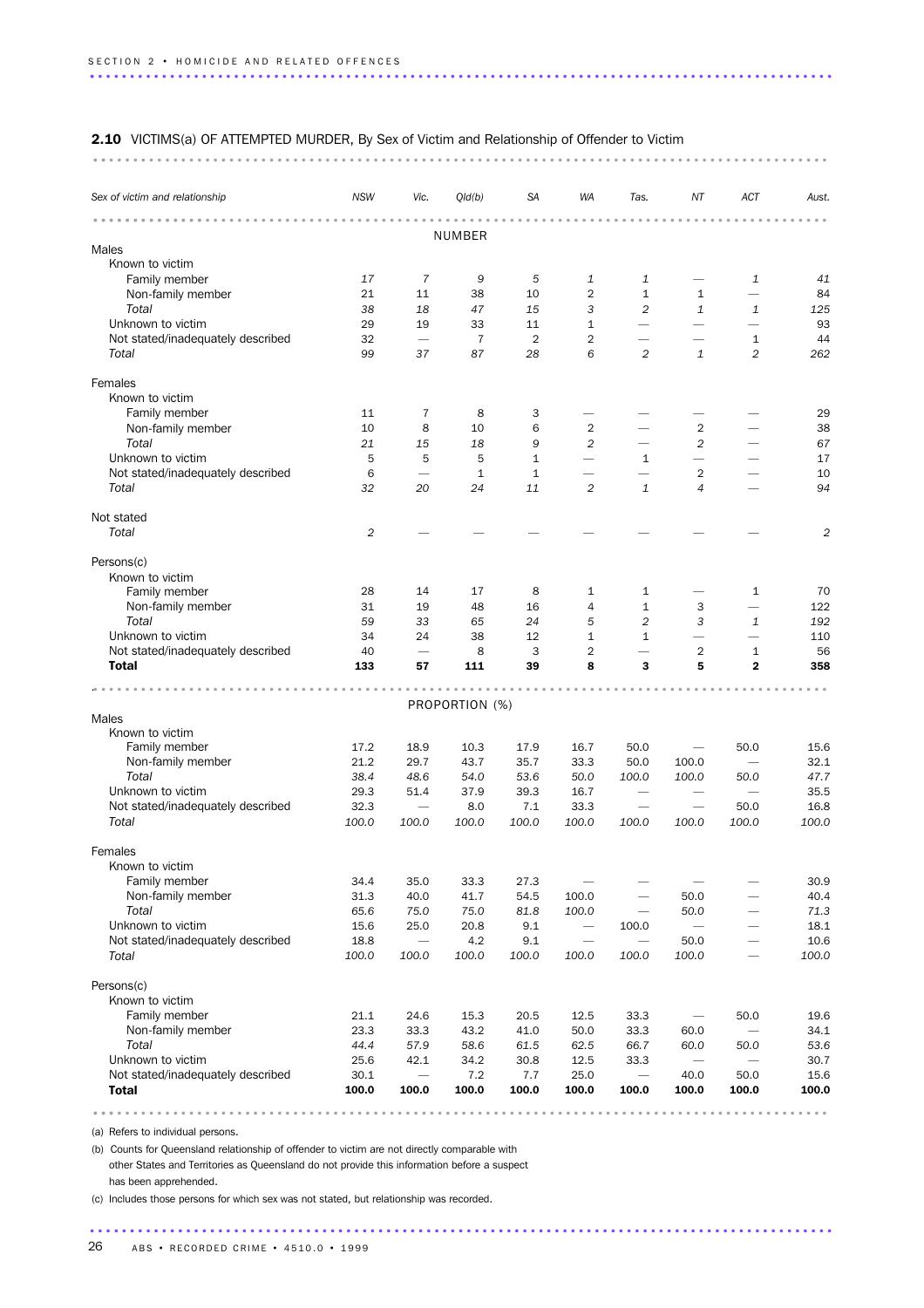| Type of location             | <b>NSW</b> | Vic.           | Qld            | SA             | WA    | Tas.         | NT             | ACT                     | Aust. |
|------------------------------|------------|----------------|----------------|----------------|-------|--------------|----------------|-------------------------|-------|
|                              |            |                |                |                |       |              |                |                         |       |
|                              |            |                | NUMBER         |                |       |              |                |                         |       |
| Residential                  |            |                |                |                |       |              |                |                         |       |
| <b>Dwelling</b>              | 52         | 23             | 43             | 22             | 5     | $\mathbf{1}$ | 4              | $\mathbf{1}$            | 151   |
| Outbuilding/residential land | 20         | $\overline{4}$ | 8              | $\overline{4}$ |       |              |                |                         | 36    |
| Total                        | 72         | 27             | 51             | 26             | 5     | $\mathbf{1}$ | $\overline{4}$ | $\mathbf{1}$            | 187   |
| Community                    |            |                |                |                |       |              |                |                         |       |
| Street/footpath              | 20         | 11             | 30             | 8              |       |              |                |                         | 69    |
| Other community location     | 9          | $\overline{7}$ | 8              | 2              |       |              | $\mathbf{1}$   | $\mathbf{1}$            | 28    |
| Total                        | 29         | 18             | 38             | 10             |       |              | $\mathbf{1}$   | $\mathbf{1}$            | 97    |
| Other location               | 32         | 3              | 21             | 3              | 3     | 2            |                |                         | 64    |
| Unspecified                  |            | 9              | $\mathbf{1}$   |                |       |              |                |                         | 10    |
| <b>Total</b>                 | 133        | 57             | 111            | 39             | 8     | 3            | 5              | $\overline{\mathbf{2}}$ | 358   |
|                              |            |                |                |                |       |              |                |                         |       |
|                              |            |                | PROPORTION (%) |                |       |              |                |                         |       |
| Residential                  |            |                |                |                |       |              |                |                         |       |
| <b>Dwelling</b>              | 39.1       | 40.4           | 38.7           | 56.4           | 62.5  | 33.3         | 80.0           | 50.0                    | 42.2  |
| Outbuilding/residential land | 15.0       | 7.0            | 7.2            | 10.3           |       |              |                |                         | 10.1  |
| Total                        | 54.1       | 47.4           | 45.9           | 66.7           | 62.5  | 33.3         | 80.0           | 50.0                    | 52.2  |
| Community                    |            |                |                |                |       |              |                |                         |       |
| Street/footpath              | 15.0       | 19.3           | 27.0           | 20.5           |       |              |                |                         | 19.3  |
| Other community location     | 6.8        | 12.3           | 7.2            | 5.1            |       |              | 20.0           | 50.0                    | 7.8   |
| Total                        | 21.8       | 31.6           | 34.2           | 25.6           |       |              | 20.0           | 50.0                    | 27.1  |
| Other location               | 24.1       | 5.3            | 18.9           | 7.7            | 37.5  | 66.7         |                |                         | 17.9  |
| Unspecified                  |            | 15.8           | 0.9            |                |       |              |                |                         | 2.8   |
| <b>Total</b>                 | 100.0      | 100.0          | 100.0          | 100.0          | 100.0 | 100.0        | 100.0          | 100.0                   | 100.0 |

(a) Refers to individual persons.

(b) A criminal incident may involve multiple offences which may occur at different locations. In these instances, 'type of location' refers to the initial location where the criminal incident took place. In classifying type of location, the ability to provide detailed information for each offence category varies between States and Territories. Where information is not available at the more specific group level, it is aggregated to the broader subdivision or division level.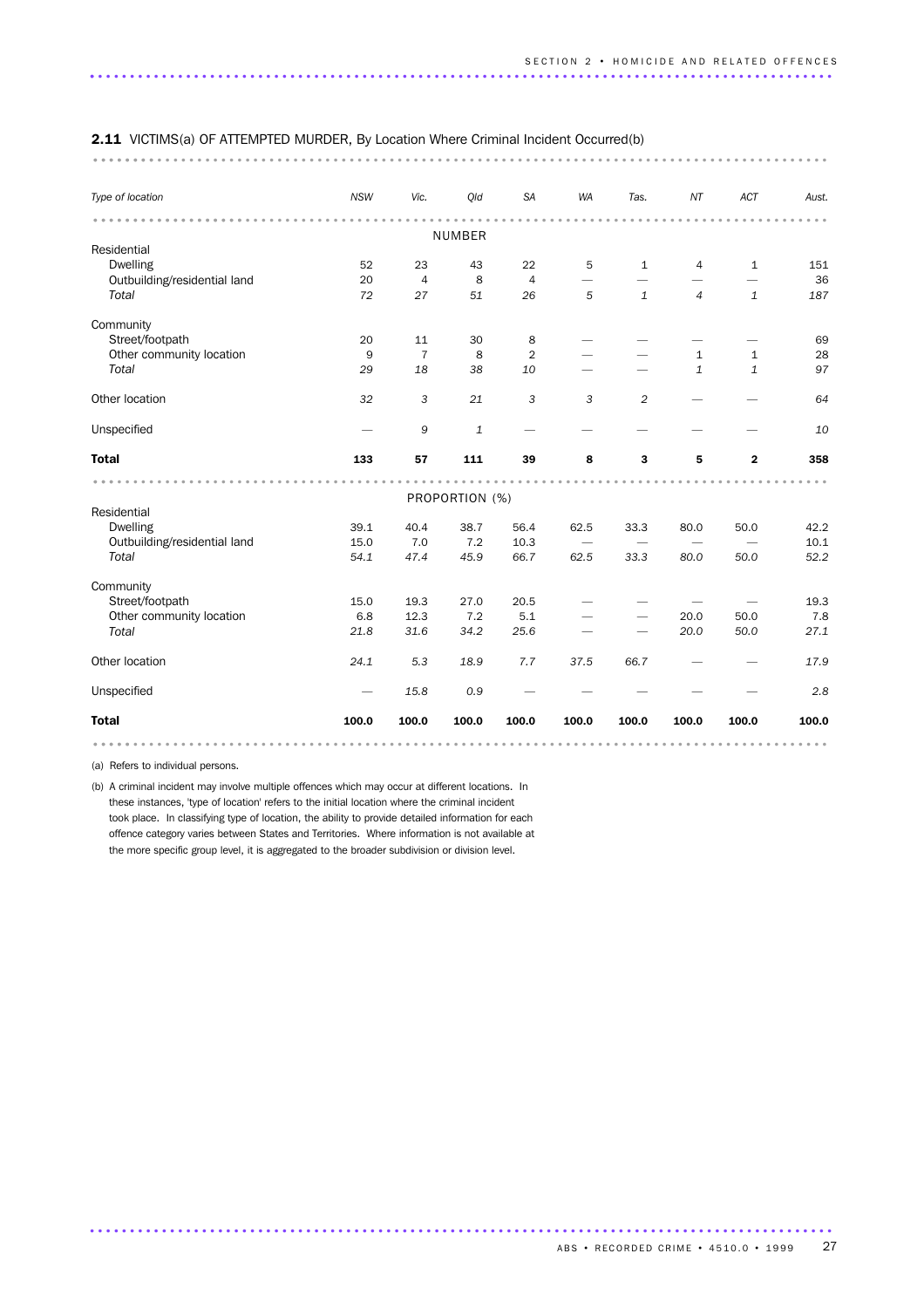| <b>2.12</b> VICTIMS(a) OF ATTEMPTED MURDER, By Use of Weapon in Commission of Offence |            |       |                |           |           |                |                |                |       |
|---------------------------------------------------------------------------------------|------------|-------|----------------|-----------|-----------|----------------|----------------|----------------|-------|
| Use of weapon                                                                         | <b>NSW</b> | Vic.  | Qld            | <b>SA</b> | <b>WA</b> | Tas.           | NT             | ACT            | Aust. |
|                                                                                       |            |       |                |           |           |                |                |                |       |
|                                                                                       |            |       | NUMBER         |           |           |                |                |                |       |
| Weapon used<br>Weapon n.f.d.                                                          |            |       |                |           |           |                |                |                |       |
| Firearm                                                                               | 63         | 14    | 24             | 9         |           | $\overline{2}$ | $\mathbf{1}$   |                | 113   |
| Other weapon                                                                          | 56         | 24    | 68             | 15        | 3         | $\mathbf{1}$   | $\overline{2}$ | 2              | 171   |
| Total                                                                                 | 119        | 38    | 92             | 24        | 3         | 3              | 3              | $\overline{2}$ | 284   |
|                                                                                       |            |       |                |           |           |                |                |                |       |
| No weapon used                                                                        | 14         | 19    | 19             | 15        | 5         |                | $\overline{2}$ |                | 74    |
| <b>Total</b>                                                                          | 133        | 57    | 111            | 39        | 8         | 3              | 5              | $\mathbf{2}$   | 358   |
|                                                                                       |            |       | PROPORTION (%) |           |           |                |                |                |       |
| Weapon used                                                                           |            |       |                |           |           |                |                |                |       |
| Weapon n.f.d.                                                                         |            |       |                |           |           |                |                |                |       |
| Firearm                                                                               | 47.4       | 24.6  | 21.6           | 23.1      |           | 66.7           | 20.0           |                | 31.6  |
| Other weapon                                                                          | 42.1       | 42.1  | 61.3           | 38.5      | 37.5      | 33.3           | 40.0           | 100.0          | 47.8  |
| Total                                                                                 | 89.5       | 66.7  | 82.9           | 61.5      | 37.5      | 100.0          | 60.0           | 100.0          | 79.3  |
| No weapon used                                                                        | 10.5       | 33.3  | 17.1           | 38.5      | 62.5      |                | 40.0           |                | 20.7  |
| <b>Total</b>                                                                          | 100.0      | 100.0 | 100.0          | 100.0     | 100.0     | 100.0          | 100.0          | 100.0          | 100.0 |
|                                                                                       |            |       |                |           |           |                |                |                |       |

(a) Refers to individual persons.

### 2.13 VICTIMS(a) OF ATTEMPTED MURDER, By Outcome of Investigations at 30 Days

| Outcome of investigations         | <b>NSW</b> | Vic.  | Qld            | <b>SA</b> | <b>WA</b>      | Tas.  | NT    | ACT          | Aust. |
|-----------------------------------|------------|-------|----------------|-----------|----------------|-------|-------|--------------|-------|
|                                   |            |       | <b>NUMBER</b>  |           |                |       |       |              |       |
| Investigation not finalised       | 55         | 10    | 10             | 7         | $\mathbf{1}$   |       |       | 1            | 84    |
| Investigation finalised           |            |       |                |           |                |       |       |              |       |
| No offender proceeded against     | 5          | 5     | 1              |           | 1              |       |       |              | 12    |
| Offender proceeded against        | 73         | 42    | 100            | 32        | 6              | 3     | 5     | $\mathbf{1}$ | 262   |
| Total                             | 78         | 47    | 101            | 32        | $\overline{7}$ | 3     | 5     | 1            | 274   |
| <b>Total</b>                      | 133        | 57    | 111            | 39        | 8              | 3     | 5     | $\mathbf{2}$ | 358   |
|                                   |            |       |                |           |                |       |       |              |       |
|                                   |            |       | PROPORTION (%) |           |                |       |       |              |       |
| Investigation not finalised       | 41.4       | 17.5  | 9.0            | 17.9      | 12.5           |       |       | 50.0         | 23.5  |
| Investigation finalised           |            |       |                |           |                |       |       |              |       |
| No offender proceeded against     | 3.8        | 8.8   | 0.9            |           | 12.5           |       |       |              | 3.4   |
| Offender proceeded against        | 54.9       | 73.7  | 90.1           | 82.1      | 75.0           | 100.0 | 100.0 | 50.0         | 73.2  |
| Total                             | 58.6       | 82.5  | 91.0           | 82.1      | 87.5           | 100.0 | 100.0 | 50.0         | 76.5  |
| <b>Total</b>                      | 100.0      | 100.0 | 100.0          | 100.0     | 100.0          | 100.0 | 100.0 | 100.0        | 100.0 |
|                                   |            |       |                |           |                |       |       |              |       |
| (a) Refers to individual persons. |            |       |                |           |                |       |       |              |       |
|                                   |            |       |                |           |                |       |       |              |       |

........................................................................................... .........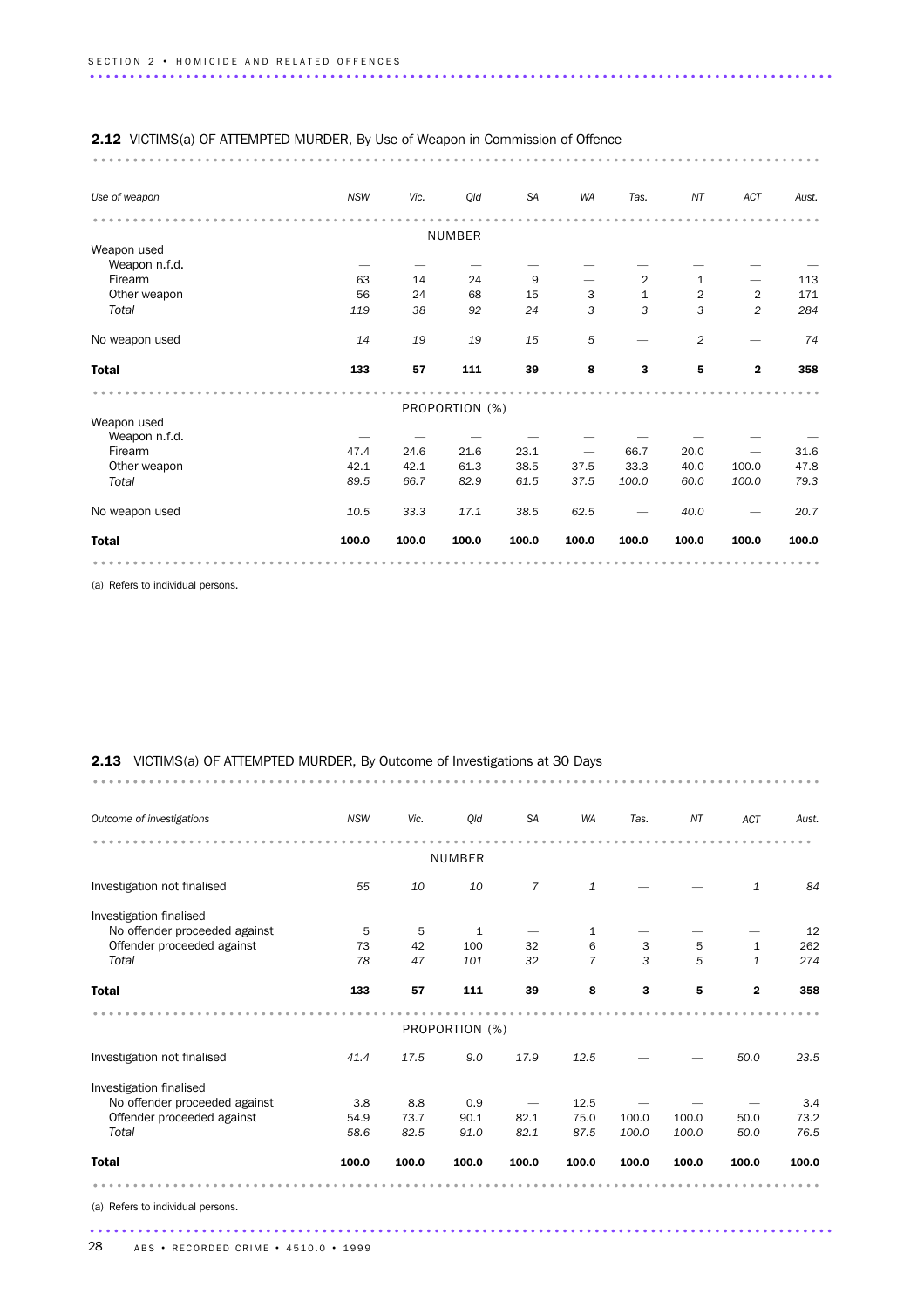| Sex and age group (years) | <b>NSW</b>               | Vic.                     | Qld                             | SA                       | WA                       | Tas.                     | $\it{NT}$                | $\mathnormal{\mathsf{ACT}}$ | Aust.                    |  |
|---------------------------|--------------------------|--------------------------|---------------------------------|--------------------------|--------------------------|--------------------------|--------------------------|-----------------------------|--------------------------|--|
|                           |                          |                          |                                 |                          |                          |                          |                          |                             |                          |  |
| Males                     |                          |                          | NUMBER                          |                          |                          |                          |                          |                             |                          |  |
| $0 - 9$                   | $\sqrt{2}$               |                          | $\mathbf 1$                     |                          | $\overline{2}$           |                          |                          |                             | $\mathbf 5$              |  |
| $10 - 14$                 | $\mathbf 1$              |                          |                                 |                          | $\overline{\phantom{0}}$ | $\overline{\phantom{0}}$ | -                        |                             | $\mathbf 1$              |  |
| $15 - 19$                 | $\qquad \qquad$          |                          | $\overline{\phantom{0}}$        | $\overline{\phantom{0}}$ | $\mathbf 2$              | $\mathbf 1$              | $\mathbf 1$              |                             | $\overline{\mathcal{L}}$ |  |
| $20 - 24$                 | $\mathbf{1}$             | $\mathbf 1$              | 3                               |                          |                          | $\mathbf 1$              |                          |                             | $\,$ 6 $\,$              |  |
| $25 - 34$                 | $\overline{4}$           | $\mathbf 1$              | $\overline{2}$                  | $\overline{\phantom{0}}$ |                          | $\overline{\phantom{0}}$ |                          |                             | $\overline{7}$           |  |
| $35 - 44$                 | $\overline{\phantom{0}}$ | $\,1\,$                  | $\mathbf 1$                     |                          | $\overline{\phantom{0}}$ |                          |                          |                             | $\overline{c}$           |  |
| $45 - 54$                 |                          | $\overline{\phantom{0}}$ | $\overline{\phantom{0}}$        | $\overline{\phantom{0}}$ | $\overline{\phantom{0}}$ | $\qquad \qquad$          | $\overline{\phantom{0}}$ |                             | $\overline{\phantom{0}}$ |  |
| $55 - 64$                 | $\mathbf 1$              | $\overline{\phantom{0}}$ | $\overline{\phantom{0}}$        |                          | $\overline{\phantom{0}}$ | $\overline{\phantom{0}}$ | $\overline{\phantom{0}}$ | $\overline{\phantom{0}}$    | $\mathbf{1}$             |  |
| 65 and over               | $\overline{\phantom{0}}$ | $\overline{\phantom{0}}$ | $\overline{\phantom{0}}$        |                          | $\overline{\phantom{0}}$ |                          | $\overline{\phantom{0}}$ |                             |                          |  |
| Not specified             |                          |                          | $\overbrace{\phantom{1232211}}$ |                          |                          |                          |                          |                             |                          |  |
| Total                     | $\mathsf g$              | $\mathsf 3$              | $\overline{7}$                  | $\overline{\phantom{0}}$ | $\overline{4}$           | $\overline{2}$           | $\mathbf 1$              | $\overline{\phantom{0}}$    | 26                       |  |
|                           |                          |                          |                                 |                          |                          |                          |                          |                             |                          |  |
| Females                   |                          |                          |                                 |                          |                          |                          |                          |                             |                          |  |
| $0 - 9$                   | $\sqrt{2}$               |                          | $\mathbf 1$                     |                          |                          |                          |                          |                             | $\mathsf{3}$             |  |
| $10 - 14$                 |                          |                          | $\mathbf 1$                     | $\overline{\phantom{0}}$ | $\mathbf 1$              |                          |                          |                             | $\sqrt{2}$               |  |
| $15 - 19$                 | -                        | $\overline{\phantom{0}}$ | $\mathbf{1}$                    | $\overline{\phantom{0}}$ | $\mathbf{1}$             |                          |                          |                             | $\sqrt{2}$               |  |
| $20 - 24$                 |                          | $\overline{\phantom{0}}$ |                                 | $\mathbf 1$              |                          |                          |                          |                             | $\mathbf 1$              |  |
| $25 - 34$                 |                          | $\mathbf 1$              | $\overline{\phantom{0}}$        |                          |                          |                          |                          |                             | $\mathbf 1$              |  |
| $35 - 44$                 | $\overline{\phantom{0}}$ | $\overline{\phantom{0}}$ |                                 |                          |                          |                          |                          |                             |                          |  |
| $45 - 54$                 | $\overline{\phantom{0}}$ |                          |                                 |                          |                          |                          |                          |                             | $\overline{\phantom{0}}$ |  |
| $55 - 64$                 | $\mathbf 1$              |                          |                                 |                          |                          |                          |                          |                             | $\mathbf 1$              |  |
| 65 and over               | $\overline{\phantom{0}}$ | -                        | $\mathbf 2$                     | -                        | $\overline{\phantom{0}}$ |                          | -                        |                             | $\mathbf 2$              |  |
| Not specified             | $\overline{\phantom{0}}$ | $\overline{\phantom{0}}$ | $\overline{\phantom{0}}$        |                          |                          |                          | $\mathbf 1$              | $\overline{\phantom{0}}$    | $\,1\,$                  |  |
| Total                     | $\mathsf{3}$             | $\mathbf 1$              | $\sqrt{5}$                      | $\mathbf 1$              | $\overline{c}$           |                          | $\mathbf 1$              |                             | 13                       |  |
| Persons                   |                          |                          |                                 |                          |                          |                          |                          |                             |                          |  |
| $0 - 9$                   | $\sqrt{4}$               |                          | $\overline{2}$                  |                          | $\overline{2}$           |                          |                          |                             | 8                        |  |
| $10 - 14$                 | $\mathbf{1}$             |                          | $\mathbf{1}$                    | $\qquad \qquad$          | $\mathbf 1$              | $\overline{\phantom{0}}$ | $\overline{\phantom{0}}$ |                             | 3                        |  |
| $15 - 19$                 |                          | $\overline{\phantom{0}}$ | $\mathbf 1$                     | $\overline{\phantom{0}}$ | 3                        | $\mathbf 1$              | $\mathbf{1}$             |                             | 6                        |  |
| $20 - 24$                 | $\mathbf 1$              | $\mathbf 1$              | 3                               | $\mathbf 1$              | $\overline{\phantom{0}}$ | $\mathbf 1$              | $\overline{\phantom{0}}$ |                             | $\overline{7}$           |  |
| $25 - 34$                 | $\overline{4}$           | $\overline{2}$           | $\sqrt{2}$                      |                          |                          |                          |                          |                             | $\bf8$                   |  |
| $35 - 44$                 | $\overline{\phantom{0}}$ | $\mathbf 1$              | $\mathbf{1}$                    | $\overline{\phantom{0}}$ | $\overline{\phantom{0}}$ |                          |                          |                             | $\overline{c}$           |  |
| $45 - 54$                 |                          |                          |                                 |                          |                          |                          |                          |                             |                          |  |
| 55-64                     | $\overline{2}$           | $\overline{\phantom{0}}$ |                                 | $\overline{\phantom{0}}$ |                          | $\overline{\phantom{0}}$ | $\overline{\phantom{0}}$ | -                           | $\overline{c}$           |  |
| 65 and over               | $\overline{\phantom{0}}$ | $\overline{\phantom{0}}$ | $\overline{2}$                  | $\overline{\phantom{0}}$ |                          | -                        | $\overline{\phantom{0}}$ |                             | $\overline{2}$           |  |
| Not specified             |                          |                          | $\overline{\phantom{0}}$        |                          |                          | $\overline{\phantom{0}}$ | $\mathbf 1$              |                             | $\mathbf 1$              |  |
| <b>Total</b>              | 12                       | $\overline{\mathbf{4}}$  | 12                              | $\mathbf 1$              | 6                        | $\bf 2$                  | $\overline{\mathbf{2}}$  |                             | 39                       |  |
|                           |                          |                          |                                 |                          |                          |                          |                          |                             |                          |  |

### 2.14 VICTIMS(a) OF MANSLAUGHTER, By Sex and Age Group of Victim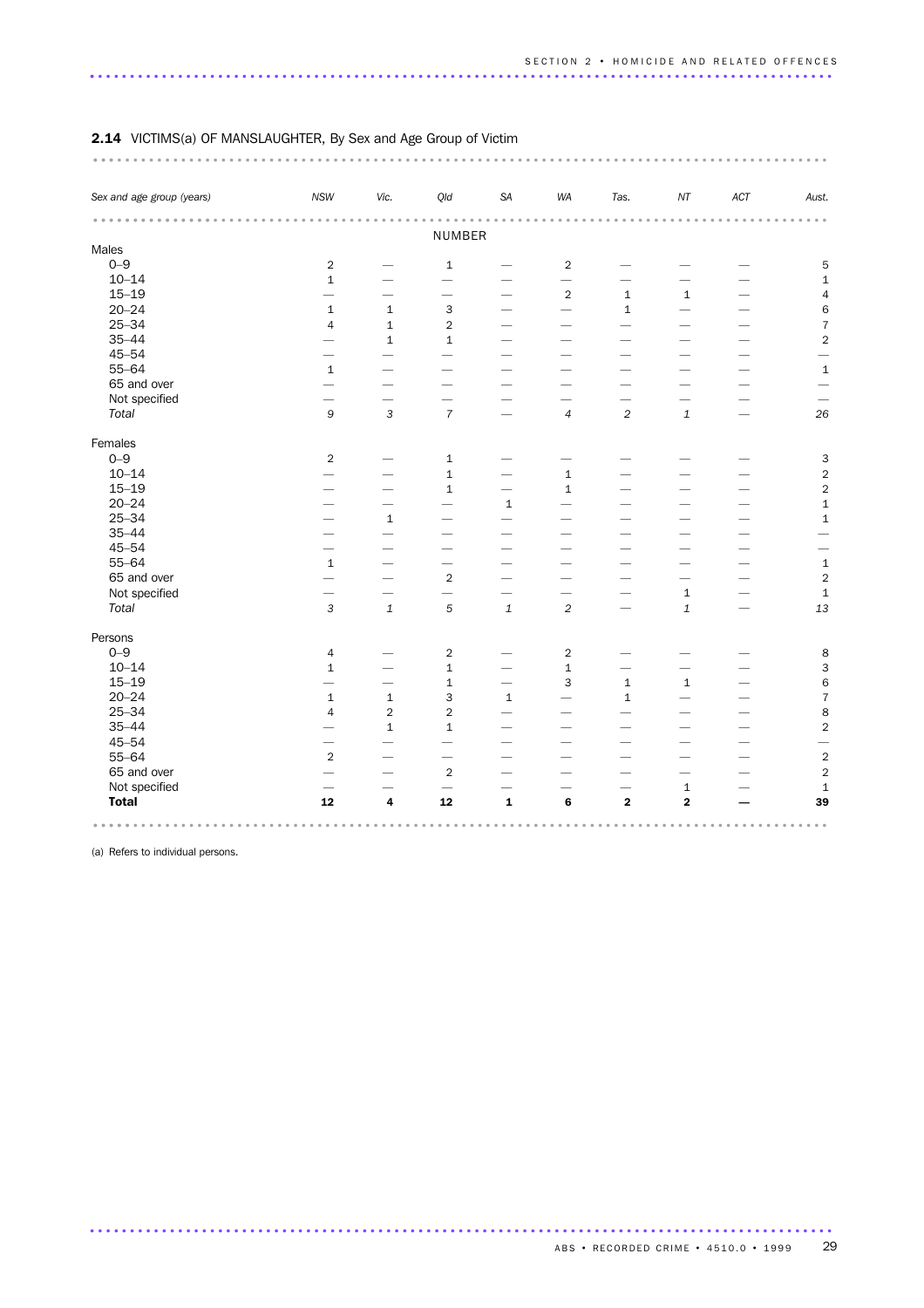| Sex and age group (years) | <b>NSW</b>                      | Vic.                            | Qld                             | SA                              | WA                              | Tas.                         | NT                       | ACT                             | Aust.                    |
|---------------------------|---------------------------------|---------------------------------|---------------------------------|---------------------------------|---------------------------------|------------------------------|--------------------------|---------------------------------|--------------------------|
|                           |                                 |                                 | RATE PER 100,000 PERSONS        |                                 |                                 | .                            |                          |                                 | $\sim$ $\sim$            |
| Males                     |                                 |                                 |                                 |                                 |                                 |                              |                          |                                 |                          |
| $0 - 9$                   | 0.44                            | $\overline{\phantom{0}}$        | 0.39                            |                                 | 1.49                            |                              |                          |                                 | 0.37                     |
| $10 - 14$                 | 0.45                            | $\overline{\phantom{0}}$        |                                 |                                 |                                 |                              |                          |                                 | 0.15                     |
| $15 - 19$                 | $\overline{\phantom{m}}$        | $\overbrace{\phantom{1232211}}$ | $\overbrace{\phantom{1232211}}$ | $\overbrace{\qquad \qquad }^{}$ | 2.85                            | 5.70                         | 13.19                    |                                 | 0.58                     |
| $20 - 24$                 | 0.44                            | 0.57                            | 2.32                            | $\overline{\phantom{0}}$        |                                 | 6.59                         |                          | -                               | 0.86                     |
| $25 - 34$                 | 0.82                            | 0.27                            | 0.75                            | $\overline{\phantom{0}}$        | $\overbrace{\phantom{1232211}}$ | $\overline{\phantom{0}}$     |                          |                                 | 0.48                     |
| $35 - 44$                 | $\overline{\phantom{0}}$        | 0.28                            | 0.37                            |                                 |                                 |                              |                          | $\overline{\phantom{0}}$        | 0.14                     |
| $45 - 54$                 | $\overbrace{\phantom{1232211}}$ |                                 |                                 |                                 |                                 |                              |                          |                                 |                          |
| $55 - 64$                 | 0.35                            |                                 |                                 |                                 |                                 |                              |                          |                                 | 0.12                     |
| 65 and over               | $\overline{\phantom{m}}$        | $\overline{\phantom{m}}$        | $\overbrace{\phantom{1232211}}$ | $\overline{\phantom{0}}$        |                                 |                              |                          | $\overline{\phantom{0}}$        | $\overline{\phantom{m}}$ |
| Total                     | 0.28                            | 0.13                            | 0.40                            | $\overline{\phantom{0}}$        | 0.43                            | 0.86                         | 0.98                     |                                 | 0.28                     |
| Females                   |                                 |                                 |                                 |                                 |                                 |                              |                          |                                 |                          |
| $0 - 9$                   | 0.47                            |                                 | 0.41                            |                                 |                                 |                              |                          |                                 | 0.24                     |
| $10 - 14$                 | $\overline{\phantom{0}}$        |                                 | 0.82                            |                                 | 1.50                            |                              |                          |                                 | 0.31                     |
| $15 - 19$                 |                                 | $\overbrace{\qquad \qquad }^{}$ | 0.80                            | $\overline{\phantom{m}}$        | 1.51                            |                              |                          | $\overline{\phantom{0}}$        | 0.31                     |
| $20 - 24$                 |                                 |                                 | $\overline{\phantom{m}}$        | 2.06                            |                                 |                              |                          |                                 | 0.15                     |
| $25 - 34$                 | $\overbrace{\qquad \qquad }^{}$ | 0.27                            |                                 |                                 | $\overline{\phantom{0}}$        |                              |                          |                                 | 0.07                     |
| $35 - 44$                 | $\overline{\phantom{0}}$        | $\overline{\phantom{0}}$        |                                 |                                 |                                 |                              |                          |                                 |                          |
| $45 - 54$                 | $\overbrace{\phantom{1232211}}$ | -                               |                                 |                                 |                                 |                              |                          |                                 | $\overline{\phantom{0}}$ |
| $55 - 64$                 | 0.35                            | $\overline{\phantom{0}}$        | $\overline{\phantom{0}}$        |                                 | $\overline{\phantom{0}}$        |                              |                          |                                 | 0.12                     |
| 65 and over               |                                 | $\overline{\phantom{0}}$        | 0.91                            | $\overline{\phantom{0}}$        | $\overline{\phantom{0}}$        |                              | $\overline{\phantom{0}}$ |                                 | 0.15                     |
| Total                     | 0.09                            | 0.04                            | 0.29                            | 0.13                            | 0.22                            | $\overbrace{\qquad \qquad }$ | 1.10                     | $\overbrace{\phantom{1232211}}$ | 0.13                     |
| Persons                   |                                 |                                 |                                 |                                 |                                 |                              |                          |                                 |                          |
| $O - 9$                   | 0.46                            |                                 | 0.40                            |                                 | 0.77                            |                              |                          |                                 | 0.31                     |
| $10 - 14$                 | 0.23                            |                                 | 0.40                            | $\overline{\phantom{m}}$        | 0.73                            |                              |                          |                                 | 0.23                     |
| $15 - 19$                 | $\overline{\phantom{m}}$        | $\overline{\phantom{m}}$        | 0.39                            | $\overline{\phantom{m}}$        | 2.20                            | 2.90                         | 6.85                     |                                 | 0.45                     |
| $20 - 24$                 | 0.22                            | 0.29                            | 1.18                            | 1.00                            |                                 | 3.34                         | $\overline{\phantom{0}}$ |                                 | 0.51                     |
| $25 - 34$                 | 0.41                            | 0.27                            | 0.38                            | $\overline{\phantom{0}}$        |                                 | $\overline{\phantom{0}}$     |                          |                                 | 0.28                     |
| $35 - 44$                 | $\overline{\phantom{0}}$        | 0.14                            | 0.19                            | $\overbrace{\phantom{1232211}}$ | $\overline{\phantom{0}}$        | $\overline{\phantom{0}}$     |                          |                                 | 0.07                     |
| $45 - 54$                 | $\overline{\phantom{0}}$        |                                 |                                 |                                 |                                 |                              |                          |                                 | $\overline{\phantom{m}}$ |
| $55 - 64$                 | 0.35                            | $\overbrace{\phantom{1232211}}$ | $\overline{\phantom{a}}$        |                                 |                                 |                              |                          |                                 | 0.12                     |
| 65 and over               | $\qquad \qquad$                 |                                 | 0.50                            |                                 |                                 |                              |                          |                                 | 0.09                     |
| <b>Total</b>              | 0.19                            | 0.08                            | 0.34                            | 0.07                            | 0.32                            | 0.43                         | 1.04                     |                                 | 0.21                     |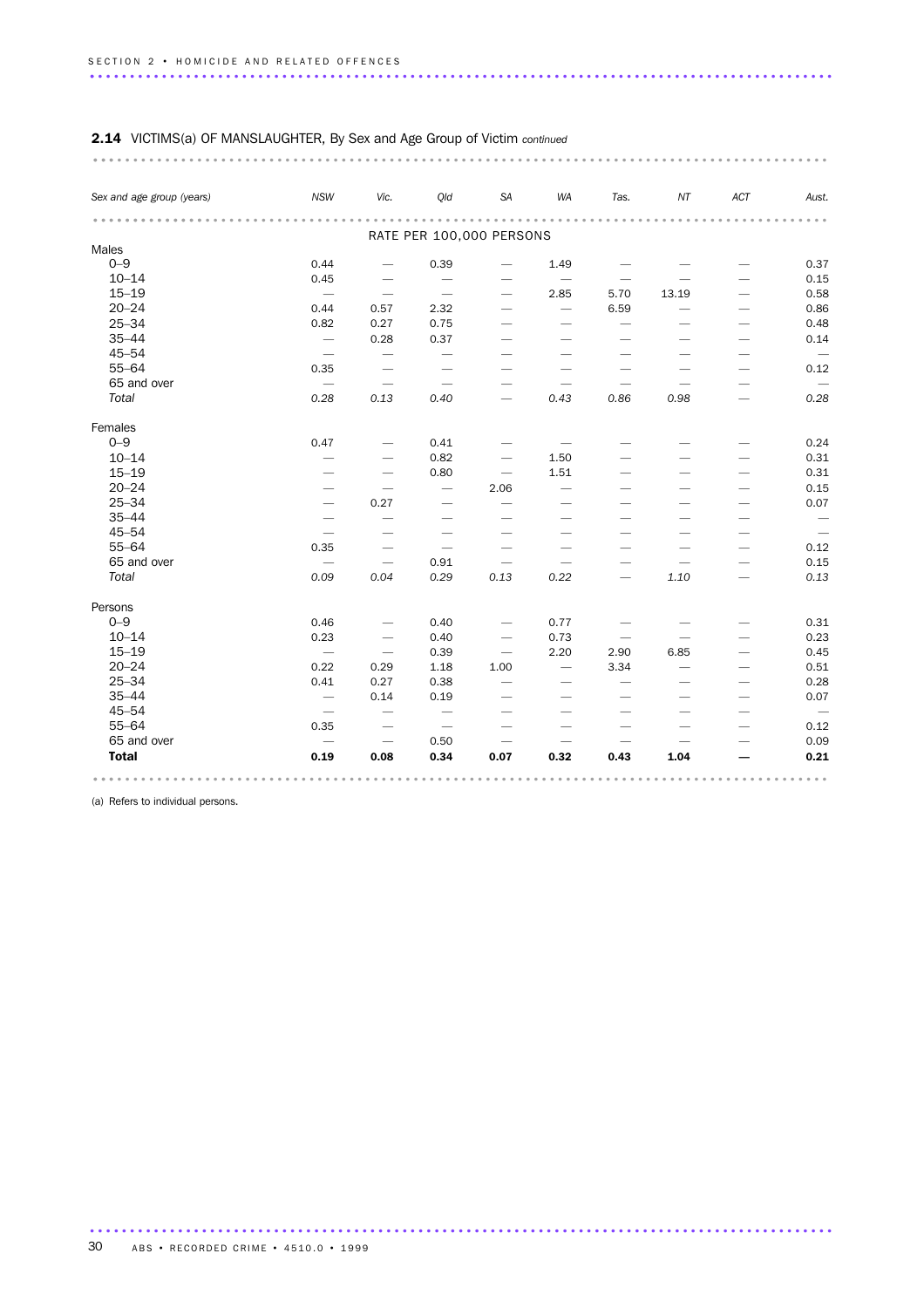| 2.15 VICTIMS(a) OF MANSLAUGHTER, By Sex of Victim and Relationship of Offender to Victim |  |  |  |  |  |  |  |  |
|------------------------------------------------------------------------------------------|--|--|--|--|--|--|--|--|
|                                                                                          |  |  |  |  |  |  |  |  |

| Sex of victim and relationship    | <b>NSW</b>                       | Vic.                             | Qld(b)                   | SA                       | WA                               | Tas.                          | ΝT                       | ACT | Aust.          |
|-----------------------------------|----------------------------------|----------------------------------|--------------------------|--------------------------|----------------------------------|-------------------------------|--------------------------|-----|----------------|
|                                   |                                  |                                  | <b>NUMBER</b>            |                          |                                  |                               |                          |     |                |
| Males                             |                                  |                                  |                          |                          |                                  |                               |                          |     |                |
| Known to victim                   |                                  |                                  |                          |                          |                                  |                               |                          |     |                |
| Family member                     | $\ensuremath{\mathsf{3}}$        |                                  | 1                        |                          | $\overline{\mathbf{c}}$          |                               |                          |     | 6              |
| Non-family member                 | 3                                | $\mathbf{1}$                     | $\mathbf{1}$             |                          | $\overline{\phantom{0}}$         |                               | 1                        |     | 6              |
| Total                             | 6                                | 1                                | 2                        |                          | $\overline{c}$                   |                               | 1                        |     | 12             |
| Unknown to victim                 | $\overline{\phantom{0}}$         | $\overline{2}$                   | 5                        | $\overline{\phantom{0}}$ | $\overline{2}$                   | $\overline{2}$                | $\overline{\phantom{0}}$ |     | 11             |
| Not stated/inadequately described | 3                                | $\overline{\phantom{0}}$         |                          |                          |                                  |                               |                          |     | 3              |
| Total                             | 9                                | 3                                | $\overline{7}$           |                          | 4                                | $\overline{2}$                | $\mathbf{1}$             |     | 26             |
| Females                           |                                  |                                  |                          |                          |                                  |                               |                          |     |                |
| Known to victim                   |                                  |                                  |                          |                          |                                  |                               |                          |     |                |
| Family member                     | 1                                |                                  | 1                        | 1                        |                                  |                               | $\mathbf{1}$             |     | 4              |
| Non-family member                 |                                  | $\mathbf{1}$                     | 3                        | $\overline{\phantom{0}}$ |                                  |                               |                          |     | 4              |
| Total                             | $\mathbf{1}$                     | $\mathbf{1}$                     | $\overline{4}$           | 1                        |                                  |                               | $\mathbf{1}$             |     | 8              |
| Unknown to victim                 | $\overline{\phantom{0}}$         | $\qquad \qquad -$                | $\overline{\phantom{0}}$ | $\overline{\phantom{0}}$ | $\overline{2}$                   |                               | $\overline{\phantom{0}}$ |     | $\overline{2}$ |
| Not stated/inadequately described | 2                                | $\overline{\phantom{0}}$         | $\mathbf{1}$             | $\qquad \qquad -$        | $\overline{\phantom{0}}$         |                               | $\overline{\phantom{0}}$ |     | 3              |
| Total                             | 3                                | $\mathbf{1}$                     | 5                        | $\mathbf{1}$             | $\overline{c}$                   |                               | $\mathbf{1}$             |     | 13             |
| Persons                           |                                  |                                  |                          |                          |                                  |                               |                          |     |                |
| Known to victim                   |                                  |                                  |                          |                          |                                  |                               |                          |     |                |
| Family member                     | 4                                |                                  | 2                        | 1                        | 2                                |                               | 1                        |     | 10             |
| Non-family member                 | 3                                | $\overline{2}$                   | $\overline{4}$           | $\qquad \qquad -$        | $\qquad \qquad$                  |                               | $\mathbf{1}$             |     | 10             |
| Total                             | $\overline{7}$                   | $\overline{c}$                   | 6                        | 1                        | 2                                |                               | 2                        |     | 20             |
| Unknown to victim                 |                                  | $\overline{2}$                   | 5                        | $\overline{\phantom{0}}$ | 4                                | $\overline{2}$                | $\overline{\phantom{0}}$ |     | 13             |
| Not stated/inadequately described | 5                                | $\overline{\phantom{0}}$         | $\mathbf{1}$             |                          |                                  |                               |                          |     | 6              |
| <b>Total</b>                      | 12                               | 4                                | 12                       | 1                        | 6                                | $\mathbf{2}$                  | $\mathbf 2$              |     | 39             |
|                                   | .                                |                                  |                          |                          |                                  |                               |                          |     |                |
| Males                             |                                  |                                  | PROPORTION (%)           |                          |                                  |                               |                          |     |                |
| Known to victim                   |                                  |                                  |                          |                          |                                  |                               |                          |     |                |
| Family member                     | 33.3                             | $\overline{\phantom{m}}$         | 14.3                     |                          | 50.0                             |                               |                          |     | 23.1           |
| Non-family member                 | 33.3                             | 33.3                             | 14.3                     |                          | $\overbrace{\phantom{12322111}}$ |                               | 100.0                    |     | 23.1           |
| Total                             | 66.7                             | 33.3                             | 28.6                     |                          | 50.0                             |                               | 100.0                    |     | 46.2           |
| Unknown to victim                 | $\overline{\phantom{m}}$         | 66.7                             | 71.4                     |                          | 50.0                             | 100.0                         |                          |     | 42.3           |
| Not stated/inadequately described | 33.3                             |                                  |                          |                          | $\overline{\phantom{m}}$         |                               |                          |     | 11.5           |
| Total                             | 100.0                            | 100.0                            | 100.0                    |                          | 100.0                            | 100.0                         | 100.0                    |     | 100.0          |
| Females                           |                                  |                                  |                          |                          |                                  |                               |                          |     |                |
| Known to victim                   |                                  |                                  |                          |                          |                                  |                               |                          |     |                |
| Family member                     | 33.3                             |                                  | 20.0                     | 100.0                    |                                  |                               | 100.0                    |     | 30.8           |
| Non-family member                 | $\overbrace{\phantom{123221}}$   | 100.0                            | 60.0                     |                          |                                  |                               |                          |     | 30.8           |
| Total                             | 33.3                             | 100.0                            | 80.0                     | 100.0                    |                                  |                               | 100.0                    |     | 61.5           |
| Unknown to victim                 |                                  |                                  |                          |                          | 100.0                            |                               |                          |     | 15.4           |
| Not stated/inadequately described | 66.7                             |                                  | 20.0                     |                          |                                  |                               |                          |     | 23.1           |
| Total                             | 100.0                            | 100.0                            | 100.0                    | 100.0                    | 100.0                            |                               | 100.0                    |     | 100.0          |
| Persons                           |                                  |                                  |                          |                          |                                  |                               |                          |     |                |
| Known to victim                   |                                  |                                  |                          |                          |                                  |                               |                          |     |                |
| Family member                     | 33.3                             |                                  | 16.7                     | 100.0                    | 33.3                             |                               | 50.0                     |     | 25.6           |
| Non-family member                 | 25.0                             | $\overline{\phantom{m}}$<br>50.0 | 33.3                     |                          |                                  |                               | 50.0                     |     | 25.6           |
| Total                             | 58.3                             | 50.0                             | 50.0                     | 100.0                    | 33.3                             | $\overbrace{\phantom{12332}}$ | 100.0                    |     | 51.3           |
| Unknown to victim                 |                                  | 50.0                             |                          |                          | 66.7                             | 100.0                         |                          |     | 33.3           |
| Not stated/inadequately described | $\overline{\phantom{m}}$<br>41.7 |                                  | 41.7<br>8.3              | $\overline{\phantom{0}}$ | $\overbrace{\phantom{1232211}}$  |                               |                          | —   | 15.4           |
| <b>Total</b>                      | 100.0                            | 100.0                            | 100.0                    | 100.0                    | 100.0                            | 100.0                         | 100.0                    |     | 100.0          |
|                                   |                                  |                                  |                          |                          |                                  |                               |                          |     |                |

(a) Refers to individual persons.

(b) Counts for Queensland relationship of offender to victim are not directly comparable with other States and Territories as Queensland do not provide this information before a suspect has been apprehended.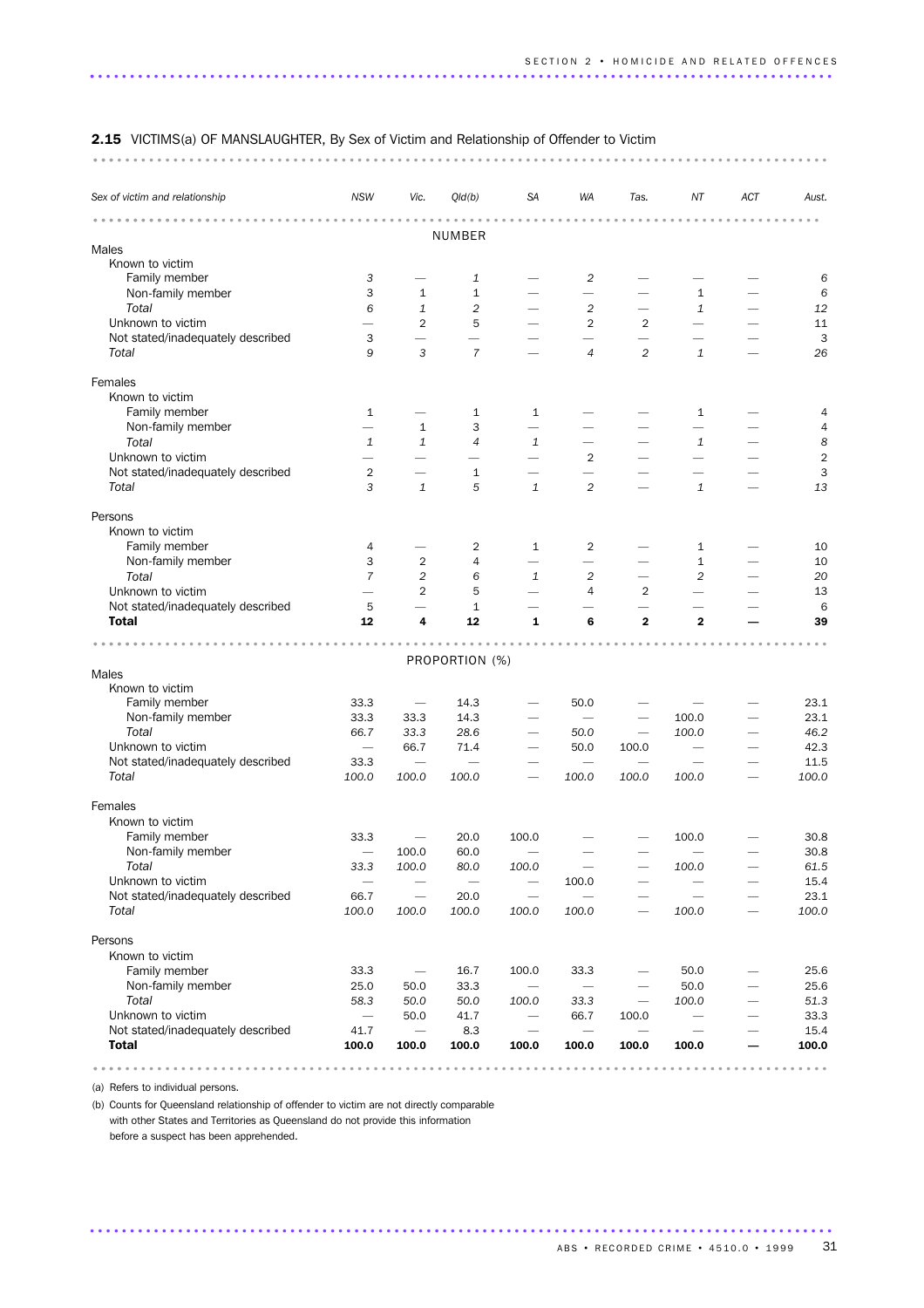# 2.16 VICTIMS(a) OF MANSLAUGHTER, By Location Where Criminal Incident Occurred(b) ............................................................................................ ....

| Type of location             | <b>NSW</b>     | Vic.                     | Qld                      | <b>SA</b>    | <b>WA</b>      | Tas.           | $N\!T$                   | ACT | Aust.          |
|------------------------------|----------------|--------------------------|--------------------------|--------------|----------------|----------------|--------------------------|-----|----------------|
|                              |                |                          | <b>NUMBER</b>            |              |                |                |                          |     |                |
| Residential                  |                |                          |                          |              |                |                |                          |     |                |
| <b>Dwelling</b>              | $\overline{4}$ |                          | 3                        |              | $\overline{2}$ |                | $\mathbf{1}$             |     | 10             |
| Outbuilding/residential land | $\mathbf{1}$   |                          | $\overline{\phantom{0}}$ |              |                |                |                          |     | $1\,$          |
| Total                        | 5              |                          | $\mathfrak{Z}$           |              | $\overline{c}$ |                | $\mathbf 1$              |     | 11             |
| Community                    |                |                          |                          |              |                |                |                          |     |                |
| Street/footpath              | 5              |                          | 8                        |              | $\overline{4}$ | $\overline{c}$ |                          |     | 19             |
| Other community location     | $\mathbf{1}$   | 3                        |                          |              |                |                | $\mathbf 1$              |     | 5              |
| Total                        | 6              | 3                        | 8                        |              | $\overline{4}$ | $\overline{c}$ | $\mathbf{1}$             |     | 24             |
| Other location               | $\mathbf 1$    | $\mathbf{1}$             | $\mathbf 1$              | $\mathbf{1}$ |                |                |                          |     | $\overline{4}$ |
| <b>Total</b>                 | 12             | 4                        | 12                       | ${\bf 1}$    | 6              | $\mathbf{2}$   | $\mathbf 2$              |     | 39             |
|                              |                |                          |                          |              |                |                |                          |     |                |
| Residential                  |                |                          | PROPORTION (%)           |              |                |                |                          |     |                |
| <b>Dwelling</b>              | 33.3           |                          | 25.0                     |              | 33.3           |                | 50.0                     |     | 25.6           |
| Outbuilding/residential land | 8.3            | $\overline{\phantom{0}}$ |                          |              |                |                | $\overline{\phantom{0}}$ |     | 2.6            |
| Total                        | 41.7           | $\overline{\phantom{0}}$ | 25.0                     |              | 33.3           |                | 50.0                     |     | 28.2           |
| Community                    |                |                          |                          |              |                |                |                          |     |                |
| Street/footpath              | 41.7           |                          | 66.7                     |              | 66.7           | 100.0          |                          |     | 48.7           |
| Other community location     | 8.3            | 75.0                     | $\overline{\phantom{0}}$ |              |                |                | 50.0                     |     | 12.8           |
| Total                        | 50.0           | 75.0                     | 66.7                     |              | 66.7           | 100.0          | 50.0                     |     | 61.5           |
| Other location               | 8.3            | 25.0                     | 8.3                      | 100.0        |                |                |                          |     | 10.3           |
| <b>Total</b>                 | 100.0          | 100.0                    | 100.0                    | 100.0        | 100.0          | 100.0          | 100.0                    |     | 100.0          |

.............................................................................................

(a) Refers to individual persons.

(b) A criminal incident may involve multiple offences which may occur at different locations. In these instances, 'type of location' refers to the initial location where the criminal incident took place. In classifying type of location, the ability to provide detailed information for each offence category varies between States and Territories. Where information is not available at the more specific group level, it is aggregated to the broader subdivision or division level.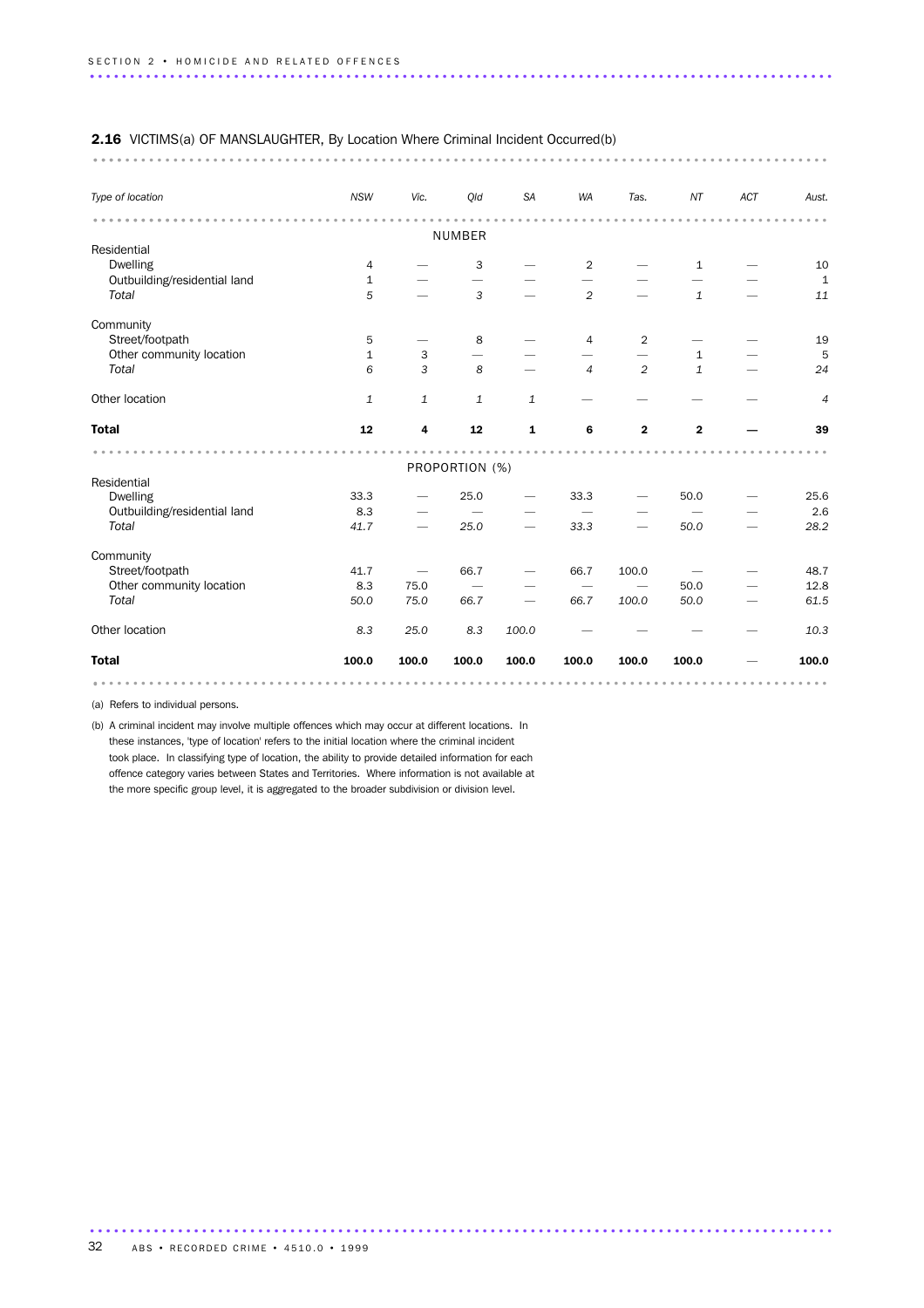| <b>2.17</b> VICTIMS(a) OF MANSLAUGHTER, By Use of Weapon in Commission of Offence |            |              |                |              |           |              |                         |     |                             |
|-----------------------------------------------------------------------------------|------------|--------------|----------------|--------------|-----------|--------------|-------------------------|-----|-----------------------------|
|                                                                                   |            |              |                |              |           |              |                         |     |                             |
| Use of weapon                                                                     | <b>NSW</b> | Vic.         | Qld            | <b>SA</b>    | <b>WA</b> | Tas.         | NT                      | ACT | Aust.                       |
|                                                                                   |            |              |                |              |           |              |                         |     |                             |
|                                                                                   |            |              | <b>NUMBER</b>  |              |           |              |                         |     |                             |
| Weapon used<br>Weapon n.f.d.                                                      |            |              |                |              |           |              | $\mathbf{1}$            |     |                             |
| Firearm                                                                           |            | $\mathbf{1}$ |                |              |           |              |                         |     | $\mathbf{1}$<br>$\mathbf 1$ |
| Other weapon                                                                      |            |              |                |              | 1         | $\mathbf{1}$ |                         |     | $\sqrt{2}$                  |
| Total                                                                             |            | $\mathbf{1}$ |                |              | 1         | $\mathbf{1}$ | $\mathbf{1}$            |     | $\overline{4}$              |
|                                                                                   |            |              |                |              |           |              |                         |     |                             |
| No weapon used                                                                    | 12         | 3            | 12             | $\mathbf{1}$ | 5         | $\mathbf{1}$ | $\mathbf{1}$            |     | 35                          |
| <b>Total</b>                                                                      | 12         | 4            | 12             | 1            | 6         | $\mathbf 2$  | $\overline{\mathbf{2}}$ |     | 39                          |
|                                                                                   |            |              |                |              |           |              |                         |     |                             |
| Weapon used                                                                       |            |              | PROPORTION (%) |              |           |              |                         |     |                             |
| Weapon n.f.d.                                                                     |            |              |                |              |           |              | 50.0                    |     | 2.6                         |
| Firearm                                                                           |            | 25.0         |                |              |           |              |                         |     | 2.6                         |
| Other weapon                                                                      |            |              |                |              | 16.7      | 50.0         |                         |     | 5.1                         |
| Total                                                                             |            | 25.0         |                |              | 16.7      | 50.0         | 50.0                    | —   | 10.3                        |
|                                                                                   |            |              |                |              |           |              |                         |     |                             |
| No weapon used                                                                    | 100.0      | 75.0         | 100.0          | 100.0        | 83.3      | 50.0         | 50.0                    |     | 89.7                        |
| <b>Total</b>                                                                      | 100.0      | 100.0        | 100.0          | 100.0        | 100.0     | 100.0        | 100.0                   |     | 100.0                       |

(a) Refers to individual persons.

### 2.18 VICTIMS(a) OF MANSLAUGHTER, By Outcome of Investigations at 30 Days

| Outcome of investigations     | <b>NSW</b> | Vic.         | Qld            | <b>SA</b>    | <b>WA</b>    | Tas.        | NT           | <b>ACT</b> | Aust. |
|-------------------------------|------------|--------------|----------------|--------------|--------------|-------------|--------------|------------|-------|
|                               |            |              | <b>NUMBER</b>  |              |              |             |              |            |       |
|                               |            |              |                |              |              |             |              |            |       |
| Investigation not finalised   | 9          | $\mathbf{1}$ | 9              | $\mathbf{1}$ | $\mathbf{1}$ | 2           | $\mathbf{1}$ |            | 24    |
| Investigation finalised       |            |              |                |              |              |             |              |            |       |
| No offender proceeded against |            |              |                |              |              |             |              |            |       |
| Offender proceeded against    | 3          | 3            | 3              |              | 5            |             | $\mathbf{1}$ |            | 15    |
| Total                         | 3          | 3            | 3              |              | 5            |             | 1            |            | 15    |
| <b>Total</b>                  | 12         | 4            | 12             | 1            | 6            | $\mathbf 2$ | $\mathbf{2}$ |            | 39    |
|                               |            |              |                |              |              |             |              |            |       |
|                               |            |              | PROPORTION (%) |              |              |             |              |            |       |
| Investigation not finalised   | 75.0       | 25.0         | 75.0           | 100.0        | 16.7         | 100.0       | 50.0         |            | 61.5  |
| Investigation finalised       |            |              |                |              |              |             |              |            |       |
| No offender proceeded against |            |              |                |              |              |             |              |            |       |
| Offender proceeded against    | 25.0       | 75.0         | 25.0           |              | 83.3         |             | 50.0         |            | 38.5  |
| Total                         | 25.0       | 75.0         | 25.0           |              | 83.3         |             | 50.0         |            | 38.5  |
| <b>Total</b>                  | 100.0      | 100.0        | 100.0          | 100.0        | 100.0        | 100.0       | 100.0        |            | 100.0 |
|                               |            |              |                |              |              |             |              |            |       |

.............................................................................................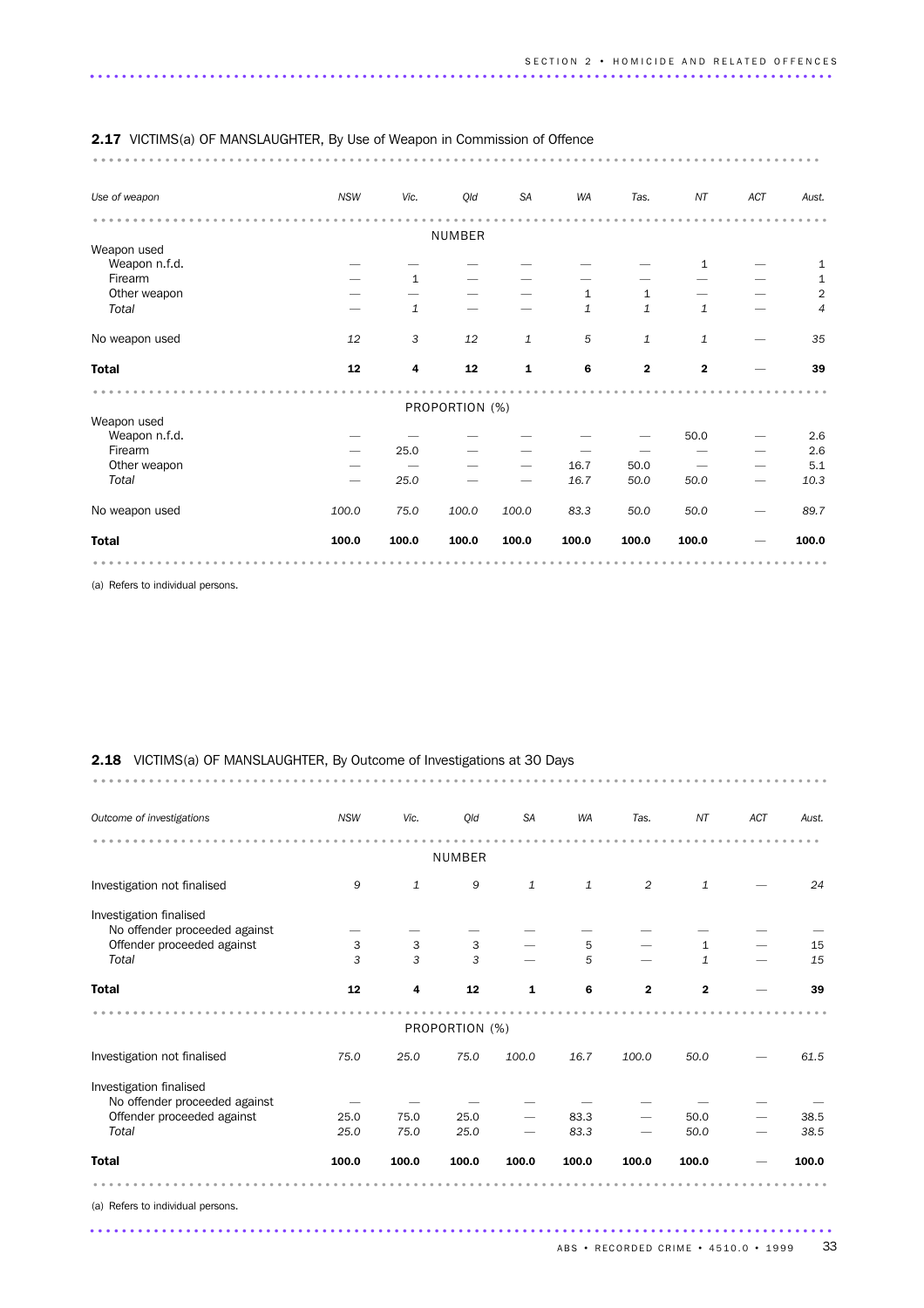# 2.19 VICTIMS(a) OF DRIVING CAUSING DEATH, By Sex and Age Group of Victim ............................................................................................ ...

| Sex and age group (years) | <b>NSW</b>               | Vic.                     | Qld                      | SA                        | WA                       | Tas.                     | NT                       | ACT                      | Aust.                     |
|---------------------------|--------------------------|--------------------------|--------------------------|---------------------------|--------------------------|--------------------------|--------------------------|--------------------------|---------------------------|
|                           |                          |                          |                          |                           |                          |                          |                          |                          |                           |
| Males                     |                          |                          | NUMBER                   |                           |                          |                          |                          |                          |                           |
| $0 - 9$                   |                          | $\mathbf{1}$             | $\mathbf 1$              |                           | $\mathbf{1}$             |                          |                          |                          | 3                         |
| $10 - 14$                 | $\mathbf{1}$             |                          | $\mathbf{1}$             |                           | $\overline{\phantom{0}}$ | $\overline{\phantom{0}}$ |                          |                          | $\overline{c}$            |
| $15 - 19$                 | 12                       | 3                        | $\overline{4}$           | 3                         | $\overline{4}$           |                          |                          | $\mathbf 1$              | 27                        |
| $20 - 24$                 | 9                        | 5                        | $\overline{2}$           | $\overline{\phantom{0}}$  | 3                        | $\overline{\phantom{0}}$ | $\overline{\phantom{0}}$ | $\overline{\phantom{0}}$ | 19                        |
| $25 - 34$                 | 10                       | 3                        | 6                        | $\overline{4}$            | $\overline{2}$           | $\overline{\phantom{0}}$ | $\overline{\phantom{0}}$ | $\overline{\phantom{0}}$ | 25                        |
| $35 - 44$                 | 6                        | 5                        | $\overline{2}$           | 3                         | 4                        | $\overline{\phantom{0}}$ |                          | -                        | 20                        |
| $45 - 54$                 | 3                        | 3                        | $\mathbf 1$              | $\mathbf{1}$              | $\overline{4}$           |                          |                          |                          | 12                        |
| $55 - 64$                 | $\overline{4}$           | 3                        | $\overline{\phantom{0}}$ | $\overline{\phantom{0}}$  |                          |                          |                          |                          | 8                         |
| 65 and over               | 5                        | $\overline{2}$           | $\mathbf 1$              | $\mathbf 1$               | $\,1\,$<br>3             | $\overline{\phantom{0}}$ | $\overline{\phantom{0}}$ | $\overline{\phantom{0}}$ | 12                        |
|                           | $\overline{\phantom{0}}$ |                          | $\overline{2}$           |                           |                          |                          |                          |                          | $\overline{2}$            |
| Not specified             |                          |                          |                          | $\overline{\phantom{0}}$  |                          |                          | $\overline{\phantom{0}}$ |                          |                           |
| Total                     | 50                       | 25                       | 20                       | 12                        | 22                       | $\overline{\phantom{0}}$ | $\overline{\phantom{0}}$ | $\mathbf{1}$             | 130                       |
| Females                   |                          |                          |                          |                           |                          |                          |                          |                          |                           |
| $0 - 9$                   | 3                        | 3                        | $\mathbf{1}$             | $\mathbf{1}$              |                          |                          |                          |                          | 8                         |
| $10 - 14$                 | $\overline{\phantom{0}}$ | $\mathbf 2$              | $\equiv$                 | $\overline{\phantom{0}}$  | $\mathbf 1$              |                          |                          |                          | $\mathbf{3}$              |
| $15 - 19$                 | 5                        | $\mathbf{1}$             | $\overline{2}$           | $\overline{\phantom{0}}$  | $\overline{4}$           | $\overline{\phantom{0}}$ | $\overline{\phantom{0}}$ | $\overline{\phantom{0}}$ | 12                        |
| $20 - 24$                 | $\overline{4}$           | $\overline{2}$           | $\overline{\phantom{0}}$ | 3                         | $\sqrt{2}$               | $\overline{\phantom{0}}$ | $\overline{\phantom{0}}$ | $\overline{\phantom{0}}$ | $11\,$                    |
| $25 - 34$                 | $\sqrt{2}$               | 4                        | $\overline{4}$           | $\mathbf{1}$              | 3                        |                          |                          | $\overline{\phantom{0}}$ | 14                        |
| $35 - 44$                 | $\sqrt{2}$               | $\mathbf 1$              | $\overline{2}$           | $\overline{\phantom{0}}$  | $\mathbf 1$              | $\overline{\phantom{0}}$ | $\overline{\phantom{0}}$ | $\overline{\phantom{0}}$ | $\,$ 6                    |
| $45 - 54$                 | 3                        | $\overline{2}$           | $\mathbf{1}$             | $\overline{\phantom{0}}$  | $\mathbf{1}$             | $\overline{\phantom{0}}$ | $\overline{\phantom{0}}$ | ÷.                       | $\overline{7}$            |
| $55 - 64$                 | $\overline{4}$           | $\overline{\phantom{0}}$ | $\mathbf{1}$             |                           |                          |                          |                          |                          | $\mathbf 5$               |
| 65 and over               | 5                        | $\mathbf{1}$             | $\overline{\phantom{0}}$ | $\mathbf{1}$              | $\sqrt{2}$               |                          |                          |                          | $\mathsf g$               |
| Not specified             | $\overline{\phantom{0}}$ | $\overline{\phantom{0}}$ |                          | $\overline{\phantom{0}}$  |                          | $\overline{\phantom{0}}$ | $\overline{\phantom{0}}$ |                          |                           |
| Total                     | 28                       | 16                       | 11                       | 6                         | 14                       |                          | $\overline{\phantom{0}}$ | $\overline{\phantom{0}}$ | 75                        |
| Not stated                |                          |                          |                          |                           |                          |                          |                          |                          |                           |
| Total                     |                          | $\mathbf{1}$             |                          |                           |                          |                          |                          |                          | $\ensuremath{\mathbf{1}}$ |
| Persons                   |                          |                          |                          |                           |                          |                          |                          |                          |                           |
| $0 - 9$                   | 3                        | $\sqrt{4}$               | $\overline{2}$           | $\mathbf{1}$              | $1\,$                    |                          |                          | -                        | $11\,$                    |
| $10 - 14$                 | $\mathbf 1$              | $\overline{2}$           | $\mathbf{1}$             | $\overline{\phantom{0}}$  | $\mathbf{1}$             |                          |                          | $\overline{\phantom{0}}$ | $\overline{5}$            |
| $15 - 19$                 | 17                       | 4                        | 6                        | $\ensuremath{\mathsf{3}}$ | 8                        | $\overline{\phantom{0}}$ | $\overline{\phantom{0}}$ | $1\,$                    | 39                        |
| $20 - 24$                 | 13                       | $\overline{7}$           | 2                        | 3                         | 5                        | $\overline{\phantom{0}}$ | $\overline{\phantom{0}}$ | $\overline{\phantom{0}}$ | 30                        |
| $25 - 34$                 | 12                       | $\overline{7}$           | 10                       | 5                         | 5                        | $\overline{\phantom{0}}$ |                          |                          | 39                        |
| $35 - 44$                 | 8                        | 6                        | $\overline{4}$           | 3                         | 5                        | $\overline{\phantom{0}}$ |                          |                          | 26                        |
| $45 - 54$                 | $\,6$                    | 5                        | $\overline{2}$           | $\mathbf{1}$              | 5                        |                          |                          |                          | 19                        |
| $55 - 64$                 | 8                        | 3                        | $\mathbf{1}$             | $\overline{\phantom{0}}$  | $\mathbf 1$              | $\overline{\phantom{0}}$ |                          | $\overline{\phantom{0}}$ | 13                        |
| 65 and over               | 10                       | 3                        | $\mathbf 1$              | $\overline{2}$            | 5                        |                          |                          | $\overline{\phantom{0}}$ | 21                        |
| Not specified             |                          | $1\,$                    | 2                        | $\overline{\phantom{0}}$  | $\overline{\phantom{0}}$ |                          |                          |                          | 3                         |
| <b>Total</b>              | 78                       | 42                       | 31                       | 18                        | 36                       |                          |                          | $\mathbf{1}$             | 206                       |

.............................................................................................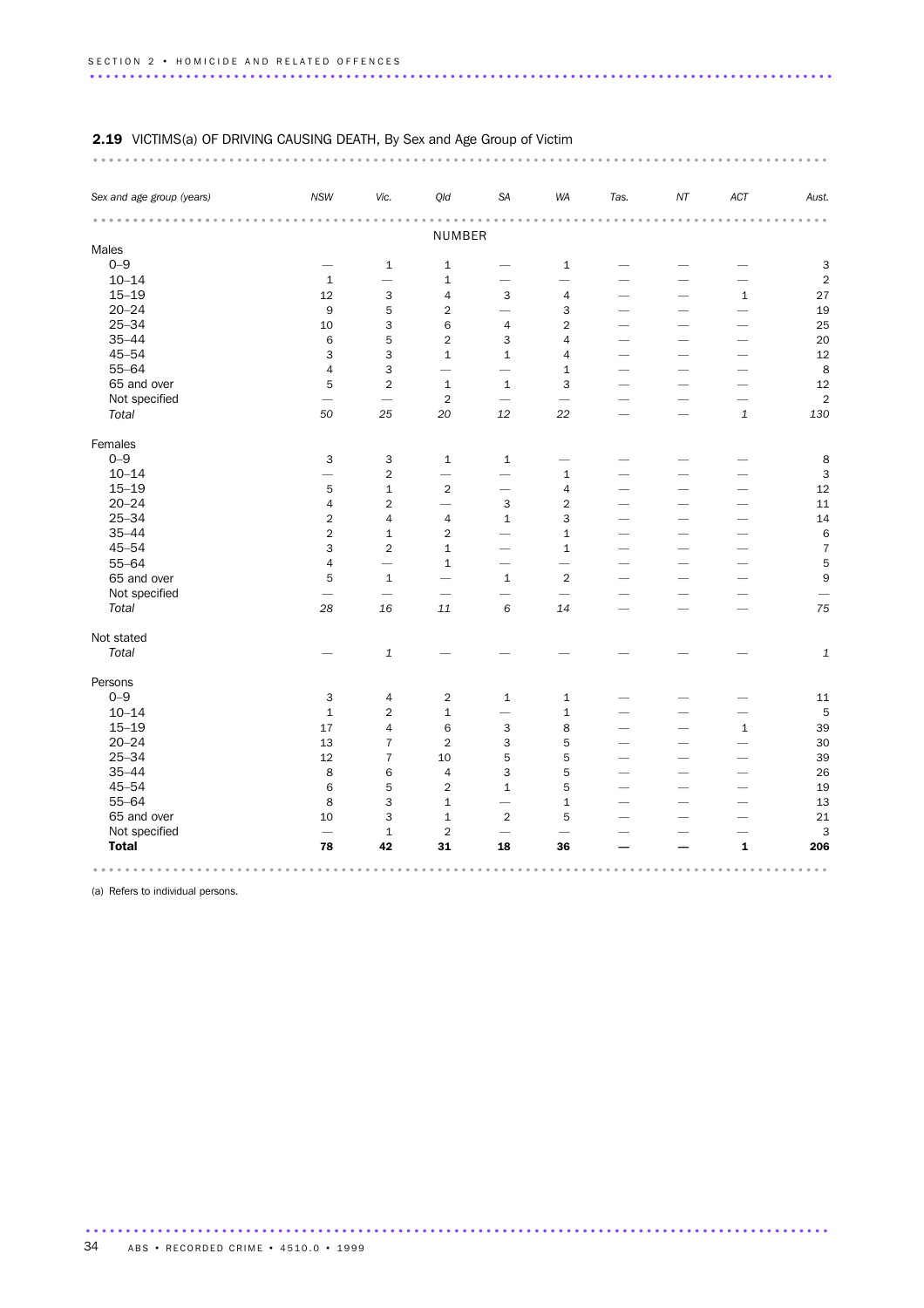### ............................................................................................ ... *Sex and age group (years) NSW Vic. Qld SA WA Tas. NT ACT Aust.* ............................................................................................ .............. RATE PER 100,000 PERSONS Males  $0$ – $9$   $0.31$   $0.39$   $0.75$   $0.22$  $10-14$  0.45  $-$  0.77  $-$  0.30 15–19 5.30 1.82 3.01 5.83 5.70 — — 7.77 3.95  $20-24$   $3.96$   $2.85$   $1.54$   $4.16$   $2.74$ <br>  $2.5-34$   $2.06$   $0.82$   $2.25$   $3.70$   $1.37$   $1.73$ <br>  $35-44$   $1.21$   $1.39$   $0.75$   $2.64$   $2.70$   $1.37$ <br>  $45-54$   $0.70$   $0.97$   $0.42$  25–34 2.06 0.82 2.25 3.70 1.37 — — — 1.73 35–44 1.21 1.39 0.75 2.64 2.70 — — — 1.37 45–54 0.70 0.97 0.42 0.99 3.11 — — — 0.94  $55-64$  1.38  $1.43$  - 1.25 - - - 0.95<br>  $65$  and over 1.40 0.77 0.56 1.07 3.44 - - - 1.18 65 and over 1.40 0.77 0.56 1.07 3.44 — — — 1.18 *Total(b) 1.57 1.07 1.14 1.63 2.35 — — 0.65 1.38* Females  $0-9$  0.70 0.98 0.41 1.06  $-$  0.63  $10-14$   $1.29$   $1.50$   $0.47$ 15–19 2.33 0.63 1.59 — 6.05 — — — 1.85 20–24 1.82 1.19 — 6.17 2.93 — — — 1.65 25–34 0.41 1.09 1.51 0.95 2.12 — — — 0.97  $25-24$ <br>  $25-34$ <br>  $25-34$ <br>  $25-34$ <br>  $25-34$ <br>  $25-34$ <br>  $25-34$ <br>  $25-34$ <br>  $25-34$ <br>  $25-34$ <br>  $25-34$ <br>  $25-34$ <br>  $25-34$ <br>  $25-34$ <br>  $25-34$ <br>  $25-34$ <br>  $25-34$ <br>  $25-34$ <br>  $25-34$ <br>  $25-34$ <br>  $25-34$ <br>  $25-34$ <br>  $25-34$ <br>  $25-34$ <br>  $25-3$  $\begin{array}{ccccccccccc} 0.71 & & 0.64 & & 0.43 & & - & 0.82 & & - & & - & & - \ 1.40 & & - & & 0.67 & & - & & - & & - & & - & & - \ \end{array}$ 55–64 1.40 — 0.67 — — — — — 0.60 65 and over 1.08 0.30  $-$  0.82 1.84  $-$  0.69 *Total(b) 0.87 0.67 0.63 0.79 1.52 — — — 0.79* Persons  $0-9$  0.34 0.63 0.40 0.52 0.38 - - - 0.42<br>10-14 0.23 0.63 0.40 - 0.73 - - - 0.38  $10-14$  0.23 0.63 0.40  $-$  0.73  $-$  0.38 15–19 3.85 1.24 2.32 2.98 5.87 — — 4.09 2.92 20–24 2.91 2.04 0.78 3.00 3.56 — — — 2.20 25–34 1.23 0.95 1.88 2.34 1.74 — — — 1.35 35–44 0.81 0.83 0.74 1.32 1.70 — — — 0.89 45–54 0.71 0.80 0.42 0.49 1.99 — — — 0.75 55–64 1.39 0.72 0.33 — 0.64 — — — 0.78 65 and over 1.22 0.50 0.25 0.93 2.55 — — — 0.90 Total(b) 1.22 0.89 0.88 1.21 1.93 — — 0.32 1.09  $\text{Total(b)} \quad 1.22 \quad 0.89 \quad 0.88 \quad 1.21 \quad 1.93 \quad - \quad - \quad 0.32 \quad 1.09$

### 2.19 VICTIMS(a) OF DRIVING CAUSING DEATH, By Sex and Age Group of Victim *continued*

(a) Refers to individual persons.

(b) Includes persons for whom age and/or sex was not specified.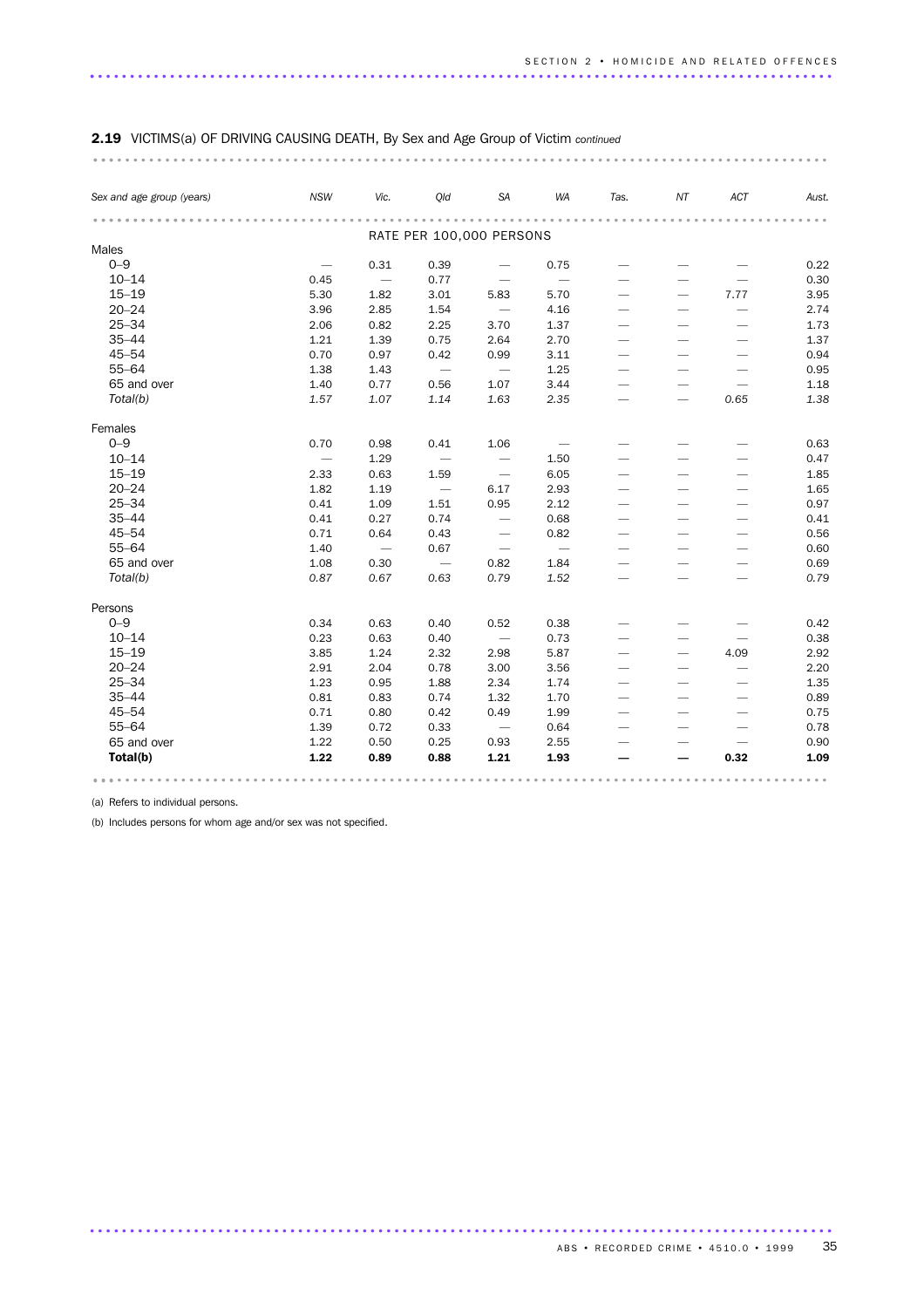### 2.20 VICTIMS(a) OF DRIVING CAUSING DEATH, By Sex of Victim and Relationship of Offender to Victim

........................................................................................... ...

| Sex of victim and relationship    | <b>NSW</b>                      | Vic.                     | Qld(b)         | <b>SA</b>                | <b>WA</b>                       | Tas.                     | ΝT                       | ACT          | Aust. |
|-----------------------------------|---------------------------------|--------------------------|----------------|--------------------------|---------------------------------|--------------------------|--------------------------|--------------|-------|
|                                   |                                 |                          | <b>NUMBER</b>  |                          |                                 |                          |                          |              |       |
| Males                             |                                 |                          |                |                          |                                 |                          |                          |              |       |
| Known to victim                   |                                 |                          |                |                          |                                 |                          |                          |              |       |
| Family member                     | 24                              | 2                        | 1              |                          | 1                               |                          |                          |              | 28    |
| Non-family member                 | -                               | 9                        | 6              | 5                        | $\overline{7}$                  |                          |                          |              | 27    |
| Total                             | 24                              | 11                       | $\overline{7}$ | 5                        | 8                               | $\overline{\phantom{0}}$ |                          |              | 55    |
| Unknown to victim                 | $\overline{\phantom{m}}$        | 14                       | 11             | $\overline{7}$           | 14                              | $\overline{\phantom{0}}$ |                          |              | 46    |
| Not stated/inadequately described | 26                              |                          | 2              | $\overline{\phantom{0}}$ | $\overbrace{\phantom{1232211}}$ |                          | -                        | $\mathbf{1}$ | 29    |
| Total                             | 50                              | 25                       | 20             | 12                       | 22                              |                          |                          | $\mathbf{1}$ | 130   |
| Females                           |                                 |                          |                |                          |                                 |                          |                          |              |       |
| Known to victim                   |                                 |                          |                |                          |                                 |                          |                          |              |       |
| Family member                     | 9                               | 3                        |                | 3                        | 1                               |                          |                          |              | 16    |
| Non-family member                 | $\mathbf{1}$                    | $\overline{2}$           | 4              | -                        | 3                               |                          |                          |              | 10    |
| Total                             | 10                              | 5                        | $\overline{4}$ | 3                        | 4                               |                          |                          |              | 26    |
| Unknown to victim                 |                                 | 11                       | 6              | 3                        | 10                              | $\overline{\phantom{0}}$ |                          |              | 30    |
| Not stated/inadequately described | 18                              |                          | $\mathbf{1}$   |                          | $\overline{\phantom{m}}$        | $\overline{\phantom{0}}$ |                          |              | 19    |
| Total                             | 28                              | 16                       | 11             | 6                        | 14                              | ▃                        |                          |              | 75    |
| Persons(c)                        |                                 |                          |                |                          |                                 |                          |                          |              |       |
| Known to victim                   |                                 |                          |                |                          |                                 |                          |                          |              |       |
| Family member                     | 33                              | 5                        | 1              | 3                        | 2                               |                          |                          |              | 44    |
| Non-family member                 | $\mathbf{1}$                    | 11                       | 10             | 5                        | 10                              |                          |                          |              | 37    |
| Total                             | 34                              | 16                       | 11             | 8                        | 12                              |                          |                          |              | 81    |
| Unknown to victim                 |                                 | 26                       | 17             | 10                       | 24                              |                          |                          |              | 77    |
| Not stated/inadequately described | 44                              | $\overline{\phantom{0}}$ | 3              | $\overline{\phantom{m}}$ | $\overline{\phantom{m}}$        | -                        |                          | 1            | 48    |
| <b>Total</b>                      | 78                              | 42                       | 31             | 18                       | 36                              |                          |                          | $\mathbf{1}$ | 206   |
|                                   |                                 |                          |                |                          |                                 |                          |                          |              |       |
| Males                             |                                 |                          | PROPORTION (%) |                          |                                 |                          |                          |              |       |
| Known to victim                   |                                 |                          |                |                          |                                 |                          |                          |              |       |
| Family member                     | 48.0                            | 8.0                      | 5.0            | $\overline{\phantom{0}}$ | 4.5                             | $\overline{\phantom{0}}$ |                          |              | 21.5  |
| Non-family member                 |                                 | 36.0                     | 30.0           | 41.7                     | 31.8                            | $\overline{\phantom{0}}$ |                          |              | 20.8  |
| Total                             | 48.0                            | 44.0                     | 35.0           | 41.7                     | 36.4                            | $\overline{\phantom{0}}$ | -                        |              | 42.3  |
| Unknown to victim                 |                                 | 56.0                     | 55.0           | 58.3                     | 63.6                            |                          |                          |              | 35.4  |
| Not stated/inadequately described | 52.0                            |                          | 10.0           | $\overline{\phantom{0}}$ |                                 |                          |                          | 100.0        | 22.3  |
| Total                             | 100.0                           | 100.0                    | 100.0          | 100.0                    | 100.0                           |                          |                          | 100.0        | 100.0 |
| Females                           |                                 |                          |                |                          |                                 |                          |                          |              |       |
| Known to victim                   |                                 |                          |                |                          |                                 |                          |                          |              |       |
| Family member                     | 32.1                            | 18.8                     |                | 50.0                     | 7.1                             |                          |                          |              | 21.3  |
| Non-family member                 | 3.6                             | 12.5                     | 36.4           | $\overline{\phantom{0}}$ | 21.4                            |                          |                          |              | 13.3  |
| Total                             | 35.7                            | 31.3                     | 36.4           | 50.0                     | 28.6                            |                          |                          |              | 34.7  |
| Unknown to victim                 |                                 | 68.8                     | 54.5           | 50.0                     | 71.4                            |                          |                          |              | 40.0  |
| Not stated/inadequately described | 64.3                            |                          | 9.1            |                          |                                 |                          |                          |              | 25.3  |
| Total                             | 100.0                           | 100.0                    | 100.0          | 100.0                    | 100.0                           | $\overline{\phantom{0}}$ |                          |              | 100.0 |
| Persons(c)                        |                                 |                          |                |                          |                                 |                          |                          |              |       |
| Known to victim                   |                                 |                          |                |                          |                                 |                          |                          |              |       |
| Family member                     | 42.3                            | 11.9                     | 3.2            | 16.7                     | 5.6                             |                          |                          |              | 21.4  |
| Non-family member                 | 1.3                             | 26.2                     | 32.3           | 27.8                     | 27.8                            |                          |                          |              | 18.0  |
| Total                             | 43.6                            | 38.1                     | 35.5           | 44.4                     | 33.3                            | $\overline{\phantom{0}}$ |                          |              | 39.3  |
| Unknown to victim                 | $\overbrace{\phantom{1232211}}$ | 61.9                     | 54.8           | 55.6                     | 66.7                            |                          |                          |              | 37.4  |
| Not stated/inadequately described | 56.4                            |                          | 9.7            |                          |                                 |                          | $\overline{\phantom{0}}$ | 100.0        | 23.3  |
| <b>Total</b>                      | 100.0                           | 100.0                    | 100.0          | 100.0                    | 100.0                           |                          |                          | 100.0        | 100.0 |
|                                   |                                 |                          | .              |                          |                                 |                          |                          | .            |       |

.............................................................................................

(a) Refers to individual persons.

(b) Counts for Queensland relationship of offender to victim are not directly comparable with other States and Territories as Queensland do not provide this information before a suspect has been apprehended.

(c) Includes those persons for which sex was not stated, but relationship was recorded.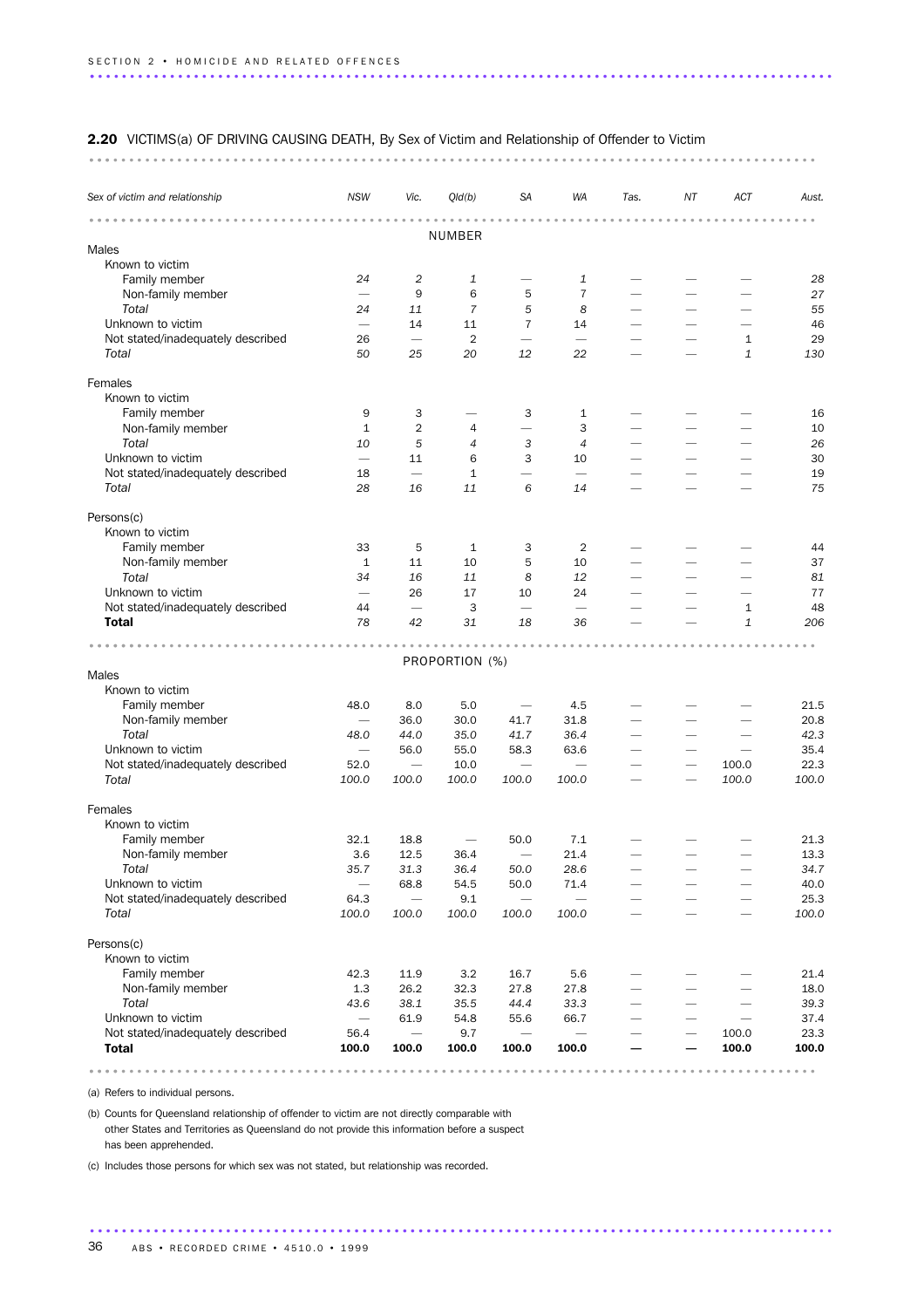# S E C T I O N 3 A S S A U L T .............................................

### **OFFENCES**

Assault is the direct infliction of force, injury or violence upon a person, including face-to-face attempts or threats where there is reason to believe that the attempt/threat can be immediately enacted.

#### NUMBER OF VICTIMS

Assault is the most common offence against a person recorded by police in Australia. Police recorded 133,602 victims of assault during 1999, compared with 130,903 victims in 1998. This represents a 2.1% increase between 1998 and 1999. The largest increases were recorded in Tasmania (15%) and New South Wales (7.8%).

### RATE PER 100,000 PERSONS

The national rate of victimisation for assault for 1999 was 705 victims per 100,000 persons. The highest rate was recorded in the Northern Territory, at a rate of 1,126 victims per 100,000 persons, followed by New South Wales and South Australia, with rates of 995 and 928 victims per 100,000 persons respectively. The lowest victimisation rate was recorded in Victoria with a rate of 358 victims per 100,000 persons, followed by Queensland with a rate of 525 victims per 100,000 persons.



#### 3.1 ASSAULT, Victimisation Rates—By States and Territories—1999

### AGE AND SEX

Males were recorded as having the highest assault victimisation rates across all age groups. The highest assault rates for both males and females were for those aged 20–24 years.

In 1999, 57% of all assault victims were male. Males in the 20–24 and 15–19 year age groups had assault victimisation rates more than double the overall male victimisation rate of 807 victims per 100,000 males, with rates of 1,648 and 1,639 victims per 100,000 males in these age groups respectively.

.............................................................................................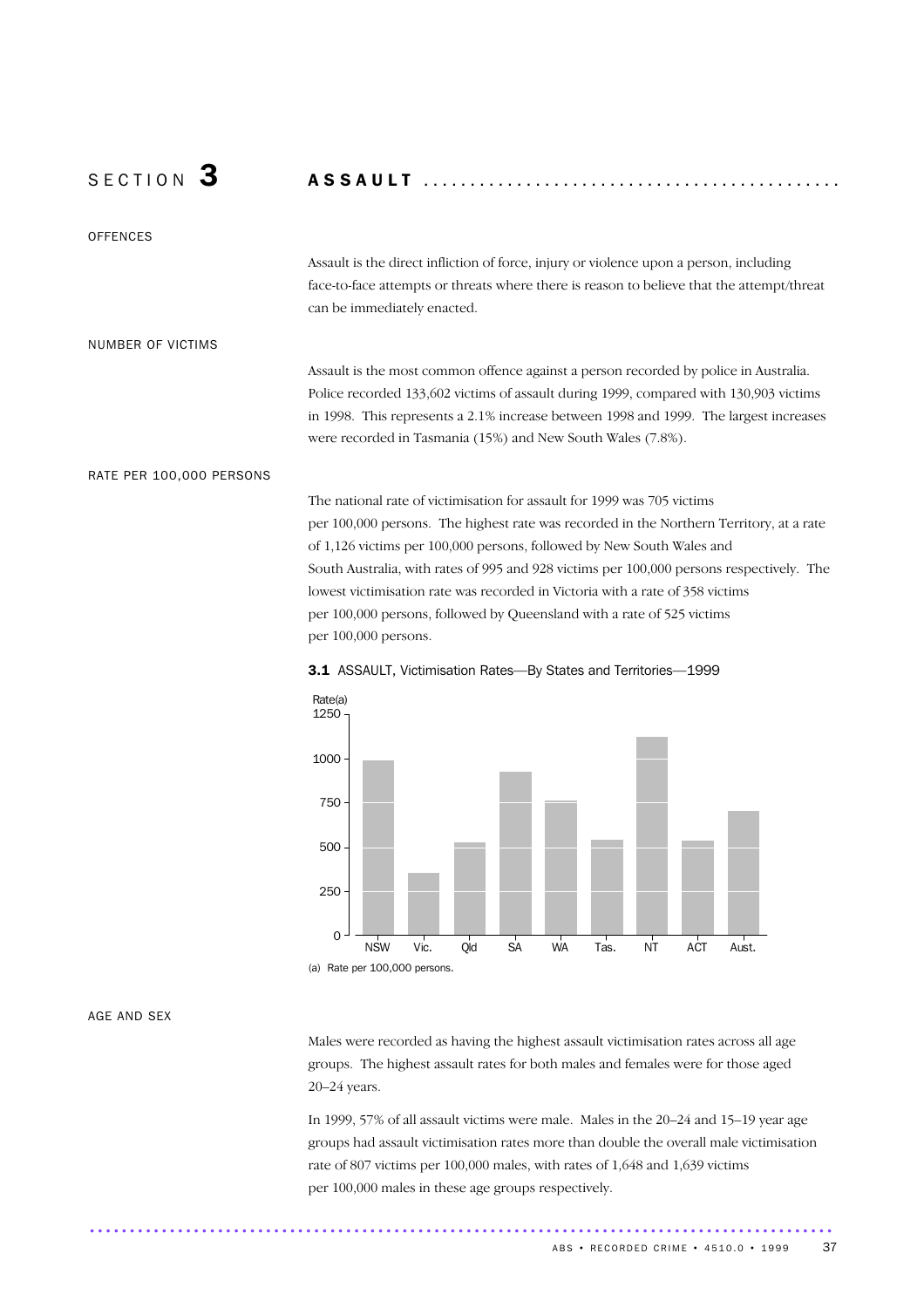#### AGE AND SEX *CONTINUED*

Males and females show a similar age group distribution of victimisation rates (see graph 3.2). The female victimisation rate for assault was 548 victims per 100,000 females and the highest female victimisation rates were in the 20–24 year age group (1,261 victims per 100,000 females in this age group) and the 15–19 year age group (1,213 victims per 100,000 females in this age group).



3.2 ASSAULT, Victimisation Rates—By Sex and Age Group of Victim—1999

#### RELATIONSHIP OF OFFENDER TO VICTIM

The relationship of the offender to the victim was recorded in over 80% of assaults in South Australia, Western Australia, Tasmania, the Northern Territory and the Australian Capital Territory. In these jurisdictions, females were more likely than males to have been assaulted by someone known to them. Where males were assaulted by someone known to them it was more likely to have been someone other than a family member.

LOCATION AND WEAPON USE

Private dwellings were the most frequent location for all assault offences (34%) followed by streets/footpaths (23%) and recreational locations (10%). There were differences between jurisdictions in the proportion of assaults taking place at residential locations, ranging from 29% in the Australian Capital Territory to 45% in Western Australia.

Weapons other than firearms were used in 10% of all assaults, while firearms were used in 0.5% of all recorded assaults. Assaults involving weapons were least common in Western Australia and the Australian Capital Territory with proportions of 3.9% and 6.8% respectively.

#### OUTCOME OF INVESTIGATIONS

Within 30 days of assault offences becoming known to police, 58% of investigations were finalised and offenders were proceeded against in 45% of all assault investigations.

<sup>(</sup>a) Rate per 100,000 persons.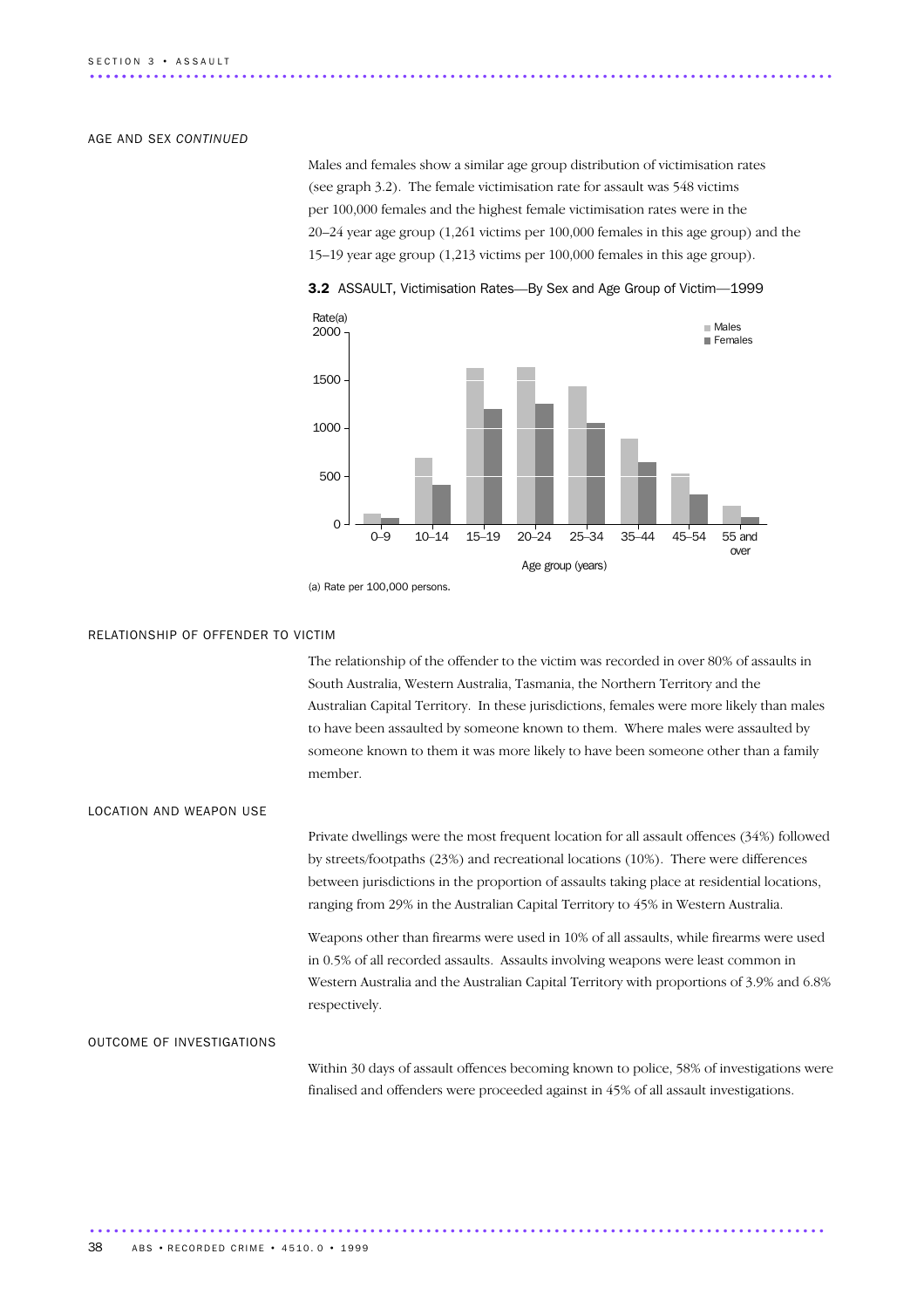### 3.3 VICTIMS(a) OF ASSAULT, By Sex and Age Group of Victim

| Sex and age group (years) | <b>NSW</b> | Vic.    | Qld     | <b>SA</b> | <b>WA</b>                | Tas.    | NT(b)          | ACT  | Aust.    |
|---------------------------|------------|---------|---------|-----------|--------------------------|---------|----------------|------|----------|
|                           |            |         |         | NUMBER    |                          |         |                |      |          |
| Males                     |            |         |         |           |                          |         |                |      |          |
| $0 - 9$                   | 677        | 247     | 338     | 163       | 152                      | 20      | 3              | 21   | 1621     |
| $10 - 14$                 | 1901       | 553     | 847     | 587       | 639                      | 100     | 21             | 80   | 4728     |
| $15 - 19$                 | 4 9 0 1    | 1 4 6 5 | 1534    | 1 3 5 2   | 1 3 9 4                  | 276     | 75             | 218  | 11 2 15  |
| $20 - 24$                 | 5 4 3 3    | 1 604   | 1 4 9 2 | 1 1 6 4   | 1 2 5 9                  | 222     | 90             | 183  | 11 4 4 7 |
| $25 - 34$                 | 9 7 1 1    | 2954    | 3 2 0 0 | 2079      | 2 3 3 2                  | 285     | 153            | 191  | 20 905   |
| $35 - 44$                 | 6 1 9 7    | 1741    | 1952    | 1454      | 1 4 0 8                  | 192     | 131            | 102  | 13 177   |
| $45 - 54$                 | 3 2 4 7    | 876     | 937     | 758       | 768                      | 136     | 80             | 61   | 6863     |
| $55 - 64$                 | 1 2 5 5    | 316     | 337     | 276       | 277                      | 42      | 25             | 24   | 2 5 5 2  |
| 65 and over               | 605        | 153     | 131     | 106       | 111                      | 24      | 6              | 5    | 1 1 4 1  |
| Not specified             | 846        | 723     | 651     | 20        |                          | 177     | 55             | 94   | 2566     |
| Total                     | 34 773     | 10 632  | 11 419  | 7959      | 8 3 4 0                  | 1474    | 639            | 979  | 76 215   |
| Females                   |            |         |         |           |                          |         |                |      |          |
| $0 - 9$                   | 410        | 155     | 183     | 102       | 90                       | 11      | 8              | 14   | 973      |
| $10 - 14$                 | 1045       | 313     | 527     | 335       | 354                      | 57      | 27             | 45   | 2 7 0 3  |
| $15 - 19$                 | 3573       | 798     | 1 1 6 9 | 942       | 992                      | 214     | 77             | 120  | 7885     |
| $20 - 24$                 | 4 2 1 0    | 783     | 1 1 6 9 | 934       | 935                      | 144     | 123            | 106  | 8 4 0 4  |
| $25 - 34$                 | 7645       | 1647    | 1821    | 1756      | 1782                     | 269     | 238            | 134  | 15 2 9 2 |
| $35 - 44$                 | 4886       | 995     | 1 1 3 7 | 1 1 3 7   | 1 1 0 8                  | 154     | 150            | 83   | 9650     |
| $45 - 54$                 | 2 0 3 8    | 438     | 450     | 472       | 455                      | 64      | 55             | 49   | 4 0 2 1  |
| $55 - 64$                 | 608        | 126     | 134     | 136       | 116                      | 16      | 5              | 14   | 1 1 5 5  |
| 65 and over               | 354        | 73      | 62      | 78        | 55                       | 9       | $\overline{2}$ | 6    | 639      |
| Not specified             | 549        | 346     | 304     | 8         | $\overline{\phantom{0}}$ | 78      | 99             | 76   | 1 4 6 0  |
| Total                     | 25 318     | 5674    | 6956    | 5 900     | 5887                     | 1016    | 784            | 647  | 52 182   |
| Not stated                |            |         |         |           |                          |         |                |      |          |
| Total                     | 3720       | 544     | 68      | 2         | $\overline{4}$           | 72      | 749            | 46   | 5 2 0 5  |
| Persons                   |            |         |         |           |                          |         |                |      |          |
| $0 - 9$                   | 1088       | 407     | 522     | 267       | 242                      | 31      | 34             | 35   | 2626     |
| $10 - 14$                 | 2946       | 872     | 1377    | 922       | 993                      | 157     | 73             | 125  | 7 4 6 5  |
| $15 - 19$                 | 8 4 8 8    | 2 2 9 8 | 2 7 0 4 | 2 2 9 4   | 2 3 8 6                  | 491     | 243            | 338  | 19 24 2  |
| $20 - 24$                 | 9674       | 2 4 1 6 | 2 6 6 4 | 2 0 9 8   | 2 1 9 5                  | 366     | 303            | 289  | 20 005   |
| $25 - 34$                 | 17 387     | 4 6 3 7 | 5 0 3 1 | 3835      | 4 1 1 4                  | 554     | 553            | 325  | 36 436   |
| $35 - 44$                 | 11 101     | 2 7 7 5 | 3 0 9 2 | 2 5 9 1   | 2 5 1 7                  | 347     | 369            | 186  | 22978    |
| $45 - 54$                 | 5 2 9 2    | 1 3 3 6 | 1 3 9 0 | 1 2 3 0   | 1 2 2 3                  | 200     | 195            | 110  | 10976    |
| $55 - 64$                 | 1865       | 450     | 471     | 412       | 393                      | 58      | 44             | 38   | 3731     |
| 65 and over               | 962        | 229     | 193     | 184       | 166                      | 33      | 15             | 11   | 1793     |
| Not specified             | 5 0 0 8    | 1 4 3 0 | 999     | 28        | $\overline{2}$           | 325     | 343            | 215  | 8 3 5 0  |
| <b>Total</b>              | 63811      | 16 850  | 18 4 43 | 13861     | 14 231                   | 2 5 6 2 | 2 1 7 2        | 1672 | 133 602  |

.............................................................................................

(a) Refers to individual persons.

(b) Assault counts for the Northern Territory are not directly comparable with other States and Territories due to changes in the recording procedures for incidents involving multiple assault victims (see Appendix, paragraphs 13–15).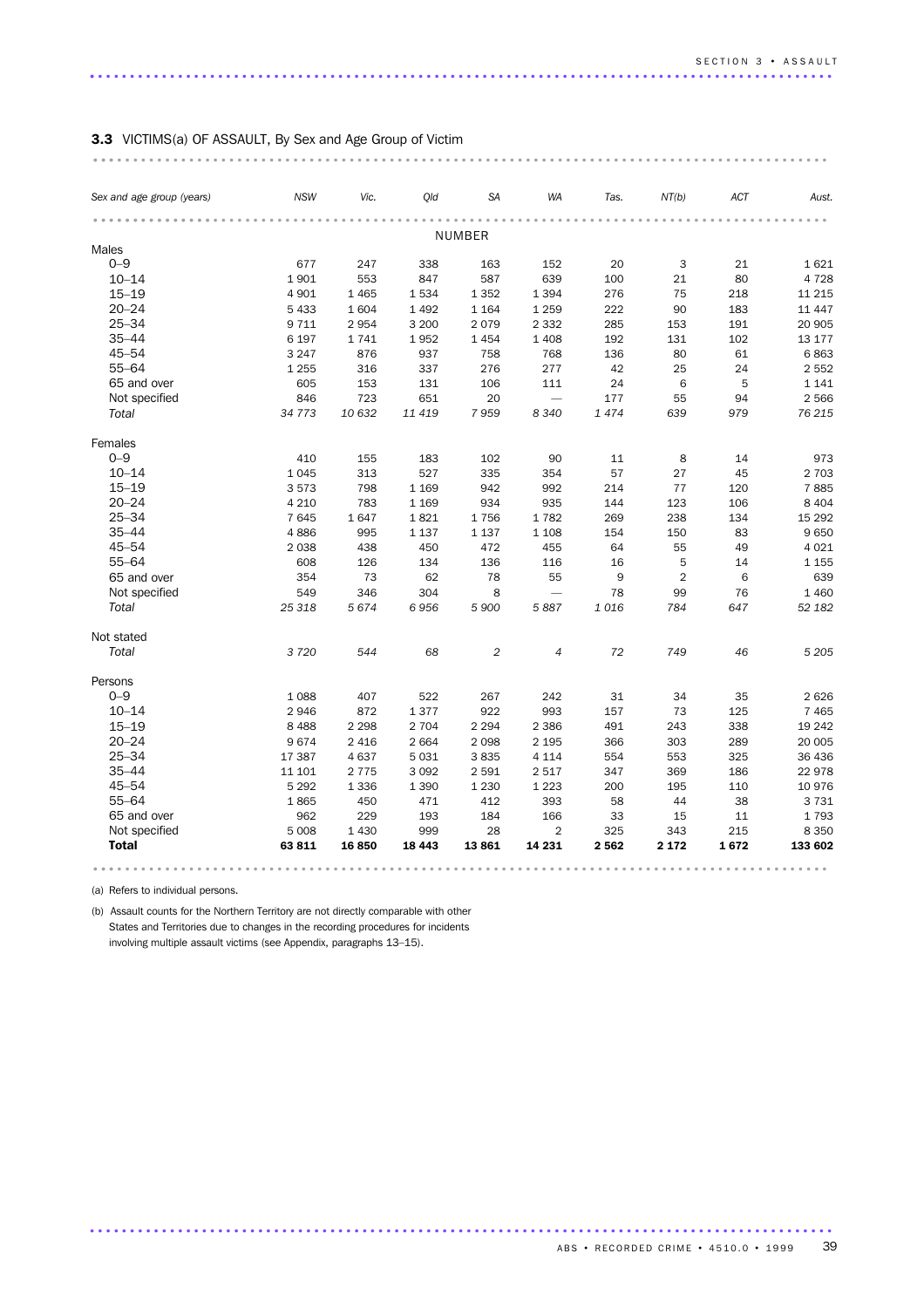| Sex and age group (years) | <b>NSW</b> | Vic.   | Qld                      | SA            | WA            | Tas.        | NT(b)         | ACT           | Aust.         |
|---------------------------|------------|--------|--------------------------|---------------|---------------|-------------|---------------|---------------|---------------|
|                           |            |        |                          |               |               |             |               |               |               |
| Males                     |            |        | RATE PER 100,000 PERSONS |               |               |             |               |               |               |
| $0 - 9$                   | 150.30     | 76.24  | 132.53                   | 164.44        | 113.41        | 59.44       | 16.54         | 95.44         | 121.30        |
| $10 - 14$                 | 848.35     | 341.11 | 655.48                   | 1 1 36.34     | 908.85        | 565.42      | 261.45        | 718.20        | 701.23        |
| $15 - 19$                 | 2 164.25   | 887.41 | 1 153.96                 | 2 627.64      | 1988.02       | 1571.93     | 988.92        | 1 693.20      | 1 639.47      |
| $20 - 24$                 | 2 3 8 9.74 | 913.84 | 1 1 5 2 . 4 3            | 2 2 6 1.4 2   | 1 747.23      | 1 463.03    | 1 005.81      | 1 265.47      | 1 648.36      |
| $25 - 34$                 | 1999.92    | 809.29 | 1 199.13                 | 1922.42       | 1594.72       | 928.64      | 769.70        | 764.15        | 1 4 4 4 . 3 3 |
| $35 - 44$                 | 1 249.13   | 484.93 | 728.17                   | 1 281.57      | 951.92        | 541.46      | 782.70        | 427.78        | 902.16        |
| $45 - 54$                 | 756.12     | 282.68 | 389.38                   | 747.13        | 596.40        | 425.40      | 620.40        | 273.73        | 537.29        |
| $55 - 64$                 | 433.03     | 150.89 | 215.47                   | 403.38        | 345.04        | 190.34      | 389.89        | 198.18        | 302.04        |
| 65 and over               | 169.15     | 58.83  | 73.00                    | 113.80        | 127.13        | 87.40       | 177.78        | 45.82         | 111.93        |
| Total(c)                  | 1 091.12   | 456.29 | 649.51                   | 1077.98       | 890.05        | 636.13      | 626.46        | 633.14        | 807.47        |
| Females                   |            |        |                          |               |               |             |               |               |               |
| $0 - 9$                   | 95.78      | 50.48  | 75.47                    | 108.33        | 71.15         | 34.65       | 47.39         | 66.24         | 76.73         |
| $10 - 14$                 | 488.63     | 201.65 | 431.21                   | 683.88        | 529.46        | 333.67      | 361.45        | 416.44        | 420.70        |
| $15 - 19$                 | 1 663.39   | 504.12 | 929.96                   | 1907.77       | 1 499.74      | 1 262.09    | 1 0 9 6.40    | 1 0 3 5 . 1 1 | 1 2 1 3 . 2 7 |
| $20 - 24$                 | 1914.92    | 465.49 | 930.78                   | 1922.48       | 1 367.80      | 976.47      | 1567.48       | 805.96        | 1 2 6 1 . 2 1 |
| $25 - 34$                 | 1 568.25   | 447.00 | 685.71                   | 1 665.18      | 1 260.59      | 839.31      | 1 3 1 5 . 2 1 | 528.27        | 1 0 5 9.12    |
| $35 - 44$                 | 989.45     | 273.30 | 420.45                   | 992.11        | 755.67        | 421.53      | 998.80        | 331.60        | 658.20        |
| $45 - 54$                 | 485.54     | 140.20 | 193.00                   | 459.66        | 371.07        | 200.95      | 511.82        | 216.39        | 320.18        |
| $55 - 64$                 | 212.64     | 60.04  | 89.83                    | 195.16        | 151.36        | 72.80       | 107.27        | 118.55        | 139.20        |
| 65 and over               | 76.75      | 21.57  | 28.19                    | 64.35         | 50.51         | 25.28       | 63.71         | 42.82         | 49.06         |
| Total(c)                  | 785.11     | 238.20 | 396.52                   | 781.72        | 637.12        | 425.91      | 862.67        | 415.95        | 547.85        |
| Persons                   |            |        |                          |               |               |             |               |               |               |
| $0 - 9$                   | 123.85     | 64.50  | 104.92                   | 138.14        | 92.89         | 47.40       | 97.08         | 81.13         | 100.83        |
| $10 - 14$                 | 672.69     | 274.79 | 547.66                   | 916.12        | 723.92        | 451.55      | 470.91        | 569.61        | 566.93        |
| $15 - 19$                 | 1923.60    | 710.61 | 1 045.48                 | 2 2 7 5 . 1 2 | 1 751.00      | 1 4 2 2.6 1 | 1 663.59      | 1 381.40      | 1 442.47      |
| $20 - 24$                 | 2 163.24   | 702.87 | 1 044.46                 | 2 096.85      | 1 5 6 3 . 2 2 | 1 223.22    | 1804.11       | 1046.61       | 1 470.10      |
| $25 - 34$                 | 1786.84    | 632.20 | 944.92                   | 1 795.42      | 1 430.48      | 883.01      | 1456.26       | 645.34        | 1 260.23      |
| $35 - 44$                 | 1 121.41   | 383.77 | 574.20                   | 1 136.11      | 854.56        | 481.98      | 1 162.02      | 380.57        | 785.11        |
| $45 - 54$                 | 623.20     | 214.69 | 293.37                   | 602.53        | 486.50        | 313.39      | 824.84        | 244.83        | 433.29        |
| $55 - 64$                 | 323.93     | 107.32 | 154.14                   | 298.32        | 250.45        | 131.68      | 397.36        | 158.87        | 222.79        |
| 65 and over               | 117.47     | 38.26  | 48.32                    | 85.84         | 84.61         | 52.33       | 230.27        | 44.13         | 77.22         |
| Total(c)                  | 995.23     | 357.58 | 525.09                   | 928.35        | 764.69        | 544.80      | 1 1 26 .08    | 539.05        | 704.52        |

(a) Refers to individual persons.

(b) Assault counts for the Northern Territory are not directly comparable with other States and Territories due to changes in the recording procedures for incidents involving multiple assault victims (see Appendix, paragraphs 13–15).

(c) Includes persons for whom age and/or sex was not specified.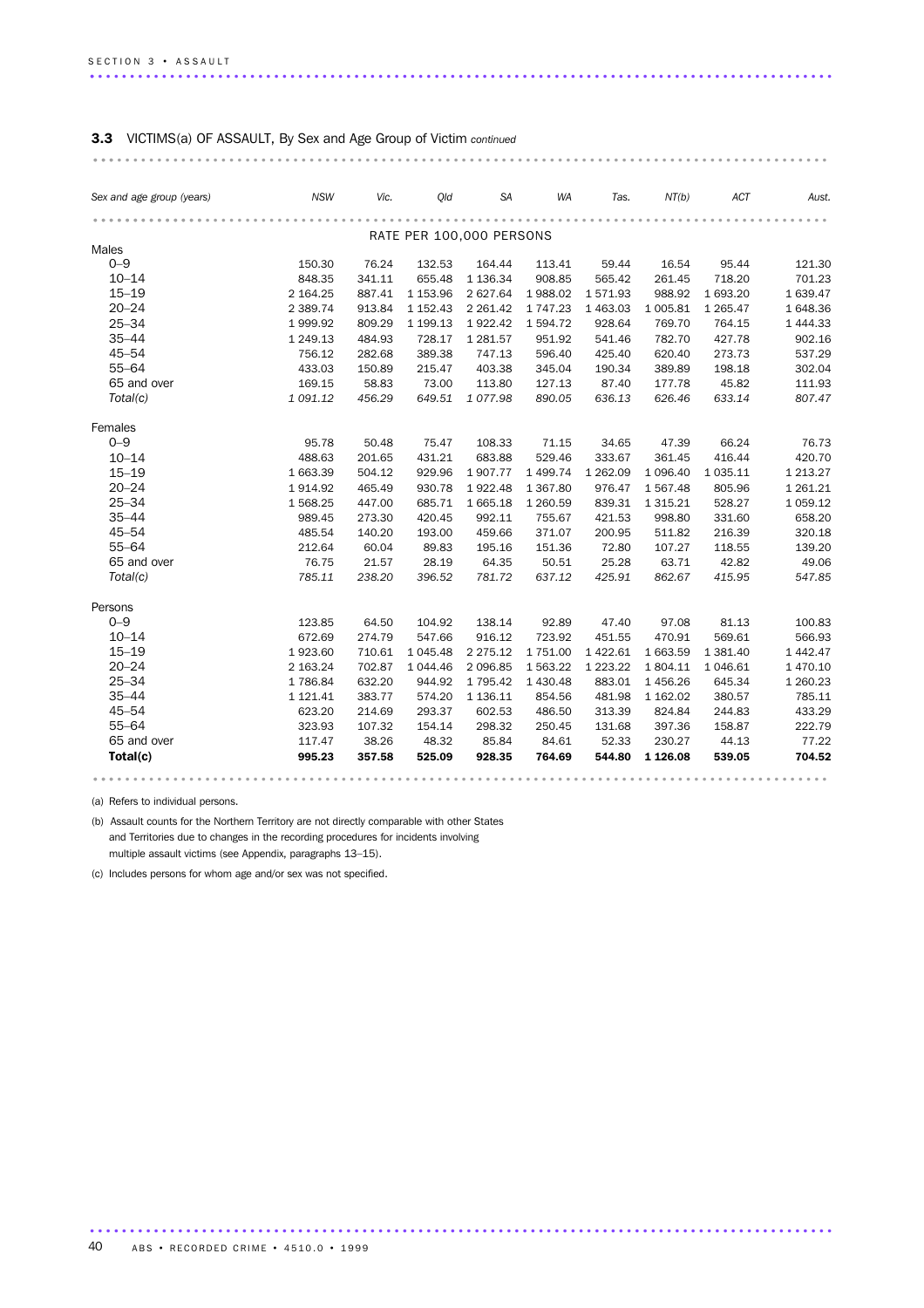| <b>3.4</b> VICTIMS(a) OF ASSAULT, By Sex of Victim and Relationship of Offender to Victim |  |  |  |  |  |  |  |  |  |  |  |  |  |  |  |  |  |  |  |  |  |  |  |  |  |  |  |  |  |  |  |  |  |  |  |  |  |  |  |  |  |
|-------------------------------------------------------------------------------------------|--|--|--|--|--|--|--|--|--|--|--|--|--|--|--|--|--|--|--|--|--|--|--|--|--|--|--|--|--|--|--|--|--|--|--|--|--|--|--|--|--|
|                                                                                           |  |  |  |  |  |  |  |  |  |  |  |  |  |  |  |  |  |  |  |  |  |  |  |  |  |  |  |  |  |  |  |  |  |  |  |  |  |  |  |  |  |

| Sex of victim and relationship    | NSW(b) | Vic.    | Qld(c)         | SA      | WA      | Tas.    | NT(d)   | ACT   | Aust.   |
|-----------------------------------|--------|---------|----------------|---------|---------|---------|---------|-------|---------|
|                                   |        |         | NUMBER         |         |         |         |         |       |         |
| Males                             |        |         |                |         |         |         |         |       |         |
| Known to victim                   |        |         |                |         |         |         |         |       |         |
| Family member                     | n.a.   | 374     | 379            | 630     | 571     | 76      | 74      | 44    | n.a.    |
| Non-family member                 | n.a.   | 1 0 8 8 | 2 2 0 3        | 2919    | 1613    | 592     | 257     | 284   | n.a.    |
| Total                             | n.a.   | 1462    | 2 5 8 2        | 3 5 4 9 | 2 1 8 4 | 668     | 331     | 328   | n.a.    |
| Unknown to victim                 | n.a.   | 3 3 4 0 | 3 6 5 3        | 4 1 7 7 | 4 2 9 9 | 594     | 191     | 482   | n.a.    |
| Not stated/inadequately described | n.a.   | 5830    | 5 1 8 4        | 233     | 1857    | 212     | 117     | 169   | n.a.    |
| Total                             | 34 773 | 10 632  | 11 419         | 7959    | 8 3 4 0 | 1474    | 639     | 979   | 76 215  |
| Females                           |        |         |                |         |         |         |         |       |         |
| Known to victim                   |        |         |                |         |         |         |         |       |         |
| Family member                     | n.a.   | 745     | 1 1 8 6        | 1860    | 1597    | 199     | 392     | 152   | n.a.    |
| Non-family member                 | n.a.   | 802     | 1728           | 2837    | 2 2 6 7 | 573     | 234     | 243   | n.a.    |
| Total                             | n.a.   | 1547    | 2914           | 4697    | 3864    | 772     | 626     | 395   | n.a.    |
| Unknown to victim                 | n.a.   | 910     | 883            | 1 1 1 2 | 1 3 6 1 | 165     | 82      | 175   | n.a.    |
| Not stated/inadequately described | n.a.   | 3 2 1 7 | 3 1 5 9        | 91      | 662     | 79      | 76      | 77    | n.a.    |
| Total                             | 25 318 | 5674    | 6956           | 5 900   | 5887    | 1016    | 784     | 647   | 52 182  |
| Persons(e)                        |        |         |                |         |         |         |         |       |         |
| Known to victim                   |        |         |                |         |         |         |         |       |         |
| Family member                     | n.a.   | 1 1 3 3 | 1568           | 2 4 9 0 | 2 1 6 8 | 277     | 679     | 196   | n.a.    |
| Non-family member                 | n.a.   | 1919    | 3936           | 5 7 5 6 | 3881    | 1 1 7 4 | 744     | 527   | n.a.    |
| Total                             | n.a.   | 3 0 5 2 | 5 5 0 4        | 8 2 4 6 | 6049    | 1451    | 1423    | 723   | n.a.    |
| Unknown to victim                 | n.a.   | 4 3 7 4 | 4571           | 5 2 9 1 | 5 6 63  | 814     | 401     | 667   | n.a.    |
| Not stated/inadequately described | n.a.   | 9424    | 8 3 6 8        | 324     | 2 5 1 9 | 297     | 348     | 282   | n.a.    |
| <b>Total</b>                      | 63 811 | 16850   | 18 4 43        | 13861   | 14 231  | 2562    | 2 1 7 2 | 1672  | 133 602 |
|                                   |        |         |                |         |         |         |         |       |         |
|                                   |        |         | PROPORTION (%) |         |         |         |         |       |         |
| Males                             |        |         |                |         |         |         |         |       |         |
| Known to victim                   |        |         |                |         |         |         |         |       |         |
| Family member                     | n.a.   | 3.5     | 3.3            | 7.9     | 6.8     | 5.2     | 11.6    | 4.5   | n.a.    |
| Non-family member                 | n.a.   | 10.2    | 19.3           | 36.7    | 19.3    | 40.2    | 40.2    | 29.0  | n.a.    |
| Total                             | n.a.   | 13.8    | 22.6           | 44.6    | 26.2    | 45.3    | 51.8    | 33.5  | n.a.    |
| Unknown to victim                 | n.a.   | 31.4    | 32.0           | 52.5    | 51.5    | 40.3    | 29.9    | 49.2  | n.a.    |
| Not stated/inadequately described | n.a.   | 54.8    | 45.4           | 2.9     | 22.3    | 14.4    | 18.3    | 17.3  | n.a.    |
| Total                             | 100.0  | 100.0   | 100.0          | 100.0   | 100.0   | 100.0   | 100.0   | 100.0 | 100.0   |
| Females                           |        |         |                |         |         |         |         |       |         |
| Known to victim                   |        |         |                |         |         |         |         |       |         |
| Family member                     | n.a.   | 13.1    | 17.1           | 31.5    | 27.1    | 19.6    | 50.0    | 23.5  | n.a.    |
| Non-family member                 | n.a.   | 14.1    | 24.8           | 48.1    | 38.5    | 56.4    | 29.8    | 37.6  | n.a.    |
| Total                             | n.a.   | 27.3    | 41.9           | 79.6    | 65.6    | 76.0    | 79.8    | 61.1  | n.a.    |
| Unknown to victim                 | n.a.   | 16.0    | 12.7           | 18.8    | 23.1    | 16.2    | 10.5    | 27.0  | n.a.    |
| Not stated/inadequately described | n.a.   | 56.7    | 45.4           | 1.5     | 11.2    | 7.8     | 9.7     | 11.9  | n.a.    |
| Total                             | 100.0  | 100.0   | 100.0          | 100.0   | 100.0   | 100.0   | 100.0   | 100.0 | 100.0   |
| Persons(e)                        |        |         |                |         |         |         |         |       |         |
| Known to victim                   |        |         |                |         |         |         |         |       |         |
| Family member                     | n.a.   | 6.7     | 8.5            | 18.0    | 15.2    | 10.8    | 31.3    | 11.7  | n.a.    |
| Non-family member                 | n.a.   | 11.4    | 21.3           | 41.5    | 27.3    | 45.8    | 34.3    | 31.5  | n.a.    |
| Total                             | n.a.   | 18.1    | 29.8           | 59.5    | 42.5    | 56.6    | 65.5    | 43.2  | n.a.    |
| Unknown to victim                 | n.a.   | 26.0    | 24.8           | 38.2    | 39.8    | 31.8    | 18.5    | 39.9  | n.a.    |
| Not stated/inadequately described | n.a.   | 55.9    | 45.4           | 2.3     | 17.7    | 11.6    | 16.0    | 16.9  | n.a.    |
| <b>Total</b>                      | 100.0  | 100.0   | 100.0          | 100.0   | 100.0   | 100.0   | 100.0   | 100.0 | 100.0   |
|                                   |        |         |                |         |         |         |         |       |         |

.............................................................................................

(a) Refers to individual persons.

(d) Assault counts for the Northern Territory are not directly comparable

(b) New South Wales does not currently record relationship of offender to victim for assault offences.

with other States and Territories due to changes in the recording procedures for incidents involving multiple assault victims (see Appendix, paragraphs 13–15).

(c) Counts for Queensland relationship of offender to victim are not directly comparable with other States and Territories as Queensland do not provide this (e) Includes those persons for which sex was not stated, but relationship information before a suspect has been apprehended.

was recorded.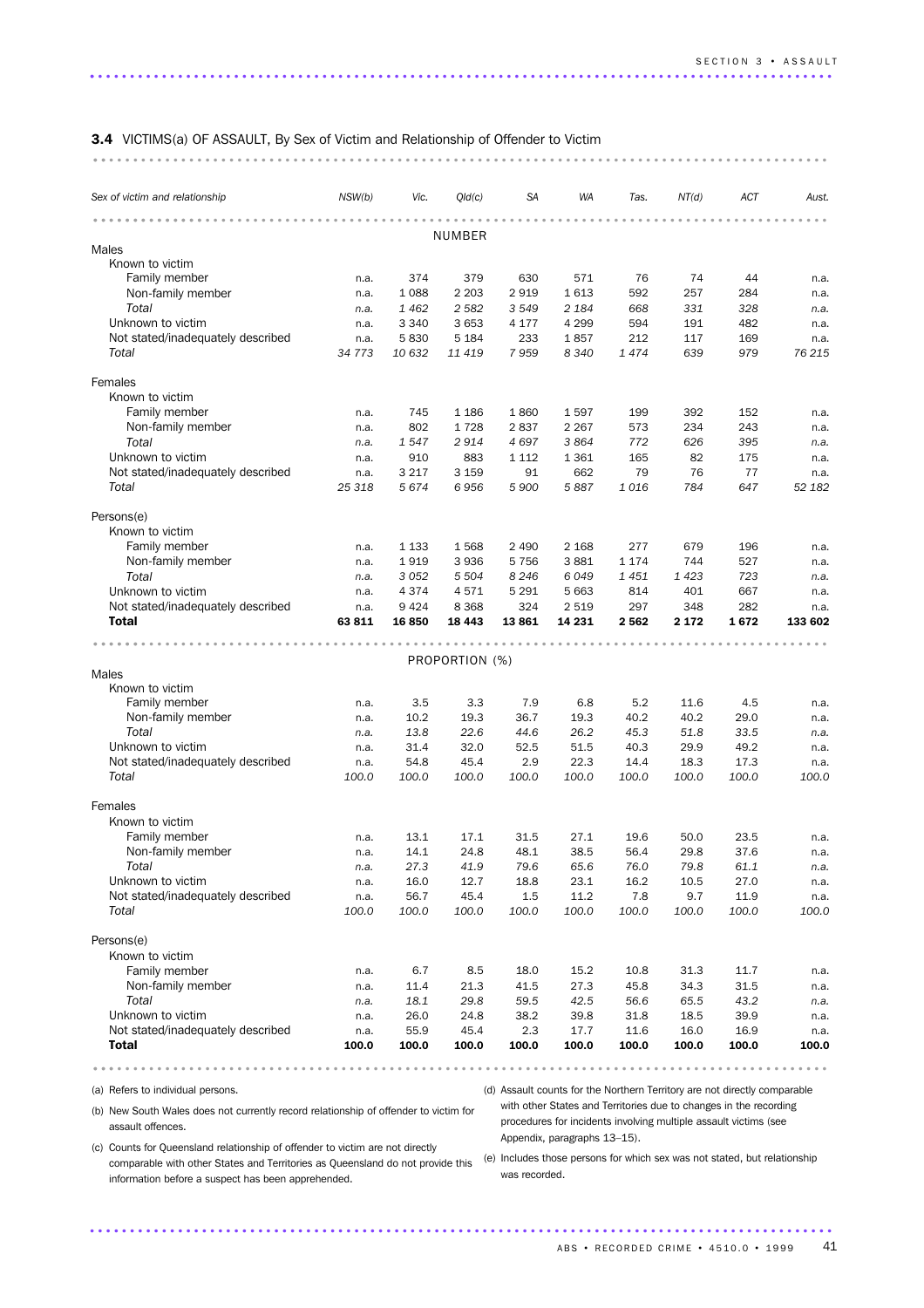#### 3.5 VICTIMS(a) OF ASSAULT, By Location Where Criminal Incident Occurred(b)

| Type of location             | <b>NSW</b> | Vic.           | Qld     | <b>SA</b>                | <b>WA</b>                | Tas.                     | NT(c)                    | ACT                      | Aust.   |
|------------------------------|------------|----------------|---------|--------------------------|--------------------------|--------------------------|--------------------------|--------------------------|---------|
|                              |            |                |         |                          |                          |                          |                          |                          |         |
| Residential                  |            |                | NUMBER  |                          |                          |                          |                          |                          |         |
| Residential location n.f.d.  | 74         |                |         |                          |                          |                          |                          |                          | 74      |
| <b>Dwelling</b>              |            |                |         |                          |                          |                          |                          |                          |         |
| Dwelling n.f.d.              | 261        | 105            |         |                          |                          |                          |                          |                          | 366     |
| Dwelling - private           | 23 7 5 7   | 4 9 2 4        | 4582    | 4 2 3 0                  | 5851                     | 782                      | 766                      | 470                      | 45 362  |
| Dwelling - non-private       | 523        | 339            | 167     | 440                      | 301                      | 17                       | $\overline{\phantom{0}}$ | 12                       | 1799    |
| Outbuilding/residential land | 1 300      | 340            | 1645    | 1 2 5 1                  | 190                      | 241                      | $\overline{\phantom{0}}$ | 5                        | 4972    |
| Total                        | 25 915     | 5 708          | 6394    | 5921                     | 6 3 4 2                  | 1 0 4 0                  | 766                      | 487                      | 52 573  |
| Community                    |            |                |         |                          |                          |                          |                          |                          |         |
| Community location n.f.d.    | 136        |                |         |                          |                          | $\overline{\phantom{0}}$ | 872                      | $\overline{\phantom{0}}$ | 1 0 0 8 |
| Educational                  | 1 3 8 4    | 363            | 662     | 398                      | 523                      | 71                       | 32                       | 93                       | 3526    |
| Health                       | 648        | 180            | 140     | 88                       | 113                      | 11                       | 19                       | 13                       | 1 2 1 2 |
| Religious                    |            | 21             | 15      | 9                        | 19                       | $\mathbf{1}$             | $\overline{\phantom{0}}$ |                          | 65      |
| Transport                    |            |                |         |                          |                          |                          |                          |                          |         |
| Transport n.f.d.             | 302        | 171            |         |                          |                          |                          |                          | $\overline{\phantom{0}}$ | 473     |
| Terminal                     | 1 3 2 1    | 320            | 324     | 270                      | 464                      | 6                        | $\overline{\phantom{a}}$ | 45                       | 2 7 5 0 |
| Conveyance in transit        | 215        | 359            | 144     | 111                      | $\overline{\phantom{0}}$ | 24                       | 29                       | $\overline{\phantom{0}}$ | 882     |
| Car park                     | 1 3 3 3    | 378            | 25      | 61                       | 73                       | 21                       | 24                       | 80                       | 1995    |
| Transport n.e.c.             |            |                |         |                          | 59                       | 5                        | $\overline{\phantom{a}}$ |                          | 64      |
| Justice                      | 2 609      | 680            | 718     | 240                      | 326                      | 36                       | $\overline{\phantom{0}}$ | 12                       | 4 6 21  |
| Open space                   | 1764       | 156            | 158     | 91                       | $\overline{\phantom{0}}$ | 22                       | 70                       | $\overline{\phantom{0}}$ | 2 2 6 1 |
| Street/footpath              | 13 4 66    | 4836           | 5379    | 3 7 8 1                  | 2895                     | 895                      | 18                       | $\overline{\phantom{0}}$ | 31 270  |
| Community location n.e.c.    | 11         | $\overline{2}$ | 70      | $\overline{\phantom{0}}$ | 20                       | 12                       | $\overline{\phantom{0}}$ | 598                      | 713     |
| Total                        | 23 189     | 7 4 6 6        | 7635    | 5049                     | 4 4 9 2                  | 1 104                    | 1064                     | 841                      | 50 840  |
| Other                        |            |                |         |                          |                          |                          |                          |                          |         |
| Other location n.f.d.        | 132        | 106            | 6       |                          |                          | $\overline{\phantom{0}}$ | 113                      |                          | 357     |
| Administrative/professional  | 370        | 183            | 142     | 69                       | 146                      | 19                       | $\overline{\phantom{0}}$ | $\overline{4}$           | 933     |
| <b>Banking</b>               | 88         | 24             | 19      | 9                        | 11                       | $\overline{\phantom{0}}$ | $\overline{\phantom{0}}$ | 3                        | 154     |
| Retail                       |            |                |         |                          |                          |                          |                          |                          |         |
| Retail n.f.d.                | 547        | 289            |         |                          |                          |                          |                          |                          | 836     |
| Chemist/pharmacy             | 45         | 21             | 5       |                          | 11                       | $\overline{\phantom{0}}$ | $\overline{\phantom{0}}$ | 3                        | 85      |
| Service station              | 481        | 99             | 147     | 138                      | 134                      | 16                       | $1\,$                    | 19                       | 1 0 3 5 |
| Retail n.e.c.                | 2 3 5 1    | 1920           | 1 2 2 1 | 1857                     | 1769                     | 247                      | 172                      | 237                      | 9 7 7 4 |
| Wholesale                    | 55         | 10             | 3       | $\overline{\phantom{0}}$ | $\overline{2}$           | $\overline{\phantom{0}}$ | $\overline{\phantom{0}}$ |                          | 70      |
| Warehousing/storage          | 23         | 14             | 11      |                          | 16                       | $\mathbf{1}$             | $\overline{7}$           |                          | 72      |
| Manufacturing                | 134        | 65             | 58      | 50                       | 30                       | 3                        | $\overline{\phantom{0}}$ | $\overline{\phantom{0}}$ | 340     |
| Agricultural                 | 83         | 24             | 31      | 20                       | 16                       | 6                        | $\overline{\phantom{0}}$ | $\overline{\phantom{0}}$ | 180     |
| Recreational                 | 8 0 6 3    | 618            | 2 6 8 3 | 475                      | 1 1 7 9                  | 119                      | 3                        | 20                       | 13 160  |
| Other location n.e.c.        | 113        | 34             | 3       | 272                      | 72                       | 5                        | $\overline{\phantom{0}}$ | 58                       | 557     |
| Total                        | 12 485     | 3 4 0 7        | 4 3 2 9 | 2890                     | 3 3 8 6                  | 416                      | 296                      | 344                      | 27 553  |
| Unspecified                  | 2 2 2 2    | 269            | 85      | $\mathbf{1}$             | 11                       | 2                        | 46                       |                          | 2636    |
| <b>Total</b>                 | 63 811     | 16850          | 18 4 43 | 13861                    | 14 231                   | 2562                     | 2 1 7 2                  | 1672                     | 133 602 |
|                              |            |                |         |                          |                          |                          |                          |                          |         |

............................................................................................. .

(a) Refers to individual persons.

(b) A criminal incident may involve multiple offences which may occur at different locations. In these instances, 'type of location' refers to the initial location where the criminal incident took place. In classifying type of location, the ability to provide detailed information for each offence category varies between States and Territories. Where information is not available at the more specific group level, it is aggregated to the broader subdivision or division level.

(c) Assault counts for the Northern Territory are not directly comparable with other States and Territories due to changes in the recording procedures for incidents involving multiple assault victims (see Appendix, paragraphs 13–15).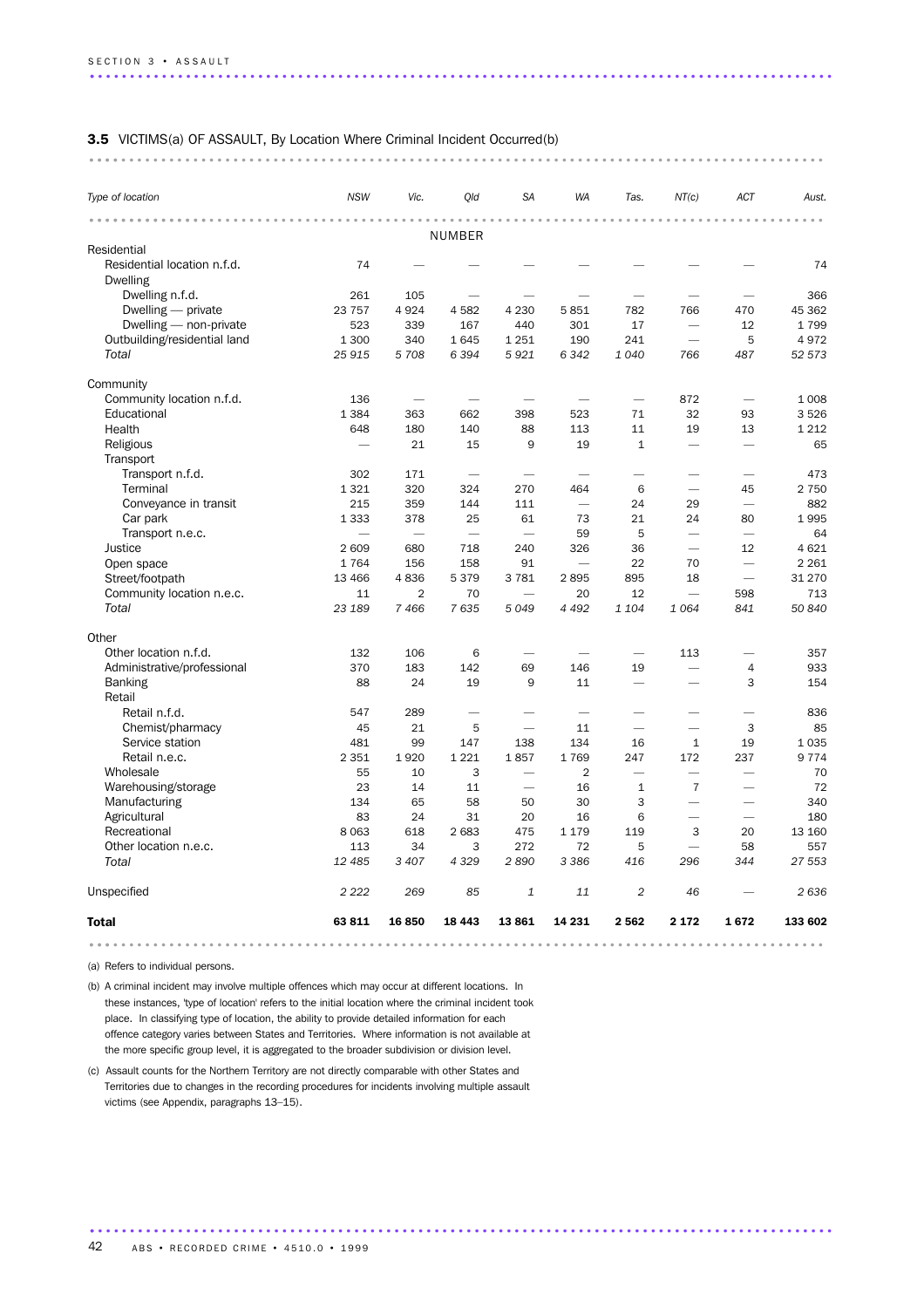|                                         | .                          |                                 |                                 |                          | .                                |                          |                          |                                      |                                            |
|-----------------------------------------|----------------------------|---------------------------------|---------------------------------|--------------------------|----------------------------------|--------------------------|--------------------------|--------------------------------------|--------------------------------------------|
| Type of location                        | <b>NSW</b>                 | Vic.                            | Qld                             | <b>SA</b>                | <b>WA</b>                        | Tas.                     | NT(c)                    | ACT                                  | Aust.                                      |
|                                         | $\alpha = \alpha - \alpha$ | $-0.00000$                      |                                 |                          | $\ddot{\phantom{a}}$             | $\sim$ $\sim$            |                          |                                      | $\begin{array}{ccc} 0 & 0 & 0 \end{array}$ |
| Residential                             |                            |                                 | PROPORTION (%)                  |                          |                                  |                          |                          |                                      |                                            |
| Residential location n.f.d.<br>Dwelling | 0.1                        |                                 |                                 |                          |                                  |                          |                          |                                      | 0.1                                        |
| Dwelling n.f.d.                         | 0.4                        | 0.6                             |                                 |                          |                                  |                          |                          |                                      | 0.3                                        |
| Dwelling - private                      | 37.2                       | 29.2                            | 24.8                            | 30.5                     | 41.1                             | 30.5                     | 35.3                     | 28.1                                 | 34.0                                       |
| Dwelling - non-private                  | 0.8                        | 2.0                             | 0.9                             | 3.2                      | 2.1                              | 0.7                      |                          | 0.7                                  | 1.3                                        |
| Outbuilding/residential land            | 2.0                        | 2.0                             | 8.9                             | 9.0                      | 1.3                              | 9.4                      | $\overline{\phantom{0}}$ | 0.3                                  | 3.7                                        |
| Total                                   | 40.6                       | 33.9                            | 34.7                            | 42.7                     | 44.6                             | 40.6                     | 35.3                     | 29.1                                 | 39.4                                       |
| Community                               |                            |                                 |                                 |                          |                                  |                          |                          |                                      |                                            |
| Community location n.f.d.               | 0.2                        | $\overbrace{\phantom{1232211}}$ |                                 |                          | $\overbrace{\phantom{12322111}}$ | $\overline{\phantom{0}}$ | 40.1                     |                                      | 0.8                                        |
| Educational                             | 2.2                        | 2.2                             | 3.6                             | 2.9                      | 3.7                              | 2.8                      | 1.5                      | 5.6                                  | 2.6                                        |
| Health                                  | 1.0                        | 1.1                             | 0.8                             | 0.6                      | 0.8                              | 0.4                      | 0.9                      | 0.8                                  | 0.9                                        |
| Religious                               | $\overline{\phantom{0}}$   | 0.1                             | 0.1                             | 0.1                      | 0.1                              | 0.0                      |                          | $\overline{\phantom{0}}$             | 0.0                                        |
| Transport                               |                            |                                 |                                 |                          |                                  |                          |                          |                                      |                                            |
| Transport n.f.d.                        | 0.5                        | 1.0                             | $\overbrace{\phantom{1232211}}$ | $\overline{\phantom{0}}$ | $\overbrace{\phantom{12333}}$    | $\overline{\phantom{0}}$ |                          |                                      | 0.4                                        |
| Terminal                                | 2.1                        | 1.9                             | 1.8                             | 1.9                      | 3.3                              | 0.2                      |                          | 2.7                                  | 2.1                                        |
| Conveyance in transit                   | 0.3                        | 2.1                             | 0.8                             | 0.8                      |                                  | 0.9                      | 1.3                      |                                      | 0.7                                        |
| Car park                                | 2.1                        | 2.2                             | 0.1                             | 0.4                      | 0.5                              | 0.8                      | 1.1                      | 4.8                                  | 1.5                                        |
| Transport n.e.c.                        | $\overline{\phantom{m}}$   | $\overline{\phantom{0}}$        |                                 |                          | 0.4                              | 0.2                      |                          |                                      | 0.0                                        |
| Justice                                 | 4.1                        | 4.0                             | 3.9                             | 1.7                      | 2.3                              | 1.4                      | $\overline{\phantom{0}}$ | 0.7                                  | 3.5                                        |
| Open space                              | 2.8                        | 0.9                             | 0.9                             | 0.7                      |                                  | 0.9                      | 3.2                      |                                      | 1.7                                        |
| Street/footpath                         | 21.1                       | 28.7                            | 29.2                            | 27.3                     | 20.3                             | 34.9                     | 0.8                      |                                      | 23.4                                       |
| Community location n.e.c.               | 0.0                        | 0.0                             | 0.4                             |                          | 0.1                              | 0.5                      |                          | 35.8                                 | 0.5                                        |
| Total                                   | 36.3                       | 44.3                            | 41.4                            | 36.4                     | 31.6                             | 43.1                     | 49.0                     | 50.3                                 | 38.1                                       |
| Other                                   |                            |                                 |                                 |                          |                                  |                          |                          |                                      |                                            |
| Other location n.f.d.                   | 0.2                        | 0.6                             | 0.0                             |                          |                                  |                          | 5.2                      |                                      | 0.3                                        |
| Administrative/professional             | 0.6                        | 1.1                             | 0.8                             | 0.5                      | 1.0                              | 0.7                      |                          | 0.2                                  | 0.7                                        |
| <b>Banking</b><br>Retail                | 0.1                        | 0.1                             | 0.1                             | 0.1                      | 0.1                              |                          | $\overline{\phantom{0}}$ | 0.2                                  | 0.1                                        |
| Retail n.f.d.                           | 0.9                        | 1.7                             |                                 | -                        |                                  |                          | $\overline{\phantom{0}}$ |                                      | 0.6                                        |
| Chemist/pharmacy                        | 0.1                        | 0.1                             | 0.0                             | $\overline{\phantom{0}}$ | $\overline{\phantom{m}}$<br>0.1  | $\overline{\phantom{0}}$ | $\overline{\phantom{0}}$ | $\overbrace{\phantom{12333}}$<br>0.2 | 0.1                                        |
| Service station                         | 0.8                        | 0.6                             | 0.8                             | 1.0                      | 0.9                              | 0.6                      | 0.0                      | 1.1                                  | 0.8                                        |
| Retail n.e.c.                           | 3.7                        | 11.4                            | 6.6                             | 13.4                     | 12.4                             | 9.6                      | 7.9                      | 14.2                                 | 7.3                                        |
| Wholesale                               | 0.1                        | 0.1                             | 0.0                             |                          | 0.0                              | $\overline{\phantom{m}}$ |                          |                                      | 0.1                                        |
| Warehousing/storage                     | 0.0                        | 0.1                             | 0.1                             |                          | 0.1                              | 0.0                      | 0.3                      |                                      | 0.1                                        |
| Manufacturing                           | 0.2                        | 0.4                             | 0.3                             | 0.4                      | 0.2                              | 0.1                      | $\overline{\phantom{0}}$ |                                      | 0.3                                        |
| Agricultural                            | 0.1                        | 0.1                             | 0.2                             | 0.1                      | 0.1                              | 0.2                      |                          | $\qquad \qquad$                      | 0.1                                        |
| Recreational                            | 12.6                       | 3.7                             | 14.5                            | 3.4                      | 8.3                              | 4.6                      | $0.1\,$                  | $1.2\,$                              | 9.9                                        |
| Other location n.e.c.                   | 0.2                        | 0.2                             | 0.0                             | 2.0                      | 0.5                              | 0.2                      | $\overline{\phantom{m}}$ | 3.5                                  | 0.4                                        |
| Total                                   | 19.6                       | 20.2                            | 23.5                            | 20.8                     | 23.8                             | 16.2                     | 13.6                     | 20.6                                 | 20.6                                       |
| Unspecified                             | 3.5                        | 1.6                             | 0.5                             | 0.0                      | 0.1                              | $0.1\,$                  | 2.1                      |                                      | 2.0                                        |
| <b>Total</b>                            | 100.0                      | 100.0                           | 100.0                           | 100.0                    | 100.0                            | 100.0                    | 100.0                    | 100.0                                | 100.0                                      |

.............................................................................................

(a) Refers to individual persons.

(b) A criminal incident may involve multiple offences which may occur at different locations. In these instances, 'type of location' refers to the initial location where the criminal incident took place. In classifying type of location, the ability to provide detailed information for each offence category varies between States and Territories. Where information is not available at the more specific group level, it is aggregated to the broader subdivision or division level.

(c) Assault counts for the Northern Territory are not directly comparable with other States and Territories due to changes in recording procedures for incidents involving multiple assault victims (see Appendix, paragraph 13–15).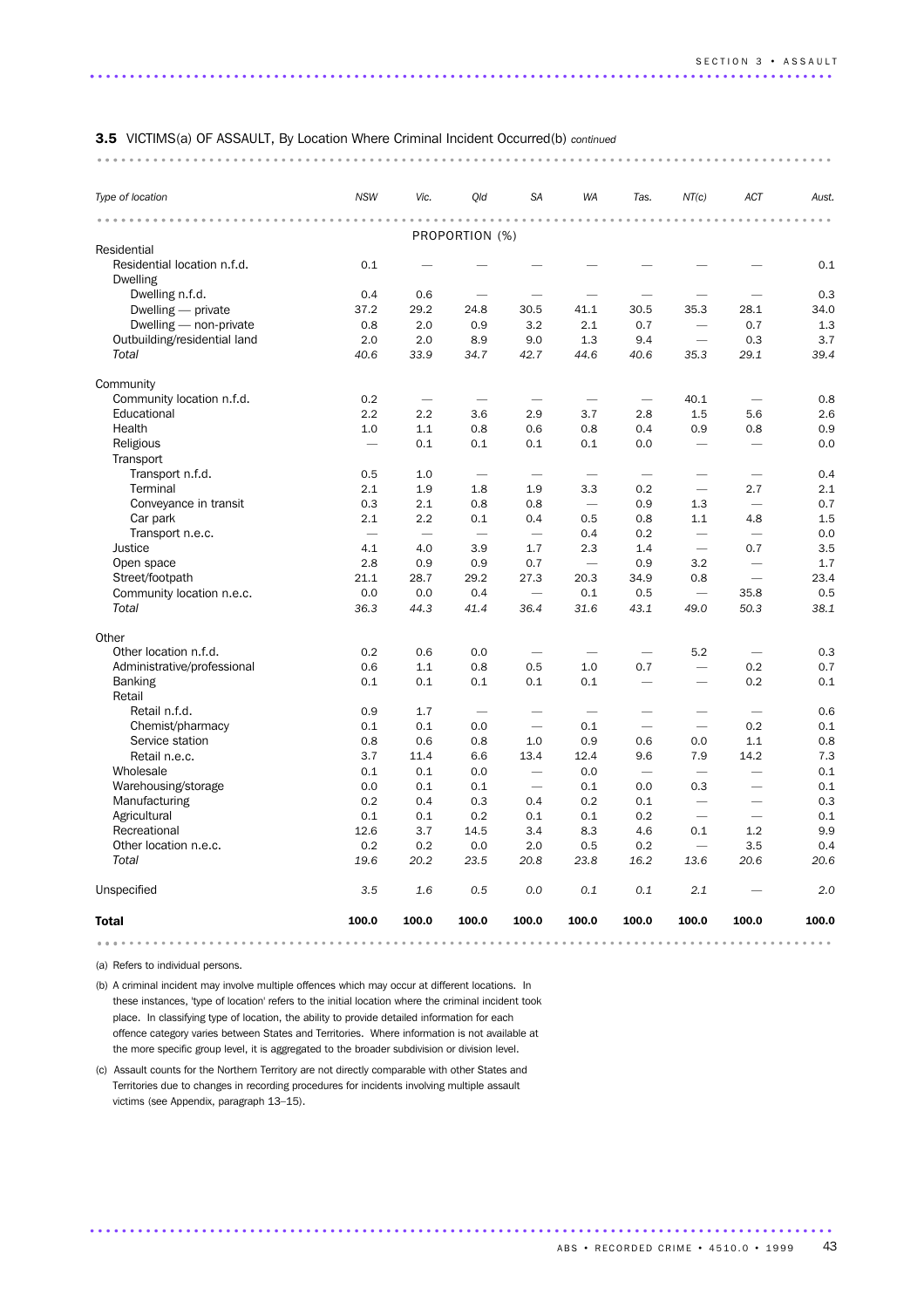| Use of weapon  | <b>NSW</b> | Vic.    | Old            | <b>SA</b> | WA     | Tas.    | NT(b)   | ACT     | Aust.   |
|----------------|------------|---------|----------------|-----------|--------|---------|---------|---------|---------|
|                |            |         |                |           |        |         |         |         |         |
|                |            |         | <b>NUMBER</b>  |           |        |         |         |         |         |
| Weapon used    |            |         |                |           |        |         |         |         |         |
| Weapon n.f.d.  | 271        |         | 54             | 78        |        | 16      | 153     |         | 572     |
| Firearm        | 262        | 156     | 119            | 35        | 17     | 29      | 17      | 3       | 638     |
| Other weapon   | 5 2 3 1    | 2 2 8 1 | 2956           | 1787      | 536    | 408     | 410     | 111     | 13 7 20 |
| Total          | 5 7 6 4    | 2437    | 3 1 2 9        | 1900      | 553    | 453     | 580     | 114     | 14 930  |
| No weapon used | 58 047     | 14 413  | 15 314         | 11961     | 13678  | 2 1 0 9 | 1592    | 1 5 5 8 | 118 672 |
| <b>Total</b>   | 63 811     | 16 850  | 18 4 43        | 13861     | 14 231 | 2 5 6 2 | 2 1 7 2 | 1672    | 133 602 |
|                |            |         |                |           |        |         |         |         |         |
|                |            |         | PROPORTION (%) |           |        |         |         |         |         |
| Weapon used    |            |         |                |           |        |         |         |         |         |
| Weapon n.f.d.  | 0.4        |         | 0.3            | 0.6       |        | 0.6     | 7.0     |         | 0.4     |
| Firearm        | 0.4        | 0.9     | 0.6            | 0.3       | 0.1    | 1.1     | 0.8     | 0.2     | 0.5     |
| Other weapon   | 8.2        | 13.5    | 16.0           | 12.9      | 3.8    | 15.9    | 18.9    | 6.6     | 10.3    |
| Total          | 9.0        | 14.5    | 17.0           | 13.7      | 3.9    | 17.7    | 26.7    | 6.8     | 11.2    |
| No weapon used | 91.0       | 85.5    | 83.0           | 86.3      | 96.1   | 82.3    | 73.3    | 93.2    | 88.8    |
| <b>Total</b>   | 100.0      | 100.0   | 100.0          | 100.0     | 100.0  | 100.0   | 100.0   | 100.0   | 100.0   |

.............................................................................................

(a) Refers to individual persons.

(b) Assault counts for the Northern Territory are not directly comparable with other States and Territories due to changes in recording procedures for incidents involving multiple assault victims (see Appendix, paragraphs 13–15).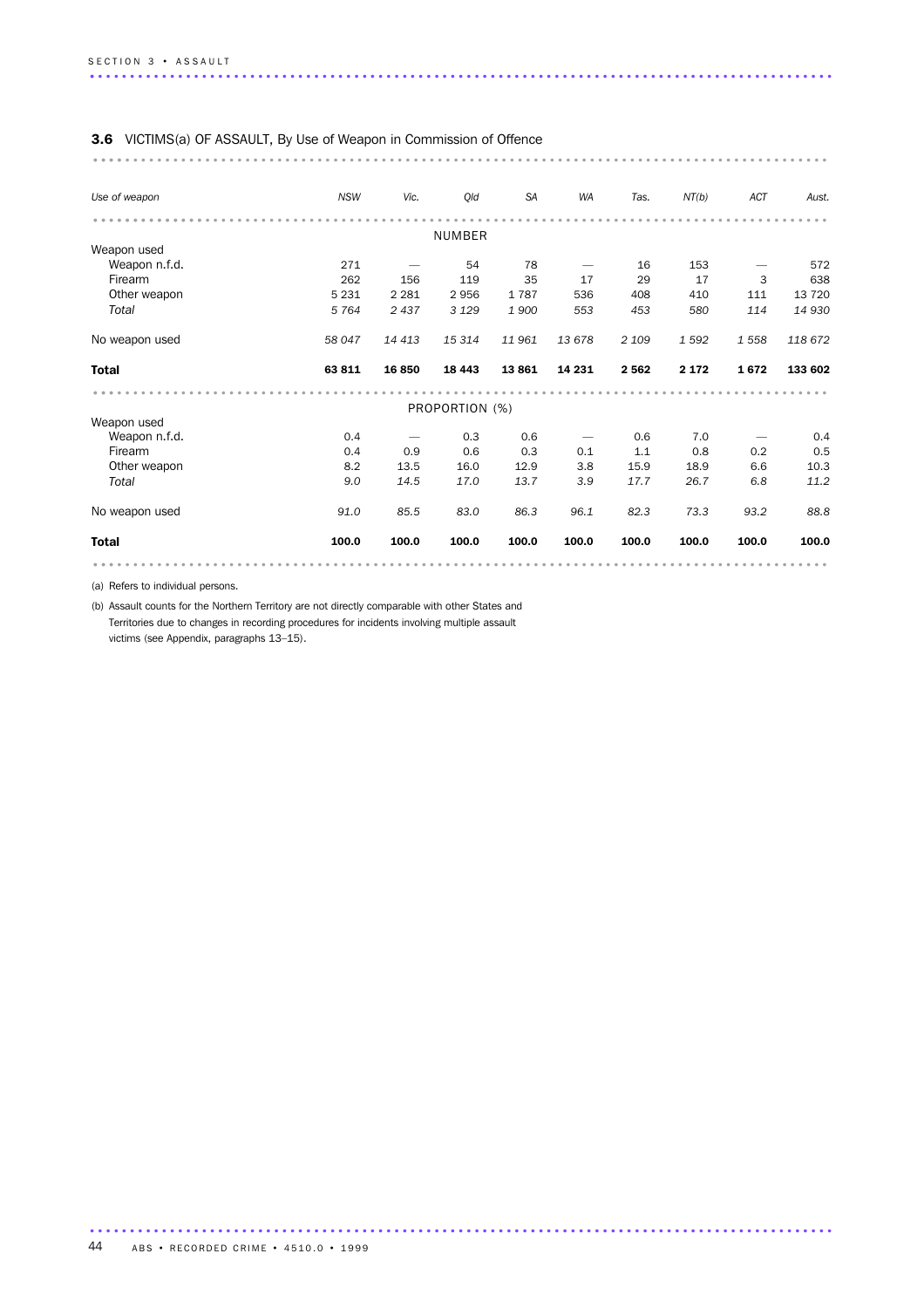#### 3.7 VICTIMS(a) OF ASSAULT, By Outcome of Investigations at 30 Days

............................................................................................ ........

| Outcome of investigations     | <b>NSW</b> | Vic.  | Old            | <b>SA</b> | <b>WA</b> | Tas.    | NT(b)   | ACT   | Aust.   |
|-------------------------------|------------|-------|----------------|-----------|-----------|---------|---------|-------|---------|
|                               |            |       | <b>NUMBER</b>  |           |           |         |         |       |         |
| Investigation not finalised   | 23 805     | 8870  | 8 5 5 5        | 5 500     | 6446      | 1396    | 800     | 975   | 56 347  |
| Investigation finalised       |            |       |                |           |           |         |         |       |         |
| No offender proceeded against | 6 7 1 0    | 1554  | 1610           | 3 2 6 5   | 2 7 3 8   | 127     | 398     | 103   | 16 505  |
| Offender proceeded against    | 33 296     | 6426  | 8 2 7 8        | 5096      | 5 0 4 7   | 1 0 3 9 | 762     | 594   | 60 538  |
| Total                         | 40 006     | 7980  | 9888           | 8 3 6 1   | 7785      | 1 1 6 6 | 1 160   | 697   | 77043   |
| Not available(c)              |            |       |                |           |           |         | 212     |       | 212     |
| <b>Total</b>                  | 63811      | 16850 | 18 4 43        | 13861     | 14 231    | 2 5 6 2 | 2 1 7 2 | 1672  | 133 602 |
|                               |            |       |                |           |           |         |         |       |         |
|                               |            |       | PROPORTION (%) |           |           |         |         |       |         |
| Investigation not finalised   | 37.3       | 52.6  | 46.4           | 39.7      | 45.3      | 54.5    | 36.8    | 58.3  | 42.2    |
| Investigation finalised       |            |       |                |           |           |         |         |       |         |
| No offender proceeded against | 10.5       | 9.2   | 8.7            | 23.6      | 19.2      | 5.0     | 18.3    | 6.2   | 12.4    |
| Offender proceeded against    | 52.2       | 38.1  | 44.9           | 36.8      | 35.5      | 40.6    | 35.1    | 35.5  | 45.3    |
| Total                         | 62.7       | 47.4  | 53.6           | 60.3      | 54.7      | 45.5    | 53.4    | 41.7  | 57.7    |
| Not available(c)              |            |       |                |           |           |         | 9.8     |       | 0.2     |
| <b>Total</b>                  | 100.0      | 100.0 | 100.0          | 100.0     | 100.0     | 100.0   | 100.0   | 100.0 | 100.0   |
|                               |            |       |                |           |           |         |         |       |         |

.............................................................................................

(a) Refers to individual persons.

(b) Assault counts for the Northern Territory are not directly comparable with other States and Territories due to changes in recording procedures for incidents involving multiple assault victims (see Appendix, paragraphs 13–15).

(c) Includes offences where the outcome is unknown as well as offences where the outcome is known but the date of finalisation is unknown.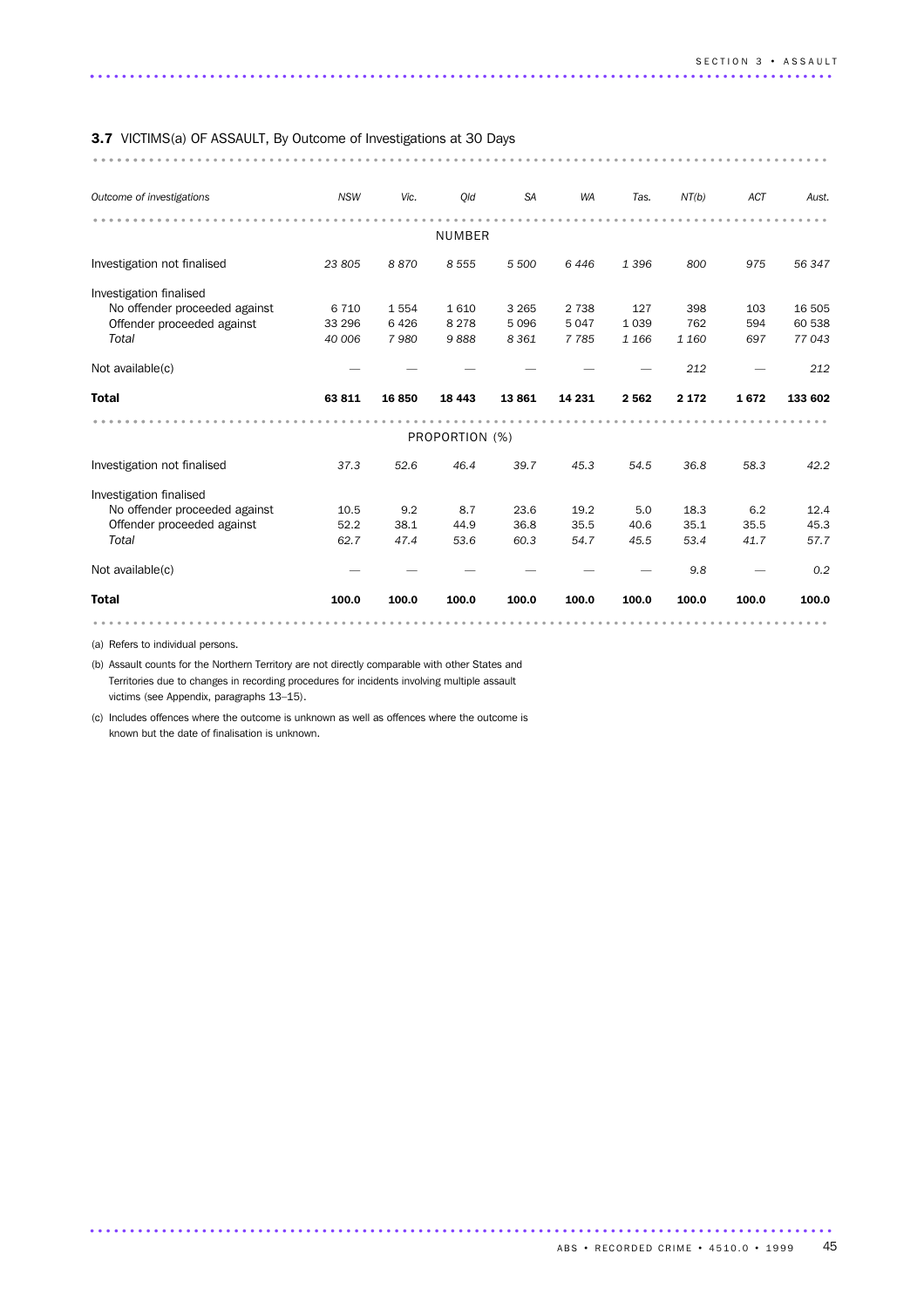# S E C T I O N 4 S E X U A L A S S A U L T ..................................

### **OFFENCES**

Sexual assault is a physical assault of a sexual nature, directed toward another person where that person either does not give consent, gives consent as a result of intimidation or fraud, or is legally deemed incapable of giving consent.

#### NUMBER OF VICTIMS

The number of victims of sexual assaults recorded by police decreased by 1.8% from 14,336 in 1998 to 14,074 in 1999. The largest percentage increases were recorded in the Australian Capital Territory (3.5%) and Western Australia (2.7%).

#### RATE PER 100,000 PERSONS

The national victimisation rate for sexual assault decreased from 77 victims per 100,000 persons in 1998 to 74 victims per 100,000 persons in 1999. The highest sexual assault rates were recorded in Queensland and the Northern Territory, with rates of 100 and 95 victims per 100,000 persons respectively. The lowest victimisation rates were recorded in the Australian Capital Territory and Tasmania with 29 and 41 victims per 100,000 persons respectively.





#### AGE AND SEX

Females represented 81% of victims whilst males represented 17% of victims (the sex of the victim was not recorded in 2.4% of sexual assaults). Almost half (48%) of all sexual assault victims were females aged under 20 years, whilst just over half (53%) of all male victims were aged under 15 years.

One in five victims were females aged 15–19 years. The victimisation rate for females (119 victims per 100,000 females) was more than four times the male victimisation rate (25 victims per 100,000 males). Queensland recorded the highest victimisation rate for females with 158 victims per 100,000 females and the Australian Capital Territory recorded the lowest female victimisation rate with 50 victims per 100,000 females.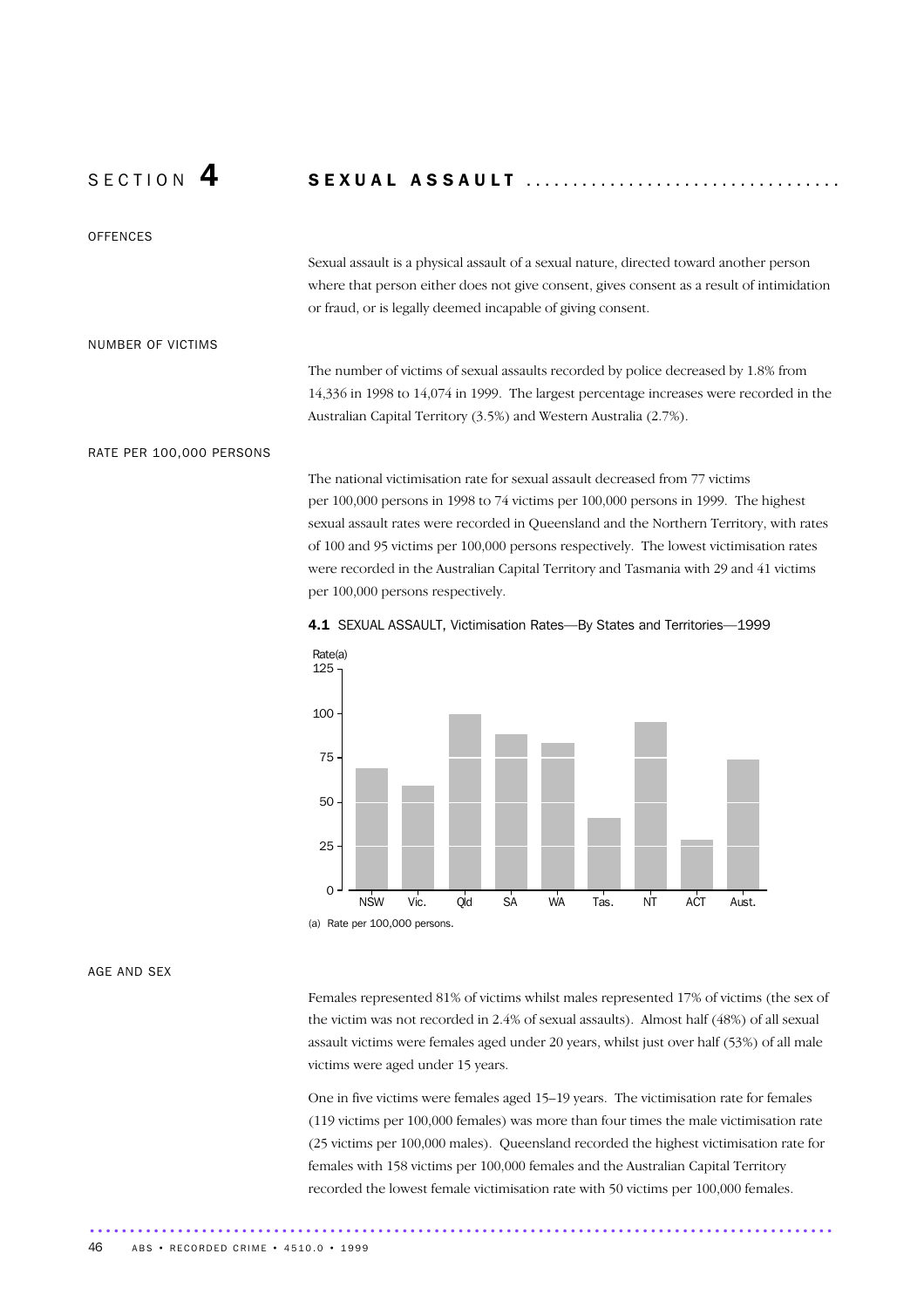#### AGE AND SEX *CONTINUED*

Males aged 0–9 years were the age group with the highest proportion of male victims of sexual assault, and accounted for 5.5% of total victims. Queensland, South Australia and Western Australia were the States with victimisation rates for males that were higher than the national male victimisation rate of 25 male victims per 100,000 males, with 42, 27 and 26 male victims per 100,000 males respectively. Males in the 10–14 year age group recorded the highest male victimisation rate (73 victims per 100,000 males in this age group) followed by males in the 0–9 year age group (58 victims per 100,000 males in this age group).



4.2 SEXUAL ASSAULT, Victimisation Rates-By Sex and Age Group of Victim-1999

(a) Rate per 100,000 persons.

#### RELATIONSHIP OF OFFENDER TO VICTIM

Sexual assault offenders were most commonly a non-family member known to the victim (36%). Unlike other offences, the distribution patterns of the relationship of the offender to the victim are similar for both females and males.

LOCATION AND WEAPON USE

Private dwellings were the most common locations for sexual assaults (59% of offences) followed by streets/footpaths (8.2%) and recreational locations (5.2%). A weapon was used in 2.0% of offences and two in every 1,000 sexual assault offences involved a firearm.

#### OUTCOME OF INVESTIGATIONS

Of all sexual assaults reported to police, 42% of investigations were finalised within 30 days of the offence being reported, with an offender proceeded against in 25% of all sexual assaults. Queensland recorded the highest proportion of sexual assault investigations finalised within 30 days (53%), as well as the highest proportion of cases where an offender was proceeded against (35%).

............................................................................................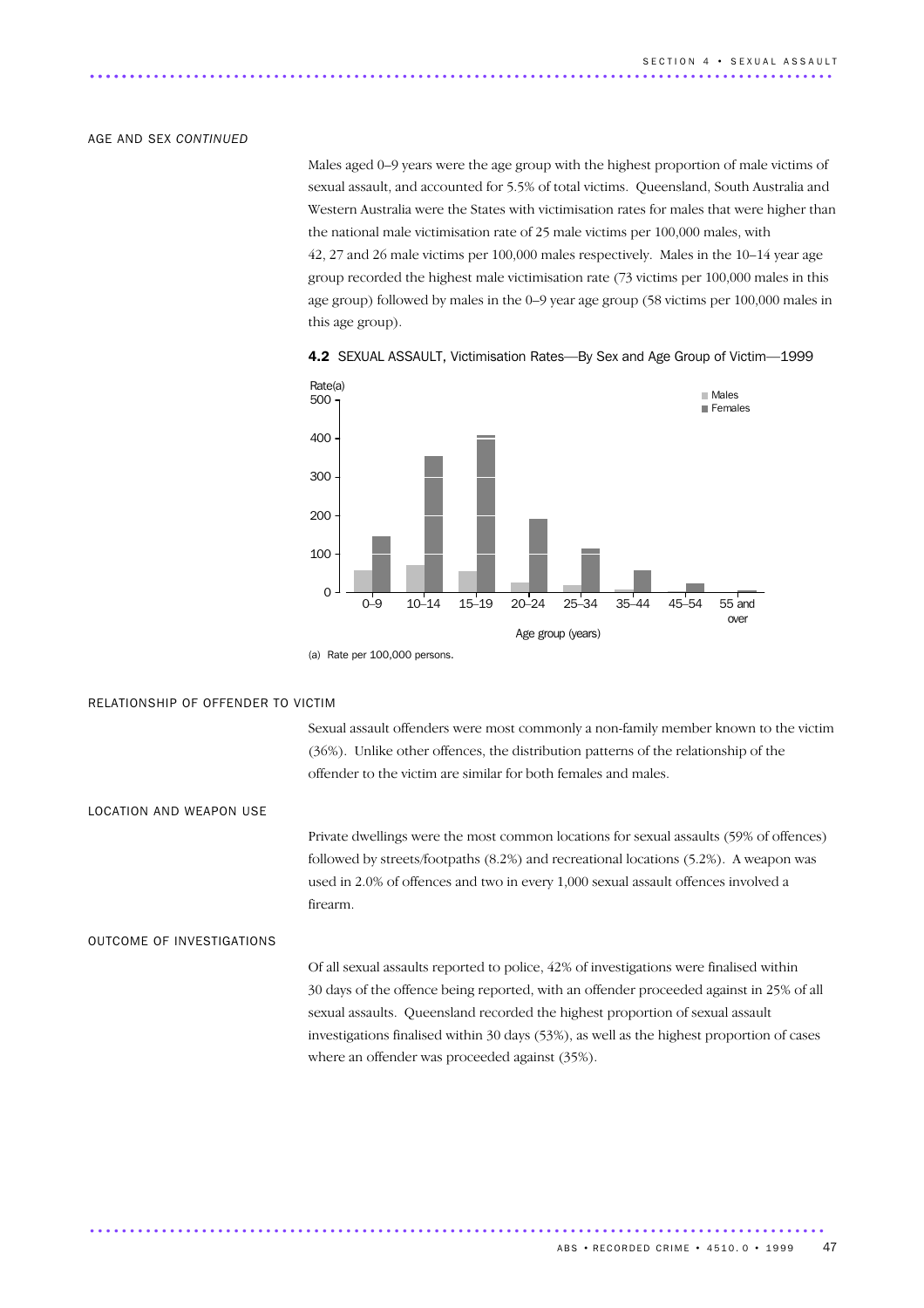# 4.3 VICTIMS(a) OF SEXUAL ASSAULT, By Sex and Age Group of Victim

| Sex and age group (years) | <b>NSW</b>     | Vic.    | Qld          | <b>SA</b>                | WA                       | Tas.                     | NT                       | ACT                      | Aust.   |
|---------------------------|----------------|---------|--------------|--------------------------|--------------------------|--------------------------|--------------------------|--------------------------|---------|
|                           |                |         | NUMBER       |                          |                          |                          |                          |                          |         |
| Males                     |                |         |              |                          |                          |                          |                          |                          |         |
| $0 - 9$                   | 276            | 96      | 239          | 63                       | 92                       | 5                        | $\overline{c}$           | 5                        | 778     |
| $10 - 14$                 | 175            | 67      | 167          | 34                       | 38                       | 6                        | $\mathbf{1}$             | $\mathbf 1$              | 489     |
| $15 - 19$                 | 128            | 67      | 109          | 38                       | 30                       | $\overline{2}$           | $\mathbf 1$              | $\overline{4}$           | 379     |
| $20 - 24$                 | 36             | 57      | 43           | 25                       | 19                       | 5                        | 5                        | $\mathbf{1}$             | 191     |
| $25 - 34$                 | 53             | 75      | 96           | 28                       | 33                       | 11                       | $1\,$                    | <u>.</u>                 | 297     |
| $35 - 44$                 | 14             | 50      | 26           | 12                       | 14                       | $\mathbf{1}$             |                          |                          | 117     |
| $45 - 54$                 | $\overline{7}$ | 15      | $\,8\,$      | 3                        | 10                       | $\overline{\phantom{0}}$ |                          |                          | 43      |
| $55 - 64$                 | $\overline{2}$ | 8       | $\mathbf 1$  | $\overline{\phantom{0}}$ | $\overline{2}$           | $\overline{\phantom{0}}$ | $\overline{\phantom{0}}$ |                          | 13      |
| 65 and over               | 3              | 3       | $\mathbf{1}$ | $\overline{\phantom{0}}$ | $\mathbf{1}$             | $\mathbf{1}$             | $\overline{\phantom{0}}$ | -                        | 9       |
| Not specified             | 26             | 12      | 42           | $\overline{\phantom{0}}$ | $\overline{\phantom{0}}$ | $\overline{\phantom{0}}$ | 5                        | $\overline{\phantom{0}}$ | 85      |
| Total                     | 720            | 450     | 732          | 203                      | 239                      | 31                       | 15                       | 11                       | 2 4 0 1 |
| Females                   |                |         |              |                          |                          |                          |                          |                          |         |
| $0 - 9$                   | 659            | 191     | 592          | 162                      | 206                      | 15                       | 14                       | 15                       | 1854    |
| $10 - 14$                 | 702            | 332     | 678          | 203                      | 280                      | 38                       | 26                       | 21                       | 2 2 8 0 |
| $15 - 19$                 | 785            | 633     | 586          | 284                      | 292                      | 37                       | 18                       | 17                       | 2 6 5 2 |
| $20 - 24$                 | 384            | 321     | 253          | 124                      | 157                      | 17                       | 14                       | 8                        | 1 2 7 8 |
| $25 - 34$                 | 462            | 415     | 342          | 166                      | 218                      | 35                       | 31                       | 11                       | 1680    |
| $35 - 44$                 | 239            | 240     | 143          | 103                      | 104                      | 14                       | 9                        | $\overline{2}$           | 854     |
| $45 - 54$                 | 100            | 90      | 43           | 51                       | 38                       | 3                        | $\overline{2}$           | $\mathbf{1}$             | 328     |
| $55 - 64$                 | 23             | 15      | 18           | $\boldsymbol{9}$         | 13                       | $\overline{\phantom{0}}$ | $\overline{\phantom{0}}$ | $\overline{\phantom{0}}$ | 78      |
| 65 and over               | 33             | 12      | 11           | 15                       | 5                        | $\mathbf 1$              |                          |                          | 77      |
| Not specified             | 65             | 58      | 114          | $\overline{\phantom{0}}$ | $\overline{\phantom{0}}$ | $\overline{2}$           | 9                        | 3                        | 251     |
| Total                     | 3 4 5 2        | 2 3 0 7 | 2 7 8 0      | 1 1 1 7                  | 1 3 1 3                  | 162                      | 123                      | 78                       | 11 332  |
| Not stated                |                |         |              |                          |                          |                          |                          |                          |         |
| Total                     | 253            | 32      | 9            |                          | $\mathbf 1$              |                          | 46                       |                          | 341     |
| Persons                   |                |         |              |                          |                          |                          |                          |                          |         |
| $0 - 9$                   | 937            | 290     | 831          | 225                      | 298                      | 20                       | 24                       | 20                       | 2 6 4 5 |
| $10 - 14$                 | 879            | 400     | 845          | 237                      | 318                      | 44                       | 30                       | 22                       | 2 7 7 5 |
| $15 - 19$                 | 917            | 702     | 695          | 322                      | 322                      | 39                       | 32                       | 21                       | 3 0 5 0 |
| $20 - 24$                 | 422            | 382     | 296          | 149                      | 177                      | 22                       | 22                       | 9                        | 1 4 7 9 |
| $25 - 34$                 | 516            | 494     | 438          | 194                      | 251                      | 46                       | 40                       | 11                       | 1990    |
| $35 - 44$                 | 254            | 292     | 169          | 115                      | 118                      | 15                       | 10                       | $\overline{2}$           | 975     |
| $45 - 54$                 | 107            | 105     | 51           | 54                       | 48                       | 3                        | 6                        | $\mathbf 1$              | 375     |
| $55 - 64$                 | 25             | 23      | 19           | 9                        | 15                       |                          | $\mathbf{1}$             |                          | 92      |
| 65 and over               | 36             | 15      | 12           | 15                       | 6                        | $\overline{2}$           |                          |                          | 86      |
| Not specified             | 332            | 86      | 165          |                          | $\overline{\phantom{0}}$ | $\overline{2}$           | 19                       | 3                        | 607     |
| <b>Total</b>              | 4 4 2 5        | 2 7 8 9 | 3521         | 1 3 2 0                  | 1553                     | 193                      | 184                      | 89                       | 14 074  |
|                           |                |         |              |                          |                          |                          |                          |                          |         |

.............................................................................................

(a) Refers to individual persons.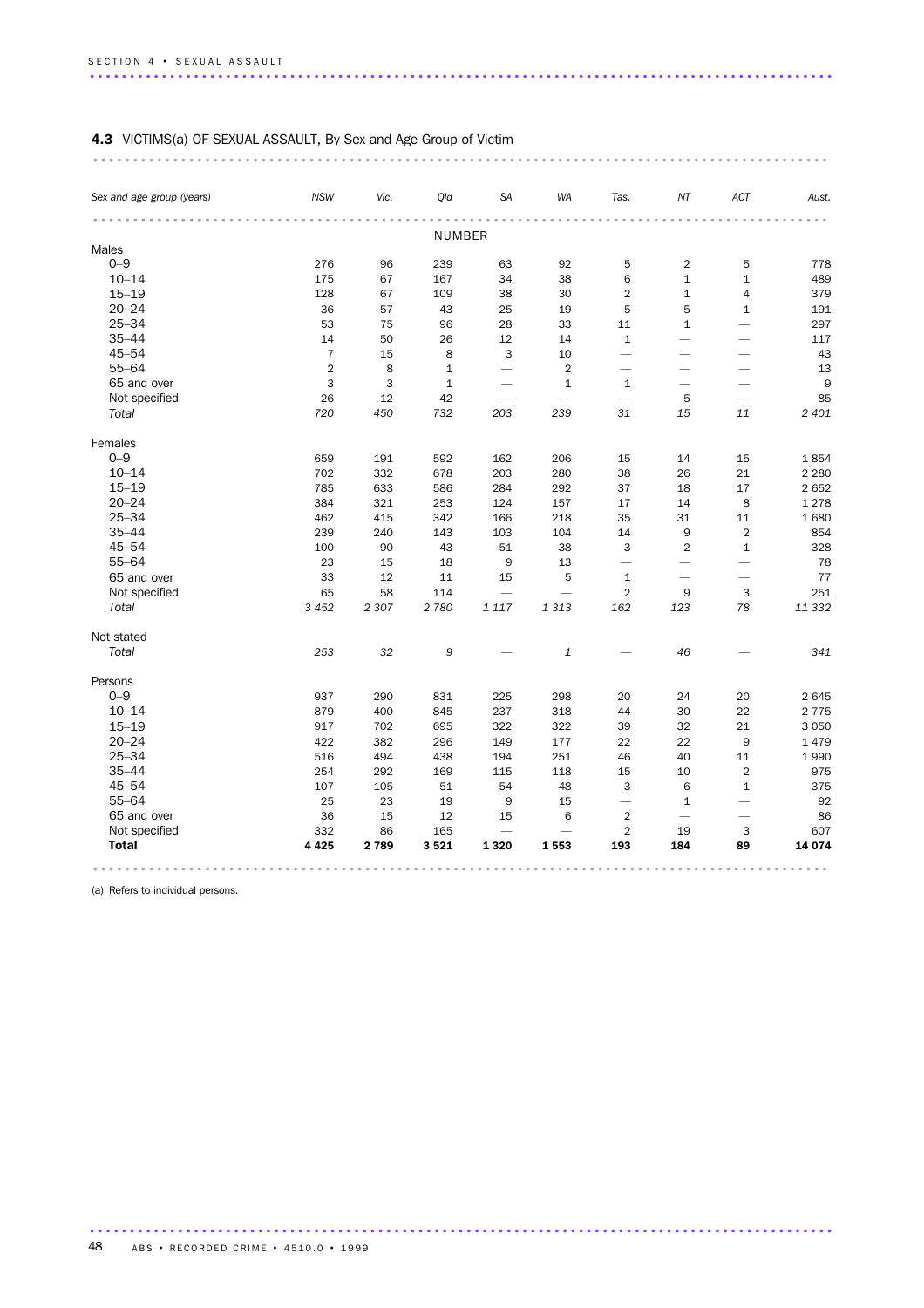# 4.3 VICTIMS(a) OF SEXUAL ASSAULT, By Sex and Age Group of Victim *continued*

| Sex and age group (years) | <b>NSW</b> | Vic.   | Old             | <b>SA</b>                | <b>WA</b> | Tas.                              | ΝT                              | ACT                             | Aust.  |
|---------------------------|------------|--------|-----------------|--------------------------|-----------|-----------------------------------|---------------------------------|---------------------------------|--------|
|                           | .          |        |                 |                          |           |                                   |                                 |                                 |        |
| Males                     |            |        |                 | RATE PER 100,000 PERSONS |           |                                   |                                 |                                 |        |
| $0 - 9$                   | 61.27      | 29.63  |                 |                          | 68.64     |                                   |                                 |                                 | 58.22  |
| $10 - 14$                 | 78.10      | 41.33  | 93.71<br>129.24 | 63.56<br>65.82           | 54.05     | 14.86<br>33.93                    | 11.00<br>12.45                  | 22.72<br>8.98                   | 72.53  |
| $15 - 19$                 | 56.52      | 40.58  | 82.00           | 73.85                    | 42.78     | 11.39                             | 13.19                           | 31.07                           | 55.40  |
| $20 - 24$                 | 15.83      | 32.47  | 33.21           | 48.57                    | 26.37     | 32.95                             | 55.88                           | 6.92                            | 27.50  |
| $25 - 34$                 | 10.92      | 20.55  | 35.97           | 25.89                    | 22.57     | 35.84                             | 5.03                            | $\overbrace{\qquad \qquad }$    | 20.52  |
| $35 - 44$                 | 2.82       | 13.93  | 9.70            | 10.58                    | 9.47      | 2.82                              | $\overbrace{\phantom{1232211}}$ |                                 | 8.01   |
| $45 - 54$                 | 1.63       | 4.84   | 3.32            | 2.96                     | 7.77      | $\overline{\phantom{0}}$          | $\overline{\phantom{0}}$        |                                 | 3.37   |
| $55 - 64$                 | 0.69       | 3.82   | 0.64            | $\overline{\phantom{a}}$ | 2.49      | $\overline{\phantom{0}}$          |                                 |                                 | 1.54   |
| 65 and over               | 0.84       | 1.15   | 0.56            | $\overline{\phantom{m}}$ | 1.15      | 3.64                              | $\overline{\phantom{0}}$        | $\overbrace{\phantom{1232211}}$ | 0.88   |
| Total(b)                  | 22.59      | 19.31  | 41.64           | 27.49                    | 25.51     | 13.38                             | 14.71                           | 7.11                            | 25.44  |
|                           |            |        |                 |                          |           |                                   |                                 |                                 |        |
| Females                   |            |        |                 |                          |           |                                   |                                 |                                 |        |
| $0 - 9$                   | 153.95     | 62.20  | 244.14          | 172.05                   | 162.84    | 47.24                             | 82.93                           | 70.97                           | 146.21 |
| $10 - 14$                 | 328.25     | 213.89 | 554.76          | 414.41                   | 418.78    | 222.44                            | 348.06                          | 194.34                          | 354.86 |
| $15 - 19$                 | 365.45     | 399.89 | 466.17          | 575.17                   | 441.45    | 218.21                            | 256.30                          | 146.64                          | 408.07 |
| $20 - 24$                 | 174.66     | 190.83 | 201.44          | 255.23                   | 229.67    | 115.28                            | 178.41                          | 60.83                           | 191.79 |
| $25 - 34$                 | 94.77      | 112.63 | 128.78          | 157.41                   | 154.21    | 109.20                            | 171.31                          | 43.37                           | 116.36 |
| $35 - 44$                 | 48.40      | 65.92  | 52.88           | 89.87                    | 70.93     | 38.32                             | 59.93                           | 7.99                            | 58.25  |
| $45 - 54$                 | 23.82      | 28.81  | 18.44           | 49.67                    | 30.99     | 9.42                              | 18.61                           | 4.42                            | 26.12  |
| $55 - 64$                 | 8.04       | 7.15   | 12.07           | 12.91                    | 16.96     | $\overline{\phantom{m}}$          |                                 | $\overline{\phantom{m}}$        | 9.40   |
| 65 and over               | 7.15       | 3.55   | 5.00            | 12.37                    | 4.59      | 2.81                              |                                 |                                 | 5.91   |
| Total(b)                  | 107.05     | 96.85  | 158.47          | 148.00                   | 142.10    | 67.91                             | 135.34                          | 50.15                           | 118.97 |
| Persons                   |            |        |                 |                          |           |                                   |                                 |                                 |        |
| $0 - 9$                   | 106.66     | 45.96  | 167.03          | 116.41                   | 114.38    | 30.58                             | 68.53                           | 46.36                           | 101.56 |
| $10 - 14$                 | 200.71     | 126.05 | 336.07          | 235.49                   | 231.83    | 126.55                            | 193.52                          | 100.25                          | 210.75 |
| $15 - 19$                 | 207.82     | 217.08 | 268.72          | 319.35                   | 236.30    | 113.00                            | 219.07                          | 85.83                           | 228.64 |
| $20 - 24$                 | 94.37      | 111.13 | 116.05          | 148.92                   | 126.05    | 73.53                             | 130.99                          | 32.59                           | 108.69 |
| $25 - 34$                 | 53.03      | 67.35  | 82.27           | 90.82                    | 87.28     | 73.32                             | 105.34                          | 21.84                           | 68.83  |
| $35 - 44$                 | 25.66      | 40.38  | 31.38           | 50.43                    | 40.06     | 20.84                             | 31.49                           | 4.09                            | 33.31  |
| $45 - 54$                 | 12.60      | 16.87  | 10.76           | 26.45                    | 19.09     | 4.70                              | 25.38                           | 2.23                            | 14.80  |
| $55 - 64$                 | 4.34       | 5.49   | 6.22            | 6.52                     | 9.56      | $\hspace{0.1cm}$ $\hspace{0.1cm}$ | 9.03                            | $\overline{\phantom{m}}$        | 5.49   |
| 65 and over               | 4.40       | 2.51   | 3.00            | 7.00                     | 3.06      | 3.17                              |                                 |                                 | 3.70   |
| Total(b)                  | 69.01      | 59.19  | 100.25          | 88.41                    | 83.45     | 41.04                             | 95.40                           | 28.69                           | 74.22  |

.............................................................................................

(a) Refers to individual persons.

(b) Includes persons for whom age and/or sex was not specified.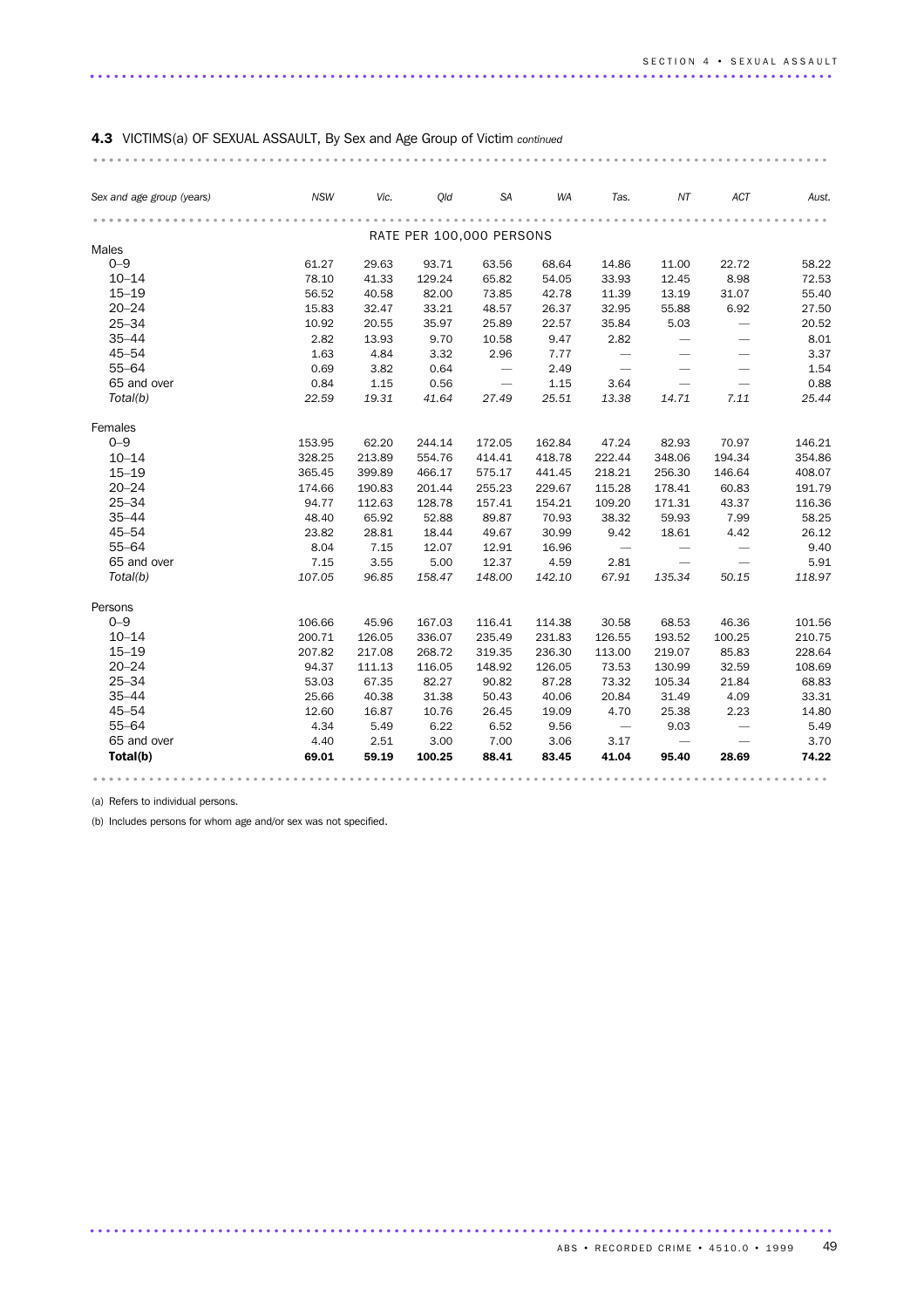#### 4.4 VICTIMS(a) OF SEXUAL ASSAULT, By Sex of Victim and Relationship of Offender to Victim

............................................................................................ ..

| Sex of victim and relationship    | <b>NSW</b> | Vic.    | Qld(b)         | SA      | WA      | Tas.         | ΝT             | ACT            | Aust.   |
|-----------------------------------|------------|---------|----------------|---------|---------|--------------|----------------|----------------|---------|
|                                   |            |         |                |         |         |              |                |                |         |
| Males                             |            |         | NUMBER         |         |         |              |                |                |         |
| Known to victim                   |            |         |                |         |         |              |                |                |         |
| Family member                     | 265        | 66      | 62             | 51      | 83      | 6            | 3              | 3              | 539     |
| Non-family member                 | 326        | 173     | 285            | 116     | 84      | 23           | $\overline{7}$ | 5              | 1019    |
| Total                             | 591        | 239     | 347            | 167     | 167     | 29           | 10             | 8              | 1558    |
| Unknown to victim                 | 78         | 73      | 24             | 31      | 45      | $\mathbf{1}$ | 3              | $\overline{2}$ | 257     |
| Not stated/inadequately described | 51         | 138     | 361            | 5       | 27      | 1            | $\overline{2}$ | $\mathbf{1}$   | 586     |
| Total                             | 720        | 450     | 732            | 203     | 239     | 31           | 15             | 11             | 2 4 0 1 |
| Females                           |            |         |                |         |         |              |                |                |         |
| Known to victim                   |            |         |                |         |         |              |                |                |         |
| Family member                     | 1 1 8 9    | 377     | 470            | 243     | 331     | 45           | 26             | 13             | 2694    |
| Non-family member                 | 1 3 9 0    | 707     | 618            | 613     | 473     | 74           | 51             | 38             | 3964    |
| Total                             | 2 5 7 9    | 1084    | 1088           | 856     | 804     | 119          | 77             | 51             | 6658    |
| Unknown to victim                 | 570        | 477     | 127            | 242     | 279     | 30           | 32             | 19             | 1776    |
| Not stated/inadequately described | 303        | 746     | 1565           | 19      | 230     | 13           | 14             | 8              | 2898    |
| Total                             | 3 4 5 2    | 2 3 0 7 | 2 7 8 0        | 1 1 1 7 | 1 3 1 3 | 162          | 123            | 78             | 11 332  |
| Not stated                        |            |         |                |         |         |              |                |                |         |
| Total                             | 253        | 32      | 9              |         | 1       |              | 46             |                | 341     |
| Persons(c)                        |            |         |                |         |         |              |                |                |         |
| Known to victim                   |            |         |                |         |         |              |                |                |         |
| Family member                     | 1 5 3 4    | 444     | 534            | 294     | 414     | 51           | 40             | 16             | 3 3 2 7 |
| Non-family member                 | 1827       | 888     | 903            | 729     | 557     | 97           | 77             | 43             | 5 1 2 1 |
| Total                             | 3 3 6 1    | 1 3 3 2 | 1437           | 1023    | 971     | 148          | 117            | 59             | 8 4 4 8 |
| Unknown to victim                 | 672        | 554     | 154            | 273     | 324     | 31           | 43             | 21             | 2072    |
| Not stated/inadequately described | 392        | 903     | 1930           | 24      | 258     | 14           | 24             | 9              | 3 5 5 4 |
| <b>Total</b>                      | 4 4 2 5    | 2789    | 3521           | 1 3 2 0 | 1553    | 193          | 184            | 89             | 14 074  |
|                                   |            |         |                |         |         |              |                |                |         |
| Males                             |            |         | PROPORTION (%) |         |         |              |                |                |         |
| Known to victim                   |            |         |                |         |         |              |                |                |         |
| Family member                     | 36.8       | 14.7    | 8.5            | 25.1    | 34.7    | 19.4         | 20.0           | 27.3           | 22.4    |
| Non-family member                 | 45.3       | 38.4    | 38.9           | 57.1    | 35.1    | 74.2         | 46.7           | 45.5           | 42.4    |
| Total                             | 82.1       | 53.1    | 47.4           | 82.3    | 69.9    | 93.5         | 66.7           | 72.7           | 64.9    |
| Unknown to victim                 | 10.8       | 16.2    | 3.3            | 15.3    | 18.8    | 3.2          | 20.0           | 18.2           | 10.7    |
| Not stated/inadequately described | 7.1        | 30.7    | 49.3           | 2.5     | 11.3    | 3.2          | 13.3           | 9.1            | 24.4    |
| Total                             | 100.0      | 100.0   | 100.0          | 100.0   | 100.0   | 100.0        | 100.0          | 100.0          | 100.0   |
| Females                           |            |         |                |         |         |              |                |                |         |
| Known to victim                   |            |         |                |         |         |              |                |                |         |
| Family member                     | 34.4       | 16.3    | 16.9           | 21.8    | 25.2    | 27.8         | 21.1           | 16.7           | 23.8    |
| Non-family member                 | 40.3       | 30.6    | 22.2           | 54.9    | 36.0    | 45.7         | 41.5           | 48.7           | 35.0    |
| Total                             | 74.7       | 47.0    | 39.1           | 76.6    | 61.2    | 73.5         | 62.6           | 65.4           | 58.8    |
| Unknown to victim                 | 16.5       | 20.7    | 4.6            | 21.7    | 21.2    | 18.5         | 26.0           | 24.4           | 15.7    |
| Not stated/inadequately described | 8.8        | 32.3    | 56.3           | 1.7     | 17.5    | 8.0          | 11.4           | 10.3           | 25.6    |
| Total                             | 100.0      | 100.0   | 100.0          | 100.0   | 100.0   | 100.0        | 100.0          | 100.0          | 100.0   |
| Persons(c)                        |            |         |                |         |         |              |                |                |         |
| Known to victim                   |            |         |                |         |         |              |                |                |         |
| Family member                     | 34.7       | 15.9    | 15.2           | 22.3    | 26.7    | 26.4         | 21.7           | 18.0           | 23.6    |
| Non-family member                 | 41.3       | 31.8    | 25.6           | 55.2    | 35.9    | 50.3         | 41.8           | 48.3           | 36.4    |
| Total                             | 76.0       | 47.8    | 40.8           | 77.5    | 62.5    | 76.7         | 63.6           | 66.3           | 60.0    |
| Unknown to victim                 | 15.2       | 19.9    | 4.4            | 20.7    | 20.9    | 16.1         | 23.4           | 23.6           | 14.7    |
| Not stated/inadequately described | 8.9        | 32.4    | 54.8           | 1.8     | 16.6    | 7.3          | 13.0           | 10.1           | 25.3    |
| <b>Total</b>                      | 100.0      | 100.0   | 100.0          | 100.0   | 100.0   | 100.0        | 100.0          | 100.0          | 100.0   |
|                                   |            |         |                |         |         |              |                |                |         |

.............................................................................................

(a) Refers to individual persons.

(b) Counts for Queensland relationship of offender to victim are not directly comparable with other States and Territories as Queensland do not provide this information before a suspect has been apprehended.

(c) Includes those persons for which sex was not stated, but relationship was recorded.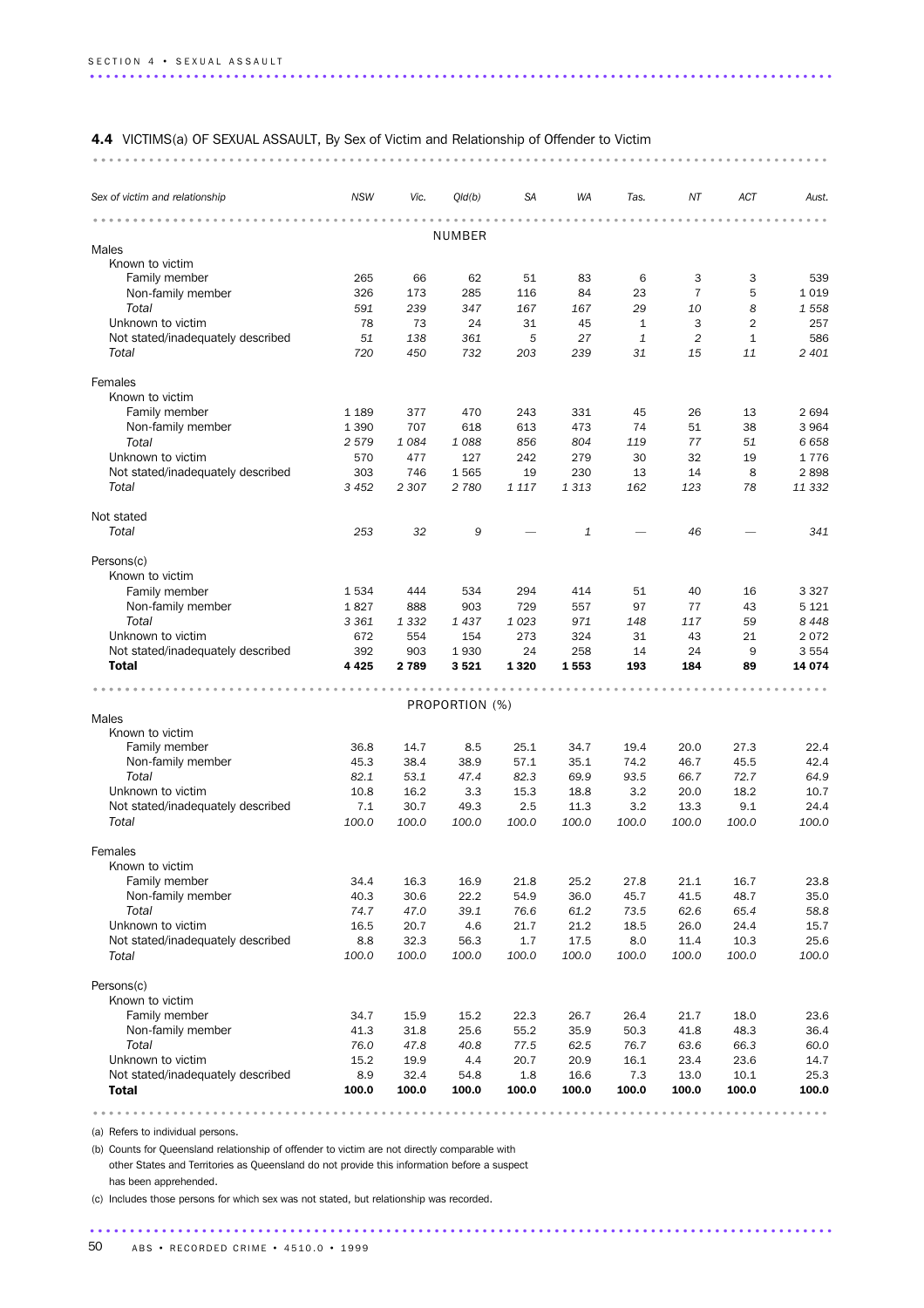# 4.5 VICTIMS(a) OF SEXUAL ASSAULT, By Location Where Criminal Incident Occurred(b) ............................................................................................ ....

| Type of location             | <b>NSW</b>               | Vic.                     | Qld                      | <b>SA</b>                | WA                       | Tas.                     | NT                       | ACT                      | Aust.   |
|------------------------------|--------------------------|--------------------------|--------------------------|--------------------------|--------------------------|--------------------------|--------------------------|--------------------------|---------|
|                              |                          |                          |                          |                          |                          |                          |                          |                          |         |
|                              |                          |                          | NUMBER                   |                          |                          |                          |                          |                          |         |
| Residential                  |                          |                          |                          |                          |                          |                          |                          |                          |         |
| Residential location n.f.d.  | 8                        |                          |                          |                          |                          |                          |                          |                          | 8       |
| <b>Dwelling</b>              |                          |                          |                          |                          |                          |                          |                          |                          |         |
| Dwelling n.f.d.              | 59                       | 46                       |                          |                          |                          |                          |                          |                          | 105     |
| Dwelling — private           | 2 3 3 2                  | 1 4 9 2                  | 2 3 8 0                  | 793                      | 1 0 2 2                  | 119                      | 99                       | 51                       | 8 2 8 8 |
| Dwelling - non-private       | 67                       | 76                       | 74                       | 126                      | 52                       | $\overline{4}$           | $\overline{\phantom{0}}$ | $\mathbf{1}$             | 400     |
| Outbuilding/residential land | 66                       | 46                       | 72                       | 31                       | 82                       | $\mathbf{1}$             | $1\,$                    | $\overline{\phantom{0}}$ | 299     |
| Total                        | 2 5 3 2                  | 1 6 6 0                  | 2 5 2 6                  | 950                      | 1 1 5 6                  | 124                      | 100                      | 52                       | 9 100   |
| Community                    |                          |                          |                          |                          |                          |                          |                          |                          |         |
| Community location n.f.d.    | 18                       | $\overline{\phantom{a}}$ |                          | $\overline{\phantom{0}}$ | ÷.                       | $\overline{\phantom{0}}$ | 51                       |                          | 69      |
| Educational                  | 117                      | 69                       | 86                       | 21                       | 34                       | 5                        |                          | $\mathbf{1}$             | 333     |
| Health                       | 73                       | 42                       | 30                       | 21                       | 12                       | $\overline{2}$           | $\overline{\phantom{0}}$ | $\overline{\phantom{0}}$ | 180     |
| Religious                    |                          | 9                        | $\overline{7}$           | 3                        |                          | $\overline{\phantom{0}}$ |                          |                          | 19      |
| Transport                    |                          |                          |                          |                          |                          |                          |                          |                          |         |
| Transport n.f.d.             | 34                       | 28                       |                          |                          |                          |                          | $\overline{\phantom{0}}$ |                          | 62      |
| Terminal                     | 44                       | 30                       | 21                       | 12                       | 30                       | $\overline{\phantom{0}}$ | $\overline{\phantom{0}}$ | $\mathbf{1}$             | 138     |
| Conveyance in transit        | 55                       | 78                       | 30                       | 34                       | $\overline{\phantom{0}}$ | 3                        | 6                        | $\overline{\phantom{0}}$ | 206     |
| Car park                     | 39                       | 26                       | $\overline{2}$           | $\mathbf{1}$             | $\overline{4}$           | $\overline{\phantom{0}}$ | 3                        | $\mathbf{1}$             | 76      |
| Transport n.e.c.             |                          | $\overline{\phantom{0}}$ | $\overline{\phantom{0}}$ | $\overline{\phantom{0}}$ | 11                       | $\overline{\phantom{0}}$ | $\overline{\phantom{0}}$ | $\overline{\phantom{0}}$ | 11      |
| Justice                      | 51                       | 13                       | 20                       | 6                        | 19                       | $\mathbf{1}$             |                          |                          | 110     |
| Open space                   | 320                      | 70                       | 116                      | 19                       | $\overline{\phantom{0}}$ | 11                       | 9                        | $\overline{\phantom{0}}$ | 545     |
| Street/footpath              | 490                      | 243                      | 198                      | 87                       | 110                      | 22                       | $\overline{\phantom{0}}$ | $\overline{\phantom{0}}$ | 1 1 5 0 |
| Community location n.e.c.    | $\overline{4}$           | $\overline{\phantom{0}}$ | 11                       | $\overline{\phantom{0}}$ | 3                        | $\overline{4}$           | $\overline{\phantom{0}}$ | 25                       | 47      |
| Total                        | 1 2 4 5                  | 608                      | 521                      | 204                      | 223                      | 48                       | 69                       | 28                       | 2946    |
| Other                        |                          |                          |                          |                          |                          |                          |                          |                          |         |
| Other location n.f.d.        | 10                       | 11                       | $\mathbf{1}$             |                          | ÷.                       | $\overline{\phantom{0}}$ | $\overline{7}$           | ÷.                       | 29      |
| Administrative/professional  | 14                       | 17                       | 9                        | 9                        | 10                       | $\mathbf{1}$             | $\overline{\phantom{0}}$ |                          | 60      |
| <b>Banking</b>               | $\overline{2}$           | $\mathbf{1}$             | $\mathbf 1$              |                          |                          |                          | $\overline{\phantom{0}}$ |                          | 4       |
| Retail                       |                          |                          |                          |                          |                          |                          |                          |                          |         |
| Retail n.f.d.                | 17                       | 26                       | -                        |                          |                          |                          |                          |                          | 43      |
| Chemist/pharmacy             |                          |                          |                          |                          |                          |                          |                          |                          |         |
| Service station              | 3                        | $1\,$                    | $\overline{4}$           | $\overline{\phantom{0}}$ | 6                        |                          | $\overline{\phantom{0}}$ | $\overline{\phantom{0}}$ | 14      |
| Retail n.e.c.                | 77                       | 76                       | 103                      | 51                       | 54                       | 4                        | 5                        | $\mathbf{1}$             | 371     |
| Wholesale                    | $\mathbf{1}$             | $\mathbf{1}$             | ÷                        | $\overline{\phantom{0}}$ | $\mathbf{1}$             | $\overline{\phantom{0}}$ | $\overline{\phantom{0}}$ |                          | 3       |
| Warehousing/storage          | $\overline{\phantom{0}}$ | $\mathbf{1}$             | 3                        | $\overline{\phantom{0}}$ | $\overline{2}$           | $\overline{\phantom{0}}$ | $\overline{\phantom{0}}$ | -                        | 6       |
| Manufacturing                | 4                        | 5                        | $\overline{4}$           | $\mathbf{1}$             | $\mathbf 1$              |                          | $\overline{\phantom{0}}$ |                          | 15      |
| Agricultural                 | 9                        | 5                        | 14                       | 3                        | 5                        | $\overline{\phantom{0}}$ |                          |                          | 36      |
| Recreational                 | 196                      | 150                      | 246                      | 55                       | 68                       | 13                       | ÷.                       | $\overline{2}$           | 730     |
| Other location n.e.c.        | 6                        | 10                       | $\mathbf{1}$             | 47                       | 20                       | $\mathbf{1}$             |                          | 6                        | 91      |
| Total                        | 339                      | 304                      | 386                      | 166                      | 167                      | 19                       | 12                       | 9                        | 1 402   |
| Unspecified                  | 309                      | 217                      | 88                       |                          | $\overline{7}$           | $\overline{c}$           | 3                        |                          | 626     |
| <b>Total</b>                 | 4 4 2 5                  | 2789                     | 3521                     | 1 3 2 0                  | 1553                     | 193                      | 184                      | 89                       | 14 074  |

.............................................................................................

(a) Refers to individual persons.

(b) A criminal incident may involve multiple offences which may occur at different locations. In these instances, 'type of location' refers to the initial location where the criminal incident took place. In classifying type of location, the ability to provide detailed information for each offence category varies between States and Territories. Where information is not available at the more specific group level, it is aggregated to the broader subdivision or division level.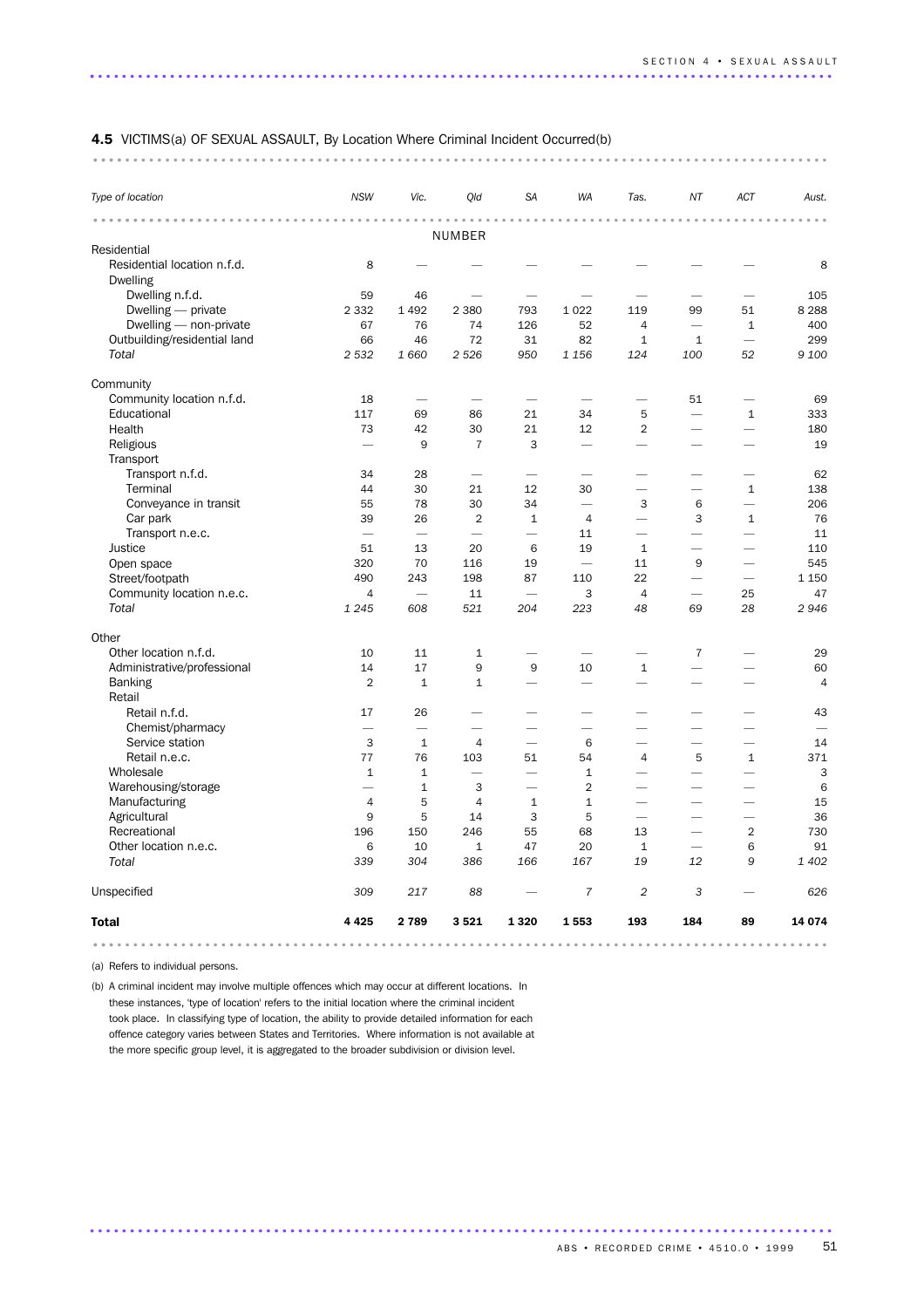#### 4.5 VICTIMS(a) OF SEXUAL ASSAULT, By Location Where Criminal Incident Occurred(b) *continued*

#### ............................................................................................ ...

| Type of location                               | <b>NSW</b>               | Vic.                     | Qld                      | <b>SA</b>                | <b>WA</b>                | Tas.                     | NT                       | ACT                      | Aust. |
|------------------------------------------------|--------------------------|--------------------------|--------------------------|--------------------------|--------------------------|--------------------------|--------------------------|--------------------------|-------|
|                                                |                          |                          | .<br>PROPORTION (%)      |                          |                          |                          |                          |                          |       |
| Residential                                    |                          |                          |                          |                          |                          |                          |                          |                          |       |
| Residential location n.f.d.<br><b>Dwelling</b> | 0.2                      |                          |                          |                          |                          |                          |                          |                          | 0.1   |
| Dwelling n.f.d.                                | 1.3                      | 1.6                      |                          |                          |                          |                          |                          |                          | 0.7   |
| Dwelling - private                             | 52.7                     | 53.5                     | 67.6                     | 60.1                     | 65.8                     | 61.7                     | 53.8                     | 57.3                     | 58.9  |
| Dwelling - non-private                         | 1.5                      | 2.7                      | 2.1                      | 9.5                      | 3.3                      | 2.1                      |                          | 1.1                      | 2.8   |
| Outbuilding/residential land                   | 1.5                      | 1.6                      | 2.0                      | 2.3                      | 5.3                      | 0.5                      | 0.5                      | $\overline{\phantom{0}}$ | 2.1   |
| Total                                          | 57.2                     | 59.5                     | 71.7                     | 72.0                     | 74.4                     | 64.2                     | 54.3                     | 58.4                     | 64.7  |
| Community                                      |                          |                          |                          |                          |                          |                          |                          |                          |       |
| Community location n.f.d.                      | 0.4                      | $\overline{\phantom{0}}$ |                          |                          |                          | $\overline{\phantom{0}}$ | 27.7                     |                          | 0.5   |
| Educational                                    | 2.6                      | 2.5                      | 2.4                      | 1.6                      | 2.2                      | 2.6                      |                          | 1.1                      | 2.4   |
| Health                                         | 1.6                      | 1.5                      | 0.9                      | 1.6                      | 0.8                      | 1.0                      |                          | $\overline{\phantom{0}}$ | 1.3   |
| Religious<br>Transport                         | $\overline{\phantom{a}}$ | 0.3                      | 0.2                      | 0.2                      | $\overline{\phantom{0}}$ | $\overline{\phantom{a}}$ |                          |                          | 0.1   |
| Transport n.f.d.                               | 0.8                      | 1.0                      | $\overline{\phantom{0}}$ | $\overline{\phantom{0}}$ |                          |                          |                          |                          | 0.4   |
| Terminal                                       | 1.0                      | 1.1                      | 0.6                      | 0.9                      | 1.9                      | $\overline{\phantom{0}}$ | $\overline{\phantom{m}}$ | 1.1                      | 1.0   |
| Conveyance in transit                          | 1.2                      | 2.8                      | 0.9                      | 2.6                      |                          | 1.6                      | 3.3                      | $\overline{\phantom{m}}$ | 1.5   |
| Car park                                       | 0.9                      | 0.9                      | 0.1                      | 0.1                      | 0.3                      |                          | 1.6                      | 1.1                      | 0.5   |
| Transport n.e.c.                               | $\overline{\phantom{0}}$ |                          | $\overline{\phantom{0}}$ | $\overline{\phantom{0}}$ | 0.7                      |                          | $\overline{\phantom{0}}$ |                          | 0.1   |
| Justice                                        | 1.2                      | 0.5                      | 0.6                      | 0.5                      | 1.2                      | 0.5                      |                          |                          | 0.8   |
| Open space                                     | 7.2                      | 2.5                      | 3.3                      | 1.4                      | $\overline{\phantom{a}}$ | 5.7                      | 4.9                      |                          | 3.9   |
| Street/footpath                                | 11.1                     | 8.7                      | 5.6                      | 6.6                      | 7.1                      | 11.4                     | $\overline{\phantom{0}}$ |                          | 8.2   |
| Community location n.e.c.                      | 0.1                      | $\overline{\phantom{0}}$ | 0.3                      |                          | 0.2                      | 2.1                      |                          | 28.1                     | 0.3   |
| Total                                          | 28.1                     | 21.8                     | 14.8                     | 15.5                     | 14.4                     | 24.9                     | 37.5                     | 31.5                     | 20.9  |
| Other                                          |                          |                          |                          |                          |                          |                          |                          |                          |       |
| Other location n.f.d.                          | 0.2                      | 0.4                      | 0.0                      |                          |                          |                          | 3.8                      |                          | 0.2   |
| Administrative/professional                    | 0.3                      | 0.6                      | 0.3                      | 0.7                      | 0.6                      | 0.5                      | $\overline{\phantom{0}}$ |                          | 0.4   |
| <b>Banking</b><br>Retail                       | 0.0                      | 0.0                      | 0.0                      | $\overline{\phantom{0}}$ |                          | $\overline{\phantom{0}}$ |                          |                          | 0.0   |
| Retail n.f.d.                                  | 0.4                      | 0.9                      | $\overline{\phantom{0}}$ | $\overline{\phantom{0}}$ | $\overline{\phantom{0}}$ |                          | $\overline{\phantom{0}}$ |                          | 0.3   |
| Chemist/pharmacy                               |                          | $\overline{\phantom{0}}$ | $\overline{\phantom{0}}$ |                          | $\overline{\phantom{m}}$ |                          | $\overline{\phantom{0}}$ |                          |       |
| Service station                                | 0.1                      | 0.0                      | 0.1                      |                          | 0.4                      |                          | $\overline{\phantom{0}}$ |                          | 0.1   |
| Retail n.e.c.                                  | 1.7                      | 2.7                      | 2.9                      | 3.9                      | 3.5                      | 2.1                      | 2.7                      | 1.1                      | 2.6   |
| Wholesale                                      | 0.0                      | 0.0                      |                          | $\overline{\phantom{0}}$ | 0.1                      | $\overline{\phantom{0}}$ | $\overline{\phantom{0}}$ |                          | 0.0   |
| Warehousing/storage                            | $\overline{\phantom{0}}$ | 0.0                      | 0.1                      | $\overline{\phantom{0}}$ | 0.1                      | $\overline{\phantom{0}}$ | $\overline{\phantom{0}}$ |                          | 0.0   |
| Manufacturing                                  | 0.1                      | 0.2                      | 0.1                      | 0.1                      | 0.1                      | $\overline{\phantom{0}}$ | $\overline{\phantom{0}}$ | $\overline{\phantom{0}}$ | 0.1   |
| Agricultural                                   | 0.2                      | 0.2                      | 0.4                      | 0.2                      | 0.3                      |                          | $\overline{\phantom{0}}$ | $\overline{\phantom{0}}$ | 0.3   |
| Recreational                                   | 4.4                      | 5.4                      | 7.0                      | 4.2                      | 4.4                      | 6.7                      |                          | 2.2                      | 5.2   |
| Other location n.e.c.                          | 0.1                      | 0.4                      | 0.0                      | 3.6                      | 1.3                      | 0.5                      | $\overline{\phantom{0}}$ | 6.7                      | 0.6   |
| Total                                          | 7.7                      | 10.9                     | 11.0                     | 12.6                     | 10.8                     | 9.8                      | 6.5                      | 10.1                     | 10.0  |
| Unspecified                                    | 7.0                      | 7.8                      | 2.5                      |                          | 0.5                      | 1.0                      | 1.6                      |                          | 4.4   |
| <b>Total</b>                                   | 100.0                    | 100.0                    | 100.0                    | 100.0                    | 100.0                    | 100.0                    | 100.0                    | 100.0                    | 100.0 |
|                                                |                          |                          |                          |                          |                          |                          |                          |                          |       |

.............................................................................................

(a) Refers to individual persons.

(b) A criminal incident may involve multiple offences which may occur at different locations. In these instances, 'type of location' refers to the initial location where the criminal incident took place. In classifying type of location, the ability to provide detailed information for each offence category varies between States and Territories. Where information is not available at the more specific group level, it is aggregated to the broader subdivision or division level.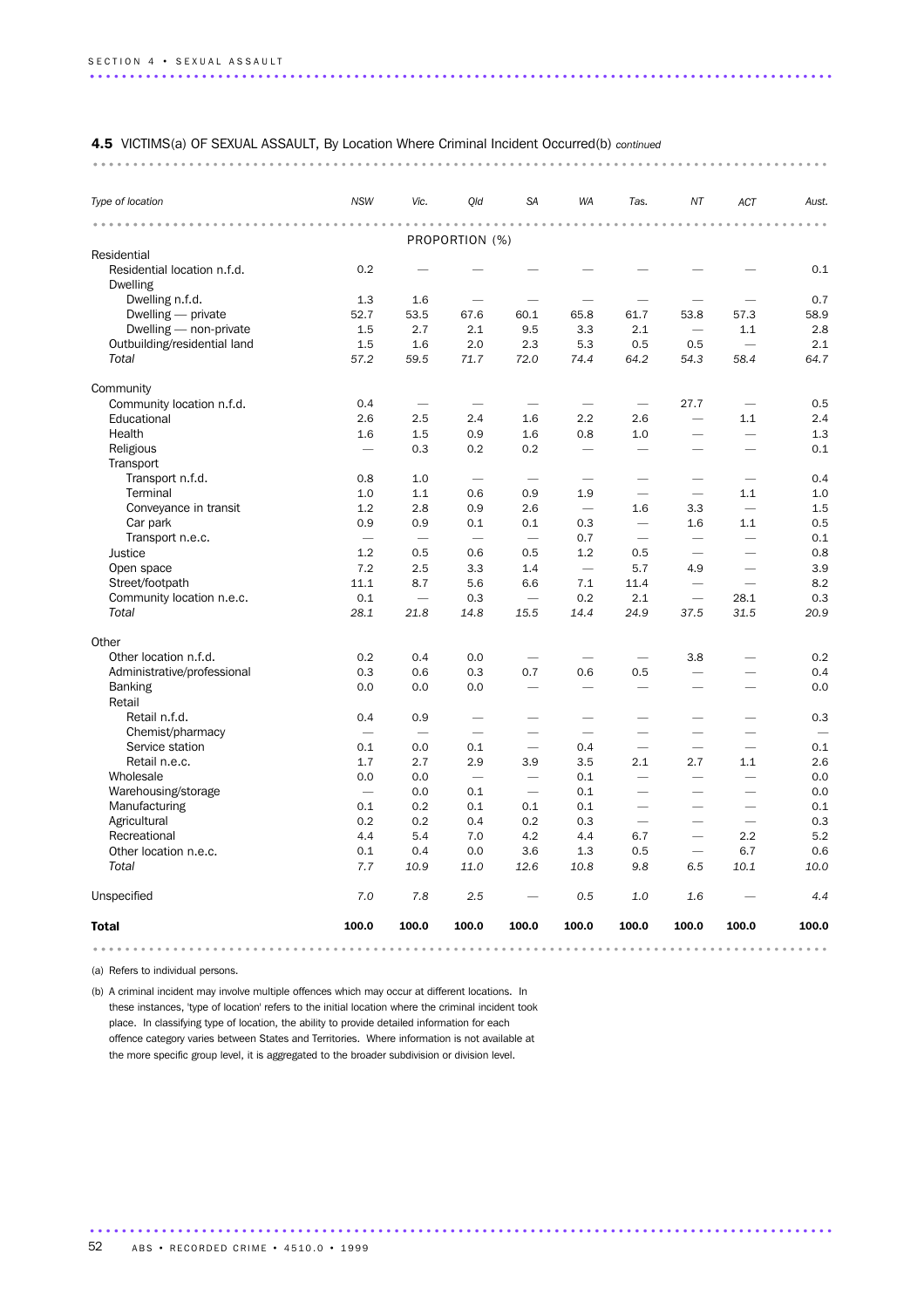| 4.6 VICTIMS(a) OF SEXUAL ASSAULT, By Use of Weapon in Commission of Offence |                |                |                |              |                |                |                |                |        |
|-----------------------------------------------------------------------------|----------------|----------------|----------------|--------------|----------------|----------------|----------------|----------------|--------|
| Use of weapon                                                               | <b>NSW</b>     | Vic.           | Qld            | <b>SA</b>    | WA             | Tas.           | NT             | ACT            | Aust.  |
|                                                                             |                |                |                |              |                |                |                |                |        |
| Weapon used                                                                 |                |                | <b>NUMBER</b>  |              |                |                |                |                |        |
| Weapon n.f.d.                                                               | $\overline{2}$ |                | 4              | $\mathbf 1$  |                |                |                |                | 7      |
| Firearm                                                                     | 9              | $\overline{7}$ | 10             | $\mathbf{1}$ | $\overline{2}$ |                |                |                | 29     |
| Other weapon                                                                | 88             | 52             | 62             | 16           | 10             | 4              | 7              | $\overline{2}$ | 241    |
| Total                                                                       | 99             | 59             | 76             | 18           | 12             | $\overline{4}$ | $\overline{7}$ | 2              | 277    |
| No weapon used                                                              | 4 3 2 6        | 2 7 3 0        | 3 4 4 5        | 1 3 0 2      | 1541           | 189            | 177            | 87             | 13797  |
| <b>Total</b>                                                                | 4 4 2 5        | 2 7 8 9        | 3521           | 1 3 2 0      | 1553           | 193            | 184            | 89             | 14 074 |
|                                                                             |                |                |                |              |                |                |                |                |        |
| Weapon used                                                                 |                |                | PROPORTION (%) |              |                |                |                |                |        |
| Weapon n.f.d.                                                               | 0.0            |                | 0.1            | 0.1          |                |                |                |                | 0.0    |
| Firearm                                                                     | 0.2            | 0.3            | 0.3            | 0.1          | 0.1            |                |                |                | 0.2    |
| Other weapon                                                                | 2.0            | 1.9            | 1.8            | 1.2          | 0.6            | 2.1            | 3.8            | 2.2            | 1.7    |
|                                                                             | 2.2            | 2.1            | 2.2            | 1.4          | 0.8            | 2.1            | 3.8            | 2.2            | 2.0    |
| Total                                                                       |                |                |                |              |                |                |                |                |        |
| No weapon used                                                              | 97.8           | 97.9           | 97.8           | 98.6         | 99.2           | 97.9           | 96.2           | 97.8           | 98.0   |
| <b>Total</b>                                                                | 100.0          | 100.0          | 100.0          | 100.0        | 100.0          | 100.0          | 100.0          | 100.0          | 100.0  |

.............................................................................................

(a) Refers to individual persons.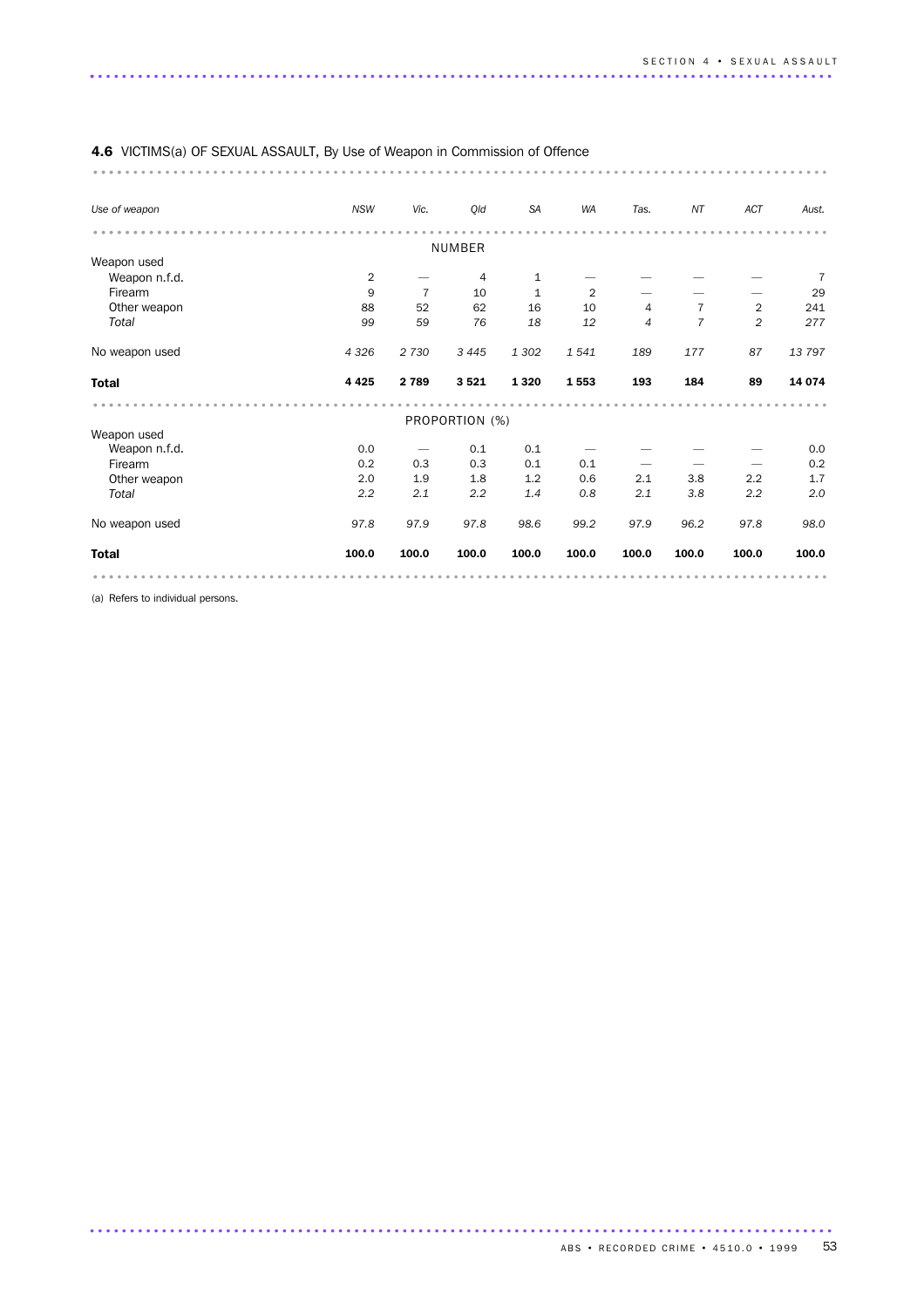# 4.7 VICTIMS(a) OF SEXUAL ASSAULT, By Outcome of Investigations at 30 Days

............................................................................................ ........

| Outcome of investigations     | <b>NSW</b> | Vic.    | Old           | <b>SA</b> | <b>WA</b> | Tas.  | NT    | <b>ACT</b> | Aust.   |  |  |  |
|-------------------------------|------------|---------|---------------|-----------|-----------|-------|-------|------------|---------|--|--|--|
|                               |            |         | <b>NUMBER</b> |           |           |       |       |            |         |  |  |  |
|                               |            |         |               |           |           |       |       |            |         |  |  |  |
| Investigation not finalised   | 2862       | 1779    | 1671          | 807       | 827       | 128   | 74    | 60         | 8 2 0 8 |  |  |  |
| Investigation finalised       |            |         |               |           |           |       |       |            |         |  |  |  |
| No offender proceeded against | 580        | 497     | 637           | 251       | 298       | 11    | 42    | 4          | 2 3 2 0 |  |  |  |
| Offender proceeded against    | 983        | 513     | 1 2 1 3       | 262       | 428       | 54    | 53    | 25         | 3531    |  |  |  |
| Total                         | 1 5 6 3    | 1010    | 1850          | 513       | 726       | 65    | 95    | 29         | 5851    |  |  |  |
| Not available(b)              |            |         |               |           |           |       | 15    |            | 15      |  |  |  |
| <b>Total</b>                  | 4 4 2 5    | 2 7 8 9 | 3521          | 1320      | 1553      | 193   | 184   | 89         | 14 0 74 |  |  |  |
|                               |            |         |               |           |           |       |       |            |         |  |  |  |
| PROPORTION (%)                |            |         |               |           |           |       |       |            |         |  |  |  |
|                               |            |         |               |           |           |       |       |            |         |  |  |  |
| Investigation not finalised   | 64.7       | 63.8    | 47.5          | 61.1      | 53.3      | 66.3  | 40.2  | 67.4       | 58.3    |  |  |  |
| Investigation finalised       |            |         |               |           |           |       |       |            |         |  |  |  |
| No offender proceeded against | 13.1       | 17.8    | 18.1          | 19.0      | 19.2      | 5.7   | 22.8  | 4.5        | 16.5    |  |  |  |
| Offender proceeded against    | 22.2       | 18.4    | 34.5          | 19.8      | 27.6      | 28.0  | 28.8  | 28.1       | 25.1    |  |  |  |
| Total                         | 35.3       | 36.2    | 52.5          | 38.9      | 46.7      | 33.7  | 51.6  | 32.6       | 41.6    |  |  |  |
| Not available(b)              |            |         |               |           |           |       | 8.2   |            | 0.1     |  |  |  |
| <b>Total</b>                  | 100.0      | 100.0   | 100.0         | 100.0     | 100.0     | 100.0 | 100.0 | 100.0      | 100.0   |  |  |  |

.............................................................................................

(a) Refers to individual persons.

(b) Includes offences where the outcome is unknown as well as offences where the outcome is

known but the date of finalisation is unknown.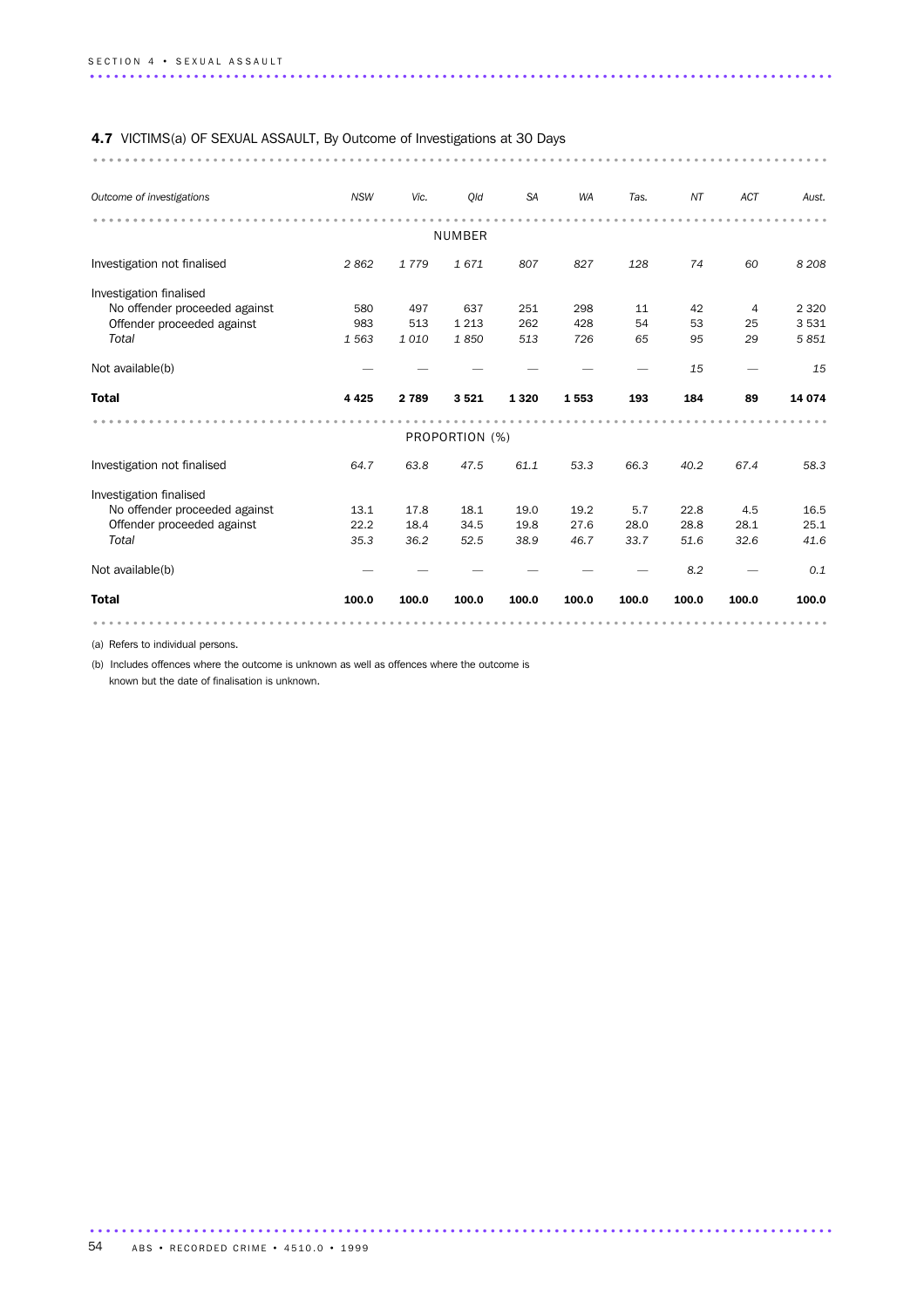# SECTION 5 KIDNAPPING/ABDUCTION ........................

| <b>OFFENCES</b>                    |                                                                                          |
|------------------------------------|------------------------------------------------------------------------------------------|
|                                    | Kidnapping/abduction is the unlawful seizing or taking away of another person either     |
|                                    | against that person's will or against the will of any parent, guardian or other person   |
|                                    | having lawful custody or care of that person.                                            |
| NUMBER OF VICTIMS                  |                                                                                          |
|                                    | Nationally, 763 victims of kidnapping/abduction were recorded during 1999. This          |
|                                    | represents an increase of 8.2% from the 705 victims recorded in 1998.                    |
| RATE PER 100,000 PERSONS           |                                                                                          |
|                                    | New South Wales was the only State to have a victimisation rate for kidnapping/          |
|                                    | abduction higher than the national rate of 4.0 victims per 100,000 persons, recording    |
|                                    | 7.0 victims per 100,000 persons. The lowest kidnapping/abduction victimisation rates     |
|                                    | were recorded in the Northern Territory with nil victims followed by Tasmania with       |
|                                    | 0.6 victims per 100,000 persons.                                                         |
| AGE AND SEX                        |                                                                                          |
|                                    | Females accounted for 65% of all kidnapping/abduction victims and had a victimisation    |
|                                    | rate of 5.2 victims per 100,000 females, compared to 2.8 male victims per 100,000 males. |
|                                    | Over half of all kidnapping/abduction victims (58%) were aged under 20 years. The        |
|                                    | highest victimisation rate was in the 15–19 year age group (14 victims                   |
|                                    | per 100,000 persons in this age group).                                                  |
| RELATIONSHIP OF OFFENDER TO VICTIM |                                                                                          |
|                                    | In New South Wales, Victoria, South Australia and Tasmania, the offender was most likely |
|                                    | to be a stranger to the victim.                                                          |
| LOCATION AND WEAPON USE            |                                                                                          |
|                                    | In 1999, most kidnapping/abduction offences took place at community locations (55%),     |
|                                    | 17% of which occurred on streets/footpaths. A dwelling was the next most common          |
|                                    | location, accounting for 21% of all kidnapping/abduction offences.                       |
|                                    | Most kidnapping/abduction offences were committed without a weapon (77%). Where a        |
|                                    | weapon was used, 34% of instances involved firearms.                                     |
| OUTCOME OF INVESTIGATIONS          |                                                                                          |
|                                    | Nationally, 43% of kidnapping/abduction investigations were finalised within 30 days of  |
|                                    | the offence becoming known to police, while an offender was proceeded against in just    |
|                                    | over half of these finalised investigations (51%).                                       |

.............................................................................................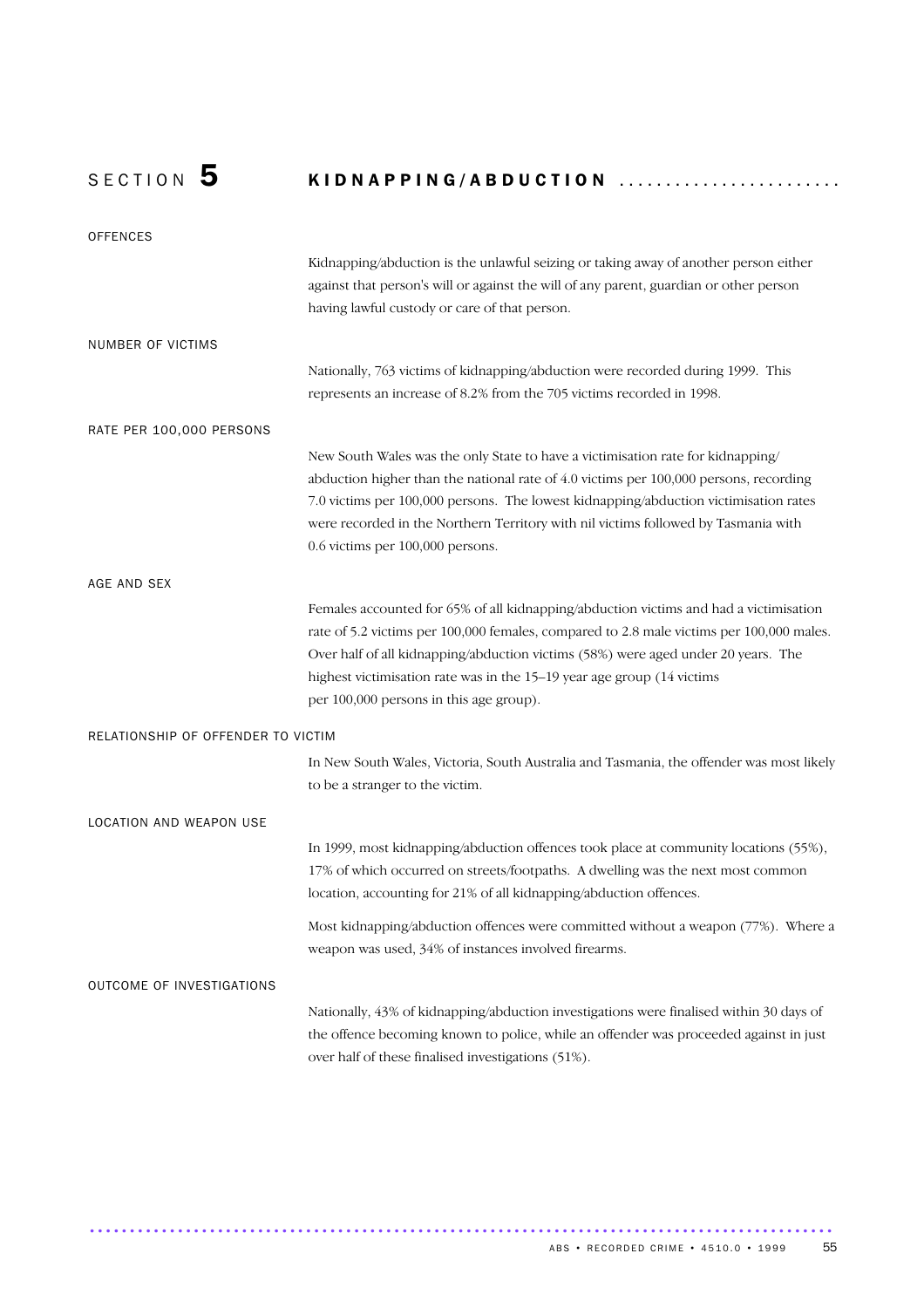# 5.1 VICTIMS(a) OF KIDNAPPING/ABDUCTION, By Sex and Age Group of Victim

| Sex and age group (years) | <b>NSW</b>     | Vic.                     | Qld                       | SA                       | WA                       | Tas.                     | $N\!T$                   | ACT                      | Aust.          |
|---------------------------|----------------|--------------------------|---------------------------|--------------------------|--------------------------|--------------------------|--------------------------|--------------------------|----------------|
|                           |                |                          | NUMBER                    |                          |                          |                          |                          |                          |                |
| Males                     |                |                          |                           |                          |                          |                          |                          |                          |                |
| $0 - 9$                   | 39             | 8                        | 13                        |                          | 8                        | $\,1\,$                  |                          | $\mathbf 1$              | 70             |
| $10 - 14$                 | 25             | 8                        | 6                         | $\overline{2}$           | $\mathbf{1}$             | $\overline{\phantom{0}}$ |                          | $\overline{\phantom{0}}$ | 42             |
| $15 - 19$                 | 48             | $\,$ 6 $\,$              | $\mathbf 1$               | $\mathbf 1$              | $\mathbf 1$              | -                        |                          | $\mathbf 1$              | 58             |
| $20 - 24$                 | 30             | $\overline{2}$           | $\mathbf 1$               | $\overline{\phantom{a}}$ | $\mathbf 1$              |                          |                          | $\mathbf 1$              | 35             |
| $25 - 34$                 | 25             | $\overline{4}$           | $\mathbf{1}$              | $\overline{\phantom{0}}$ | $\mathbf{1}$             | -                        | $\overline{\phantom{0}}$ | $\overline{\phantom{0}}$ | 31             |
| $35 - 44$                 | 14             | $\overline{\phantom{0}}$ | $\overline{\phantom{0}}$  |                          |                          |                          |                          | -                        | 14             |
| $45 - 54$                 | $\sqrt{4}$     | $\mathbf 1$              | $\mathbf 1$               | $\overline{\phantom{0}}$ | $\overline{\phantom{0}}$ |                          |                          |                          | 6              |
| $55 - 64$                 | $\mathbf 1$    | $\mathbf 1$              | $\overline{\phantom{0}}$  | $\overline{\phantom{0}}$ | $\overline{\phantom{0}}$ | $\overline{\phantom{0}}$ |                          |                          | $\overline{c}$ |
| 65 and over               | $\mathbf{1}$   | $\overline{\phantom{0}}$ | $\overline{\phantom{0}}$  | $\qquad \qquad$          | $\qquad \qquad$          | $\overline{\phantom{0}}$ |                          |                          | $\mathbf 1$    |
| Not specified             | $\,6$          |                          | $\mathsf 3$               | $\overline{\phantom{0}}$ |                          | $\overline{\phantom{0}}$ |                          | $\overline{\phantom{0}}$ | 9              |
| Total                     | 193            | 30                       | 26                        | 3                        | 12                       | $\mathbf{1}$             |                          | 3                        | 268            |
| Females                   |                |                          |                           |                          |                          |                          |                          |                          |                |
| $0 - 9$                   | 17             | 14                       | 19                        | $\overline{7}$           | 10                       |                          |                          |                          | 67             |
| $10 - 14$                 | 33             | 18                       | 17                        | $\overline{4}$           | $\overline{7}$           | -                        |                          |                          | 79             |
| $15 - 19$                 | 68             | 21                       | 17                        | 11                       | 11                       | -                        | $\overline{\phantom{0}}$ | $\overline{2}$           | 130            |
| $20 - 24$                 | 48             | 12                       | 3                         | 5                        | 5                        | $\mathbf{1}$             | $\overline{\phantom{0}}$ | $\mathbf 1$              | 75             |
| $25 - 34$                 | 55             | 13                       | 6                         | 6                        | 3                        | $\mathbf{1}$             |                          | $\overline{2}$           | 86             |
| $35 - 44$                 | 19             | 10                       | 3                         |                          | $\mathbf{1}$             |                          |                          |                          | 33             |
| $45 - 54$                 | $\mathsf 9$    |                          | $\mathbf 1$               | $\mathbf 2$              | $\overline{\phantom{0}}$ | $\overline{\phantom{0}}$ | $\overline{\phantom{0}}$ | $\overline{\phantom{0}}$ | 12             |
| $55 - 64$                 | 3              | $\overline{\phantom{0}}$ | $\overline{\phantom{0}}$  | $\overline{\phantom{0}}$ | $\overline{\phantom{0}}$ | $\overline{\phantom{0}}$ | $\overline{\phantom{0}}$ | $\overline{\phantom{0}}$ | $\mathbf{3}$   |
| 65 and over               | $\sqrt{4}$     | $\mathbf 1$              | $\overline{\phantom{0}}$  |                          | $\overline{\phantom{0}}$ | $\overline{\phantom{0}}$ |                          | $\overline{\phantom{0}}$ | 5              |
| Not specified             | $\mathbf 1$    | $\mathbf 1$              | $\mathbf 1$               |                          |                          | $\overline{\phantom{0}}$ |                          |                          | 3              |
| Total                     | 257            | 90                       | 67                        | 35                       | 37                       | $\sqrt{2}$               |                          | 5                        | 493            |
| Not stated                |                |                          |                           |                          |                          |                          |                          |                          |                |
| Total                     |                |                          | $\ensuremath{\mathbf{1}}$ |                          |                          |                          |                          | $\mathbf{1}$             | $\overline{c}$ |
| Persons                   |                |                          |                           |                          |                          |                          |                          |                          |                |
| $0 - 9$                   | 56             | 22                       | 32                        | $\overline{7}$           | 18                       | $\mathbf{1}$             |                          | $\mathbf{1}$             | 137            |
| $10 - 14$                 | 58             | 26                       | 23                        | 6                        | $\,8\,$                  |                          |                          | $\overline{\phantom{0}}$ | 121            |
| $15 - 19$                 | 116            | 27                       | 18                        | 12                       | $12\,$                   | $\overline{\phantom{0}}$ |                          | 3                        | 188            |
| $20 - 24$                 | 78             | 14                       | $\sqrt{4}$                | 5                        | $\,6$                    | $\mathbf 1$              | $\overline{\phantom{0}}$ | $\sqrt{2}$               | 110            |
| $25 - 34$                 | 80             | 17                       | $\overline{7}$            | 6                        | $\overline{4}$           | $\mathbf{1}$             |                          | $\overline{2}$           | 117            |
| $35 - 44$                 | 33             | 10                       | 3                         | $\overline{\phantom{0}}$ | $\mathbf{1}$             | $\overline{\phantom{a}}$ |                          |                          | 47             |
| $45 - 54$                 | 13             | $\mathbf 1$              | $\overline{2}$            | $\overline{2}$           | $\overline{\phantom{0}}$ |                          |                          |                          | 18             |
| $55 - 64$                 | $\overline{4}$ | $\mathbf 1$              |                           |                          |                          |                          |                          | -                        | 5              |
| 65 and over               | 5              | $\mathbf 1$              |                           |                          |                          |                          |                          |                          | 6              |
| Not specified             | $\overline{7}$ | $\mathbf 1$              | 5                         |                          |                          |                          |                          | $\mathbf 1$              | 14             |
| <b>Total</b>              | 450            | 120                      | 94                        | 38                       | 49                       | 3                        |                          | 9                        | 763            |
|                           |                |                          |                           |                          |                          |                          |                          |                          |                |

.............................................................................................

(a) Refers to individual persons.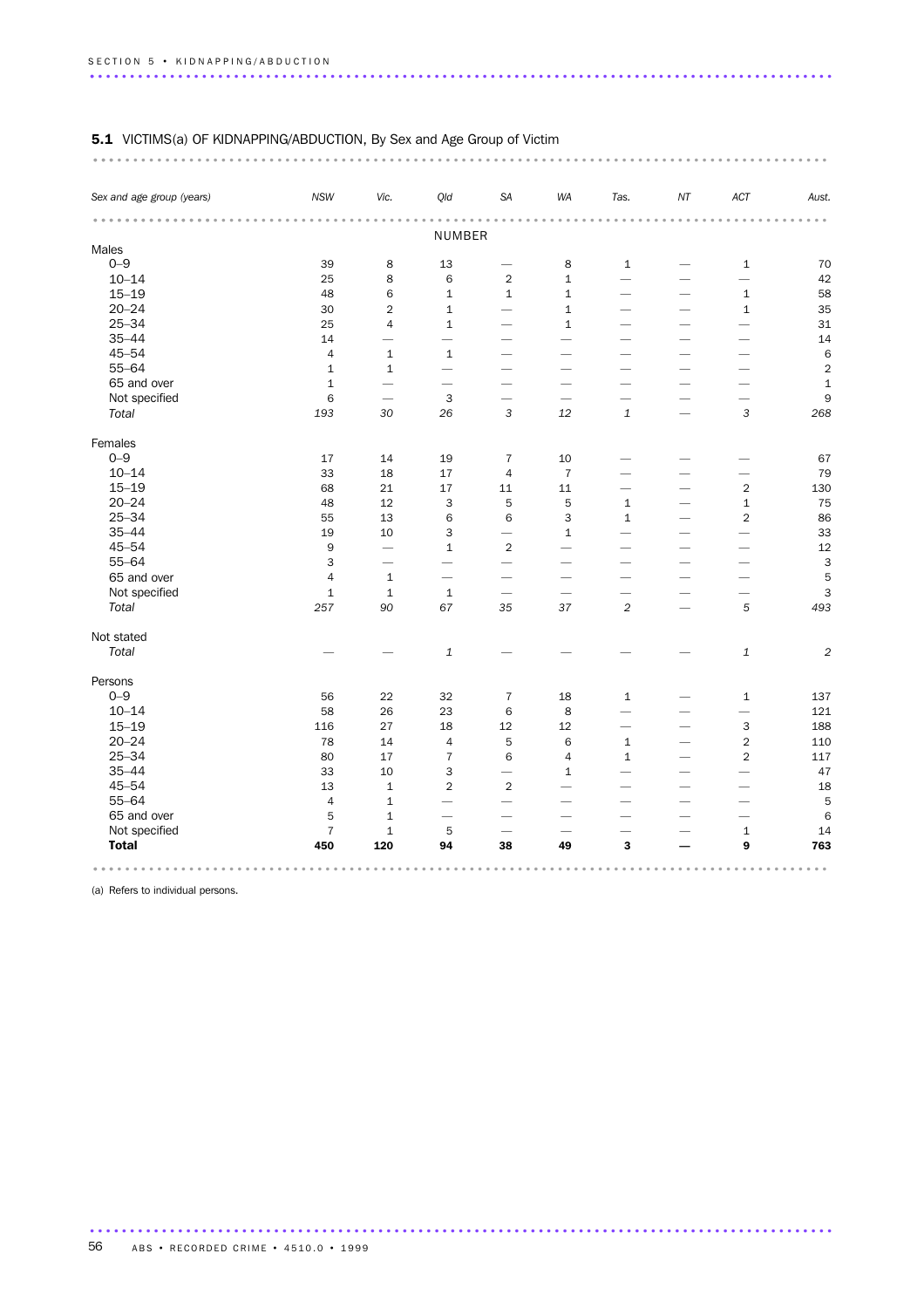| Sex and age group (years) | <b>NSW</b> | Vic.                     | Old                      | SA                              | WA                              | Tas.                     | NT                              | ACT                             | Aust. |
|---------------------------|------------|--------------------------|--------------------------|---------------------------------|---------------------------------|--------------------------|---------------------------------|---------------------------------|-------|
|                           |            |                          | RATE PER 100,000 PERSONS |                                 |                                 |                          |                                 |                                 |       |
| Males                     |            |                          |                          |                                 |                                 |                          |                                 |                                 |       |
| $O - 9$                   | 8.66       | 2.47                     | 5.10                     | $\overline{\phantom{m}}$        | 5.97                            | 2.97                     |                                 | 4.54                            | 5.24  |
| $10 - 14$                 | 11.16      | 4.93                     | 4.64                     | 3.87                            | 1.42                            | $\overline{\phantom{m}}$ |                                 | $\overline{\phantom{m}}$        | 6.23  |
| $15 - 19$                 | 21.20      | 3.63                     | 0.75                     | 1.94                            | 1.43                            |                          |                                 | 7.77                            | 8.48  |
| $20 - 24$                 | 13.20      | 1.14                     | 0.77                     | $\overline{\phantom{m}}$        | 1.39                            |                          |                                 | 6.92                            | 5.04  |
| $25 - 34$                 | 5.15       | 1.10                     | 0.37                     | $\overline{\phantom{m}}$        | 0.68                            |                          | $\overbrace{\phantom{1232211}}$ | $\overline{\phantom{0}}$        | 2.14  |
| $35 - 44$                 | 2.82       | $\overline{\phantom{m}}$ | $\overline{\phantom{m}}$ | $\overbrace{\phantom{1232211}}$ | $\overline{\phantom{0}}$        |                          |                                 |                                 | 0.96  |
| $45 - 54$                 | 0.93       | 0.32                     | 0.42                     | $\overline{\phantom{0}}$        |                                 |                          |                                 |                                 | 0.47  |
| $55 - 64$                 | 0.35       | 0.48                     | $\overline{\phantom{m}}$ |                                 | $\overbrace{\phantom{1232211}}$ |                          |                                 |                                 | 0.24  |
| 65 and over               | 0.28       | $\hspace{0.1mm}$         | $\overline{\phantom{m}}$ | $\overbrace{\phantom{1232211}}$ |                                 |                          |                                 | $\overbrace{\phantom{1232211}}$ | 0.10  |
| Total(b)                  | 6.06       | 1.29                     | 1.48                     | 0.41                            | 1.28                            | 0.43                     |                                 | 1.94                            | 2.84  |
| Females                   |            |                          |                          |                                 |                                 |                          |                                 |                                 |       |
| $0 - 9$                   | 3.97       | 4.56                     | 7.84                     | 7.43                            | 7.91                            |                          |                                 |                                 | 5.28  |
| $10 - 14$                 | 15.43      | 11.60                    | 13.91                    | 8.17                            | 10.47                           |                          |                                 |                                 | 12.30 |
| $15 - 19$                 | 31.66      | 13.27                    | 13.52                    | 22.28                           | 16.63                           | $\overline{\phantom{m}}$ |                                 | 17.25                           | 20.00 |
| $20 - 24$                 | 21.83      | 7.13                     | 2.39                     | 10.29                           | 7.31                            | 6.78                     |                                 | 7.60                            | 11.26 |
| $25 - 34$                 | 11.28      | 3.53                     | 2.26                     | 5.69                            | 2.12                            | 3.12                     |                                 | 7.88                            | 5.96  |
| $35 - 44$                 | 3.85       | 2.75                     | 1.11                     | $\overline{\phantom{m}}$        | 0.68                            | $\overline{\phantom{m}}$ |                                 |                                 | 2.25  |
| $45 - 54$                 | 2.14       | $\overline{\phantom{m}}$ | 0.43                     | 1.95                            |                                 | $\overline{\phantom{0}}$ |                                 |                                 | 0.96  |
| $55 - 64$                 | 1.05       |                          | $\overline{\phantom{0}}$ | $\overline{\phantom{0}}$        |                                 | $\overline{\phantom{0}}$ |                                 |                                 | 0.36  |
| 65 and over               | 0.87       | 0.30                     | $\overline{\phantom{m}}$ | $\overline{\phantom{a}}$        | $\overline{\phantom{m}}$        | $\overline{\phantom{m}}$ |                                 | $\overline{\phantom{m}}$        | 0.38  |
| Total(b)                  | 7.97       | 3.78                     | 3.82                     | 4.64                            | 4.00                            | 0.84                     | $\overbrace{\qquad \qquad }$    | 3.21                            | 5.18  |
| Persons                   |            |                          |                          |                                 |                                 |                          |                                 |                                 |       |
| $0 - 9$                   | 6.37       | 3.49                     | 6.43                     | 3.62                            | 6.91                            | 1.53                     |                                 | 2.32                            | 5.26  |
| $10 - 14$                 | 13.24      | 8.19                     | 9.15                     | 5.96                            | 5.83                            |                          |                                 |                                 | 9.19  |
| $15 - 19$                 | 26.29      | 8.35                     | 6.96                     | 11.90                           | 8.81                            | $\overline{\phantom{m}}$ | $\overline{\phantom{0}}$        | 12.26                           | 14.09 |
| $20 - 24$                 | 17.44      | 4.07                     | 1.57                     | 5.00                            | 4.27                            | 3.34                     |                                 | 7.24                            | 8.08  |
| $25 - 34$                 | 8.22       | 2.32                     | 1.31                     | 2.81                            | 1.39                            | 1.59                     |                                 | 3.97                            | 4.05  |
| $35 - 44$                 | 3.33       | 1.38                     | 0.56                     | $\overline{\phantom{m}}$        | 0.34                            |                          |                                 |                                 | 1.61  |
| $45 - 54$                 | 1.53       | 0.16                     | 0.42                     | 0.98                            | $\overline{\phantom{0}}$        |                          |                                 |                                 | 0.71  |
| $55 - 64$                 | 0.69       | 0.24                     | $\overline{\phantom{m}}$ |                                 |                                 |                          |                                 |                                 | 0.30  |
| 65 and over               | 0.61       | 0.17                     | $\overline{\phantom{m}}$ | $\overline{\phantom{a}}$        | $\overline{\phantom{m}}$        | $\overline{\phantom{m}}$ |                                 | $\overline{\phantom{m}}$        | 0.26  |
| Total(b)                  | 7.02       | 2.55                     | 2.68                     | 2.55                            | 2.63                            | 0.64                     |                                 | 2.90                            | 4.02  |

.............................................................................................

# 5.1 VICTIMS(a) OF KIDNAPPING/ABDUCTION, By Sex and Age Group of Victim *continued*

(a) Refers to individual persons.

(b) Includes persons for whom age and/or sex was not specified.

ABS • RECORDED CRIME • 4510.0 • 1999 57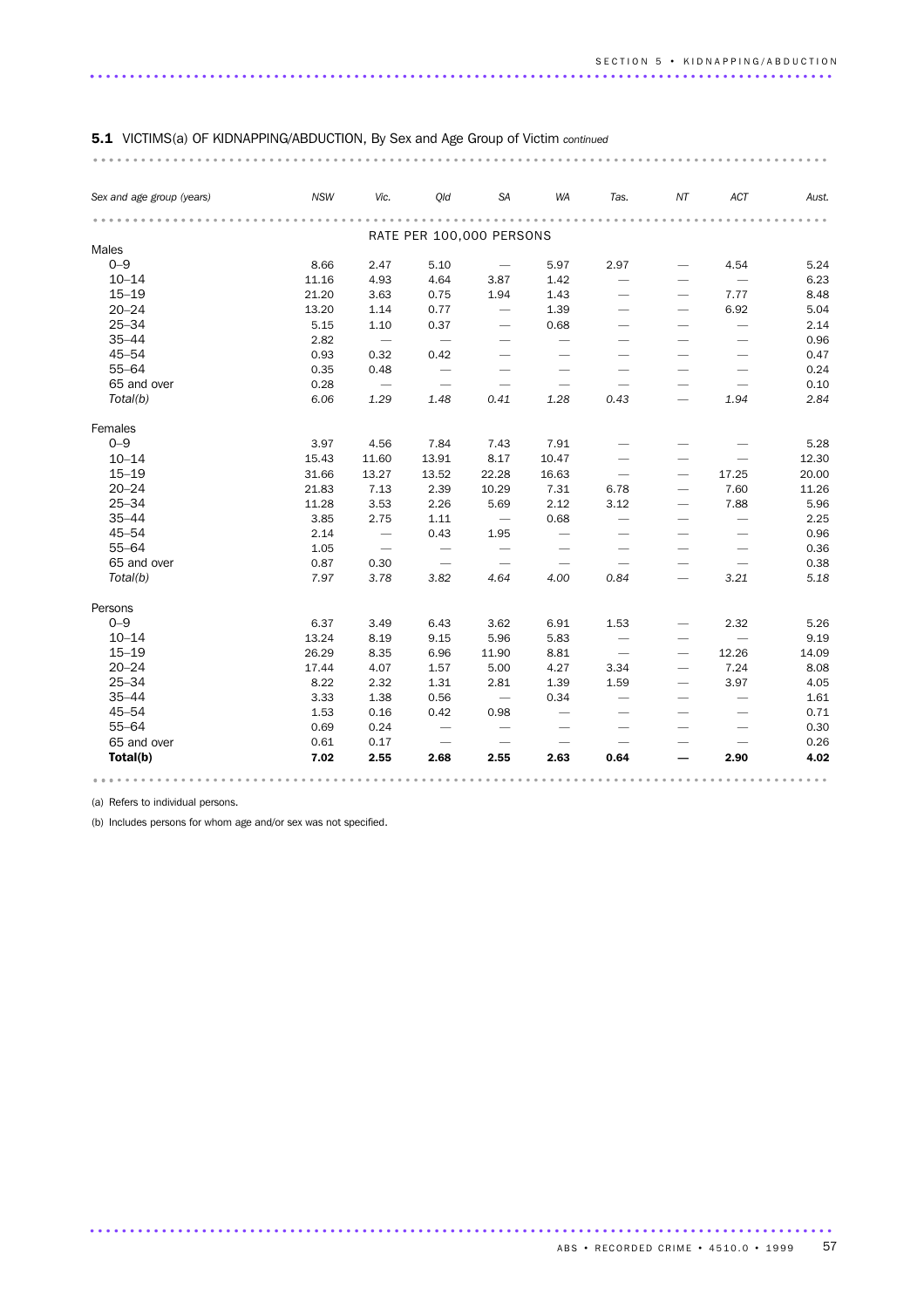#### 5.2 VICTIMS(a) OF KIDNAPPING/ABDUCTION, By Sex of Victim and Relationship of Offender to Victim

........................................................................................... ...

| Sex of victim and relationship    | <b>NSW</b>                     | Vic.                            | Qld(b)         | <b>SA</b>                       | WA                       | Tas.                             | ΝT                            | ACT            | Aust.          |
|-----------------------------------|--------------------------------|---------------------------------|----------------|---------------------------------|--------------------------|----------------------------------|-------------------------------|----------------|----------------|
|                                   |                                |                                 |                |                                 |                          |                                  |                               |                |                |
| Males                             |                                |                                 | <b>NUMBER</b>  |                                 |                          |                                  |                               |                |                |
| Known to victim                   |                                |                                 |                |                                 |                          |                                  |                               |                |                |
| Family member                     | 15                             | 2                               |                |                                 | $\mathbf{1}$             | -                                |                               |                | 18             |
| Non-family member                 | 34                             | $\overline{7}$                  | 1              |                                 | 3                        |                                  |                               |                | 45             |
| Total                             | 49                             | 9                               | 1              |                                 | $\overline{4}$           | $\overline{\phantom{0}}$         |                               | -              | 63             |
| Unknown to victim                 | 109                            | 21                              | 1              | 3                               | $\overline{\phantom{0}}$ | $\mathbf{1}$                     |                               | $\mathbf{1}$   | 136            |
| Not stated/inadequately described | 35                             | $\overline{\phantom{0}}$        | 24             |                                 | 8                        | $\overline{\phantom{0}}$         |                               | $\overline{2}$ | 69             |
| Total                             | 193                            | 30                              | 26             | 3                               | 12                       | 1                                |                               | 3              | 268            |
| Females                           |                                |                                 |                |                                 |                          |                                  |                               |                |                |
| Known to victim                   |                                |                                 |                |                                 |                          |                                  |                               |                |                |
| Family member                     | 20                             | 1                               | 2              | $\overline{2}$                  | 4                        | $\overline{\phantom{0}}$         |                               | 1              | 30             |
| Non-family member                 | 68                             | 18                              | 3              | 11                              | 7                        | 1                                |                               | $\overline{2}$ | 110            |
| Total                             | 88                             | 19                              | 5              | 13                              | 11                       | $\mathbf{1}$                     |                               | 3              | 140            |
| Unknown to victim                 | 142                            | 71                              | 4              | 22                              | 3                        | 1                                |                               | 2              | 245            |
| Not stated/inadequately described | 27                             | $\overline{\phantom{0}}$        | 58             | $\overline{\phantom{0}}$        | 23                       |                                  |                               |                | 108            |
| Total                             | 257                            | 90                              | 67             | 35                              | 37                       | 2                                |                               | 5              | 493            |
| Not stated                        |                                |                                 |                |                                 |                          |                                  |                               |                |                |
| Total                             |                                |                                 | 1              |                                 |                          |                                  |                               | $\mathbf{1}$   | $\overline{2}$ |
| Persons(c)                        |                                |                                 |                |                                 |                          |                                  |                               |                |                |
| Known to victim                   |                                |                                 |                |                                 |                          |                                  |                               |                |                |
| Family member                     | 35                             | 3                               | 2              | 2                               | 5                        | $\overline{\phantom{0}}$         |                               | $\mathbf{1}$   | 48             |
| Non-family member                 | 102                            | 25                              | 4              | 11                              | 10                       | 1                                |                               | $\overline{2}$ | 155            |
| Total                             | 137                            | 28                              | 6              | 13                              | 15                       | $\mathbf{1}$                     |                               | 3              | 203            |
|                                   | 251                            | 92                              | 5              | 25                              | 3                        | $\overline{2}$                   |                               | 3              | 381            |
| Unknown to victim                 |                                |                                 |                |                                 |                          |                                  |                               |                |                |
| Not stated/inadequately described | 62                             | $\overbrace{\phantom{1232211}}$ | 83             |                                 | 31                       | $\overline{\phantom{0}}$         |                               | $\overline{2}$ | 178            |
| <b>Total</b>                      | 450                            | 120                             | 94             | 38                              | 49                       | 3                                |                               | 9              | 763            |
|                                   | $- - - - - - -$<br>$- - - - -$ |                                 | PROPORTION (%) |                                 |                          |                                  |                               |                |                |
| Males                             |                                |                                 |                |                                 |                          |                                  |                               |                |                |
| Known to victim                   |                                |                                 |                |                                 |                          |                                  |                               |                |                |
| Family member                     | 7.8                            | 6.7                             |                |                                 | 8.3                      |                                  |                               |                | 6.7            |
| Non-family member                 | 17.6                           | 23.3                            | 3.8            |                                 | 25.0                     |                                  |                               |                | 16.8           |
| Total                             | 25.4                           | 30.0                            | 3.8            | $\hspace{0.1mm}-\hspace{0.1mm}$ | 33.3                     | $\overline{\phantom{0}}$         |                               |                | 23.5           |
| Unknown to victim                 | 56.5                           | 70.0                            | 3.8            | 100.0                           | $\overline{\phantom{a}}$ | 100.0                            |                               | 33.3           | 50.7           |
| Not stated/inadequately described | 18.1                           | $\overline{\phantom{0}}$        | 92.3           |                                 | 66.7                     |                                  |                               | 66.7           | 25.7           |
| Total                             | 100.0                          | 100.0                           | 100.0          | 100.0                           | 100.0                    | 100.0                            |                               | 100.0          | 100.0          |
| Females                           |                                |                                 |                |                                 |                          |                                  |                               |                |                |
| Known to victim                   |                                |                                 |                |                                 |                          |                                  |                               |                |                |
| Family member                     | 7.8                            | 1.1                             | 3.0            | 5.7                             | 10.8                     | $\overbrace{\phantom{12322111}}$ |                               | 20.0           | $6.1\,$        |
| Non-family member                 | 26.5                           | 20.0                            | 4.5            | 31.4                            | 18.9                     | 50.0                             |                               | 40.0           | 22.3           |
| Total                             | 34.2                           | 21.1                            | 7.5            | 37.1                            | 29.7                     | 50.0                             |                               | 60.0           | 28.4           |
| Unknown to victim                 | 55.3                           | 78.9                            | 6.0            | 62.9                            | 8.1                      | 50.0                             | $\overbrace{\phantom{12333}}$ | 40.0           | 49.7           |
| Not stated/inadequately described | 10.5                           | $\overline{\phantom{0}}$        | 86.6           |                                 | 62.2                     |                                  |                               |                | 21.9           |
| Total                             | 100.0                          | 100.0                           | 100.0          | 100.0                           | 100.0                    | 100.0                            |                               | 100.0          | 100.0          |
| Persons(c)                        |                                |                                 |                |                                 |                          |                                  |                               |                |                |
| Known to victim                   |                                |                                 |                |                                 |                          |                                  |                               |                |                |
| Family member                     | 7.8                            | 2.5                             | 2.1            | 5.3                             | 10.2                     |                                  |                               | 11.1           | 6.3            |
| Non-family member                 | 22.7                           | 20.8                            | 4.3            | 28.9                            | 20.4                     | 33.3                             | $\overline{\phantom{0}}$      | 22.2           | 20.3           |
| Total                             | 30.4                           | 23.3                            | 6.4            | 34.2                            | 30.6                     | 33.3                             |                               | 33.3           | 26.6           |
| Unknown to victim                 | 55.8                           | 76.7                            | 5.3            | 65.8                            | 6.1                      | 66.7                             |                               | 33.3           | 49.9           |
| Not stated/inadequately described | 13.8                           |                                 | 88.3           | $\overline{\phantom{m}}$        | 63.3                     |                                  | $\overline{\phantom{0}}$      | 22.2           | 23.3           |
| <b>Total</b>                      | 100.0                          | 100.0                           | 100.0          | 100.0                           | 100.0                    | 100.0                            |                               | 100.0          | 100.0          |
|                                   |                                |                                 |                |                                 |                          |                                  |                               |                |                |

.............................................................................................

(a) Refers to individual persons.

(b) Counts for Queensland relationship of offender to victim are not directly comparable with other States and Territories as Queensland do not provide this information before a suspect has been apprehended.

(c) Includes those persons for which sex was not stated, but relationship was recorded.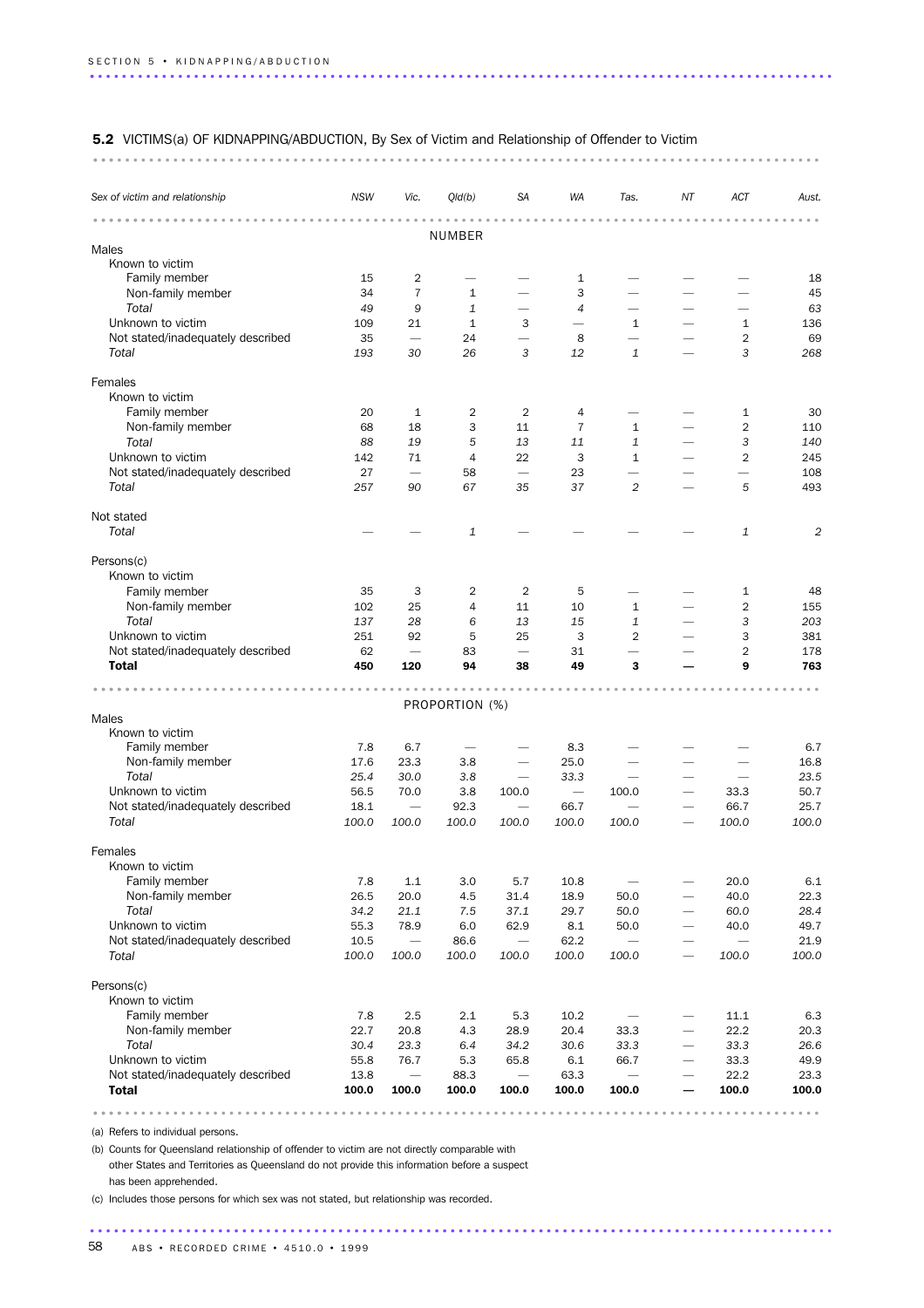#### 5.3 VICTIMS(a) OF KIDNAPPING/ABDUCTION, By Location Where Criminal Incident Occurred(b)

........................................................................................... ....

| Type of location             | <b>NSW</b> | Vic.           | Old            | SA             | WA             | Tas.           | NT | ACT            | Aust. |
|------------------------------|------------|----------------|----------------|----------------|----------------|----------------|----|----------------|-------|
|                              |            |                | <b>NUMBER</b>  |                |                |                |    |                |       |
| Residential                  |            |                |                |                |                |                |    |                |       |
| <b>Dwelling</b>              | 93         | 22             | 17             | 9              | 14             | $\mathbf{1}$   |    | $\overline{2}$ | 158   |
| Outbuilding/residential land | 31         | $\overline{2}$ | $\overline{2}$ | 1              |                |                |    |                | 36    |
| Total                        | 124        | 24             | 19             | 10             | 14             | $\mathbf{1}$   |    | $\overline{2}$ | 194   |
| Community                    |            |                |                |                |                |                |    |                |       |
| Street/footpath              | 88         | 16             | 11             | 4              | 5              |                |    | 6              | 130   |
| Other community location     | 149        | 48             | 48             | 20             | 23             | $\overline{2}$ |    |                | 290   |
| Total                        | 237        | 64             | 59             | 24             | 28             | $\overline{2}$ |    | 6              | 420   |
| Other location               | 65         | 18             | 14             | $\overline{4}$ | $\overline{7}$ |                |    | $\mathbf{1}$   | 109   |
| Unspecified                  | 24         | 14             | $\overline{c}$ |                |                |                |    |                | 40    |
| <b>Total</b>                 | 450        | 120            | 94             | 38             | 49             | 3              |    | 9              | 763   |
|                              |            |                | PROPORTION (%) |                |                |                |    |                |       |
| Residential                  |            |                |                |                |                |                |    |                |       |
| <b>Dwelling</b>              | 20.7       | 18.3           | 18.1           | 23.7           | 28.6           | 33.3           |    | 22.2           | 20.7  |
| Outbuilding/residential land | 6.9        | 1.7            | 2.1            | 2.6            |                |                |    |                | 4.7   |
| Total                        | 27.6       | 20.0           | 20.2           | 26.3           | 28.6           | 33.3           |    | 22.2           | 25.4  |
| Community                    |            |                |                |                |                |                |    |                |       |
| Street/footpath              | 19.6       | 13.3           | 11.7           | 10.5           | 10.2           |                |    | 66.7           | 17.0  |
| Other community location     | 33.1       | 40.0           | 51.1           | 52.6           | 46.9           | 66.7           |    |                | 38.0  |
| Total                        | 52.7       | 53.3           | 62.8           | 63.2           | 57.1           | 66.7           |    | 66.7           | 55.0  |
| Other location               | 14.4       | 15.0           | 14.9           | 10.5           | 14.3           |                |    | 11.1           | 14.3  |
| Unspecified                  | 5.3        | 11.7           | 2.1            |                |                |                |    |                | 5.2   |
| <b>Total</b>                 | 100.0      | 100.0          | 100.0          | 100.0          | 100.0          | 100.0          |    | 100.0          | 100.0 |
|                              |            |                |                |                |                |                |    |                |       |

.............................................................................................

(a) Refers to individual persons.

(b) A criminal incident may involve multiple offences which may occur at different locations. In these instances, 'type of location' refers to the initial location where the criminal incident took place. In classifying type of location, the ability to provide detailed information for each offence category varies between States and Territories. Where information is not available at the more specific group level, it is aggregated to the broader subdivision or division level.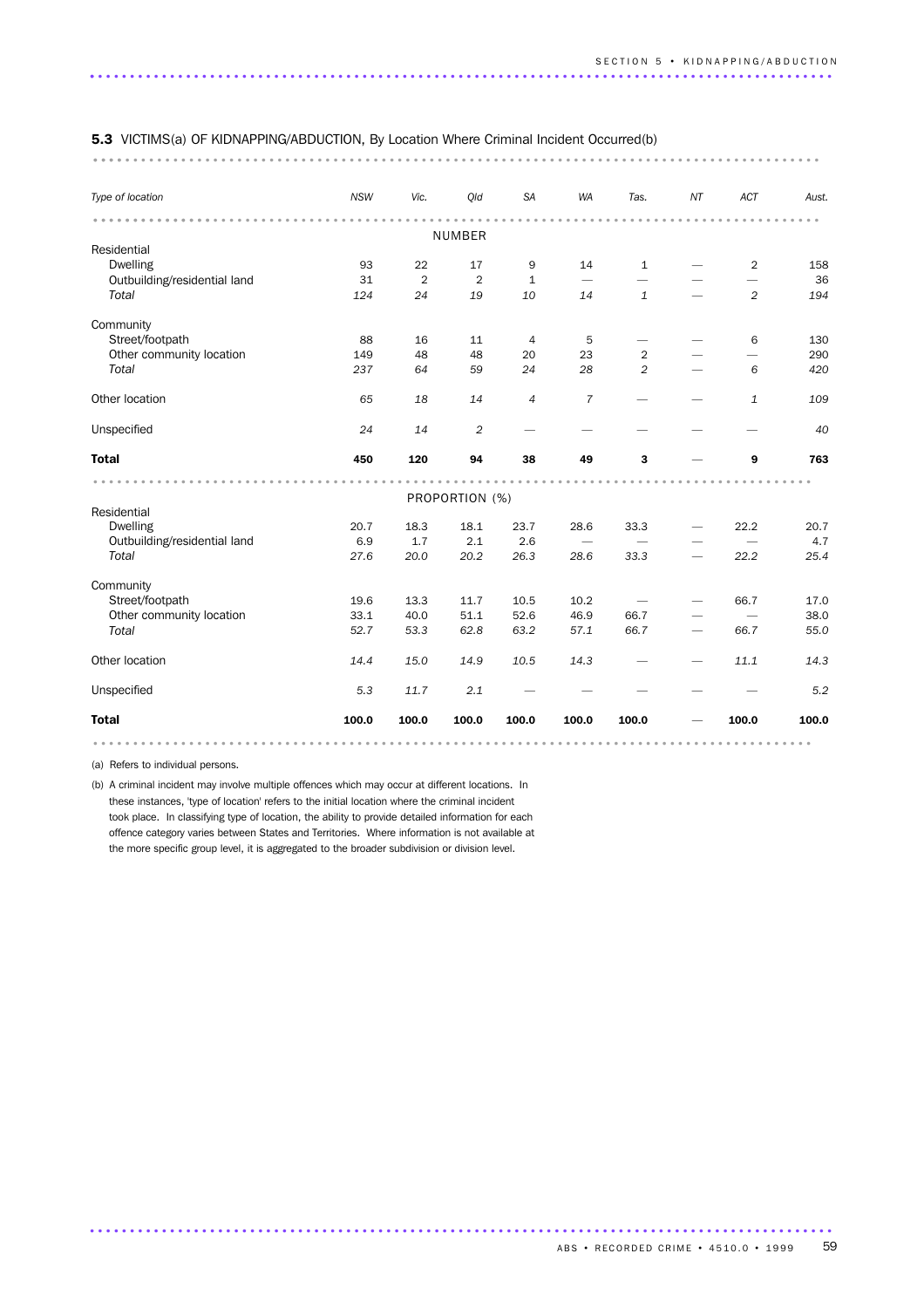| <b>5.4</b> VICTIMS(a) OF KIDNAPPING/ABDUCTION, By Use of Weapon in Commission of Offence |            |       |                |              |                          |                |    |                |       |
|------------------------------------------------------------------------------------------|------------|-------|----------------|--------------|--------------------------|----------------|----|----------------|-------|
|                                                                                          |            |       |                |              |                          |                |    |                |       |
| Use of weapon                                                                            | <b>NSW</b> | Vic.  | Qld            | <b>SA</b>    | WA                       | Tas.           | NT | ACT            | Aust. |
|                                                                                          |            |       | <b>NUMBER</b>  |              |                          |                |    |                |       |
| Weapon used                                                                              |            |       |                |              |                          |                |    |                |       |
| Weapon n.f.d.                                                                            | 1          |       | 2              |              |                          |                |    |                | 3     |
| Firearm                                                                                  | 51         | 5     | 3              | $\mathbf{1}$ |                          |                |    |                | 60    |
| Other weapon                                                                             | 96         | 9     | 3              | 4            |                          | 1              |    | $\overline{2}$ | 115   |
| Total                                                                                    | 148        | 14    | 8              | 5            |                          | $\mathbf 1$    |    | $\overline{c}$ | 178   |
| No weapon used                                                                           | 302        | 106   | 86             | 33           | 49                       | $\overline{2}$ |    | $\overline{7}$ | 585   |
| <b>Total</b>                                                                             | 450        | 120   | 94             | 38           | 49                       | $\mathbf{3}$   |    | 9              | 763   |
|                                                                                          |            |       | PROPORTION (%) |              |                          |                |    |                |       |
| Weapon used                                                                              |            |       |                |              |                          |                |    |                |       |
| Weapon n.f.d.                                                                            | 0.2        |       | 2.1            |              |                          |                |    |                | 0.4   |
| Firearm                                                                                  | 11.3       | 4.2   | 3.2            | 2.6          |                          |                |    |                | 7.9   |
| Other weapon                                                                             | 21.3       | 7.5   | 3.2            | 10.5         | $\overline{\phantom{0}}$ | 33.3           |    | 22.2           | 15.1  |
| Total                                                                                    | 32.9       | 11.7  | 8.5            | 13.2         |                          | 33.3           |    | 22.2           | 23.3  |
| No weapon used                                                                           | 67.1       | 88.3  | 91.5           | 86.8         | 100.0                    | 66.7           |    | 77.8           | 76.7  |
| <b>Total</b>                                                                             | 100.0      | 100.0 | 100.0          | 100.0        | 100.0                    | 100.0          |    | 100.0          | 100.0 |
|                                                                                          |            |       |                |              |                          |                |    |                |       |

(a) Refers to individual persons.

### 5.5 VICTIMS(a) OF KIDNAPPING/ABDUCTION, By Outcome of Investigations at 30 Days

............................................................................................ .........

| Outcome of investigations         | <b>NSW</b> | Vic.  | Qld            | <b>SA</b>      | WA    | Tas.         | NT | <b>ACT</b> | Aust. |
|-----------------------------------|------------|-------|----------------|----------------|-------|--------------|----|------------|-------|
|                                   |            |       | <b>NUMBER</b>  |                |       |              |    |            |       |
| Investigation not finalised       | 248        | 70    | 51             | 29             | 29    | $1\,$        |    | 5          | 433   |
| Investigation finalised           |            |       |                |                |       |              |    |            |       |
| No offender proceeded against     | 90         | 21    | 33             | $\overline{2}$ | 14    | $\mathbf{1}$ |    |            | 161   |
| Offender proceeded against        | 112        | 29    | 10             | 7              | 6     | $\mathbf{1}$ |    | 4          | 169   |
| Total                             | 202        | 50    | 43             | 9              | 20    | 2            |    | 4          | 330   |
| <b>Total</b>                      | 450        | 120   | 94             | 38             | 49    | 3            |    | 9          | 763   |
|                                   |            |       | PROPORTION (%) |                |       |              |    |            |       |
| Investigation not finalised       | 55.1       | 58.3  | 54.3           | 76.3           | 59.2  | 33.3         |    | 55.6       | 56.7  |
| Investigation finalised           |            |       |                |                |       |              |    |            |       |
| No offender proceeded against     | 20.0       | 17.5  | 35.1           | 5.3            | 28.6  | 33.3         |    |            | 21.1  |
| Offender proceeded against        | 24.9       | 24.2  | 10.6           | 18.4           | 12.2  | 33.3         |    | 44.4       | 22.1  |
| Total                             | 44.9       | 41.7  | 45.7           | 23.7           | 40.8  | 66.7         |    | 44.4       | 43.3  |
| <b>Total</b>                      | 100.0      | 100.0 | 100.0          | 100.0          | 100.0 | 100.0        |    | 100.0      | 100.0 |
|                                   |            |       |                |                |       |              |    |            |       |
| (a) Refers to individual persons. |            |       |                |                |       |              |    |            |       |
|                                   |            |       |                |                |       |              |    |            |       |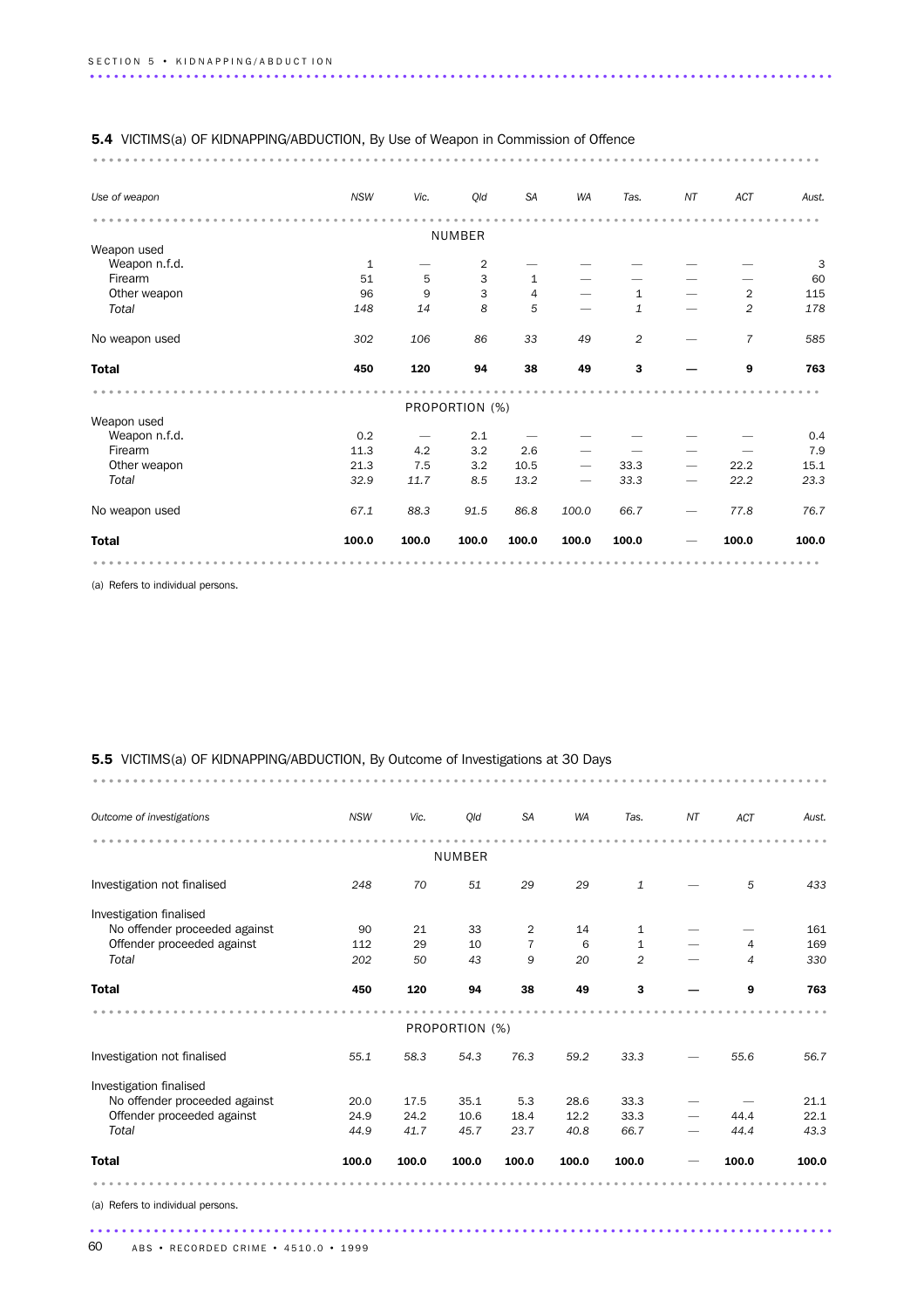S E C T I O N 6 R O B B E R Y ............................................

**OFFENCES** 

Robbery offences involve the unlawful taking of property from the immediate possession of a person or an organisation, or control, custody or care of a person, accompanied by the use, and/or threatened use of immediate force or violence.

For national statistical purposes the owner of the property is regarded as the victim. For example, a bank robbery for which the bank (organisation) is recorded as the victim may involve a bank teller in confrontational circumstances without the teller being recorded as a victim in the robbery. The bank teller would also be recorded as a separate victim if he/she had personal property stolen.

In this section, rates based on the total number of victims are presented together with rates based on person victims only.

### NUMBER OF VICTIMS

Nationally there were 22,590 victims of robbery recorded by police in Australia during 1999. This represents a decrease of 5.1% from 1998 when 23,801 victims of robbery were recorded.

Armed robberies accounted for 42% of all robberies. There were 9,439 victims of armed robbery in 1999, a decrease of 13% over 1998 when 10,850 victims were recorded. All States and Territories recorded a decrease in the number of armed robbery victims in 1999, with the exception of Victoria where an increase of 21% was recorded (from 1,556 victims in 1998 to 1,880 victims in 1999).

There were 13,151 victims of unarmed robbery in 1999, an increase of 1.5% on the 12,951 victims recorded in 1998. The Australian Capital Territory recorded the largest percentage increase in victims of unarmed robbery increasing 25%, from 157 victims in 1998 to 197 victims in 1999.

Of the 22,590 victims of robbery, 17,869 (79%) were recorded as persons and 4,721 (21%) were recorded as organisations. Organisations were more likely to be recorded as victims of armed robbery (39%) than unarmed robbery (8.0%). Persons represented 61% of victims of armed robbery and 92% of victims of unarmed robbery.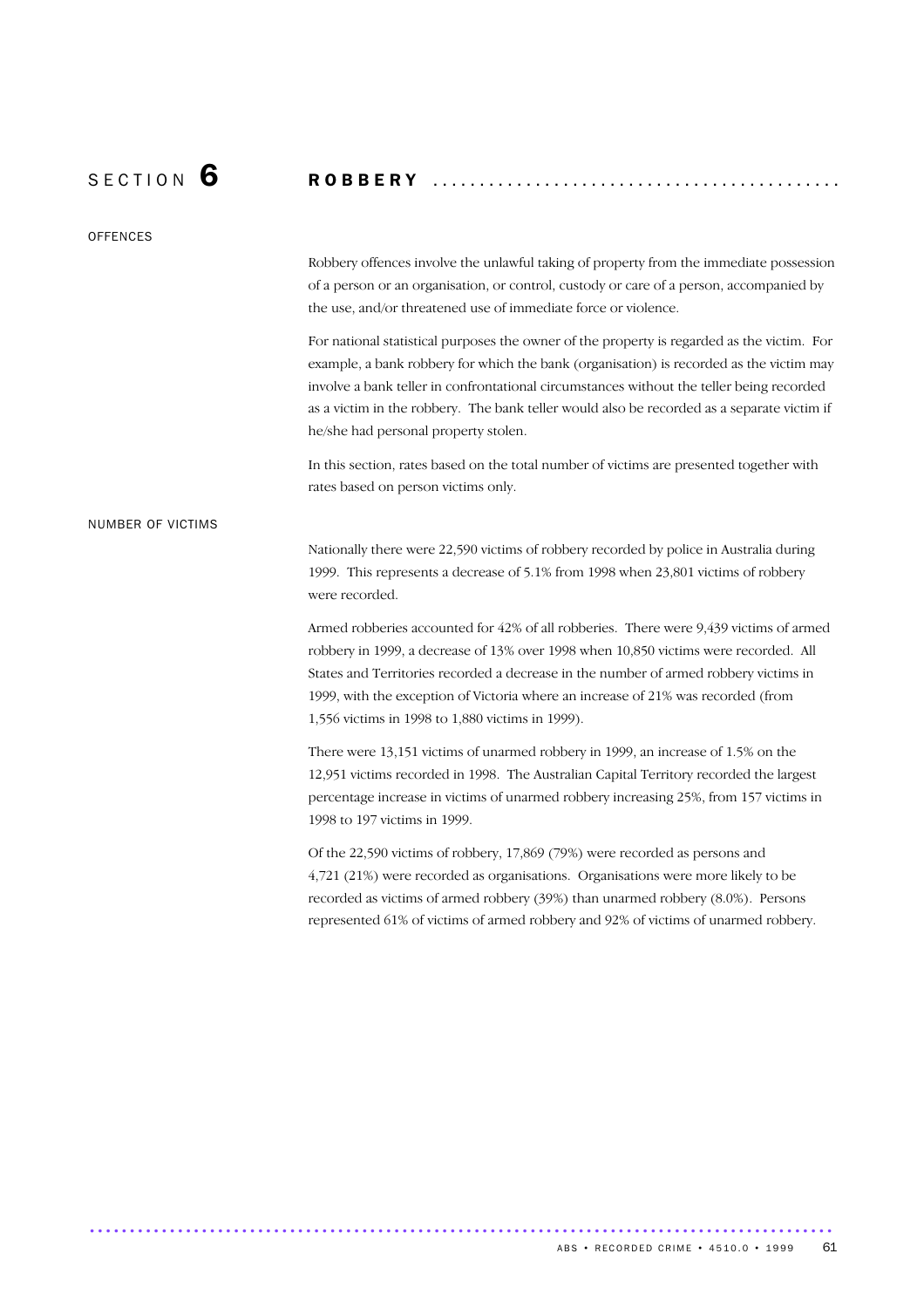#### 6.1 VICTIMS(a) OF ROBBERY

| 0.1<br><b>VIUTIIVIO(d) UF RUDDERI</b> |            |         |         |           |         |      |                          |                |         |
|---------------------------------------|------------|---------|---------|-----------|---------|------|--------------------------|----------------|---------|
|                                       |            |         |         |           |         |      |                          |                |         |
|                                       | <b>NSW</b> | Vic.    | Qld     | <b>SA</b> | WA      | Tas. | NT                       | ACT            | Aust.   |
|                                       |            |         |         |           |         |      |                          |                |         |
|                                       |            |         | 1999    |           |         |      |                          |                |         |
| Armed robbery                         |            |         |         |           |         |      |                          |                |         |
| Persons                               | 2 7 4 1    | 1421    | 599     | 390       | 440     | 45   | 32                       | 103            | 5 7 7 1 |
| Organisations                         | 1878       | 459     | 658     | 138       | 491     | 32   | $\overline{\phantom{m}}$ | 12             | 3 6 6 8 |
| <b>Total</b>                          | 4 6 1 9    | 1880    | 1 2 5 7 | 528       | 931     | 77   | 32                       | 115            | 9439    |
| Unarmed robbery                       |            |         |         |           |         |      |                          |                |         |
| Persons                               | 7 2 4 3    | 1453    | 1072    | 915       | 1074    | 103  | 45                       | 193            | 12 0 98 |
| Organisations                         | 692        | 71      | 137     | 31        | 109     | 9    |                          | $\overline{4}$ | 1053    |
| <b>Total</b>                          | 7935       | 1524    | 1 2 0 9 | 946       | 1 1 8 3 | 112  | 45                       | 197            | 13 151  |
|                                       |            |         |         |           |         |      |                          |                |         |
|                                       |            |         | 1998r   |           |         |      |                          |                |         |
| Armed robbery                         |            |         |         |           |         |      |                          |                |         |
| Persons                               | 3 2 0 3    | 1 1 7 6 | 591     | 470       | 573     | 48   | 21                       | 116            | 6 1 9 8 |
| Organisations                         | 2 5 1 8    | 380     | 694     | 169       | 822     | 37   | 13                       | 19             | 4 6 5 2 |
| <b>Total</b>                          | 5721       | 1556    | 1 2 8 5 | 639       | 1 3 9 5 | 85   | 34                       | 135            | 10850   |
| Unarmed robbery                       |            |         |         |           |         |      |                          |                |         |
| Persons                               | 6822       | 1372    | 1 1 1 3 | 1 0 0 0   | 1 2 1 3 | 93   | 44                       | 149            | 11806   |
| Organisations                         | 783        | 67      | 133     | 29        | 112     | 9    | 4                        | 8              | 1 1 4 5 |
| <b>Total</b>                          | 7605       | 1439    | 1 2 4 6 | 1 0 2 9   | 1 3 2 5 | 102  | 48                       | 157            | 12 951  |
|                                       |            |         |         |           |         |      |                          |                |         |

(a) Refers to individual persons or organisations.

### RATE PER 100,000 PERSONS

The national robbery rate for 1999 was 119 victims per 100,000 persons, with armed robbery and unarmed robbery rates of 50 and 69 victims per 100,000 persons respectively.

For robbery where the victim was recorded as a person, the armed robbery rate was 30 per 100,000 persons and the unarmed robbery rate was 64 per 100,000 persons (see tables 6.7 and 6.8).

New South Wales recorded the highest victimisation rate for armed robbery for person victims in 1999 with 43 per 100,000 persons, followed by the Australian Capital Territory with 33 per 100,000 persons. The lowest rate for persons victims was recorded in Tasmania with 10 per 100,000 persons.

New South Wales was the only jurisdiction with a rate above the national unarmed robbery person victimisation rate of 64 per 100,000 persons, with 113 per 100,000 persons. The lowest person victimisation rate for unarmed robbery was recorded in Tasmania with 22 per 100,000 persons.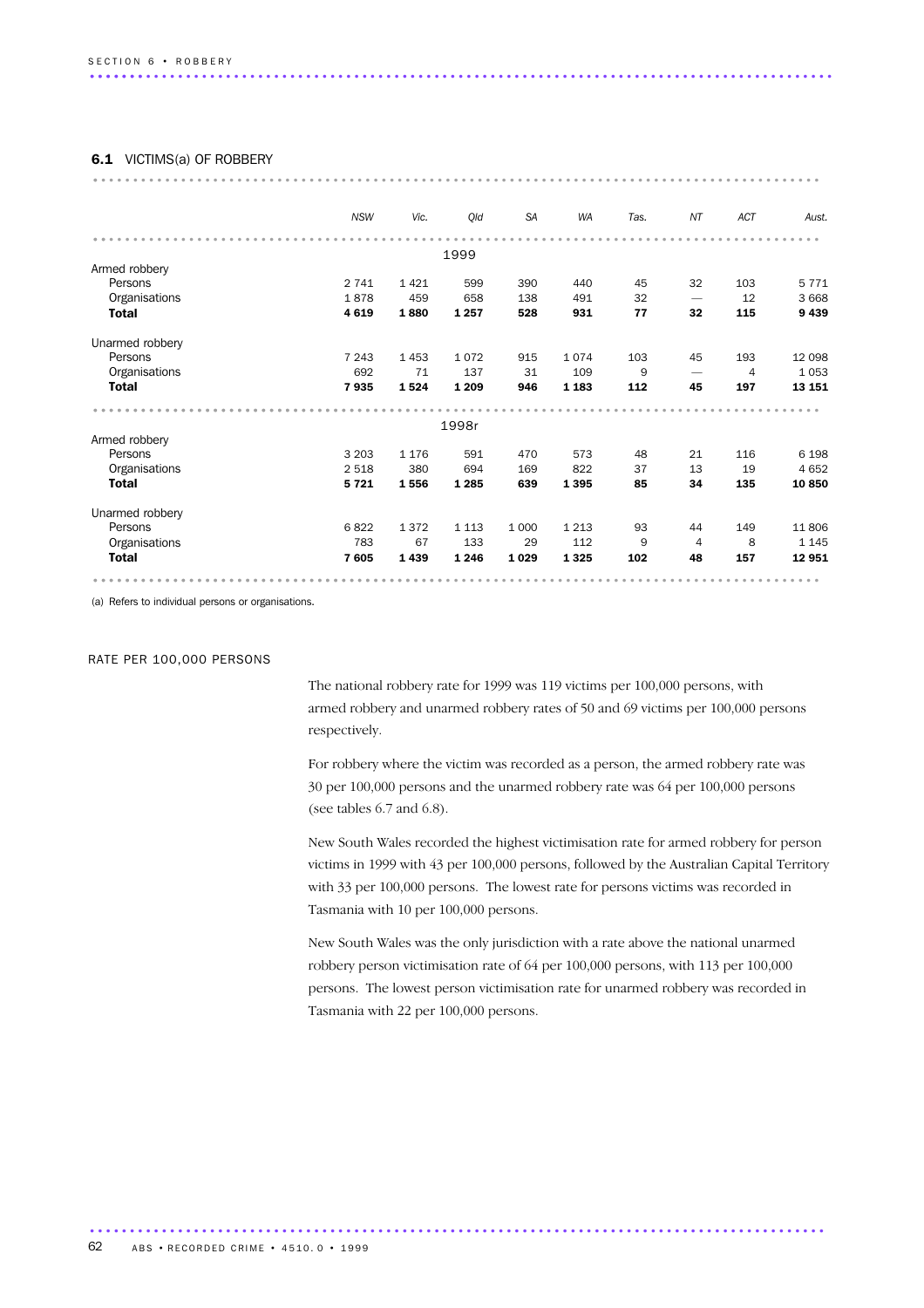

#### 6.2 ROBBERY, Person Victimisation Rates—1999

AGE AND SEX

For all robberies where the victim was a person, 64% of victims were males and 34% were females. These percentages of male and female victims were similar for both armed and unarmed robberies.

Males in the 15–19 year age group were most likely to be victims of armed robbery, having a victimisation rate of 122 victims per 100,000 males in this age group. The highest armed robbery victimisation rate for females was in the 20–24 year age group, recording 44 victims per 100,000 females in this age group.

Of the 12,098 person victims of unarmed robberies, males in the 15–19 year age group were the most common victims, accounting for 20% of the total person victims. Males in this age group also had the highest victimisation rate (353 victims per 100,000 males in this age group).

Females in the 15–19 year age group were the most likely to be victims of unarmed robbery, having a victimisation rate of 84 victims per 100,000 females in this age group.

### LOCATION AND WEAPON USE

The most common location for robbery offences was street/footpath, accounting for 36% of total robberies in 1999. For armed robberies, 46% occurred at retail locations, followed by streets/footpaths (23%). Most unarmed robberies occurred in community locations (67%), the most common of which was streets/footpaths (46%). This was followed by retail locations (14%).

Firearms were used in 15% of armed robbery offences in 1999. Weapons other than a firearm were used in 76% of armed robberies (see table 6.5).

#### OUTCOME OF INVESTIGATIONS

There were 22% of total robberies finalised within 30 days of the offence becoming known to the police, with an offender being proceeded against in 18% of all investigations. One-quarter of armed robberies were finalised within 30 days of the offence becoming known to police, with an offender being proceeded against in 22% of all armed robbery investigations. For unarmed robberies, 20% of investigations were finalised within 30 days of the offence becoming known to police and an offender proceeded against in 15% of all unarmed robbery investigations. .............................................................................................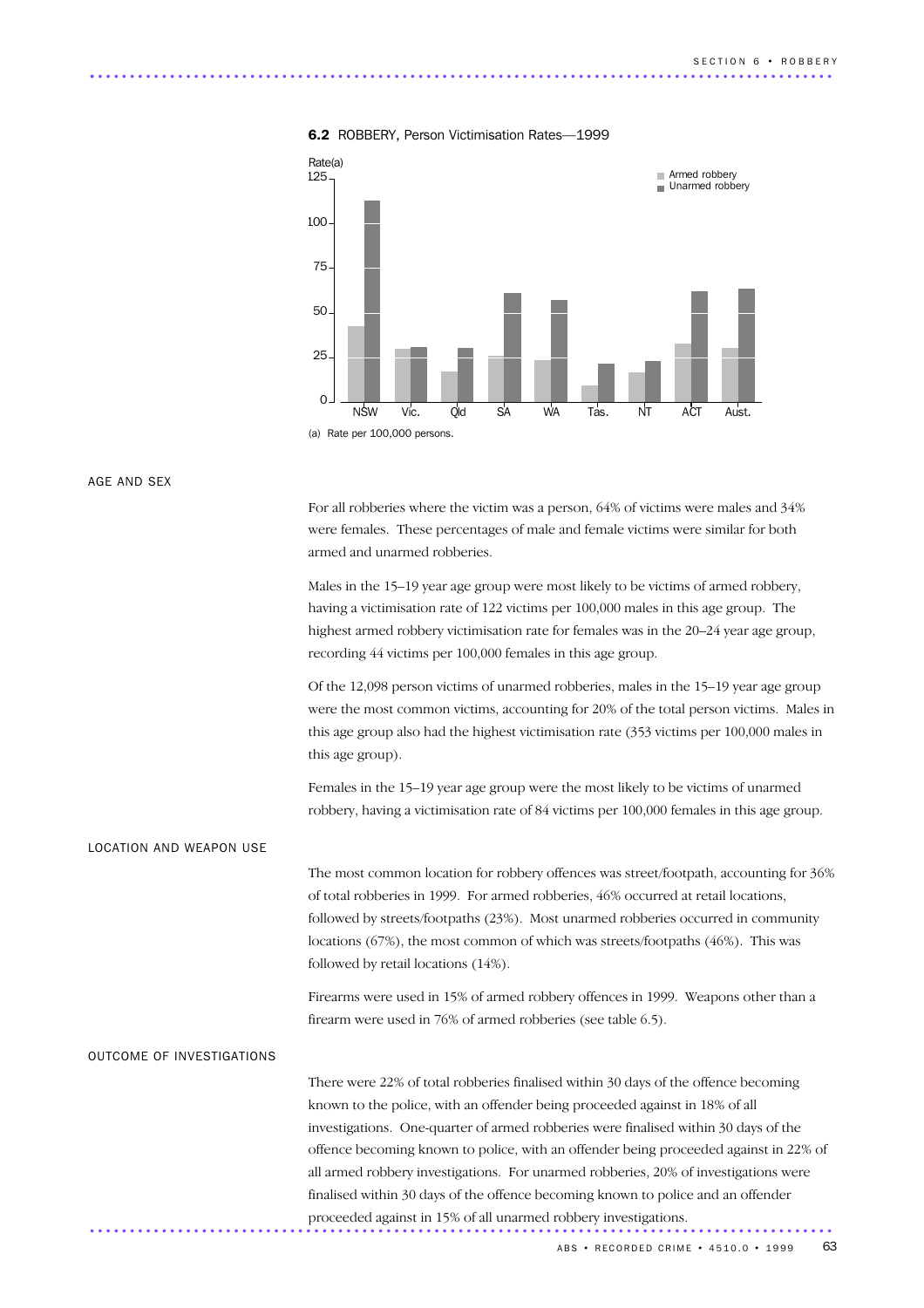### 6.3 VICTIMS(a) OF ROBBERY, By Sex and Age Group of Victim

| Sex and age group (years) | <b>NSW</b>     | Vic.           | Qld            | <b>SA</b>                | WA                       | Tas.                     | NT(b)                    | ACT            | Aust.   |
|---------------------------|----------------|----------------|----------------|--------------------------|--------------------------|--------------------------|--------------------------|----------------|---------|
|                           |                |                |                | NUMBER OF PERSON VICTIMS |                          |                          |                          |                |         |
| Males                     |                |                |                |                          |                          |                          |                          |                |         |
| $0 - 9$                   | 19             | $\overline{4}$ | 12             | 4                        | 6                        |                          |                          |                | 45      |
| $10 - 14$                 | 415            | 124            | 85             | 119                      | 163                      | 4                        | $\sqrt{2}$               | 15             | 927     |
| $15 - 19$                 | 1884           | 434            | 273            | 241                      | 351                      | 23                       | $\overline{2}$           | 43             | 3 2 5 1 |
| $20 - 24$                 | 1 2 3 4        | 306            | 203            | 100                      | 107                      | 14                       | 3                        | 22             | 1989    |
| $25 - 34$                 | 1 2 0 1        | 354            | 201            | 135                      | 126                      | 16                       | $\overline{7}$           | 22             | 2 0 6 2 |
| $35 - 44$                 | 838            | 181            | 113            | 99                       | 78                       | 10                       | 5                        | 10             | 1 3 3 4 |
| $45 - 54$                 | 493            |                |                |                          |                          |                          | $\overline{2}$           |                |         |
| $55 - 64$                 |                | 123            | 89             | 54                       | 50                       | 6                        |                          | 13             | 830     |
|                           | 246            | 77             | 47             | 27                       | 29                       | $\overline{c}$           | $\mathbf{1}$             | 8              | 437     |
| 65 and over               | 146            | 41             | 50             | 24                       | 35                       | 5                        |                          | $\mathbf 1$    | 302     |
| Not specified             | 146            | 39             | 35             | 3                        | $\overline{\phantom{m}}$ | 3                        | $\overline{2}$           | $\overline{7}$ | 235     |
| Total                     | 6 6 2 2        | 1683           | 1 1 0 8        | 806                      | 945                      | 83                       | 24                       | 141            | 11 412  |
| Females                   |                |                |                |                          |                          |                          |                          |                |         |
| $0 - 9$                   | $\overline{7}$ | $1\,$          | 3              | $1\,$                    | $\mathbf{1}$             |                          |                          |                | 13      |
| $10 - 14$                 | 47             | 26             | 14             | 24                       | 30                       | $\mathbf{1}$             | $\overline{\phantom{0}}$ | 5              | 147     |
| $15 - 19$                 | 357            | 141            | 100            | 94                       | 83                       | 9                        | $\mathbf{1}$             | 20             | 805     |
| $20 - 24$                 | 470            | 143            | 73             | 64                       | 68                       | 6                        | $\overline{2}$           | 17             | 843     |
| $25 - 34$                 | 685            | 245            | 99             | 82                       | 106                      | 9                        | $\mathbf{1}$             | 20             | 1 2 4 7 |
| $35 - 44$                 | 533            | 185            | 84             | 68                       | 86                       | 11                       | 3                        | 19             | 989     |
| $45 - 54$                 | 460            | 134            | 61             | 70                       | 84                       | 8                        | $\overline{\phantom{0}}$ | 26             | 843     |
| $55 - 64$                 | 237            | 101            | 38             | 40                       | 45                       | 5                        | $\overline{\phantom{0}}$ | 15             | 481     |
| 65 and over               | 248            | 125            | 80             | 56                       | 66                       | 14                       | $\mathbf{1}$             | 18             | 608     |
| Not specified             | 73             | 43             | 9              | $\overline{\phantom{0}}$ | $\overline{\phantom{0}}$ | $\overline{\phantom{0}}$ | $\overline{2}$           | 14             | 141     |
| Total                     | 3 1 1 7        | 1 1 4 4        | 561            | 499                      | 569                      | 63                       | 10                       | 154            | 6 1 1 7 |
| Not stated                |                |                |                |                          |                          |                          |                          |                |         |
| Total                     | 245            | 47             | $\overline{c}$ |                          |                          | $\overline{c}$           | 43                       | 1              | 340     |
| Persons                   |                |                |                |                          |                          |                          |                          |                |         |
| $0 - 9$                   | 26             | 5              | 15             | 5                        | 7                        |                          | 8                        |                | 66      |
| $10 - 14$                 | 462            | 152            | 99             | 143                      | 193                      | 5                        | 4                        | 20             | 1078    |
| $15 - 19$                 | 2 2 4 4        | 581            | 373            | 335                      | 434                      | 32                       | 6                        | 63             | 4 0 6 8 |
| $20 - 24$                 | 1713           | 451            | 276            | 164                      | 175                      | 20                       | 13                       | 39             | 2851    |
| $25 - 34$                 | 1890           | 610            | 300            | 217                      | 232                      | 25                       | 10                       | 42             | 3 3 2 6 |
| $35 - 44$                 | 1372           | 371            | 197            | 167                      | 164                      | 21                       | 10                       | 29             | 2 3 3 1 |
| $45 - 54$                 | 955            | 262            | 150            | 124                      | 134                      | 14                       | 4                        | 39             | 1682    |
| $55 - 64$                 | 484            | 178            | 85             | 67                       | 74                       | $\overline{7}$           | 3                        | 23             | 921     |
| 65 and over               | 395            | 170            | 130            | 80                       | 101                      | 19                       | $1\,$                    | 19             | 915     |
| Not specified             | 443            | 94             | 46             | 3                        | $\overline{\phantom{0}}$ | 5                        | 18                       | 22             | 631     |
| Total                     | 9984           | 2874           | 1671           | 1 3 0 5                  | 1514                     | 148                      | 77                       | 296            | 17869   |
|                           |                |                |                |                          |                          |                          |                          |                |         |
| Persons                   |                |                |                | TOTAL NUMBER OF VICTIMS  |                          |                          |                          |                |         |
| Males                     | 6 6 22         | 1683           | 1 1 0 8        | 806                      | 945                      | 83                       | 24                       | 141            | 11 4 12 |
| Females                   | 3 1 1 7        | 1 1 4 4        | 561            | 499                      | 569                      | 63                       | 10                       | 154            | 6 1 1 7 |
| Not stated                | 245            | 47             | $\overline{2}$ |                          |                          | $\overline{2}$           | 43                       | $\mathbf{1}$   | 340     |
| Total                     |                |                |                |                          |                          |                          |                          |                |         |
|                           | 9984           | 2874           | 1671           | 1 3 0 5                  | 1514                     | 148                      | 77                       | 296            | 17869   |
| Organisations             | 2 570          | 530            | 795            | 169                      | 600                      | 41                       |                          | 16             | 4 7 2 1 |
| <b>Total</b>              | 12 554         | 3 4 0 4        | 2466           | 1474                     | 2 1 1 4                  | 189                      | 77                       | 312            | 22 590  |
|                           |                |                |                |                          |                          |                          |                          | .              |         |

.............................................................................................

(a) Refers to individual persons or organisations.

(b) Robbery counts for the Northern Territory are not directly comparable with other States and Territories due to changes in recording procedures for incidents involving multiple robbery victims (see Appendix, paragraphs 13–15).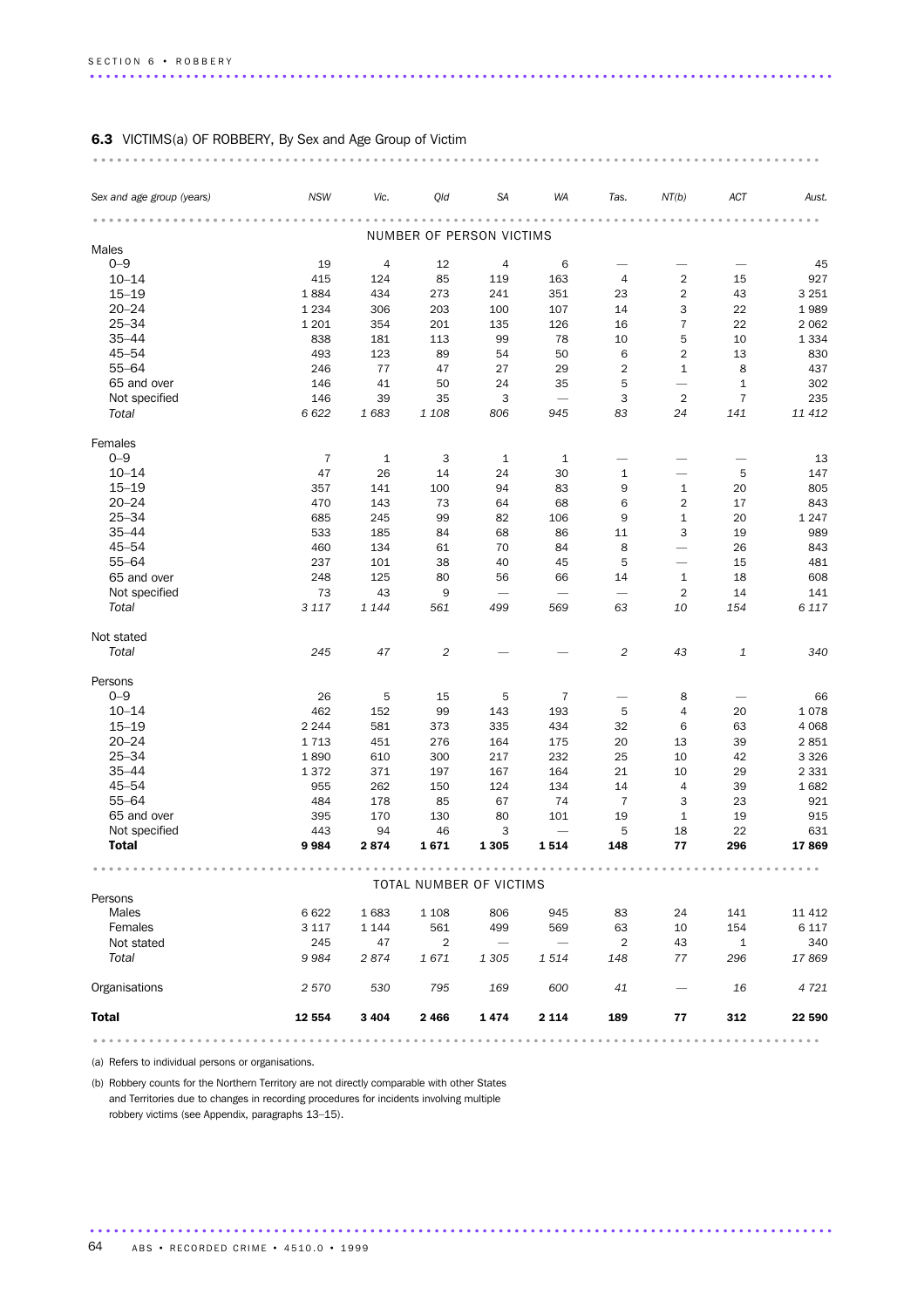|  | 6.3 VICTIMS(a) OF ROBBERY, By Sex and Age Group of Victim continued |  |  |  |  |
|--|---------------------------------------------------------------------|--|--|--|--|
|  |                                                                     |  |  |  |  |

| Sex and age group (years) | <b>NSW</b> | Vic.   | Old    | SA     | WA                                         | Tas.                     | NT(b)                    | <b>ACT</b> | Aust.  |
|---------------------------|------------|--------|--------|--------|--------------------------------------------|--------------------------|--------------------------|------------|--------|
|                           |            |        |        |        |                                            |                          |                          |            |        |
|                           |            |        |        |        | RATE OF PERSON VICTIMS PER 100,000 PERSONS |                          |                          |            |        |
| <b>Males</b><br>$0 - 9$   | 4.22       | 1.23   | 4.71   | 4.04   | 4.48                                       |                          |                          |            | 3.37   |
| $10 - 14$                 | 185.20     | 76.49  | 65.78  | 230.37 | 231.83                                     | 22.62                    | 24.90                    | 134.66     | 137.49 |
| $15 - 19$                 | 831.96     | 262.89 | 205.37 | 468.39 | 500.57                                     | 130.99                   | 26.37                    | 333.98     | 475.25 |
| $20 - 24$                 | 542.78     | 174.34 | 156.80 | 194.28 | 148.49                                     | 92.26                    | 33.53                    | 152.13     | 286.41 |
| $25 - 34$                 | 247.34     | 96.98  | 75.32  | 124.83 | 86.16                                      | 52.13                    | 35.21                    | 88.02      | 142.46 |
| $35 - 44$                 | 168.92     | 50.41  | 42.15  | 87.26  | 52.73                                      | 28.20                    | 29.87                    | 41.94      | 91.33  |
| $45 - 54$                 | 114.80     | 39.69  | 36.98  | 53.23  | 38.83                                      | 18.77                    | 15.51                    | 58.34      | 64.98  |
| $55 - 64$                 | 84.88      | 36.77  | 30.05  | 39.46  | 36.12                                      | 9.06                     | 15.60                    | 66.06      | 51.72  |
| 65 and over               | 40.82      | 15.77  | 27.86  | 25.77  | 40.09                                      | 18.21                    | $\overline{\phantom{a}}$ | 9.16       | 29.63  |
| Total(c)                  | 207.79     | 72.23  | 63.02  | 109.17 | 100.85                                     | 35.82                    | 23.53                    | 91.19      | 120.91 |
| Females                   |            |        |        |        |                                            |                          |                          |            |        |
| $0 - 9$                   | 1.64       | 0.33   | 1.24   | 1.06   | 0.79                                       |                          |                          |            | 1.03   |
| $10 - 14$                 | 21.98      | 16.75  | 11.46  | 48.99  | 44.87                                      | 5.85                     | $\overline{\phantom{m}}$ | 46.27      | 22.88  |
| $15 - 19$                 | 166.20     | 89.07  | 79.55  | 190.37 | 125.48                                     | 53.08                    | 14.24                    | 172.52     | 123.87 |
| $20 - 24$                 | 213.78     | 85.01  | 58.12  | 131.73 | 99.48                                      | 40.69                    | 25.49                    | 129.26     | 126.51 |
| $25 - 34$                 | 140.52     | 66.49  | 37.28  | 77.76  | 74.98                                      | 28.08                    | 5.53                     | 78.85      | 86.37  |
| $35 - 44$                 | 107.94     | 50.81  | 31.06  | 59.33  | 58.65                                      | 30.11                    | 19.98                    | 75.91      | 67.46  |
| $45 - 54$                 | 109.59     | 42.89  | 26.16  | 68.17  | 68.51                                      | 25.12                    | $\overline{\phantom{m}}$ | 114.82     | 67.13  |
| $55 - 64$                 | 82.89      | 48.13  | 25.48  | 57.40  | 58.72                                      | 22.75                    | $\overline{\phantom{m}}$ | 127.02     | 57.97  |
| 65 and over               | 53.77      | 36.93  | 36.37  | 46.20  | 60.61                                      | 39.33                    | 31.86                    | 128.45     | 46.68  |
| Total(c)                  | 96.66      | 48.03  | 31.98  | 66.11  | 61.58                                      | 26.41                    | 11.00                    | 99.00      | 64.22  |
| Persons                   |            |        |        |        |                                            |                          |                          |            |        |
| $0 - 9$                   | 2.96       | 0.79   | 3.01   | 2.59   | 2.69                                       | $\overline{\phantom{m}}$ | 22.84                    |            | 2.53   |
| $10 - 14$                 | 105.49     | 47.90  | 39.37  | 142.09 | 140.70                                     | 14.38                    | 25.80                    | 91.14      | 81.87  |
| $15 - 19$                 | 508.55     | 179.66 | 144.22 | 332.24 | 318.50                                     | 92.72                    | 41.08                    | 257.48     | 304.96 |
| $20 - 24$                 | 383.05     | 131.21 | 108.21 | 163.91 | 124.63                                     | 66.84                    | 77.40                    | 141.24     | 209.51 |
| $25 - 34$                 | 194.23     | 83.17  | 56.35  | 101.59 | 80.67                                      | 39.85                    | 26.33                    | 83.40      | 115.04 |
| $35 - 44$                 | 138.60     | 51.31  | 36.58  | 73.23  | 55.68                                      | 29.17                    | 31.49                    | 59.34      | 79.65  |
| $45 - 54$                 | 112.46     | 42.10  | 31.66  | 60.74  | 53.30                                      | 21.94                    | 16.92                    | 86.80      | 66.40  |
| $55 - 64$                 | 84.07      | 42.45  | 27.82  | 48.51  | 47.16                                      | 15.89                    | 27.09                    | 96.16      | 55.00  |
| 65 and over               | 48.24      | 28.40  | 32.55  | 37.32  | 51.48                                      | 30.13                    | 15.35                    | 76.23      | 39.41  |
| Total(c)                  | 155.72     | 60.99  | 47.57  | 87.40  | 81.35                                      | 31.47                    | 39.92                    | 95.43      | 94.23  |
|                           | .          |        |        |        | RATE OF TOTAL VICTIMS PER 100,000 PERSONS  | .                        |                          |            |        |
| <b>Total victims</b>      | 195.80     | 72.24  | 70.21  | 98.72  | 113.59                                     | 40.19                    | 39.92                    | 100.59     | 119.12 |
|                           |            |        |        |        |                                            |                          |                          |            |        |

.............................................................................................

............................................................................................ ...

(a) Refers to individual persons or organisations.

(b) Robbery counts for the Northern Territory are not directly comparable with other States and Territories due to changes in recording procedures for incidents involving multiple robbery victims (see Appendix, paragraphs 13–15).

(c) Includes persons for whom age and/or sex was not specified.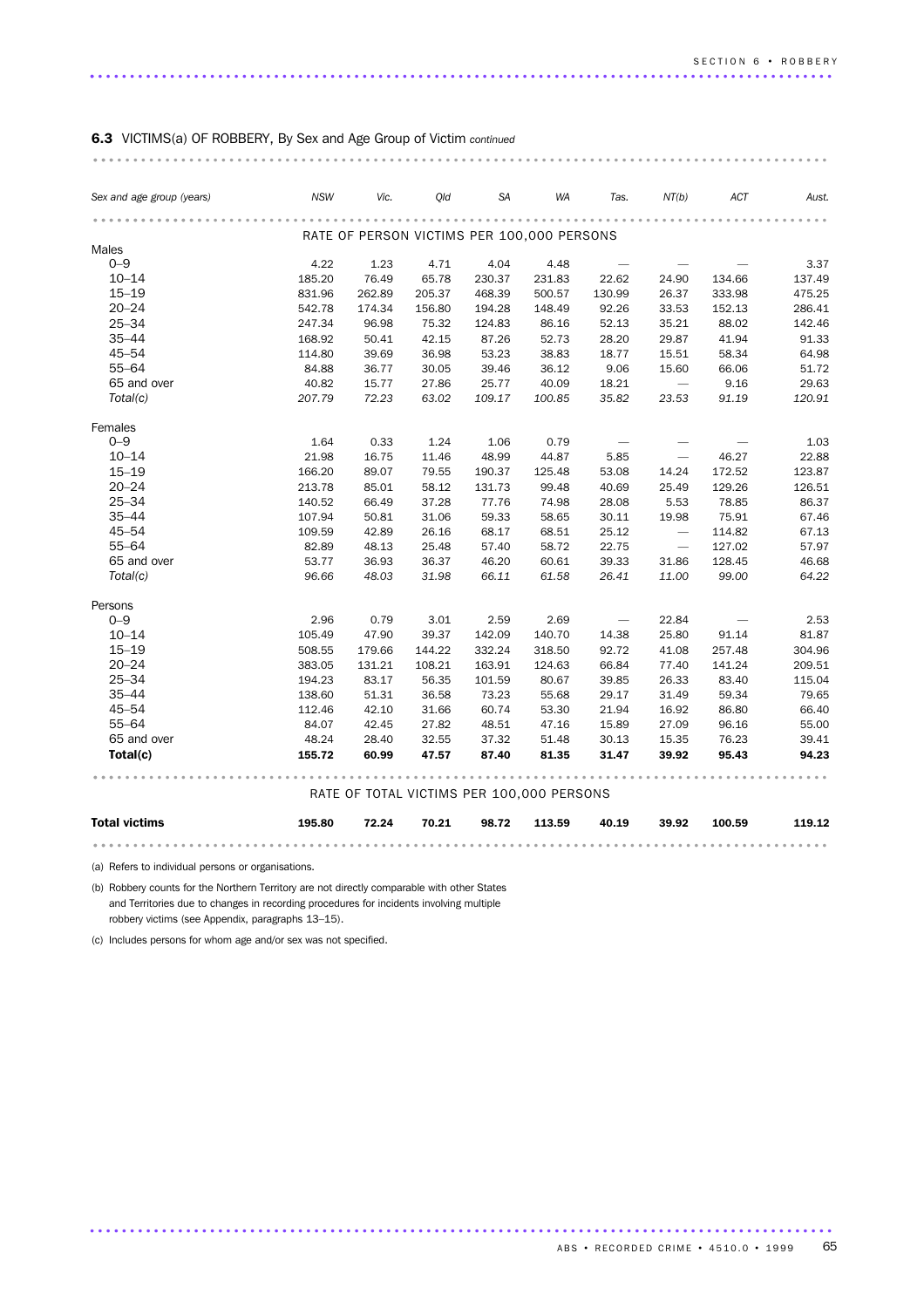| <b>6.4</b> VICTIMS(a) OF ROBBERY, By Location Where Criminal Incident Occurred(b) |  |
|-----------------------------------------------------------------------------------|--|
|                                                                                   |  |

| Type of location                               | <b>NSW</b>               | Vic.                     | Old                      | <b>SA</b>                | <b>WA</b>                                  | Tas.                         | NT(c)                    | ACT                      | Aust.          |
|------------------------------------------------|--------------------------|--------------------------|--------------------------|--------------------------|--------------------------------------------|------------------------------|--------------------------|--------------------------|----------------|
| .                                              |                          |                          | <b>NUMBER</b>            |                          | $\sim$ $\sim$<br>$\sim$ $\sim$<br>$\alpha$ | $-0.00$<br>$\alpha$          |                          |                          |                |
| Residential                                    |                          |                          |                          |                          |                                            |                              |                          |                          |                |
| Residential location n.f.d.<br><b>Dwelling</b> | $\overline{7}$           |                          |                          |                          |                                            |                              |                          |                          | $\overline{7}$ |
| Dwelling n.f.d.                                | 8                        | $\overline{7}$           |                          |                          |                                            |                              |                          |                          | 15             |
| Dwelling - private                             | 538                      | 138                      | 245                      | 129                      | 192                                        | 17                           | 8                        | 13                       | 1 2 8 0        |
| Dwelling - non-private                         | 63                       | 15                       | 24                       | 17                       | 22                                         | $\mathbf{1}$                 | $\overline{\phantom{0}}$ | $\overline{\phantom{0}}$ | 142            |
| Outbuilding/residential land                   | 34                       | 12                       | 36                       | 22                       | 27                                         | 3                            | $\overline{\phantom{0}}$ | $\overline{\phantom{0}}$ | 134            |
| <b>Total</b>                                   | 650                      | 172                      | 305                      | 168                      | 241                                        | 21                           | 8                        | 13                       | 1578           |
| Community                                      |                          |                          |                          |                          |                                            |                              |                          |                          |                |
| Community location n.f.d.                      | 13                       | $\overline{\phantom{0}}$ |                          | -                        |                                            | $\overline{\phantom{0}}$     | 32                       | $\overline{\phantom{0}}$ | 45             |
| Educational                                    | 80                       | 15                       | 16                       | 17                       | 32                                         | $\overline{2}$               | $\overline{\phantom{0}}$ | $\overline{2}$           | 164            |
| Health                                         | 30                       | 10                       | 16                       | 8                        | 10                                         | $\mathbf{1}$                 | $\overline{\phantom{0}}$ | -                        | 75             |
| Religious                                      |                          | 6                        | 6                        | $\overline{2}$           | 5                                          | $\overline{\phantom{0}}$     |                          |                          | 19             |
| Transport                                      |                          |                          |                          |                          |                                            |                              |                          |                          |                |
| Transport n.f.d.                               | 188                      | 43                       | $\overline{\phantom{0}}$ | $\overline{\phantom{0}}$ | $\overline{\phantom{0}}$                   | $\overline{\phantom{0}}$     | $\overline{\phantom{0}}$ | $\overline{\phantom{0}}$ | 231            |
| Terminal                                       | 748                      | 138                      | 74                       | 79                       | 173                                        | $\overline{\phantom{0}}$     | $\overline{\phantom{0}}$ | 12                       | 1 2 2 4        |
| Conveyance in transit                          | 184                      | 116                      | 14                       | 10                       | $\overline{\phantom{0}}$                   | $\overline{2}$               | $\overline{2}$           |                          | 328            |
| Car park                                       | 569                      | 129                      | 9                        | 11                       | 13                                         | 3                            | $\mathbf{1}$             | 31                       | 766            |
| Transport n.e.c.                               | $\overline{\phantom{0}}$ |                          | $\overline{\phantom{0}}$ | $\overline{\phantom{0}}$ | 28                                         | $\overline{\phantom{0}}$     | $\overline{\phantom{0}}$ | $\overline{\phantom{0}}$ | 28             |
| Justice                                        | 40                       | $\overline{\phantom{0}}$ | 3                        |                          | $\overline{\phantom{0}}$                   | $\overline{\phantom{0}}$     | $\overline{\phantom{0}}$ |                          | 43             |
| Open space                                     | 611                      | 34                       | 23                       | 11                       | $\overline{\phantom{0}}$                   | $\mathbf{1}$                 | $\overline{2}$           | $\overline{\phantom{0}}$ | 682            |
| Street/footpath                                | 4 9 0 1                  | 1 2 6 0                  | 788                      | 606                      | 517                                        | 81                           | $\overline{2}$           |                          | 8 1 5 5        |
| Community location n.e.c.                      | $\overline{2}$           |                          | $\overline{4}$           |                          | 3                                          | $\mathbf{1}$                 |                          | 162                      | 172            |
| Total                                          | 7 3 6 6                  | 1751                     | 953                      | 744                      | 781                                        | 91                           | 39                       | 207                      | 11932          |
| Other                                          |                          |                          |                          |                          |                                            |                              |                          |                          |                |
| Other location n.f.d.                          | 40                       | 23                       | 11                       |                          | $\overline{\phantom{0}}$                   |                              | 17                       | $\overline{\phantom{0}}$ | 91             |
| Administrative/professional                    | 149                      | 37                       | 16                       | 9                        | 38                                         | $\mathbf{1}$                 | $\overline{\phantom{0}}$ | $\overline{2}$           | 252            |
| <b>Banking</b><br>Retail                       | 208                      | 99                       | 104                      | 44                       | 66                                         | 3                            | $\overline{\phantom{a}}$ | 12                       | 536            |
| Retail n.f.d.                                  | 256                      | 267                      |                          |                          |                                            |                              |                          |                          | 523            |
| Chemist/pharmacy                               | 242                      | 38                       | 24                       | $\overline{4}$           | 57                                         | 6                            | $\mathbf{1}$             | 3                        | 375            |
| Service station                                | 886                      | 201                      | 136                      | 60                       | 92                                         | 8                            | $\overline{4}$           | 12                       | 1 3 9 9        |
| Retail n.e.c.                                  | 1666                     | 512                      | 640                      | 307                      | 709                                        | 47                           | 5                        | 57                       | 3943           |
| Wholesale                                      | 20                       | 3                        | $\mathbf{1}$             |                          | $\overline{\phantom{a}}$                   | $\overline{\phantom{0}}$     | $\overline{\phantom{0}}$ | $\overline{\phantom{0}}$ | 24             |
| Warehousing/storage                            | $\overline{2}$           | $\overline{\phantom{0}}$ | 3                        |                          | 2.0                                        | $\overline{\phantom{0}}$     | $\mathbf{1}$             |                          | 8              |
| Manufacturing                                  | 12                       | $\mathbf{1}$             | 3                        |                          | $\overline{\phantom{0}}$                   | $\overline{\phantom{0}}$     | $\overline{\phantom{0}}$ | $\overline{\phantom{0}}$ | 16             |
| Agricultural                                   | $\overline{2}$           | $\mathbf{1}$             | $\overline{\phantom{0}}$ | $\overline{\phantom{0}}$ | $\mathbf{1}$                               | $\overbrace{\qquad \qquad }$ | $\overline{\phantom{0}}$ | $\overline{\phantom{0}}$ | $\overline{4}$ |
| Recreational                                   | 667                      | 154                      | 255                      | 106                      | 113                                        | 11                           | $\overline{\phantom{0}}$ | $\overline{\phantom{0}}$ | 1 3 0 6        |
| Other location n.e.c.                          | 10                       | $\overline{7}$           |                          | 32                       | 13                                         | $\mathbf{1}$                 |                          | 6                        | 69             |
| Total                                          | 4 160                    | 1343                     | 1 1 9 3                  | 562                      | 1091                                       | 77                           | 28                       | 92                       | 8546           |
| Unspecified                                    | 378                      | 138                      | 15                       |                          | $\mathbf 1$                                |                              | $\overline{2}$           |                          | 534            |
| <b>Total</b>                                   | 12 554                   | 3 4 0 4                  | 2 4 6 6                  | 1474                     | 2 1 1 4                                    | 189                          | 77                       | 312                      | 22 590         |
|                                                |                          |                          |                          | .                        |                                            |                              |                          |                          |                |

(a) Refers to individual persons or organisations.

(b) A criminal incident may involve multiple offences which may occur at different locations. In these instances, 'type of location' refers to the initial location where the criminal incident took place. In classifying type of location, the ability to provide detailed information for each offence category varies between States and Territories. Where information is not available at the more specific group level, it is aggregated to the broader subdivision or division level.

(c) Robbery counts for the Northern Territory are not directly comparable with other States and Territories due to changes in recording procedures for incidents involving multiple robbery victims (see Appendix, paragraphs 13–15).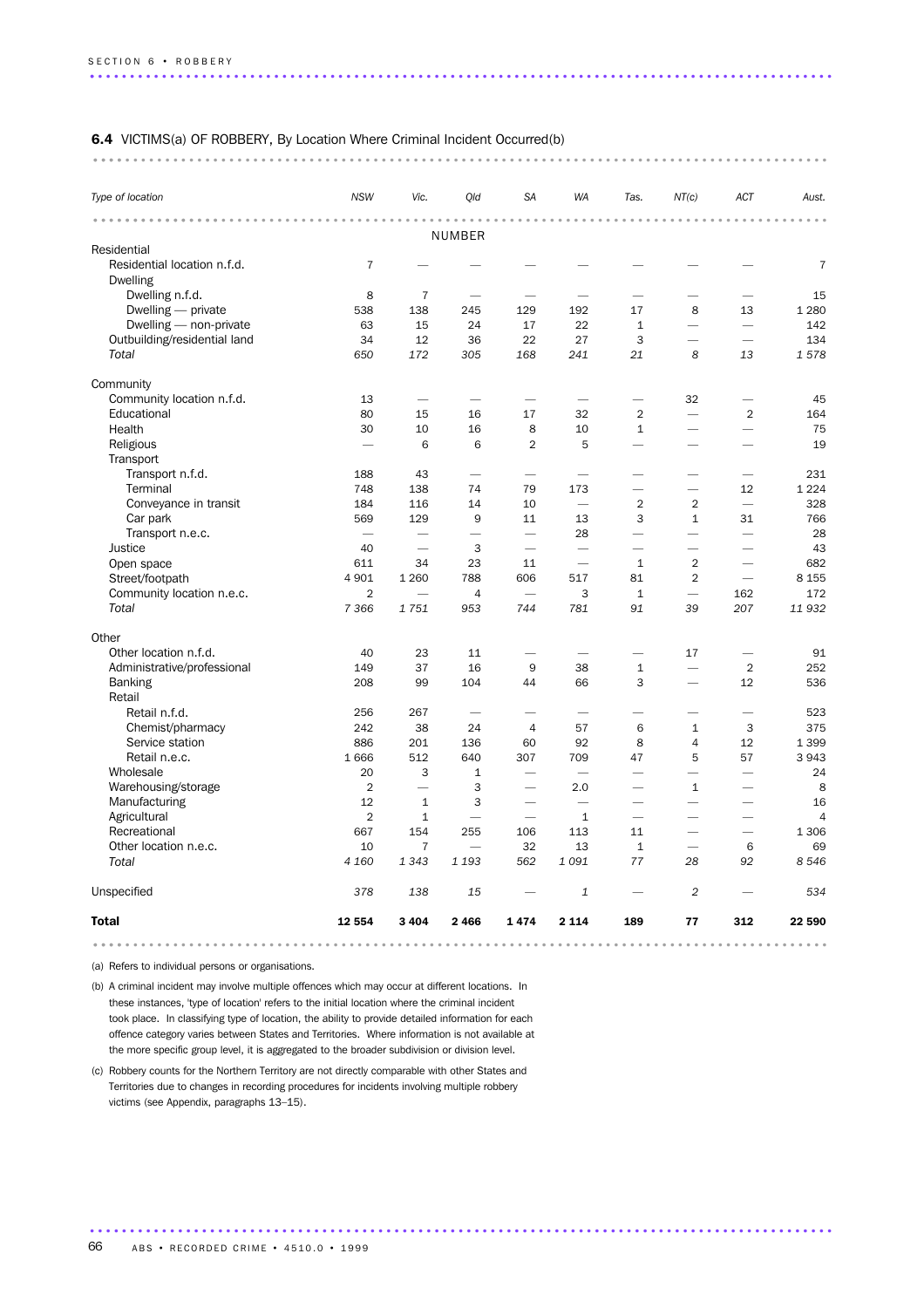#### 6.4 VICTIMS(a) OF ROBBERY, By Location Where Criminal Incident Occurred(b) *continued*

#### ............................................................................................ ...

| Type of location                               | <b>NSW</b>               | Vic.                     | Qld                      | <b>SA</b>                | WA                       | Tas.                     | NT(c)                    | ACT                      | Aust. |
|------------------------------------------------|--------------------------|--------------------------|--------------------------|--------------------------|--------------------------|--------------------------|--------------------------|--------------------------|-------|
|                                                | $- - - - - - - -$        |                          |                          |                          |                          |                          |                          |                          |       |
| Residential                                    |                          |                          | PROPORTION (%)           |                          |                          |                          |                          |                          |       |
| Residential location n.f.d.<br><b>Dwelling</b> | 0.1                      |                          |                          |                          |                          |                          |                          |                          | 0.0   |
| Dwelling n.f.d.                                | 0.1                      | 0.2                      |                          |                          |                          |                          |                          |                          | 0.1   |
| Dwelling — private                             | 4.3                      | 4.1                      | 9.9                      | 8.8                      | 9.1                      | 9.0                      | 10.4                     | 4.2                      | 5.7   |
| Dwelling - non-private                         | 0.5                      | 0.4                      | 1.0                      | 1.2                      | 1.0                      | 0.5                      |                          | $\overline{\phantom{0}}$ | 0.6   |
| Outbuilding/residential land                   | 0.3                      | 0.4                      | 1.5                      | 1.5                      | 1.3                      | 1.6                      | $\overline{\phantom{a}}$ | $\overline{\phantom{0}}$ | 0.6   |
| Total                                          | 5.2                      | 5.1                      | 12.4                     | 11.4                     | 11.4                     | 11.1                     | 10.4                     | 4.2                      | 7.0   |
| Community                                      |                          |                          |                          |                          |                          |                          |                          |                          |       |
| Community location n.f.d.                      | 0.1                      | -                        |                          | -                        | -                        | $\overline{\phantom{0}}$ | 41.6                     | $\overline{\phantom{a}}$ | 0.2   |
| Educational                                    | 0.6                      | 0.4                      | 0.6                      | 1.2                      | 1.5                      | 1.1                      | $\overline{\phantom{0}}$ | 0.6                      | 0.7   |
| Health                                         | 0.2                      | 0.3                      | 0.6                      | 0.5                      | 0.5                      | 0.5                      |                          |                          | 0.3   |
| Religious                                      |                          | 0.2                      | 0.2                      | 0.1                      | 0.2                      |                          |                          |                          | 0.1   |
| Transport                                      |                          |                          |                          |                          |                          |                          |                          |                          |       |
| Transport n.f.d.                               | 1.5                      | 1.3                      | $\overline{\phantom{a}}$ |                          | $\overline{\phantom{0}}$ |                          |                          |                          | 1.0   |
| Terminal                                       | 6.0                      | 4.1                      | 3.0                      | 5.4                      | 8.2                      |                          | $\overline{\phantom{0}}$ | 3.8                      | 5.4   |
| Conveyance in transit                          | 1.5                      | 3.4                      | 0.6                      | 0.7                      |                          | 1.1                      | 2.6                      | $\overline{\phantom{0}}$ | 1.5   |
| Car park                                       | 4.5                      | 3.8                      | 0.4                      | 0.7                      | 0.6                      | 1.6                      | 1.3                      | 9.9                      | 3.4   |
| Transport n.e.c.                               | $\overline{\phantom{0}}$ | $\overline{\phantom{0}}$ | $\overline{\phantom{0}}$ | $\overline{\phantom{0}}$ | 1.3                      | $\overline{\phantom{0}}$ | $\overline{\phantom{0}}$ | $\overline{\phantom{0}}$ | 0.1   |
| Justice                                        | 0.3                      | $\overline{\phantom{0}}$ | 0.1                      | $\overline{\phantom{0}}$ |                          | $\overline{\phantom{0}}$ |                          |                          | 0.2   |
| Open space                                     | 4.9                      | 1.0                      | 0.9                      | 0.7                      | $\overline{\phantom{0}}$ | 0.5                      | 2.6                      |                          | 3.0   |
| Street/footpath                                | 39.0                     | 37.0                     | 32.0                     | 41.1                     | 24.5                     | 42.9                     | 2.6                      | $\overline{\phantom{0}}$ | 36.1  |
| Community location n.e.c.                      | 0.0                      | $\overline{\phantom{0}}$ | 0.2                      |                          | 0.1                      | 0.5                      | $\overline{\phantom{0}}$ | 51.9                     | 0.8   |
| Total                                          | 58.7                     | 51.4                     | 38.6                     | 50.5                     | 36.9                     | 48.1                     | 50.6                     | 66.3                     | 52.8  |
| Other                                          |                          |                          |                          |                          |                          |                          |                          |                          |       |
| Other location n.f.d.                          | 0.3                      | 0.7                      | 0.4                      |                          |                          | $\overline{\phantom{0}}$ | 22.1                     |                          | 0.4   |
| Administrative/professional                    | 1.2                      | 1.1                      | 0.6                      | 0.6                      | 1.8                      | 0.5                      | $\overline{\phantom{0}}$ | 0.6                      | 1.1   |
| <b>Banking</b><br>Retail                       | 1.7                      | 2.9                      | 4.2                      | 3.0                      | 3.1                      | 1.6                      |                          | 3.8                      | 2.4   |
| Retail n.f.d.                                  | 2.0                      | 7.8                      | $\overline{\phantom{0}}$ | $\overline{\phantom{0}}$ | $\overline{\phantom{0}}$ | $\overline{\phantom{0}}$ | $\overline{\phantom{0}}$ | $\overline{\phantom{0}}$ | 2.3   |
| Chemist/pharmacy                               | 1.9                      | 1.1                      | 1.0                      | 0.3                      | 2.7                      | 3.2                      | 1.3                      | 1.0                      | 1.7   |
| Service station                                | 7.1                      | 5.9                      | 5.5                      | 4.1                      | 4.4                      | 4.2                      | 5.2                      | 3.8                      | 6.2   |
| Retail n.e.c.                                  | 13.3                     | 15.0                     | 26.0                     | 20.8                     | 33.5                     | 24.9                     | 6.5                      | 18.3                     | 17.5  |
| Wholesale                                      | 0.2                      | 0.1                      | 0.0                      |                          |                          |                          | -                        |                          | 0.1   |
| Warehousing/storage                            | 0.0                      | $\frac{1}{2}$            | 0.1                      | $\overline{\phantom{0}}$ | 0.1                      | $\overline{\phantom{0}}$ | 1.3                      |                          | 0.0   |
| Manufacturing                                  | 0.1                      | 0.0                      | 0.1                      |                          |                          |                          | $\overline{\phantom{0}}$ |                          | 0.1   |
| Agricultural                                   | 0.0                      | 0.0                      | $\overline{\phantom{0}}$ | $\overline{\phantom{0}}$ | 0.0                      | $\overline{\phantom{0}}$ | $\overline{\phantom{0}}$ |                          | 0.0   |
| Recreational                                   | 5.3                      | 4.5                      | 10.3                     | 7.2                      | 5.3                      | 5.8                      | $\overline{\phantom{0}}$ | $\overline{\phantom{0}}$ | 5.8   |
| Other location n.e.c.                          | 0.1                      | 0.2                      |                          | 2.2                      | 0.6                      | 0.5                      | $\overline{\phantom{0}}$ | 1.9                      | 0.3   |
| Total                                          | 33.1                     | 39.5                     | 48.4                     | 38.1                     | 51.6                     | 40.7                     | 36.4                     | 29.5                     | 37.8  |
| Unspecified                                    | 3.0                      | 4.1                      | 0.6                      |                          | 0.0                      |                          | 2.6                      |                          | 2.4   |
| <b>Total</b>                                   | 100.0                    | 100.0                    | 100.0                    | 100.0                    | 100.0                    | 100.0                    | 100.0                    | 100.0                    | 100.0 |
|                                                |                          |                          |                          |                          |                          |                          |                          |                          |       |

.............................................................................................

(a) Refers to individual persons or organisations.

(b) A criminal incident may involve multiple offences which may occur at different locations. In these instances, 'type of location' refers to the initial location where the criminal incident took place. In classifying type of location, the ability to provide detailed information for each offence category varies between States and Territories. Where information is not available at the more specific group level, it is aggregated to the broader subdivision or division level.

(c) Robbery counts for the Northern Territory are not directly comparable with other States and Territories due to changes in recording procedures for incidents involving multiple robbery victims (see Appendix, paragraphs 13–15).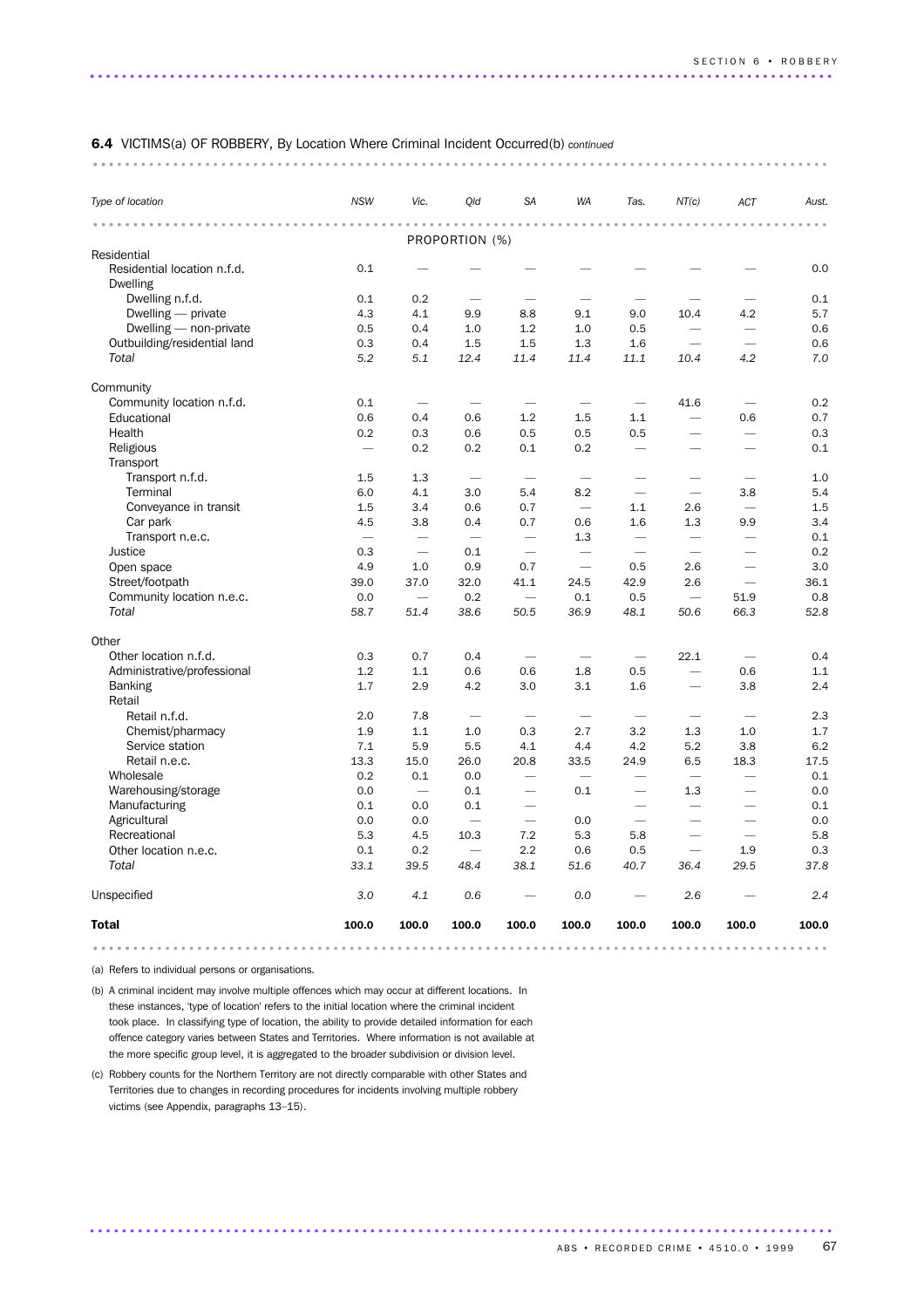| <b>6.5</b> VICTIMS(a) OF ROBBERY, By Use of Weapon in Commission of Offence |            |         |         |               |                                           |       |                |                          |         |
|-----------------------------------------------------------------------------|------------|---------|---------|---------------|-------------------------------------------|-------|----------------|--------------------------|---------|
| Use of weapon                                                               | <b>NSW</b> | Vic.    | Old     | SA            | WA                                        | Tas.  | NT(b)          | <b>ACT</b>               | Aust.   |
|                                                                             |            |         |         |               |                                           |       |                |                          |         |
| Weapon used                                                                 |            |         |         | <b>NUMBER</b> |                                           |       |                |                          |         |
| Weapon n.f.d.                                                               | 588        | 148     | 71      | 21            |                                           | 5     | 3              |                          | 836     |
| Firearm                                                                     | 737        | 232     | 244     | 79            | 113                                       | 12    | $\overline{2}$ | 12                       | 1431    |
| Other weapon                                                                | 3 2 9 4    | 1500    | 942     | 428           | 818                                       | 60    | 27             | 103                      | 7 1 7 2 |
| Total                                                                       | 4 6 1 9    | 1880    | 1 2 5 7 | 528           | 931                                       | 77    | 32             | 115                      | 9439    |
| No weapon used                                                              | 7935       | 1524    | 1 2 0 9 | 946           | 1 1 8 3                                   | 112   | 45             | 197                      | 13 151  |
| <b>Total</b>                                                                | 12 5 54    | 3 4 0 4 | 2 4 6 6 | 1474          | 2 1 1 4                                   | 189   | 77             | 312                      | 22 590  |
|                                                                             |            |         |         |               |                                           |       |                |                          |         |
|                                                                             |            |         |         |               | PROPORTION OF TOTAL(c) ROBBERY VICTIMS(%) |       |                |                          |         |
| Weapon used                                                                 |            |         |         |               |                                           |       |                |                          |         |
| Weapon n.f.d.                                                               | 4.7        | 4.3     | 2.9     | 1.4           | $\hspace{0.1mm}-\hspace{0.1mm}$           | 2.6   | 3.9            |                          | 3.7     |
| Firearm                                                                     | 5.9        | 6.8     | 9.9     | 5.4           | 5.3                                       | 6.3   | 2.6            | 3.8                      | 6.3     |
| Other weapon                                                                | 26.2       | 44.1    | 38.2    | 29.0          | 38.7                                      | 31.7  | 35.1           | 33.0                     | 31.7    |
| Total                                                                       | 36.8       | 55.2    | 51.0    | 35.8          | 44.0                                      | 40.7  | 41.6           | 36.9                     | 41.8    |
| No weapon used                                                              | 63.2       | 44.8    | 49.0    | 64.2          | 56.0                                      | 59.3  | 58.4           | 63.1                     | 58.2    |
| <b>Total</b>                                                                | 100.0      | 100.0   | 100.0   | 100.0         | 100.0                                     | 100.0 | 100.0          | 100.0                    | 100.0   |
|                                                                             |            |         |         |               | PROPORTION OF ARMED ROBBERY VICTIMS(%)    |       |                |                          |         |
| Weapon used                                                                 |            |         |         |               |                                           |       |                |                          |         |
| Weapon n.f.d.                                                               | 12.7       | 7.9     | 5.6     | 4.0           | $\overline{\phantom{m}}$                  | 6.5   | 9.4            | $\overline{\phantom{a}}$ | 8.9     |
| Firearm                                                                     | 16.0       | 12.3    | 19.4    | 15.0          | 12.1                                      | 15.6  | 6.3            | 10.4                     | 15.2    |
| Other weapon                                                                | 71.3       | 79.8    | 74.9    | 81.1          | 87.9                                      | 77.9  | 84.4           | 89.6                     | 76.0    |
| <b>Total</b>                                                                | 100.0      | 100.0   | 100.0   | 100.0         | 100.0                                     | 100.0 | 100.0          | 100.0                    | 100.0   |
|                                                                             |            |         |         |               |                                           |       |                |                          |         |

.............................................................................................

(a) Refers to individual persons or organisations.

(b) Robbery counts for the Northern Territory are not directly comparable with other States and Territories due to changes in recording procedures for incidents involving multiple robbery victims (see Appendix, paragraphs 13–15).

(c) Includes both armed and unarmed robberies.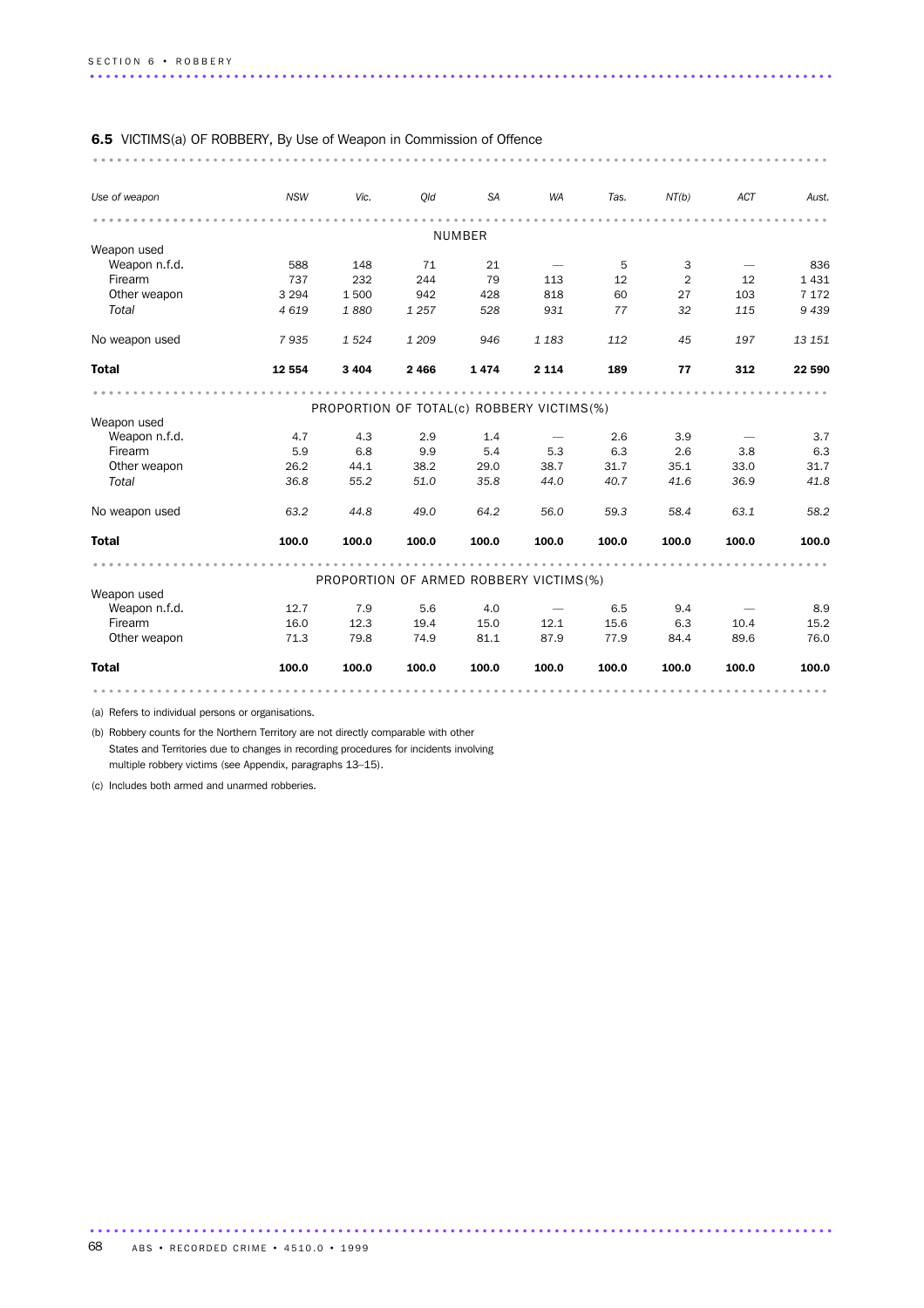#### 6.6 VICTIMS(a) OF ROBBERY, By Outcome of Investigations at 30 Days

............................................................................................ ........

| Outcome of investigations     | <b>NSW</b> | Vic.    | Old            | <b>SA</b> | WA      | Tas.  | NT(b) | <b>ACT</b> | Aust.   |
|-------------------------------|------------|---------|----------------|-----------|---------|-------|-------|------------|---------|
|                               |            |         | NUMBER         |           |         |       |       |            |         |
| Investigation not finalised   | 10 337     | 2374    | 1754           | 1 1 0 2   | 1571    | 127   | 45    | 243        | 17 553  |
| Investigation finalised       |            |         |                |           |         |       |       |            |         |
| No offender proceeded against | 593        | 176     | 98             | 57        | 121     | 4     | 3     | 3          | 1055    |
| Offender proceeded against    | 1624       | 854     | 614            | 315       | 422     | 58    | 12    | 66         | 3 9 6 5 |
| Total                         | 2 2 1 7    | 1030    | 712            | 372       | 543     | 62    | 15    | 69         | 5 0 20  |
| Not available(c)              |            |         |                |           |         |       | 17    |            | 17      |
| <b>Total</b>                  | 12 5 54    | 3 4 0 4 | 2466           | 1474      | 2 1 1 4 | 189   | 77    | 312        | 22 590  |
|                               |            |         | PROPORTION (%) |           |         |       |       |            |         |
| Investigation not finalised   | 82.3       | 69.7    | 71.1           | 74.8      | 74.3    | 67.2  | 58.4  | 77.9       | 77.7    |
| Investigation finalised       |            |         |                |           |         |       |       |            |         |
| No offender proceeded against | 4.7        | 5.2     | 4.0            | 3.9       | 5.7     | 2.1   | 3.9   | 1.0        | 4.7     |
| Offender proceeded against    | 12.9       | 25.1    | 24.9           | 21.4      | 20.0    | 30.7  | 15.6  | 21.2       | 17.6    |
| Total                         | 17.7       | 30.3    | 28.9           | 25.2      | 25.7    | 32.8  | 19.5  | 22.1       | 22.2    |
| Not available(c)              |            |         |                |           |         |       | 22.1  |            | 0.0     |
| <b>Total</b>                  | 100.0      | 100.0   | 100.0          | 100.0     | 100.0   | 100.0 | 100.0 | 100.0      | 100.0   |
|                               |            |         |                |           |         |       |       |            |         |

.............................................................................................

(a) Refers to individual persons or organisations.

(b) Robbery counts for the Northern Territory are not directly comparable with other States and Territories due to changes in recording procedures for incidents involving multiple robbery victims (see Appendix, paragraphs 13–15).

(c) Includes offences where the outcome is unknown as well as offences where the outcome is known but the date of finalisation is unknown.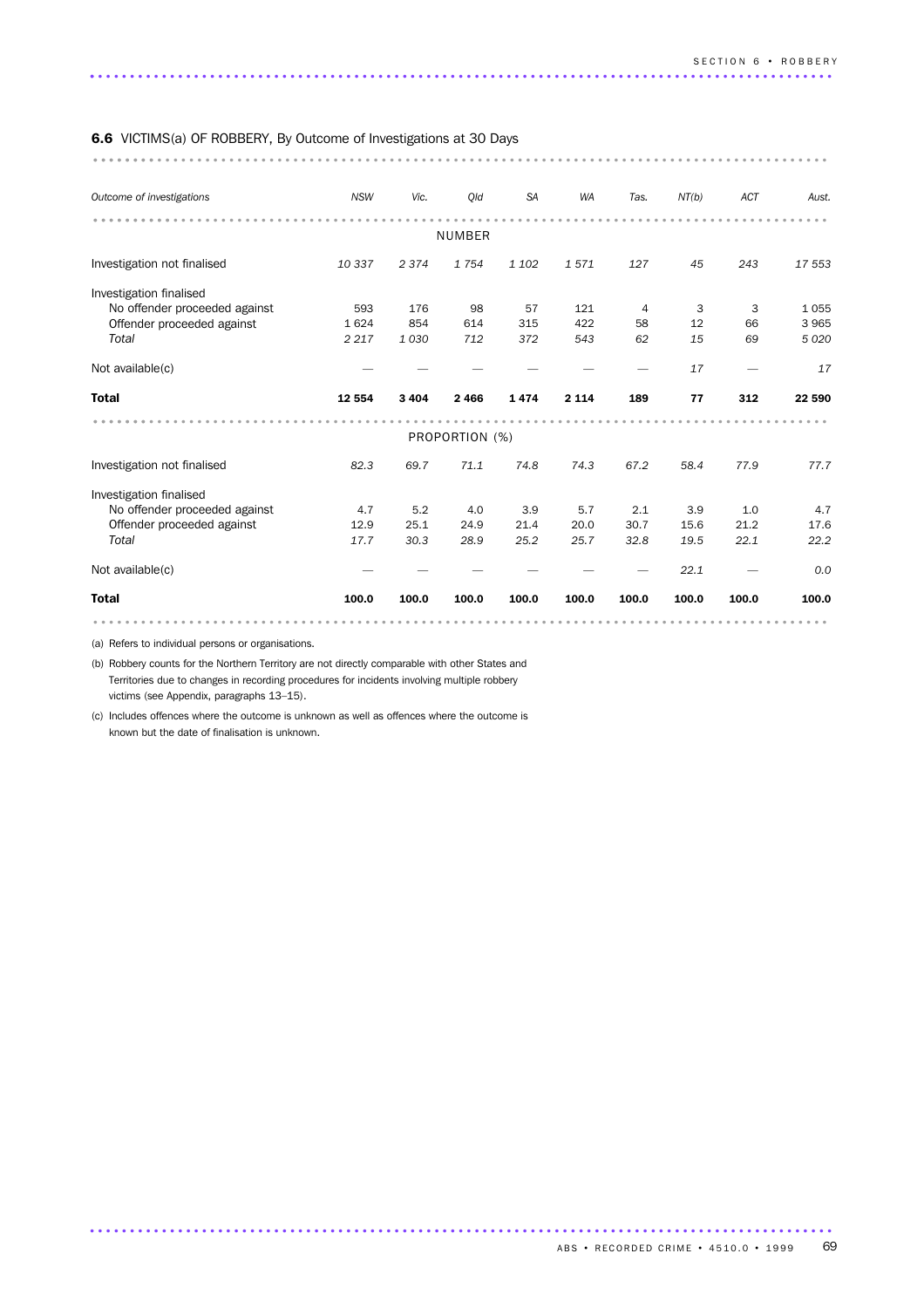# 6.7 VICTIMS(a) OF ARMED ROBBERY, By Sex and Age Group of Victim

|                                                                                                                                              | <b>NSW</b> | Vic.                                       | Qld   | SA                       | WA     | Tas.           | NT(b)                    | ACT                                                             | Aust.   |
|----------------------------------------------------------------------------------------------------------------------------------------------|------------|--------------------------------------------|-------|--------------------------|--------|----------------|--------------------------|-----------------------------------------------------------------|---------|
| Sex and age group (years)                                                                                                                    |            |                                            |       |                          |        |                |                          |                                                                 |         |
|                                                                                                                                              |            |                                            |       | NUMBER OF PERSON VICTIMS |        |                |                          |                                                                 |         |
| Males                                                                                                                                        |            |                                            |       |                          |        |                |                          |                                                                 |         |
| $0 - 14$                                                                                                                                     | 53         | 37                                         | 22    | 25                       | 36     | $\mathbf{1}$   | $\mathbf{1}$             |                                                                 | 175     |
| $15 - 19$                                                                                                                                    | 364        | 181                                        | 98    | 71                       | 100    | 4              | $\mathbf{1}$             | 14                                                              | 833     |
| $20 - 24$                                                                                                                                    | 352        | 185                                        | 77    | 42                       | 43     | $\overline{4}$ | $\mathbf{1}$             | 12                                                              | 716     |
| $25 - 34$                                                                                                                                    | 358        | 208                                        | 85    | 43                       | 49     | 8              | 3                        | 11                                                              | 765     |
| $35 - 44$                                                                                                                                    | 266        | 106                                        | 41    | 41                       | 38     | 5              | 3                        | 6                                                               | 506     |
| 45 and over                                                                                                                                  | 343        | 150                                        | 78    | 44                       | 47     | 3              | 1                        | 11                                                              | 677     |
| Total(c)                                                                                                                                     | 1796       | 893                                        | 417   | 266                      | 313    | 26             | 10                       | 57                                                              | 3778    |
| Females                                                                                                                                      |            |                                            |       |                          |        |                |                          |                                                                 |         |
| $0 - 14$                                                                                                                                     | 9          | 8                                          | 6     | 3                        | 9      |                |                          |                                                                 | 35      |
| $15 - 19$                                                                                                                                    | 91         | 70                                         | 31    | 27                       | 26     | 2              | $\mathbf{1}$             | 9                                                               | 257     |
| $20 - 24$                                                                                                                                    | 140        | 78                                         | 28    | 18                       | 18     | $\mathbf{1}$   | $\overline{2}$           | 10                                                              | 295     |
| $25 - 34$                                                                                                                                    | 214        | 114                                        | 34    | 29                       | 30     | 3              | $\mathbf{1}$             | 6                                                               | 431     |
| $35 - 44$                                                                                                                                    | 176        | 99                                         | 38    | 14                       | 21     | 4              | $\overline{\phantom{0}}$ | 7                                                               | 359     |
| 45 and over                                                                                                                                  | 227        | 113                                        | 40    | 33                       | 23     | 9              | $\mathbf{1}$             | 9                                                               | 455     |
| Total(c)                                                                                                                                     | 878        | 505                                        | 181   | 124                      | 127    | 19             | $\overline{7}$           | 46                                                              | 1887    |
| Persons                                                                                                                                      |            |                                            |       |                          |        |                |                          |                                                                 |         |
|                                                                                                                                              |            |                                            |       |                          |        |                |                          |                                                                 |         |
| $0 - 14$                                                                                                                                     | 62         | 45                                         | 28    | 28                       | 45     | 1              | 7                        |                                                                 | 216     |
| $15 - 19$                                                                                                                                    | 456        | 253                                        | 129   | 98                       | 126    | 6              | 2                        | 23                                                              | 1 0 9 3 |
| $20 - 24$                                                                                                                                    | 495        | 265                                        | 105   | 60                       | 61     | 5              | 5                        | 22                                                              | 1018    |
| $25 - 34$                                                                                                                                    | 572        | 330                                        | 119   | 72                       | 79     | 11             | 4                        | 17                                                              | 1 204   |
| $35 - 44$                                                                                                                                    | 443        | 209                                        | 79    | 55                       | 59     | 9              | 3                        | 13                                                              | 870     |
| 45 and over                                                                                                                                  | 573        | 265                                        | 118   | 77                       | 70     | 12             | 3                        | 20                                                              | 1 1 3 8 |
| Total(c)                                                                                                                                     | 2741       | 1421                                       | 599   | 390                      | 440    | 45             | 32                       | 103                                                             | 5 7 7 1 |
|                                                                                                                                              |            |                                            |       |                          |        |                |                          |                                                                 |         |
|                                                                                                                                              |            | RATE OF PERSON VICTIMS PER 100,000 PERSONS |       |                          |        |                |                          |                                                                 |         |
| Males                                                                                                                                        |            |                                            |       |                          |        |                |                          |                                                                 |         |
| $0 - 14$                                                                                                                                     | 7.96       | 7.61                                       | 5.73  | 16.58                    | 17.62  | 1.95           | 3.82                     |                                                                 | 8.70    |
| $15 - 19$                                                                                                                                    | 160.74     | 109.64                                     | 73.72 | 137.99                   | 142.61 | 22.78          | 13.19                    | 108.74                                                          | 121.77  |
| $20 - 24$                                                                                                                                    | 154.83     | 105.40                                     | 59.48 | 81.60                    | 59.67  | 26.36          | 11.18                    | 82.98                                                           | 103.10  |
| $25 - 34$                                                                                                                                    | 73.73      | 56.98                                      | 31.85 | 39.76                    | 33.51  | 26.07          | 15.09                    | 44.01                                                           | 52.85   |
| $35 - 44$                                                                                                                                    | 53.62      | 29.52                                      | 15.29 | 36.14                    | 25.69  | 14.10          | 17.92                    | 25.16                                                           | 34.64   |
| 45 and over                                                                                                                                  | 31.85      | 19.25                                      | 13.53 | 16.73                    | 15.86  | 3.68           | 4.41                     | 24.28                                                           | 21.55   |
| Total(c)                                                                                                                                     | 56.36      | 38.32                                      | 23.72 | 36.03                    | 33.40  | 11.22          | 9.80                     | 36.86                                                           | 40.03   |
|                                                                                                                                              |            |                                            |       |                          |        |                |                          |                                                                 |         |
| Females                                                                                                                                      |            |                                            |       |                          |        |                |                          |                                                                 |         |
| $0 - 14$                                                                                                                                     | 1.40       | 1.73                                       | 1.65  | 2.10                     | 4.65   |                |                          |                                                                 | 1.83    |
| $15 - 19$                                                                                                                                    | 42.36      | 44.22                                      | 24.66 | 54.68                    | 39.31  | 11.80          | 14.24                    | 77.63                                                           | 39.54   |
| $20 - 24$                                                                                                                                    | 63.68      | 46.37                                      | 22.29 | 37.05                    | 26.33  | 6.78           | 25.49                    | 76.03                                                           | 44.27   |
| $25 - 34$                                                                                                                                    | 43.90      | 30.94                                      | 12.80 | 27.50                    | 21.22  | 9.36           | 5.53                     | 23.65                                                           | 29.85   |
| $35 - 44$                                                                                                                                    | 35.64      | 27.19                                      | 14.05 | 12.22                    | 14.32  | 10.95          | $\overline{\phantom{m}}$ | 27.97                                                           | 24.49   |
| 45 and over                                                                                                                                  | 19.45      | 13.13                                      | 6.64  | 11.24                    | 7.46   | 10.06          | 5.39                     | 18.57                                                           | 13.43   |
| Total(c)                                                                                                                                     | 27.23      | 21.20                                      | 10.32 | 16.43                    | 13.74  | 7.96           | 7.70                     | 29.57                                                           | 19.81   |
|                                                                                                                                              |            |                                            |       |                          |        |                |                          |                                                                 |         |
| Persons                                                                                                                                      |            |                                            |       |                          |        |                |                          |                                                                 |         |
| $0 - 14$                                                                                                                                     | 4.71       | 4.74                                       | 3.74  | 9.53                     | 11.32  | 1.00           | 13.86                    |                                                                 | 5.51    |
| $15 - 19$                                                                                                                                    | 103.34     | 78.24                                      | 49.88 | 97.19                    | 92.47  | 17.38          | 13.69                    | 94.00                                                           | 81.94   |
| $20 - 24$                                                                                                                                    | 110.69     | 77.09                                      | 41.17 | 59.97                    | 43.44  | 16.71          | 29.77                    | 79.67                                                           | 74.81   |
| $25 - 34$                                                                                                                                    | 58.78      | 44.99                                      | 22.35 | 33.71                    | 27.47  | 17.53          | 10.53                    | 33.76                                                           | 41.64   |
| $35 - 44$                                                                                                                                    | 44.75      | 28.90                                      | 14.67 | 24.12                    | 20.03  | 12.50          | 9.45                     | 26.60                                                           | 29.73   |
| 45 and over                                                                                                                                  | 25.54      | 16.16                                      | 10.01 | 13.83                    | 11.58  | 7.02           | 7.28                     | 21.33                                                           | 17.43   |
| Total(c)                                                                                                                                     | 42.75      | 30.16                                      | 17.05 | 26.12                    | 23.64  | 9.57           | 16.59                    | 33.21                                                           | 30.43   |
|                                                                                                                                              |            |                                            |       |                          |        |                |                          |                                                                 |         |
|                                                                                                                                              |            | RATE OF TOTAL VICTIMS PER 100,000 PERSONS  |       |                          |        |                |                          |                                                                 |         |
| <b>Total victims</b>                                                                                                                         | 72.04      | 39.90                                      | 35.79 | 35.36                    | 50.03  | 16.37          | 16.59                    | 37.08                                                           | 49.77   |
|                                                                                                                                              |            |                                            |       |                          |        |                |                          |                                                                 |         |
| (a) Refers to indivisual persons or organisations.                                                                                           |            |                                            |       |                          |        |                |                          | (c) Includes persons for whom age and/or sex was not specified. |         |
| (b) Robbery counts for the Northern Territory are not directly comparable with other States                                                  |            |                                            |       |                          |        |                |                          |                                                                 |         |
| and Territories due to changes in recording procedures for incidents involving multiple<br>robbery victims (see Appendix, paragraphs 13-15). |            |                                            |       |                          |        |                |                          |                                                                 |         |
|                                                                                                                                              |            |                                            |       |                          |        |                |                          |                                                                 |         |

............................................................................................ ...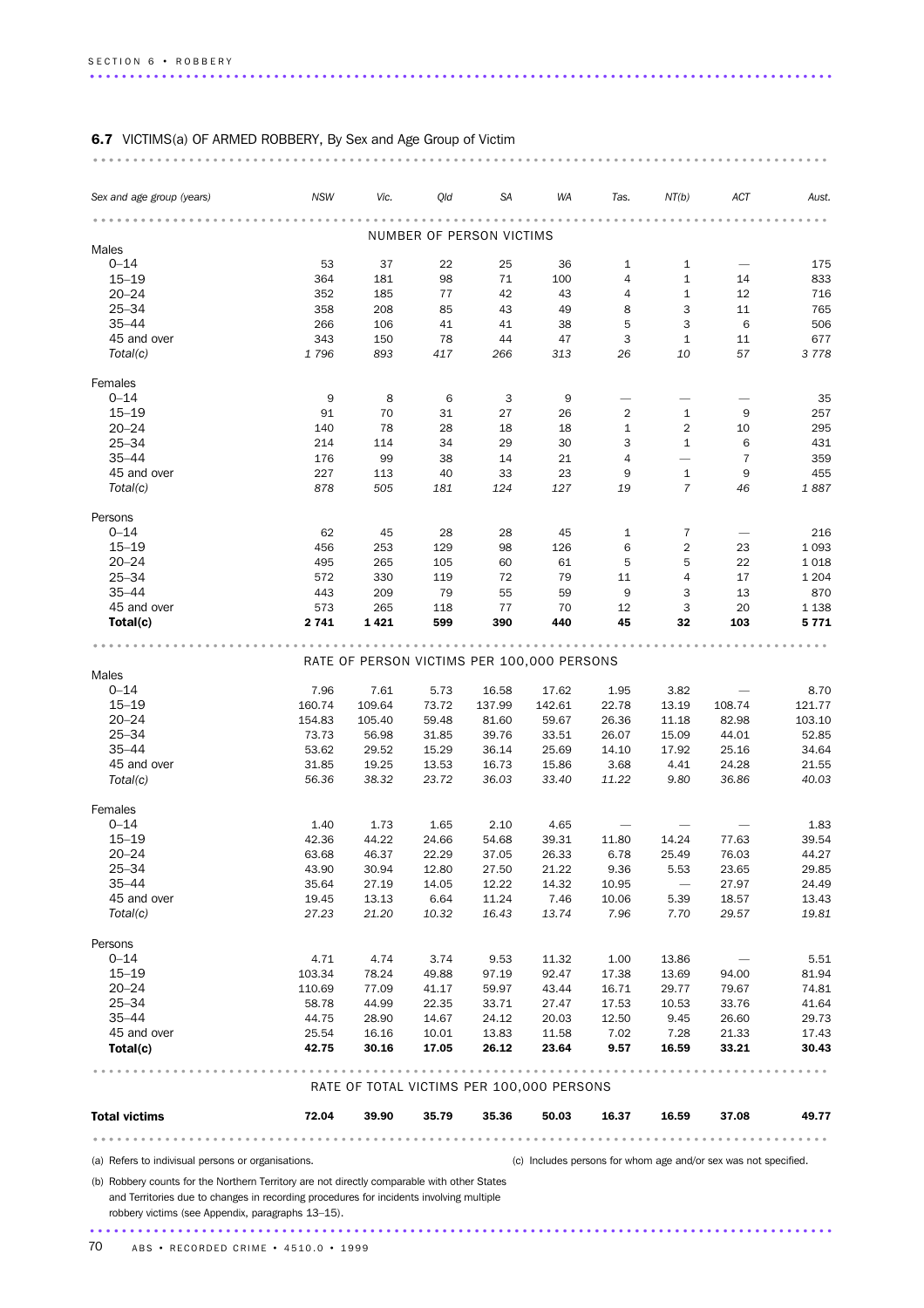# 6.8 VICTIMS(a) OF UNARMED ROBBERY, By Sex and Age Group of Victim

| Sex and age group (years)                                                                                                                    | <b>NSW</b>      | Vic.            | Qld             | <b>SA</b>                | WA                                         | Tas.                | NT(b)                                | ACT                                                             | Aust.           |
|----------------------------------------------------------------------------------------------------------------------------------------------|-----------------|-----------------|-----------------|--------------------------|--------------------------------------------|---------------------|--------------------------------------|-----------------------------------------------------------------|-----------------|
|                                                                                                                                              |                 |                 |                 |                          |                                            |                     |                                      |                                                                 |                 |
|                                                                                                                                              |                 |                 |                 | NUMBER OF PERSON VICTIMS |                                            |                     |                                      |                                                                 |                 |
| Males<br>$0 - 14$                                                                                                                            | 381             | 91              | 75              | 98                       | 133                                        | 3                   | $\mathbf{1}$                         | 15                                                              | 797             |
| $15 - 19$                                                                                                                                    | 1520            | 253             | 175             | 170                      | 251                                        | 19                  | $\mathbf{1}$                         | 29                                                              | 2 4 1 8         |
| $20 - 24$                                                                                                                                    | 882             | 121             | 126             | 58                       | 64                                         | 10                  | $\overline{2}$                       | 10                                                              | 1 2 7 3         |
| $25 - 34$                                                                                                                                    | 843             | 146             | 116             | 92                       | 77                                         | 8                   | 4                                    | 11                                                              | 1 2 9 7         |
| $35 - 44$                                                                                                                                    | 572             | 75              | 72              | 58                       | 40                                         | 5                   | $\overline{2}$                       | $\overline{4}$                                                  | 828             |
| 45 and over                                                                                                                                  | 1 1 1 4         | 166             | 180             | 119                      | 107                                        | 15                  | 4                                    | 15                                                              | 1720            |
| Total(c)                                                                                                                                     | 4826            | 790             | 691             | 540                      | 632                                        | 57                  | 14                                   | 84                                                              | 7634            |
| Females                                                                                                                                      |                 |                 |                 |                          |                                            |                     |                                      |                                                                 |                 |
| $0 - 14$                                                                                                                                     | 45              | 19              | 11              | 22                       | 22                                         | $\mathbf{1}$        |                                      | 5                                                               | 125             |
| $15 - 19$                                                                                                                                    | 266             | 71              | 69              | 67                       | 57                                         | $\overline{7}$      |                                      | 11                                                              | 548             |
| $20 - 24$                                                                                                                                    | 330             | 65              | 45              | 46                       | 50                                         | 5                   |                                      | $\overline{7}$                                                  | 548             |
| $25 - 34$<br>$35 - 44$                                                                                                                       | 471<br>357      | 131<br>86       | 65<br>46        | 53<br>54                 | 76<br>65                                   | 6<br>$\overline{7}$ | $\overbrace{\phantom{1232211}}$<br>3 | 14<br>12                                                        | 816<br>630      |
| 45 and over                                                                                                                                  | 718             | 247             | 139             | 133                      | 172                                        | 18                  | $\overline{\phantom{0}}$             | 50                                                              | 1 477           |
| Total(c)                                                                                                                                     | 2 2 3 9         | 639             | 380             | 375                      | 442                                        | 44                  | 3                                    | 108                                                             | 4 2 3 0         |
|                                                                                                                                              |                 |                 |                 |                          |                                            |                     |                                      |                                                                 |                 |
| Persons                                                                                                                                      |                 |                 |                 |                          |                                            |                     |                                      |                                                                 |                 |
| $0 - 14$                                                                                                                                     | 426             | 112             | 86              | 120                      | 155                                        | 4                   | 5                                    | 20                                                              | 928             |
| $15 - 19$<br>$20 - 24$                                                                                                                       | 1788<br>1 2 1 8 | 328<br>186      | 244<br>171      | 237<br>104               | 308<br>114                                 | 26<br>15            | 4<br>8                               | 40<br>17                                                        | 2975<br>1833    |
| $25 - 34$                                                                                                                                    | 1 3 1 8         | 280             | 181             | 145                      | 153                                        | 14                  | 6                                    | 25                                                              | 2 1 2 2         |
| $35 - 44$                                                                                                                                    | 929             | 162             | 118             | 112                      | 105                                        | 12                  | $\overline{7}$                       | 16                                                              | 1 4 6 1         |
| 45 and over                                                                                                                                  | 1 2 6 1         | 345             | 247             | 194                      | 239                                        | 28                  | 5                                    | 61                                                              | 2 3 8 0         |
| Total(c)                                                                                                                                     | 7 2 4 3         | 1453            | 1 0 7 2         | 915                      | 1074                                       | 103                 | 45                                   | 193                                                             | 12 098          |
|                                                                                                                                              |                 |                 |                 |                          |                                            |                     |                                      |                                                                 |                 |
|                                                                                                                                              |                 |                 |                 |                          | RATE OF PERSON VICTIMS PER 100,000 PERSONS |                     |                                      |                                                                 |                 |
| Males<br>$0 - 14$                                                                                                                            |                 |                 |                 |                          |                                            |                     |                                      |                                                                 |                 |
| $15 - 19$                                                                                                                                    | 56.48<br>671.22 | 18.72<br>153.25 | 19.52<br>131.65 | 64.99<br>330.40          | 65.09<br>357.96                            | 5.84<br>108.21      | 3.82<br>13.19                        | 45.26<br>225.24                                                 | 39.64<br>353.48 |
| $20 - 24$                                                                                                                                    | 387.95          | 68.94           | 97.32           | 112.68                   | 88.82                                      | 65.90               | 22.35                                | 69.15                                                           | 183.31          |
| $25 - 34$                                                                                                                                    | 173.61          | 40.00           | 43.47           | 85.07                    | 52.66                                      | 26.07               | 20.12                                | 44.01                                                           | 89.61           |
| $35 - 44$                                                                                                                                    | 115.30          | 20.89           | 26.86           | 51.12                    | 27.04                                      | 14.10               | 11.95                                | 16.78                                                           | 56.69           |
| 45 and over                                                                                                                                  | 103.44          | 21.30           | 31.22           | 45.24                    | 36.10                                      | 18.41               | 17.64                                | 33.11                                                           | 54.75           |
| Total(c)                                                                                                                                     | 151.43          | 33.90           | 39.30           | 73.14                    | 67.45                                      | 24.60               | 13.73                                | 54.32                                                           | 80.88           |
| Females                                                                                                                                      |                 |                 |                 |                          |                                            |                     |                                      |                                                                 |                 |
| $0 - 14$                                                                                                                                     | 7.01            | 4.11            | 3.02            | 15.37                    | 11.38                                      | 2.05                |                                      | 15.65                                                           | 6.54            |
| $15 - 19$                                                                                                                                    | 123.83          | 44.85           | 54.89           | 135.69                   | 86.17                                      | 41.28               |                                      | 94.88                                                           | 84.32           |
| $20 - 24$                                                                                                                                    | 150.10          | 38.64           | 35.83           | 94.68                    | 73.14                                      | 33.91               |                                      | 53.22                                                           | 82.24           |
| 25–34                                                                                                                                        | 96.62           | 35.55           | 24.48           | 50.26                    | 53.76                                      | 18.72               | $\overline{\phantom{0}}$             | 55.19                                                           | 56.52           |
| $35 - 44$                                                                                                                                    | 72.30           | 23.62           | 17.01           | 47.12                    | 44.33                                      | 19.16               | 19.98                                | 47.94                                                           | 42.97           |
| 45 and over<br>Total(c)                                                                                                                      | 61.53<br>69.43  | 28.70<br>26.83  | 23.08<br>21.66  | 45.30<br>49.69           | 55.82<br>47.84                             | 20.13<br>18.45      | $\overline{\phantom{m}}$<br>3.30     | 103.17<br>69.43                                                 | 43.59<br>44.41  |
|                                                                                                                                              |                 |                 |                 |                          |                                            |                     |                                      |                                                                 |                 |
| Persons                                                                                                                                      |                 |                 |                 |                          |                                            |                     |                                      |                                                                 |                 |
| $0 - 14$                                                                                                                                     | 32.36           | 11.81           | 11.48           | 40.83                    | 38.97                                      | 3.99                | 9.90                                 | 30.73                                                           | 23.67           |
| $15 - 19$                                                                                                                                    | 405.21          | 101.43          | 94.34           | 235.05                   | 226.03                                     | 75.33               | 27.38                                | 163.48                                                          | 223.02          |
| $20 - 24$                                                                                                                                    | 272.36          | 54.11           | 67.04           | 103.94                   | 81.19                                      | 50.13               | 47.63                                | 61.57                                                           | 134.70          |
| $25 - 34$<br>$35 - 44$                                                                                                                       | 135.45<br>93.85 | 38.17<br>22.40  | 34.00<br>21.91  | 67.88<br>49.11           | 53.20<br>35.65                             | 22.31<br>16.67      | 15.80<br>22.04                       | 49.64<br>32.74                                                  | 73.39<br>49.92  |
| 45 and over                                                                                                                                  | 56.20           | 21.04           | 20.95           | 34.85                    | 39.54                                      | 16.38               | 12.13                                | 65.05                                                           | 36.45           |
| Total(c)                                                                                                                                     | 112.97          | 30.84           | 30.52           | 61.28                    | 57.71                                      | 21.90               | 23.33                                | 62.22                                                           | 63.80           |
|                                                                                                                                              |                 |                 |                 |                          |                                            |                     |                                      |                                                                 |                 |
|                                                                                                                                              |                 |                 |                 |                          | RATE OF TOTAL VICTIMS PER 100,000 PERSONS  |                     |                                      |                                                                 |                 |
| <b>Total victims</b>                                                                                                                         | 123.76          | 32.34           | 34.42           | 63.36                    | 63.57                                      | 23.82               | 23.33                                | 63.51                                                           | 69.35           |
|                                                                                                                                              |                 |                 |                 |                          |                                            | .                   |                                      |                                                                 |                 |
| (a) Refers to indivisual persons or organisations.                                                                                           |                 |                 |                 |                          |                                            |                     |                                      | (c) Includes persons for whom age and/or sex was not specified. |                 |
| (b) Robbery counts for the Northern Territory are not directly comparable with other States                                                  |                 |                 |                 |                          |                                            |                     |                                      |                                                                 |                 |
| and Territories due to changes in recording procedures for incidents involving multiple<br>robbery victims (see Appendix, paragraphs 13-15). |                 |                 |                 |                          |                                            |                     |                                      |                                                                 |                 |

.............................................................................................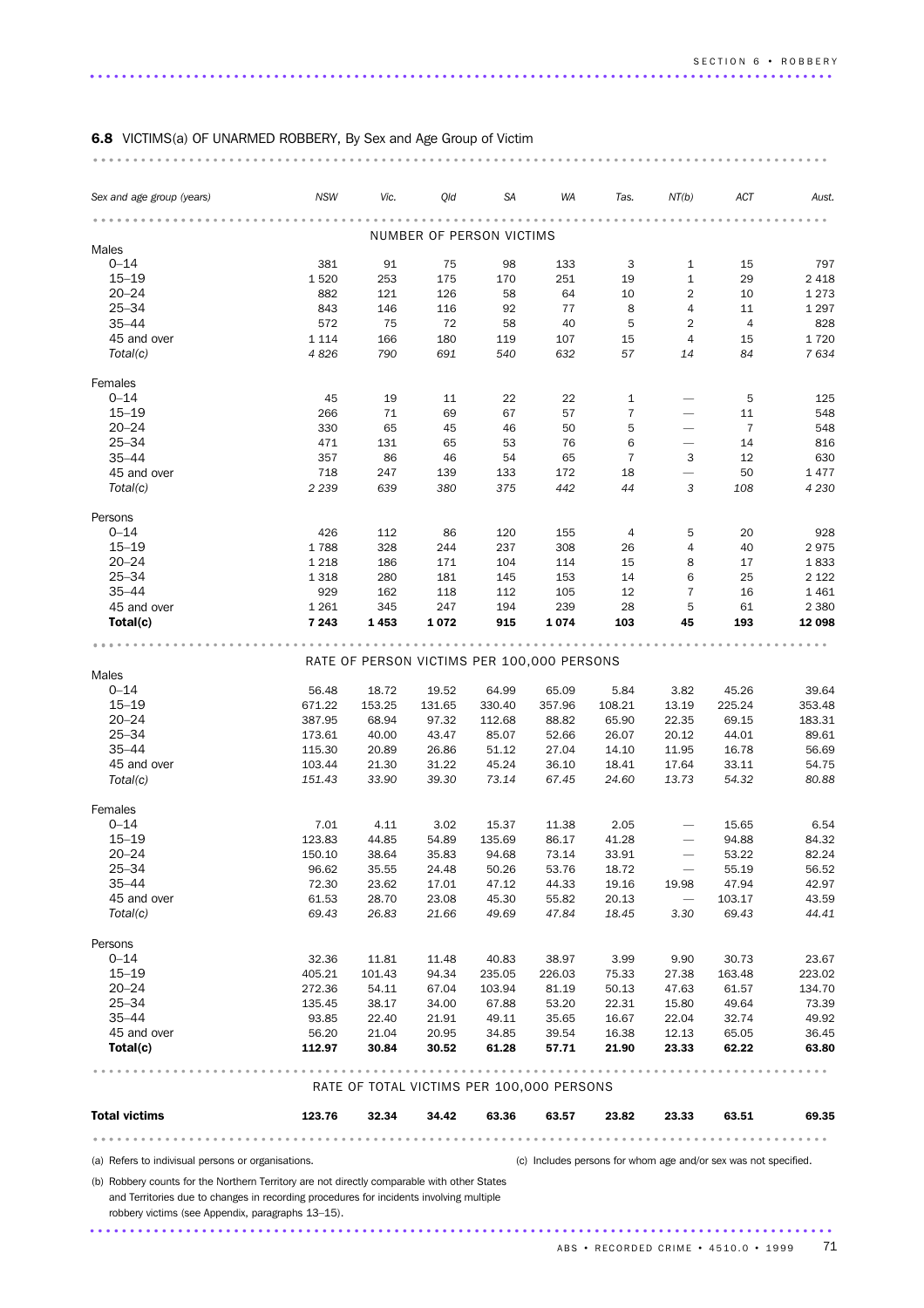#### 6.9 VICTIMS(a) OF ARMED ROBBERY, By Location Where Criminal Incident Occurred(b)

............................................................................................ ....

| NUMBER<br>Residential<br>Dwelling<br>200<br>154<br>90<br>$\overline{4}$<br>97<br>84<br>10<br>Outbuilding/residential land<br>13<br>$\overline{7}$<br>8<br>10<br>11<br>$\overline{\phantom{0}}$<br>Other residential<br>$\mathbf{1}$<br>Total<br>214<br>95<br>10<br>$\overline{4}$<br>104<br>164<br>98<br>Community | $\overline{4}$<br>643<br>49<br>-<br>$\mathbf{1}$<br>$\overline{4}$<br>693<br>272<br>1<br>6<br>247<br>138<br>$\overline{\phantom{0}}$<br>2 1 3 6<br>$\overline{\phantom{0}}$<br>353 |
|--------------------------------------------------------------------------------------------------------------------------------------------------------------------------------------------------------------------------------------------------------------------------------------------------------------------|------------------------------------------------------------------------------------------------------------------------------------------------------------------------------------|
|                                                                                                                                                                                                                                                                                                                    |                                                                                                                                                                                    |
|                                                                                                                                                                                                                                                                                                                    |                                                                                                                                                                                    |
|                                                                                                                                                                                                                                                                                                                    |                                                                                                                                                                                    |
|                                                                                                                                                                                                                                                                                                                    |                                                                                                                                                                                    |
|                                                                                                                                                                                                                                                                                                                    |                                                                                                                                                                                    |
|                                                                                                                                                                                                                                                                                                                    |                                                                                                                                                                                    |
|                                                                                                                                                                                                                                                                                                                    |                                                                                                                                                                                    |
|                                                                                                                                                                                                                                                                                                                    |                                                                                                                                                                                    |
| Transport                                                                                                                                                                                                                                                                                                          |                                                                                                                                                                                    |
| Terminal<br>156<br>29<br>54<br>19<br>13                                                                                                                                                                                                                                                                            |                                                                                                                                                                                    |
| Car park<br>170<br>3<br>58<br>6<br>$\overline{4}$<br>-<br>$\overline{\phantom{0}}$                                                                                                                                                                                                                                 |                                                                                                                                                                                    |
| Open space<br>118<br>9<br>9<br>1<br>$\mathbf{1}$<br>$\overline{\phantom{m}}$                                                                                                                                                                                                                                       |                                                                                                                                                                                    |
| Street/footpath<br>1 1 2 4<br>485<br>247<br>132<br>135<br>13<br>$\overline{\phantom{0}}$                                                                                                                                                                                                                           |                                                                                                                                                                                    |
| Other community<br>150<br>102<br>22<br>11<br>25<br>3<br>$\overline{7}$<br>33                                                                                                                                                                                                                                       |                                                                                                                                                                                    |
| Total<br>1718<br>708<br>303<br>160<br>8<br>40<br>193<br>16                                                                                                                                                                                                                                                         | 3 1 4 6                                                                                                                                                                            |
| Other                                                                                                                                                                                                                                                                                                              |                                                                                                                                                                                    |
| Retail                                                                                                                                                                                                                                                                                                             |                                                                                                                                                                                    |
| Service station<br>685<br>185<br>127<br>46<br>73<br>8<br>4<br>10                                                                                                                                                                                                                                                   | 1 1 3 8                                                                                                                                                                            |
| Other retail<br>1 3 6 3<br>661<br>458<br>164<br>469<br>39<br>3<br>51                                                                                                                                                                                                                                               | 3 2 0 8                                                                                                                                                                            |
| Recreational<br>332<br>57<br>108<br>25<br>28<br>3                                                                                                                                                                                                                                                                  | 553                                                                                                                                                                                |
| Other location<br>204<br>98<br>95<br>35<br>72<br>1<br>13<br>10                                                                                                                                                                                                                                                     | 528                                                                                                                                                                                |
| Total<br>2 5 8 4<br>788<br>20<br>71<br>1001<br>270<br>642<br>51                                                                                                                                                                                                                                                    | 5 4 2 7                                                                                                                                                                            |
| 4619<br>32<br>1880<br>1 2 5 7<br>528<br>931<br>77<br>115<br>Total(d)                                                                                                                                                                                                                                               | 9439                                                                                                                                                                               |
| $-1 - 1 - 1$<br>.                                                                                                                                                                                                                                                                                                  |                                                                                                                                                                                    |
| PROPORTION (%)                                                                                                                                                                                                                                                                                                     |                                                                                                                                                                                    |
| Residential                                                                                                                                                                                                                                                                                                        |                                                                                                                                                                                    |
| <b>Dwelling</b><br>5.2<br>12.3<br>4.3<br>17.0<br>9.0<br>13.0<br>12.5<br>3.5                                                                                                                                                                                                                                        | 6.8                                                                                                                                                                                |
| Outbuilding/residential land<br>0.3<br>0.4<br>0.8<br>1.5<br>1.2<br>$\overbrace{\phantom{1232211}}$<br>$\overline{\phantom{0}}$                                                                                                                                                                                     | 0.5                                                                                                                                                                                |
| Other residential<br>0.0<br>$\overline{\phantom{m}}$<br>$\overbrace{\phantom{1232211}}$                                                                                                                                                                                                                            | 0.0<br>$\overline{\phantom{0}}$                                                                                                                                                    |
| Total<br>4.6<br>5.5<br>13.0<br>18.6<br>10.2<br>13.0<br>12.5<br>3.5                                                                                                                                                                                                                                                 | 7.3                                                                                                                                                                                |
| Community                                                                                                                                                                                                                                                                                                          |                                                                                                                                                                                    |
| Transport                                                                                                                                                                                                                                                                                                          |                                                                                                                                                                                    |
| Terminal<br>3.4<br>2.9<br>1.5<br>2.5<br>3.1<br>0.9<br>$\overline{\phantom{0}}$<br>$\overline{\phantom{0}}$                                                                                                                                                                                                         | 2.9                                                                                                                                                                                |
| Car park<br>3.7<br>3.1<br>0.5<br>0.6<br>5.2<br>0.4<br>$\overline{\phantom{0}}$<br>$\overline{\phantom{0}}$                                                                                                                                                                                                         | 2.6                                                                                                                                                                                |
| Open space<br>2.6<br>0.5<br>0.7<br>0.2<br>3.1<br>$\overline{\phantom{m}}$<br>$\overline{\phantom{m}}$<br>$\overline{\phantom{m}}$                                                                                                                                                                                  | 1.5                                                                                                                                                                                |
| Street/footpath<br>24.3<br>25.8<br>19.6<br>25.0<br>14.5<br>16.9<br>$\overline{\phantom{m}}$                                                                                                                                                                                                                        | 22.6<br>$\overline{\phantom{m}}$                                                                                                                                                   |
| Other community<br>3.2<br>3.9<br>5.4<br>1.8<br>2.1<br>2.7<br>21.9<br>28.7                                                                                                                                                                                                                                          | 3.7                                                                                                                                                                                |
| Total<br>37.2<br>37.7<br>25.0<br>24.1<br>30.3<br>20.7<br>20.8<br>34.8                                                                                                                                                                                                                                              | 33.3                                                                                                                                                                               |
| Other                                                                                                                                                                                                                                                                                                              |                                                                                                                                                                                    |
| Retail                                                                                                                                                                                                                                                                                                             |                                                                                                                                                                                    |
| Service station<br>14.8<br>9.8<br>10.1<br>8.7<br>7.8<br>12.5<br>8.7<br>10.4                                                                                                                                                                                                                                        | 12.1                                                                                                                                                                               |
| Other retail<br>29.5<br>35.2<br>36.4<br>9.4<br>44.3<br>31.1<br>50.4<br>50.6                                                                                                                                                                                                                                        | 34.0                                                                                                                                                                               |
| Recreational<br>7.2<br>3.0<br>4.7<br>3.9<br>8.6<br>3.0                                                                                                                                                                                                                                                             | 5.9                                                                                                                                                                                |
| 4.4<br>5.2<br>Other location<br>7.6<br>6.6<br>7.7<br>1.3<br>8.7<br>40.6                                                                                                                                                                                                                                            | 5.6                                                                                                                                                                                |
| Total<br>55.9<br>53.2<br>62.7<br>51.1<br>69.0<br>66.2<br>62.5<br>61.7                                                                                                                                                                                                                                              | 57.5                                                                                                                                                                               |
| Total(d)<br>100.0<br>100.0<br>100.0<br>100.0<br>100.0<br>100.0<br>100.0<br>100.0                                                                                                                                                                                                                                   | 100.0                                                                                                                                                                              |

............................................................................................ .......

.............................................................................................

(a) Refers to individual persons or organisations.

(b) A criminal incident may involve multiple offences which may occur at different locations. In these instances, 'type of location' refers to the initial location where the criminal incident took place. In classifying type of location, the ability to provide detailed information for each offence category varies between States and Territories. Where information is not available at the more specific group level, it is aggregated to the broader subdivision or division level.

(c) Robbery counts for the Northern Territory are not directly comparable with other States and Territories due to changes in recording procedures for incidents involving multiple robbery victims (see Appendix, paragraphs 13–15).

(d) Includes location not specified.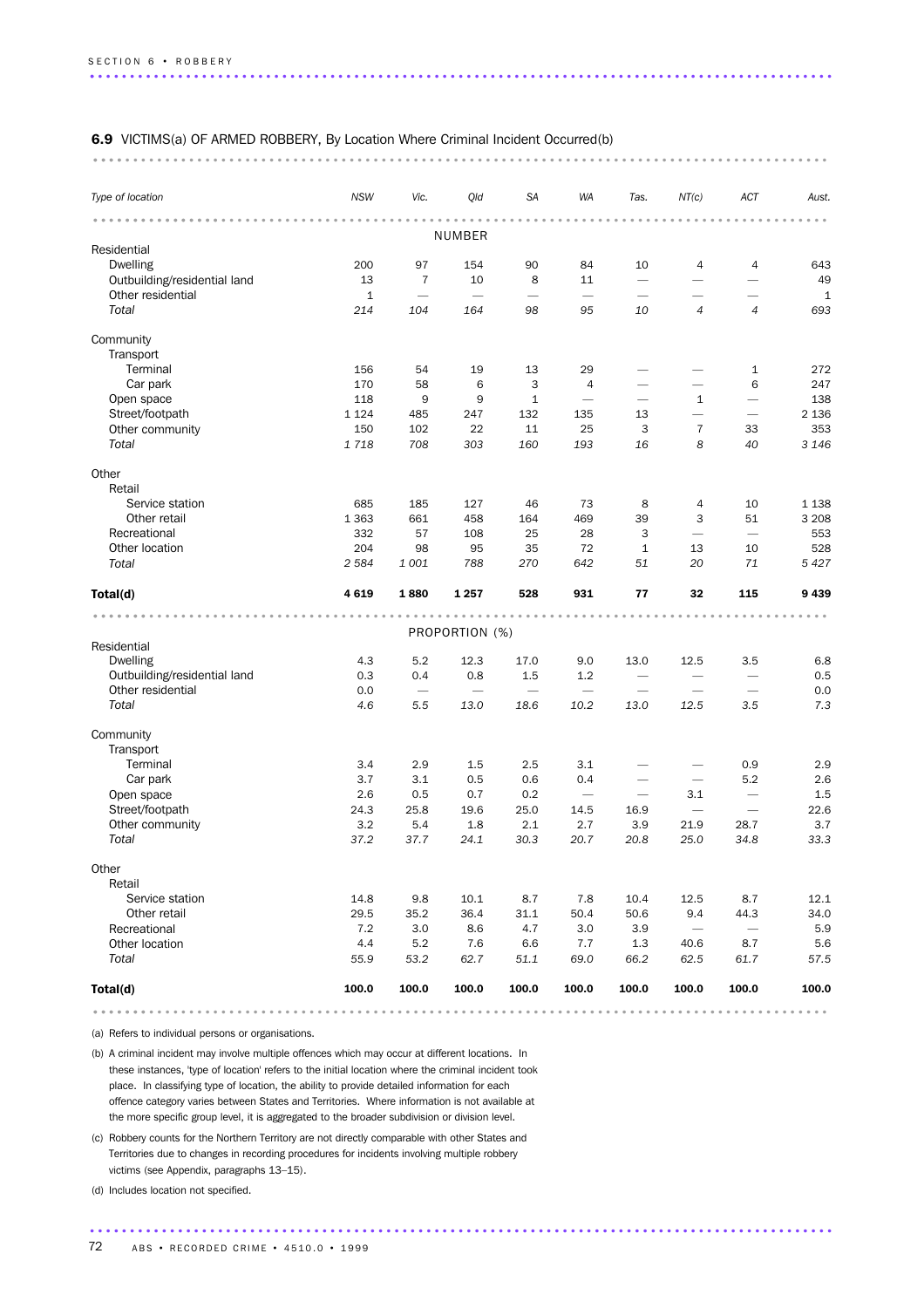### 6.10 VICTIMS(a) OF UNARMED ROBBERY, By Location Where Criminal Incident Occurred(b)

#### ............................................................................................ ....

| Type of location             | <b>NSW</b>  | Vic.        | Qld                                     | <b>SA</b>                       | <b>WA</b>                              | Tas.              | NT(c)                    | ACT                             | Aust.       |
|------------------------------|-------------|-------------|-----------------------------------------|---------------------------------|----------------------------------------|-------------------|--------------------------|---------------------------------|-------------|
|                              |             |             |                                         |                                 |                                        |                   |                          |                                 | $- - -$     |
|                              |             |             | <b>NUMBER</b>                           |                                 |                                        |                   |                          |                                 |             |
| Residential                  |             |             |                                         |                                 |                                        |                   |                          |                                 |             |
| <b>Dwelling</b>              | 1588        | 57          | 102                                     | 48                              | 121                                    | 8                 | 4                        | 9                               | 726         |
| Outbuilding/residential land | 21          | 5           | 26                                      | 14                              | 16                                     | 3                 |                          |                                 | 85          |
| Other residential            | 6           |             | $\overline{\phantom{0}}$                |                                 |                                        |                   | $\overline{\phantom{0}}$ |                                 | 6           |
| Total                        | 436         | 68          | 141                                     | 70                              | 146                                    | 11                | $\overline{4}$           | 9                               | 885         |
| Community                    |             |             |                                         |                                 |                                        |                   |                          |                                 |             |
| Transport                    |             |             |                                         |                                 |                                        |                   |                          |                                 |             |
| Terminal                     | 592         | 84          | 55                                      | 66                              | 144                                    |                   |                          | 11                              | 952         |
| Car park                     | 399         | 71          | 3                                       | 8                               | 9                                      | 3                 | $\mathbf{1}$             | 25                              | 519         |
| Open space                   | 493         | 25          | 14                                      | 10                              | $\overline{\phantom{0}}$               | $\mathbf{1}$      | $\mathbf{1}$             | $\overbrace{\phantom{1232211}}$ | 544         |
| Street/footpath              | 3777        | 775         | 541                                     | 474                             | 382                                    | 68                | $\overline{2}$           |                                 | 6 0 1 9     |
| Other community              | 387         | 88          | 37                                      | 26                              | 53                                     | 3                 | 27                       | 131                             | 752         |
| Total                        | 5 6 4 8     | 1043        | 650                                     | 584                             | 588                                    | 75                | 31                       | 167                             | 8786        |
|                              |             |             |                                         |                                 |                                        |                   |                          |                                 |             |
| Other<br>Retail              |             |             |                                         |                                 |                                        |                   |                          |                                 |             |
| Service station              | 201         | 16          | 9                                       | 14                              | 19                                     |                   |                          | $\overline{2}$                  | 261         |
| Other retail                 | 801         | 156         | 206                                     | 147                             | 297                                    | 14                | 3                        | 9                               | 1 633       |
| Recreational                 | 335         | 97          | 147                                     | 81                              | 85                                     | 8                 |                          |                                 | 753         |
| Other location               | 239         | 73          | 43                                      | 50                              | 48                                     | $\overline{4}$    | 5                        | 10                              | 472         |
| Total                        | 1576        | 342         | 405                                     |                                 | 449                                    | 26                | 8                        | 21                              | 3 1 1 9     |
|                              |             |             |                                         | 292                             |                                        |                   |                          |                                 |             |
|                              |             |             |                                         |                                 |                                        |                   |                          |                                 |             |
| Total(d)                     | 7935        | 1524        | 1 2 0 9                                 | 946                             | 1 1 8 3                                | 112               | 45                       | 197                             | 13 151      |
|                              |             |             |                                         |                                 |                                        |                   |                          |                                 |             |
|                              |             |             | PROPORTION (%)                          |                                 |                                        |                   |                          |                                 |             |
| Residential                  |             |             |                                         |                                 |                                        |                   |                          |                                 |             |
| <b>Dwelling</b>              | 20.0        | 3.7         | 8.4                                     | 5.1                             | 10.2                                   | 7.1               | 8.9                      | 4.6                             | 5.5         |
| Outbuilding/residential land | 0.3         | 0.3         | 2.2                                     | 1.5                             | 1.4                                    | 2.7               |                          |                                 | 0.6         |
| Other residential<br>Total   | 0.1<br>5.5  | 4.5         | $\overbrace{\phantom{1232211}}$<br>11.7 | $\overline{\phantom{m}}$<br>7.4 | $\overbrace{\phantom{123321}}$<br>12.3 | 9.8               | 8.9                      | 4.6                             | 0.0<br>6.7  |
|                              |             |             |                                         |                                 |                                        |                   |                          |                                 |             |
| Community                    |             |             |                                         |                                 |                                        |                   |                          |                                 |             |
| Transport                    |             |             |                                         |                                 |                                        |                   |                          |                                 |             |
| Terminal                     | 7.5         | 5.5         | 4.5                                     | 7.0                             | 12.2                                   |                   |                          | 5.6                             | 7.2         |
| Car park                     | 5.0         | 4.7         | 0.2                                     | 0.8                             | 0.8                                    | 2.7               | 2.2                      | 12.7                            | 3.9         |
| Open space                   | 6.2         | 1.6         | 1.2                                     | 1.1                             | $\overbrace{\phantom{1232211}}$        | 0.9               | 2.2                      | $\overbrace{\phantom{1232211}}$ | 4.1         |
| Street/footpath              | 47.6        | 50.9        | 44.7                                    | 50.1                            | 32.3                                   | 60.7              | 4.4                      |                                 | 45.8        |
| Other community              | 4.9         | 5.8         | 3.1                                     | 2.7                             | 4.5                                    | 2.7               | 60.0                     | 66.5                            | 5.7         |
| Total                        | 71.2        | 68.4        | 53.8                                    | 61.7                            | 49.7                                   | 67.0              | 68.9                     | 84.8                            | 66.8        |
|                              |             |             |                                         |                                 |                                        |                   |                          |                                 |             |
| Other                        |             |             |                                         |                                 |                                        |                   |                          |                                 |             |
| Retail                       |             |             |                                         |                                 |                                        |                   |                          |                                 |             |
| Service station              | 2.5         | 1.0         | 0.7                                     | 1.5                             | 1.6                                    | $\qquad \qquad -$ |                          | 1.0                             | 2.0         |
| Other retail                 | 10.1        | 10.2        | 17.0                                    | 15.5                            | 25.1                                   | 12.5              | 6.7                      | 4.6                             | 12.4        |
| Recreational                 | 4.2         | 6.4         | 12.2                                    | 8.6                             | 7.2                                    | 7.1               | $\overline{\phantom{m}}$ | $\overline{\phantom{m}}$        | 5.7         |
| Other location<br>Total      | 3.0<br>19.9 | 4.8<br>22.4 | 3.6<br>33.5                             | 5.3<br>30.9                     | 4.1<br>38.0                            | 3.6<br>23.2       | 11.1<br>17.8             | $5.1\,$<br>10.7                 | 3.6<br>23.7 |
| Total(d)                     | 100.0       | 100.0       | 100.0                                   | 100.0                           | 100.0                                  | 100.0             | 100.0                    | 100.0                           | 100.0       |

............................................................................................ .......

.............................................................................................

(a) Refers to individual persons or organisations.

(b) A criminal incident may involve multiple offences which may occur at different locations. In these instances, 'type of location' refers to the initial location where the criminal incident took place. In classifying type of location, the ability to provide detailed information for each offence category varies between States and Territories. Where information is not available at the more specific group level, it is aggregated to the broader subdivision or division level.

(c) Robbery counts for the Northern Territory are not directly comparable with other States and Territories due to changes in recording procedures for incidents involving multiple robbery victims (see Appendix, paragraphs 13–15).

(d) Includes location not specified.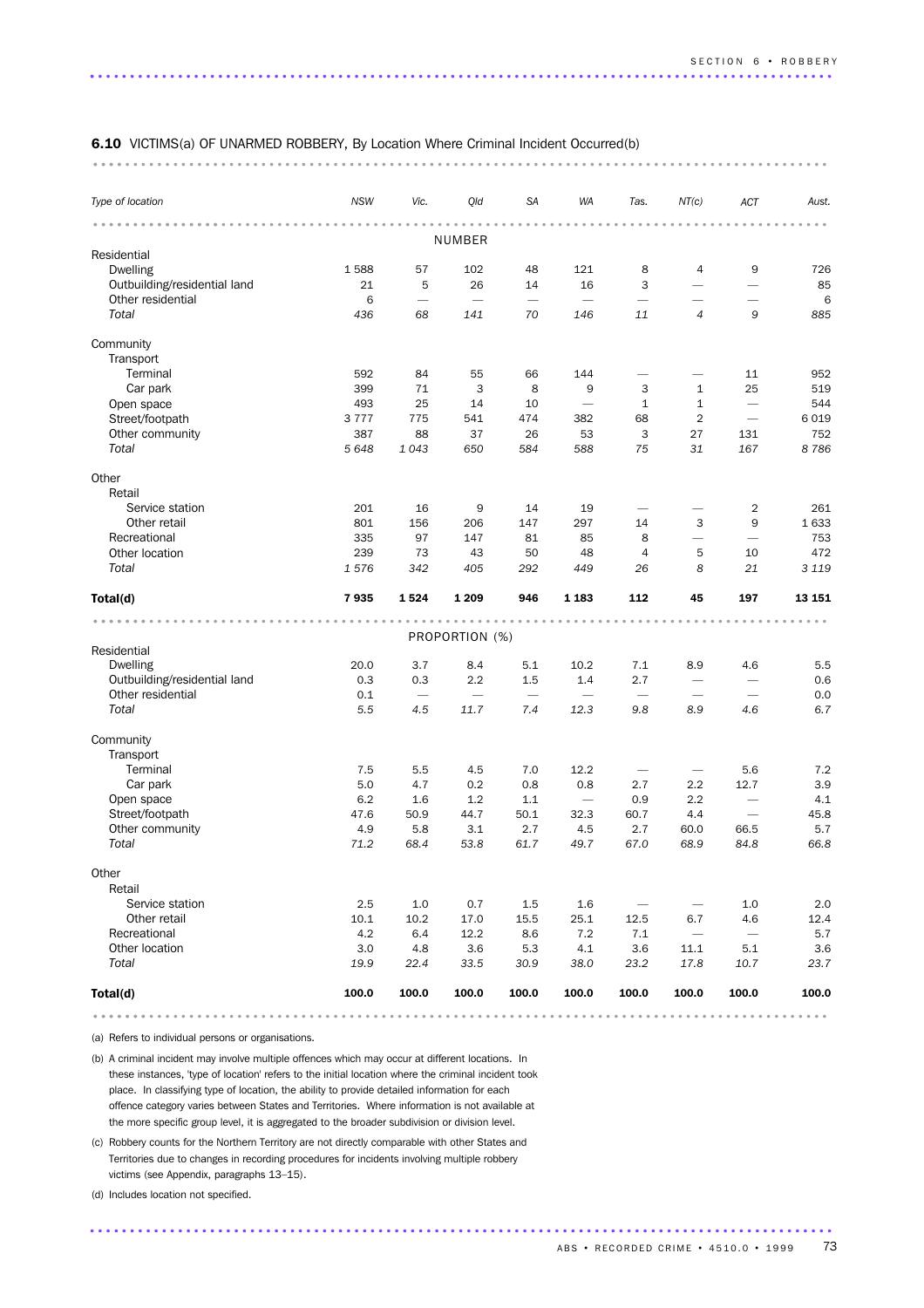### 6.11 VICTIMS(a) OF ARMED ROBBERY, By Outcome of Investigations at 30 days

............................................................................................ ........

| Outcome of investigations     | <b>NSW</b> | Vic.  | Qld            | <b>SA</b> | <b>WA</b> | Tas.  | NT(b) | <b>ACT</b> | Aust.   |
|-------------------------------|------------|-------|----------------|-----------|-----------|-------|-------|------------|---------|
|                               |            |       | NUMBER         |           |           |       |       |            |         |
| Investigation not finalised   | 3818       | 1271  | 836            | 361       | 664       | 46    | 19    | 75         | 7090    |
| Investigation finalised       |            |       |                |           |           |       |       |            |         |
| No offender proceeded against | 154        | 87    | 30             | 14        | 28        |       |       | 1          | 314     |
| Offender proceeded against    | 647        | 522   | 391            | 153       | 239       | 31    | 5     | 39         | 2 0 2 7 |
| Total                         | 801        | 609   | 421            | 167       | 267       | 31    | 5     | 40         | 2 3 4 1 |
| Total(c)                      | 4619       | 1880  | 1 2 5 7        | 528       | 931       | 77    | 32    | 115        | 9439    |
|                               |            |       | PROPORTION (%) |           |           |       |       |            |         |
| Investigation not finalised   | 82.7       | 67.6  | 66.5           | 68.4      | 71.3      | 59.7  | 59.4  | 65.2       | 75.2    |
| Investigation finalised       |            |       |                |           |           |       |       |            |         |
| No offender proceeded against | 3.3        | 4.6   | 2.4            | 2.7       | 3.0       |       |       | 0.9        | 3.3     |
| Offender proceeded against    | 14.0       | 27.8  | 31.1           | 29.0      | 25.7      | 40.3  | 15.6  | 33.9       | 21.5    |
| Total                         | 17.3       | 32.4  | 33.5           | 31.6      | 28.7      | 40.3  | 15.6  | 34.8       | 24.8    |
| Total(c)                      | 100.0      | 100.0 | 100.0          | 100.0     | 100.0     | 100.0 | 100.0 | 100.0      | 100.0   |
|                               |            |       |                |           |           |       |       |            |         |

.............................................................................................

(a) Refers to individual persons or organisations.

(b) Robbery counts for the Northern Territory are not directly comparable with other States and Territories due to changes in recording procedures for incidents involving multiple robbery victims (see Appendix, paragraphs 13–15).

(c) Includes offences where the outcome is unknown as well as offences where the outcome is known but the date of finalisation is unknown.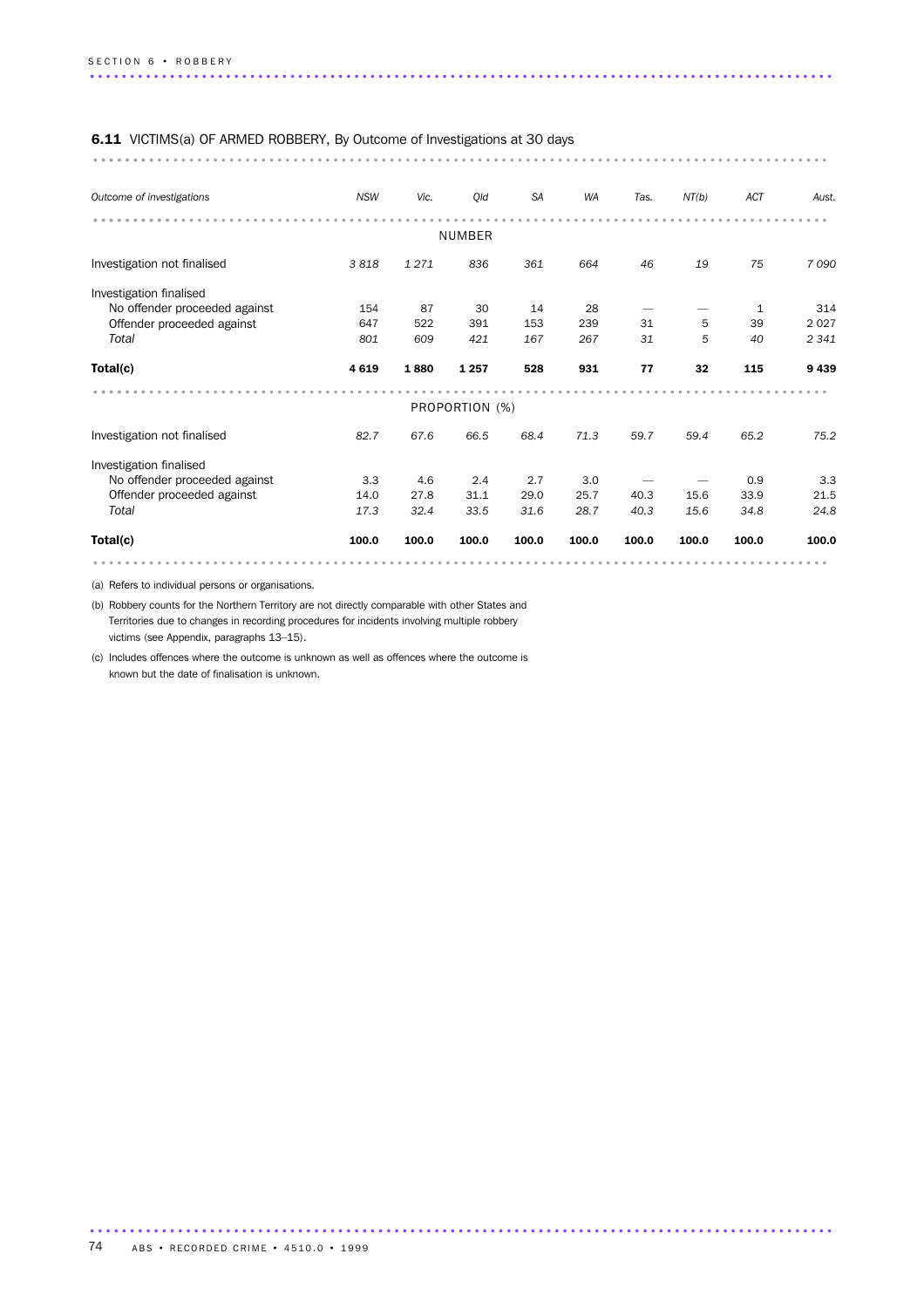| <b>6.12</b> VICTIMS(a) OF UNARMED ROBBERY, By Outcome of Investigations at 30 Days |            |         |                |           |           |                |                |            |        |
|------------------------------------------------------------------------------------|------------|---------|----------------|-----------|-----------|----------------|----------------|------------|--------|
|                                                                                    |            |         |                |           |           |                |                |            |        |
| Outcome of investigations                                                          | <b>NSW</b> | Vic.    | Qld            | <b>SA</b> | <b>WA</b> | Tas.           | NT(b)          | <b>ACT</b> | Aust.  |
|                                                                                    |            |         | <b>NUMBER</b>  |           |           |                |                |            |        |
| Investigation not finalised                                                        | 6519       | 1 1 0 3 | 918            | 741       | 907       | 81             | 26             | 168        | 10 463 |
| Investigation finalised                                                            |            |         |                |           |           |                |                |            |        |
| No offender proceeded against                                                      | 439        | 89      | 68             | 43        | 93        | $\overline{4}$ | 3              | 2          | 741    |
| Offender proceeded against                                                         | 977        | 332     | 223            | 162       | 183       | 27             | $\overline{7}$ | 27         | 1938   |
| Total                                                                              | 1416       | 421     | 291            | 205       | 276       | 31             | 10             | 29         | 2679   |
| Total(c)                                                                           | 7935       | 1524    | 1 2 0 9        | 946       | 1 1 8 3   | 112            | 45             | 197        | 13 152 |
|                                                                                    |            |         | PROPORTION (%) |           |           |                |                |            |        |
| Investigation not finalised                                                        | 82.2       | 72.4    | 75.9           | 78.3      | 76.7      | 72.3           | 57.8           | 85.3       | 79.6   |
| Investigation finalised                                                            |            |         |                |           |           |                |                |            |        |
| No offender proceeded against                                                      | 5.5        | 5.8     | 5.6            | 4.5       | 7.9       | 3.6            | 6.5            | 1.0        | 5.6    |
| Offender proceeded against                                                         | 12.3       | 21.8    | 18.4           | 17.1      | 15.5      | 24.1           | 15.2           | 13.7       | 14.7   |
| Total                                                                              | 17.8       | 27.6    | 24.1           | 21.7      | 23.3      | 27.7           | 21.7           | 14.7       | 20.4   |
| Total(c)                                                                           | 100.0      | 100.0   | 100.0          | 100.0     | 100.0     | 100.0          | 100.0          | 100.0      | 100.0  |
|                                                                                    |            |         |                |           |           |                |                |            |        |

(a) Refers to individual persons or organisations.

(b) Robbery counts for the Northern Territory are not directly comparable with other States and Territories due to changes in recording procedures for incidents involving multiple robbery victims (see Appendix, paragraphs 13–15).

(c) Includes offences where the outcome is unknown as well as offences where the outcome is known but the date of finalisation is unknown.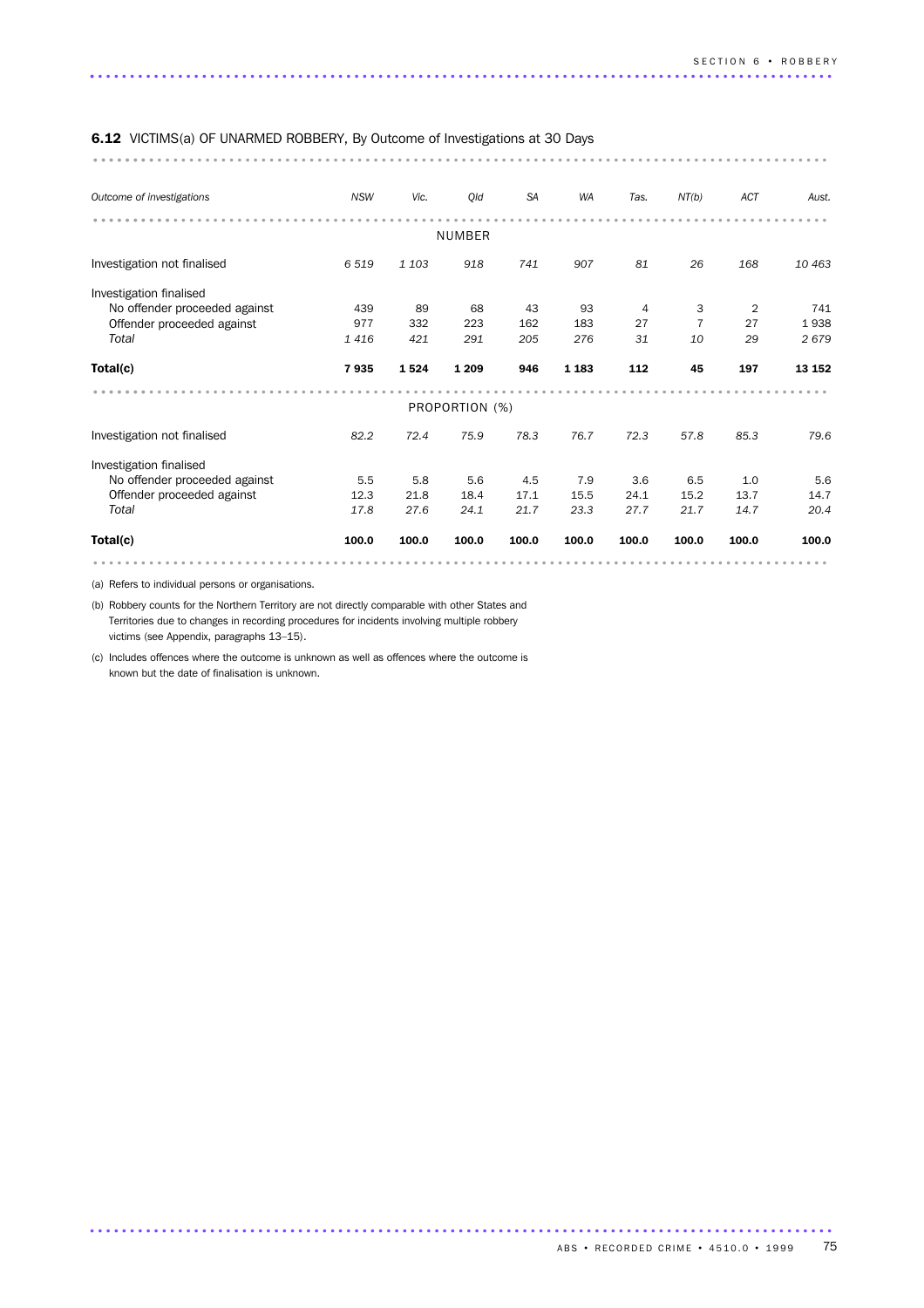# SECTION 7 BLACKMAIL/EXTORTION ..........................

| <b>OFFENCES</b>                    |                                                                                            |
|------------------------------------|--------------------------------------------------------------------------------------------|
|                                    | Victims of blackmail/extortion may be individual persons or organisations.                 |
| NUMBER OF VICTIMS                  |                                                                                            |
|                                    | A total of 256 victims of blackmail/extortion were recorded by police in Australia during  |
|                                    | 1999. This represents a decrease of 5.9% from the 1998 count of 272 victims. Of the        |
|                                    | 256 victims recorded, 217 (85%) were persons and 39 (15%) were organisations.              |
| RATE PER 100,000 PERSONS           |                                                                                            |
|                                    | The person victimisation rate for blackmail/extortion during 1999 was 1.1 person victims   |
|                                    | per 100,000 persons in Australia.                                                          |
|                                    | Both Victoria and Queensland recorded the highest person victimisation rates of            |
|                                    | 1.5 victims per 100,000 persons, followed by South Australia with 1.3 victims              |
|                                    | per 100,000 persons.                                                                       |
| AGE AND SEX                        |                                                                                            |
|                                    | Of the blackmail/extortion victims who were persons, 71% were males and 29% were           |
|                                    | females. Nationally, the highest victimisation rate was for the 25–34 year age group with  |
|                                    | 2.2 victims per 100,000 persons in this age group. Males in the 25-34 year age group       |
|                                    | had the highest victimisation rate with 3.1 male victims per 100,000 males in this age     |
|                                    | group. For females, the highest victimisation rate was recorded in the 20–24 year age      |
|                                    | group with 1.4 female victims per 100,000 females in this age group.                       |
| RELATIONSHIP OF OFFENDER TO VICTIM |                                                                                            |
|                                    | This information is only relevant for person victims. In Victoria, almost two-thirds (63%) |
|                                    | of offenders were non-family members to the victim. However, in South Australia and        |
|                                    | Western Australia, the majority of offenders were unknown to the victim (South Australia   |
|                                    | 65% and Western Australia 56%).                                                            |
| OUTCOME OF INVESTIGATIONS          |                                                                                            |
|                                    | Nationally, 44% of investigations into all blackmail/extortion offences were finalised     |
|                                    | within 30 days of the offence becoming known to police, while offenders were               |
|                                    | proceeded against in 29% of all offences.                                                  |

.............................................................................................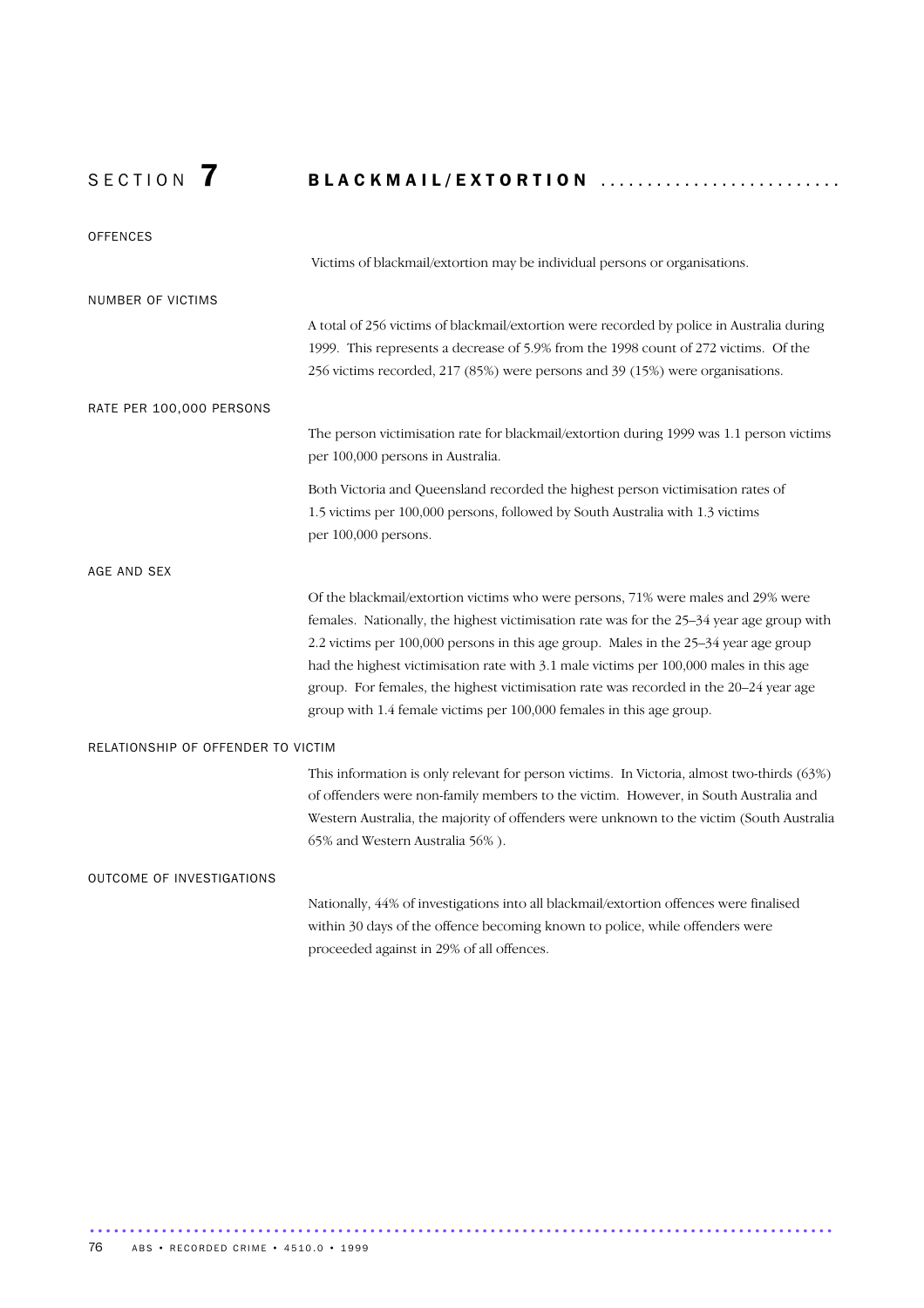| Sex and age group (years)     | <b>NSW</b>                 | Vic.                                                                  | Qld                                                         | SA                                                                    | <b>WA</b>                                                             | Tas.                                   | ΝT | ACT            | Aust.          |
|-------------------------------|----------------------------|-----------------------------------------------------------------------|-------------------------------------------------------------|-----------------------------------------------------------------------|-----------------------------------------------------------------------|----------------------------------------|----|----------------|----------------|
|                               |                            |                                                                       |                                                             |                                                                       |                                                                       |                                        |    |                |                |
|                               |                            |                                                                       | NUMBER OF PERSON VICTIMS                                    |                                                                       |                                                                       |                                        |    |                |                |
| Males<br>$0 - 9$              |                            |                                                                       |                                                             |                                                                       |                                                                       |                                        |    |                |                |
|                               |                            |                                                                       |                                                             |                                                                       |                                                                       |                                        |    |                |                |
| $10 - 14$                     | $\overline{\phantom{0}}$   | 1                                                                     | -                                                           |                                                                       |                                                                       |                                        |    |                | $\mathbf 1$    |
| $15 - 19$                     | 5                          | 9                                                                     | 3                                                           |                                                                       | $\mathbf 1$                                                           |                                        |    |                | 18             |
| $20 - 24$                     | 4                          | $\overline{2}$                                                        | 3                                                           |                                                                       | $\overline{2}$                                                        |                                        |    |                | 11             |
| $25 - 34$                     | 16                         | 14                                                                    | 8                                                           | $\overline{2}$                                                        | 5                                                                     |                                        |    |                | 45             |
| $35 - 44$                     | 3                          | 3                                                                     | 8                                                           | 5                                                                     | $\mathbf 1$                                                           |                                        |    | 1              | 21             |
| $45 - 54$                     | 4                          | 12                                                                    | 8                                                           | 3                                                                     | 3                                                                     |                                        |    | 1              | 31             |
| $55 - 64$                     | 4                          | $\sqrt{4}$                                                            | 3                                                           | 1                                                                     | $\mathbf 1$                                                           |                                        |    |                | 13             |
| 65 and over                   | 3                          | $\overline{\phantom{0}}$                                              | $\mathbf 1$                                                 | $\mathbf{1}$                                                          | $\overline{\phantom{0}}$                                              | $\overline{2}$                         |    |                | $\overline{7}$ |
| Not specified                 | $\mathbf 1$                | 3                                                                     | $\overline{4}$                                              |                                                                       |                                                                       |                                        |    |                | 8              |
| Total                         | 40                         | 48                                                                    | 38                                                          | 12                                                                    | 13                                                                    | $\sqrt{2}$                             |    | $\overline{c}$ | 155            |
| Females                       |                            |                                                                       |                                                             |                                                                       |                                                                       |                                        |    |                |                |
| $0 - 9$                       |                            |                                                                       |                                                             |                                                                       |                                                                       |                                        |    |                |                |
| $10 - 14$                     |                            |                                                                       |                                                             |                                                                       |                                                                       |                                        |    |                |                |
| $15 - 19$                     |                            | $\,1\,$                                                               | $\mathbf 1$                                                 | $\mathbf{1}$                                                          |                                                                       |                                        |    |                | 3              |
| $20 - 24$                     | $\overline{2}$             | 6                                                                     | $\mathbf 1$                                                 |                                                                       |                                                                       |                                        |    |                | 9              |
| $25 - 34$                     | 3                          | 8                                                                     | 3                                                           | $\overline{2}$                                                        | $\overline{2}$                                                        |                                        |    |                | 18             |
| $35 - 44$                     | 3                          | $\overline{2}$                                                        | 6                                                           | $\overline{2}$                                                        | $\mathbf{1}$                                                          |                                        |    |                | 14             |
| $45 - 54$                     | $\mathbf{1}$               | $\overline{c}$                                                        | 3                                                           | $\overline{\mathbf{c}}$                                               |                                                                       |                                        |    |                | 8              |
| $55 - 64$                     | $\overline{\phantom{0}}$   | 3                                                                     | $\overline{\phantom{0}}$                                    | $\overline{\phantom{0}}$                                              |                                                                       |                                        |    |                | 3              |
| 65 and over                   | $\overline{2}$             | $\mathbf 1$                                                           | $\mathbf 1$                                                 | $\mathbf{1}$                                                          | $\overline{\phantom{0}}$                                              |                                        |    |                | 5              |
| Not specified                 |                            | $\mathbf 1$                                                           | $\mathbf 1$                                                 |                                                                       | $\overline{\phantom{0}}$                                              |                                        |    |                | $\sqrt{2}$     |
| Total                         | 11                         | 24                                                                    | 16                                                          | $\boldsymbol{8}$                                                      | 3                                                                     |                                        |    |                | 62             |
| Persons                       |                            |                                                                       |                                                             |                                                                       |                                                                       |                                        |    |                |                |
| $0 - 9$                       |                            |                                                                       |                                                             |                                                                       |                                                                       |                                        |    |                |                |
| $10 - 14$                     | $\overline{\phantom{0}}$   | $1\,$                                                                 |                                                             | —                                                                     | -                                                                     |                                        |    |                | $\mathbf{1}$   |
| $15 - 19$                     | 5                          | 10                                                                    | 4                                                           | $1\,$                                                                 | $\mathbf 1$                                                           |                                        |    |                | 21             |
| $20 - 24$                     | 6                          | 8                                                                     | 4                                                           |                                                                       | 2                                                                     |                                        |    |                | 20             |
| $25 - 34$                     | 19                         | 22                                                                    | 11                                                          | 4                                                                     | $\overline{7}$                                                        |                                        |    |                | 63             |
| $35 - 44$                     | 6                          | 5                                                                     | 14                                                          | $\overline{7}$                                                        | $\mathbf 2$                                                           |                                        |    | $\mathbf{1}$   | 35             |
| $45 - 54$                     | 5                          | 14                                                                    | 11                                                          | 5                                                                     | 3                                                                     |                                        |    | $\mathbf 1$    | 39             |
| 55-64                         |                            | $\bf 7$                                                               |                                                             |                                                                       |                                                                       |                                        |    |                |                |
|                               | 4                          |                                                                       | 3                                                           | 1                                                                     | $\mathbf 1$                                                           | $\overline{\phantom{0}}$               |    |                | 16             |
| 65 and over                   | 5                          | $\mathbf 1$                                                           | $\overline{2}$                                              | $\overline{2}$                                                        |                                                                       | $\overline{2}$                         |    |                | 12             |
| Not specified<br><b>Total</b> | $\mathbf 1$<br>51          | $\sqrt{4}$<br>72                                                      | 5<br>54                                                     | 20                                                                    | 16                                                                    | $\mathbf 2$                            |    | 2              | 10<br>217      |
|                               |                            |                                                                       |                                                             |                                                                       |                                                                       |                                        |    |                |                |
|                               |                            |                                                                       | TOTAL NUMBER OF VICTIMS                                     |                                                                       |                                                                       |                                        |    |                |                |
| Persons                       |                            |                                                                       |                                                             |                                                                       |                                                                       |                                        |    |                |                |
| Males                         | 40                         | 48                                                                    | 38                                                          | 12                                                                    | 13                                                                    | 2                                      |    | 2              | 155            |
| Females                       | $11\,$                     | 24                                                                    | 16                                                          | 8                                                                     | 3                                                                     | $\overline{\phantom{0}}$               |    |                | 62             |
| Total                         | $51\,$                     | $72\,$                                                                | 54                                                          | 20                                                                    | 16                                                                    | $\sqrt{2}$                             |    | $\overline{c}$ | 217            |
| Organisations                 | $11\,$                     | $\,6\,$                                                               | 16                                                          | $\overline{4}$                                                        | $\sqrt{2}$                                                            |                                        |    |                | 39             |
| <b>Total</b>                  | 62                         | 78                                                                    | ${\bf 70}$                                                  | 24                                                                    | 18                                                                    | $\mathbf 2$                            |    | 2              | 256            |
|                               | $\alpha = \alpha - \alpha$ | $\begin{array}{cccccccccccccc} 0 & 0 & 0 & 0 & 0 & 0 & 0 \end{array}$ | $0\quad 0\quad 0\quad 0\quad 0\quad 0\quad 0\quad 0\quad 0$ | $\begin{array}{cccccccccccccc} 0 & 0 & 0 & 0 & 0 & 0 & 0 \end{array}$ | $\begin{array}{cccccccccccccc} 0 & 0 & 0 & 0 & 0 & 0 & 0 \end{array}$ | $0\quad 0\quad 0\quad 0\quad 0\quad 0$ |    |                | .              |

............................................................................................ ...

### 7.1 VICTIMS(a) OF BLACKMAIL/EXTORTION, By Sex and Age Group of Victim

(a) Refers to individual persons or organisations.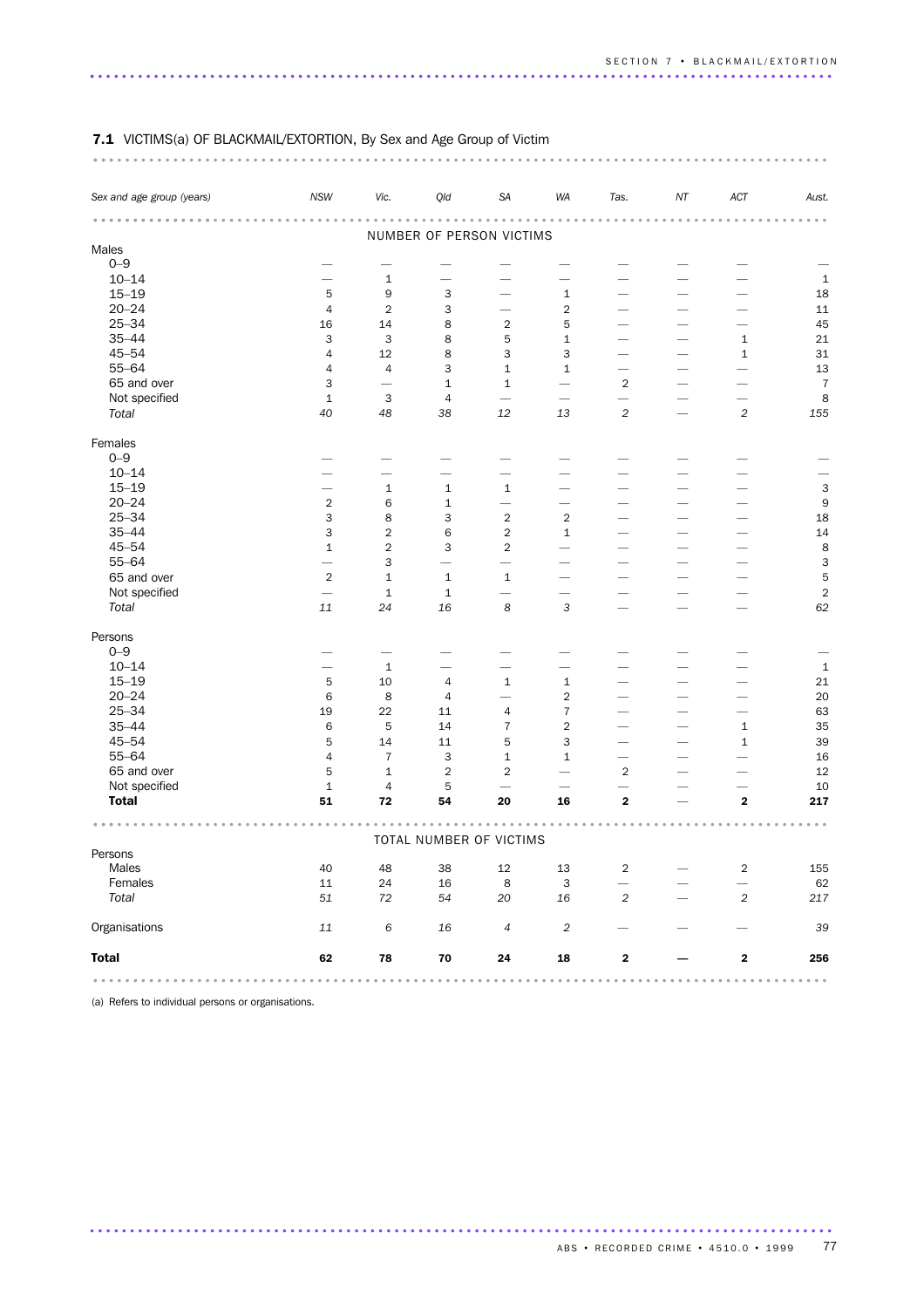| Sex and age group (years) | <b>NSW</b>               | Vic.                     | Old                                        | SA                               | WA                              | Tas.                            | NT                              | ACT                             | Aust. |
|---------------------------|--------------------------|--------------------------|--------------------------------------------|----------------------------------|---------------------------------|---------------------------------|---------------------------------|---------------------------------|-------|
|                           |                          |                          | RATE OF PERSON VICTIMS PER 100,000 PERSONS |                                  |                                 |                                 |                                 |                                 |       |
| Males                     |                          |                          |                                            |                                  |                                 |                                 |                                 |                                 |       |
| $0 - 9$                   |                          |                          |                                            |                                  |                                 |                                 |                                 |                                 |       |
| $10 - 14$                 |                          | 0.62                     |                                            |                                  | $\overline{\phantom{0}}$        | $\overline{\phantom{0}}$        |                                 |                                 | 0.15  |
| $15 - 19$                 | 2.21                     | 5.45                     | 2.26                                       | $\overbrace{\phantom{1232211}}$  | 1.43                            |                                 | $\overbrace{\phantom{1232211}}$ |                                 | 2.63  |
| $20 - 24$                 | 1.76                     | 1.14                     | 2.32                                       | $\overline{\phantom{m}}$         | 2.78                            |                                 | $\overbrace{\phantom{1232211}}$ |                                 | 1.58  |
| $25 - 34$                 | 3.30                     | 3.84                     | 3.00                                       | 1.85                             | 3.42                            |                                 | $\qquad \qquad$                 |                                 | 3.11  |
| $35 - 44$                 | 0.60                     | 0.84                     | 2.98                                       | 4.41                             | 0.68                            | $\overbrace{\phantom{1232211}}$ | $\overline{\phantom{0}}$        | 4.19                            | 1.44  |
| $45 - 54$                 | 0.93                     | 3.87                     | 3.32                                       | 2.96                             | 2.33                            | $\overline{\phantom{0}}$        |                                 | 4.49                            | 2.43  |
| $55 - 64$                 | 1.38                     | 1.91                     | 1.92                                       | 1.46                             | 1.25                            | $\overline{\phantom{m}}$        |                                 | $\overline{\phantom{m}}$        | 1.54  |
| 65 and over               | 0.84                     | $\overline{\phantom{a}}$ | 0.56                                       | 1.07                             | $\overline{\phantom{m}}$        | 7.28                            |                                 |                                 | 0.69  |
| Total(b)                  | 1.26                     | 2.06                     | 2.16                                       | 1.63                             | 1.39                            | 0.86                            |                                 | 1.29                            | 1.64  |
| Females                   |                          |                          |                                            |                                  |                                 |                                 |                                 |                                 |       |
| $0 - 9$                   |                          |                          |                                            |                                  |                                 |                                 |                                 |                                 |       |
| $10 - 14$                 |                          | $\overline{\phantom{0}}$ | $\overline{\phantom{m}}$                   | $\overbrace{\phantom{12322111}}$ | $\overline{\phantom{0}}$        |                                 | $\overline{\phantom{0}}$        |                                 |       |
| $15 - 19$                 | $\overline{\phantom{m}}$ | 0.63                     | 0.80                                       | 2.03                             | $\overline{\phantom{0}}$        | $\overline{\phantom{0}}$        | $\overline{\phantom{0}}$        |                                 | 0.46  |
| $20 - 24$                 | 0.91                     | 3.57                     | 0.80                                       |                                  | $\overline{\phantom{m}}$        |                                 | $\overbrace{\qquad \qquad }^{}$ | $\overline{\phantom{0}}$        | 1.35  |
| $25 - 34$                 | 0.62                     | 2.17                     | 1.13                                       | 1.90                             | 1.41                            | $\overline{\phantom{0}}$        |                                 |                                 | 1.25  |
| $35 - 44$                 | 0.61                     | 0.55                     | 2.22                                       | 1.75                             | 0.68                            | $\overline{\phantom{0}}$        | $\overline{\phantom{0}}$        |                                 | 0.95  |
| $45 - 54$                 | 0.24                     | 0.64                     | 1.29                                       | 1.95                             | $\overbrace{\phantom{1232211}}$ | $\overline{\phantom{0}}$        | $\overbrace{\qquad \qquad }^{}$ |                                 | 0.64  |
| $55 - 64$                 | $\overline{\phantom{a}}$ | 1.43                     | 0.00                                       | 0.00                             |                                 | $\overline{\phantom{0}}$        | $\overline{\phantom{0}}$        | $\overline{\phantom{0}}$        | 0.36  |
| 65 and over               | 0.43                     | 0.30                     | 0.45                                       | 0.82                             | $\overline{\phantom{0}}$        |                                 | $\qquad \qquad -$               | $\overline{\phantom{0}}$        | 0.38  |
| Total(b)                  | 0.34                     | 1.01                     | 0.91                                       | 1.06                             | $\overline{\phantom{0}}$        |                                 |                                 | $\overline{\phantom{0}}$        | 0.65  |
| Persons                   |                          |                          |                                            |                                  |                                 |                                 |                                 |                                 |       |
| $0 - 9$                   |                          | $\overline{\phantom{a}}$ |                                            |                                  |                                 |                                 | $\overline{\phantom{0}}$        |                                 |       |
| $10 - 14$                 |                          | 0.32                     | $\overbrace{\phantom{1232211}}$            |                                  | $\overline{\phantom{0}}$        |                                 |                                 |                                 | 0.08  |
| $15 - 19$                 | 1.13                     | 3.09                     | 1.55                                       | 0.99                             | 0.73                            | $\overline{\phantom{0}}$        | $\overline{\phantom{0}}$        | $\overline{\phantom{0}}$        | 1.57  |
| $20 - 24$                 | 1.34                     | 2.33                     | 1.57                                       | $\overline{\phantom{m}}$         | 1.42                            |                                 | $\overline{\phantom{0}}$        |                                 | 1.47  |
| $25 - 34$                 | 1.95                     | 3.00                     | 2.07                                       | 1.87                             | 2.43                            | $\overline{\phantom{m}}$        |                                 | $\overline{\phantom{m}}$        | 2.18  |
| $35 - 44$                 | 0.61                     | 0.69                     | 2.60                                       | 3.07                             | 0.68                            | $\overbrace{\phantom{1232211}}$ |                                 | 2.05                            | 1.20  |
| $45 - 54$                 | 0.59                     | 2.25                     | 2.32                                       | 2.45                             | 1.19                            | $\overbrace{\phantom{1232211}}$ |                                 | 2.23                            | 1.54  |
| $55 - 64$                 | 0.69                     | 1.67                     | 0.98                                       | 0.72                             | 0.64                            | $\overline{\phantom{m}}$        |                                 |                                 | 0.96  |
| 65 and over               | 0.61                     | 0.17                     | 0.50                                       | 0.93                             | $\overline{\phantom{a}}$        | 3.17                            |                                 | $\overbrace{\phantom{1232211}}$ | 0.52  |
| Total(b)                  | 0.80                     | 1.53                     | 1.54                                       | 1.34                             | 0.86                            | 0.43                            |                                 | 0.64                            | 1.14  |
|                           |                          |                          | RATE OF TOTAL VICTIMS PER 100,000 PERSONS  |                                  |                                 |                                 |                                 |                                 |       |
| <b>Total victims</b>      | 0.97                     | 1.66                     | 1.99                                       | 1.61                             | 0.97                            | 0.43                            |                                 | 0.64                            | 1.35  |

(a) Refers to individual persons or organisations.

(b) Includes persons for whom age was not specified.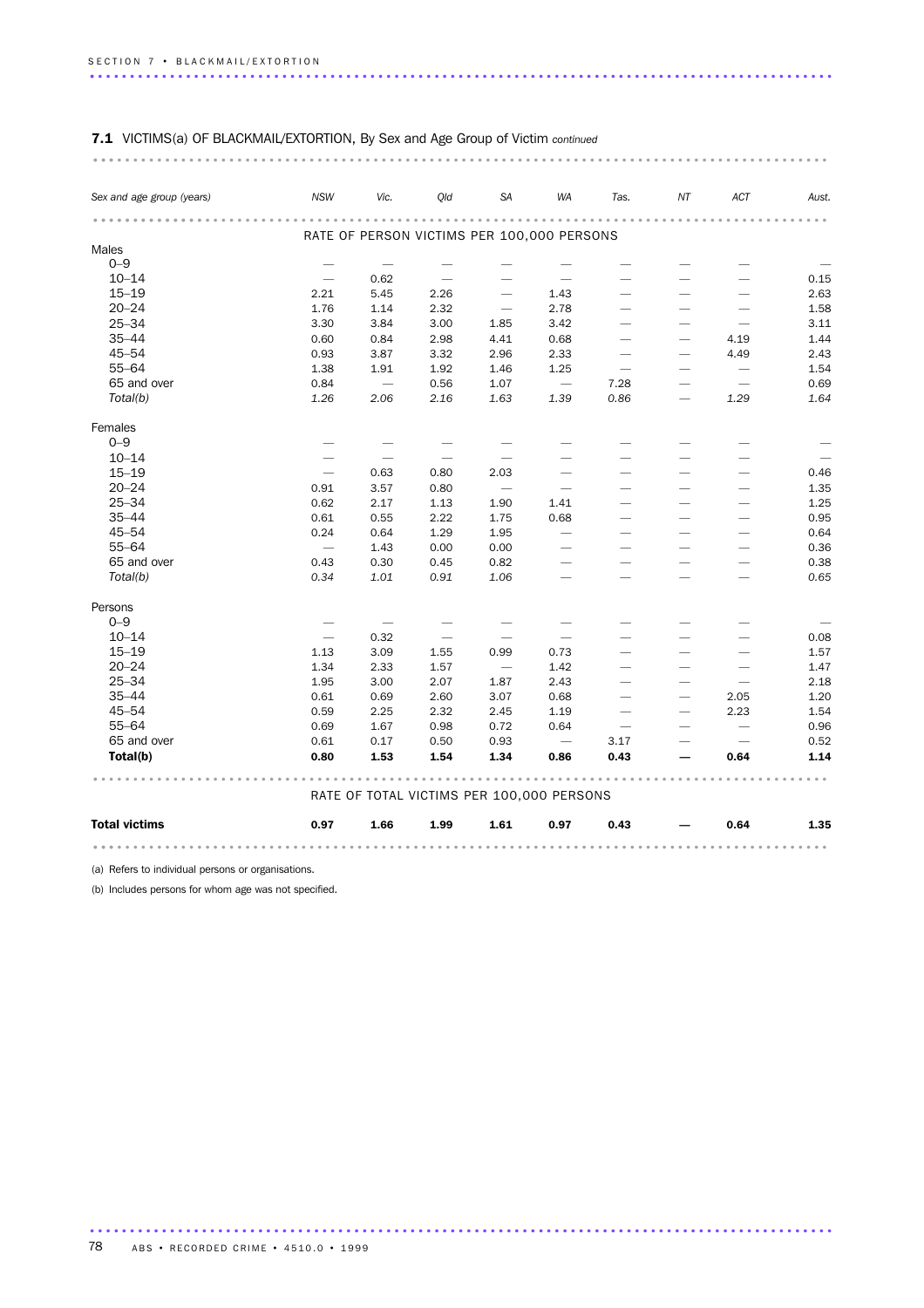### 7.2 VICTIMS(a) OF BLACKMAIL/EXTORTION, By Sex of Victim and Relationship of Offender to Victim

........................................................................................... ...

| Sex of victim and relationship    | <b>NSW</b>     | Vic.                            | Q/d(b)         | <b>SA</b>                        | WA                       | Tas.                     | ΝT                       | ACT                           | Aust. |
|-----------------------------------|----------------|---------------------------------|----------------|----------------------------------|--------------------------|--------------------------|--------------------------|-------------------------------|-------|
|                                   |                |                                 |                | NUMBER OF PERSON VICTIMS         |                          |                          |                          |                               |       |
| Males                             |                |                                 |                |                                  |                          |                          |                          |                               |       |
| Known to victim                   |                |                                 |                |                                  |                          |                          |                          |                               |       |
| Family member                     | 3              | 1                               | 1              |                                  | 1                        |                          |                          |                               | 6     |
| Non-family member                 | 16             | 31                              | 11             | 4                                | 5                        | $\mathbf{1}$             |                          | 1                             | 69    |
| Total                             | 19             | 32                              | 12             | 4                                | 6                        | $\mathbf{1}$             |                          | $\mathbf{1}$                  | 75    |
| Unknown to victim                 | 8              | 16                              | 3              | 8                                | 7                        | $\overline{\phantom{0}}$ |                          |                               | 42    |
| Not stated/inadequately described | 13             | $\overline{\phantom{0}}$        | 23             |                                  | $\overline{\phantom{0}}$ | 1                        |                          | 1                             | 38    |
| Total                             | 40             | 48                              | 38             | 12                               | 13                       | 2                        |                          | 2                             | 155   |
| Females                           |                |                                 |                |                                  |                          |                          |                          |                               |       |
| Known to victim                   |                |                                 |                |                                  |                          |                          |                          |                               |       |
| Family member                     | 2              | 1                               |                |                                  |                          |                          |                          |                               | 3     |
| Non-family member                 | 2              | 14                              | 4              | 3                                | $\mathbf{1}$             |                          |                          |                               | 24    |
| Total                             | $\overline{4}$ | 15                              | $\overline{4}$ | 3                                | $\mathbf{1}$             |                          |                          |                               | 27    |
| Unknown to victim                 | 3              | 9                               | -              | 5                                | $\overline{2}$           |                          |                          |                               | 19    |
| Not stated/inadequately described | $\overline{4}$ | $\overbrace{\phantom{1232211}}$ | 12             |                                  | $\overline{\phantom{0}}$ |                          | -                        |                               | 16    |
| Total                             |                | 24                              | 16             | 8                                | 3                        |                          |                          |                               | 62    |
|                                   | 11             |                                 |                |                                  |                          |                          |                          |                               |       |
| Persons                           |                |                                 |                |                                  |                          |                          |                          |                               |       |
| Known to victim                   |                |                                 |                |                                  |                          |                          |                          |                               |       |
| Family member                     | 5              | $\overline{2}$                  | 1              |                                  | 1                        |                          |                          |                               | 9     |
| Non-family member                 | 18             | 45                              | 15             | $\overline{7}$                   | 6                        | 1                        |                          | 1                             | 93    |
| Total                             | 23             | 47                              | 16             | 7                                | $\overline{7}$           | $\mathbf{1}$             |                          | 1                             | 102   |
| Unknown to victim                 | 11             | 25                              | 3              | 13                               | 9                        | $\overline{\phantom{0}}$ |                          |                               | 61    |
| Not stated/inadequately described | 17             |                                 | 35             | $\overline{\phantom{0}}$         |                          | 1                        |                          | $\mathbf{1}$                  | 54    |
| <b>Total</b>                      | 51             | 72                              | 54             | 20                               | 16                       | $\mathbf{2}$             |                          | $\mathbf{2}$                  | 217   |
|                                   |                |                                 |                |                                  |                          |                          |                          |                               |       |
|                                   |                |                                 |                | PROPORTION OF PERSON VICTIMS (%) |                          |                          |                          |                               |       |
| Males                             |                |                                 |                |                                  |                          |                          |                          |                               |       |
| Known to victim                   |                |                                 |                |                                  |                          |                          |                          |                               |       |
| Family member                     | 7.5            | 2.1                             | 2.6            | $\overline{\phantom{m}}$         | 7.7                      |                          |                          |                               | 3.9   |
| Non-family member                 | 40.0           | 64.6                            | 28.9           | 33.3                             | 38.5                     | 50.0                     |                          | 50.0                          | 44.5  |
| Total                             | 47.5           | 66.7                            | 31.6           | 33.3                             | 46.2                     | 50.0                     |                          | 50.0                          | 48.4  |
| Unknown to victim                 | 20.0           | 33.3                            | 7.9            | 66.7                             | 53.8                     | $\overline{\phantom{m}}$ |                          | $\overbrace{\phantom{12332}}$ | 27.1  |
| Not stated/inadequately described | 32.5           |                                 | 60.5           |                                  | $\overline{\phantom{0}}$ | 50.0                     |                          | 50.0                          | 24.5  |
| Total                             | 100.0          | 100.0                           | 100.0          | 100.0                            | 100.0                    | 100.0                    |                          | 100.0                         | 100.0 |
| Females                           |                |                                 |                |                                  |                          |                          |                          |                               |       |
| Known to victim                   |                |                                 |                |                                  |                          |                          |                          |                               |       |
| Family member                     | 18.2           | 4.2                             |                |                                  |                          |                          |                          |                               | 4.8   |
| Non-family member                 | 18.2           | 58.3                            | 25.0           | 37.5                             | 33.3                     |                          |                          |                               | 38.7  |
| Total                             | 36.4           | 62.5                            | 25.0           | 37.5                             | 33.3                     |                          |                          |                               | 43.5  |
| Unknown to victim                 | 27.3           | 37.5                            |                | 62.5                             | 66.7                     |                          |                          |                               | 30.6  |
| Not stated/inadequately described | 36.4           |                                 | 75.0           | $\overline{\phantom{0}}$         |                          |                          |                          |                               | 25.8  |
| Total                             | 100.0          | 100.0                           | 100.0          | 100.0                            | 100.0                    |                          |                          |                               | 100.0 |
| Persons                           |                |                                 |                |                                  |                          |                          |                          |                               |       |
| Known to victim                   |                |                                 |                |                                  |                          |                          |                          |                               |       |
| Family member                     | 9.8            | 2.8                             | 1.9            |                                  | 6.3                      |                          | $\overline{\phantom{0}}$ |                               | 4.1   |
| Non-family member                 | 35.3           | 62.5                            | 27.8           | 35.0                             | 37.5                     | 50.0                     | $\overline{\phantom{0}}$ | 50.0                          | 42.9  |
| Total                             | 45.1           | 65.3                            | 29.6           | 35.0                             | 43.8                     | 50.0                     |                          | 50.0                          | 47.0  |
| Unknown to victim                 | 21.6           | 34.7                            | 5.6            | 65.0                             | 56.3                     |                          |                          |                               | 28.1  |
| Not stated/inadequately described | 33.3           |                                 | 64.8           |                                  | $\overline{\phantom{0}}$ | 50.0                     | -                        | 50.0                          | 24.9  |
| <b>Total</b>                      | 100.0          | 100.0                           | 100.0          | 100.0                            | 100.0                    | 100.0                    |                          | 100.0                         | 100.0 |
|                                   |                |                                 |                |                                  |                          |                          |                          |                               |       |

.............................................................................................

(a) Refers to individual persons only and not organisations.

(b) Counts for relationship of offender to victim for Queensland are not directly comparable with other States and Territories as Queensland does not provide this information before a suspect has been apprehended.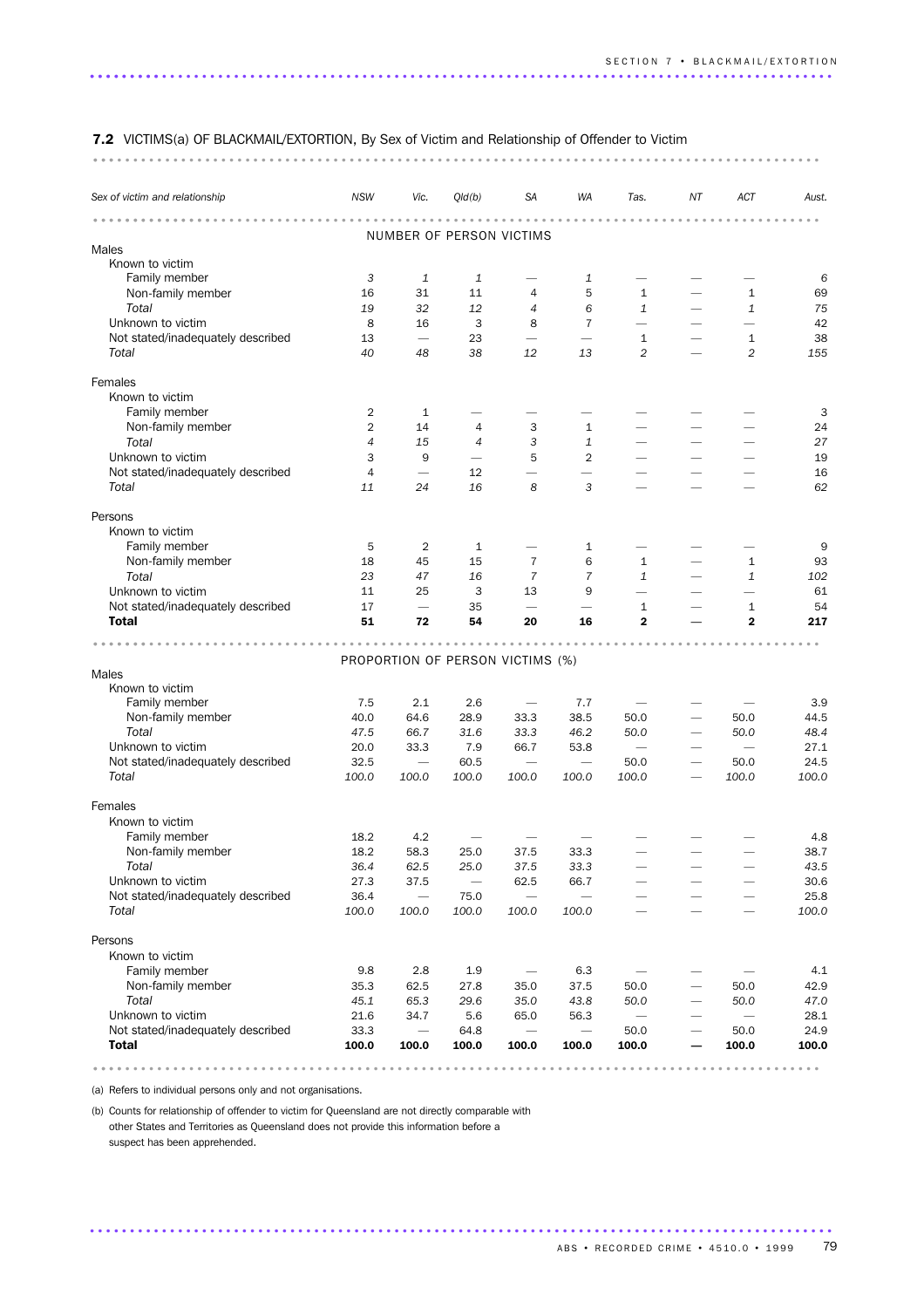| 7.3 VICTIMS(a) OF BLACKMAIL/EXTORTION, By Outcome of Investigations at 30 Days |            |       |                |           |           |              |    |              |       |
|--------------------------------------------------------------------------------|------------|-------|----------------|-----------|-----------|--------------|----|--------------|-------|
|                                                                                |            |       |                |           |           |              |    |              |       |
| Outcome of investigations                                                      | <b>NSW</b> | Vic.  | Qld            | <b>SA</b> | <b>WA</b> | Tas.         | NT | ACT          | Aust. |
|                                                                                |            |       |                |           |           |              |    |              |       |
|                                                                                |            |       | <b>NUMBER</b>  |           |           |              |    |              |       |
| Investigation not finalised                                                    | 38         | 32    | 43             | 16        | 13        | $\mathbf{1}$ |    | $\mathbf{1}$ | 144   |
| Investigation finalised                                                        |            |       |                |           |           |              |    |              |       |
| No offender proceeded against                                                  | 15         | 11    | 6              | 3         | 2         |              |    |              | 37    |
| Offender proceeded against                                                     | 9          | 35    | 21             | 5         | 3         | $\mathbf{1}$ |    | $\mathbf{1}$ | 75    |
| Total                                                                          | 24         | 46    | 27             | 8         | 5         | $\mathbf{1}$ |    | $\mathbf{1}$ | 112   |
| <b>Total</b>                                                                   | 62         | 78    | 70             | 24        | 18        | $\mathbf{2}$ |    | $\mathbf{2}$ | 256   |
|                                                                                |            |       | PROPORTION (%) |           |           |              |    |              |       |
| Investigation not finalised                                                    | 61.3       | 41.0  | 61.4           | 66.7      | 72.2      | 50.0         |    | 50.0         | 56.3  |
| Investigation finalised                                                        |            |       |                |           |           |              |    |              |       |
| No offender proceeded against                                                  | 24.2       | 14.1  | 8.6            | 12.5      | 11.1      |              |    |              | 14.5  |
| Offender proceeded against                                                     | 14.5       | 44.9  | 30.0           | 20.8      | 16.7      | 50.0         |    | 50.0         | 29.3  |
| Total                                                                          | 38.7       | 59.0  | 38.6           | 33.3      | 27.8      | 50.0         |    | 50.0         | 43.8  |
| <b>Total</b>                                                                   | 100.0      | 100.0 | 100.0          | 100.0     | 100.0     | 100.0        |    | 100.0        | 100.0 |
|                                                                                |            |       |                |           |           |              |    |              |       |

(a) Refers to individual persons or organisations.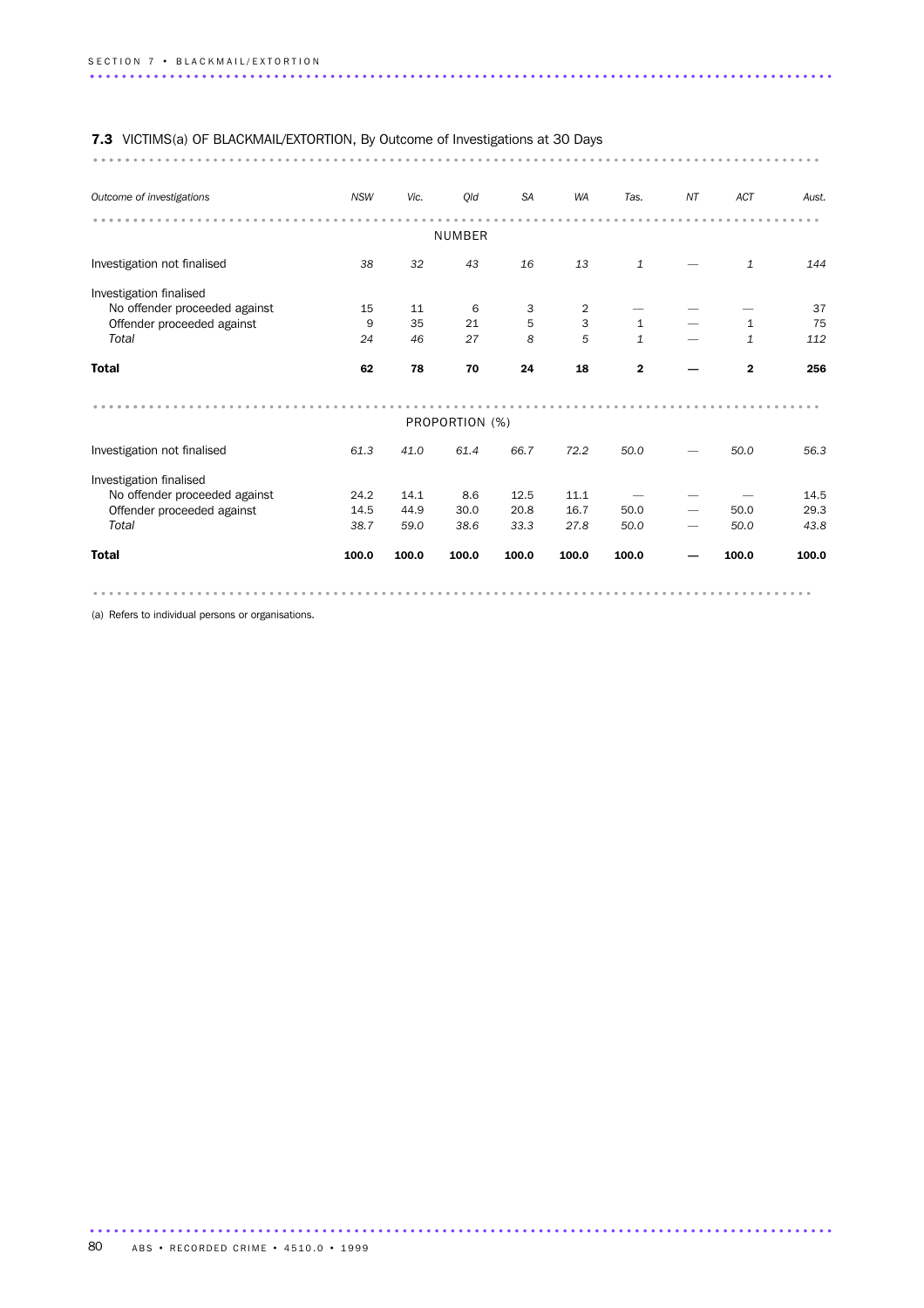## SECTION  $8$  UNLAWFUL ENTRY WITH INTENT ...............

**OFFENCES** 

The unlawful entry with intent (UEWI) offence category includes burglary and break and enter offences. Counts of UEWI offences are based on the number of places or premises involved in these offences. There are two offence categories of UEWI: UEWI—property; and UEWI—other. UEWI—property refers to the unlawful entry of a structure with the intent to commit an offence, resulting in the taking of property from the structure. UEWI—other refers to the unlawful entry of a structure which does not result in the taking of property from the structure.

#### NUMBER OF VICTIMS

In 1999, there were 415,600 premises recorded by police as having been victims of UEWI offences in Australia. UEWI involving the taking of property accounted for 78% (322,913) of the total number of UEWI offences. UEWI where the unlawful entry was made with the intention to commit some form of criminal act and not involving the taking of property, accounted for 22% (92,687) of all UEWI offences.

Nationally, the number of victims of UEWI offences decreased by 4.3% from 434,376 in 1998 to 415,600 in 1999. The States and Territories that recorded increases in total UEWI offences from 1998 to 1999 were the Australian Capital Territory (30%), Victoria (8.0%) and South Australia (3.8%). Tasmania recorded the largest percentage decrease in total UEWI offences from 1998 to 1999 of 14%, followed by New South Wales with a decrease of 12%.

#### VICTIMISATION RATES

Comparisons of UEWI offence rates can be made in terms of the number of persons in the community, or the risk to each property. The person rate is expressed as the number of all UEWI offences per 100,000 persons (see table 1.3). In 1999 the national person-based victimisation rate was 2,192 victims of UEWI for every 100,000 persons. This rate has decreased from 2,319 victims of UEWI per 100,000 persons in 1998. The highest person-based victimisation rate for 1999 was recorded in Western Australia with 2,998 victims of UEWI per 100,000 persons. Victoria recorded the lowest rate with 1,619 victims per 100,000 persons.

The risk to properties can only be accurately calculated for residential properties, and is expressed as the number of UEWI offences taking place at residential locations per 100,000 households (see paragraph 24 of the Explanatory Notes). In 1999 the national UEWI victimisation rate of residential locations was 3,811 UEWI offences for every 100,000 households, down from 4,177 UEWI offences for every 100,000 households in 1998 (see table 8.1).

For UEWI offences occurring in residential locations in 1999, Western Australia recorded the highest household-based victimisation rate with 5,379 residences per 100,000 households. Victoria recorded the lowest rate with 2,751 residences per 100,000 households.

.............................................................................................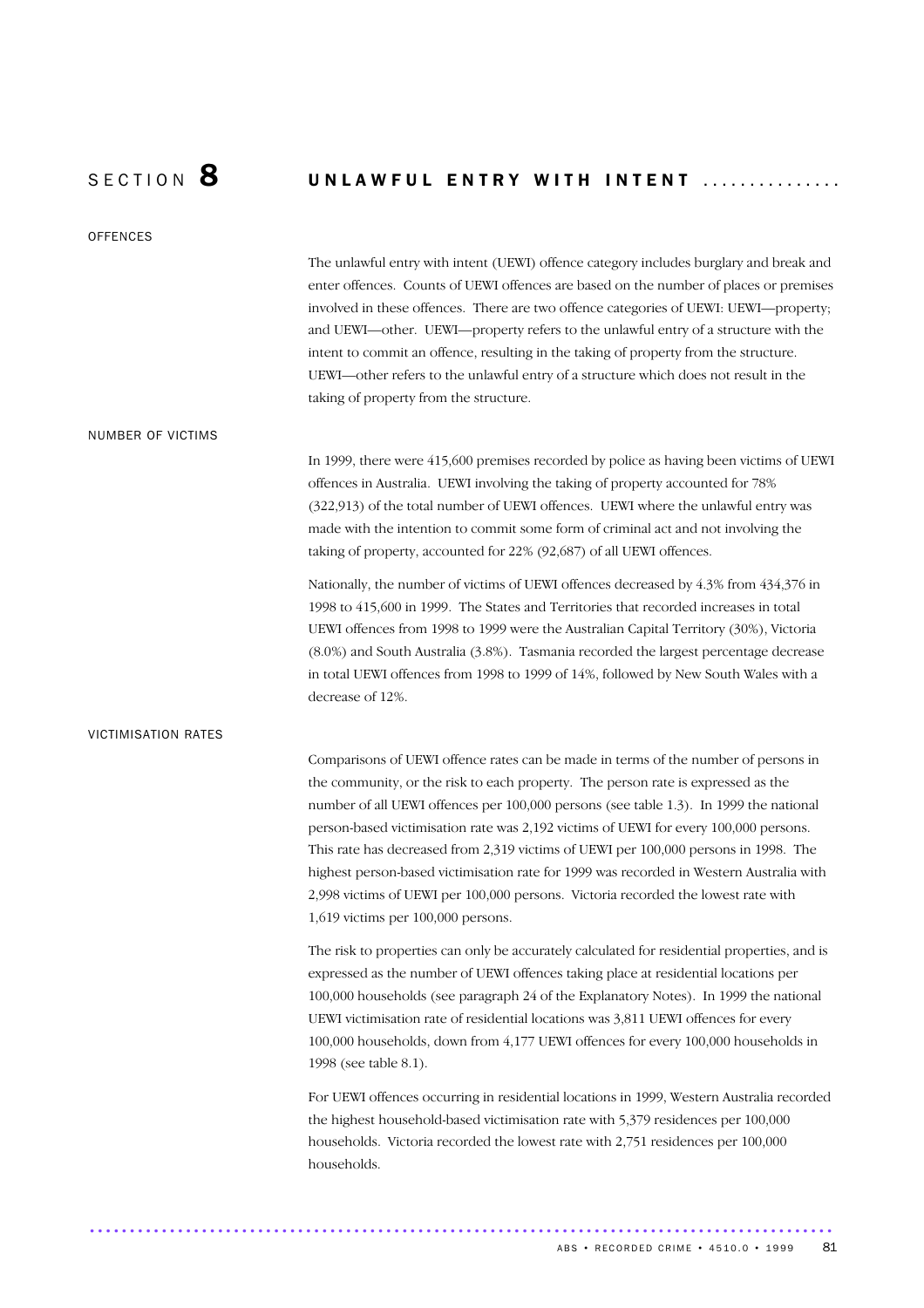#### 8.1 VICTIMS(a) OF UEWI(b), Residential Locations

|                                        | <b>NSW</b> | Vic.    | Old     | <b>SA</b> | <b>WA</b>                                                               | Tas.                       | NT      | ACT     | Aust.    |
|----------------------------------------|------------|---------|---------|-----------|-------------------------------------------------------------------------|----------------------------|---------|---------|----------|
|                                        |            |         |         |           |                                                                         |                            |         |         |          |
| Number of UEWI involving the taking of |            |         | 1999    |           |                                                                         |                            |         |         |          |
| property in residential locations      | 82 076     | 39 065  | 39 184  | 19 973    | 27 519                                                                  | 6 3 4 4                    | 2098    | 4636    | 220895   |
| Number of UEWI other in residential    |            |         |         |           |                                                                         |                            |         |         |          |
| locations                              | 16 590     | 9 0 0 4 | 9 7 2 8 | 3803      | 11 155                                                                  | 1 2 3 6                    | 841     |         | 52 972   |
|                                        |            |         |         |           |                                                                         |                            |         | 615     |          |
| <b>Total</b>                           | 98 666     | 48 069  | 48 912  | 23 7 7 6  | 38 674                                                                  | 7580                       | 2939    | 5 2 5 1 | 273 867  |
| Rate of UEWI in residential locations  |            |         |         |           |                                                                         |                            |         |         |          |
| per 100,000 households                 |            |         |         |           | 4 106.88 2 750.51 3 654.40 3 899.18 5 378.95 4 069.32 4 543.42 4 476.94 |                            |         |         | 3811.36  |
|                                        |            |         |         |           |                                                                         |                            |         |         |          |
|                                        |            |         |         |           |                                                                         |                            |         |         |          |
|                                        |            |         | 1998r   |           |                                                                         |                            |         |         |          |
| Number of UEWI involving the taking of |            |         |         |           |                                                                         |                            |         |         |          |
| property in residential locations      | 103 948    | 35 810  | 38 794  | 19 002    | 30 167                                                                  | 6 7 7 0                    | 2621    | 3 0 1 2 | 240 124  |
| Number of UEWI other in residential    |            |         |         |           |                                                                         |                            |         |         |          |
| locations                              | 16872      | 9 1 8 5 | 9532    | 3629      | 12 104                                                                  | 1 4 9 8                    | 814     | 950     | 54 584   |
| <b>Total</b>                           | 120 820    | 44 995  | 48 326  | 22 631    | 42 271                                                                  | 8 2 6 8                    | 3 4 3 5 | 3962    | 294 708  |
| Rate of UEWI in residential locations  |            |         |         |           |                                                                         |                            |         |         |          |
| per 100,000 households                 |            |         |         |           | 5 168.40 2 593.83 3 675.34 3 736.78 6 091.33                            | 4 450.55 5 392.38 3 321.35 |         |         | 4 176.95 |
|                                        |            |         |         |           |                                                                         |                            |         |         |          |

(a) Refers to places/premises (see Glossary).

(b) UEWI refers to unlawful entry with intent.

#### LOCATION

Of the UEWI —property offences, a total of 220,895 (68%) occurred in residential locations. This compares with 52,972 (57%) UEWI—other offences that were recorded as occurring in residential locations. Retail locations were also a common site for UEWI offences, with 11% of UEWI—property offences and 15% of UEWI—other offences occurring at retail locations.

#### OUTCOME OF INVESTIGATIONS

Nationally, 7.3% of investigations into UEWI—property offences were finalised within 30 days of the offence becoming known to police, with 83% of these finalised investigations resulting in an offender being proceeded against.

For UEWI not involving the taking of property, 9.4% of investigations were finalised within 30 days and 80% of these finalised investigations resulted in an offender being proceeded against.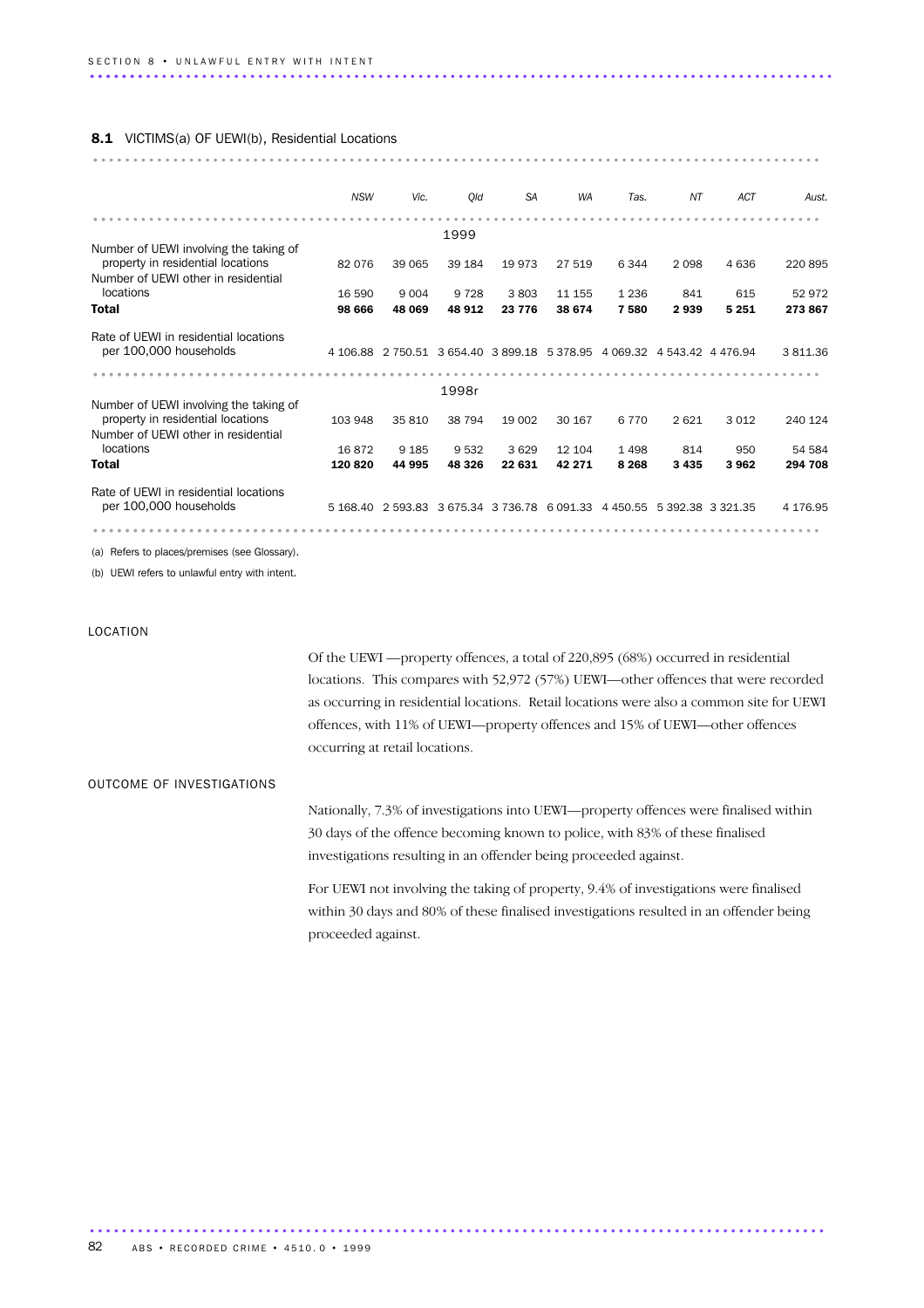#### 8.2 VICTIMS(a) OF UEWI—PROPERTY(b), By Location Where Criminal Incident Occurred(c)

............................................................................................ ...

| Type of location             | <b>NSW</b>               | Vic.                     | Old                               | <b>SA</b>                | <b>WA</b>                | Tas.                     | NT                       | ACT                      | Aust.   |
|------------------------------|--------------------------|--------------------------|-----------------------------------|--------------------------|--------------------------|--------------------------|--------------------------|--------------------------|---------|
| .                            |                          |                          | <b>NUMBER</b>                     |                          |                          |                          |                          |                          |         |
| Residential                  |                          |                          |                                   |                          |                          |                          |                          |                          |         |
| Residential location n.f.d.  | 495                      |                          |                                   |                          |                          |                          |                          |                          | 495     |
| <b>Dwelling</b>              |                          |                          |                                   |                          |                          |                          |                          |                          |         |
| Dwelling n.f.d.              | 900                      | 209                      |                                   |                          |                          |                          |                          |                          | 1 1 0 9 |
| Dwelling $-$ private         | 68 722                   | 32 706                   | 34 896                            | 16 0 75                  | 26 698                   | 4508                     | 2097                     | 4 3 6 4                  | 190 066 |
| Dwelling - non-private       | 2 603                    | 750                      | 1468                              | 438                      | 818                      | 335                      |                          | 36                       | 6 4 4 8 |
| Outbuilding/residential land | 9 3 5 6                  | 5 4 0 0                  | 2820                              | 3 4 6 0                  | 3                        | 1501                     | $\mathbf{1}$             | 236                      | 22 777  |
| Total                        | 82076                    | 39 065                   | 39 184                            | 19973                    | 27 519                   | 6344                     | 2098                     | 4636                     | 220 895 |
| Community                    |                          |                          |                                   |                          |                          |                          |                          |                          |         |
| Community location n.f.d.    | 732                      | $\overline{\phantom{0}}$ |                                   |                          |                          |                          | 13                       | $\overline{\phantom{a}}$ | 745     |
| Educational                  | 5 2 5 0                  | 2 100                    | 2096                              | 1 2 7 6                  | 2022                     | 407                      | 91                       | 269                      | 13511   |
| Health                       | 1541                     | 979                      | 496                               | 159                      | 194                      | 100                      | 22                       | 34                       | 3 5 2 5 |
| Religious                    | $\overline{\phantom{0}}$ | 457                      | 257                               | 154                      | 157                      | 65                       | 14                       | 31                       | 1 1 3 5 |
| Transport                    |                          |                          |                                   |                          |                          |                          |                          |                          |         |
| Transport n.f.d.             | 131                      | 27                       | $\overbrace{\phantom{123221111}}$ | $\overline{\phantom{0}}$ |                          | $\overline{\phantom{0}}$ | $\overline{\phantom{0}}$ | $\overline{\phantom{0}}$ | 158     |
| Terminal                     | 279                      | 94                       | 212                               | $\overline{\phantom{0}}$ | 69                       | 38                       | $\mathbf{1}$             | $\overline{2}$           | 695     |
| Conveyance in transit        | 73                       | $\overline{\phantom{0}}$ | $\overline{\phantom{0}}$          |                          | $\overline{\phantom{0}}$ | $\mathbf{1}$             | 4                        | $\overline{\phantom{0}}$ | 78      |
| Car park                     | 742                      | 36                       | 3                                 |                          | 6                        | $\mathbf{1}$             | $\overline{\phantom{0}}$ | 3                        | 791     |
| Transport n.e.c.             |                          |                          |                                   |                          | $\mathbf{1}$             | 17                       |                          |                          | 18      |
| <b>Justice</b>               | 144                      | 20                       | 19                                | $\overline{2}$           | 17                       | 6                        |                          |                          | 208     |
| Open space                   | 572                      | $\overline{\phantom{0}}$ | 6                                 | $\overline{\phantom{0}}$ | $\overline{\phantom{0}}$ | $\overline{\phantom{0}}$ |                          | <u>.</u>                 | 578     |
| Street/footpath              | 2958                     | $\overline{\phantom{0}}$ | $\overline{\phantom{0}}$          |                          | ÷                        | $\overline{\phantom{0}}$ | $\overline{\phantom{a}}$ |                          | 2958    |
| Community location n.e.c.    | 35                       | 28                       | 402                               | $\overline{\phantom{0}}$ | 122                      | 67                       | $\overline{\phantom{0}}$ | $\overline{\phantom{0}}$ | 654     |
| Total                        | 12 457                   | 3 7 4 1                  | 3 4 9 1                           | 1591                     | 2588                     | 702                      | 145                      | 339                      | 25 054  |
| Other                        |                          |                          |                                   |                          |                          |                          |                          |                          |         |
| Other location n.f.d.        | 689                      | 324                      | 107                               |                          |                          | $1\,$                    | 597                      |                          | 1 7 1 8 |
| Administrative/professional  | 3 3 5 8                  | 2884                     | 1947                              | 1 1 3 3                  | 1807                     | 208                      | $\overline{\phantom{0}}$ | 347                      | 11 684  |
| <b>Banking</b><br>Retail     | 211                      | 17                       | 15                                | 16                       | 10                       |                          |                          | $\overline{4}$           | 273     |
| Retail n.f.d.                | 3841                     | 3828                     | $\overline{\phantom{0}}$          |                          |                          | $\mathbf{1}$             |                          |                          | 7670    |
| Chemist/pharmacy             | 311                      | 217                      | 185                               | 69                       | 49                       | 25                       | $\overline{\phantom{0}}$ | 43                       | 899     |
| Service station              | 1 0 5 0                  | 423                      | 230                               | 136                      | 196                      | 104                      | 3                        | 26                       | 2 1 6 8 |
| Retail n.e.c.                | 8 4 2 2                  | 3 2 2 7                  | 6066                              | 3 1 5 2                  | 3 2 1 1                  | 1 3 9 3                  | 140                      | 657                      | 26 268  |
| Wholesale                    | 406                      | 256                      | 40                                |                          |                          | 33                       | $\overline{\phantom{0}}$ | -                        | 735     |
| Warehousing/storage          | 333                      | 517                      | 408                               | $\overline{\phantom{0}}$ | 490                      | 82                       | 121                      | <u>.</u>                 | 1951    |
| Manufacturing                | 1 1 1 5                  | 1543                     | 783                               | 414                      | 391                      | 124                      | $\overline{\phantom{0}}$ | $\overline{\phantom{0}}$ | 4 3 7 0 |
| Agricultural                 | 449                      | 205                      | 114                               |                          | 73                       | 68                       |                          |                          | 909     |
| Recreational                 | 3 3 2 6                  | 1374                     | 2 0 1 2                           | 140                      | 747                      | 356                      | 22                       | 52                       | 8 0 2 9 |
| Other location n.e.c.        | 1 3 9 7                  | 1085                     | $\overline{7}$                    | 1 2 3 3                  | 250                      | 136                      | $\overline{\phantom{0}}$ | 243                      | 4 3 5 1 |
| Total                        | 24 908                   | 15 900                   | 11914                             | 6 2 9 3                  | 7 2 2 4                  | 2 5 3 1                  | 883                      | 1372                     | 71 0 25 |
| Unspecified                  | 2 2 6 6                  | 1763                     | 1777                              | 1                        | 97                       | 8                        | 27                       |                          | 5939    |
| <b>Total</b>                 | 121 707                  | 60 469                   | 56 366                            | 27858                    | 37 4 28                  | 9585                     | 3 1 5 3                  | 6347                     | 322 913 |
|                              |                          |                          |                                   |                          |                          |                          |                          |                          |         |

.............................................................................................

(a) Refers to places/premises (see Glossary).

(b) UEWI—property refers to unlawful entry with intent involving the taking of property.

(c) A criminal incident may involve multiple offences which may occur at different locations. In these instances, 'type of location' refers to the initial location where the criminal incident took place. In classifying type of location, the ability to provide detailed information for each offence category varies between States and Territories. Where information is not available at the more specific group level, it is aggregated to the broader subdivision or division level.

ABS • RECORDED CRIME • 4510.0 • 1999 83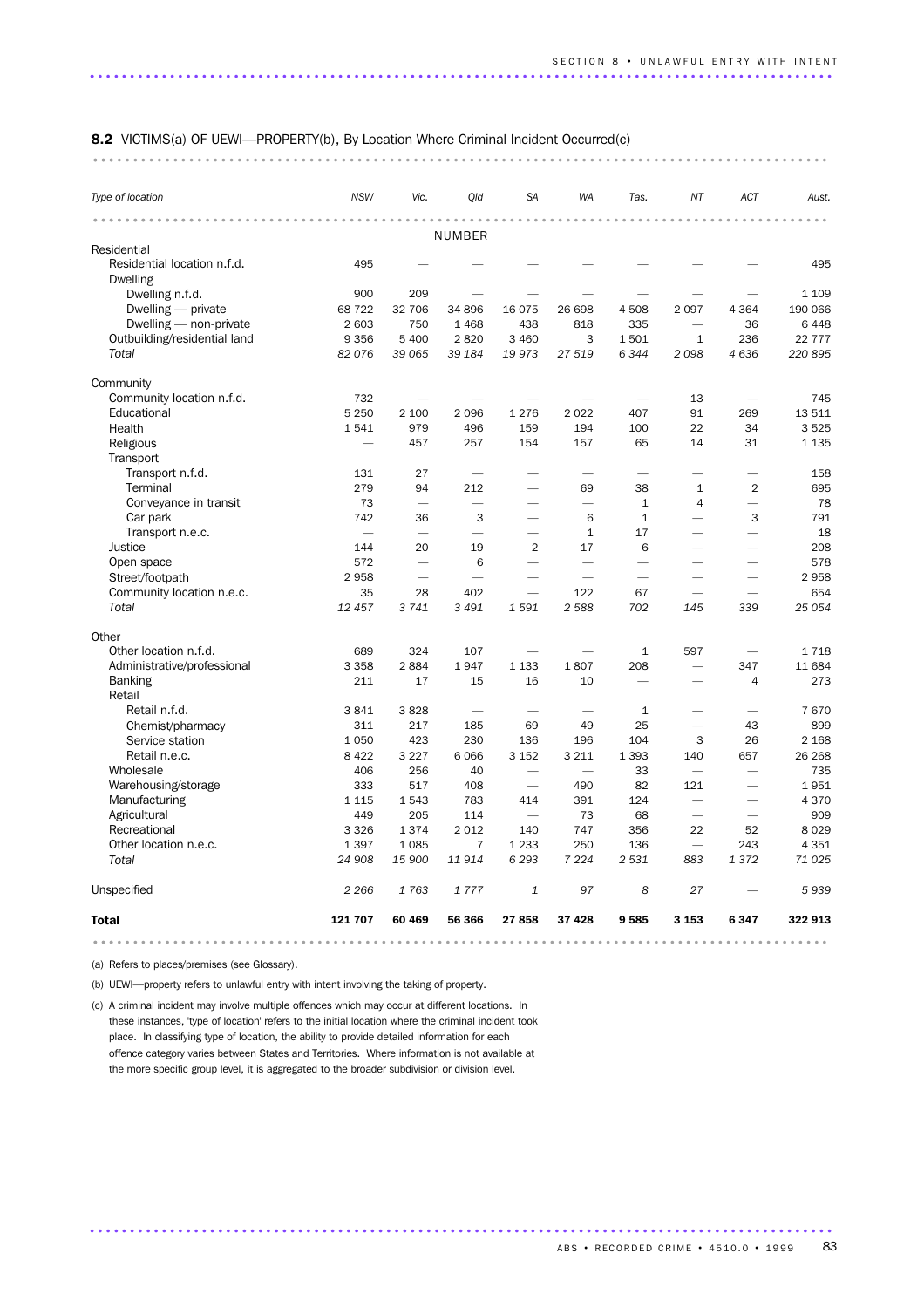#### 8.2 VICTIMS(a) OF UEWI—PROPERTY(b), By Location Where Criminal Incident Occurred(c) *continued*

#### ............................................................................................ ...

| Type of location                               | <b>NSW</b>               | Vic.                     | Qld                      | <b>SA</b>                | <b>WA</b>                | Tas.                     | ΝT                       | ACT                      | Aust. |
|------------------------------------------------|--------------------------|--------------------------|--------------------------|--------------------------|--------------------------|--------------------------|--------------------------|--------------------------|-------|
|                                                |                          |                          |                          |                          |                          |                          |                          |                          |       |
| Residential                                    |                          |                          | PROPORTION (%)           |                          |                          |                          |                          |                          |       |
| Residential location n.f.d.<br><b>Dwelling</b> | 0.4                      |                          |                          |                          |                          |                          |                          |                          | 0.2   |
| Dwelling n.f.d.                                | 0.7                      | 0.3                      |                          |                          |                          |                          |                          |                          | 0.3   |
| Dwelling — private                             | 56.5                     | 54.1                     | 61.9                     | 57.7                     | 71.3                     | 47.0                     | 66.5                     | 68.8                     | 58.9  |
| Dwelling - non-private                         | 2.1                      | 1.2                      | 2.6                      | 1.6                      | 2.2                      | 3.5                      | $\overline{\phantom{0}}$ | 0.6                      | 2.0   |
| Outbuilding/residential land                   | 7.7                      | 8.9                      | 5.0                      | 12.4                     | 0.0                      | 15.7                     | 0.0                      | 3.7                      | 7.1   |
| Total                                          | 67.4                     | 64.6                     | 69.5                     | 71.7                     | 73.5                     | 66.2                     | 66.5                     | 73.0                     | 68.4  |
| Community                                      |                          |                          |                          |                          |                          |                          |                          |                          |       |
| Community location n.f.d.                      | 0.6                      | $\overline{\phantom{0}}$ | $\overline{\phantom{a}}$ | $\overline{\phantom{0}}$ |                          | 0.0                      | 0.4                      | $\overline{\phantom{0}}$ | 0.2   |
| Educational                                    | 4.3                      | 3.5                      | 3.7                      | 4.6                      | 5.4                      | 4.2                      | 2.9                      | 4.2                      | 4.2   |
| Health                                         | 1.3                      | 1.6                      | 0.9                      | 0.6                      | 0.5                      | 1.0                      | 0.7                      | 0.5                      | 1.1   |
| Religious<br>Transport                         |                          | 0.8                      | 0.5                      | 0.6                      | 0.4                      | 0.7                      | 0.4                      | 0.5                      | 0.4   |
| Transport n.f.d.                               | 0.1                      | 0.0                      |                          |                          |                          | $\overline{\phantom{0}}$ | $\overline{\phantom{a}}$ |                          | 0.0   |
| Terminal                                       | 0.2                      | 0.2                      | 0.4                      | $\overline{\phantom{0}}$ | 0.2                      | 0.4                      | 0.0                      | 0.0                      | 0.2   |
| Conveyance in transit                          | 0.1                      |                          | $\overline{\phantom{0}}$ | $\overline{\phantom{0}}$ | $\overline{\phantom{0}}$ | 0.0                      | 0.1                      | $\overline{\phantom{0}}$ | 0.0   |
| Car park                                       | 0.6                      | 0.1                      | 0.0                      | $\overline{\phantom{0}}$ | 0.0                      | 0.0                      | $\overline{\phantom{0}}$ | 0.0                      | 0.2   |
| Transport n.e.c.                               | $\overline{\phantom{0}}$ | $\overline{\phantom{0}}$ | $\overline{\phantom{0}}$ |                          | 0.0                      | 0.2                      |                          |                          | 0.0   |
| Justice                                        | 0.1                      | 0.0                      | 0.0                      | 0.0                      | 0.0                      | 0.1                      | $\overline{\phantom{0}}$ |                          | 0.1   |
| Open space                                     | 0.5                      | $\overline{\phantom{0}}$ | 0.0                      |                          |                          |                          |                          |                          | 0.2   |
| Street/footpath                                | 2.4                      |                          | $\overline{\phantom{0}}$ | $\overline{\phantom{0}}$ | $\overline{\phantom{0}}$ |                          |                          | <u>.</u>                 | 0.9   |
| Community location n.e.c.                      | 0.0                      | 0.0                      | 0.7                      |                          | 0.3                      | 0.7                      |                          |                          | 0.2   |
| Total                                          | 10.2                     | 6.2                      | 6.2                      | 5.7                      | 6.9                      | 7.3                      | 4.6                      | 5.3                      | 7.8   |
| Other                                          |                          |                          |                          |                          |                          |                          |                          |                          |       |
| Other location n.f.d.                          | 0.6                      | 0.5                      | 0.2                      |                          |                          | 0.0                      | 18.9                     |                          | 0.5   |
| Administrative/professional                    | 2.8                      | 4.8                      | 3.5                      | 4.1                      | 4.8                      | 2.2                      |                          | 5.5                      | 3.6   |
| <b>Banking</b><br>Retail                       | 0.2                      | 0.0                      | 0.0                      | 0.1                      | 0.0                      |                          |                          | 0.1                      | 0.1   |
| Retail n.f.d.                                  | 3.2                      | 6.3                      | $\overline{\phantom{0}}$ |                          | $\overline{\phantom{0}}$ | 0.0                      |                          |                          | 2.4   |
| Chemist/pharmacy                               | 0.3                      | 0.4                      | 0.3                      | 0.2                      | 0.1                      | 0.3                      |                          | 0.7                      | 0.3   |
| Service station                                | 0.9                      | 0.7                      | 0.4                      | 0.5                      | 0.5                      | 1.1                      | 0.1                      | 0.4                      | 0.7   |
| Retail n.e.c.                                  | 6.9                      | 5.3                      | 10.8                     | 11.3                     | 8.6                      | 14.5                     | 4.4                      | 10.4                     | 8.1   |
| Wholesale                                      | 0.3                      | 0.4                      | 0.1                      | $\overline{\phantom{0}}$ | $\overline{\phantom{0}}$ | 0.3                      | $\overline{\phantom{0}}$ |                          | 0.2   |
| Warehousing/storage                            | 0.3                      | 0.9                      | 0.7                      |                          | 1.3                      | 0.9                      | 3.8                      |                          | 0.6   |
| Manufacturing                                  | 0.9                      | 2.6                      | 1.4                      | 1.5                      | 1.0                      | 1.3                      | $\overline{\phantom{0}}$ |                          | 1.4   |
| Agricultural                                   | 0.4                      | 0.3                      | 0.2                      | $\overline{\phantom{0}}$ | 0.2                      | 0.7                      |                          |                          | 0.3   |
| Recreational                                   | 2.7                      | 2.3                      | 3.6                      | 0.5                      | 2.0                      | 3.7                      | 0.7                      | 0.8                      | 2.5   |
| Other location n.e.c.                          | 1.1                      | 1.8                      | 0.0                      | 4.4                      | 0.7                      | 1.4                      |                          | 3.8                      | 1.3   |
| Total                                          | 20.5                     | 26.3                     | 21.1                     | 22.6                     | 19.3                     | 26.4                     | 28.0                     | 21.6                     | 22.0  |
| Unspecified                                    | 1.9                      | 2.9                      | 3.2                      | 0.0                      | 0.3                      | 0.1                      | 0.9                      |                          | 1.8   |
| <b>Total</b>                                   | 100.0                    | 100.0                    | 100.0                    | 100.0                    | 100.0                    | 100.0                    | 100.0                    | 100.0                    | 100.0 |
| .                                              |                          |                          |                          |                          |                          |                          |                          |                          |       |

.............................................................................................

(a) Refers to places/premises (see Glossary).

(b) UEWI—property refers to unlawful entry with intent involving the taking of property.

(c) A criminal incident may involve multiple offences which may occur at different locations. In these instances, 'type of location' refers to the initial location where the criminal incident took place. In classifying type of location, the ability to provide detailed information for each offence category varies between States and Territories. Where information is not available at the more specific group level, it is aggregated to the broader subdivision or division level.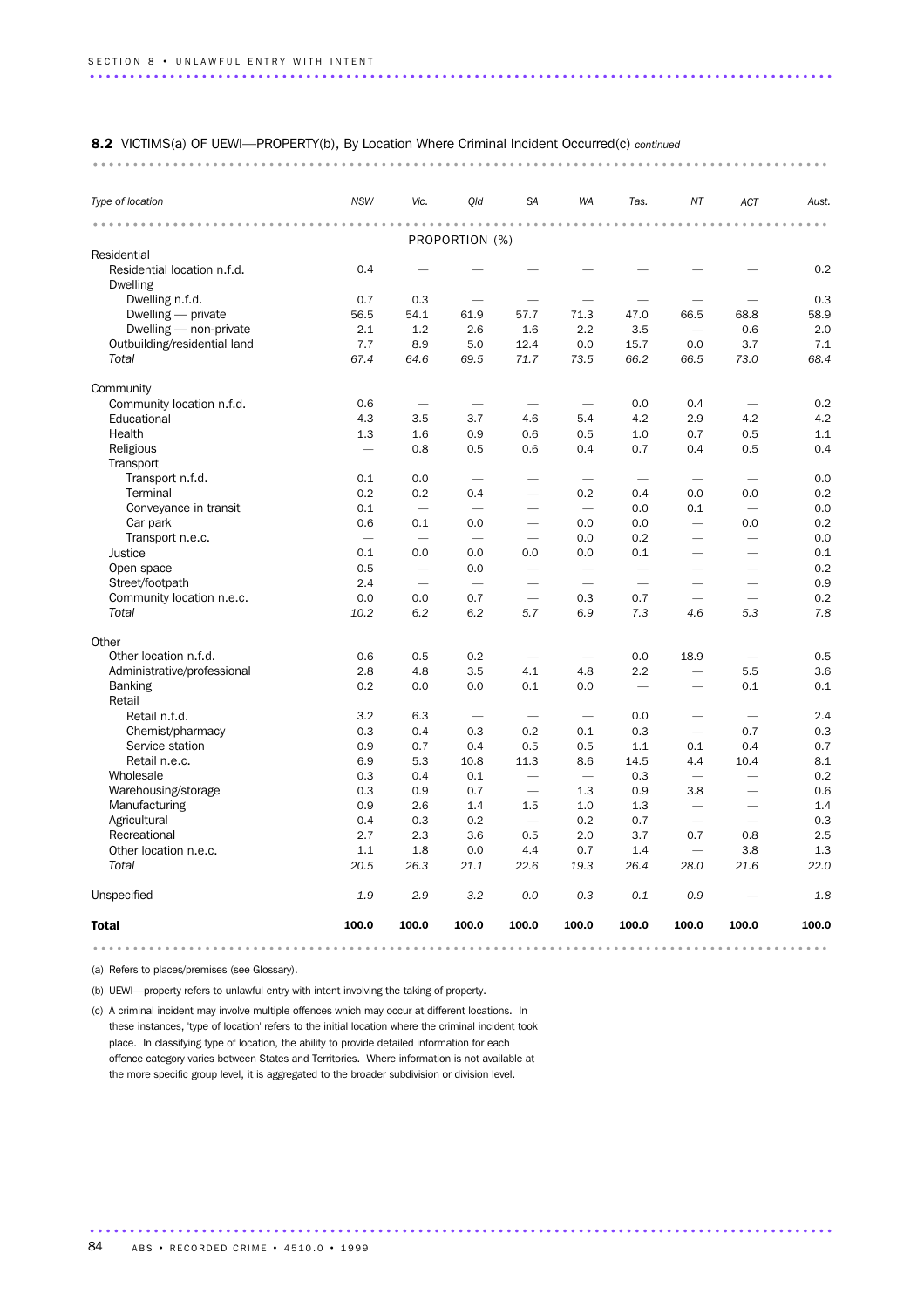### 8.3 VICTIMS(a) OF UEWI—PROPERTY(b), By Outcome of Investigations at 30 Days

............................................................................................ ........

| Outcome of investigations     | <b>NSW</b> | Vic.    | Old            | <b>SA</b> | <b>WA</b> | Tas.  | NΤ      | <b>ACT</b> | Aust.   |
|-------------------------------|------------|---------|----------------|-----------|-----------|-------|---------|------------|---------|
|                               |            |         | <b>NUMBER</b>  |           |           |       |         |            |         |
| Investigation not finalised   | 113 438    | 55 787  | 51 600         | 26 151    | 34 481    | 8932  | 2637    | 5982       | 299 008 |
| Investigation finalised       |            |         |                |           |           |       |         |            |         |
| No offender proceeded against | 2 3 4 1    | 431     | 238            | 175       | 681       | 60    | 100     | 10         | 4 0 3 6 |
| Offender proceeded against    | 5928       | 4 2 5 1 | 4528           | 1532      | 2 2 6 6   | 593   | 231     | 355        | 19 684  |
| Total                         | 8 2 6 9    | 4682    | 4766           | 1707      | 2947      | 653   | 331     | 365        | 23 7 20 |
| Not available(c)              |            |         |                |           |           |       | 185     |            | 185     |
| <b>Total</b>                  | 121 707    | 60 469  | 56 366         | 27858     | 37 4 28   | 9585  | 3 1 5 3 | 6347       | 322 913 |
|                               |            |         |                |           |           |       |         |            |         |
|                               |            |         |                |           |           |       |         |            |         |
|                               |            |         | PROPORTION (%) |           |           |       |         |            |         |
| Investigation not finalised   | 93.2       | 92.3    | 91.5           | 93.9      | 92.1      | 93.2  | 83.6    | 94.2       | 92.6    |
| Investigation finalised       |            |         |                |           |           |       |         |            |         |
| No offender proceeded against | 1.9        | 0.7     | 0.4            | 0.6       | 1.8       | 0.6   | 3.2     | 0.2        | 1.2     |
| Offender proceeded against    | 4.9        | 7.0     | 8.0            | 5.5       | 6.1       | 6.2   | 7.3     | 5.6        | 6.1     |
| Total                         | 6.8        | 7.7     | 8.5            | 6.1       | 7.9       | 6.8   | 10.5    | 5.8        | 7.3     |
| Not available(c)              |            |         |                |           |           |       | 5.9     |            | 0.1     |
| <b>Total</b>                  | 100.0      | 100.0   | 100.0          | 100.0     | 100.0     | 100.0 | 100.0   | 100.0      | 100.0   |

.............................................................................................

(a) Refers to places/premises (see Glossary).

(b) UEWI—property refers to unlawful entry with intent involving the taking of property.

(c) Includes offences where the outcome is unknown as well as offences where the outcome is known but the date of finalisation is unknown.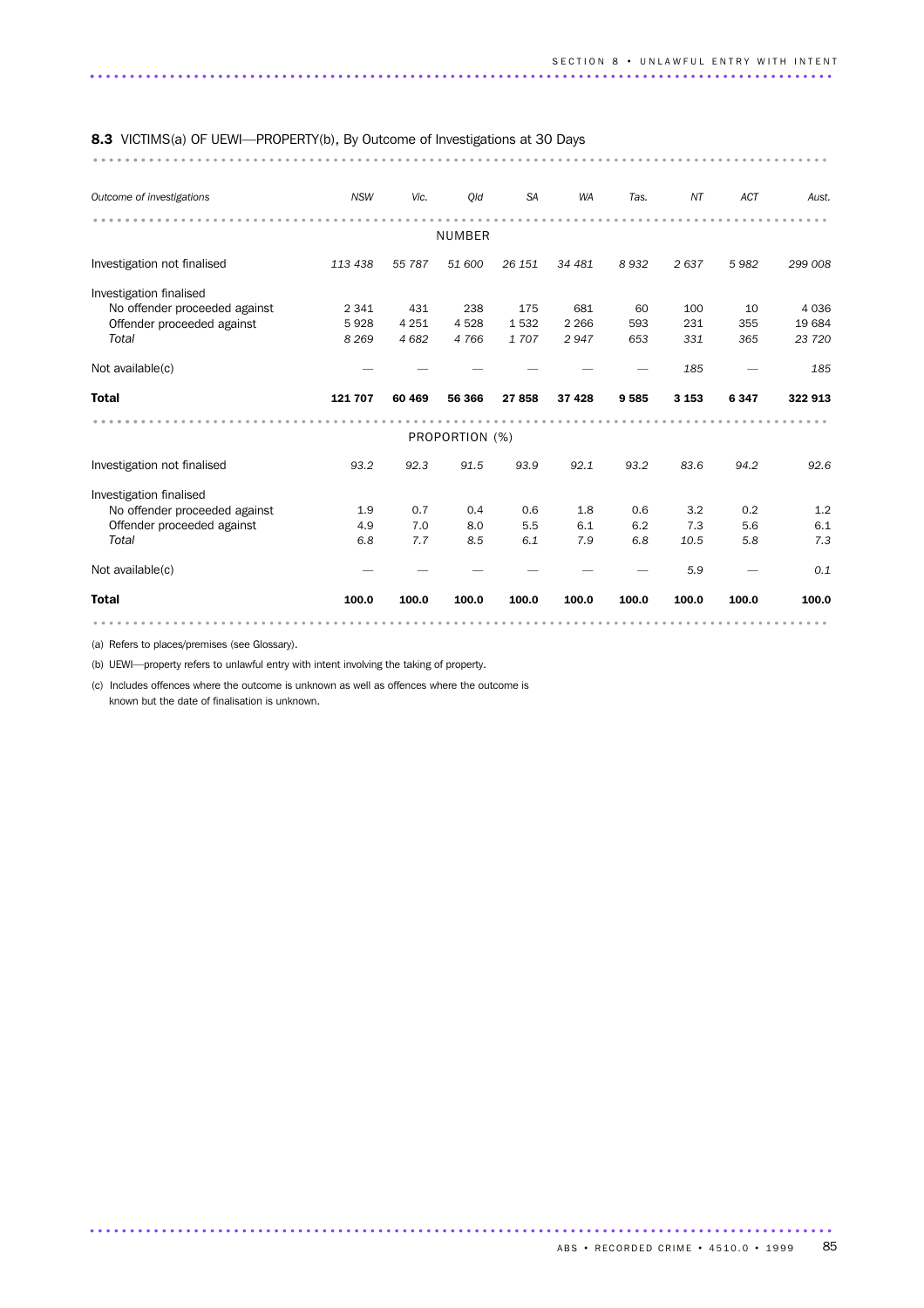| <b>8.4</b> VICTIMS(a) OF UEWI—OTHER(b), By Location Where Criminal Incident Occurred(c) |  |  |  |  |  |  |  |
|-----------------------------------------------------------------------------------------|--|--|--|--|--|--|--|
|                                                                                         |  |  |  |  |  |  |  |

| Type of location                               | <b>NSW</b>                      | Vic.                     | Old                      | <b>SA</b>                | <b>WA</b>                | Tas.                     | NT                       | ACT                      | Aust.   |
|------------------------------------------------|---------------------------------|--------------------------|--------------------------|--------------------------|--------------------------|--------------------------|--------------------------|--------------------------|---------|
|                                                |                                 |                          | NUMBER                   |                          |                          |                          |                          |                          |         |
| Residential                                    |                                 |                          |                          |                          |                          |                          |                          |                          |         |
| Residential location n.f.d.<br><b>Dwelling</b> | 69                              |                          |                          |                          |                          |                          |                          |                          | 69      |
| Dwelling n.f.d.                                | 143                             | 61                       |                          |                          |                          |                          |                          |                          | 204     |
| Dwelling $-$ private                           | 14 702                          | 7816                     | 9 2 3 3                  | 3 1 9 2                  | 10887                    | 957                      | 840                      | 585                      | 48 212  |
| Dwelling - non-private                         | 251                             | 145                      | 212                      | 91                       | 266                      | 71                       |                          | 6                        | 1 0 4 2 |
| Outbuilding/residential land                   | 1 4 2 5                         | 982                      | 283                      | 520                      | $\overline{2}$           | 208                      | $\mathbf{1}$             | 24                       | 3 4 4 5 |
| Total                                          | 16 590                          | 9 0 0 4                  | 9728                     | 3803                     | 11 155                   | 1 2 3 6                  | 841                      | 615                      | 52972   |
| Community                                      |                                 |                          |                          |                          |                          |                          |                          |                          |         |
| Community location n.f.d.                      | 257                             |                          |                          | $\overline{\phantom{0}}$ |                          | $\overline{\phantom{0}}$ | 12                       | $\overline{\phantom{0}}$ | 269     |
| Educational                                    | 2 6 5 6                         | 802                      | 1 2 9 4                  | 419                      | 1841                     | 180                      | 130                      | 55                       | 7377    |
| Health                                         | 606                             | 370                      | 288                      | 66                       | 199                      | 75                       | 18                       | $\overline{7}$           | 1629    |
| Religious                                      | $\overbrace{\phantom{1232211}}$ | 172                      | 134                      | 23                       | 132                      | 40                       | 11                       | 12                       | 524     |
| Transport                                      |                                 |                          |                          |                          |                          |                          |                          |                          |         |
| Transport n.f.d.                               | 37                              | 9                        | $\overline{\phantom{0}}$ | $\overline{\phantom{0}}$ | $\overline{\phantom{0}}$ |                          | $\overline{\phantom{0}}$ | $\overline{\phantom{0}}$ | 46      |
| Terminal                                       | 106                             | 25                       | 68                       | $\overline{\phantom{0}}$ | 19                       | 11                       | $\overline{\phantom{0}}$ | $\mathbf{1}$             | 230     |
| Conveyance in transit                          | 13                              |                          | <u>.</u>                 |                          |                          | $\overline{\phantom{0}}$ |                          |                          | 13      |
| Car park                                       | 156                             | 12                       | $\mathbf{1}$             |                          | 3                        | 4                        |                          |                          | 176     |
| Transport n.e.c.                               |                                 |                          | $\overline{\phantom{0}}$ | $\overline{\phantom{0}}$ | $\mathbf{1}$             | $\overline{2}$           |                          |                          | 3       |
| Justice                                        | 48                              | 9                        | 9                        | $\mathbf{1}$             | 18                       | $\overline{4}$           |                          |                          | 89      |
| Open space                                     | 94                              | $\overline{\phantom{a}}$ | $\mathbf{1}$             | $\overline{\phantom{0}}$ | $\overline{\phantom{0}}$ |                          |                          |                          | 95      |
| Street/footpath                                | 518                             | $\overline{\phantom{0}}$ | $\overline{\phantom{0}}$ |                          | $\overline{\phantom{0}}$ | $\overline{\phantom{0}}$ |                          |                          | 518     |
| Community location n.e.c.                      | $\overline{\phantom{0}}$        | $\overline{7}$           | 229                      | $\overline{\phantom{0}}$ | 121                      | 41                       | $\overline{\phantom{0}}$ |                          | 398     |
| Total                                          | 4 4 9 1                         | 1 4 0 6                  | 2024                     | 509                      | 2 3 3 4                  | 357                      | 171                      | 75                       | 11 367  |
| Other                                          |                                 |                          |                          |                          |                          |                          |                          |                          |         |
| Other location n.f.d.                          | 243                             | 109                      | 73                       |                          |                          |                          | 435                      |                          | 860     |
| Administrative/professional                    | 1 0 8 8                         | 845                      | 902                      | 366                      | 1 1 5 9                  | 111                      |                          | 88                       | 4559    |
| <b>Banking</b><br>Retail                       | 46                              | 12                       | 24                       | $\overline{4}$           | 12                       | $\mathbf{1}$             |                          |                          | 99      |
| Retail n.f.d.                                  | 1 2 7 9                         | 1058                     | $\overline{\phantom{0}}$ |                          |                          | $\overline{\phantom{0}}$ | $\overline{\phantom{0}}$ |                          | 2 3 3 7 |
| Chemist/pharmacy                               | 96                              | 70                       | 64                       | 17                       | 72                       | 17                       | $\mathbf{1}$             | 6                        | 343     |
| Service station                                | 260                             | 141                      | 112                      | 30                       | 143                      | 37                       | $1\,$                    | $\mathbf{1}$             | 725     |
| Retail n.e.c.                                  | 2 5 8 4                         | 948                      | 2 7 6 9                  | 855                      | 2 1 7 9                  | 615                      | 82                       | 100                      | 10 132  |
| Wholesale                                      | 142                             | 82                       | 32                       |                          | 2                        | 15                       | $\overline{\phantom{0}}$ |                          | 273     |
| Warehousing/storage                            | 127                             | 206                      | 159                      | $\overline{\phantom{0}}$ | 299                      | 36                       | 39                       | $\overline{\phantom{0}}$ | 866     |
| Manufacturing                                  | 364                             | 442                      | 314                      | 137                      | 214                      | 58                       |                          | $\overline{\phantom{0}}$ | 1529    |
| Agricultural                                   | 65                              | 39                       | 8                        | $\overline{\phantom{0}}$ | 27                       | $\overline{4}$           |                          |                          | 143     |
| Recreational                                   | 1 1 3 4                         | 438                      | 870                      | 48                       | 680                      | 160                      | 20                       | 20                       | 3 3 7 0 |
| Other location n.e.c.                          | 265                             | 140                      | $\overline{4}$           | 347                      | 61                       | 48                       |                          | 36                       | 901     |
| Total                                          | 7693                            | 4 5 3 0                  | 5 3 3 1                  | 1804                     | 4848                     | 1 102                    | 578                      | 251                      | 26 137  |
| Unspecified                                    | 517                             | 866                      | 751                      |                          | 28                       | 1                        | 48                       |                          | 2 2 1 1 |
| <b>Total</b>                                   | 29 29 1                         | 15806                    | 17834                    | 6 1 1 6                  | 18 3 65                  | 2696                     | 1638                     | 941                      | 92 687  |
|                                                |                                 |                          |                          |                          |                          |                          |                          |                          |         |

(a) Refers to places/premises (see Glossary).

(b) UEWI—other refers to unlawful entry with intent not involving the taking of property.

(c) A criminal incident may involve multiple offences which may occur at different locations. In these instances, 'type of location' refers to the initial location where the criminal incident took place. In classifying type of location, the ability to provide detailed information for each offence category varies between States and Territories. Where information is not available at the more specific group level, it is aggregated to the broader subdivision or division level.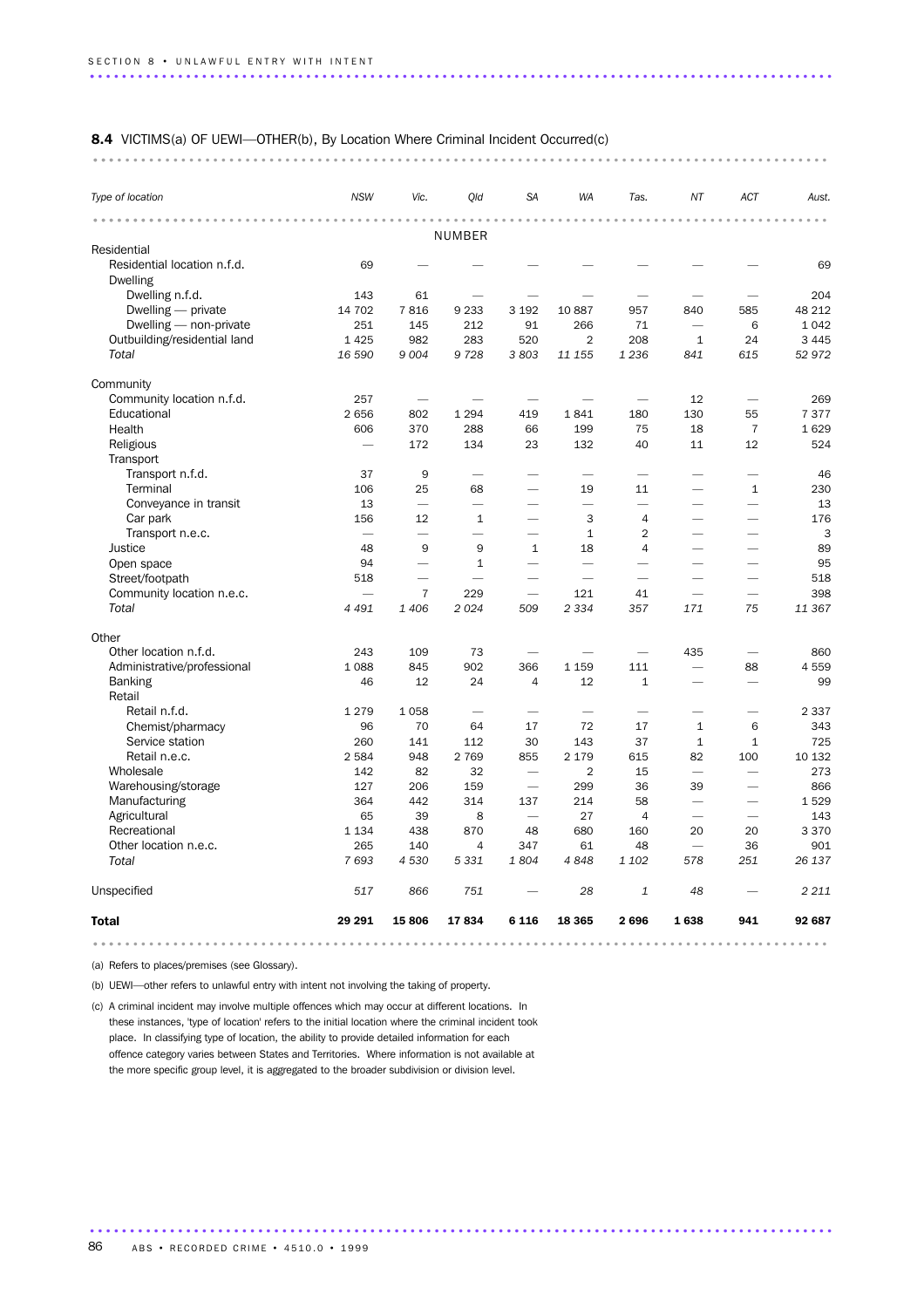| Type of location             | <b>NSW</b>                 | Vic.                     | Qld                            | SA                       | WA                  | Tas.                           | ΝT                              | ACT                            | Aust.                      |
|------------------------------|----------------------------|--------------------------|--------------------------------|--------------------------|---------------------|--------------------------------|---------------------------------|--------------------------------|----------------------------|
|                              | $\alpha = \alpha = \alpha$ | .                        |                                |                          | $- - -$<br>$\alpha$ |                                |                                 |                                | $\alpha = \alpha = \alpha$ |
| Residential                  |                            |                          | PROPORTION (%)                 |                          |                     |                                |                                 |                                |                            |
| Residential location n.f.d.  | 0.2                        |                          |                                |                          |                     |                                |                                 |                                | 0.1                        |
| <b>Dwelling</b>              |                            |                          |                                |                          |                     |                                |                                 |                                |                            |
| Dwelling n.f.d.              | 0.5                        | 0.4                      |                                |                          |                     |                                |                                 |                                | 0.2                        |
| Dwelling - private           | 50.2                       | 49.4                     | 51.8                           | 52.2                     | 59.3                | 35.5                           | 51.3                            | 62.2                           | 52.0                       |
| Dwelling - non-private       | 0.9                        | 0.9                      | 1.2                            | 1.5                      | 1.4                 | 2.6                            |                                 | 0.6                            | 1.1                        |
| Outbuilding/residential land | 4.9                        | 6.2                      | 1.6                            | 8.5                      | 0.0                 | 7.7                            | 0.1                             | 2.6                            | 3.7                        |
| Total                        | 56.6                       | 57.0                     | 54.5                           | 62.2                     | 60.7                | 45.8                           | 51.3                            | 65.4                           | 57.2                       |
| Community                    |                            |                          |                                |                          |                     |                                |                                 |                                |                            |
| Community location n.f.d.    | 0.9                        |                          |                                |                          |                     | $\qquad \qquad$                | 0.7                             |                                | 0.3                        |
| Educational                  | 9.1                        | 5.1                      | 7.3                            | 6.9                      | 10.0                | 6.7                            | 7.9                             | 5.8                            | 8.0                        |
| Health                       | 2.1                        | 2.3                      | 1.6                            | 1.1                      | 1.1                 | 2.8                            | 1.1                             | 0.7                            | 1.8                        |
| Religious                    |                            | 1.1                      | 0.8                            | 0.4                      | 0.7                 | 1.5                            | 0.7                             | 1.3                            | 0.6                        |
| Transport                    |                            |                          |                                |                          |                     |                                |                                 |                                |                            |
| Transport n.f.d.             | 0.1                        | 0.1                      | $\overbrace{\phantom{123321}}$ |                          |                     | $\overbrace{\phantom{123321}}$ |                                 | $\overbrace{\phantom{123321}}$ | 0.0                        |
| Terminal                     | 0.4                        | 0.2                      | 0.4                            | $\overline{\phantom{0}}$ | 0.1                 | 0.4                            | $\overline{\phantom{0}}$        | 0.1                            | 0.2                        |
| Conveyance in transit        | 0.0                        |                          | $\overline{\phantom{0}}$       |                          |                     |                                | $\overline{\phantom{0}}$        | $\overline{\phantom{0}}$       | 0.0                        |
| Car park                     | 0.5                        | 0.1                      | 0.0                            |                          | 0.0                 | 0.1                            |                                 | $\overline{\phantom{0}}$       | 0.2                        |
| Transport n.e.c.             |                            |                          |                                | $\overline{\phantom{0}}$ | 0.0                 | 0.1                            | $\overline{\phantom{0}}$        |                                | 0.0                        |
| Justice                      | 0.2                        | 0.1                      | 0.1                            | 0.0                      | 0.1                 | 0.1                            | $\overline{\phantom{0}}$        | $\overline{\phantom{0}}$       | 0.1                        |
| Open space                   | 0.3                        | $\overline{\phantom{m}}$ | 0.0                            |                          |                     |                                | $\overline{\phantom{0}}$        | $\overline{\phantom{0}}$       | 0.1                        |
| Street/footpath              | 1.8                        | $\overline{\phantom{0}}$ | $\overline{\phantom{0}}$       | $\overline{\phantom{0}}$ |                     | $\overline{\phantom{0}}$       |                                 |                                | 0.6                        |
| Community location n.e.c.    |                            | 0.0                      | 1.3                            |                          | 0.7                 | 1.5                            |                                 |                                | 0.4                        |
| Total                        | 15.3                       | 8.9                      | 11.3                           | 8.3                      | 12.7                | 13.2                           | 10.4                            | 8.0                            | 12.3                       |
| Other                        |                            |                          |                                |                          |                     |                                |                                 |                                |                            |
| Other location n.f.d.        | 0.8                        | 0.7                      | 0.4                            |                          |                     |                                | 26.6                            |                                | 0.9                        |
| Administrative/professional  | 3.7                        | 5.3                      | 5.1                            | 6.0                      | 6.3                 | 4.1                            | $\overline{\phantom{0}}$        | 9.4                            | 4.9                        |
| <b>Banking</b><br>Retail     | 0.2                        | 0.1                      | 0.1                            | 0.1                      | 0.1                 | 0.0                            |                                 | $\overline{\phantom{0}}$       | 0.1                        |
| Retail n.f.d.                | 4.4                        | 6.7                      |                                |                          |                     |                                | $\overline{\phantom{0}}$        | —                              | 2.5                        |
| Chemist/pharmacy             | 0.3                        | 0.4                      | 0.4                            | 0.3                      | 0.4                 | 0.6                            | 0.1                             | 0.6                            | 0.4                        |
| Service station              | 0.9                        | 0.9                      | 0.6                            | 0.5                      | 0.8                 | 1.4                            | 0.1                             | 0.1                            | 0.8                        |
| Retail n.e.c.                | 8.8                        | 6.0                      | 15.5                           | 14.0                     | 11.9                | 22.8                           | 5.0                             | 10.6                           | 10.9                       |
| Wholesale                    | 0.5                        | 0.5                      | 0.2                            | $\overline{\phantom{m}}$ | 0.0                 | 0.6                            |                                 |                                | 0.3                        |
| Warehousing/storage          | 0.4                        | 1.3                      | 0.9                            | $\qquad \qquad -$        | 1.6                 | 1.3                            | 2.4                             | $\overline{\phantom{0}}$       | 0.9                        |
| Manufacturing                | 1.2                        | 2.8                      | 1.8                            | 2.2                      | 1.2                 | 2.2                            |                                 | $\overline{\phantom{0}}$       | 1.6                        |
| Agricultural                 | 0.2                        | 0.2                      | 0.0                            |                          | 0.1                 | 0.1                            | $\overline{\phantom{0}}$        |                                | 0.2                        |
| Recreational                 | 3.9                        | $2.8\,$                  | 4.9                            | 0.8                      | 3.7                 | 5.9                            | $1.2\,$                         | 2.1                            | 3.6                        |
| Other location n.e.c.        | 0.9                        | 0.9                      | 0.0                            | 5.7                      | 0.3                 | 1.8                            | $\hspace{0.1mm}-\hspace{0.1mm}$ | 3.8                            | 1.0                        |
| Total                        | 26.3                       | 28.7                     | 29.9                           | 29.5                     | 26.4                | 40.9                           | 35.3                            | 26.7                           | 28.2                       |
| Unspecified                  | 1.8                        | 5.5                      | 4.2                            | $\overline{\phantom{m}}$ | 0.2                 | 0.0                            | 2.9                             |                                | 2.4                        |
| Total                        | 100.0                      | 100.0                    | 100.0                          | 100.0                    | 100.0               | 100.0                          | 100.0                           | 100.0                          | 100.0                      |

(a) Refers to places/premises (see Glossary).

(b) UEWI—other refers to unlawful entry with intent not involving the taking of property.

(c) A criminal incident may involve multiple offences which may occur at different locations. In these instances, 'type of location' refers to the initial location where the criminal incident took place. In classifying type of location, the ability to provide detailed information for each offence category varies between States and Territories. Where information is not available at the more specific group level, it is aggregated to the broader subdivision or division level.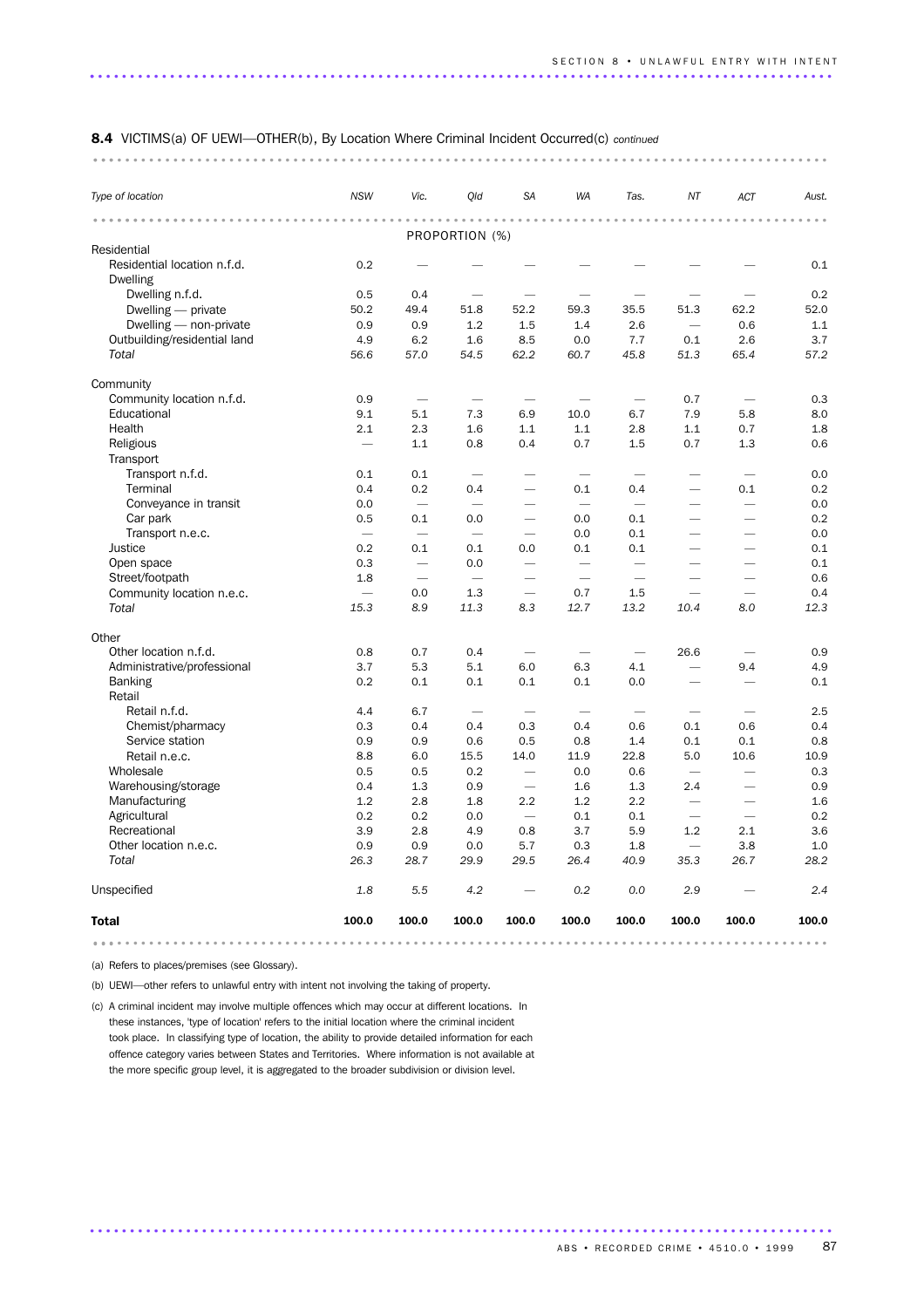#### 8.5 VICTIMS(a) OF UEWI—OTHER(b), By Outcome of Investigations at 30 Days

............................................................................................ ..........

| Outcome of investigations     | <b>NSW</b> | Vic.    | Qld            | <b>SA</b> | <b>WA</b> | Tas.  | NT      | <b>ACT</b> | Aust.   |  |
|-------------------------------|------------|---------|----------------|-----------|-----------|-------|---------|------------|---------|--|
|                               |            |         | NUMBER         |           |           |       |         |            |         |  |
| Investigation not finalised   | 27 340     | 13 407  | 15 708         | 5795      | 16929     | 2527  | 1 2 3 5 | 906        | 83 847  |  |
| Investigation finalised       |            |         |                |           |           |       |         |            |         |  |
| No offender proceeded against | 547        | 259     | 389            | 40        | 382       | 6     | 79      | 3          | 1705    |  |
| Offender proceeded against    | 1 4 0 4    | 2 1 4 0 | 1737           | 281       | 1054      | 163   | 225     | 32         | 7 0 3 6 |  |
| Total                         | 1951       | 2 3 9 9 | 2 1 2 6        | 321       | 1436      | 169   | 304     | 35         | 8 7 4 1 |  |
| Not available(c)              |            |         |                |           |           |       | 99      |            | 99      |  |
| <b>Total</b>                  | 29 29 1    | 15806   | 17834          | 6 1 1 6   | 18 3 65   | 2696  | 1638    | 941        | 92 687  |  |
|                               |            |         |                |           |           |       |         |            |         |  |
|                               |            |         | PROPORTION (%) |           |           |       |         |            |         |  |
| Investigation not finalised   | 93.3       | 84.8    | 88.1           | 94.8      | 92.2      | 93.7  | 75.4    | 96.3       | 90.5    |  |
| Investigation finalised       |            |         |                |           |           |       |         |            |         |  |
| No offender proceeded against | 1.9        | 1.6     | 2.2            | 0.7       | 2.1       | 0.2   | 4.8     | 0.3        | 1.8     |  |
| Offender proceeded against    | 4.8        | 13.5    | 9.7            | 4.6       | 5.7       | 6.0   | 13.7    | 3.4        | 7.6     |  |
| Total                         | 6.7        | 15.2    | 11.9           | 5.2       | 7.8       | 6.3   | 18.6    | 3.7        | 9.4     |  |
| Not available(c)              |            |         |                |           |           |       | 6.0     |            | 0.1     |  |
| <b>Total</b>                  | 100.0      | 100.0   | 100.0          | 100.0     | 100.0     | 100.0 | 100.0   | 100.0      | 100.0   |  |
|                               |            |         |                |           |           |       |         |            |         |  |

.............................................................................................

(a) Refers to places/premises (see Glossary).

(b) UEWI—other refers to unlawful entry with intent not involving the taking of property.

(c) Not available includes those offences where the outcome is unknown as well as those offences where the outcome is known but the date of finalisation is unknown.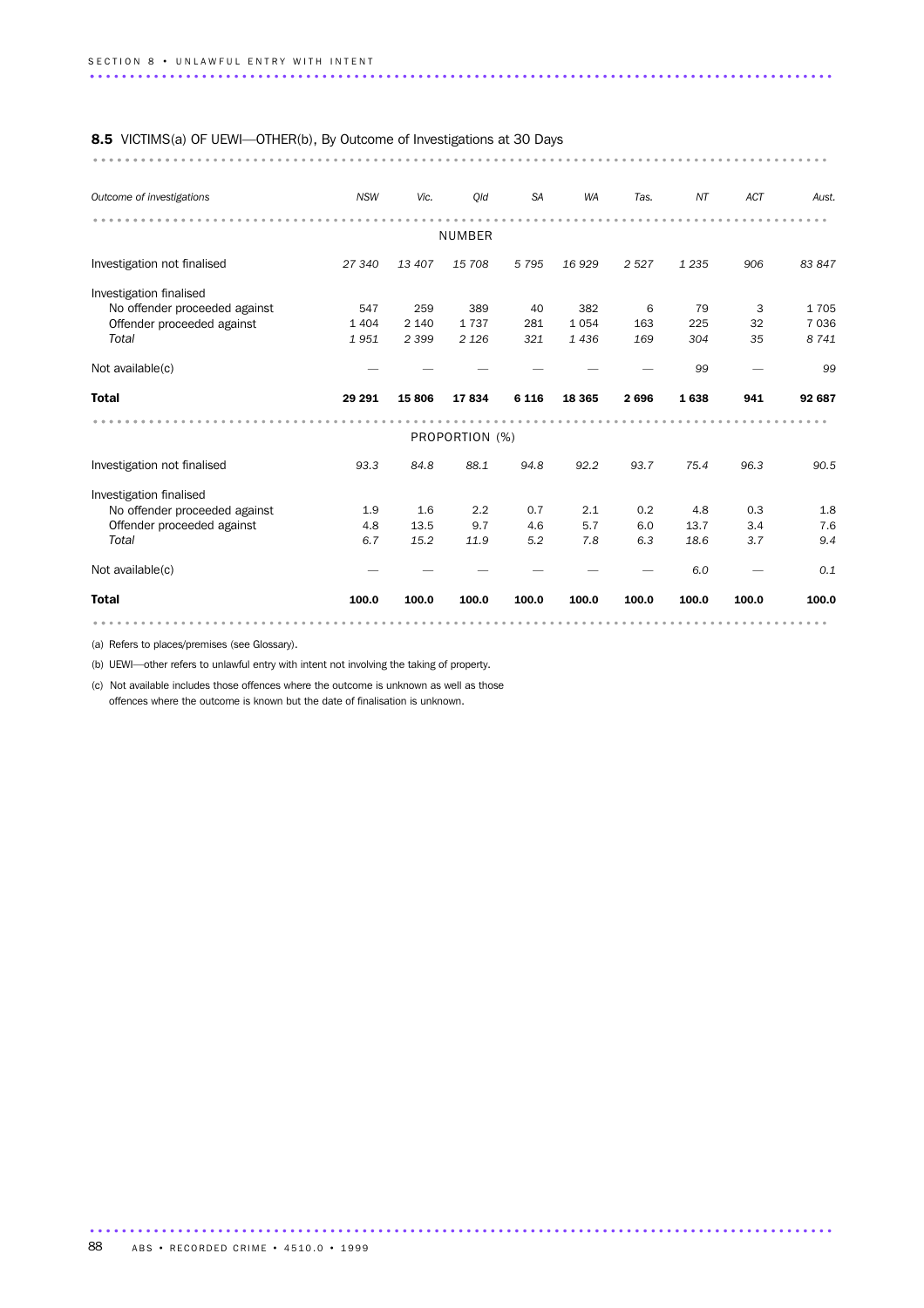## SECTION 9 MOTOR VEHICLE THEFT ..........................

| <b>OFFENCES</b>            |                                                                                                                                                                                                                                                                                                                                                                                                                                                                                                             |
|----------------------------|-------------------------------------------------------------------------------------------------------------------------------------------------------------------------------------------------------------------------------------------------------------------------------------------------------------------------------------------------------------------------------------------------------------------------------------------------------------------------------------------------------------|
|                            | Counts of victims of motor vehicle theft are based on the number of motor vehicles that<br>are recorded as stolen.                                                                                                                                                                                                                                                                                                                                                                                          |
| <b>NUMBER OF VICTIMS</b>   |                                                                                                                                                                                                                                                                                                                                                                                                                                                                                                             |
|                            | A total of 129,865 motor vehicles were stolen in Australia during 1999. This is a slight<br>decrease from 1998, when 131,587 motor vehicles were stolen.                                                                                                                                                                                                                                                                                                                                                    |
|                            | All States and Territories recorded increases in motor vehicle theft between 1998 and<br>1999, with the exception of New South Wales and Western Australia.                                                                                                                                                                                                                                                                                                                                                 |
|                            | The Australian Capital Territory and Queensland recorded the largest increases (40% and<br>15% respectively). Western Australian recorded the largest decrease (21%) followed by<br>New South Wales (10%).                                                                                                                                                                                                                                                                                                  |
| <b>VICTIMISATION RATES</b> |                                                                                                                                                                                                                                                                                                                                                                                                                                                                                                             |
|                            | Two different rates have been calculated for motor vehicle theft. The first is the rate of<br>motor vehicle theft per 100,000 persons and the second is the rate per 100,000<br>registered motor vehicles (see paragraph 25 of the Explanatory Notes).                                                                                                                                                                                                                                                      |
|                            | The 1999 national person-based victimisation rate was 685 motor vehicles stolen<br>per 100,000 persons and the national motor-vehicle-based victimisation rate was<br>1,076 motor vehicles stolen per 100,000 registered motor vehicles.                                                                                                                                                                                                                                                                    |
|                            | The Australian Capital Territory recorded the highest victimisation rates for motor<br>vehicle theft, both person-based (1,095 vehicles stolen per 100,000 persons) and<br>motor-vehicle-based (1,743 per 100,000 registered motor vehicles). The Northern<br>Territory recorded the lowest person based victimisation rate of 511 motor vehicles per<br>100,000 persons, whilst Queensland had the lowest motor-vehicle-based victimisation<br>rate of 819 vehicles per 100,000 registered motor vehicles. |

### 9.1 VICTIMS(a) OF MOTOR VEHICLE THEFT-1999

| <b>3.1</b> VICTIMS(d) OF MOTOR VEHICLE THEFT-1999 |            |                   |        |                 |        |        |        |                 |               |
|---------------------------------------------------|------------|-------------------|--------|-----------------|--------|--------|--------|-----------------|---------------|
|                                                   |            |                   |        |                 |        |        |        |                 |               |
|                                                   |            |                   |        |                 |        |        |        |                 |               |
|                                                   | <b>NSW</b> | Vic.              | Old    | <b>SA</b>       | WA     | Tas.   | NΤ     | <b>ACT</b>      | Aust.         |
|                                                   |            |                   |        |                 |        |        |        |                 |               |
| Number                                            | 47 355     | 32 075            | 18 251 | 11981           | 12 752 | 3071   | 985    | 3 3 9 5         | 129 865       |
| Rate per 100,000 persons                          | 738.57     | 680.68            | 519.62 | 802.44          | 685.22 | 653.04 | 510.67 | 1 094.55        | 684.81        |
| Rate per 100,000 registered motor<br>vehicles     |            | 1 285.90 1 009.48 |        | 818.85 1 162.01 | 960.82 | 951.67 |        | 963.84 1 743.31 | 1 0 7 6 . 2 2 |
|                                                   |            |                   |        |                 |        |        |        |                 |               |

.............................................................................................

(a) Refers to motor vehicles.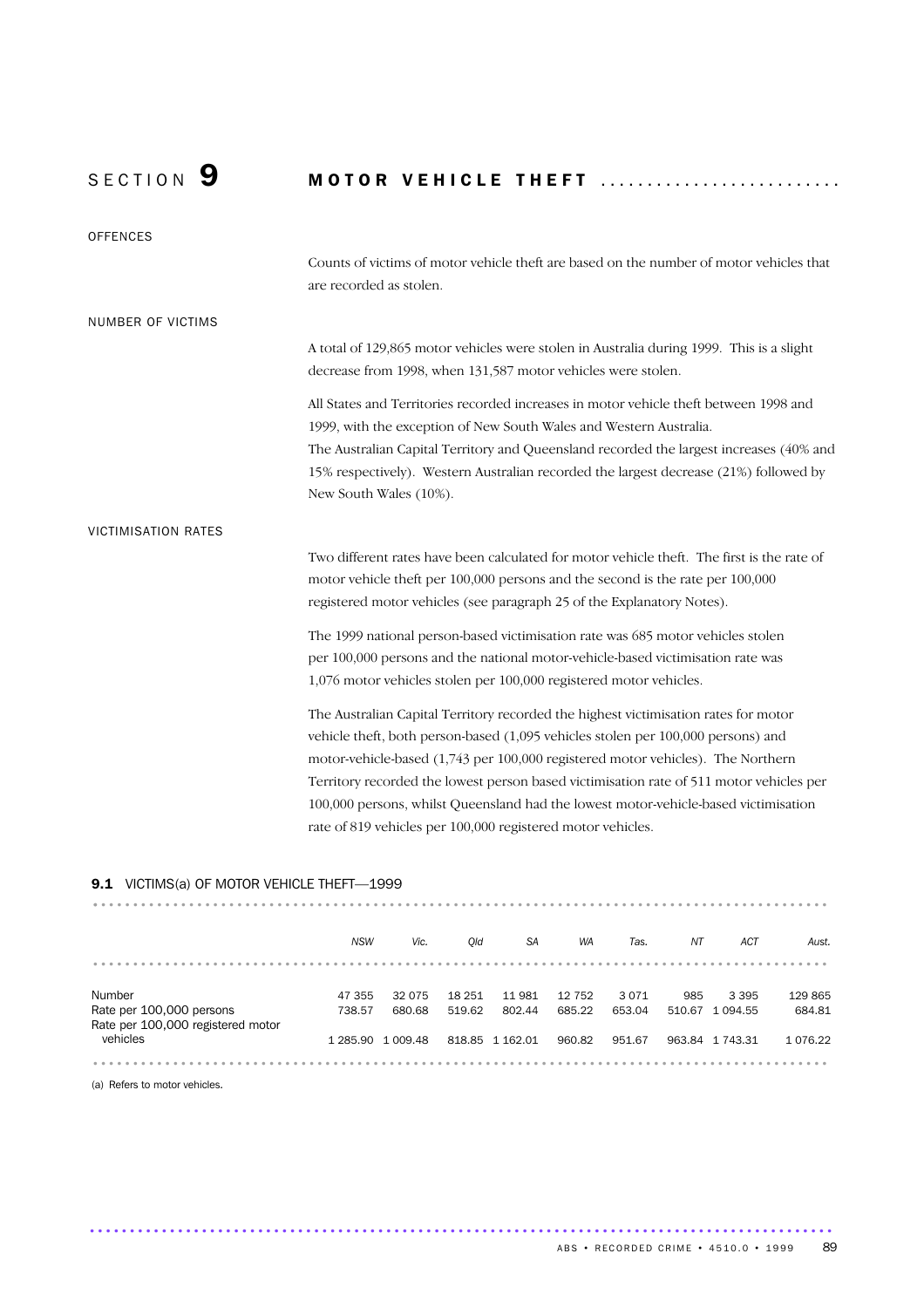### SECTION 9 • MOTOR VEHICLE THEFT

#### LOCATION

The most frequent places where motor vehicle theft occurred were streets/footpaths (39%), garages and driveways associated with residences (19%) and retail locations (13%). In New South Wales and Victoria, streets/footpaths were the most common place where motor vehicle theft occurred, accounting for 48% and 46% of total motor vehicle theft locations. Car parks accounted for 11% of motor vehicle theft locations. The proportion of motor vehicle thefts taking place at residential locations was highest in Western Australia and the Northern Territory (50% and 33% respectively), whilst the proportion of motor vehicle thefts taking place in car parks was highest in the Australian Capital Territory (49%).

............................................................................................. .............................................

#### OUTCOME OF INVESTIGATIONS

Nationally, 9.7% of investigations into reported motor vehicle thefts were finalised within 30 days of the offence becoming known to police, with 7.4% of all investigations resulting in an offender being proceeded against by the same stage. The proportion of investigations finalised and investigations resulting in an offender being proceeded against (both within 30 days) were highest in Queensland (18% and 14% respectively).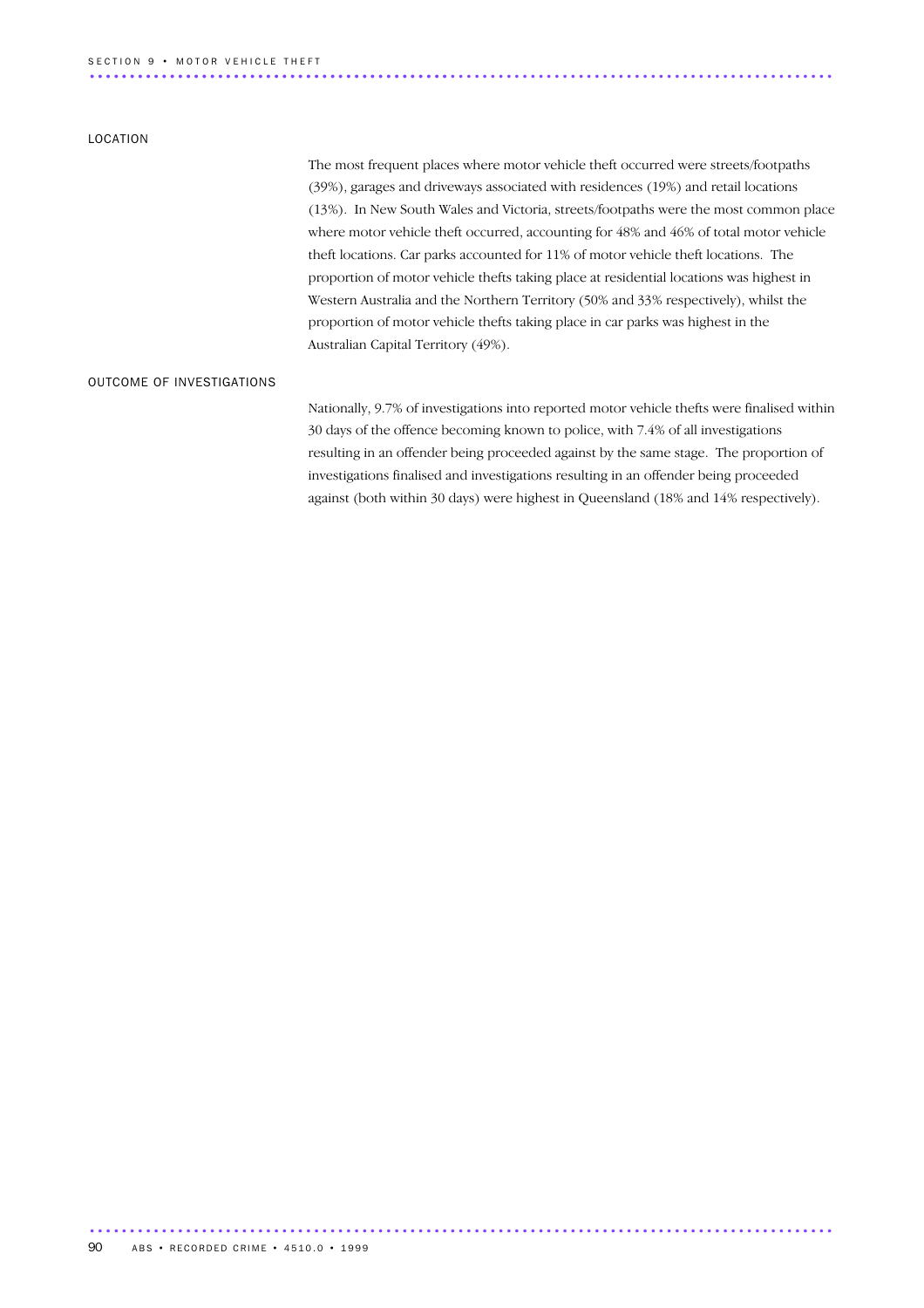#### 9.2 VICTIMS(a) OF MOTOR VEHICLE THEFT, By Location Where Criminal Incident Occurred(b)

............................................................................................ ...

| Type of location                        | <b>NSW</b>           | Vic.                     | Old                      | <b>SA</b>                | <b>WA</b>                | Tas.                     | NT                       | ACT                      | Aust.          |
|-----------------------------------------|----------------------|--------------------------|--------------------------|--------------------------|--------------------------|--------------------------|--------------------------|--------------------------|----------------|
|                                         |                      |                          | <b>NUMBER</b>            |                          | 0.000                    |                          |                          |                          |                |
| Residential                             |                      |                          |                          |                          |                          |                          |                          |                          |                |
| Residential location n.f.d.<br>Dwelling | $\sim$ $\sim$        |                          | $\ddot{\phantom{0}}$     |                          | . .                      | $\ddot{\phantom{0}}$     | . .                      |                          |                |
| Dwelling n.f.d.                         | $\ddot{\phantom{0}}$ | $\ddot{\phantom{1}}$     | $\ddot{\phantom{0}}$     | $\ddot{\phantom{0}}$     | . .                      | $\ddot{\phantom{0}}$     | $\ddot{\phantom{0}}$     | $\ddotsc$                |                |
| Dwelling — private                      | $\ddot{\phantom{0}}$ | $\ddot{\phantom{a}}$     | $\ddotsc$                | $\ddot{\phantom{0}}$     | . .                      | $\sim$ $\sim$            | $\ddot{\phantom{0}}$     | $\ddot{\phantom{0}}$     |                |
| Dwelling - non-private                  | $\sim$ .             | $\sim$ $\sim$            | $\sim$                   | $\sim$ $\sim$            | $\sim$ $\sim$            | $\sim$ $\sim$            | $\sim$ $\sim$            | $\sim$ $\sim$            | $\sim$ .       |
| Outbuilding/residential land            | 5076                 | 3807                     | 5 2 2 3                  | 3 1 5 2                  | 6 3 0 7                  | 482                      | 322                      | 784                      | 25 153         |
| Total                                   | 5076                 | 3807                     | 5 2 2 3                  | 3 1 5 2                  | 6 3 0 7                  | 482                      | 322                      | 784                      | 25 153         |
| Community                               |                      |                          |                          |                          |                          |                          |                          |                          |                |
| Community location n.f.d.               | 20                   |                          |                          |                          |                          |                          | 335                      | $\overline{\phantom{0}}$ | 355            |
| Educational                             | 209                  | 342                      | 216                      | 28                       | 290                      | 55                       | $\overline{7}$           | 18                       | 1 1 6 5        |
| Health                                  | 109                  | 157                      | 218                      | 12                       | 152                      | 18                       | 5                        | 14                       | 685            |
| Religious                               |                      | $\overline{\phantom{0}}$ | 42                       | 2                        | 39                       | 17                       | $\mathbf{1}$             | 3                        | 104            |
| Transport                               |                      |                          |                          |                          |                          |                          |                          |                          |                |
| Transport n.f.d.                        | 1 2 3 4              | $\overline{\phantom{0}}$ | $\overline{\phantom{0}}$ | $\overline{\phantom{0}}$ | $\overline{\phantom{0}}$ | $\overline{\phantom{0}}$ | $\overline{\phantom{0}}$ | $\overline{\phantom{0}}$ | 1 2 3 4        |
| Terminal                                | 125                  | 2 2 6 7                  | 710                      | 11                       | 712                      | 24                       | 87                       | 4                        | 3 9 4 0        |
| Conveyance in transit                   | 179                  | $\overline{\phantom{0}}$ | $\overline{\phantom{0}}$ | 5                        | 148                      | $\frac{1}{2}$            | 79                       | $\overline{\phantom{0}}$ | 411            |
| Car park                                | 8972                 | 2 1 9 2                  | 319                      | 314                      | 382                      | 132                      | $\overline{\phantom{0}}$ | 1664                     | 13 975         |
| Transport n.e.c.                        |                      |                          | $\overline{\phantom{0}}$ | $\overline{\phantom{0}}$ | $\overline{2}$           |                          |                          |                          | $\overline{2}$ |
| <b>Justice</b>                          | 74                   |                          | 10                       | 1                        | 11                       | $\overline{\phantom{0}}$ | 26                       |                          | 122            |
| Open space                              | 2 7 2 9              | 77                       | 122                      | 20                       | $\overline{\phantom{0}}$ | 17                       | 11                       |                          | 2976           |
| Street/footpath                         | 22 841               | 14 688                   | 5670                     | 5 200                    | 1 4 9 0                  | 944                      | $\overline{\phantom{0}}$ | $\overline{\phantom{0}}$ | 50 833         |
| Community location n.e.c.               | 22                   | $\overline{\phantom{0}}$ | 50                       | $\overline{\phantom{0}}$ | 13                       | 8                        | $\overline{\phantom{0}}$ | 791                      | 884            |
| Total                                   | 36 514               | 19 723                   | 7 3 5 7                  | 5 5 9 3                  | 3 2 3 9                  | 1 2 1 5                  | 551                      | 2494                     | 76 686         |
| Other                                   |                      |                          |                          |                          |                          |                          |                          |                          |                |
| Other location n.f.d.                   | 59                   | 524                      | 15                       | -                        | $\overline{\phantom{0}}$ | $\overline{\phantom{0}}$ | 78                       |                          | 676            |
| Administrative/professional             | 111                  | 498                      | 278                      | $\overline{7}$           | 388                      | 10                       | $\overline{\phantom{0}}$ | $\overline{7}$           | 1 2 9 9        |
| <b>Banking</b><br>Retail                | 8                    |                          | 16                       |                          | 12                       | $\overline{2}$           |                          |                          | 38             |
| Retail n.f.d.                           | 336                  |                          |                          |                          |                          |                          |                          |                          | 336            |
| Chemist/pharmacy                        | 5                    | $\overline{\phantom{0}}$ | $\overline{\phantom{0}}$ | $\mathbf{1}$             | $\overline{2}$           | $\overline{\phantom{0}}$ |                          | $\overline{\phantom{0}}$ | 8              |
| Service station                         | 233                  | 96                       | 170                      | 31                       | 62                       | 21                       |                          | 6                        | 619            |
| Retail n.e.c.                           | 805                  | 5878                     | 3 4 6 5                  | 3 0 3 1                  | 1950                     | 351                      | 5                        | 35                       | 15 5 20        |
| Wholesale                               | 23                   | $\overline{\phantom{0}}$ | 15                       | $\overline{\phantom{0}}$ | $\overline{\phantom{0}}$ | $\overline{\phantom{0}}$ | $\overline{\phantom{0}}$ | $\overline{\phantom{0}}$ | 38             |
| Warehousing/storage                     | 40                   | $\overline{\phantom{0}}$ | 56                       | $\overline{\phantom{0}}$ | 106                      | $\overline{4}$           | 9                        | $\overline{\phantom{0}}$ | 215            |
| Manufacturing                           | 140                  | $\overline{\phantom{0}}$ | 145                      | 20                       | 65                       | 13                       | $\overline{\phantom{0}}$ | $\overline{\phantom{0}}$ | 383            |
| Agricultural                            | 125                  |                          | 67                       | 23                       | 49                       | 23                       |                          |                          | 287            |
| Recreational                            | 683                  | 441                      | 1 2 5 0                  | 32                       | 517                      | 115                      | $\overline{2}$           | 5                        | 3 0 4 5        |
| Other location n.e.c.                   | 143                  | 56                       | 13                       | 91                       | 44                       | $\mathbf{1}$             | $\overline{\phantom{0}}$ | 64                       | 412            |
| Total                                   | 2 7 1 1              | 7 4 9 3                  | 5 4 9 0                  | 3 2 3 6                  | 3 1 9 5                  | 540                      | 94                       | 117                      | 22 876         |
| Unspecified                             | 3 0 5 4              | 1052                     | 181                      |                          | 11                       | 834                      | 18                       |                          | 5 1 5 0        |
| <b>Total</b>                            | 47 355               | 32 075                   | 18 25 1                  | 11 981                   | 12 752                   | 3071                     | 985                      | 3 3 9 5                  | 129 865        |
|                                         |                      |                          |                          |                          |                          |                          |                          |                          |                |

.............................................................................................

(a) Refers to motor vehicles.

(b) A criminal incident may involve multiple offences which may occur at different locations. In these instances, 'type of location' refers to the initial location where the criminal incident took place. In classifying type of location, the ability to provide detailed information for each offence category varies between States and Territories. Where information is not available at the more specific group level, it is aggregated to the broader subdivision or division level.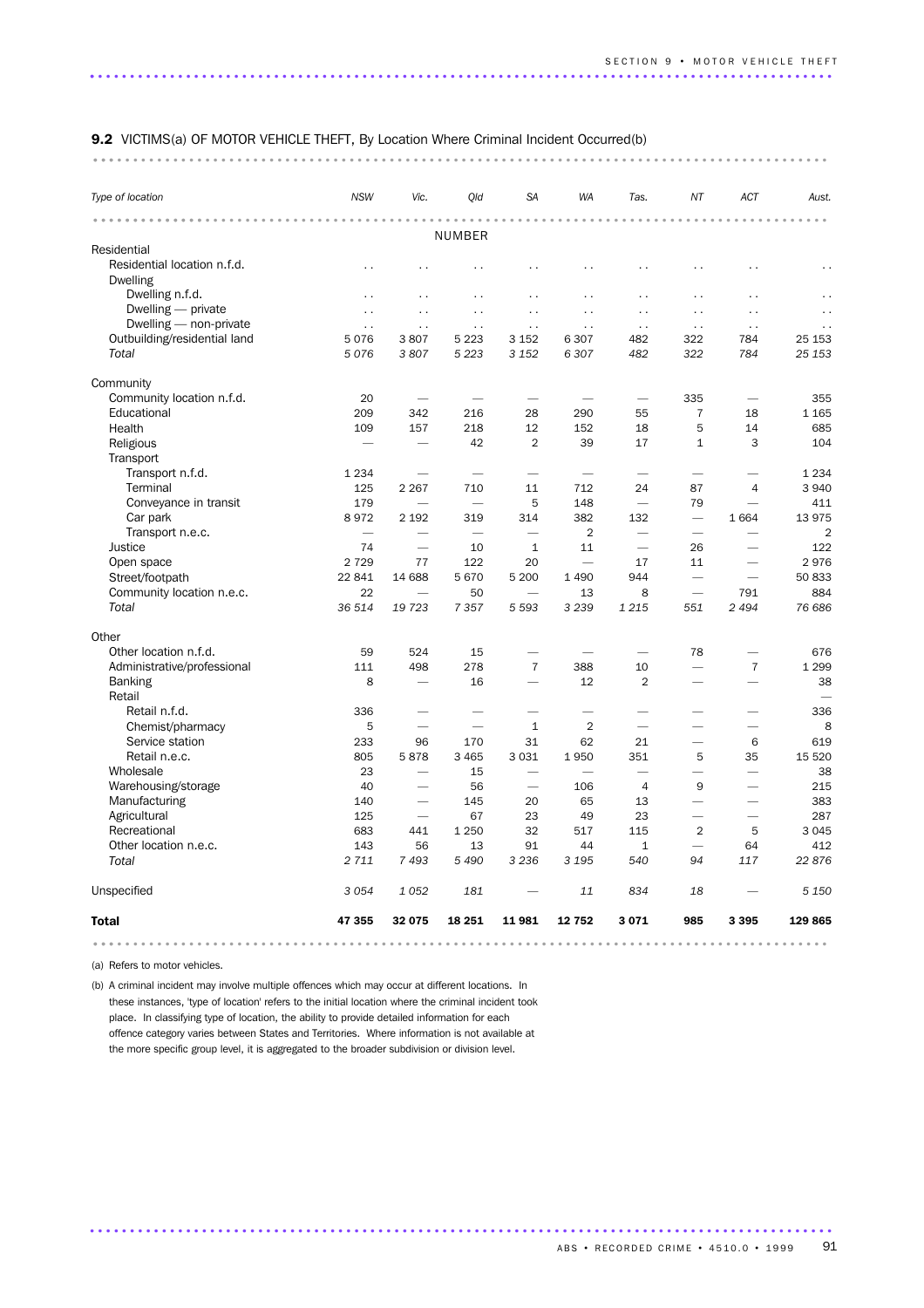#### 9.2 VICTIMS(a) OF MOTOR VEHICLE THEFT, By Location Where Criminal Incident Occurred(b) *continued*

............................................................................................ ...

| .<br>Residential<br>Residential location n.f.d.<br>$\ddot{\phantom{0}}$<br><b>Dwelling</b><br>Dwelling n.f.d.<br>$\sim$<br>Dwelling - private<br>$\ddotsc$<br>Dwelling - non-private<br>$\ddotsc$<br>Outbuilding/residential land<br>10.7<br>Total<br>10.7<br>Community<br>Community location n.f.d.<br>0.0<br>Educational<br>0.4<br>Health<br>0.2<br>Religious<br>Transport<br>Transport n.f.d.<br>2.6<br>Terminal<br>0.3<br>Conveyance in transit<br>0.4<br>Car park<br>18.9<br>Transport n.e.c.<br>Justice<br>0.2<br>Open space<br>5.8<br>Street/footpath<br>48.2<br>Community location n.e.c.<br>0.0<br>Total<br>77.1 | $\ddot{\phantom{0}}$     | PROPORTION (%)           |                          |                          |                          |                          |                          |                      |
|---------------------------------------------------------------------------------------------------------------------------------------------------------------------------------------------------------------------------------------------------------------------------------------------------------------------------------------------------------------------------------------------------------------------------------------------------------------------------------------------------------------------------------------------------------------------------------------------------------------------------|--------------------------|--------------------------|--------------------------|--------------------------|--------------------------|--------------------------|--------------------------|----------------------|
|                                                                                                                                                                                                                                                                                                                                                                                                                                                                                                                                                                                                                           |                          |                          |                          |                          |                          |                          |                          |                      |
|                                                                                                                                                                                                                                                                                                                                                                                                                                                                                                                                                                                                                           |                          |                          |                          |                          |                          |                          |                          |                      |
|                                                                                                                                                                                                                                                                                                                                                                                                                                                                                                                                                                                                                           |                          | $\ddot{\phantom{0}}$     | $\ddot{\phantom{0}}$     | $\ddot{\phantom{0}}$     | $\ddot{\phantom{0}}$     | . .                      | . .                      |                      |
|                                                                                                                                                                                                                                                                                                                                                                                                                                                                                                                                                                                                                           | $\sim$                   | $\sim$                   | $\sim$ $\sim$            | $\sim$ .                 | $\sim$                   | $\sim$                   | $\ddot{\phantom{0}}$     | $\sim$               |
|                                                                                                                                                                                                                                                                                                                                                                                                                                                                                                                                                                                                                           | $\sim$ $\sim$            | $\ddotsc$                | $\ddot{\phantom{0}}$     | $\ddot{\phantom{0}}$     | $\sim$                   | $\sim$ .                 | $\ddot{\phantom{0}}$     | $\ddot{\phantom{0}}$ |
|                                                                                                                                                                                                                                                                                                                                                                                                                                                                                                                                                                                                                           | $\ddot{\phantom{0}}$     | $\sim$ .                 | $\sim$ $\sim$            | $\ddot{\phantom{0}}$     | $\sim$ .                 | $\sim$ $\sim$            | $\ddotsc$                | $\ddot{\phantom{0}}$ |
|                                                                                                                                                                                                                                                                                                                                                                                                                                                                                                                                                                                                                           | 11.9                     | 28.6                     | 26.3                     | 49.5                     | 15.7                     | 32.7                     | 23.1                     | 19.4                 |
|                                                                                                                                                                                                                                                                                                                                                                                                                                                                                                                                                                                                                           | 11.9                     | 28.6                     | 26.3                     | 49.5                     | 15.7                     | 32.7                     | 23.1                     | 19.4                 |
|                                                                                                                                                                                                                                                                                                                                                                                                                                                                                                                                                                                                                           |                          |                          |                          |                          |                          |                          |                          |                      |
|                                                                                                                                                                                                                                                                                                                                                                                                                                                                                                                                                                                                                           |                          | $\overline{\phantom{0}}$ | $\overline{\phantom{0}}$ | $\overline{\phantom{0}}$ |                          | 34.0                     |                          | 0.3                  |
|                                                                                                                                                                                                                                                                                                                                                                                                                                                                                                                                                                                                                           | 1.1                      | 1.2                      | 0.2                      | 2.3                      | 1.8                      | 0.7                      | 0.5                      | 0.9                  |
|                                                                                                                                                                                                                                                                                                                                                                                                                                                                                                                                                                                                                           | 0.5                      | 1.2                      | 0.1                      | 1.2                      | 0.6                      | 0.5                      | 0.4                      | 0.5                  |
|                                                                                                                                                                                                                                                                                                                                                                                                                                                                                                                                                                                                                           | $\overline{\phantom{0}}$ | 0.2                      | 0.0                      | 0.3                      | 0.6                      | 0.1                      | 0.1                      | 0.1                  |
|                                                                                                                                                                                                                                                                                                                                                                                                                                                                                                                                                                                                                           |                          |                          |                          |                          |                          |                          |                          |                      |
|                                                                                                                                                                                                                                                                                                                                                                                                                                                                                                                                                                                                                           |                          | $\overline{\phantom{a}}$ | $\overline{\phantom{a}}$ | $\overline{\phantom{a}}$ | $\overline{\phantom{a}}$ | $\overline{\phantom{a}}$ |                          | 1.0                  |
|                                                                                                                                                                                                                                                                                                                                                                                                                                                                                                                                                                                                                           | 7.1                      | 3.9                      | 0.1                      | 5.6                      | 0.8                      | 8.8                      | 0.1                      | 3.0                  |
|                                                                                                                                                                                                                                                                                                                                                                                                                                                                                                                                                                                                                           | $\overline{\phantom{0}}$ | $\overline{\phantom{0}}$ | 0.0                      | 1.2                      |                          | 8.0                      | $\overline{\phantom{0}}$ | 0.3                  |
|                                                                                                                                                                                                                                                                                                                                                                                                                                                                                                                                                                                                                           | 6.8                      | 1.7                      | 2.6                      | 3.0                      | 4.3                      | $\overline{\phantom{0}}$ | 49.0                     | 10.8                 |
|                                                                                                                                                                                                                                                                                                                                                                                                                                                                                                                                                                                                                           |                          | $\overline{\phantom{0}}$ |                          | 0.0                      |                          | $\overline{\phantom{m}}$ |                          | 0.0                  |
|                                                                                                                                                                                                                                                                                                                                                                                                                                                                                                                                                                                                                           | $\overline{\phantom{0}}$ | 0.1                      | 0.0                      | 0.1                      |                          | 2.6                      | $\overline{\phantom{0}}$ | 0.1                  |
|                                                                                                                                                                                                                                                                                                                                                                                                                                                                                                                                                                                                                           | 0.2                      | 0.7                      | 0.2                      | $\overline{\phantom{m}}$ | 0.6                      | 1.1                      | $\overline{\phantom{m}}$ | 2.3                  |
|                                                                                                                                                                                                                                                                                                                                                                                                                                                                                                                                                                                                                           | 45.8                     | 31.1                     | 43.4                     | 11.7                     | 30.7                     | $\overline{\phantom{0}}$ |                          | 39.1                 |
|                                                                                                                                                                                                                                                                                                                                                                                                                                                                                                                                                                                                                           |                          | 0.3                      | $\overline{\phantom{0}}$ | 0.1                      | 0.3                      | $\overline{\phantom{0}}$ | 23.3                     | 0.7                  |
|                                                                                                                                                                                                                                                                                                                                                                                                                                                                                                                                                                                                                           | 61.5                     | 40.3                     | 46.7                     | 25.4                     | 39.6                     | 55.9                     | 73.5                     | 59.1                 |
| Other                                                                                                                                                                                                                                                                                                                                                                                                                                                                                                                                                                                                                     |                          |                          |                          |                          |                          |                          |                          |                      |
| Other location n.f.d.<br>0.1                                                                                                                                                                                                                                                                                                                                                                                                                                                                                                                                                                                              | 1.6                      | 0.1                      | $\overline{\phantom{0}}$ |                          |                          | 7.9                      | $\overline{\phantom{0}}$ | 0.5                  |
| Administrative/professional<br>0.2                                                                                                                                                                                                                                                                                                                                                                                                                                                                                                                                                                                        | 1.6                      | 1.5                      | 0.1                      | 3.0                      | 0.3                      | $\overline{\phantom{0}}$ | 0.2                      | 1.0                  |
| <b>Banking</b><br>0.0<br>Retail                                                                                                                                                                                                                                                                                                                                                                                                                                                                                                                                                                                           | $\overline{\phantom{0}}$ | 0.1                      | $\overline{\phantom{0}}$ | 0.1                      | 0.1                      | ÷.                       | $\overline{\phantom{0}}$ | 0.0                  |
| Retail n.f.d.<br>0.7                                                                                                                                                                                                                                                                                                                                                                                                                                                                                                                                                                                                      |                          |                          |                          |                          |                          |                          |                          | 0.3                  |
| Chemist/pharmacy<br>0.0                                                                                                                                                                                                                                                                                                                                                                                                                                                                                                                                                                                                   | $\overline{\phantom{0}}$ |                          | 0.0                      | 0.0                      |                          |                          |                          | 0.0                  |
| Service station<br>0.5                                                                                                                                                                                                                                                                                                                                                                                                                                                                                                                                                                                                    | 0.3                      | 0.9                      | 0.3                      | 0.5                      | 0.7                      | $\overline{\phantom{0}}$ | 0.2                      | 0.5                  |
| Retail n.e.c.<br>1.7                                                                                                                                                                                                                                                                                                                                                                                                                                                                                                                                                                                                      | 18.3                     | 19.0                     | 25.3                     | 15.3                     | 11.4                     | 0.5                      | 1.0                      | 12.0                 |
| Wholesale<br>0.0                                                                                                                                                                                                                                                                                                                                                                                                                                                                                                                                                                                                          | $\overline{\phantom{0}}$ | 0.1                      | $\overline{\phantom{a}}$ |                          |                          | $\overline{\phantom{0}}$ | $\overline{\phantom{0}}$ | 0.0                  |
| Warehousing/storage<br>0.1                                                                                                                                                                                                                                                                                                                                                                                                                                                                                                                                                                                                | $\overline{\phantom{0}}$ | 0.3                      |                          | 0.8                      | 0.1                      | 0.9                      | $\overline{\phantom{0}}$ | 0.2                  |
| Manufacturing<br>0.3                                                                                                                                                                                                                                                                                                                                                                                                                                                                                                                                                                                                      | $\overline{\phantom{0}}$ | 0.8                      | 0.2                      | 0.5                      | 0.4                      | $\overline{\phantom{0}}$ | $\overline{\phantom{0}}$ | 0.3                  |
| Agricultural<br>0.3                                                                                                                                                                                                                                                                                                                                                                                                                                                                                                                                                                                                       |                          | 0.4                      | 0.2                      | 0.4                      | 0.7                      |                          |                          | 0.2                  |
| Recreational<br>1.4                                                                                                                                                                                                                                                                                                                                                                                                                                                                                                                                                                                                       | 1.4                      | 6.8                      | 0.3                      | 4.1                      | 3.7                      | 0.2                      | 0.1                      | 2.3                  |
| Other location n.e.c.<br>0.3                                                                                                                                                                                                                                                                                                                                                                                                                                                                                                                                                                                              | 0.2                      | 0.1                      | 0.8                      | 0.3                      | 0.0                      | $\overline{\phantom{0}}$ | 1.9                      | 0.3                  |
| Total<br>5.7                                                                                                                                                                                                                                                                                                                                                                                                                                                                                                                                                                                                              | 23.4                     | 30.1                     | 27.0                     | 25.0                     | 17.6                     | 9.5                      | 3.4                      | 17.6                 |
| Unspecified<br>6.4                                                                                                                                                                                                                                                                                                                                                                                                                                                                                                                                                                                                        | 3.3                      | 1.0                      |                          | 0.1                      | 27.2                     | 1.8                      |                          | 4.0                  |
| 100.0<br><b>Total</b>                                                                                                                                                                                                                                                                                                                                                                                                                                                                                                                                                                                                     | 100.0                    | 100.0                    | 100.0                    | 100.0                    | 100.0                    | 100.0                    | 100.0                    | 100.0                |

.............................................................................................

(a) Refers to motor vehicles.

(b) A criminal incident may involve multiple offences which may occur at different locations. In these instances, 'type of location' refers to the initial location where the criminal incident took place. In classifying type of location, the ability to provide detailed information for each offence category varies between States and Territories. Where information is not available at the more specific group level, it is aggregated to the broader subdivision or division level.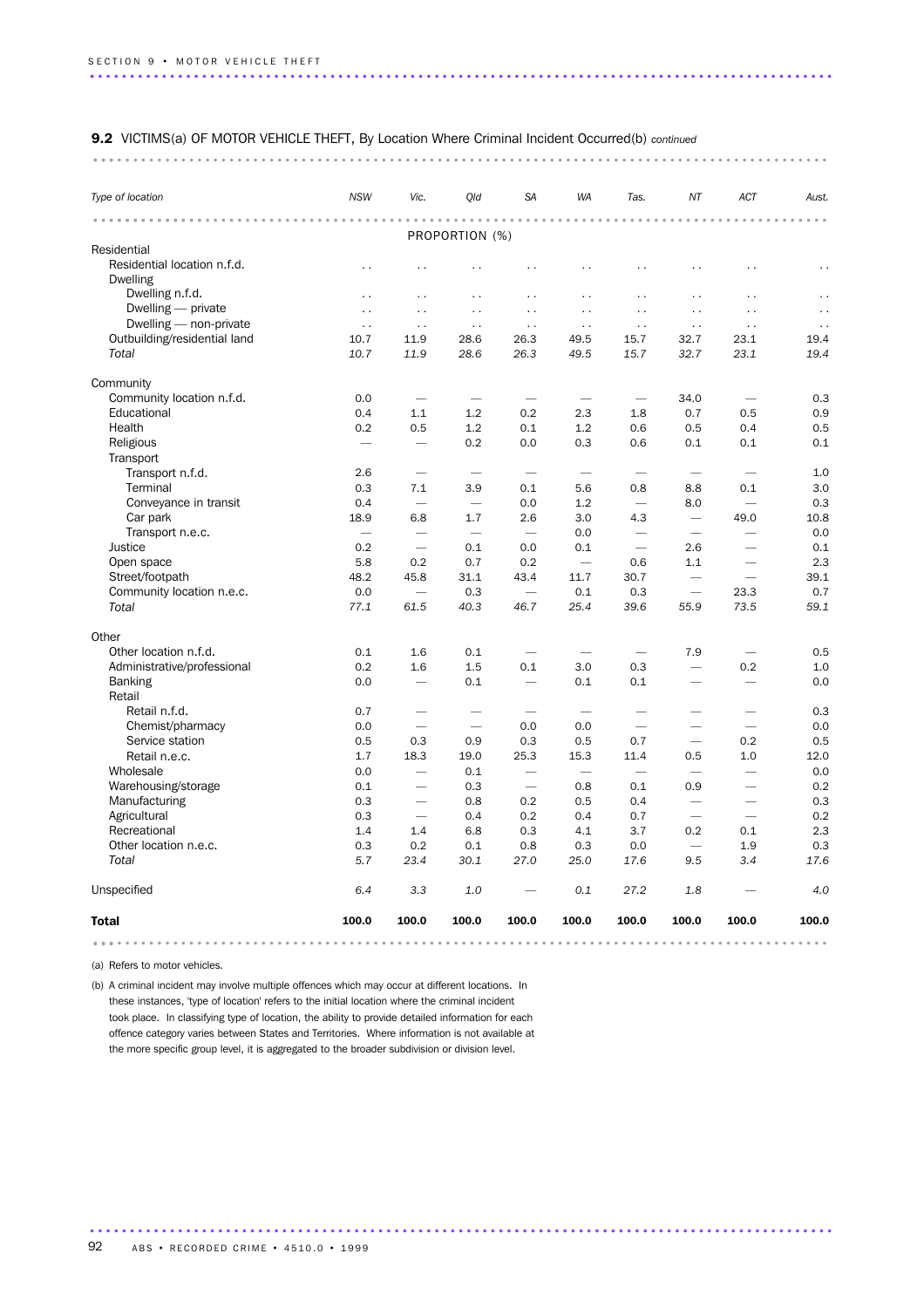#### 9.3 VICTIMS(a) OF MOTOR VEHICLE THEFT, By Outcome of Investigations at 30 Days

............................................................................................ ........

| Outcome of investigations     | <b>NSW</b> | Vic.    | Qld            | <b>SA</b> | <b>WA</b> | Tas.  | ΝT    | ACT     | Aust.   |
|-------------------------------|------------|---------|----------------|-----------|-----------|-------|-------|---------|---------|
|                               |            |         | <b>NUMBER</b>  |           |           |       |       |         |         |
|                               |            |         |                |           |           |       |       |         |         |
| Investigation not finalised   | 44 320     | 29 005  | 14 9 29        | 10 901    | 11 099    | 2973  | 780   | 3 1 9 5 | 117 202 |
| Investigation finalised       |            |         |                |           |           |       |       |         |         |
| No offender proceeded against | 640        | 647     | 850            | 182       | 679       | 13    | 49    | 14      | 3 0 7 4 |
| Offender proceeded against    | 2 3 9 5    | 2 4 2 3 | 2 4 7 2        | 898       | 974       | 85    | 113   | 186     | 9 5 4 6 |
| Total                         | 3 0 3 5    | 3070    | 3 3 2 2        | 1080      | 1653      | 98    | 162   | 200     | 12 6 20 |
| Not available(b)              |            |         |                |           |           |       | 43    |         | 43      |
| <b>Total</b>                  | 47 355     | 32 075  | 18 25 1        | 11981     | 12 752    | 3071  | 985   | 3 3 9 5 | 129 865 |
|                               |            |         |                |           |           |       |       |         |         |
|                               |            |         | PROPORTION (%) |           |           |       |       |         |         |
| Investigation not finalised   | 93.6       | 90.4    | 81.8           | 91.0      | 87.0      | 96.8  | 79.2  | 94.1    | 90.2    |
| Investigation finalised       |            |         |                |           |           |       |       |         |         |
| No offender proceeded against | 1.4        | 2.0     | 4.7            | 1.5       | 5.3       | 0.4   | 5.0   | 0.4     | 2.4     |
| Offender proceeded against    | 5.1        | 7.6     | 13.5           | 7.5       | 7.6       | 2.8   | 11.5  | 5.5     | 7.4     |
| Total                         | 6.4        | 9.6     | 18.2           | 9.0       | 13.0      | 3.2   | 16.4  | 5.9     | 9.7     |
| Not available(b)              |            |         |                |           |           |       | 4.4   |         | 0.0     |
| <b>Total</b>                  | 100.0      | 100.0   | 100.0          | 100.0     | 100.0     | 100.0 | 100.0 | 100.0   | 100.0   |
|                               |            |         |                |           |           |       |       |         |         |

.............................................................................................

(a) Refers to motor vehicles.

(b) Includes offences where the outcome is unknown as well as offences where the outcome is

known but the date of finalisation is unknown.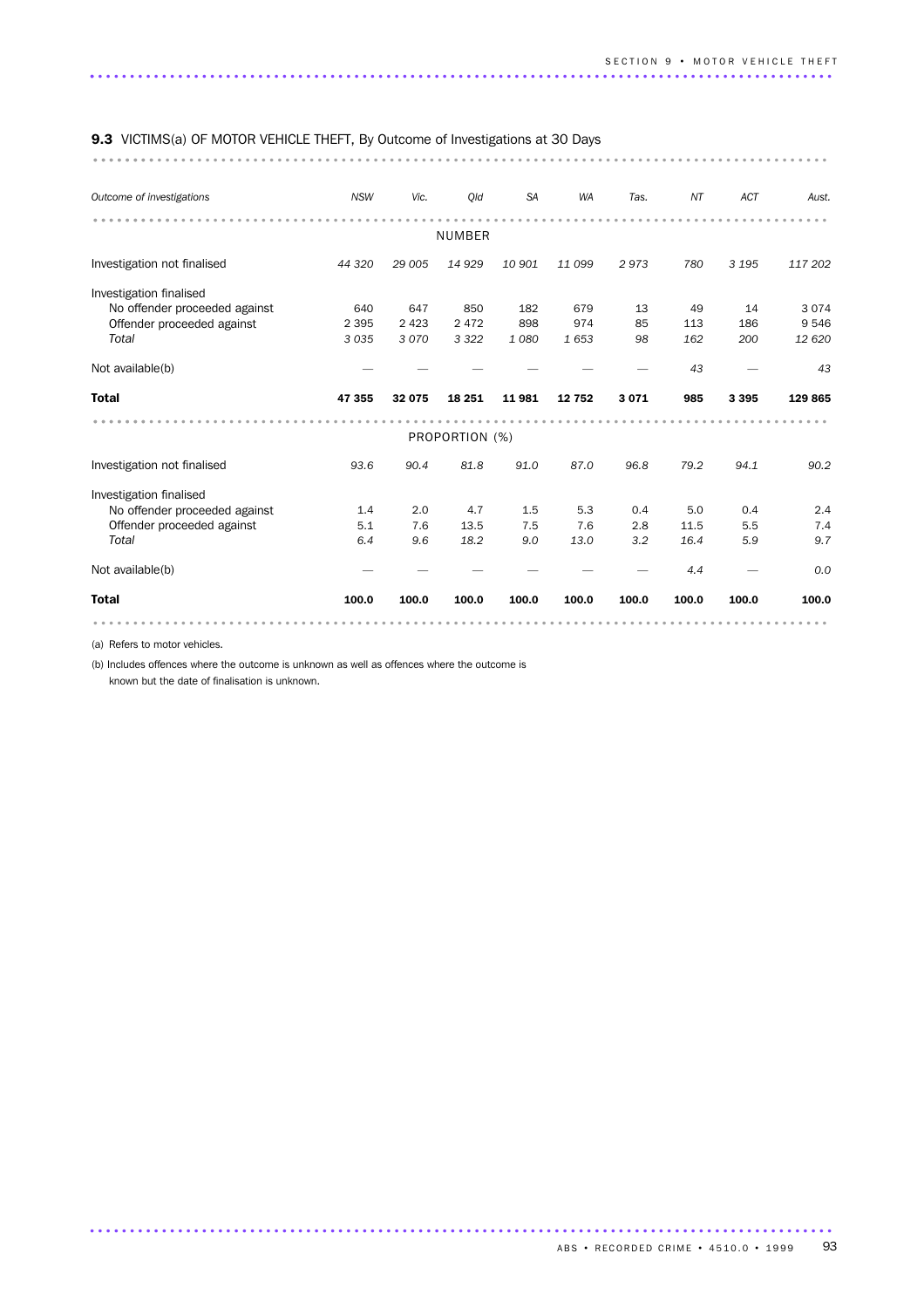## S E C T I O N 10 O T H E R T H E F T .......................................

### **OFFENCES**

Other theft is the taking of another person's property without force, threat of force, use of coercive measures, deceit or having gained unlawful entry to any structure even if the intent was to commit theft.

#### NUMBER OF VICTIMS

A total of 610,276 victims of other theft were recorded in 1999. Nationally, this represents an increase of 8.3% from 563,482 offences in 1998.

#### RATE PER 100,000 PERSONS

The national victimisation rate in 1999 was 3,218 victims for every 100,000 persons.

Western Australia recorded the highest rate of other theft in 1999 with 4,238 victims per 100,000 persons, followed by South Australia with 4,160 victims per 100,000 persons. The lowest rate of other theft offences was recorded in Tasmania with 2,818 victims per 100,000 persons.





#### LOCATION

The most common sites of other theft offences were residential locations (25%), retail premises (24%) and streets/footpaths (18%). The proportion of other theft offences occurring at a residential location varied greatly amongst the States and Territories, ranging from 15% (New South Wales) to 43% (Western Australia). South Australia recorded the largest proportion of other theft offences occurring in retail premises (29%), whilst New South Wales recorded the largest proportion of other theft offences occurring on streets/footpaths (23%).

### OUTCOME OF INVESTIGATIONS

Nationally, 14% of investigations into other theft offences were finalised within 30 days of the offence becoming known to police, with an offender being proceeded against in 12% of all investigations. .............................................................................................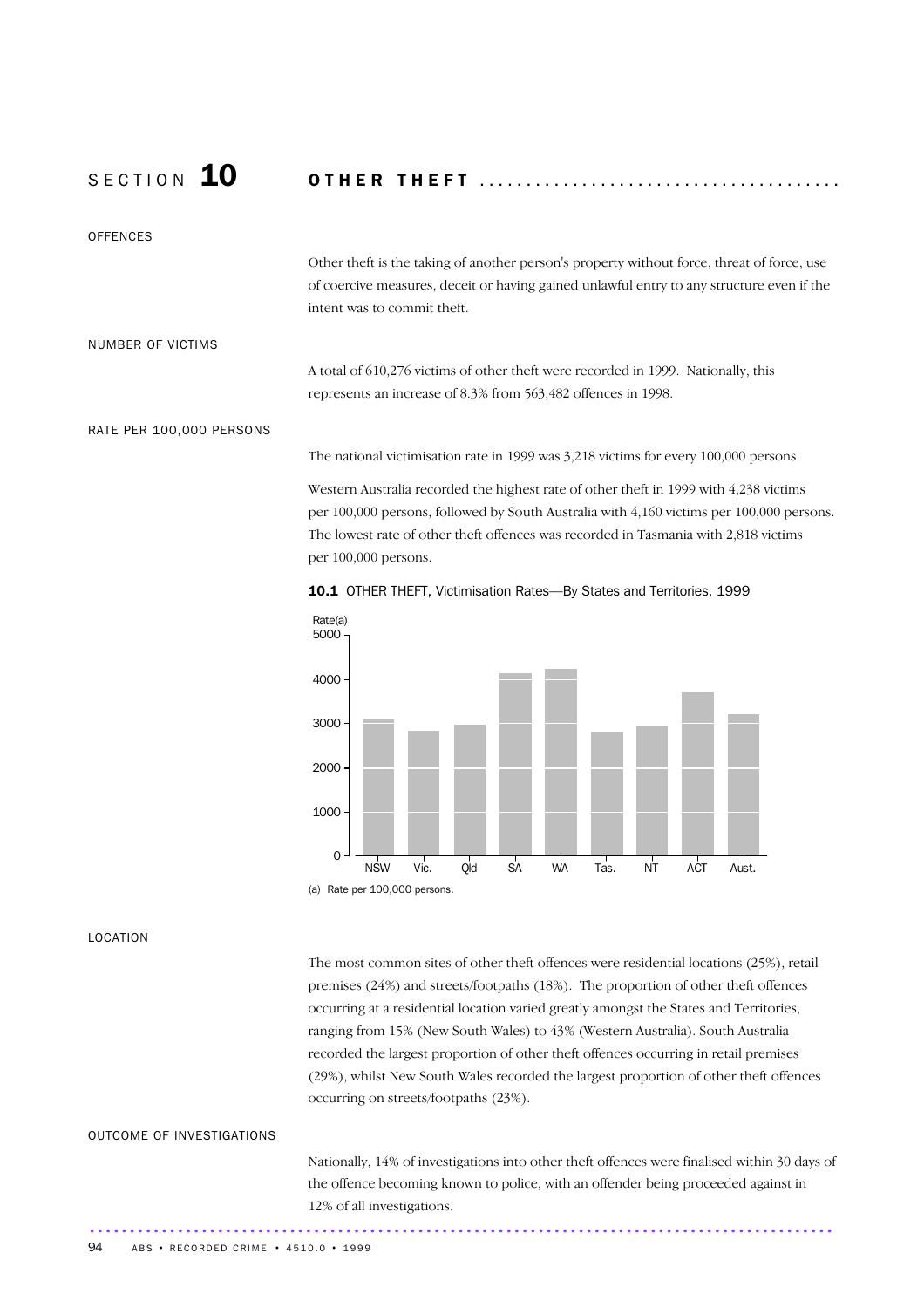| <b>10.2</b> VICTIMS(a) OF OTHER THEFT, By Location Where Criminal Incident Occurred(b) |  |
|----------------------------------------------------------------------------------------|--|
|                                                                                        |  |

| Type of location                               | <b>NSW</b>               | Vic. (c)                 | Old                      | <b>SA</b>                | <b>WA</b> | Tas.                     | NT(d)                    | ACT                      | Aust.   |
|------------------------------------------------|--------------------------|--------------------------|--------------------------|--------------------------|-----------|--------------------------|--------------------------|--------------------------|---------|
|                                                |                          |                          | NUMBER                   |                          |           |                          |                          |                          |         |
| Residential                                    |                          |                          |                          |                          |           |                          |                          |                          |         |
| Residential location n.f.d.<br><b>Dwelling</b> | 631                      |                          |                          |                          |           | $\mathbf{1}$             |                          |                          | 632     |
| Dwelling n.f.d.                                | 606                      | 412                      |                          |                          |           |                          |                          |                          | 1018    |
| Dwelling — private                             | 10 4 34                  | 10 444                   | 9823                     | 4 2 3 3                  | 16 396    | 789                      | 1418                     | 2 6 4 6                  | 56 183  |
| Dwelling - non-private                         | 1765                     | 1 3 0 8                  | 1630                     | 753                      | 1375      | 98                       | $\overline{\phantom{0}}$ | 123                      | 7 0 5 2 |
| Outbuilding/residential land                   | 17 116                   | 12853                    | 20878                    | 17 014                   | 16 182    | 3597                     | 326                      | 357                      | 88 323  |
| Total                                          | 30 552                   | 25 017                   | 32 331                   | 22 000                   | 33 953    | 4 4 8 5                  | 1744                     | 3 1 2 6                  | 153 208 |
| Community                                      |                          |                          |                          |                          |           |                          |                          |                          |         |
| Community location n.f.d.                      | 763                      |                          |                          |                          |           |                          | 1 2 3 9                  |                          | 2 0 0 2 |
| Educational                                    | 5 7 1 2                  | 3 2 5 3                  | 3617                     | 1681                     | 3 4 2 3   | 423                      | 230                      | 389                      | 18 7 28 |
| Health                                         | 2 7 9 4                  | 1622                     | 1 1 8 6                  | 515                      | 900       | 233                      | 45                       | 79                       | 7 3 7 4 |
| Religious                                      | $\overline{\phantom{0}}$ | 332                      | 308                      | 103                      | 325       | 78                       | 9                        | 26                       | 1 1 8 1 |
| Transport                                      |                          |                          |                          |                          |           |                          |                          |                          |         |
| Transport n.f.d.                               | 3 9 6 9                  | 716                      | $\overline{\phantom{0}}$ | $\overline{\phantom{0}}$ |           | $\overline{\phantom{0}}$ | $\overline{\phantom{0}}$ | $\overline{\phantom{0}}$ | 4685    |
| Terminal                                       | 3 1 0 4                  | 2 1 5 6                  | 2688                     | 253                      | 1567      | 166                      | 3                        | 56                       | 9993    |
| Conveyance in transit                          | 3 1 1 4                  | 597                      | 530                      | 251                      | 41        | 36                       | 778                      | $\overline{\phantom{0}}$ | 5 3 4 7 |
| Car park                                       | 19 741                   | 12 110                   | 910                      | 783                      | 1 2 9 7   | 394                      | 216                      | 2 2 9 4                  | 37 745  |
| Transport n.e.c.                               |                          | $\overline{\phantom{0}}$ |                          |                          | 130       | 17                       | $\overline{\phantom{0}}$ | $\overline{\phantom{0}}$ | 147     |
| Justice                                        | 492                      | 110                      | 167                      | 31                       | 170       | 10                       | $\overline{2}$           | 5                        | 987     |
| Open space                                     | 5 7 2 7                  | 1 1 2 1                  | 1680                     | 511                      |           | 389                      | 70                       |                          | 9 4 9 8 |
| Street/footpath                                | 45 357                   | 29 172                   | 15 0 11                  | 13 1 29                  | 5 1 7 1   | 2 1 3 5                  | 6                        | $\overline{\phantom{0}}$ | 109 981 |
| Community location n.e.c.                      | 166                      | 73                       | 539                      | $\overline{\phantom{a}}$ | 225       | 112                      | $\overline{\phantom{0}}$ | 1931                     | 3 0 4 6 |
| Total                                          | 90 939                   | 51 262                   | 26 636                   | 17 257                   | 13 249    | 3993                     | 2598                     | 4780                     | 210 714 |
| Other                                          |                          |                          |                          |                          |           |                          |                          |                          |         |
| Other location n.f.d.                          | 954                      | 770                      | 91                       |                          |           | 4                        | 936                      | $\overline{\phantom{0}}$ | 2 7 5 5 |
| Administrative/professional                    | 4 3 2 1                  | 2 6 3 0                  | 1962                     | 1 0 6 0                  | 2869      | 204                      | $\overline{\phantom{0}}$ | 346                      | 13 392  |
| <b>Banking</b><br>Retail                       | 962                      | 505                      | 1863                     | 65                       | 298       | 72                       |                          | 33                       | 3798    |
| Retail n.f.d.                                  | 6 1 6 9                  | 8 1 3 2                  | $\overline{2}$           |                          |           | $\mathbf{1}$             |                          |                          | 14 304  |
| Chemist/pharmacy                               | 599                      | 371                      | 159                      | 50                       | 158       | 18                       | $\overline{\phantom{0}}$ | 35                       | 1 3 9 0 |
| Service station                                | 4 2 1 1                  | 2691                     | 3 4 0 7                  | 2 0 0 5                  | 3 2 6 5   | 128                      | 20                       | 228                      | 15 955  |
| Retail n.e.c.                                  | 30 140                   | 20 149                   | 25 933                   | 15838                    | 17 4 25   | 2933                     | 250                      | 1986                     | 114 654 |
| Wholesale                                      | 555                      | 250                      | 53                       | $\overline{\phantom{a}}$ | 59        | 8                        | $\overline{\phantom{0}}$ |                          | 925     |
| Warehousing/storage                            | 261                      | 445                      | 167                      | $\overline{\phantom{0}}$ | 647       | 21                       | 49                       |                          | 1590    |
| Manufacturing                                  | 948                      | 951                      | 627                      | 301                      | 344       | 74                       | $\overline{\phantom{0}}$ | $\overline{\phantom{0}}$ | 3 2 4 5 |
| Agricultural                                   | 1587                     | 501                      | 649                      | 343                      | 538       | 220                      | $\overline{\phantom{0}}$ | $\overline{\phantom{0}}$ | 3838    |
| Recreational                                   | 12 439                   | 3571                     | 9 4 6 8                  | 1 2 2 8                  | 4525      | 773                      | 17                       | 179                      | 32 200  |
| Other location n.e.c.                          | 1677                     | 1072                     | 19                       | 1968                     | 1 2 4 9   | 221                      |                          | 795                      | 7 0 0 1 |
| Total                                          | 64 823                   | 42 038                   | 44 400                   | 22858                    | 31 377    | 4677                     | 1272                     | 3 602                    | 215 047 |
| Unspecified                                    | 13 776                   | 15 29 2                  | 1729                     |                          | 295       | 95                       | 120                      |                          | 31 307  |
| <b>Total</b>                                   | 200 090                  | 133 609                  | 105 096                  | 62 115                   | 78 874    | 13 250                   | 5 7 3 4                  | 11 508                   | 610 276 |
|                                                |                          |                          |                          |                          |           |                          |                          |                          |         |

(a) Refers to individual persons or organisations.

(b) A criminal incident may involve multiple offences which may occur at different locations. In these instances, 'type of location' refers to the initial location where the criminal incident took place. In classifying type of location, the ability to provide detailed information for each offence category varies between States and Territories. Where information is not available at the more specific group level, it is aggregated to the broader subdivision or division level.

- (c) Other theft counts for Victoria are not directly comparable with other States and Territories due to a change in the recording procedure for stolen motor vehicle parts or contents associated with motor vehicle theft (see Appendix, paragraph 17).
- (d) Other theft counts for the Northern Territory are not directly comparable with other States and Territories due to changes in recording procedures for incidents involving multiple victims of other theft (see Appendix, paragraphs 13–15).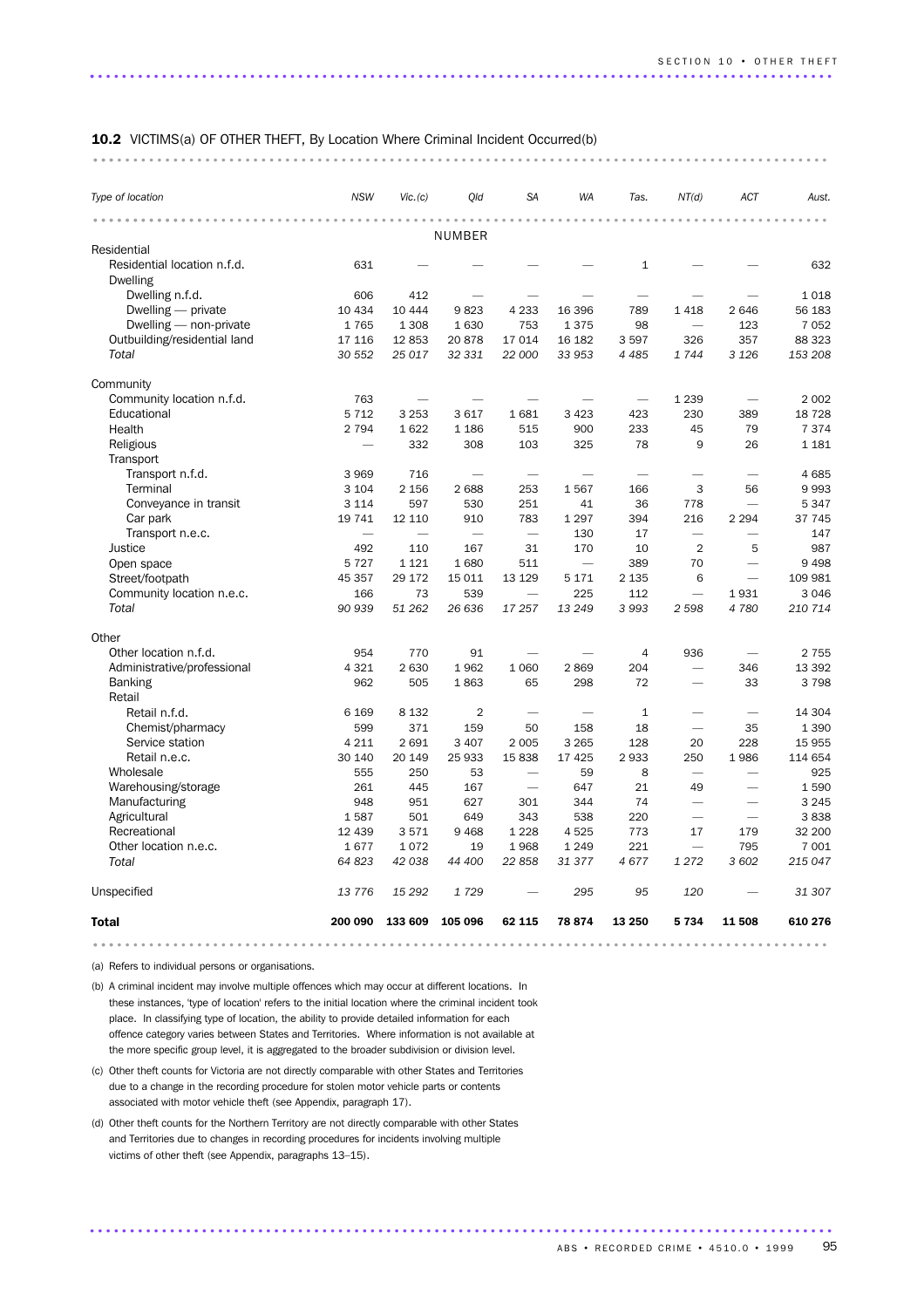#### 10.2 VICTIMS(a) OF OTHER THEFT, By Location Where Criminal Incident Occurred(b) *continued*

............................................................................................ ...

| Type of location                   | <b>NSW</b>               | Vic. (c)                 | Old                      | SA                       | <b>WA</b>                | Tas.                     | NT(d)                    | ACT                      | Aust.       |
|------------------------------------|--------------------------|--------------------------|--------------------------|--------------------------|--------------------------|--------------------------|--------------------------|--------------------------|-------------|
| .                                  |                          |                          | PROPORTION (%)           |                          |                          |                          |                          |                          | $\sim$      |
| Residential                        |                          |                          |                          |                          |                          |                          |                          |                          |             |
| Residential location n.f.d.        | 0.3                      |                          |                          |                          |                          | 0.0                      |                          |                          | 0.1         |
| <b>Dwelling</b>                    |                          |                          |                          |                          |                          |                          |                          |                          |             |
| Dwelling n.f.d.                    | 0.3                      | 0.3                      | $\overline{\phantom{0}}$ |                          |                          | $\overline{\phantom{0}}$ |                          |                          | 0.2         |
| Dwelling — private                 | 5.2                      | 7.8                      | 9.3                      | 6.8                      | 20.8                     | 6.0                      | 24.7                     | 23.0                     | 9.2         |
| Dwelling - non-private             | 0.9                      | 1.0                      | 1.6                      | 1.2                      | 1.7                      | 0.7                      |                          | 1.1                      | 1.2         |
| Outbuilding/residential land       | 8.6                      | 9.6                      | 19.9                     | 27.4                     | 20.5                     | 27.1                     | 5.7                      | 3.1                      | 14.5        |
| Total                              | 15.3                     | 18.7                     | 30.8                     | 35.4                     | 43.0                     | 33.8                     | 30.4                     | 27.2                     | 25.1        |
| Community                          |                          |                          |                          |                          |                          |                          |                          |                          |             |
| Community location n.f.d.          | 0.4                      | $\overline{\phantom{0}}$ |                          |                          |                          | $\overline{\phantom{0}}$ | 21.6                     |                          | 0.3         |
| Educational                        | 2.9                      | 2.4                      | 3.4                      | 2.7                      | 4.3                      | 3.2                      | 4.0                      | 3.4                      | 3.1         |
| Health                             | 1.4                      | 1.2                      | 1.1                      | 0.8                      | 1.1                      | 1.8                      | 0.8                      | 0.7                      | 1.2         |
| Religious                          |                          | 0.2                      | 0.3                      | 0.2                      | 0.4                      | 0.6                      | 0.2                      | 0.2                      | 0.2         |
| Transport                          |                          |                          |                          |                          |                          |                          |                          |                          |             |
| Transport n.f.d.                   | 2.0                      | 0.5                      |                          | $\overline{\phantom{a}}$ | $\overline{\phantom{0}}$ | $\overline{\phantom{a}}$ | $\overline{\phantom{0}}$ | $\overline{\phantom{a}}$ | 0.8         |
| Terminal                           | 1.6                      | 1.6                      | 2.6                      | 0.4                      | 2.0                      | 1.3                      | 0.1                      | 0.5                      | 1.6         |
| Conveyance in transit              | 1.6                      | 0.4                      | 0.5                      | 0.4                      | 0.1                      | 0.3                      | 13.6                     |                          | 0.9         |
| Car park                           | 9.9                      | 9.1                      | 0.9                      | 1.3                      | 1.6                      | 3.0                      | 3.8                      | 19.9                     | 6.2         |
| Transport n.e.c.                   | $\overline{\phantom{0}}$ |                          |                          |                          | 0.2                      | 0.1                      | $\overline{\phantom{0}}$ |                          | 0.0         |
| Justice                            | 0.2                      | 0.1                      | 0.2                      | 0.0                      | 0.2                      | 0.1                      | 0.0                      | 0.0                      | 0.2         |
| Open space                         | 2.9                      | 0.8                      | 1.6                      | 0.8                      | 0.0                      | 2.9                      | 1.2                      |                          | 1.6         |
| Street/footpath                    | 22.7                     | 21.8                     | 14.3                     | 21.1                     | 6.6                      | 16.1                     | 0.1                      |                          | 18.0        |
| Community location n.e.c.<br>Total | 0.1<br>45.4              | 0.1<br>38.4              | 0.5                      |                          | 0.3                      | 0.8<br>30.1              |                          | 16.8                     | 0.5<br>34.5 |
|                                    |                          |                          | 25.3                     | 27.8                     | 16.8                     |                          | 45.3                     | 41.5                     |             |
| Other                              |                          |                          |                          |                          |                          |                          |                          |                          |             |
| Other location n.f.d.              | 0.5                      | 0.6                      | 0.1                      | $\overline{\phantom{0}}$ |                          | 0.0                      | 16.3                     | $\overline{\phantom{0}}$ | 0.5         |
| Administrative/professional        | 2.2                      | 2.0                      | 1.9                      | 1.7                      | 3.6                      | 1.5                      | $\overline{\phantom{0}}$ | 3.0                      | 2.2         |
| <b>Banking</b><br>Retail           | 0.5                      | 0.4                      | 1.8                      | 0.1                      | 0.4                      | 0.5                      | $\overline{\phantom{0}}$ | 0.3                      | 0.6         |
| Retail n.f.d.                      | 3.1                      | 6.1                      | 0.0                      | $\overline{\phantom{0}}$ | $\overline{\phantom{0}}$ | 0.0                      | $\overline{\phantom{0}}$ | $\overline{\phantom{0}}$ | 2.3         |
| Chemist/pharmacy                   | 0.3                      | 0.3                      | 0.2                      | 0.1                      | 0.2                      | 0.1                      | $\overline{\phantom{m}}$ | 0.3                      | 0.2         |
| Service station                    | 2.1                      | 2.0                      | 3.2                      | 3.2                      | 4.1                      | 1.0                      | 0.3                      | 2.0                      | 2.6         |
| Retail n.e.c.                      | 15.1                     | 15.1                     | 24.7                     | 25.5                     | 22.1                     | 22.1                     | 4.4                      | 17.3                     | 18.8        |
| Wholesale                          | 0.3                      | 0.2                      | 0.1                      |                          | 0.1                      | 0.1                      |                          |                          | 0.2         |
| Warehousing/storage                | 0.1                      | 0.3                      | 0.2                      |                          | 0.8                      | 0.2                      | 0.9                      | $\overline{\phantom{0}}$ | 0.3         |
| Manufacturing                      | 0.5                      | 0.7                      | 0.6                      | 0.5                      | 0.4                      | 0.6                      | $\overline{\phantom{0}}$ |                          | 0.5         |
| Agricultural                       | 0.8                      | 0.4                      | 0.6                      | 0.6                      | 0.7                      | 1.7                      |                          |                          | 0.6         |
| Recreational                       | 6.2                      | 2.7                      | 9.0                      | 2.0                      | 5.7                      | 5.8                      | 0.3                      | 1.6                      | 5.3         |
| Other location n.e.c.              | 0.8                      | 0.8                      | 0.0                      | 3.2                      | 1.6                      | 1.7                      |                          | 6.9                      | 1.1         |
| Total                              | 32.4                     | 31.5                     | 42.2                     | 36.8                     | 39.8                     | 35.3                     | 22.2                     | 31.3                     | 35.2        |
| Unspecified                        | 6.9                      | 11.4                     | 1.6                      |                          | 0.4                      | 0.7                      | 2.1                      |                          | 5.1         |
| <b>Total</b>                       | 100.0                    | 100.0                    | 100.0                    | 100.0                    | 100.0                    | 100.0                    | 100.0                    | 100.0                    | 100.0       |
|                                    |                          |                          |                          |                          |                          |                          |                          |                          |             |

(a) Refers to individual persons or organisations.

(b) A criminal incident may involve multiple offences which may occur at different locations. In these instances, 'type of location' refers to the initial location where the criminal incident took place. In classifying type of location, the ability to provide detailed information for each offence category varies between States and Territories. Where information is not available at the more specific group level, it is aggregated to the broader subdivision or division level.

- (c) Other theft counts for Victoria are not directly comparable with other States and Territories due to a change in the recording procedure for stolen motor vehicle parts or contents associated with motor vehicle theft (see Appendix, paragraph 17).
- (d) Other theft counts for the Northern Territory are not directly comparable with other States and Territories due to changes in recording procedures for incidents involving multiple victims of other theft (see Appendix, paragraphs 13–15).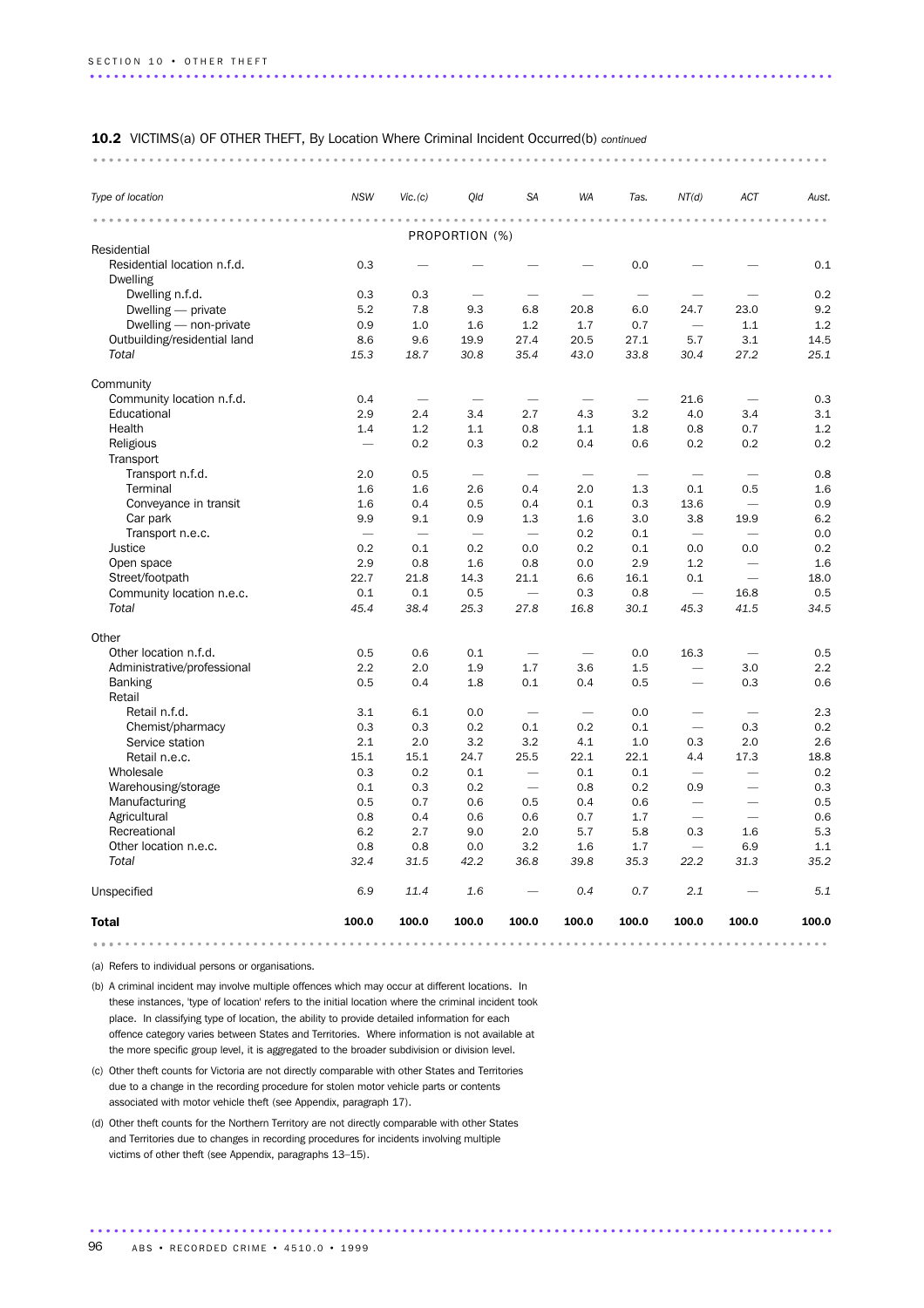### 10.3 VICTIMS(a) OF OTHER THEFT, By Outcome of Investigations at 30 Days

| <b>10.3</b> VICTIMS(a) OF OTHER THEFT, By OUTCOME OF INVESTIGATIONS AT 30 DAYS |            |         |                |           |           |        |         |         |          |
|--------------------------------------------------------------------------------|------------|---------|----------------|-----------|-----------|--------|---------|---------|----------|
| Outcome of investigations                                                      | <b>NSW</b> | Vic.(b) | Qld            | <b>SA</b> | <b>WA</b> | Tas.   | NT(c)   | ACT     | Aust.    |
|                                                                                |            |         |                |           |           |        |         |         |          |
|                                                                                |            |         | <b>NUMBER</b>  |           |           |        |         |         |          |
|                                                                                |            |         |                |           |           |        |         |         |          |
| Investigation not finalised                                                    | 176 695    | 113 443 | 86 943         | 54979     | 66 894    | 11 392 | 4 7 1 4 | 10 4 46 | 525 506  |
| Investigation finalised                                                        |            |         |                |           |           |        |         |         |          |
| No offender proceeded against                                                  | 2 7 0 5    | 1 1 7 0 | 2 2 7 0        | 1 0 2 7   | 3569      | 190    | 265     | 43      | 11 2 3 9 |
| Offender proceeded against                                                     | 20 690     | 18 996  | 15883          | 6 1 0 9   | 8 4 1 1   | 1668   | 414     | 1 0 1 9 | 73 190   |
| Total                                                                          | 23 395     | 20 166  | 18 153         | 7 1 3 6   | 11 980    | 1858   | 679     | 1 0 6 2 | 84 429   |
| Not available(d)                                                               |            |         |                |           |           |        | 341     |         | 341      |
| <b>Total</b>                                                                   | 200 090    | 133 609 | 105 096        | 62 115    | 78 874    | 13 250 | 5 7 3 4 | 11 508  | 610 276  |
|                                                                                |            |         |                |           |           |        |         |         |          |
|                                                                                |            |         |                |           |           |        |         |         |          |
|                                                                                |            |         | PROPORTION (%) |           |           |        |         |         |          |
| Investigation not finalised                                                    | 88.3       | 84.9    | 82.7           | 88.5      | 84.8      | 86.0   | 82.2    | 90.8    | 86.1     |
|                                                                                |            |         |                |           |           |        |         |         |          |
| Investigation finalised<br>No offender proceeded against                       | 1.4        | 0.9     | 2.2            | 1.7       | 4.5       | 1.4    | 4.6     | 0.4     | 1.8      |
| Offender proceeded against                                                     | 10.3       | 14.2    | 15.1           | 9.8       | 10.7      | 12.6   | 7.2     | 8.9     | 12.0     |
| Total                                                                          | 11.7       | 15.1    | 17.3           | 11.5      | 15.2      | 14.0   | 11.8    | 9.2     | 13.8     |
| Not available(d)                                                               |            |         |                |           |           |        | 5.9     |         | 0.1      |
| <b>Total</b>                                                                   | 100.0      | 100.0   | 100.0          | 100.0     | 100.0     | 100.0  | 100.0   | 100.0   | 100.0    |

.............................................................................................

(a) Refers to individual persons or organisations.

(b) Other theft counts for Victoria are not directly comparable with other States and Territories due to a change in the recording procedure for stolen motor vehicle parts or contents associated with motor vehicle theft (see Appendix, paragraph 17).

(c) Other theft counts for the Northern Territory are not directly comparable with other States and Territories due to changes in recording procedures for incidents involving multiple victims of other theft (see Appendix, paragraphs 13–15).

(d) Includes offences where the outcome is unknown as well as offences where the outcome is known but the date of finalisation is unknown.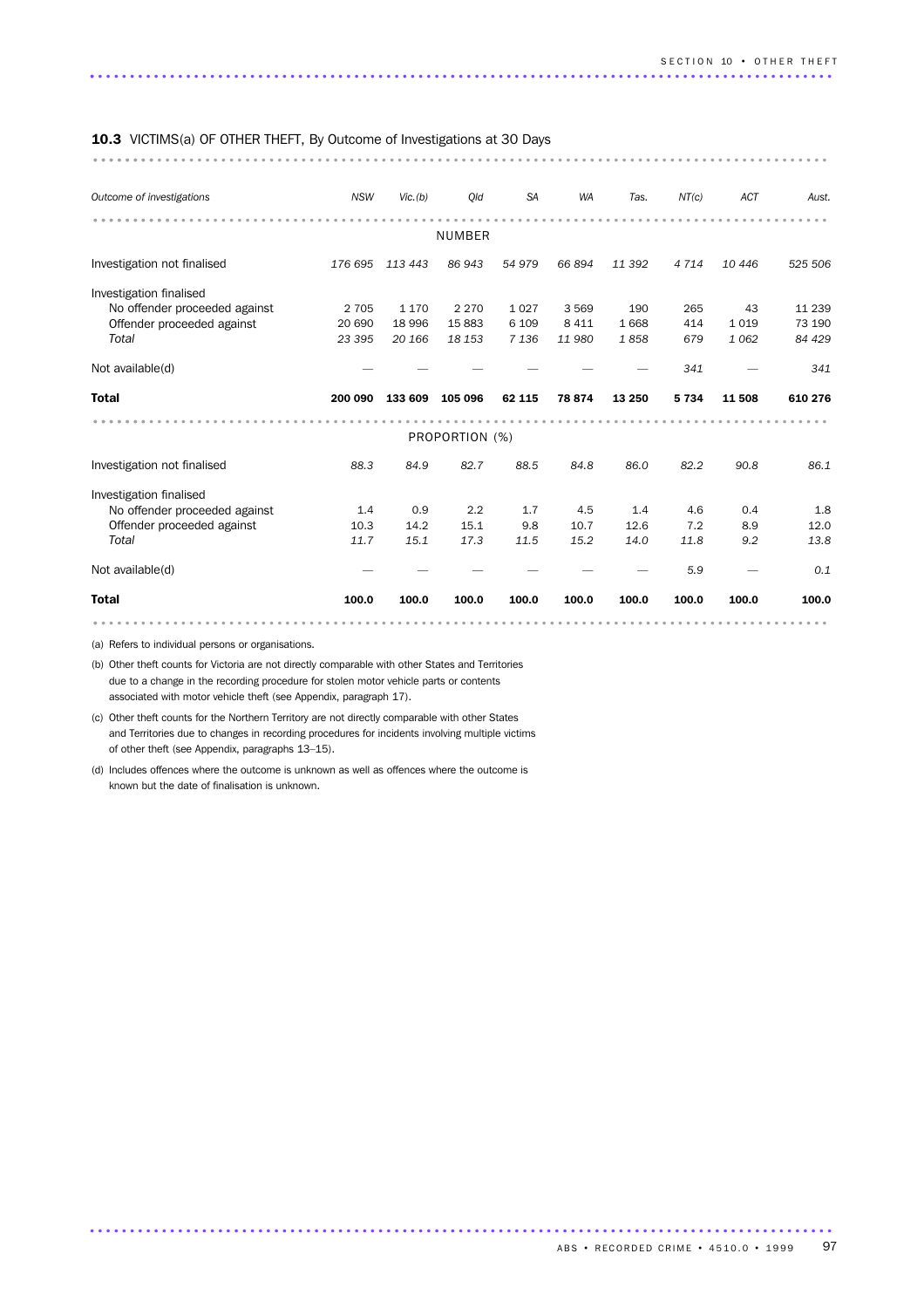# SECTION 11 OFFENCE COUNTS 1993-1999 ................

| <b>INTRODUCTION</b>    |                                                                                                                                                                                                                                                                                                                                                                                                                                                                                                                                             |
|------------------------|---------------------------------------------------------------------------------------------------------------------------------------------------------------------------------------------------------------------------------------------------------------------------------------------------------------------------------------------------------------------------------------------------------------------------------------------------------------------------------------------------------------------------------------------|
|                        | This section describes the pattern of changes in offence counts for selected recorded<br>crime offence categories for all States and Territories for the years 1993 - 1999. The<br>tables included in this section present the yearly offence totals for each State and<br>Territory.                                                                                                                                                                                                                                                       |
|                        | The offences collected from the initial year, 1993, are murder, attempted murder,<br>manslaughter, driving causing death, sexual assault, kidnapping/abduction, robbery,<br>blackmail/extortion, unlawful entry with intent (UEWI) and motor vehicle theft. Assault<br>and other theft offence categories were first collected and published in 1995. The<br>offence of UEWI was disaggregated into UEWI involving the taking of property and<br>UEWI-other in 1995.                                                                        |
|                        | Recorded Crime, Australia, 1999 sees the introduction of the Australian Standard<br>Offence Classification (ASOC) to replace the Australian National Classification of<br>Offences (ANCO). The impact of this change in national classificatory frameworks is<br>outlined in paragraphs 3-6 of the appendix.                                                                                                                                                                                                                                |
| <b>NEW SOUTH WALES</b> |                                                                                                                                                                                                                                                                                                                                                                                                                                                                                                                                             |
|                        | The victimisation rates for attempted murder, kidnapping/abduction, unarmed robbery,<br>blackmail/extortion and other theft have all increased between 1993 and 1999. The<br>assault rate for New South Wales has also increased between 1995 and 1999. The<br>murder rate declined from 2.0 victims per 100,000 persons in 1993 to 1.5 victims per<br>100,000 persons in 1998, before increasing to 1.9 victims per 100,000 persons in 1999.                                                                                               |
|                        | The sexual assault rate increased from 63 victims per 100,000 persons in 1993 to<br>81 victims per 100,000 persons in 1996 before decreasing to 69 victims<br>per 100,000 persons in 1999. The rate of victimisation for motor vehicle theft increased<br>from 651 victims per 100,000 persons in 1993 to 872 victims per 100,000 persons in 1997<br>before decreasing to 739 victims per 100,000 persons in 1999.                                                                                                                          |
| <b>VICTORIA</b>        |                                                                                                                                                                                                                                                                                                                                                                                                                                                                                                                                             |
|                        | There have been increases in the victimisation rates for most offences between 1993 and<br>1999. These offences include kidnapping/abduction (from 1.5 to 2.6 victims per 100,000<br>persons), armed robbery (from 21 to 40 victims per 100,000 persons), unarmed robbery<br>(from 21 to 32 victims per $100,000$ persons) and motor vehicle theft (from $613$ to $681$ )<br>victims per 100,000 persons). The victimisation rate for other theft has increased<br>between 1995 and 1999 (from 2,472 to 2,835 victims per 100,000 persons). |
|                        | Homicide offences decreased from 3.4 victims per 100,000 persons in 1993 to 2.4 victims<br>per 100,000 persons in 1996, before increasing to 3.5 victims per 100,000 persons in<br>1999. The assault rate increased from 350 victims per 100,000 persons in 1995 to<br>383 victims per 100,000 persons in 1998, before decreasing to 358 victims<br>per 100,000 persons in 1999.                                                                                                                                                            |

............................................................................................. .....................................................................................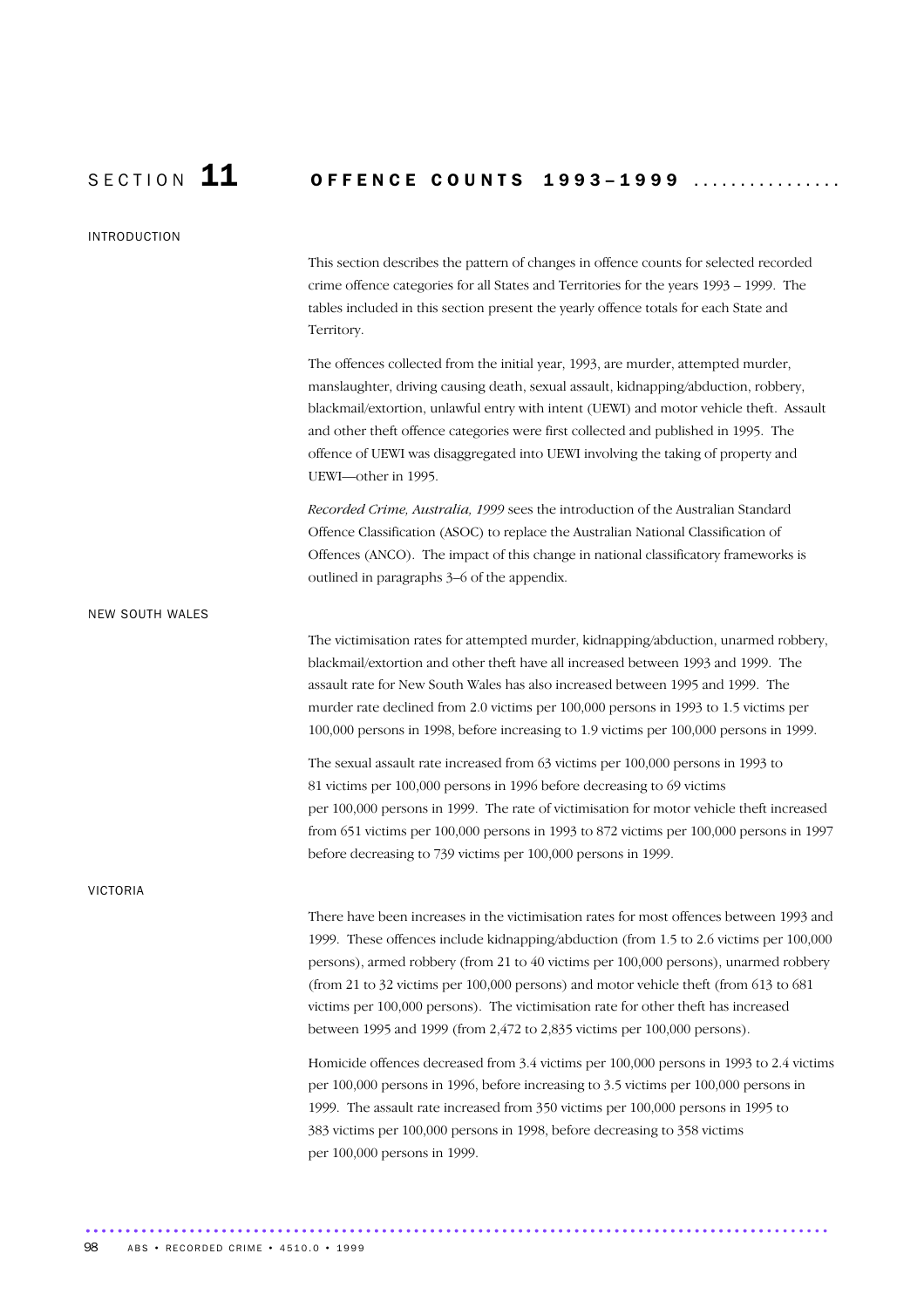### QUEENSLAND

|                   | The victimisation rate of sexual assault in Queensland has increased from 75 victims<br>per 100,000 persons in 1993 to 100 victims per 100,000 persons in 1999. Similarly, the<br>victimisation rates for robbery and blackmail/extortion have both increased from 1993 to<br>1998, before decreasing in 1999. The victimisation rate for other theft has increased<br>from 1995 to 1999 (2,602 victims per 100,000 persons in 1995 to 2,992 victims<br>per 100,000 persons in 1999).        |
|-------------------|----------------------------------------------------------------------------------------------------------------------------------------------------------------------------------------------------------------------------------------------------------------------------------------------------------------------------------------------------------------------------------------------------------------------------------------------------------------------------------------------|
|                   | The rate of homicide and related offences in 1999 for Queensland has decreased to the<br>lowest rate in seven years (6.2 victims per 100,000 persons). The victimisation rates of<br>assault and kidnapping/abduction have remained fairly stable between 1993 and 1999.                                                                                                                                                                                                                     |
| SOUTH AUSTRALIA   |                                                                                                                                                                                                                                                                                                                                                                                                                                                                                              |
|                   | The rate of homicide and related offences for South Australia decreased from 7.3 victims<br>per 100,000 persons in 1993 to 4.9 victims per 100,000 persons in 1998, before<br>increasing to 6.5 victims per 100,000 persons in 1999. A significant event influencing the<br>increase in the murder count for 1999 was the discovery of 12 murder victims in<br>Snowtown in May 1999.                                                                                                         |
|                   | The victimisation rate for assault, which had increased from 916 victims per 100,000<br>persons in 1995 to 1,001 victims per 100,000 persons in 1998, decreased in 1999 to<br>928 victims per 100,000 persons. The rate of motor vehicle theft increased to a<br>seven-year high of 802 victims per 100,000 persons in 1999. The rate of other theft has<br>also increased from 1995 to 1999 (from 3,462 to 4,160 victims per 100,000 persons).                                              |
| WESTERN AUSTRALIA |                                                                                                                                                                                                                                                                                                                                                                                                                                                                                              |
|                   | The victimisation rate for UEWI has decreased to a seven-year low of 2,998 victims<br>per 100,000 persons in 1999. Similarly, the rate of motor vehicle theft is the lowest over<br>the 1993–1999 period, with 685 victims per 100,000 persons. Over the seven-year period<br>1993–1999, the highest number of victims for both murder and driving causing death<br>(44 victims for each offence) were recorded in 1995.                                                                     |
| TASMANIA          |                                                                                                                                                                                                                                                                                                                                                                                                                                                                                              |
|                   | The victimisation rate for assault has increased from 430 victims per 100,000 persons in<br>1995 to 545 victims per 100,000 persons in 1999. Other offence categories that have<br>shown consistent increases from 1993 to 1999 are robbery (from 22 victims<br>per 100,000 persons in 1993 to 40 victims per 100,000 persons in 1999) and motor<br>vehicle theft for which the victimisation rate has more than doubled from 1993 to 1999<br>(from 282 to 653 victims per 100,000 persons). |
|                   | The victimisation rate for UEWI ranged from 2,400 victims per 100,000 persons in 1995<br>to 3,035 victims per 100,000 persons in 1998, with the UEWI rate for 1999 decreasing to<br>2,612 victims per 100,000 persons.                                                                                                                                                                                                                                                                       |
|                   |                                                                                                                                                                                                                                                                                                                                                                                                                                                                                              |
|                   |                                                                                                                                                                                                                                                                                                                                                                                                                                                                                              |

.............................................................................................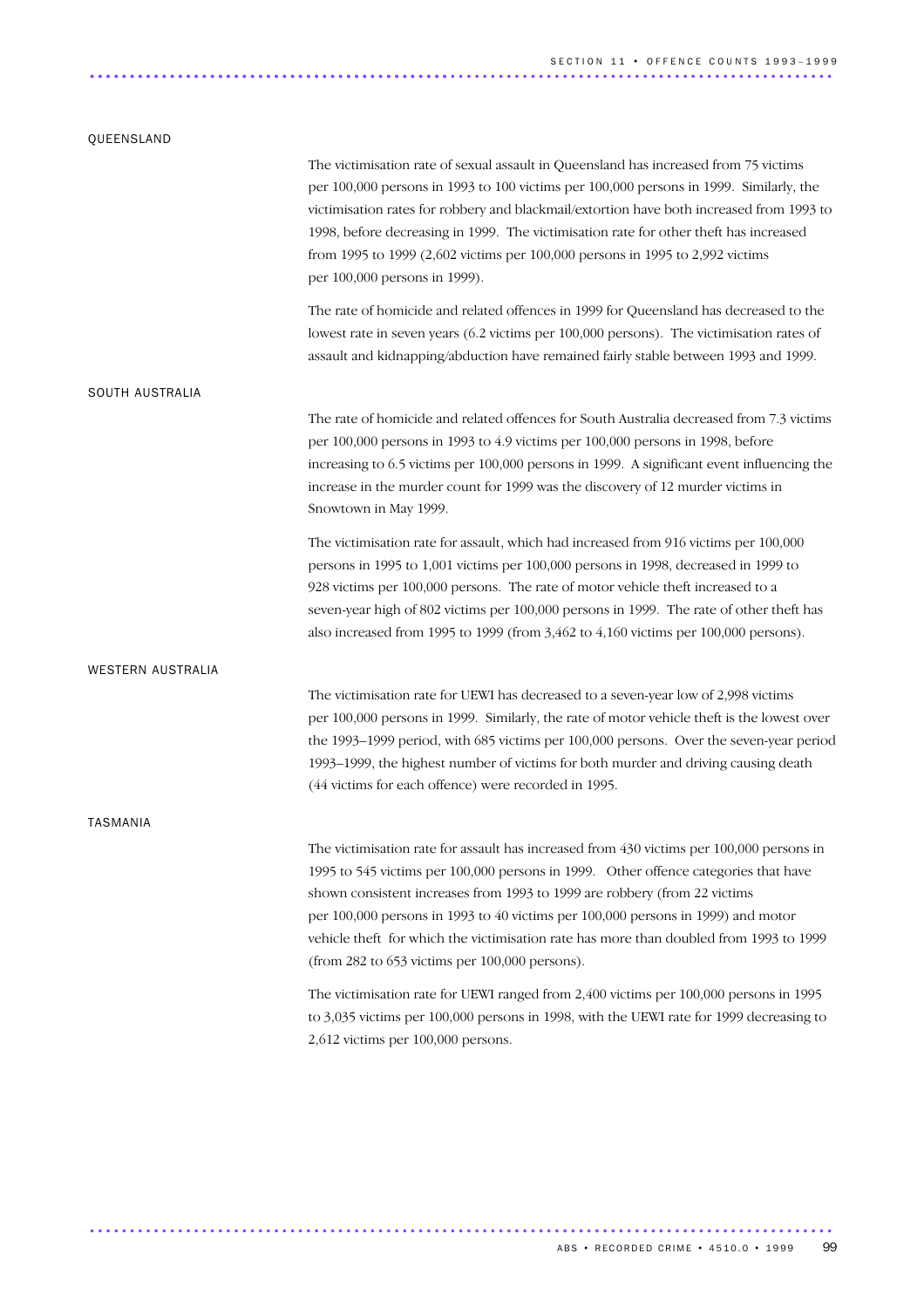#### NORTHERN TERRITORY

The victimisation rates for the Northern Territory have shown seven-year lows for the offence categories of homicide and related offences (7.3 victims per 100,000 persons), sexual assault (95 victims per 100,000 persons), kidnapping/abduction (no victims, as in 1996), blackmail/extortion (no victims, as in 1993) and other theft (2,973 victims per 100,000 persons). The victimisation rate for motor vehicle theft has increased slightly from 509 victims per 100,000 persons in 1998 to 511 victims per 100,000 persons in 1999. However, this increase is still considerably under the rates of 1995 and 1996 (663 and 609 victims per 100,000 persons respectively). The UEWI rate increased from 1993 to 1995 (2,160 to 3,117 victims per 100,000 persons), before decreasing from 1995 to 1999 (3,117 to 2,484 victims per 100,000 persons).

#### AUSTRALIAN CAPITAL TERRITORY

The victimisation rates for homicide and related offences, assault, sexual assault and kidnapping/abduction have remained stable for the years 1993–1999. The number of robbery victims in 1999 is almost double the number of robbery victims in 1995 (from 160 robbery victims in 1995 to 312 robbery victims in 1999). This finding is similar for motor vehicle theft, with the number of victims increasing from 1,557 in 1995 to 3,395 in 1999. The victimisation rate for UEWI decreased from 1,904 victims per 100,000 persons in 1993 to 1426 victims per 100,000 persons in 1997, before increasing to 2,350 victims per 100,000 persons in 1999.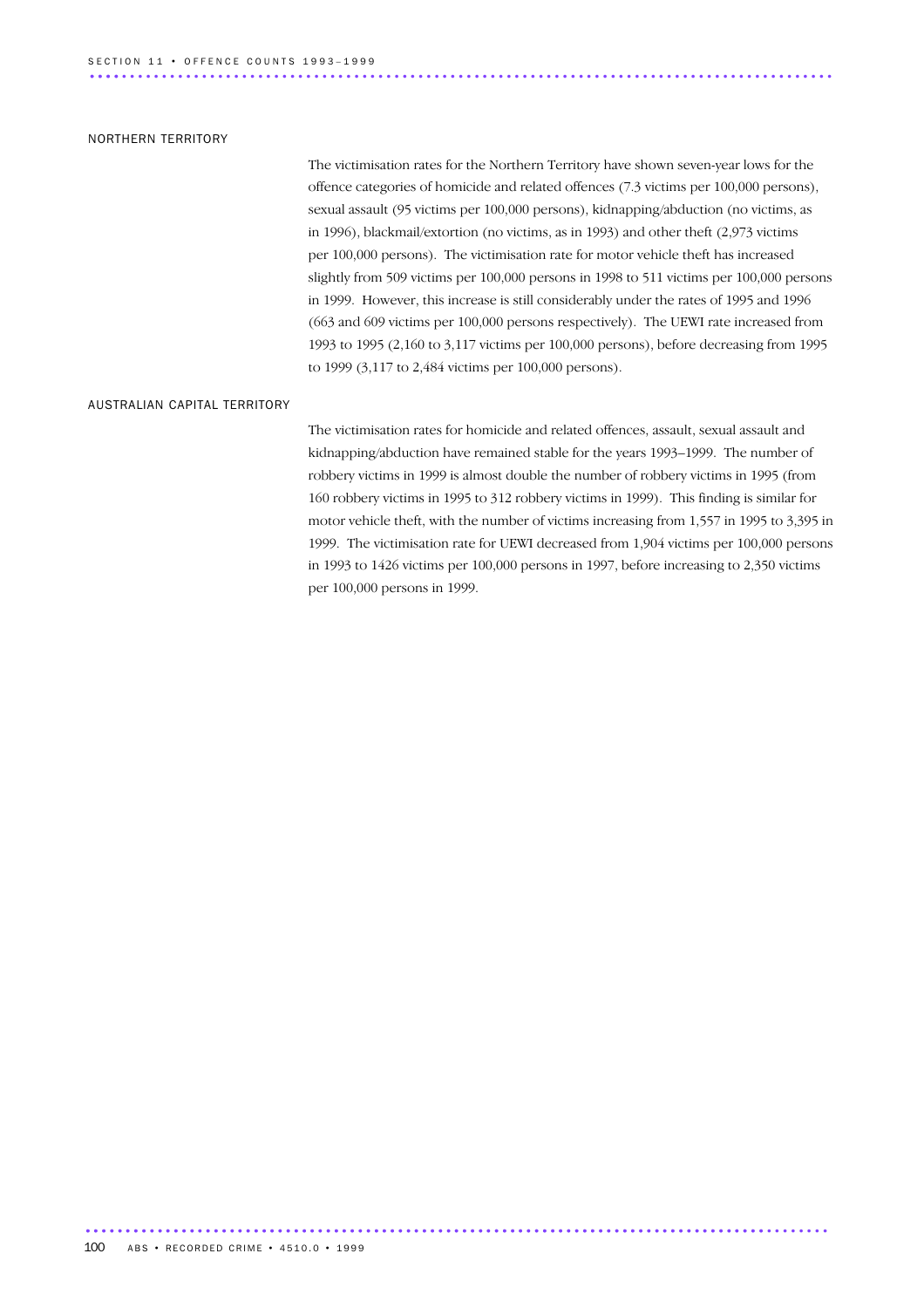#### 11.1 VICTIMS(a), By Offence Category(b)—New South Wales

............................................................................................. .............................................

UEWI

| Offence category         | 1993    | 1994          | 1995    | 1996  | 1997    | 1998    | 1999    |
|--------------------------|---------|---------------|---------|-------|---------|---------|---------|
|                          |         | <b>NUMBER</b> |         |       |         |         |         |
| Murder                   | 117     | 107           | 105     | 99    | 110     | 96      | 123     |
| Attempted murder         | 82      | 62            | 55      | 83    | 100     | 121     | 133     |
| Manslaughter             | 6       | 10            | 6       | 16    | 11      | 25      | 12      |
| Driving causing death(c) | 100     | 114           | 183     | 232   | n.a.    | 116     | 78      |
| Total                    | 305     | 293           | 349     | 430   | n.a.    | 358     | 346     |
| Assault                  | n.a.    | n.a.          | 37 862  | 47829 | 55 998  | 59 221  | 63 811  |
| Sexual assault           | 3 7 9 7 | 4 608         | 4 1 5 6 | 5036  | 4 6 6 3 | 4 5 0 4 | 4 4 2 5 |
| Kidnapping/abduction     | 313     | 226           | 173     | 214   | 271     | 377     | 450     |
| Armed robbery            | 2 3 1 3 | 2 2 1 8       | 2412    | 3019  | 4978    | 5 7 2 1 | 4619    |
| Unarmed robbery          | 3 6 8 9 | 5 1 3 0       | 5 2 3 2 | 5806  | 7 5 9 2 | 7 605   | 7935    |

*Total 6 002 7 348 7 644 8 825 12 570 13 326 12 554* Blackmail/extortion 8 9 18 41 56 60 62

Property theft **n.a.** n.a. 109 845 125 306 137 437 142 217 121 707 Other n.a. n.a. 23 383 26 511 27 711 29 648 29 291 *Total 110 448 120 008 133 228 151 817 165 148 171 865 150 998*

Motor vehicle theft 199066 45 477 46 591 48 842 54 711 52 833 47 355<br>
1991 139 431 157 738 165 201 175 914 200 090 Other theft n.a. n.a. n.a. 139 431 157 738 165 201 175 914 200 090 ............................................................................................ ...

............................................................................................ ......

|                          |         |         | RATE PER 100,000 PERSONS |             |          |               |               |
|--------------------------|---------|---------|--------------------------|-------------|----------|---------------|---------------|
| Murder                   | 1.95    | 1.77    | 1.71                     | 1.60        | 1.75     | 1.52          | 1.92          |
| Attempted murder         | 1.37    | 1.02    | 0.90                     | 1.34        | 1.59     | 1.91          | 2.07          |
| Manslaughter             | 0.10    | 0.17    | 0.10                     | 0.26        | 0.18     | 0.39          | 0.19          |
| Driving causing death(c) | 1.67    | 1.88    | 2.99                     | 3.74        | n.a.     | 1.83          | 1.22          |
| Total                    | 5.08    | 4.83    | 5.70                     | 6.93        | n.a.     | 5.65          | 5.40          |
| Assault                  | n.a.    | n.a.    | 617.96                   | 770.85      | 892.71   | 935.04        | 995.23        |
| Sexual assault           | 63.23   | 76.04   | 67.83                    | 81.16       | 74.34    | 71.11         | 69.01         |
| Kidnapping/abduction     | 5.21    | 3.73    | 2.82                     | 3.45        | 4.32     | 5.95          | 7.02          |
| Armed robbery            | 38.52   | 36.60   | 39.37                    | 48.66       | 79.36    | 90.33         | 72.04         |
| Unarmed robbery          | 61.43   | 84.65   | 85.39                    | 93.57       | 121.03   | 120.08        | 123.76        |
| Total                    | 99.95   | 121.25  | 124.76                   | 142.23      | 200.39   | 210.40        | 195.80        |
| Blackmail/extortion      | 0.13    | 0.15    | 0.29                     | 0.66        | 0.89     | 0.95          | 0.97          |
| UEWI                     |         |         |                          |             |          |               |               |
| Property theft           | n.a.    | n.a.    | 1792.81                  | 2 0 1 9.5 2 | 2 191.00 | 2 2 4 5 . 4 7 | 1898.21       |
| Other                    | n.a.    | n.a.    | 381.64                   | 427.27      | 441.77   | 468.11        | 456.84        |
| Total                    | 1839.30 | 1980.27 | 2 174.45                 | 2 446.80    | 2 632.77 | 2 713.58      | 2 3 5 5 . 0 5 |
| Motor vehicle theft      | 650.57  | 750.42  | 760.42                   | 787.17      | 872.20   | 834.18        | 738.57        |
| Other theft              | n.a.    | n.a.    | 2 275.69                 | 2 542.22    | 2 633.62 | 2 777.51      | 3 120.71      |

.............................................................................................

............................................................................................

(a) The definition of a crime victim varies according to the category of the offence (see Glossary).

(b) Crime statistics for 1999 are in compliance with the offence definitions outlined in the Australian Standard Offence Classification (see Appendix, paragraphs 3 and 5).

(c) A change in the recording practice for driving causing death offences in New South Wales resulted in incomplete counts for this offence in 1997.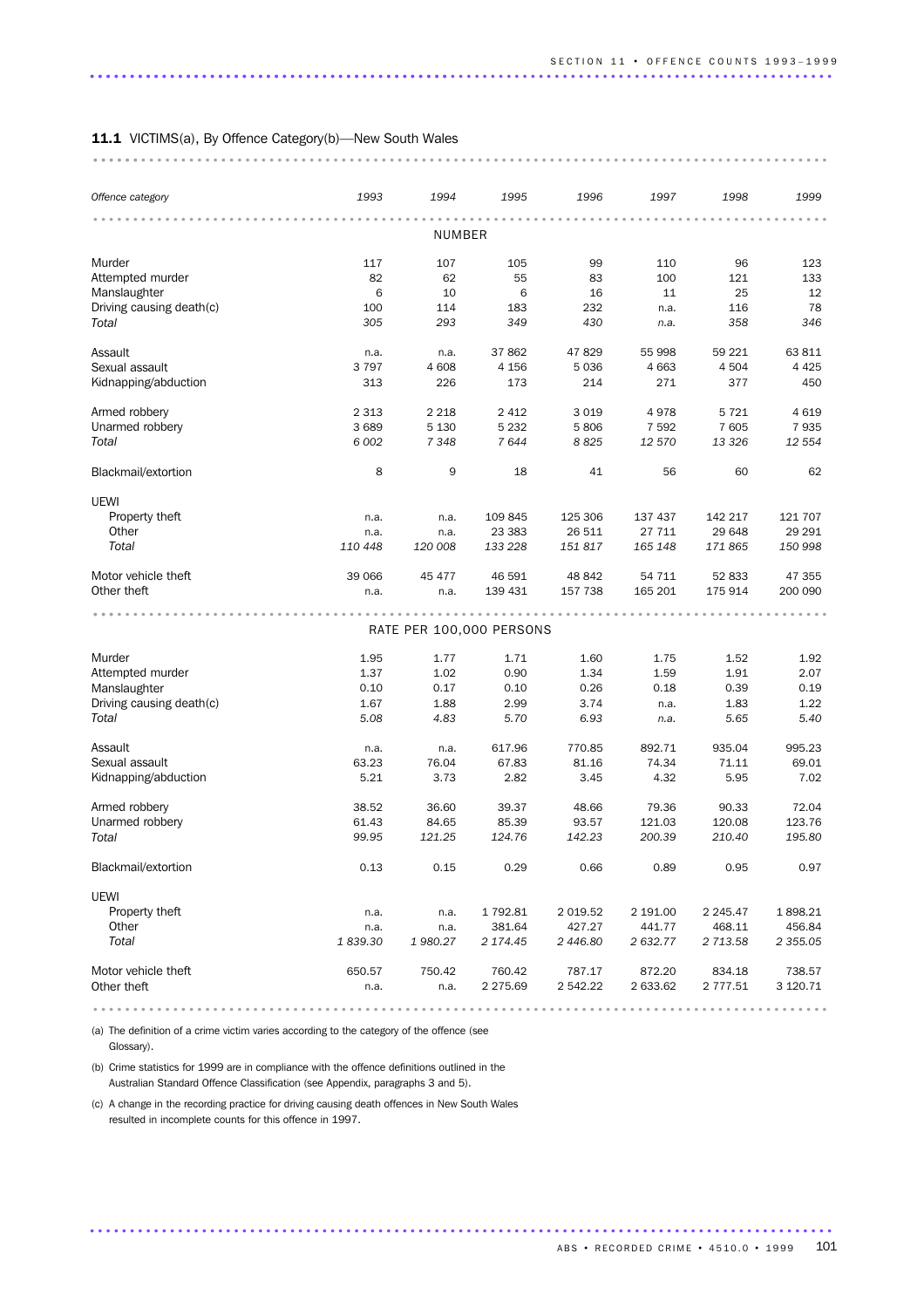### 11.2 VICTIMS(a), By Offence Category(b)-Victoria

| Offence category               | 1993           | 1994                     | 1995      | 1996      | 1997      | 1998      | 1999      |
|--------------------------------|----------------|--------------------------|-----------|-----------|-----------|-----------|-----------|
|                                |                |                          |           |           |           |           |           |
|                                |                | NUMBER                   |           |           |           |           |           |
| Murder                         | 51             | 56                       | 62        | 52        | 63        | 47        | 62        |
| Attempted murder               | 61             | 58                       | 46        | 34        | 44        | 54        | 57        |
| Manslaughter                   | $\overline{4}$ | 5                        | 5         | 3         | 2         | 1         | 4         |
| Driving causing death<br>Total | 37<br>153      | 16<br>135                | 22<br>135 | 22<br>111 | 25<br>134 | 48<br>150 | 42<br>165 |
|                                |                |                          |           |           |           |           |           |
| Assault                        | n.a.           | n.a.                     | 15 807    | 16 405    | 17 088    | 17843     | 16 850    |
| Sexual assault                 | 2829           | 2833                     | 2 7 9 9   | 2 7 9 8   | 2953      | 2988      | 2 7 8 9   |
| Kidnapping/abduction           | 67             | 97                       | 95        | 95        | 94        | 116       | 120       |
| Armed robbery                  | 959            | 773                      | 757       | 848       | 1 1 9 6   | 1556      | 1880      |
| Unarmed robbery                | 919            | 848                      | 948       | 1 0 6 7   | 1 2 9 3   | 1 4 3 9   | 1524      |
| Total                          | 1878           | 1621                     | 1705      | 1915      | 2 4 8 9   | 2995      | 3404      |
| Blackmail/extortion            | 48             | 73                       | 56        | 81        | 127       | 95        | 78        |
| UEWI                           |                |                          |           |           |           |           |           |
| Property theft                 | n.a.           | n.a.                     | 56 165    | 54 936    | 57 383    | 54 884    | 60 469    |
| Other                          | n.a.           | n.a.                     | 14 7 58   | 15816     | 16 7 65   | 15 7 62   | 15 806    |
| Total                          | 80 078         | 71 613                   | 70 923    | 70 752    | 74 148    | 70 646    | 76275     |
| Motor vehicle theft            | 27 403         | 27 410                   | 29 25 9   | 28 7 64   | 30 453    | 29 5 81   | 32 0 75   |
| Other theft(c)                 | n.a.           | n.a.                     | 111 689   | 119 572   | 119 867   | 125 863   | 133 609   |
|                                |                |                          |           |           |           |           |           |
|                                |                | RATE PER 100,000 PERSONS |           |           |           |           |           |
| Murder                         | 1.14           | 1.25                     | 1.37      | 1.14      | 1.37      | 1.01      | 1.32      |
| Attempted murder               | 1.36           | 1.29                     | 1.02      | 0.75      | 0.96      | 1.16      | 1.21      |
| Manslaughter                   | 0.09           | 0.11                     | 0.11      | 0.07      | 0.04      | 0.02      | 0.08      |
| Driving causing death          | 0.83           | 0.36                     | 0.49      | 0.48      | 0.54      | 1.03      | 0.89      |
| Total                          | 3.42           | 3.01                     | 2.99      | 2.43      | 2.91      | 3.22      | 3.50      |
| Assault                        | n.a.           | n.a.                     | 349.91    | 359.75    | 371.06    | 383.31    | 357.58    |
| Sexual assault                 | 63.25          | 63.13                    | 61.96     | 61.36     | 64.12     | 64.19     | 59.19     |
| Kidnapping/abduction           | 1.50           | 2.16                     | 2.10      | 2.08      | 2.04      | 2.49      | 2.55      |
| Armed robbery                  | 21.44          | 17.23                    | 16.76     | 18.60     | 25.97     | 33.43     | 39.90     |
| Unarmed robbery                | 20.55          | 18.90                    | 20.99     | 23.40     | 28.08     | 30.91     | 32.34     |
| Total                          | 41.99          | 36.12                    | 37.74     | 41.99     | 54.05     | 64.34     | 72.24     |
| Blackmail/extortion            | 1.07           | 1.63                     | 1.24      | 1.78      | 2.76      | 2.04      | 1.66      |
| UEWI                           |                |                          |           |           |           |           |           |
| Property theft                 | n.a.           | n.a.                     | 1 243.31  | 1 204.70  | 1 246.05  | 1 179.05  | 1 283.25  |
| Other                          | n.a.           | n.a.                     | 326.69    | 346.83    | 364.04    | 338.61    | 335.43    |
| Total                          | 1800.83        | 1595.81                  | 1 570.00  | 1 551.53  | 1 610.09  | 1 517.66  | 1618.68   |
| Motor vehicle theft            | 612.72         | 610.80                   | 647.70    | 630.77    | 661.27    | 635.48    | 680.68    |
| Other theft(c)                 | n.a.           | n.a.                     | 2 472.42  | 2 622.10  | 2 602.86  | 2 703.86  | 2 835.40  |

............................................................................................. .....................................................................................

(a) The definition of a crime victim varies according to the category of the offence (see Glossary).

(b) Crime statistics for 1999 and 1998 are in compliance with the offence definitions outlined in the Australian Standard Offence Classification (see Appendix, paragraphs 3 and 5).

(c) Other theft counts for Victoria for 1999 are not directly comparable with previous years due to a change in the recording procedure for stolen motor vehicle parts or contents associated with motor vehicle theft (see Appendix, paragraph 17).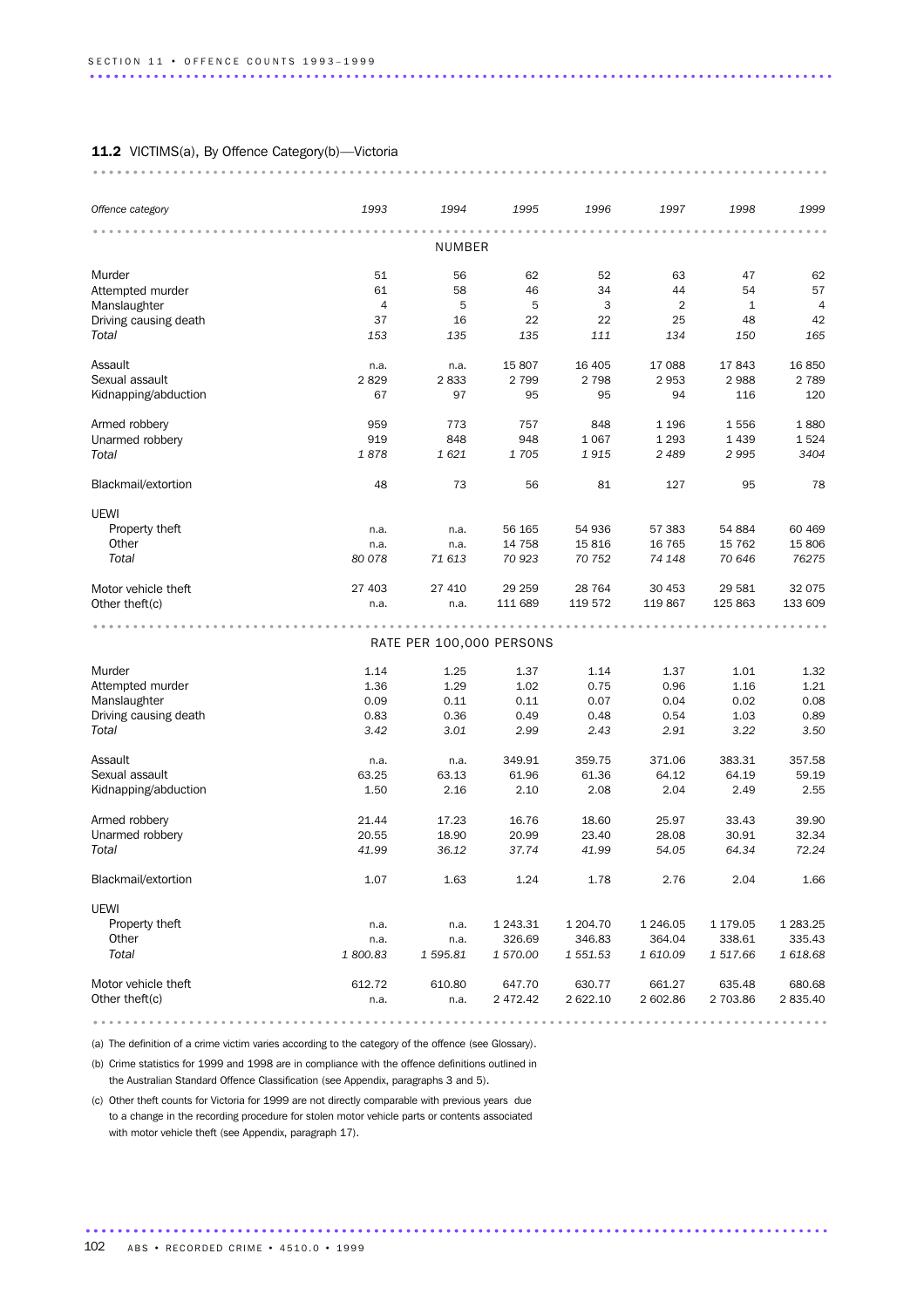|                       | 1993     | 1994                     | 1995     | 1996     | 1997     | 1998     |          |
|-----------------------|----------|--------------------------|----------|----------|----------|----------|----------|
| Offence category      |          |                          |          |          |          |          | 1999     |
|                       |          | NUMBER                   |          |          |          |          |          |
| Murder                | 47       | 42                       | 63       | 65       | 75       | 64       | 63       |
| Attempted murder      | 143      | 140                      | 120      | 135      | 111      | 150      | 111      |
| Manslaughter          | 8        | 6                        | 9        | 9        | 11       | 10       | 12       |
| Driving causing death | 37       | 17                       | 46       | 31       | 51       | 43       | 31       |
| Total                 | 235      | 205                      | 238      | 240      | 248      | 267      | 217      |
| Assault               | n.a.     | n.a.                     | 17 694   | 17 659   | 17 646   | 18 3 29  | 18 4 43  |
| Sexual assault        | 2 3 2 2  | 2 0 0 9                  | 2 5 0 4  | 3 0 3 4  | 3 3 3 2  | 3 4 8 5  | 3521     |
| Kidnapping/abduction  | 121      | 86                       | 74       | 71       | 108      | 98       | 94       |
| Armed robbery         | 944      | 863                      | 892      | 909      | 1 2 5 1  | 1 2 8 5  | 1 2 5 7  |
| Unarmed robbery       | 997      | 1072                     | 1 0 9 1  | 1 2 1 8  | 1 1 8 8  | 1 2 4 6  | 1 2 0 9  |
| Total                 | 1941     | 1935                     | 1983     | 2 1 2 7  | 2 4 3 9  | 2 5 3 1  | 2466     |
| Blackmail/extortion   | 42       | 34                       | 54       | 93       | 85       | 78       | 70       |
| UEWI                  |          |                          |          |          |          |          |          |
| Property theft        | n.a.     | n.a.                     | 51 697   | 52 863   | 56 952   | 56 907   | 56 366   |
| Other                 | n.a.     | n.a.                     | 15847    | 17 984   | 17 487   | 17 685   | 17834    |
| Total                 | 75 582   | 73 399                   | 67 544   | 70 847   | 74 439   | 74 592   | 74 200   |
| Motor vehicle theft   | 15 7 46  | 16 5 28                  | 18 4 16  | 17 274   | 17 058   | 15 693   | 18 25 1  |
| Other theft           | n.a.     | n.a.                     | 84 954   | 92 0 25  | 93 390   | 97 384   | 105 096  |
|                       |          |                          |          |          |          |          |          |
|                       |          | RATE PER 100,000 PERSONS |          |          |          |          |          |
| Murder                | 1.51     | 1.32                     | 1.93     | 1.95     | 2.21     | 1.85     | 1.79     |
| Attempted murder      | 4.60     | 4.39                     | 3.68     | 4.04     | 3.27     | 4.34     | 3.16     |
| Manslaughter          | 0.26     | 0.19                     | 0.28     | 0.27     | 0.32     | 0.29     | 0.34     |
| Driving causing death | 1.19     | 0.53                     | 1.41     | 0.93     | 1.50     | 1.25     | 0.88     |
| Total                 | 7.56     | 6.43                     | 7.29     | 7.19     | 7.30     | 7.73     | 6.18     |
| Assault               | n.a.     | n.a.                     | 541.91   | 528.92   | 519.45   | 530.74   | 525.09   |
| Sexual assault        | 74.67    | 63.04                    | 76.69    | 90.87    | 98.08    | 100.91   | 100.25   |
| Kidnapping/abduction  | 3.89     | 2.70                     | 2.27     | 2.13     | 3.18     | 2.84     | 2.68     |
| Armed robbery         | 30.36    | 27.08                    | 27.32    | 27.23    | 36.83    | 37.21    | 35.79    |
| Unarmed robbery       | 32.06    | 33.64                    | 33.41    | 36.48    | 34.97    | 36.08    | 34.42    |
| Total                 | 62.42    | 60.71                    | 60.73    | 63.71    | 71.80    | 73.29    | 70.21    |
| Blackmail/extortion   | 1.35     | 1.07                     | 1.65     | 2.79     | 2.50     | 2.26     | 1.99     |
| UEWI                  |          |                          |          |          |          |          |          |
| Property theft        | n.a.     | n.a.                     | 1 583.32 | 1583.35  | 1676.50  | 1647.82  | 1 604.79 |
| Other                 | n.a.     | n.a.                     | 485.34   | 538.65   | 514.77   | 512.09   | 507.75   |
| Total                 | 2 430.46 | 2 302.99                 | 2 068.66 | 2 122.00 | 2 191.27 | 2 159.91 | 2 112.54 |
| Motor vehicle theft   | 506.34   | 518.59                   | 564.02   | 517.39   | 502.14   | 454.41   | 519.62   |
| Other theft           | n.a.     | n.a.                     | 2 601.87 | 2 756.32 | 2 749.13 | 2819.88  | 2 992.18 |

(a) The definition of a crime victim varies according to the category of the offence (see Glossary).

(b) Crime statistics for 1999 and 1998 are in compliance with the offence definitions outlined in the Australian Standard Offence Classification (see Appendix, paragraphs 3 and 5).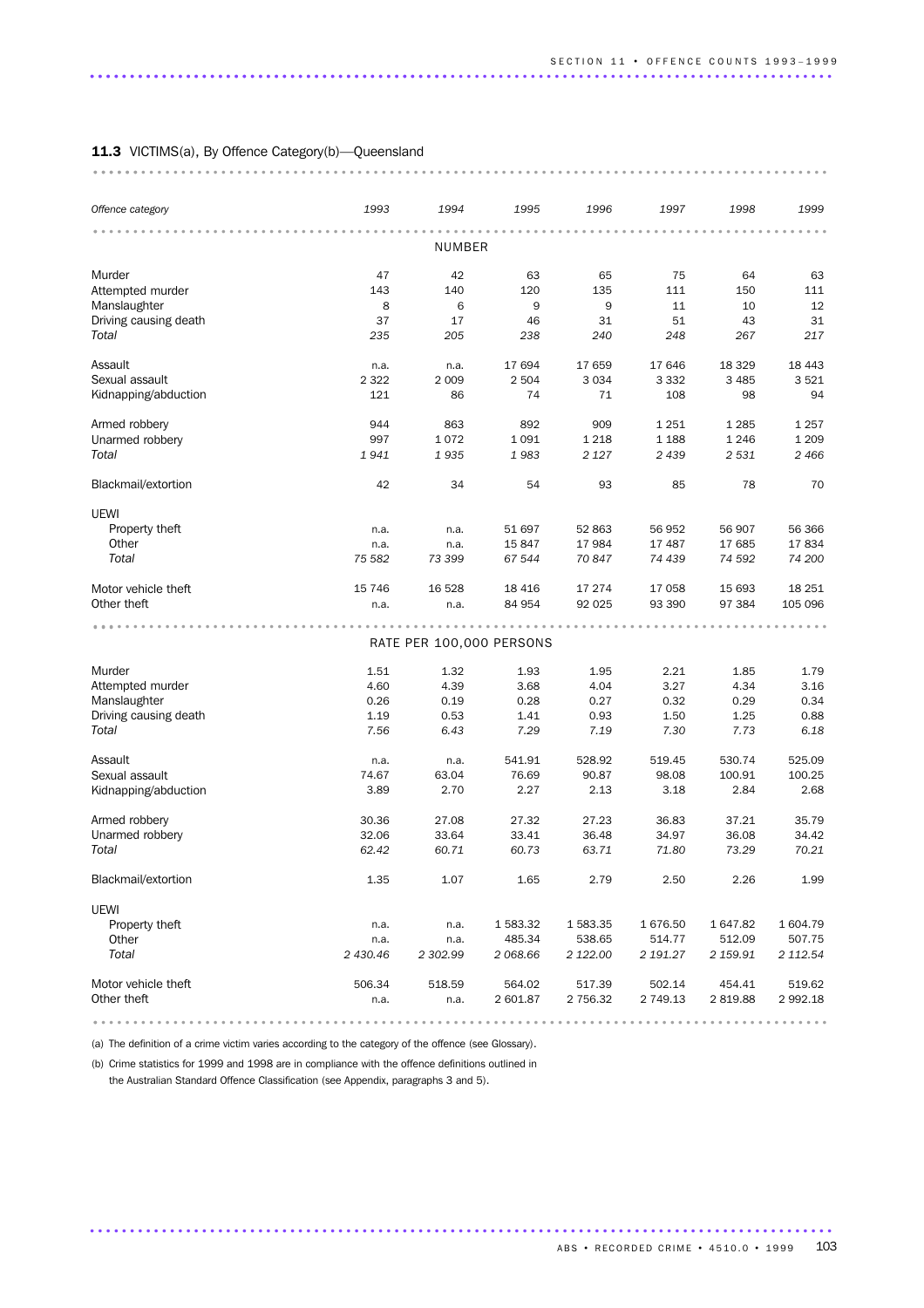### 11.4 VICTIMS(a), By Offence Category(b)-South Australia

| Offence category      | 1993    | 1994                     | 1995         | 1996          | 1997     | 1998         | 1999         |
|-----------------------|---------|--------------------------|--------------|---------------|----------|--------------|--------------|
|                       |         | NUMBER                   |              |               |          |              |              |
| Murder                | 32      | 26                       | 22           | 21            | 23       | 25           | 39           |
| Attempted murder      | 52      | 36                       | 40           | 28            | 33       | 25           | 39           |
| Manslaughter          | 5       |                          | $\mathbf{1}$ | 3             | 3        | $\mathbf{1}$ | $\mathbf{1}$ |
| Driving causing death | 17      | 15                       | 17           | 25            | 15       | 22           | 18           |
| Total                 | 106     | 77                       | 80           | 77            | 74       | 73           | 97           |
| Assault               | n.a.    | n.a.                     | 13 4 5 7     | 13 2 64       | 13 7 28  | 14 8 85      | 13 861       |
| Sexual assault        | 1573    | 1 4 8 1                  | 1 3 5 8      | 1 3 5 8       | 1 2 1 8  | 1 3 1 0      | 1 3 2 0      |
| Kidnapping/abduction  | 75      | 69                       | 78           | 36            | 37       | 32           | 38           |
| Armed robbery         | 490     | 467                      | 366          | 340           | 374      | 639          | 528          |
| Unarmed robbery       | 1 2 1 3 | 1 0 4 8                  | 1096         | 994           | 849      | 1029         | 946          |
| Total                 | 1703    | 1515                     | 1 4 6 2      | 1 3 3 4       | 1 2 2 3  | 1668         | 1474         |
| Blackmail/extortion   | 27      | 16                       | 14           | 14            | 22       | 13           | 24           |
| UEWI                  |         |                          |              |               |          |              |              |
| Property theft        | n.a.    | n.a.                     | 25 104       | 24 152        | 22 737   | 26 781       | 27858        |
| Other                 | n.a.    | n.a.                     | 5561         | 5829          | 5 1 2 8  | 5963         | 6 1 1 6      |
| Total                 | 41 579  | 35 822                   | 30 665       | 29 981        | 27865    | 32 744       | 33 974       |
| Motor vehicle theft   | 10 29 2 | 9 3 5 0                  | 9974         | 8 4 4 9       | 8 0 6 0  | 10 981       | 11 981       |
| Other theft           | n.a.    | n.a.                     | 50878        | 49 166        | 47 136   | 54 636       | 62 115       |
|                       |         |                          |              |               |          |              |              |
|                       |         | RATE PER 100,000 PERSONS |              |               |          |              |              |
| Murder                | 2.19    | 1.77                     | 1.50         | 1.42          | 1.55     | 1.68         | 2.61         |
| Attempted murder      | 3.56    | 2.46                     | 2.72         | 1.90          | 2.23     | 1.68         | 2.61         |
| Manslaughter          | 0.34    |                          | 0.07         | 0.20          | 0.20     | 0.07         | 0.07         |
| Driving causing death | 1.16    | 1.02                     | 1.16         | 1.70          | 1.01     | 1.48         | 1.21         |
| Total                 | 7.26    | 5.25                     | 5.44         | 5.22          | 5.00     | 4.91         | 6.50         |
| Assault               | n.a.    | n.a.                     | 915.80       | 899.71        | 927.77   | 1 001.40     | 928.35       |
| Sexual assault        | 107.69  | 101.01                   | 92.42        | 92.11         | 82.32    | 88.13        | 88.41        |
| Kidnapping/abduction  | 5.13    | 4.71                     | 5.31         | 2.44          | 2.50     | 2.15         | 2.55         |
| Armed robbery         | 33.55   | 31.85                    | 24.91        | 23.06         | 25.28    | 42.99        | 35.36        |
| Unarmed robbery       | 83.04   | 71.48                    | 74.59        | 67.42         | 57.38    | 69.23        | 63.36        |
| Total                 | 116.59  | 103.33                   | 99.49        | 90.49         | 82.65    | 112.22       | 98.72        |
| Blackmail/extortion   | 1.85    | 1.09                     | 0.95         | 0.95          | 1.49     | 0.87         | 1.61         |
| UEWI                  |         |                          |              |               |          |              |              |
| Property theft        | n.a.    | n.a.                     | 1 708.42     | 1 638.25      | 1536.62  | 1801.71      | 1865.82      |
| Other                 | n.a.    | n.a.                     | 378.45       | 395.39        | 346.56   | 401.17       | 409.62       |
| Total                 | 2846.56 | 2 443.29                 | 2086.87      | 2 033.64      | 1883.18  | 2 202.88     | 2 275.44     |
| Motor vehicle theft   | 704.61  | 637.73                   | 678.77       | 573.10        | 544.71   | 738.76       | 802.44       |
| Other theft           | n.a.    | n.a.                     | 3 462.43     | 3 3 3 4 . 9 8 | 3 185.55 | 3 675.68     | 4 160.21     |
|                       |         |                          |              |               |          |              |              |

............................................................................................. .....................................................................................

(a) The definition of a crime victim varies according to the category of the offence (see Glossary).

(b) Crime statistics for 1999 and 1998 are in compliance with the offence definitions outlined in the Australian Standard Offence Classification (see Appendix, paragraphs 3 and 5).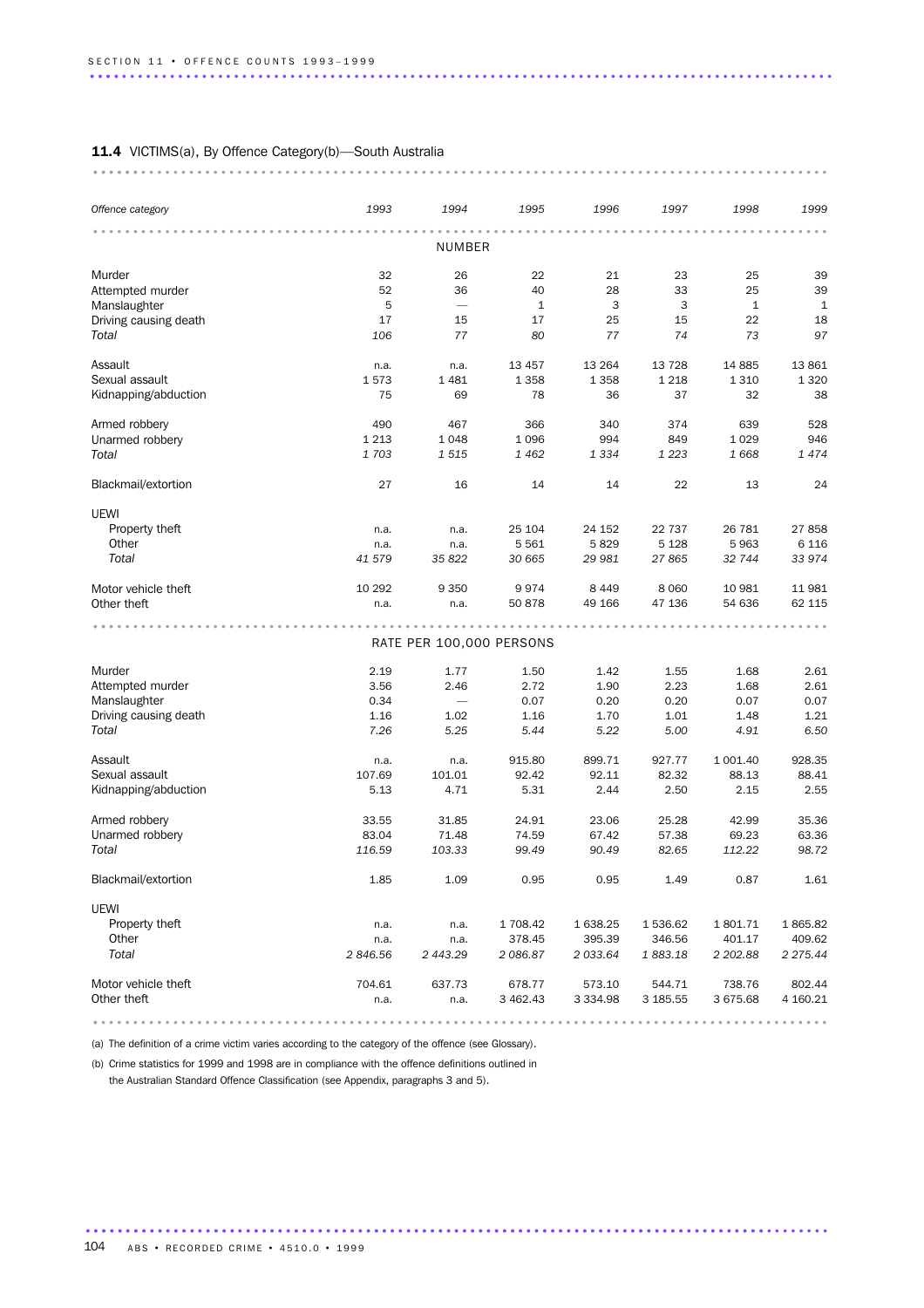| Offence category                 | 1993          | 1994                     | 1995                 | 1996                 | 1997          | 1998          | 1999         |
|----------------------------------|---------------|--------------------------|----------------------|----------------------|---------------|---------------|--------------|
|                                  |               | NUMBER                   |                      |                      |               |               |              |
|                                  |               |                          |                      |                      |               |               |              |
| Murder                           | 29            | 39                       | 44                   | 20                   | 30            | 31            | 41           |
| Attempted murder<br>Manslaughter | 14<br>10      | 28<br>11                 | 20<br>$\overline{7}$ | 23<br>$\overline{2}$ | 23<br>9       | 25<br>6       | 8<br>6       |
| Driving causing death            | 24            | 32                       | 44                   | 30                   | 37            | 43            | 36           |
| Total                            | 77            | 110                      | 115                  | 75                   | 99            | 105           | 91           |
|                                  |               |                          |                      |                      |               |               |              |
| Assault(c)                       | n.a.          | n.a.                     | 10 990               | 12 3 45              | 13 7 9 7      | 14 2 24       | 14 231       |
| Sexual assault(c)                | 1 2 6 3<br>33 | 1372<br>41               | 1781                 | 1757<br>55           | 1610          | 1512<br>68    | 1553<br>49   |
| Kidnapping/abduction(c)          |               |                          | 34                   |                      | 38            |               |              |
| Armed robbery                    | 475           | 584                      | 671                  | 968                  | 1073          | 1 3 9 5       | 931          |
| Unarmed robbery                  | 498           | 634                      | 732                  | 746                  | 1 0 5 7       | 1 3 2 5       | 1 1 8 3      |
| Total(c)                         | 973           | 1 2 1 8                  | 1 4 0 3              | 1714                 | 2 1 3 0       | 2720          | 2114         |
| Blackmail/extortion(c)           | 5             | 21                       | 8                    | 35                   | 62            | 23            | 18           |
| <b>UEWI</b>                      |               |                          |                      |                      |               |               |              |
| Property theft                   | n.a.          | n.a.                     | 43 943               | 39 691               | 40 331        | 39 936        | 37 4 28      |
| Other                            | n.a.          | n.a.                     | 17 084               | 16 4 10              | 16 244        | 19611         | 18 3 65      |
| Total                            | 52 766        | 55 911                   | 61 0 27              | 56 101               | 56 575        | 59547         | 55793        |
| Motor vehicle theft(d)           | 16 208        | 16 625                   | 17869                | 14 0 16              | 14 8 27       | 16 115        | 12 752       |
| Other theft                      | n.a.          | n.a.                     | 75 096               | 73 898               | 75 947        | 78 4 21       | 78 874       |
|                                  |               | RATE PER 100,000 PERSONS |                      |                      |               |               |              |
|                                  |               |                          |                      |                      |               |               |              |
| Murder                           | 1.73          | 2.29                     | 2.54                 | 1.13                 | 1.67          | 1.69          | 2.20         |
| Attempted murder                 | 0.83          | 1.64                     | 1.15                 | 1.30                 | 1.28          | 1.37          | 0.43         |
| Manslaughter                     | 0.60          | 0.65                     | 0.40                 | 0.11                 | 0.50          | 0.33          | 0.32         |
| Driving causing death<br>Total   | 1.43<br>4.59  | 1.88<br>6.46             | 2.54<br>6.63         | 1.70<br>4.25         | 2.06<br>5.51  | 2.35<br>5.74  | 1.93<br>4.89 |
|                                  |               |                          |                      |                      |               |               |              |
| Assault(c)                       | n.a.          | n.a.                     | 633.87               | 699.33               | 767.41        | 777.63        | 764.69       |
| Sexual assault(c)                | 75.28         | 80.56                    | 102.72               | 99.53                | 89.55         | 82.66         | 83.45        |
| Kidnapping/abduction(c)          | 1.97          | 2.41                     | 1.96                 | 3.12                 | 2.11          | 3.72          | 2.63         |
| Armed robbery                    | 28.31         | 34.29                    | 38.70                | 54.84                | 59.68         | 76.27         | 50.03        |
| Unarmed robbery                  | 29.68         | 37.23                    | 42.22                | 42.26                | 58.79         | 72.44         | 63.57        |
| Total(c)                         | 58.00         | 71.52                    | 80.92                | 97.10                | 118.47        | 148.70        | 113.59       |
| Blackmail/extortion(c)           | 0.30          | 1.23                     | 0.46                 | 1.98                 | 3.45          | 1.26          | 0.97         |
| <b>UEWI</b>                      |               |                          |                      |                      |               |               |              |
| Property theft                   | n.a.          | n.a.                     | 2 534.51             | 2 248.46             | 2 2 4 3 . 2 7 | 2 183.32      | 2 011.16     |
| Other                            | n.a.          | n.a.                     | 985.36               | 929.61               | 903.51        | 1 0 7 2 . 1 4 | 986.83       |
| Total                            | 3 145.20      | 3 283.07                 | 3 519.87             | 3 178.07             | 3 146.78      | 3 255.46      | 2 997.99     |
| Motor vehicle theft(d)           | 966.10        | 976.21                   | 1 030.63             | 793.99               | 824.70        | 881.01        | 685.22       |
| Other theft                      | n.a.          | n.a.                     | 4 3 3 1 . 3 3        | 4 186.25             | 4 2 2 4 . 2 8 | 4 287.30      | 4 238.22     |

(a The definition of a crime victim varies according to the category of the offence (see Glossary).

(b) Crime statistics for 1999 and 1998 are in compliance with the offence definitions outlined in the Australian Standard Offence Classification (see Appendix, paragraphs 3 and 5).

(c) Counts for assault, sexual assault, kidnapping/abduction, robbery and blackmail/extortion for 1999 and 1998 are not directly comparable with previous years due to changes in the offence classification and extraction procedures (see Appendix, paragraphs 6 and 9).

(d) Counts for motor vehicle theft prior to 1997 are not directly comparable to other years as they include the theft of caravans and trailers in addition to motor vehicle theft.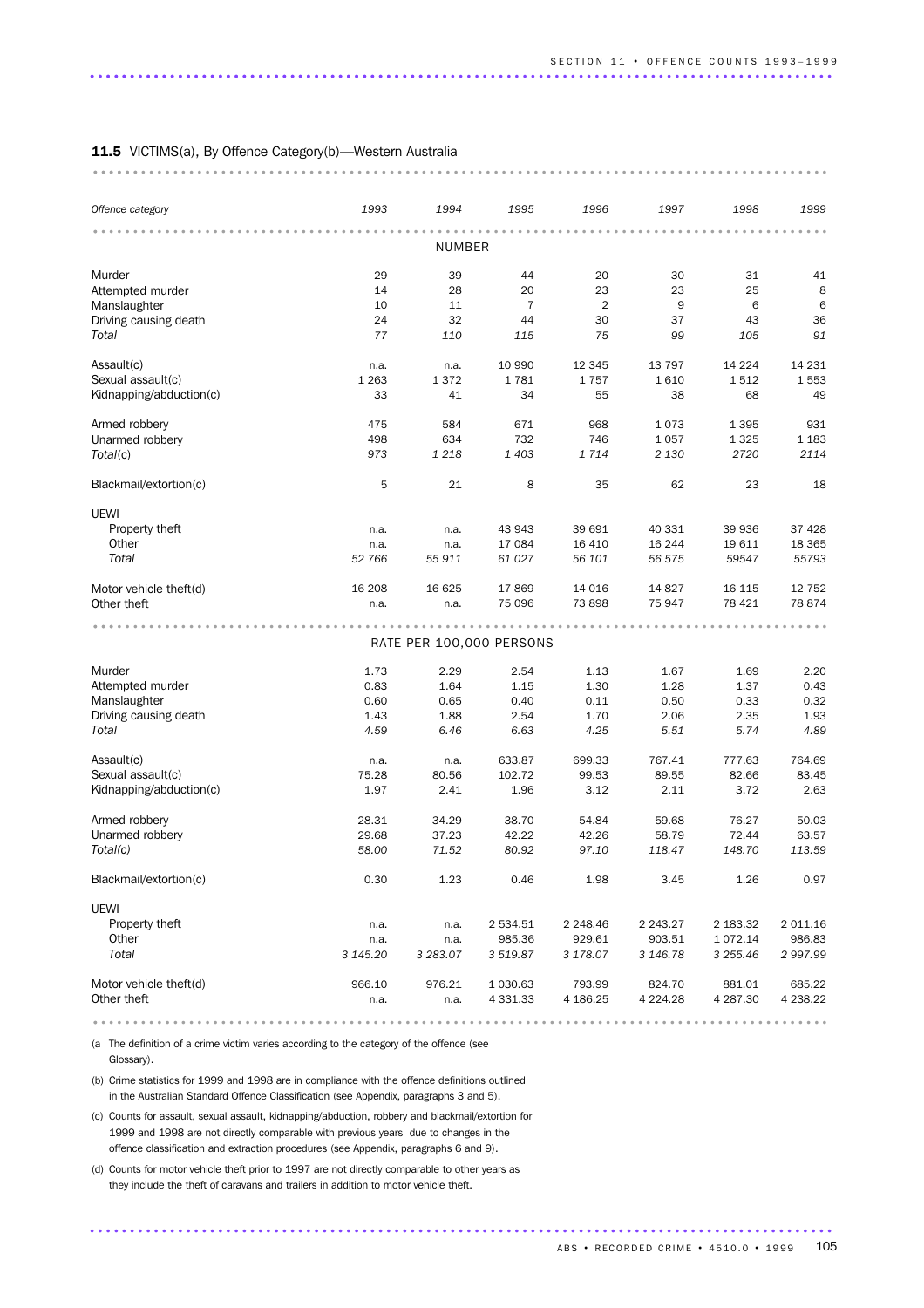### 11.6 VICTIMS(a), By Offence Category(b)-Tasmania

| Offence category                 | 1993           | 1994                     | 1995               | 1996                 | 1997                         | 1998                | 1999                |
|----------------------------------|----------------|--------------------------|--------------------|----------------------|------------------------------|---------------------|---------------------|
|                                  |                | NUMBER                   |                    |                      |                              |                     |                     |
|                                  | 6              | 5                        | 6                  | 37                   | $\overline{7}$               |                     |                     |
| Murder                           | 3              |                          |                    |                      |                              | 6<br>$\overline{7}$ | 5                   |
| Attempted murder<br>Manslaughter |                | 6                        | 10<br>$\mathbf{1}$ | 23<br>$\overline{2}$ | $\mathbf{1}$<br>$\mathbf{1}$ | 3                   | 3<br>$\overline{2}$ |
| Driving causing death            | $\overline{2}$ |                          | 3                  | $1\,$                | $\mathbf{1}$                 | $\mathbf{1}$        |                     |
| Total                            | 11             | 11                       | 20                 | 63                   | 10                           | 17                  | 10                  |
|                                  |                |                          |                    |                      |                              |                     |                     |
| Assault                          | n.a.           | n.a.                     | 2 0 3 9            | 2 2 2 0              | 1981                         | 2 2 3 1             | 2 5 6 2             |
| Sexual assault                   | 126            | 140                      | 162                | 162                  | 198                          | 216                 | 193                 |
| Kidnapping/abduction             | 13             | 17                       | $\mathbf{1}$       | $\overline{7}$       | 4                            | 10                  | 3                   |
|                                  |                |                          |                    |                      |                              |                     |                     |
| Armed robbery                    | 45             | 62                       | 62                 | 48                   | 45                           | 85                  | 77                  |
| Unarmed robbery                  | 61             | 85                       | 64                 | 95                   | 104                          | 102                 | 112                 |
| Total                            | 106            | 147                      | 126                | 143                  | 149                          | 187                 | 189                 |
| Blackmail/extortion              |                | $\mathbf{1}$             | $\overline{2}$     | $\mathbf{1}$         | $\overline{2}$               |                     | $\overline{2}$      |
| UEWI                             |                |                          |                    |                      |                              |                     |                     |
| Property theft                   | n.a.           | n.a.                     | 9072               | 10 048               | 11 0 72                      | 10 951              | 9585                |
| Other                            | n.a.           | n.a.                     | 2 2 9 6            | 2 7 6 4              | 3 1 2 3                      | 3 3 6 4             | 2696                |
| Total                            | 11 943         | 13 24 3                  | 11 368             | 12812                | 14 195                       | 14 315              | 12 281              |
|                                  |                |                          |                    |                      |                              |                     |                     |
| Motor vehicle theft              | 1 3 2 8        | 1706                     | 2 2 5 1            | 2893                 | 2 4 5 5                      | 2991                | 3071                |
| Other theft                      | n.a.           | n.a.                     | 11 063             | 11 5 21              | 12 909                       | 13872               | 13 250              |
|                                  |                |                          |                    |                      |                              |                     |                     |
|                                  |                | RATE PER 100,000 PERSONS |                    |                      |                              |                     |                     |
| Murder                           | 1.27           | 1.06                     | 1.27               | 7.80                 | 1.48                         | 1.27                | 1.06                |
| Attempted murder                 | 0.64           | 1.27                     | 2.11               | 4.85                 | 0.21                         | 1.48                | 0.64                |
| Manslaughter                     |                | $\overline{\phantom{0}}$ | 0.21               | 0.42                 | 0.21                         | 0.64                | 0.43                |
| Driving causing death            | 0.42           |                          | 0.63               | 0.21                 | 0.21                         | 0.21                |                     |
| Total                            | 2.33           | 2.33                     | 4.22               | 13.28                | 2.11                         | 3.60                | 2.13                |
|                                  |                |                          |                    |                      |                              |                     |                     |
| Assault                          | n.a.           | n.a.                     | 430.47             | 467.92               | 418.39                       | 472.97              | 544.80              |
| Sexual assault                   | 26.71          | 29.60                    | 34.20              | 34.15                | 41.82                        | 45.79               | 41.04               |
| Kidnapping/abduction             | 2.76           | 3.59                     | 0.21               | 1.48                 | 0.84                         | 2.12                | 0.64                |
| Armed robbery                    | 9.54           | 13.11                    | 13.09              | 10.12                | 9.50                         | 18.02               | 16.37               |
| Unarmed robbery                  | 12.93          | 17.97                    | 13.51              | 20.02                | 21.97                        | 21.62               | 23.82               |
| Total                            | 22.47          | 31.08                    | 26.60              | 30.14                | 31.47                        | 39.64               | 40.19               |
| Blackmail/extortion              |                | 0.21                     | 0.42               | 0.21                 | 0.42                         |                     | 0.43                |
| UEWI                             |                |                          |                    |                      |                              |                     |                     |
| Property theft                   | n.a.           | n.a.                     | 1915.25            | 2 117.85             | 2 3 3 8.44                   | 2 3 2 1.60          | 2 0 38.23           |
| Other                            | n.a.           | n.a.                     | 484.72             | 582.58               | 659.59                       | 713.17              | 573.30              |
| Total                            | 2 532.13       | 2 800.15                 | 2 399.97           | 2 700.43             | 2 998.03                     | 3 0 3 4 . 7 7       | 2 611.53            |
|                                  |                |                          |                    |                      |                              |                     |                     |
| Motor vehicle theft              | 281.56         | 360.72                   | 475.22             | 609.77               | 518.50                       | 634.09              | 653.04              |
| Other theft                      | n.a.           | n.a.                     | 2 3 3 5.5 8        | 2 4 28.32            | 2 726.42                     | 2 940.85            | 2817.58             |
|                                  |                |                          |                    |                      |                              |                     |                     |

............................................................................................. .....................................................................................

(a) The definition of a crime victim varies according to the category of the offence (see

Glossary).

(b) Crime statistics for 1999 are in compliance with the offence definitions outlined in the Australian Standard Offence Classification (see Appendix, paragraphs 3 and 5).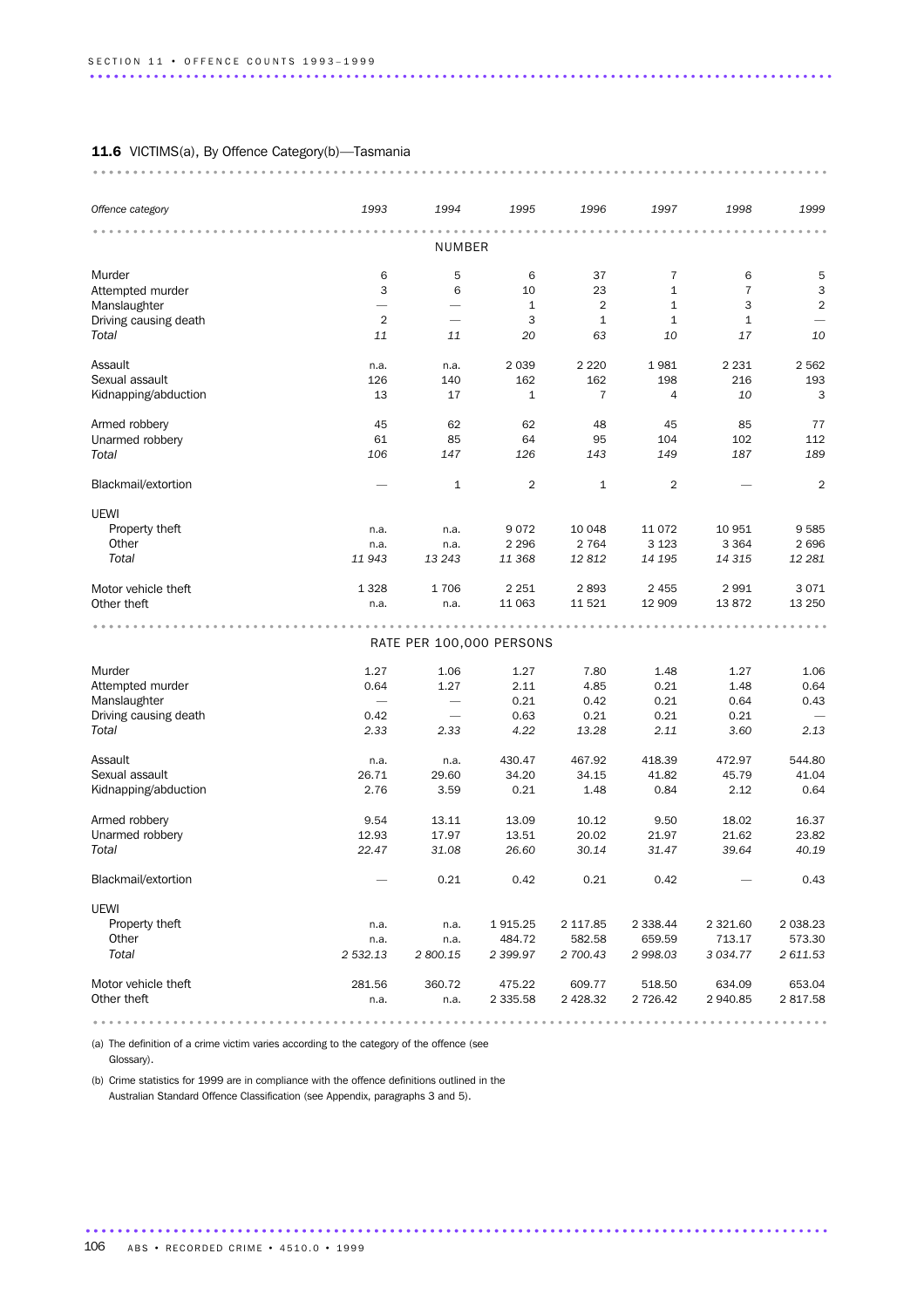| Offence category      | 1993           | 1994                     | 1995           | 1996                     | 1997           | 1998         | 1999           |
|-----------------------|----------------|--------------------------|----------------|--------------------------|----------------|--------------|----------------|
|                       |                | NUMBER                   |                |                          |                |              |                |
| Murder                | 12             | 10                       | 23             | 17                       | 9              | 15           | 7              |
| Attempted murder      | $\overline{7}$ | 4                        | 5              | $\overline{7}$           | $\overline{4}$ | 4            | 5              |
| Manslaughter          | $\overline{4}$ |                          | $1\,$          | 2                        | $\overline{2}$ | $\mathbf{1}$ | $\overline{2}$ |
| Driving causing death | 6              | 3                        | 5              | $\mathbf{1}$             | $\overline{2}$ | 3            |                |
| Total                 | 29             | 17                       | 34             | 27                       | 17             | 23           | 14             |
| Assault(c)            | n.a.           | n.a.                     | 2 4 7 2        | 2 6 3 0                  | 2573           | 2 5 0 3      | 2 1 7 2        |
| Sexual assault        | 195            | 180                      | 264            | 281                      | 269            | 235          | 184            |
| Kidnapping/abduction  | 3              | 9                        | 3              | $\overline{\phantom{0}}$ | $\mathbf{1}$   | 1            |                |
| Armed robbery         | 14             | 14                       | 20             | 26                       | 24             | 34           | 32             |
| Unarmed robbery       | 33             | 39                       | 61             | 82                       | 51             | 48           | 45             |
| Total(c)              | 47             | 53                       | 81             | 108                      | 75             | 82           | 77             |
| Blackmail/extortion   |                | $\mathbf{1}$             | $\overline{4}$ | 2                        | 3              | 3            |                |
| <b>UEWI</b>           |                |                          |                |                          |                |              |                |
| Property theft        | n.a.           | n.a.                     | 3805           | 3 6 7 8                  | 3 4 5 3        | 3756         | 3 1 5 3        |
| Other                 | n.a.           | n.a.                     | 1729           | 1586                     | 1 3 5 4        | 1 3 1 9      | 1638           |
| Total                 | 3 6 8 7        | 4512                     | 5 5 3 4        | 5 2 6 4                  | 4807           | 5075         | 4 7 9 1        |
| Motor vehicle theft   | 751            | 767                      | 1 1 7 7        | 1 1 0 7                  | 1 0 0 7        | 966          | 985            |
| Other theft(c)        | n.a.           | n.a.                     | 7 0 8 7        | 7 4 3 4                  | 7 1 0 3        | 6731         | 5 7 3 4        |
|                       |                |                          |                |                          |                |              |                |
|                       |                | RATE PER 100,000 PERSONS |                |                          |                |              |                |
| Murder                | 7.03           | 5.77                     | 12.95          | 9.35                     | 4.82           | 7.90         | 3.63           |
| Attempted murder      | 4.10           | 2.31                     | 2.82           | 3.85                     | 2.14           | 2.11         | 2.59           |
| Manslaughter          | 2.34           | $\overline{\phantom{m}}$ | 0.56           | 1.10                     | 1.07           | 0.53         | 1.04           |
| Driving causing death | 3.51           | 1.73                     | 2.82           | 0.55                     | 1.07           | 1.58         |                |
| Total                 | 16.99          | 9.81                     | 19.15          | 14.85                    | 9.10           | 12.11        | 7.26           |
| Assault(c)            | n.a.           | n.a.                     | 1 3 9 2.27     | 1446.30                  | 1 376.62       | 1 3 1 7 .8 1 | 1 1 26.08      |
| Sexual assault        | 114.21         | 103.82                   | 148.69         | 154.53                   | 143.92         | 123.73       | 95.40          |
| Kidnapping/abduction  | 1.76           | 5.19                     | 1.69           |                          | 0.54           | 0.53         |                |
| Armed robbery         | 8.20           | 8.07                     | 11.26          | 14.30                    | 12.84          | 17.90        | 16.59          |
| Unarmed robbery       | 19.33          | 22.49                    | 34.36          | 45.09                    | 27.29          | 25.27        | 23.33          |
| Total(c)              | 27.53          | 30.57                    | 45.62          | 59.39                    | 40.13          | 43.17        | 39.92          |
| Blackmail/extortion   |                | 0.58                     | 2.25           | 1.10                     | 1.61           | 1.58         |                |
| UEWI                  |                |                          |                |                          |                |              |                |
| Property theft        | n.a.           | n.a.                     | 2 143.03       | 2 0 2 2 .6 2             | 1847.44        | 1977.50      | 1 634.7        |
| Other                 | n.a.           | n.a.                     | 973.80         | 872.18                   | 724.42         | 694.44       | 849.2          |
| Total                 | 2 159.50       | 2 602.45                 | 3 116.83       | 2894.80                  | 2 571.87       | 2 671.94     | 2 483.9        |
| Motor vehicle theft   | 439.87         | 442.39                   | 662.90         | 608.77                   | 538.77         | 508.59       | 510.67         |
| Other theft(c)        | n.a.           | n.a.                     | 3 991.51       | 4 088.14                 | 3 800.29       | 3 543.81     | 2972.80        |

(a) The definition of a crime victim varies according to the category of the offence (see Glossary).

(b) Crime statistics for 1999 are in compliance with the offence definitions outlined in the Australian Standard Offence Classification (see Appendix, paragraphs 3 and 5).

(c) Assault, robbery and other theft counts for 1999 are not directly comparable with previous years due to changes in the recording procedures for incidents involving multiple victims of the same offences (see Appendix, paragraphs 13–15).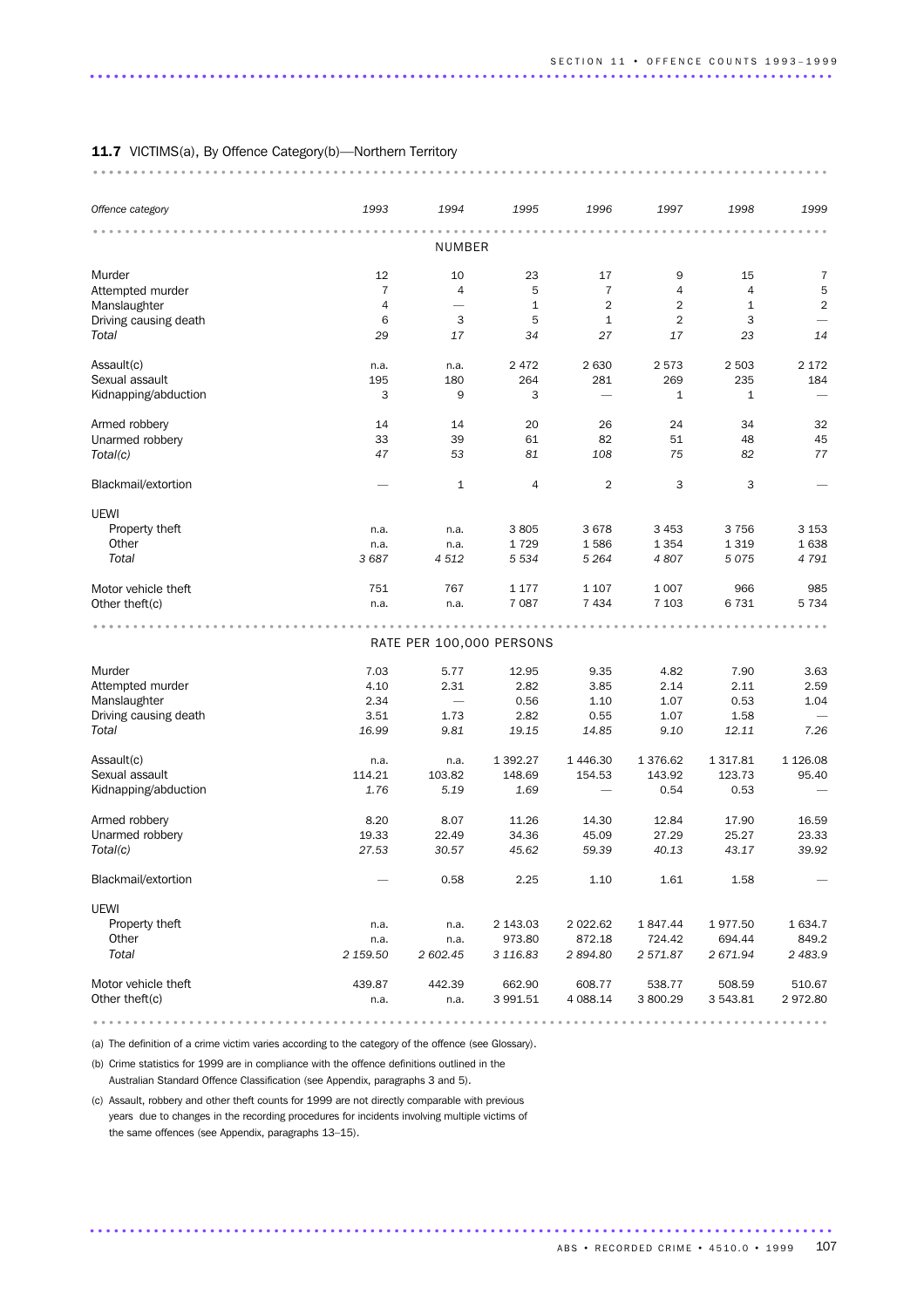| Offence category      | 1993                            | 1994                     | 1995                     | 1996                     | 1997                     | 1998                     | 1999           |
|-----------------------|---------------------------------|--------------------------|--------------------------|--------------------------|--------------------------|--------------------------|----------------|
|                       |                                 | NUMBER                   |                          |                          |                          |                          |                |
| Murder                | $\overline{2}$                  | 3                        | $\mathbf{1}$             | $\mathbf{1}$             | 4                        | 1                        | $\mathbf 2$    |
| Attempted murder      | 3                               | $\overline{2}$           | 4                        | 2                        | $\overline{2}$           | $\mathbf{1}$             | $\overline{2}$ |
| Manslaughter          | $\overline{\phantom{0}}$        |                          | $\overline{\phantom{0}}$ | 1                        | $\overline{\phantom{0}}$ | $\overline{\phantom{0}}$ |                |
| Driving causing death | $\overline{\phantom{0}}$        | $\overline{\phantom{0}}$ | $\overline{\phantom{0}}$ | $\overline{\phantom{0}}$ | $\overline{\phantom{0}}$ | $\overline{\phantom{0}}$ | $\mathbf 1$    |
| Total                 | 5                               | 5                        | 5                        | $\overline{4}$           | 6                        | $\overline{c}$           | 5              |
| Assault               | n.a.                            | n.a.                     | 1 3 8 9                  | 1804                     | 1689                     | 1667                     | 1672           |
| Sexual assault        | 81                              | 99                       | 75                       | 116                      | 110                      | 86                       | 89             |
| Kidnapping/abduction  | 3                               | $\mathbf{1}$             | $\mathbf{1}$             | $\overline{2}$           | 9                        | 3                        | 9              |
| Armed robbery         | 54                              | 64                       | 78                       | 98                       | 113                      | 135                      | 115            |
| Unarmed robbery       | 61                              | 66                       | 82                       | 108                      | 117                      | 157                      | 197            |
| Total                 | 115                             | 130                      | 160                      | 206                      | 230                      | 292                      | 312            |
| Blackmail/extortion   | 3                               | $\mathbf{1}$             | $\mathbf{1}$             | $\mathbf{1}$             | 3                        |                          | $\overline{2}$ |
| <b>UEWI</b>           |                                 |                          |                          |                          |                          |                          |                |
| Property theft        | n.a.                            | n.a.                     | 3 5 9 6                  | 3 2 2 8                  | 3 1 6 0                  | 4 0 8 0                  | 6347           |
| Other                 | n.a.                            | n.a.                     | 1 2 7 7                  | 1 2 7 7                  | 1 2 3 2                  | 1512                     | 941            |
| Total                 | 5 700                           | 4 9 9 7                  | 4873                     | 4 5 0 5                  | 4 3 9 2                  | 5 5 9 2                  | 7 2 8 8        |
| Motor vehicle theft   | 1678                            | 1606                     | 1557                     | 1569                     | 1567                     | 2 4 2 7                  | 3 3 9 5        |
| Other theft           | n.a.                            | n.a.                     | 10 320                   | 10 40 8                  | 9 3 2 8                  | 10 661                   | 11 508         |
|                       |                                 | RATE PER 100,000 PERSONS |                          |                          |                          |                          |                |
| Murder                | 0.67                            | 1.00                     | 0.33                     | 0.32                     | 1.30                     | 0.32                     | 0.64           |
| Attempted murder      | 1.00                            | 0.66                     | 1.31                     | 0.65                     | 0.65                     | 0.32                     | 0.64           |
| Manslaughter          |                                 |                          | $\overline{\phantom{m}}$ | 0.32                     | $\overline{\phantom{m}}$ | $\overline{\phantom{m}}$ |                |
| Driving causing death | $\overbrace{\phantom{1232211}}$ | $\overline{\phantom{0}}$ |                          | $\overline{\phantom{0}}$ |                          |                          | 0.32           |
| Total                 | 1.67                            | 1.66                     | 1.64                     | 1.30                     | 1.95                     | 0.65                     | 1.61           |
| Assault               | n.a.                            | n.a.                     | 455.70                   | 585.24                   | 548.36                   | 541.13                   | 539.05         |
| Sexual assault        | 27.06                           | 32.84                    | 24.61                    | 37.63                    | 35.71                    | 27.92                    | 28.69          |
| Kidnapping/abduction  | 1.00                            | 0.33                     | 0.33                     | 0.65                     | 2.92                     | 0.97                     | 2.90           |
| Armed robbery         | 18.04                           | 21.23                    | 25.59                    | 31.79                    | 36.69                    | 43.82                    | 37.08          |
| Unarmed robbery       | 20.38                           | 21.89                    | 26.90                    | 35.04                    | 37.99                    | 50.96                    | 63.51          |
| Total                 | 38.42                           | 43.12                    | 52.49                    | 66.83                    | 74.67                    | 94.79                    | 100.59         |
| Blackmail/extortion   | 1.00                            | 0.33                     | 0.33                     | 0.32                     | 0.97                     |                          | 0.64           |
| <b>UEWI</b>           |                                 |                          |                          |                          |                          |                          |                |
| Property theft        | n.a.                            | n.a.                     | 1 179.77                 | 1 047.20                 | 1 0 25.94                | 1 3 2 4 . 4 3            | 2 046.28       |
| Other                 | n.a.                            | n.a.                     | 418.96                   | 414.27                   | 399.99                   | 490.82                   | 303.38         |
| Total                 | 1 904.43                        | 1 657.46                 | 1 598.73                 | 1461.47                  | 1 4 2 5 . 9 2            | 1815.25                  | 2 349.66       |
| Motor vehicle theft   | 560.64                          | 532.69                   | 510.82                   | 509.00                   | 508.75                   | 787.84                   | 1 0 94.55      |
| Other theft           | n.a.                            | n.a.                     | 3 3 8 5.77               | 3 3 7 6 . 4 7            | 3 0 28.46                | 3 460.72                 | 3 710.19       |

............................................................................................. .....................................................................................

(a) The definition of a crime victim varies according to the category of the offence (see Glossary).

(b) Crime statistics for 1999 are in compliance with the offence definitions outlined in the Australian Standard Offence Classification (see Appendix, paragraphs 3 and 5).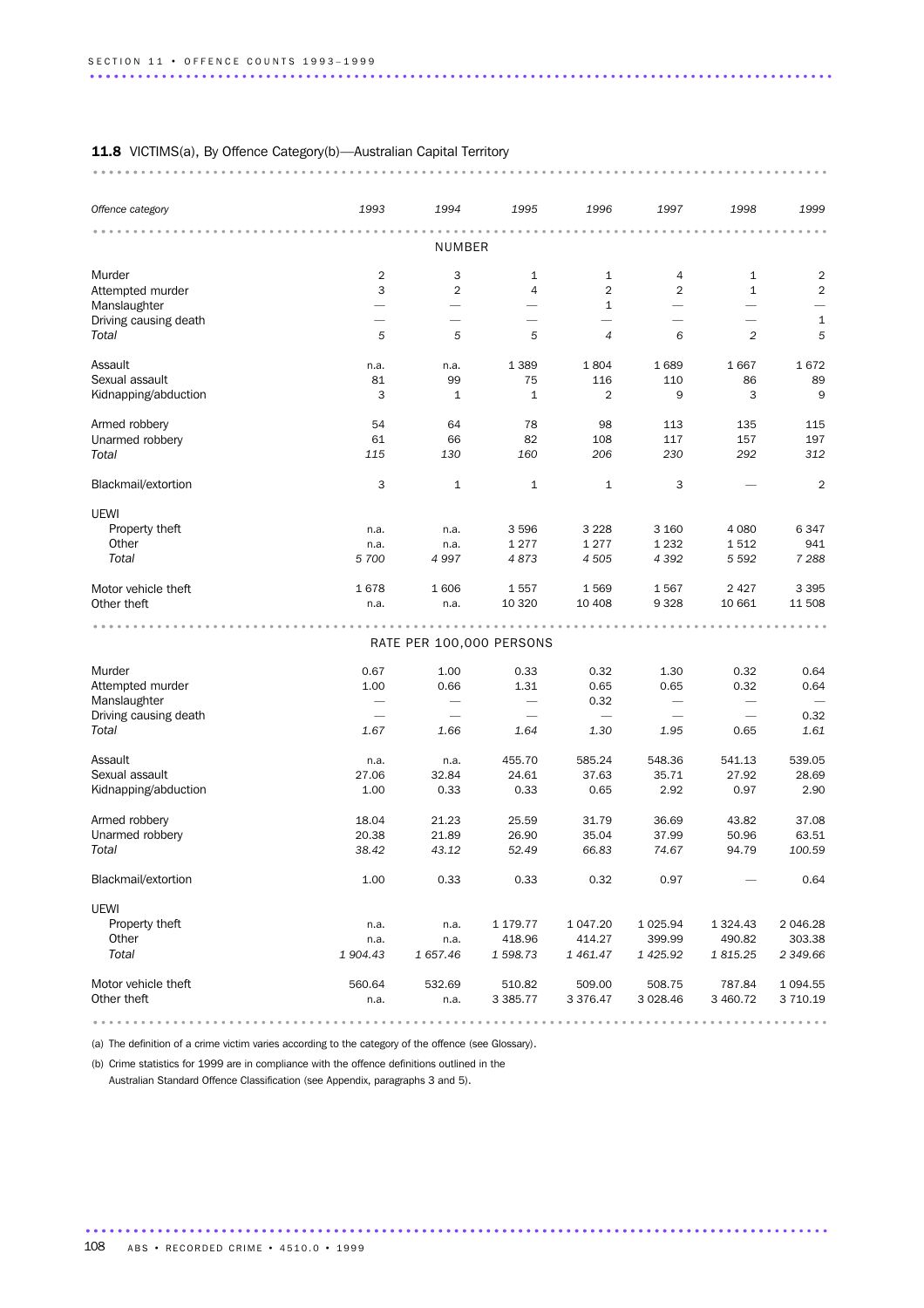# SECTION 12 WEAPON USE 1993-1999 .......................

### INTRODUCTION

The following tables present national statistics on the use of weapons in the commission of murder, attempted murder and robbery offences for the period 1993–1999. Over this time, there have been changes in the pattern of weapon use and this section describes these changes.

### MURDER

Nationally, the proportion of murder offences that involved the use of a weapon remained constant between 1993 and 1995. In 1996, the year of the Port Arthur incident where 35 lives were taken in a single incident involving a firearm, the proportion of murders involving a weapon increased to 78%. From 1996, weapon use in murders has decreased steadily to 64% in 1999.

Nationally, 1996 was also the year that recorded the largest proportion of firearms used in murder offences, with 32% of all murders involving a firearm. Firearm usage in 1999 (18%) is the lowest proportion for murder since 1995.

### 12.1 MURDER, Weapon Use



### ATTEMPTED MURDER

The proportion of attempted murder offences involving weapon use declined from 1993 to 1995, increased from 1995 to 1997 and then decreased over the period 1997 to 1999. At present, the proportion (79%) is the lowest since 1995.

The proportion of firearms used in attempted murders decreased in 1998 to a six year low (19%), however in 1999 this proportion increased again to the highest proportion over the last seven years (32%).

............................................................................................. .....................................................................................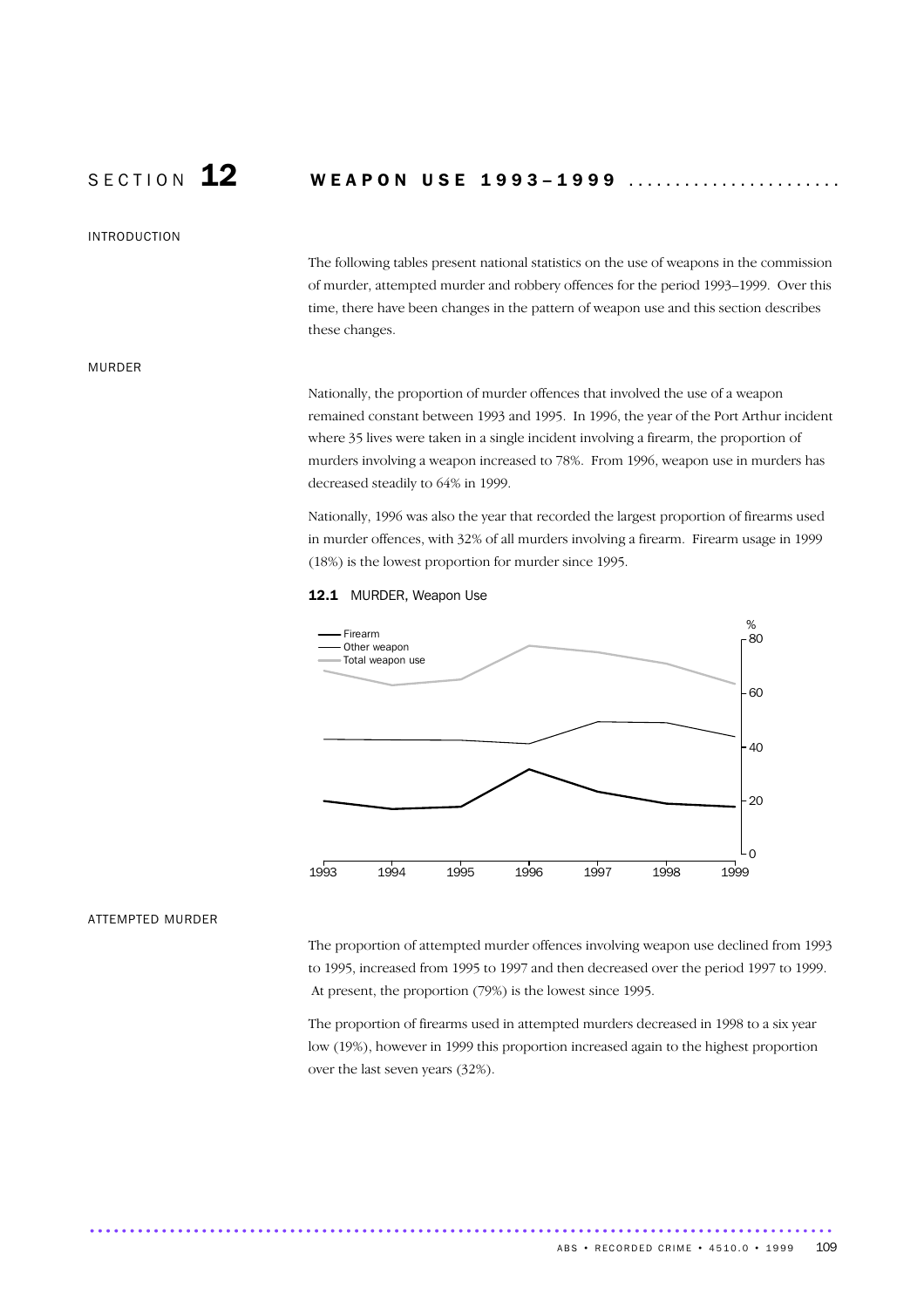### ROBBERY

The proportion of robberies involving weapon use has remained stable from 1993 to 1999, ranging between 36% and 46%. However, the proportion of robberies involving firearms has declined by more than half, from 16% in 1993 to 6.3% in 1999. Robberies involving a weapon other than a firearm have increased steadily over the past seven years, from 20% in 1994 to 33% in 1998, and in 1999 this proportion is 32%.



### 12.2 ROBBERY, Weapon Use

### 12.3 VICTIMS(a) OF MURDER

| Use of weapon                | 1993                            | 1994   | 1995  | 1996  | 1997  | 1998  | 1999  |
|------------------------------|---------------------------------|--------|-------|-------|-------|-------|-------|
|                              |                                 |        |       |       |       |       |       |
|                              |                                 | NUMBER |       |       |       |       |       |
| Weapon used                  |                                 |        |       |       |       |       |       |
| Weapon n.f.d.                | 17                              | 10     | 16    | 15    | 8     | 9     | 7     |
| Firearm                      | 59                              | 49     | 58    | 99    | 75    | 54    | 61    |
| Other weapon                 | 127                             | 123    | 139   | 129   | 159   | 140   | 150   |
| Total                        | 203                             | 182    | 213   | 243   | 242   | 203   | 218   |
| No weapon used               | 93                              | 106    | 113   | 69    | 79    | 82    | 124   |
| Total                        | 296                             | 288    | 326   | 312   | 321   | 285   | 342   |
|                              |                                 |        |       |       |       |       |       |
|                              | PROPORTION OF TOTAL VICTIMS (%) |        |       |       |       |       |       |
| Weapon used<br>Weapon n.f.d. | 5.7                             | 3.5    | 4.9   | 4.8   | 2.5   | 3.2   | 2.0   |
| Firearm                      | 19.9                            | 17.0   | 17.8  | 31.7  | 23.4  | 18.9  | 17.8  |
|                              |                                 |        |       |       |       |       |       |
| Other weapon                 | 42.9                            | 42.7   | 42.6  | 41.3  | 49.5  | 49.1  | 43.9  |
| Total                        | 68.6                            | 63.2   | 65.3  | 77.9  | 75.4  | 71.2  | 63.7  |
| No weapon used               | 31.4                            | 36.8   | 34.7  | 22.1  | 24.6  | 28.8  | 36.3  |
| <b>Total</b>                 | 100.0                           | 100.0  | 100.0 | 100.0 | 100.0 | 100.0 | 100.0 |
|                              |                                 |        |       |       |       |       |       |

................................................................ ..................................

(a) Refers to individual persons.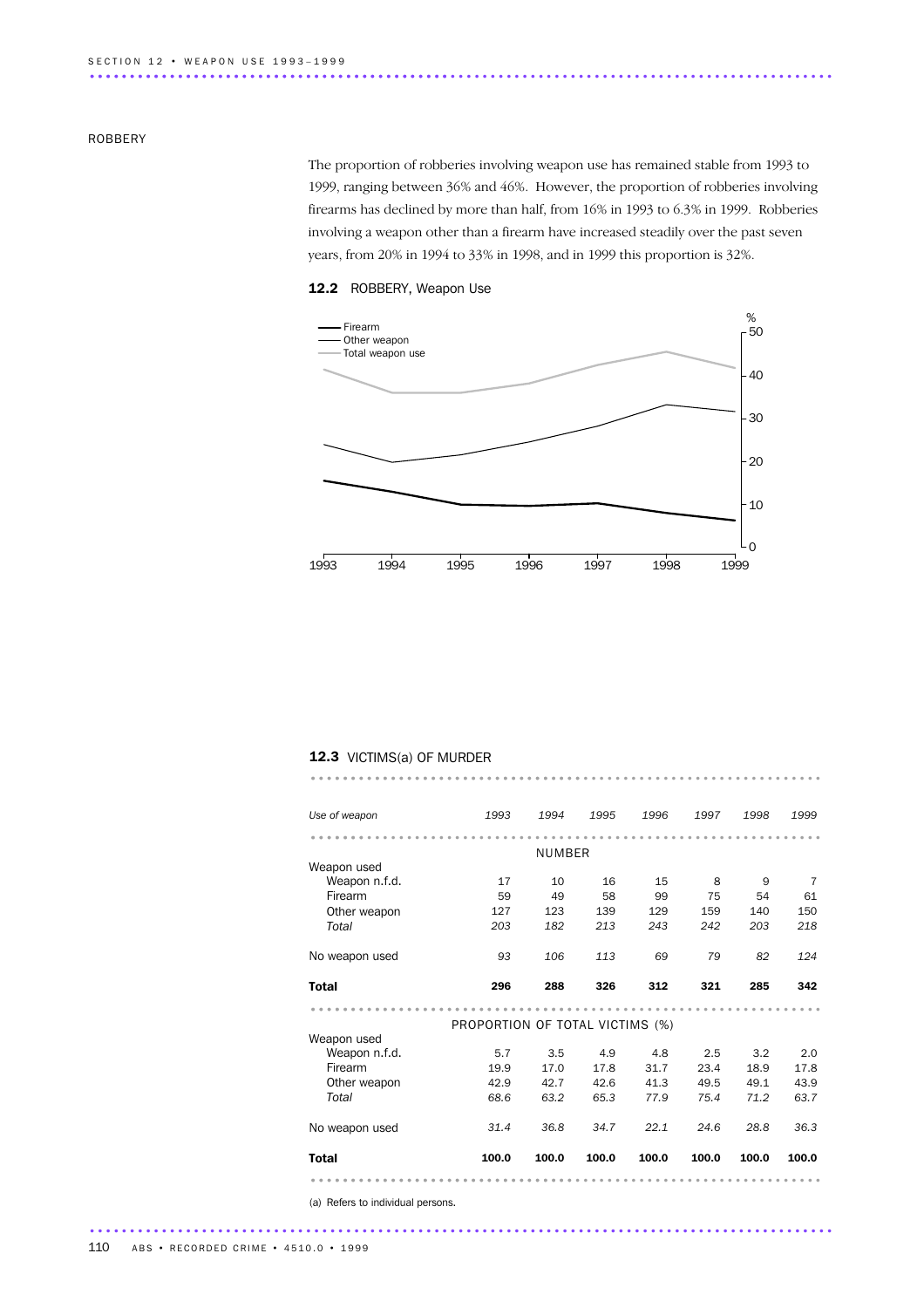### 12.4 VICTIMS(a) OF ATTEMPTED MURDER

................................................................ ..................................

| Use of weapon  | 1993  | 1994           | 1995         | 1996  | 1997  | 1998           | 1999  |
|----------------|-------|----------------|--------------|-------|-------|----------------|-------|
|                |       |                |              |       |       |                |       |
|                |       | <b>NUMBER</b>  |              |       |       |                |       |
| Weapon used    |       |                |              |       |       |                |       |
| Weapon n.f.d.  | 26    | 12             | $\mathbf{1}$ | 11    |       | $\overline{2}$ |       |
| Firearm        | 105   | 79             | 80           | 104   | 90    | 75             | 113   |
| Other weapon   | 181   | 174            | 143          | 158   | 187   | 249            | 171   |
| Total          | 312   | 265            | 224          | 273   | 277   | 326            | 284   |
| No weapon used | 53    | 71             | 76           | 62    | 41    | 61             | 74    |
| <b>Total</b>   | 365   | 336            | 300          | 335   | 318   | 387            | 358   |
|                |       |                |              |       |       |                |       |
|                |       |                |              |       |       |                |       |
|                |       | PROPORTION (%) |              |       |       |                |       |
| Weapon used    |       |                |              |       |       |                |       |
| Weapon n.f.d.  | 7.1   | 3.6            | 0.3          | 3.3   |       | 0.5            |       |
| Firearm        | 28.8  | 23.5           | 26.7         | 31.0  | 28.3  | 19.4           | 31.6  |
| Other weapon   | 49.6  | 51.8           | 47.7         | 47.2  | 58.8  | 64.3           | 47.8  |
| Total          | 85.5  | 78.9           | 74.7         | 81.5  | 87.1  | 84.2           | 79.3  |
| No weapon used | 14.5  | 21.1           | 25.3         | 18.5  | 12.9  | 15.8           | 20.7  |
| <b>Total</b>   | 100.0 | 100.0          | 100.0        | 100.0 | 100.0 | 100.0          | 100.0 |

(a) Refers to individual persons.

## 12.5 VICTIMS(a) OF ROBBERY

| Use of weapon  | 1993    | 1994           | 1995    | 1996    | 1997    | 1998    | 1999    |
|----------------|---------|----------------|---------|---------|---------|---------|---------|
|                |         |                |         |         |         |         |         |
|                |         | NUMBER         |         |         |         |         |         |
| Weapon used    |         |                |         |         |         |         |         |
| Weapon n.f.d.  | 243     | 467            | 653     | 642     | 850     | 1 0 1 4 | 836     |
| Firearm        | 1983    | 1810           | 1 4 6 0 | 1585    | 2 1 8 5 | 1910    | 1 4 3 1 |
| Other weapon   | 3 0 6 8 | 2 7 6 8        | 3 1 4 5 | 4 0 2 9 | 6019    | 7926    | 7 1 7 2 |
| Total          | 5 2 9 4 | 5045           | 5 2 5 8 | 6 2 5 6 | 9054    | 10850   | 9439    |
| No weapon used | 7471    | 8922           | 9 30 6  | 10 116  | 12 251  | 12951   | 13 15 1 |
|                |         |                |         |         |         |         |         |
| <b>Total</b>   | 12 765  | 13 967         | 14 5 64 | 16 372  | 21 305  | 23801   | 22 590  |
|                |         |                |         |         |         |         |         |
|                |         | PROPORTION (%) |         |         |         |         |         |
| Weapon used    |         |                |         |         |         |         |         |
| Weapon n.f.d.  | 1.9     | 3.3            | 4.5     | 3.9     | 4.0     | 4.3     | 3.7     |
| Firearm        | 15.5    | 13.0           | 10.0    | 9.7     | 10.3    | 8.0     | 6.3     |
| Other weapon   | 24.0    | 19.8           | 21.6    | 24.6    | 28.3    | 33.3    | 31.7    |
| Total          | 41.5    | 36.1           | 36.1    | 38.2    | 42.5    | 45.6    | 41.8    |
| No weapon used | 58.5    | 63.9           | 63.9    | 61.8    | 57.5    | 54.4    | 58.2    |
| <b>Total</b>   | 100.0   | 100.0          | 100.0   | 100.0   | 100.0   | 100.0   | 100.0   |

................................................................ ..................................

(a) Refers to individual persons or organisations

............................................................................................. .....................................................................................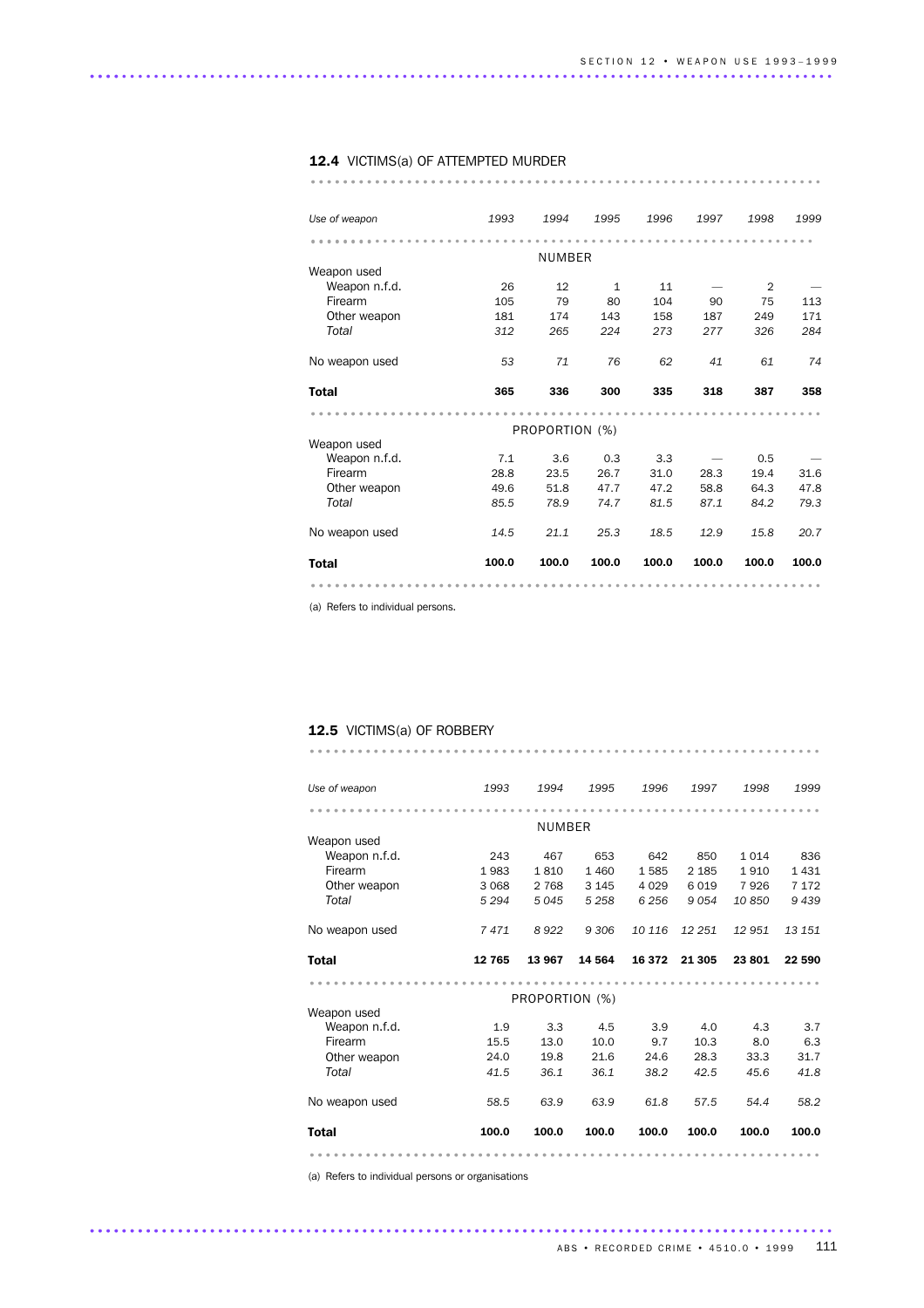## EXPLANATORY NOTES .............................

### INTRODUCTION

1 This publication presents national crime statistics relating to a selected range of offences that have become known to, and have been recorded by, police. These offences may have been reported by a victim, witness or other person, or they may have been detected by police. The statistics do not provide a total picture of crime, as not all crime comes to the attention of the police. In order to gain a more comprehensive picture of the nature and extent of crime, these statistics should be complemented with information from other sources such as crime victim surveys. In addition, care should be taken in interpreting police statistics as fluctuations in recorded crime may be a reflection of changes in community attitudes in reporting crime, changes in police procedures or changes in crime reporting systems, rather than a change in the incidence of criminal behaviour.

2 The aim of national crime statistics is to provide comparable data across jurisdictions (i.e. States and Territories). These statistics are indicators of the level and nature of recorded crime in Australia and provide a basis for measuring changes over time.

3 In order to ensure comparability between jurisdictions, the statistics have been compiled according to national standards. These have been developed by the Australian Bureau of Statistics (ABS) in collaboration with each police force, an Advisory Group of expert users and a Board of Management comprising Police Commissioners and senior officers of the Commonwealth Government and State Governments.

4 The national offence definitions and counting rules (see paragraphs 26–39) vary from those used in each jurisdiction. Hence, the statistics presented in this publication may be different to those published by police forces in individual States and Territories. National crime statistics are compiled on a victim basis in that they count the number of victims for each offence category rather than the number of breaches of the criminal law.

5 Given the diverse capacities of the statistical information systems used by each police force, a staged approach has been adopted in the production of national crime statistics. Only those offence categories for which comparable national standards have been developed are presented. The Stage 1 dataset, used in the 1993 and 1994 national crime statistics publications, consists of 11 offence categories, the initial type of location (refer to Glossary) where the criminal incident occurred, and information on the use of a weapon in the commission of offences. The Stage 2 dataset, introduced in the 1995 national crime statistics publication, includes the additional offence categories of assault and other theft with a dissection of unlawful entry with intent (UEWI) into UEWI involving the taking of property and UEWI—other. Age and sex of the victim, and the relationship of offender to victim were also introduced at this stage. The Stage 3 dataset, introduced in 1996, includes outcome of police investigation statistics for selected offences. Additional data concerning crime will be progressively added to the national collection as comparability is achieved.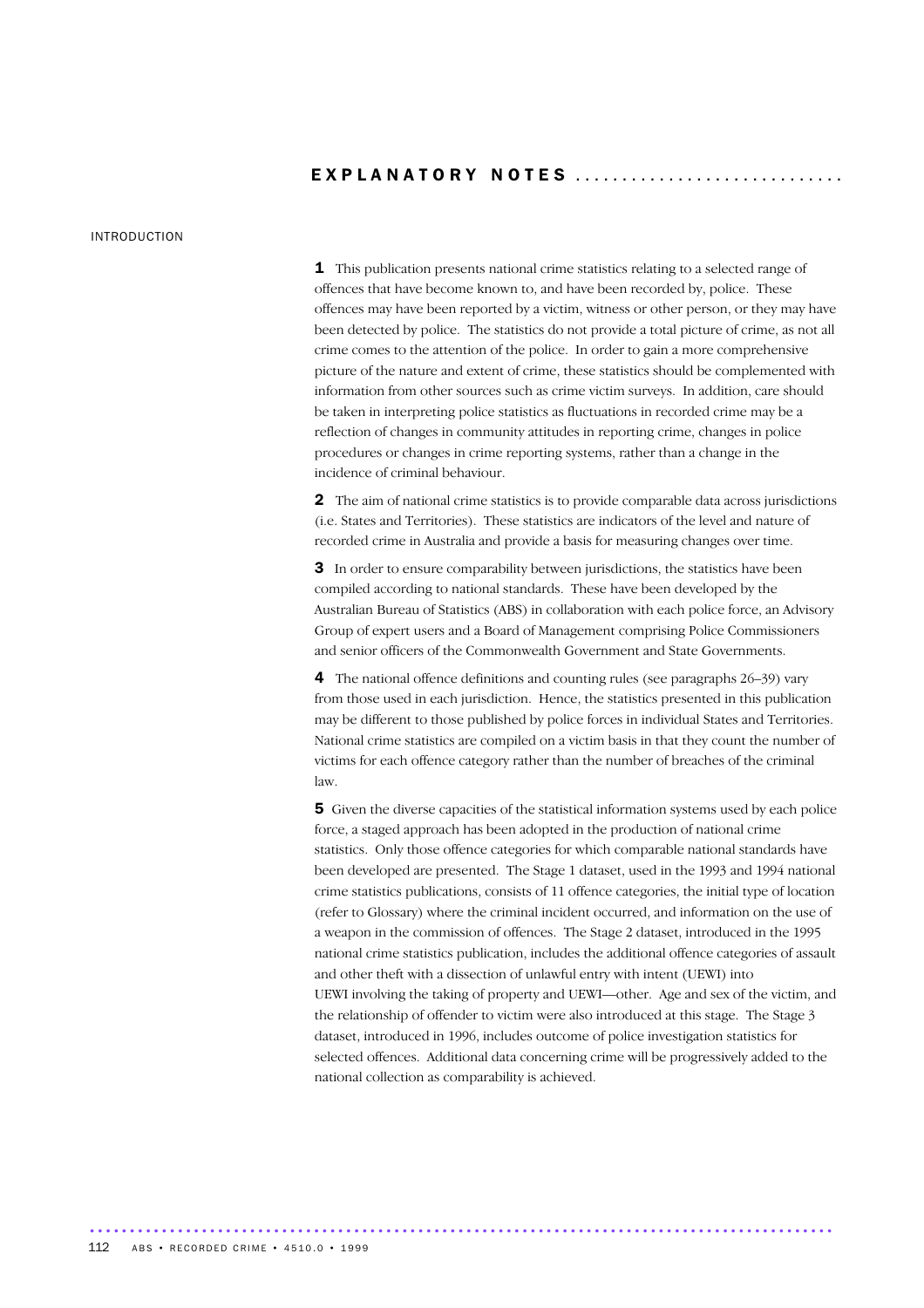# OUTCOME OF INVESTIGATIONS 6 Outcome of investigations represents the status that a police investigation has reached after a period of 30 days has elapsed since the offence was recorded by police. DATA SOURCE 7 Data are derived from the information recorded on official crime reports prepared by police. The practices used to record information relating to offences range from paper documents to online computer systems. REPORTING AUTHORITIES 8 The reporting authorities are the police forces of the States and Territories of Australia. They are responsible for recording information about offences that have been reported, and collating statistics in accordance with national requirements. 9 National requirements specify that offences should be counted in the State or Territory in which the offence occurred, regardless of which law enforcement agency completes the crime report or undertakes the investigation. There is some indication that this may not always be the case, particularly for offences such as motor vehicle theft which occur near State and Territory borders. However, investigations suggest that the problem is small. REFERENCE DATE 10 National crime statistics are compiled on the basis of the date an offence is reported. This corresponds to either the date the offence was reported to police by a member of the public or when it was detected by police. The report date may not necessarily be the date when the offence occurred. This is particularly so for homicide and related offences and sexual assault offence categories, where in some instances the time lag between when the offence(s) occurred and the report/detection date may be substantial. 11 Statistics produced on the basis of date recorded may be affected over time by variable lags in completing and/or processing some crime reports. Where offences reported in the reference year are not processed for inclusion in the national statistics until the following year, revised data are included in subsequent publications and footnoted accordingly. REFERENCE PERIOD 12 National crime statistics are produced annually on a calendar-year basis. The reference period for this publication relates to offences that have been reported between 1 January and 31 December 1999. Tables 1.3 and 1.4 provide annual data for

............................................................................................. .....

1999 and 1998 respectively (including revisions where they have been advised).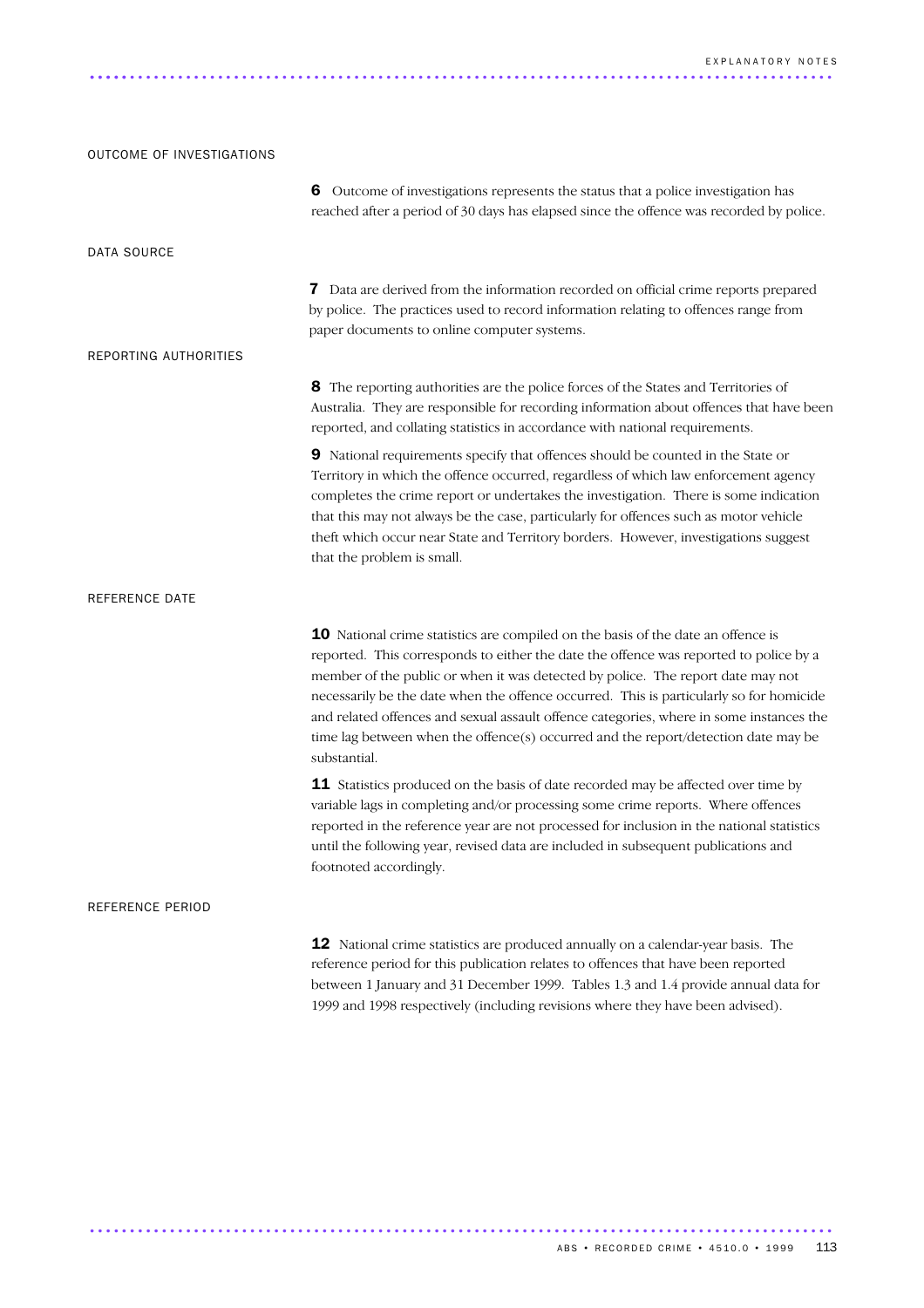### CLASSIFICATIONS

**SCOPE** 

**13** The offence categories used for national crime statistics in this publication are based on the *Australian Standard Offence Classification (ASOC)* (Cat. no. 1234.0). The ASOC was released in October 1997 following a complete review of the previous classification, the ABS *Australian National Classification of Offences (ANCO)* (Cat. no. 1234.0). The ASOC was implemented into the recorded crime statistics collection from 1 January 1999 and provides a uniform national statistical framework for classifying offences.

**14** In allocating offences to the national offence classification, it is first determined whether the offence is within the scope of the collection and then in which offence category it should be included. Offences are classified according to national definitions. This standardises offence categories and overcomes jurisdictional differences in laws and offence classifications. The national offence definitions are descriptive and may not correspond with legal or police offence definitions.

15 The offence categories included in the national crime statistics collection in respect of 1999 include murder, attempted murder, manslaughter and driving causing death, assault, sexual assault, kidnapping/abduction, robbery, blackmail/ extortion, unlawful entry with intent (UEWI), motor vehicle theft and other theft. Offences against Commonwealth laws processed under Commonwealth jurisdiction are excluded from the scope of the collection.

16 With the exception of the motor vehicle theft offence category, statistics for the offence categories in the national crime statistics collection relate to completed offences and attempted offences (i.e. where the intent is not fulfilled). Attempted motor vehicle thefts are excluded from the collection due to difficulties in distinguishing these offences from criminal damage.

17 Attempts to commit an offence are classified to the same ASOC subdivision/group as completed offences. The only exception is for the murder and attempted murder subdivision where both offences are counted and published separately.

**18** The national crime statistics collection excludes:

- conspiracy offences: the local offence classifications used in jurisdictions do not generally enable the identification of the substantive offence category to which the conspiracy relates;
- threats to commit an offence: these differ from offences like robbery, kidnapping/abduction and blackmail/extortion wherein an element of threat is implicit in the nature of the crime. (Note: the exception to this is assault, where threats of assault are included in counts of assault offences); and
- aid, abet and accessory offences: these offences relate to the role of offenders in connection with an offence and are not considered to be offences committed directly against a victim.

19 Offences may include those which at a later point in time are determined to be unfounded (i.e. false or baseless) or are withdrawn by the complainant. Data on the status of the recorded offences (outcome of investigations) are included in this publication.

............................................................................................. 114 ABS • RECORDED CRIME • 4510.0 • 1999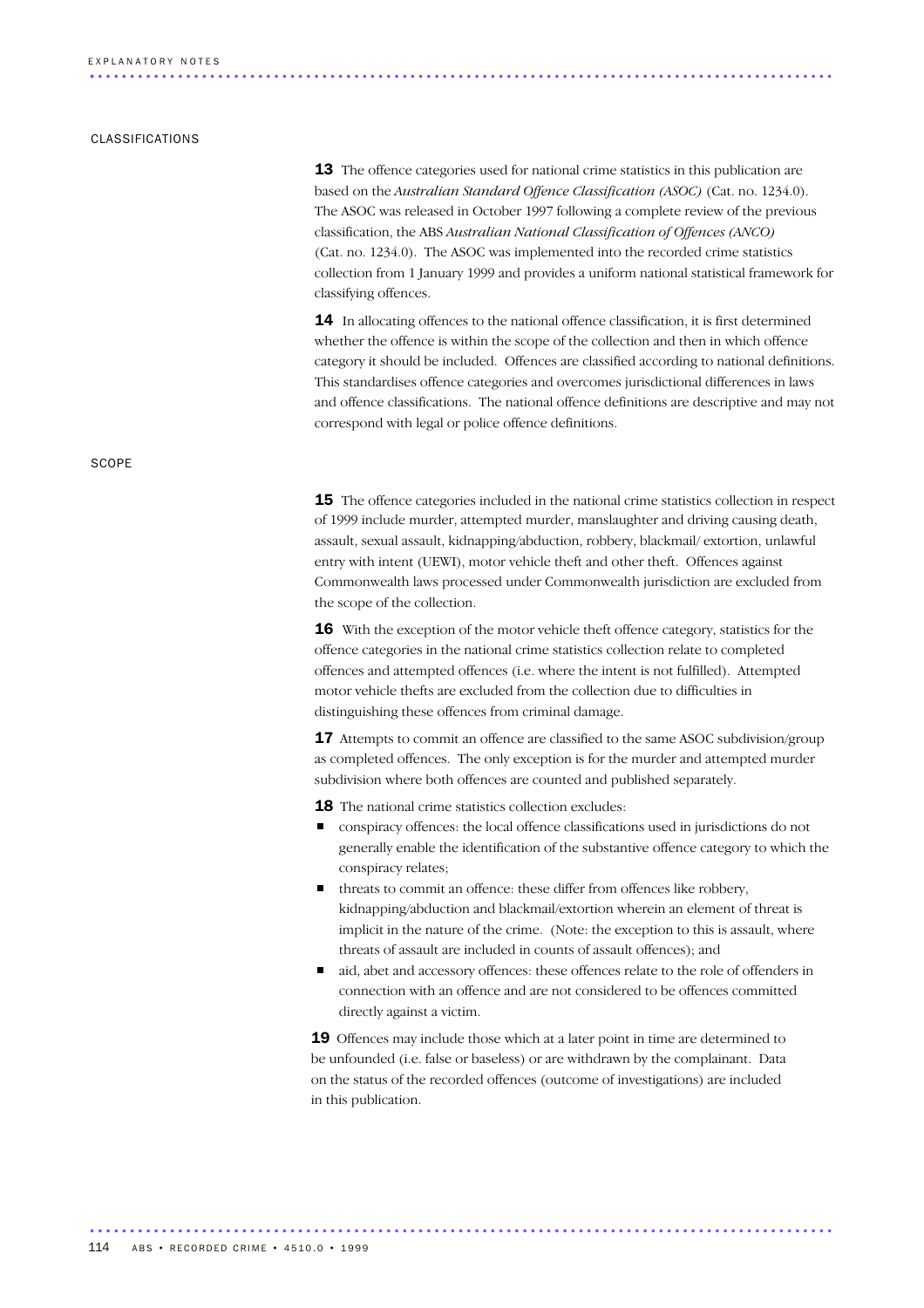### RATES

20 For all the offence categories, rates are presented per 100,000 of the Estimated Residential Population (ERP) for each of the States and Territories (refer *Australian Demographic Statistics, September Quarter 1999* (Cat. no. 3101.0)). As the population changes over time, the denominator used for the calculation of rates will vary, depending on the reference period. The ERP for the midpoint of each reference period is used to calculate the rates. Yearly rates for the period 1 January to 31 December 1999 have been calculated on the basis of the June 1999 ERP, while the June 1998 ERP is used for the period from 1 January to 31 December 1998.

21 Rates enable comparisons of offence categories to be made across the States and Territories. Rates expressed per 100,000 persons generally accord with international and State and Territory practice.

**22** The risk of victimisation varies depending on the age and sex of the victim. These statistics include details of the age and sex of the victim, and age and sex specific victimisation rates have been included. These are calculated using estimates of the age and sex breakdown of the population. Similarly, for offences such as robbery, where the victim may be a person or an organisation, victimisation rates have been provided for person victims and total victims.

23 For certain offence categories, care should be taken when interpreting crime rate statistics. Expressing crime rates in terms of the total population is appropriate for offence categories such as murder, assault and kidnapping/abduction, where the victim is a person. However, for property crimes such as UEWI and motor vehicle theft, it may be more appropriate to express rates in terms of the number of residential dwellings, which is approximated by the number of residential households, and the number of motor vehicle registrations in each State and Territory, respectively. For this reason, alternative rates have been calculated and presented for the offence categories of UEWI and motor vehicle theft.

24 Victims of UEWI offences occur in all location types. A household estimate is used to calculate the victimisation rate of UEWI offences related to residential locations. A household usually resides in a private dwelling and about 97% of the usual resident population in Australia are resident in private dwellings. As the household estimate is calculated based on usual residence in private dwellings, it can be used as an indicator for the number of residential dwellings. For 1999 and 1998 data, calculations were based on household estimates from the *Australian Demographic Statistics, September Quarter 1999* (Cat. no. 3101.0).

25 The most recent motor vehicle registration census data as at 31 October 1998 is used to calculate the victimisation rate of motor vehicle theft. Rates are calculated using total registered motor vehicles including motor cycles (refer *Motor Vehicle Census, Australia* (Cat. no. 9309.0)).

### COUNTING METHODOLOGY

26 With the implementation of the ASOC for the *Recorded Crime, Australia, 1999*, data for each offence category has been presented at the offence category level (refer to Glossary), without further disaggregation at the ASOC Group level for the assault, sexual assault, robbery and other theft offence categories.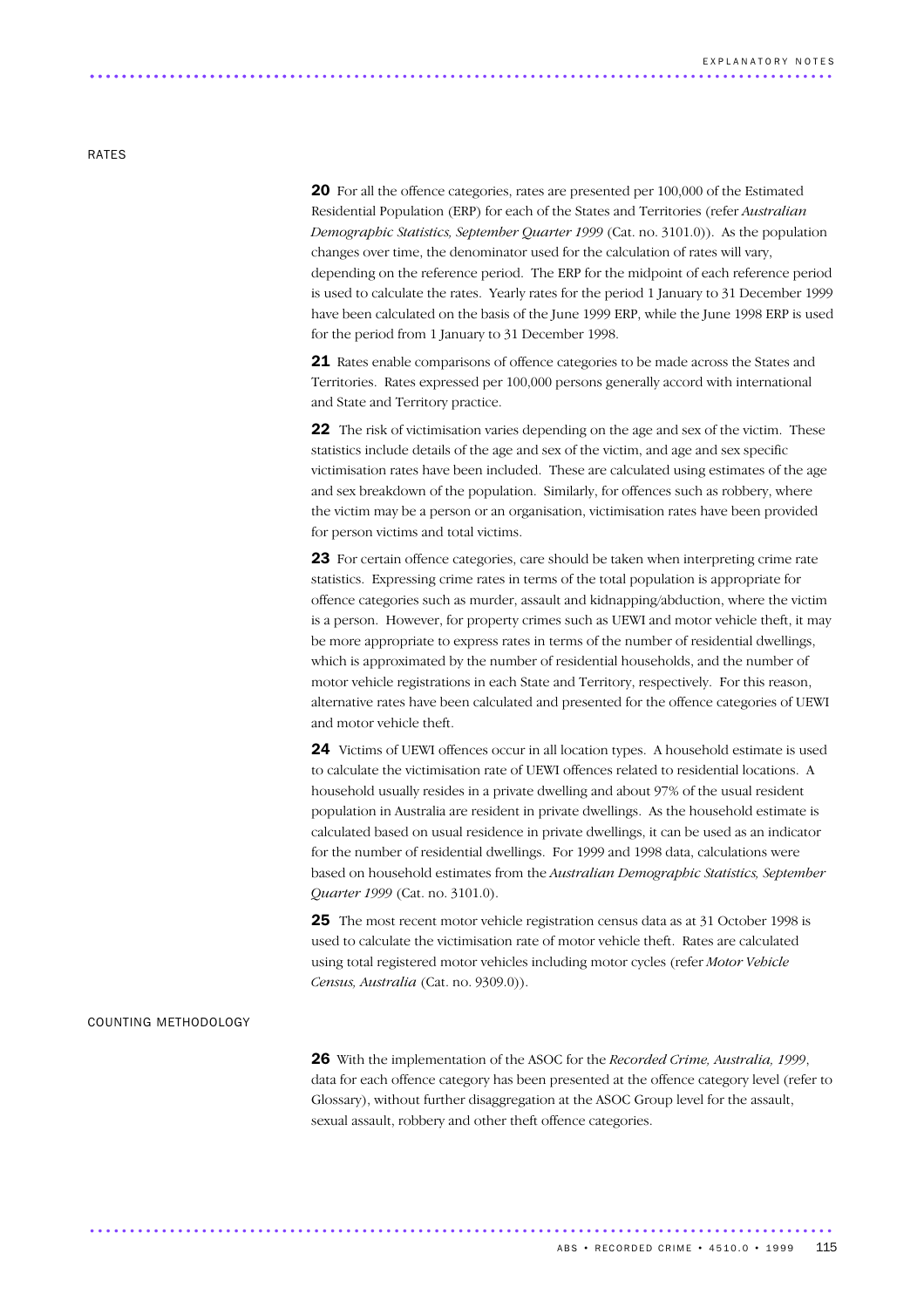### COUNTING METHODOLOGY *continued*

 27 The national counting rule is that for each victim within a distinct criminal incident, count the most serious offence per national offence category. It is important to remember that the definition of a victim varies according to the type of offence (refer to Glossary). The most serious offence within a national offence category is that classified to the ASOC group having the lowest numerical code.

 For the homicide offence category, murder (0111) is the most serious offence group. For the assault offence category, aggravated assault (0211) is the most serious offence. For the sexual assault offence category it is aggravated sexual assault (0311), for the robbery offence category it is aggravated robbery (0611) and for the other theft offence category it is theft of motor vehicle parts/contents (0811). The other offence categories included in the collection are not disaggregated further and hence identification of the most serious offence is not necessary. For some offences, such as assault and sexual assault, individuals may be the victims of repeated offences during any counting period. These statistics provide counts of victims for each recorded incident.

 28 National crime statistics measure the number of victims per national offence category for offences recorded by police during the reference period. They do not attempt to measure:

- the total number of distinct victims reported to police, since the same victim may be counted more than once within a reference period. This occurs when a victim is subjected to multiple offences belonging to different national offence subdivisions, either in the same criminal incident or across different criminal incidents. For example, a victim who has been kidnapped, raped and murdered will be counted three times according to the national counting rule; once in the kidnapping/ abduction offence category, once in the sexual assault offence category, and once in the homicide offence category. Alternatively, a victim may be counted more than once within the same national offence category if the multiple offences relate to different criminal incidents or are reported to police at different times;
- the total number of offences recorded by police. Not all types of offences are included in the national crime statistics collection. Furthermore, if a criminal incident involves multiple offences which belong to the same national offence category and are committed against the same victim, only one count is included in the national crime statistics. For example, national crime statistics would count one sexual assault for a victim who has been both raped and indecently assaulted; or
- the charges resulting from a criminal incident (e.g. aid and abet or accessory offences).

### SINGLE OFFENCE INCIDENTS

29 For offences classified to the homicide offence category, one offence is counted per person per incident.

30 For offences classified to the assault offence category, one offence is counted per person per incident.

31 For offences classified to the sexual assault offence category, one offence is counted per person per incident. Thus, if a victim is subjected to multiple sexual assaults within an incident (e.g. due to attacks by several offenders or being repeatedly assaulted by the same offender) only one offence is counted. Similarly, only one offence is counted where multiple offences of the same type (e.g. long-term sexual abuse) occur to the same victim repeatedly over a period of time (refer to Glossary definition of criminal incident). However, if the victim reports the offences to police at different times, then a count is made for each separate report. .............................................................................................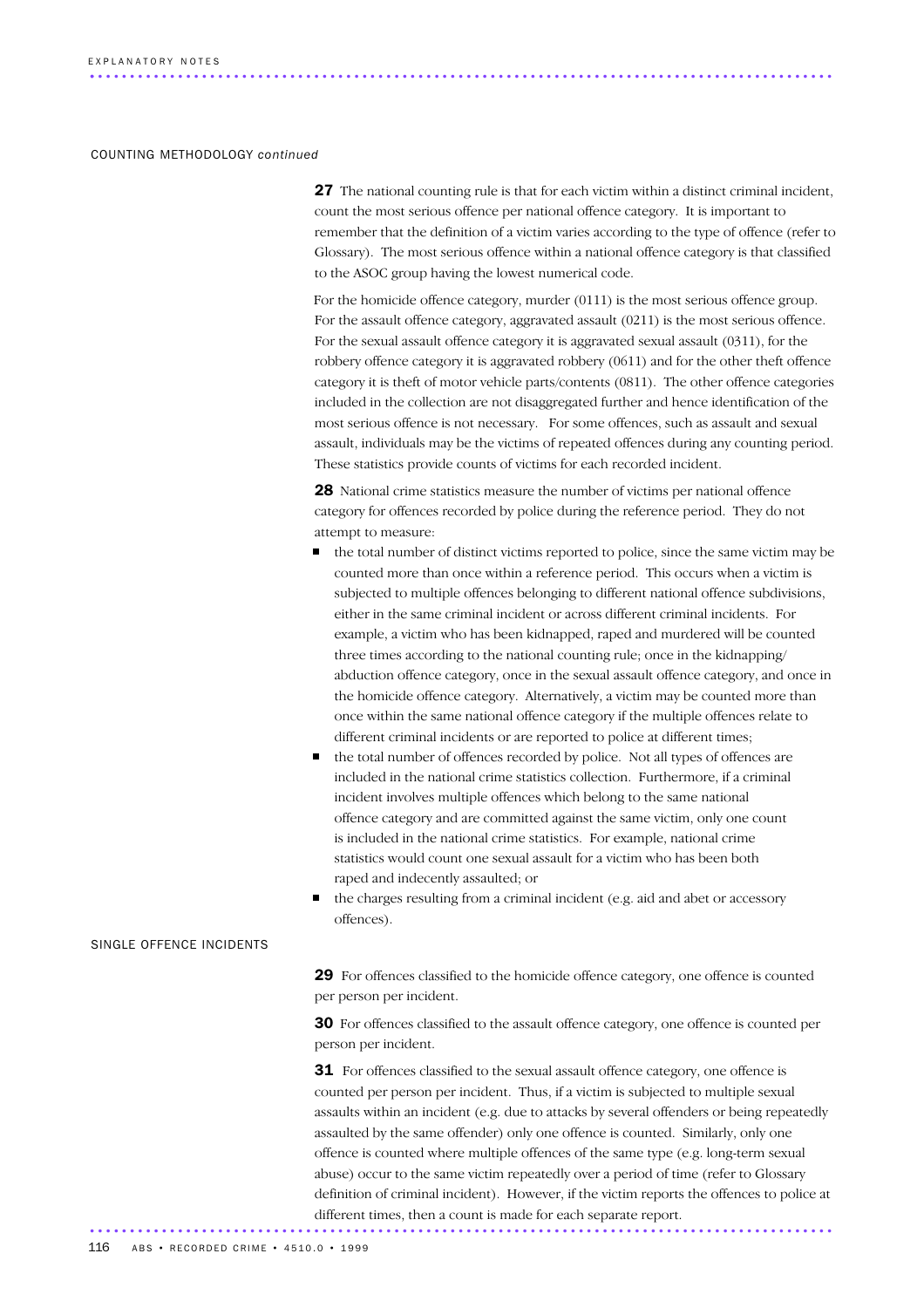### SINGLE OFFENCE INCIDENTS *continued*

32 For offences classified to the kidnapping/abduction offence category, one offence is counted per person per incident.

33 For offences classified to the robbery offence category, one offence is counted per person/organisation per incident (refer to definition of victim for robbery). For example, if a bank with several customers present is robbed, this is counted as one robbery with the victim being the bank. If personal property is also taken from two customers, there are three victims, the bank and the two customers, hence the number of robberies counted is three.

34 For offences classified to the blackmail/extortion offence category, one offence is counted per person/organisation per incident.

35 For offences classified to the UEWI offence category, one offence is counted per place/premise (refer to Glossary) per incident. A place/premise can consist of either a single structure (e.g. house), part of a single structure (e.g. flat) or multiple structures (e.g. farmstead with house, barns and sheds). The same property containing the same structure(s) can be counted differently depending on the occupancy arrangements at the time. The following guidelines relate to the counting of UEWI offences:

- For UEWI to multiple structures on the same property and having the same occupant(s), one victim is counted regardless of the number of separate structures entered. Examples include UEWI to: house, attached or unattached garage and the backyard shed located on the one property; warehouses occupied by a sole organisation located on same property.
- For UEWI to multiple structures on the same property but occupied by more than one household or organisation, one is counted for each separate household or organisation. Where a business premise has an attached residence that is occupied by the same person(s), the registered business is considered to be a separate victim.
- For UEWI to individual areas in a building that are rented, leased or occupied separately, one is counted for each separate tenant. For example, in a block of 10 flats which are leased by 10 different tenants where three flats are unlawfully entered, there is a count of three. If unlawful entry to the building itself is recorded, an additional offence of UEWI to that building is counted. Examples include UEWI to: apartments in one building; flats in a block of flats; offices of a number of commercial firms in a business building; offices of individual professionals within one building; offices of different companies in a warehouse; shops in a shopping complex; hotel rooms; motel units; and lodging houses.

36 For offences classified to the motor vehicle theft offence category, one offence is counted per motor vehicle per incident. For example, if five cars are stolen from a car yard, this is counted as five motor vehicle thefts. Note: the national crime statistics collection excludes attempted motor vehicle theft.

37 For offences classified to the other theft offence category, one offence is counted per person/organisation per incident.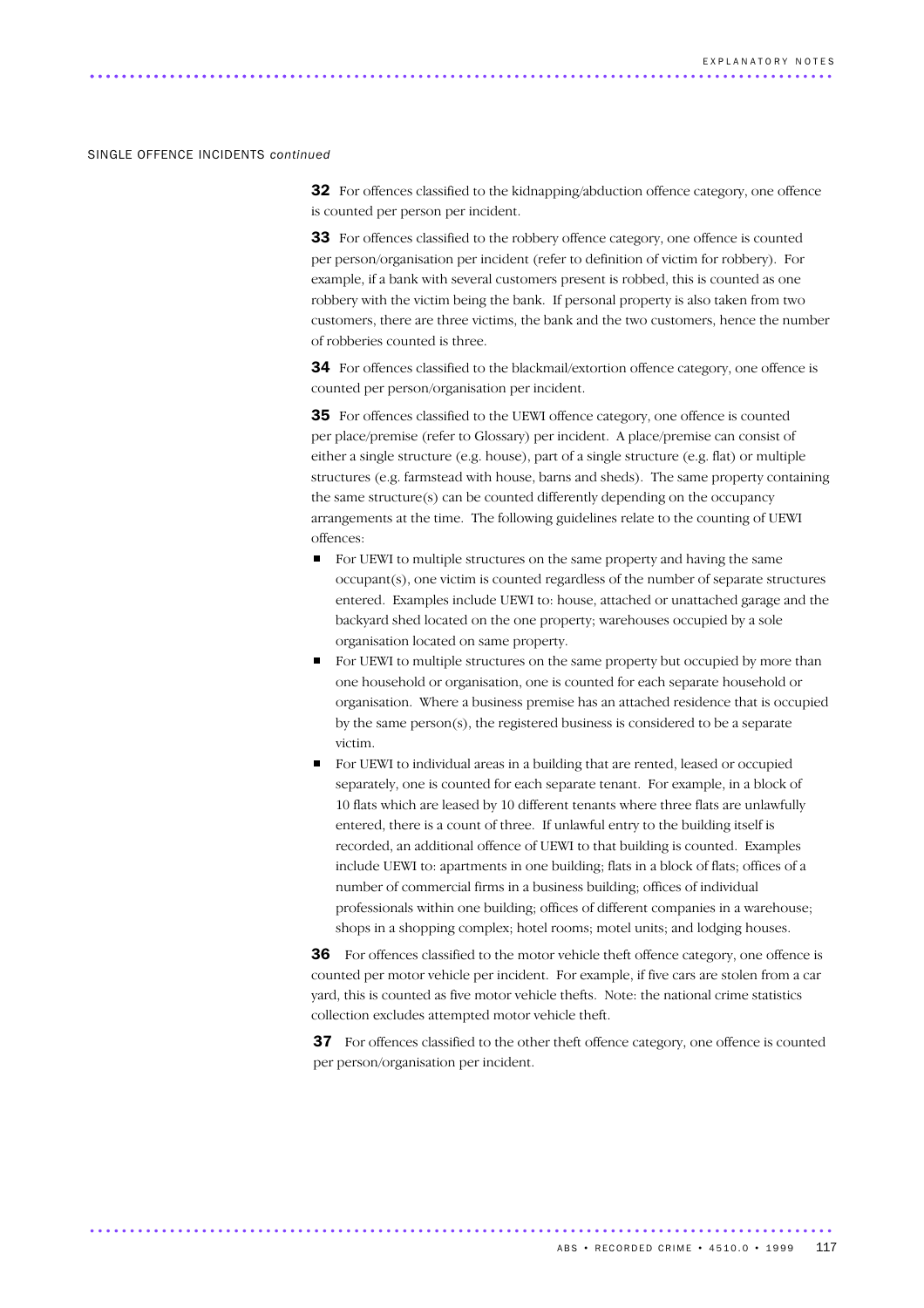### E X P L A N A T O R Y N O T E S ............................................................................................. .

### MULTIPLE OFFENCE INCIDENTS

38 For incidents where the same victim is subjected to multiple offences belonging to different offence categories, one offence, the most serious, is counted within each offence category. For example, if a person is kidnapped and then raped by two offenders, one kidnapping/abduction and one sexual assault would be counted.

### DATA COMPARABILITY

39 National crime statistics are compiled in order to maximise comparability of offence statistics across jurisdictions. Although jurisdictional differences have been mainly overcome through the introduction of national standards, some legislative, interpretive and processing differences inevitably remain. As part of its quality assurance program, the ABS, in conjunction with statistical staff of each State and Territory police force, is in the process of conducting detailed analyses of legislative, interpretive and procedural differences between the jurisdictions in order to further improve comparability of national crime statistics.

### RELATED PUBLICATIONS

### ABS publications

40 Other ABS publications which may be of interest include: *Australian Demographic Statistics* (Cat. no. 3101.0)—issued quarterly *Australian Social Trends* (Cat. no. 4102.0)—issued annually *Australian Standard Offence Classification, 1997* (Cat. no. 1234.0)—irregular *Causes of Death, Australia* (Cat. no. 3303.0)—issued annually *Corrective Services, Australia* (Cat. no. 4512.0)—issued quarterly *Crime and Safety, Australia, April 1993* (Cat. no. 4509.0)—irregular *Crime and Safety, Australia, April 1998* (Cat. no. 4509.0)—irregular *Crime and Safety, New South Wales* (Cat. no. 4509.1)—issued annually *Crime and Safety, Queensland* (Cat. no. 4509.3)—irregular *Crime and Safety, South Australia* (Cat. no. 4509.4)—irregular *Crime and Safety, Victoria* (Cat. no. 4509.2)—irregular *Crime and Safety, Western Australia* (Cat. no. 4509.5)—irregular *Higher Criminal Courts, Australia* (Cat. no. 4513.0)—issued annually *Motor Vehicle Census, Australia* (Cat. no. 9309.0)—issued annually

41 Current publications produced by the ABS are listed in the *Catalogue of Publications and Products* (Cat. no. 1101.0) and the list is available on the ABS internet site <URL: http//www.abs.gov.au>. The ABS also issues, on Tuesdays and Fridays, a *Release Advice* (Cat. no. 1105.0) which lists publications to be released in the next few days. The Catalogue and Release Advice are available from any ABS office.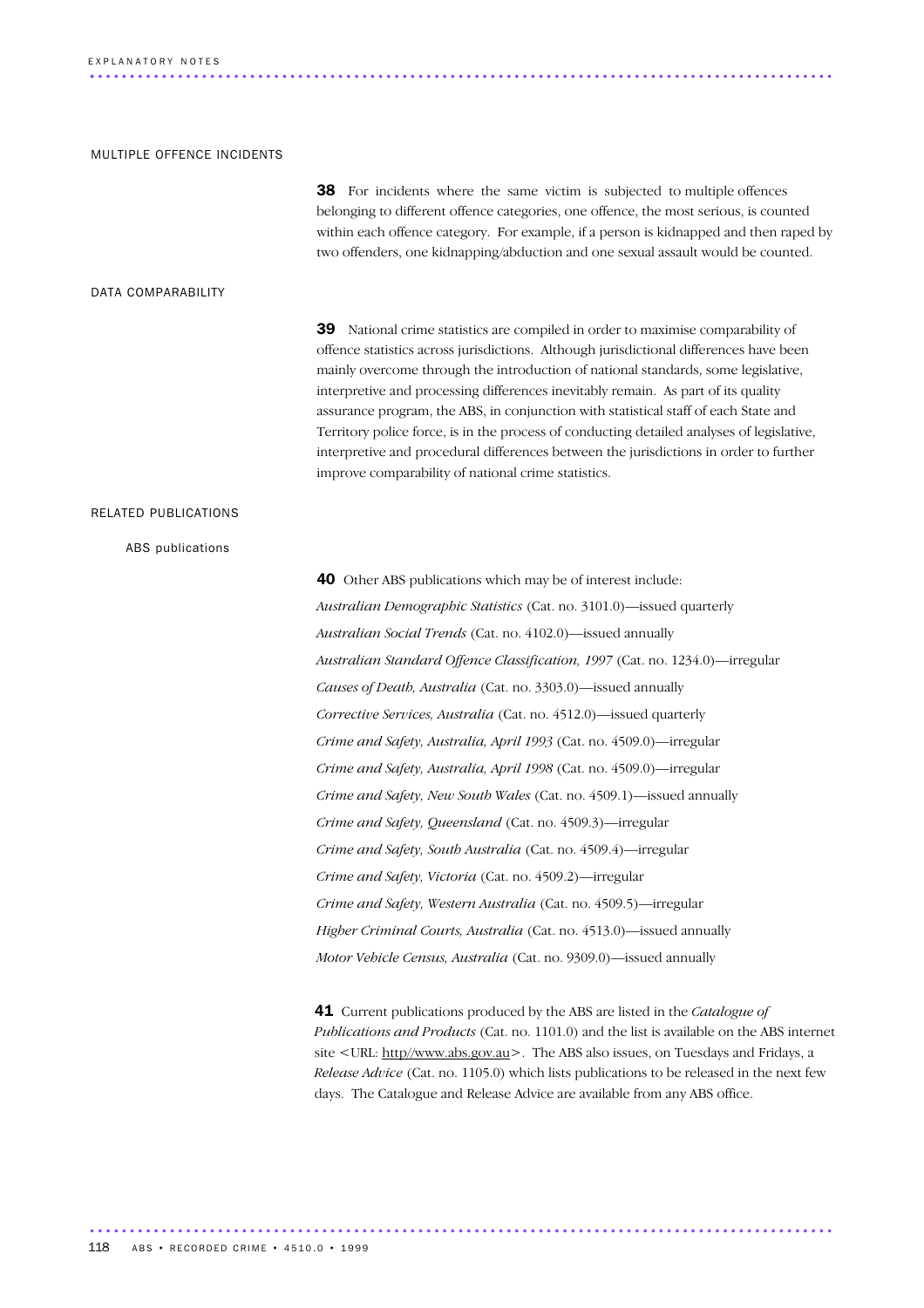Non-ABS publications

42 Non-ABS sources which may be of interest include:

Australian Federal Police, *Annual Report*

- Australian Institute of Criminology*, List of Publications* <URL: http://www.aic.gov.au>
- Crime Research Centre, University of Western Australia, *Crime and Justice Statistics for Western Australia*
- NSW Bureau of Crime Statistics and Research, *New South Wales Recorded Crime Statistics*

Northern Territory Police, Fire and Emergency Services, *Annual Report*

- Office of Crime Statistics, South Australia, *Crime and Justice in South Australia*
- Prisoners in Australia, 1998, *A Report for the Corrective Services Ministers' Council by the National Corrective Services Statistics Unit, Australian Bureau of Statistics, June 1999*

Queensland Police Service, *Statistical Review*

Report on Government Services, *Steering Committee for the Review of Commonwealth/State Service Provision*, *Annual Report*

South Australian Police Department, *Statistical Review Annual Report*

Tasmanian Department of Police and Emergency Services and the State Fire Commission, *Annual Report*

Victoria Police, *Crime Statistics*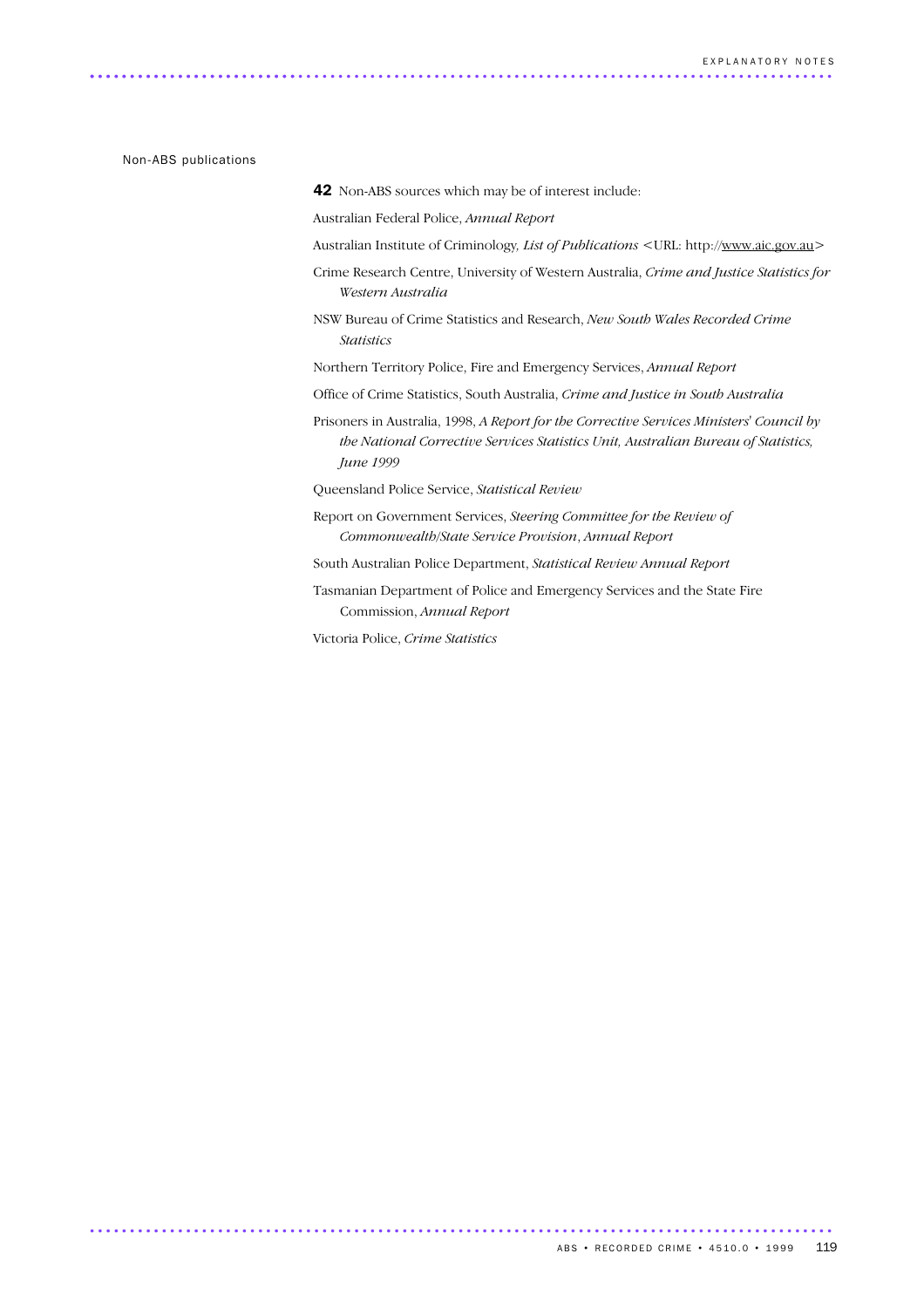### INTRODUCTION

# A P P E N D I X C O M P A R A B I LITY WITH RECORDED CRIME STATISTICS PUBLISHED PRIOR TO 1999

1 A number of changes occurred during the course of the 1999 collection cycle for the recorded crime statistics. The most important of these was the change in the classificatory basis of the offences in the collection, from the Australian National Classification of Offences (ANCO) to the Australian Standard Offence Classification (ASOC). Several agencies used the opportunity of implementing the ASOC to review and update the computer programs used to extract recorded crime statistics from their crime recording systems. In addition, two Police agencies implemented new crime reporting and recording systems from which the national statistics are derived. The purpose of this Appendix is to detail these changes.

2 The ABS, in consultation with the National Crime Statistics Advisory Group and Police Services in all States and Territories, has attempted to make this transition as smooth as possible in order to maintain data comparability. Nevertheless, users should be aware of the differences between the statistical series published from 1993 to 1998, and those presented in the current publication. The 1999 recorded crime statistics are comparable with previous published data for all offence categories, except other theft counts for Victoria (see paragraph 17) and assault, robbery and other theft counts for the Northern Territory (see paragraphs 13–15). The 1999 and 1998 recorded crime statistics published in this publication for Western Australia are not comparable with previous published data for assault, sexual assault, kidnapping/abduction, robbery, blackmail/extortion and other theft counts (see paragraphs 6 and 9).

### NEW OFFENCE CLASSIFICATION

3 Crime data published in the recorded crime statistics for the years 1993 to 1998 were based on the ANCO. This classification was issued in 1985 and remained essentially unchanged until 1997. In October 1997, following an extensive review of the ANCO and consultation with a wide range of users, the ABS released a substantially restructured and extended offence classification, the ASOC (Cat. No. 1234.0). In 1998, the National Crime Statistics Unit (NCSU) commenced revision of the mapping of local police offence codes to comply with the offence definitions outlined in the ASOC. This revised mapping resulted in small changes for some jurisdictions, however, for most jurisdictions the impact on data comparability with previous years is negligible.

4 Prior to the 1999 publication, victim counts for armed robberies were collected based on the specific local police offence code used for robbery incidents where weapon use was involved. Due to the implementation of the ASOC for the 1999 recorded crime statistics and onward, victim counts for armed and unarmed robberies are derived from the item of 'weapon use in the commission of offences'. There has been no impact on the comparability of victim counts of armed and unarmed robberies with previous data.

5 Statistical staff in all State and Territory Police Services have made every possible effort to provide the recorded crime statistics for 1998 according to ASOC-based standards. The 1998 recorded crime statistics included in this publication for Victoria, Queensland, South Australia and Western Australia are under ASOC-based standards, whilst New South Wales, Tasmania, the Northern Territory and the Australian Capital Territory are under ANCO-based standards. .............................................................................................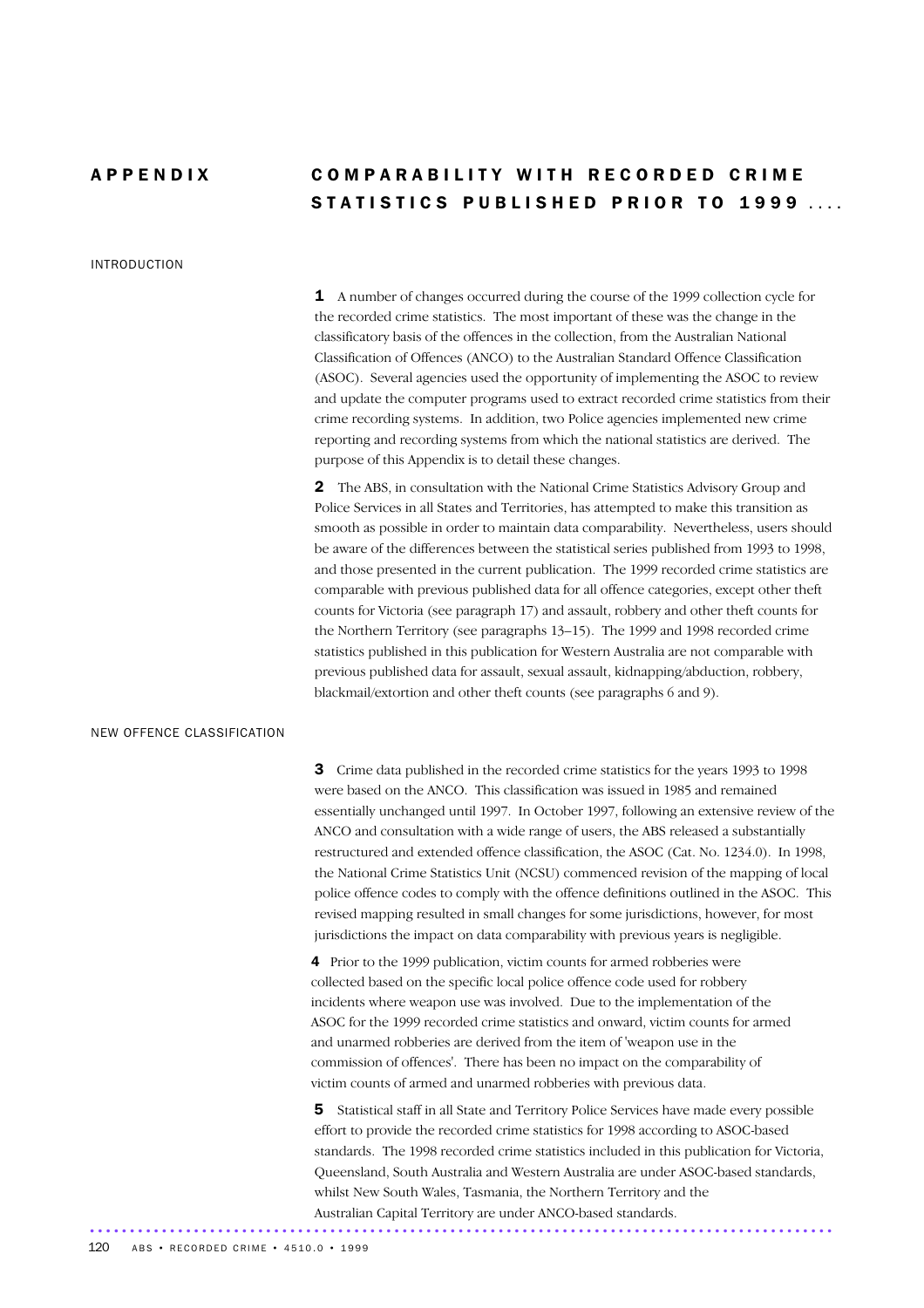6 After reviewing the mapping of local police offence codes to the ASOC, the NCSU in consultation with the Western Australia Police Service and the Crime Research Centre, University of Western Australia, have made the following changes to some of the local police offence codes included in the assault and other theft offence categories for Western Australia. As a result of the changes outlined below, the data recorded in the assault and other theft offence categories for Western Australia are not strictly comparable with previous years.

- Assault: under the ANCO-based standards the offences of 'Annoy/intimidate by violence' and 'Make serious threat to cause fear' were included in assault for Western Australia. However, incidents described under these two offences are not in line with the definition of assault in the ASOC. Therefore, these two offences have been excluded from assault offence category under the ASOC-based standards. An additional two offences are now included in assault offence category, these being 'Act intended to injure' and 'Act intended to cause grievous bodily harm'.
- Other theft: under the ANCO-based standards the offence of 'Lost or stolen' was included in other theft for Western Australia. Incidents included in this offence category are ambiguous and may not necessarily constitute criminal offences. Thus, this offence has now been removed from other theft under the ASOC-based standards.

### REVIEW OF EXTRACTION PROGRAM OR SYSTEMS FOR THE RECORDED CRIME STATISTICS

7 Several police agencies used the implementation of the ASOC for recorded crime statistics as an opportunity to review all aspects of the extraction programs or systems relating to compliance with national standards and classifications.

8 In late 1999, Tasmania Police modified their Call Centre Offence Reporting System (CCORS) and Crime Analysis System (CAS) to incorporate the ASOC, retrospective to January 1999. During this process a revision of counting rules and national classifications was also undertaken. It is expected that the 1999 recorded crime statistics for Tasmania will be comparable with previous years.

9 The Western Australia Police Service conducted a comprehensive review of its recorded crime statistics extraction program. During this process a number of anomalies were identified for the offence categories of sexual assault, kidnapping/abduction, robbery and blackmail/extortion. For example, prior to the 1999 publication, attempted kidnapping/abduction offences had not been included in the counts for kidnapping/abduction, and one of the robbery offences, 'Demand property by threat with intent to steal' had been included in blackmail/extortion. Therefore, the 1999 and revised 1998 recorded crime statistics contained in this publication are not strictly comparable with previous years.

### CHANGES IN CRIME RECORDING INFORMATION SYSTEMS

10 Recorded crime statistics are compiled from data extracted from the computer information systems used by police for crime recording, and changes to these systems are a source of potential non-comparability in the statistics. Monitoring system changes, reviewing data extraction procedures and ensuring appropriate mapping from agency-specific offence codes to the national codes are important elements of the work of the NCSU.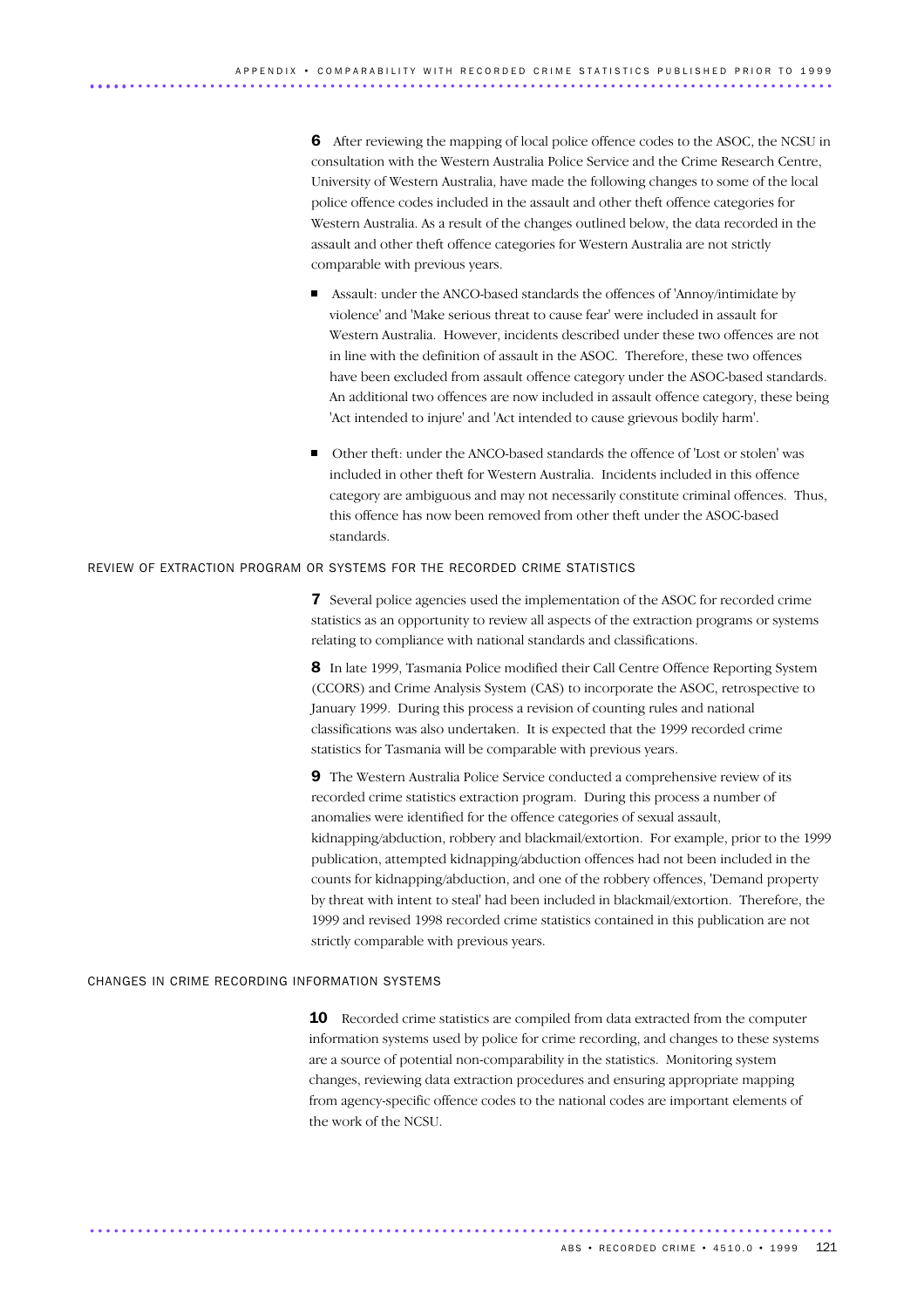### CHANGES IN CRIME RECORDING INFORMATION SYSTEMS *continued*

11 In December 1998, the Australian Capital Territory Police Service introduced the Police Realtime Online Management and Investigation System (PROMIS), to replace its Computer Online Policing System (COPS). Both the COPS and PROMIS require that Australian Capital Territory Police enter crime report information online. Therefore the recording practices have not been changed since the introduction of PROMIS, however, there were some changes to the way that recorded crime data items were encoded in both systems.

12 The procedures for recording unlawful entry with intent (UEWI) offences in PROMIS differ from the previous system. In COPS, the identification of UEWI—property offences are based on the police officer recording both a burglary offence and a theft offence. PROMIS contains a specific field for recording stolen property, and therefore the recording of theft offences is no longer required to separately identify whether property theft is involved in UEWI.

**13** In May 1999, the Northern Territory Police Service introduced a variant of the PROMIS, replacing the Crime and Property System (CAPS). Under CAPS, the Northern Territory Police completed hardcopy crime reports which were then submitted for data entry at a central point. In contrast, the Northern Territory PROMIS requires that police enter crime report information online.

**14** With the introduction of new recording practices, and relevant educational and training programs in the Northern Territory, there will be a transitional period as police become familiar with the new practices and system, which may impact on the data. Therefore, the recorded crime data extracted from PROMIS may not be directly comparable with data published in previous years.

**15** Changes in recording procedures have created difficulties in extracting assault. robbery and other theft victim counts for incidents involving multiple victims of the same offence category in the Northern Territory. As a result, the victim counts for assault, robbery and other theft offence categories are not directly comparable with previous published data and with other States and Territories. The victim records and counts for homicide and related offences, sexual assault, motor vehicle theft and UEWI have been manually examined and are in accordance with national standards.

### CHANGES IN REPORTING PROCEDURES

16 The New South Wales Police Service introduced a 24 hour call centre operation for the reporting of non-traumatic crime (e.g. break and enter, stealing). The Police Assistance Line (PAL) covered the south western portion of Sydney from February 1999 and was State-wide in December 1999.

### CHANGES IN RECORDING PRACTICES

**17** Theft of motor vehicle parts or contents is one of the offences included in the other theft offence category. In late 1998, Victoria Police introduced a new recording practice for offences related to theft of motor vehicle parts or contents. Under this new recording practice, incidents where a motor vehicle was stolen and later recovered with parts or contents missing are treated in the following way. If the offender is unknown, or is known to be the same person who committed the motor vehicle theft offence, a crime report is not created for the offence of theft of motor vehicle parts or contents. As a result, the data included in the other theft offence category for Victoria for 1999 is not directly comparable with the previous years and with other States and Territories. However, Victoria Police is confident that it can comply with the national standards regarding theft of motor vehicle parts or contents offences for future recorded crime statistics publications. .............................................................................................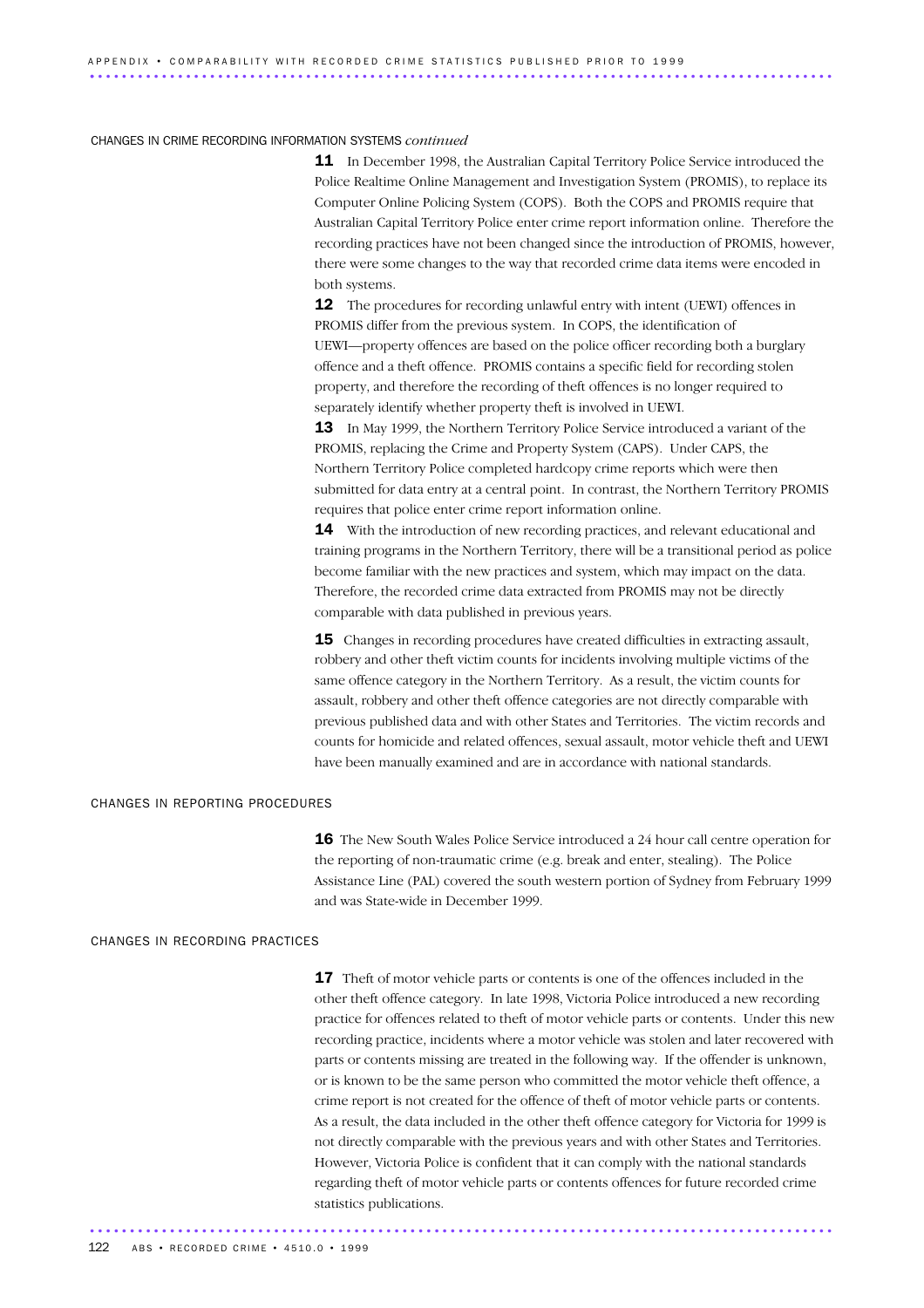| Assault                                                            | Assault is the direct infliction of force, injury or violence upon a person, including<br>attempts or threats, providing the attempts/threats are in the form of face-to-face<br>direct confrontation and there is reason to believe that the attempts/threats can<br>be immediately enacted.                                                                                                                                                                                                                                                                                                                                                                                                 |
|--------------------------------------------------------------------|-----------------------------------------------------------------------------------------------------------------------------------------------------------------------------------------------------------------------------------------------------------------------------------------------------------------------------------------------------------------------------------------------------------------------------------------------------------------------------------------------------------------------------------------------------------------------------------------------------------------------------------------------------------------------------------------------|
| Attempted murder                                                   | Attempted murder is the attempt to unlawfully kill another person by any means,<br>act or omission.                                                                                                                                                                                                                                                                                                                                                                                                                                                                                                                                                                                           |
| Australian National<br><b>Classification of Offences</b><br>(ANCO) | The ANCO is a hierarchical classification which orders offence types into an<br>exhaustive list of mutually exclusive categories. The ANCO consists of three<br>levels: divisions, subdivisions and groups. For national crime statistics purposes,<br>victims are counted at the subdivision level. For the murder and attempted<br>murder, manslaughter and driving causing death, robbery and UEWI<br>subdivisions, the statistics are further disaggregated into groups.                                                                                                                                                                                                                  |
| Australian Standard<br><b>Offence Classification</b><br>(ASOC)     | The ASOC is a hierarchical classification developed by the ABS for use in the<br>collection and publication of crime and justice statistics. It provides a<br>classificatory framework for the comparison of statistics on offences across<br>Australia. It replaces the ANCO and resulted both from the need to update the<br>existing classification and to address its recognised deficiencies.                                                                                                                                                                                                                                                                                            |
| Blackmail/extortion                                                | Blackmail/extortion is to demand or unlawfully obtain money, property or any<br>other item of value, or a service either tangible or intangible, not from the<br>immediate possession of the victim but through coercive measures. It may<br>include the use or threat of force, misuse of authority (including threat of<br>criminal prosecution), or the threat of destruction of the victim's reputation or<br>social standing at some time in the future, if the demands are not met. Note: it is<br>distinguished from robbery in that there is the threat of further or continued<br>coercive measures in the future instead of, or in addition to, an immediate threat.                |
| Criminal incident                                                  | A criminal incident consists of one or more offences (and their related victims<br>and offenders) which are grouped into the same unique occurrence if they are<br>committed by the same person or group of persons and if:<br>• they are part of actions committed simultaneously or in sequence over a<br>short period of time at the same place; or<br>• they are part of interrelated actions; that is, where one action leads to the<br>other or where one is the consequence of the other $(s)$ ; or<br>$\bullet$ they involve the same action(s) repeated over a long period of time against<br>the same victim $(s)$ and come to the attention of the police at one point in<br>time. |
| Driving causing death                                              | Driving causing death is the unlawful killing of a person caused through culpable,<br>dangerous or negligent driving.                                                                                                                                                                                                                                                                                                                                                                                                                                                                                                                                                                         |
| Homicide                                                           | This is a recorded crime statistics offence category which includes the ASOC<br>groups of murder (0111), attempted murder (0121), manslaughter (0131) and<br>driving causing death (0132).                                                                                                                                                                                                                                                                                                                                                                                                                                                                                                    |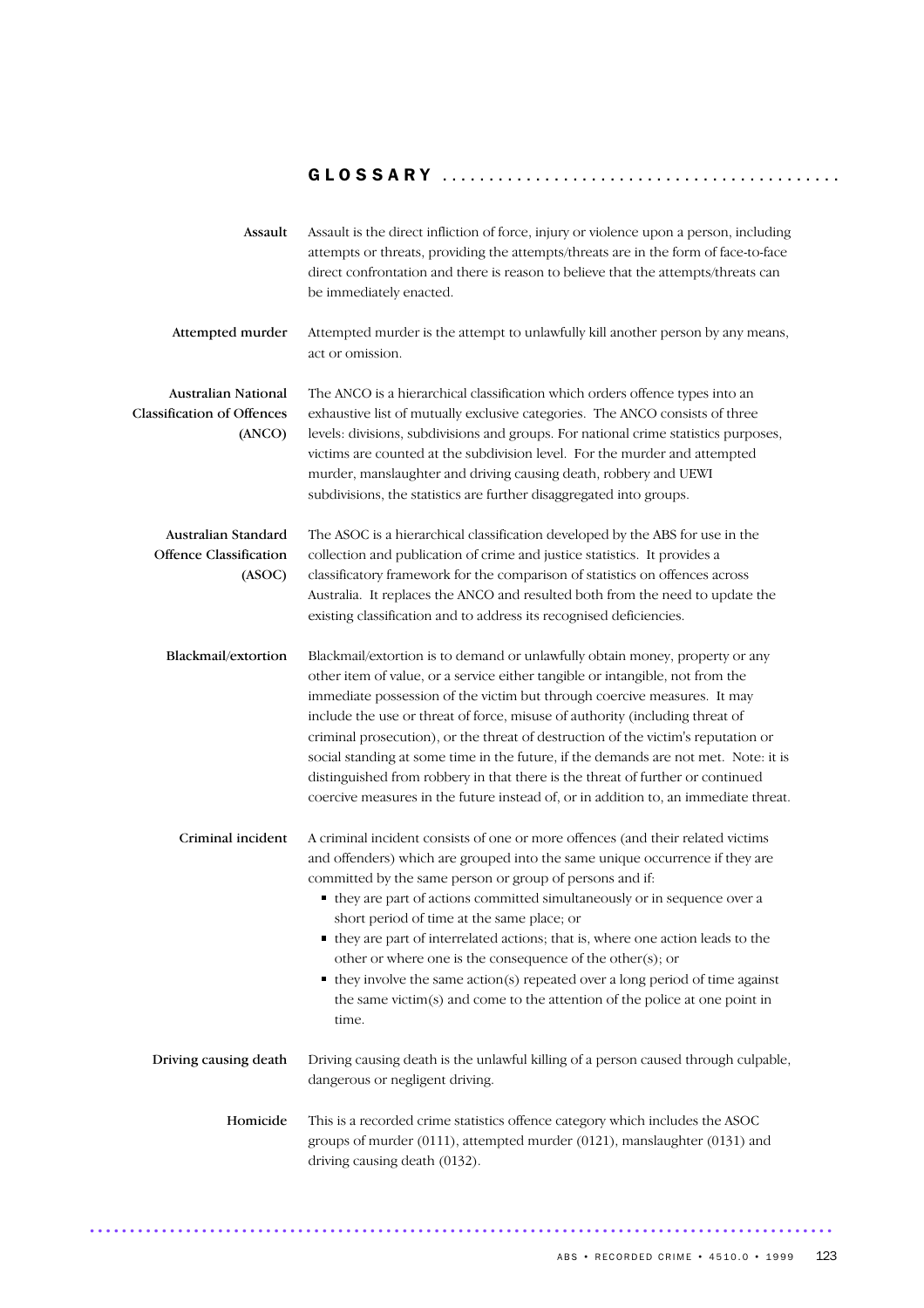| Kidnapping/abduction      | Kidnapping/abduction is the unlawful seizing or taking away of another person:<br>quark against that person's will; or<br>• against the will of any parent, guardian or other person having lawful custody<br>or care of that person.                                                                                                                                                                                                                                                                                                                                                                                 |
|---------------------------|-----------------------------------------------------------------------------------------------------------------------------------------------------------------------------------------------------------------------------------------------------------------------------------------------------------------------------------------------------------------------------------------------------------------------------------------------------------------------------------------------------------------------------------------------------------------------------------------------------------------------|
| Manslaughter              | Manslaughter is the unlawful killing of a person caused:<br>• without intent to kill, usually as a result of a careless, reckless or negligent<br>act;<br>· intentionally but due to extreme provocation; or<br>• when in a state of mind that impairs the capacity to understand or control<br>one's actions.                                                                                                                                                                                                                                                                                                        |
| Motor vehicle theft       | Motor vehicle theft is the taking of a motor vehicle unlawfully or without<br>permission. This excludes damaging and tampering/interfering with a motor<br>vehicle. Note: attempted motor vehicle theft is not included.<br>For the purposes of defining motor vehicle theft, a motor vehicle is a<br>self-propelled vehicle that runs on land surface (but is not restricted to rails or<br>tram lines) and is eligible for registration for use on public roads. This includes<br>but is not limited to: car; motorcycle; campervan; truck; lorry; bus; grader;<br>tractor.                                         |
| Murder                    | Murder is the wilful killing of a person either intentionally or with reckless<br>indifference to life.                                                                                                                                                                                                                                                                                                                                                                                                                                                                                                               |
| Offence                   | An offence is an act considered prima facie to be in breach of the criminal law.                                                                                                                                                                                                                                                                                                                                                                                                                                                                                                                                      |
| Offence category          | An offence category is a broad class of offences which generally corresponds to<br>the ASOC subdivisions.                                                                                                                                                                                                                                                                                                                                                                                                                                                                                                             |
| Other theft               | Other theft is the taking of another person's property with the intention of<br>depriving the owner of the property illegally and without permission, but without<br>force, threat of force, use of coercive measures, deceit or having gained unlawful<br>entry to any structure even if the intent was to commit theft. Note: Property can<br>include vehicles other than motor vehicles. Other theft includes the ASOC<br>groups of theft of motor vehicle parts or contents (0813), theft from a person<br>(0821), theft from retail premises (0823), theft, n.e.c. (0829) and illegal use of<br>property (0841). |
| Outcome of investigations | Outcome of investigations represents the stage that a police investigation has<br>reached after a period of 30 days has elapsed since the recording of the incident<br>by police. At the broad level, outcome of investigations is categorised in three<br>levels, Divisions 1, 2 and 3. Each Division is explained in more detail below.                                                                                                                                                                                                                                                                             |
|                           | Division 1-Investigation not finalised. Applies to offences which have not<br>been finalised, and no offender has been proceeded against at the time of<br>reporting the outcome. There has not been an explicit decision by<br>investigators, due to those conditions applying to outcomes in Divisions 2<br>and 3, to finalise the case. Division 1 includes:                                                                                                                                                                                                                                                       |
|                           | Investigation continuing—where the investigation remains open and<br>is being actively pursued by investigators; and<br>Investigation pending/suspended-where an investigation remains<br>open and is not being actively investigated, but would be reopened if<br>new evidence emerged.                                                                                                                                                                                                                                                                                                                              |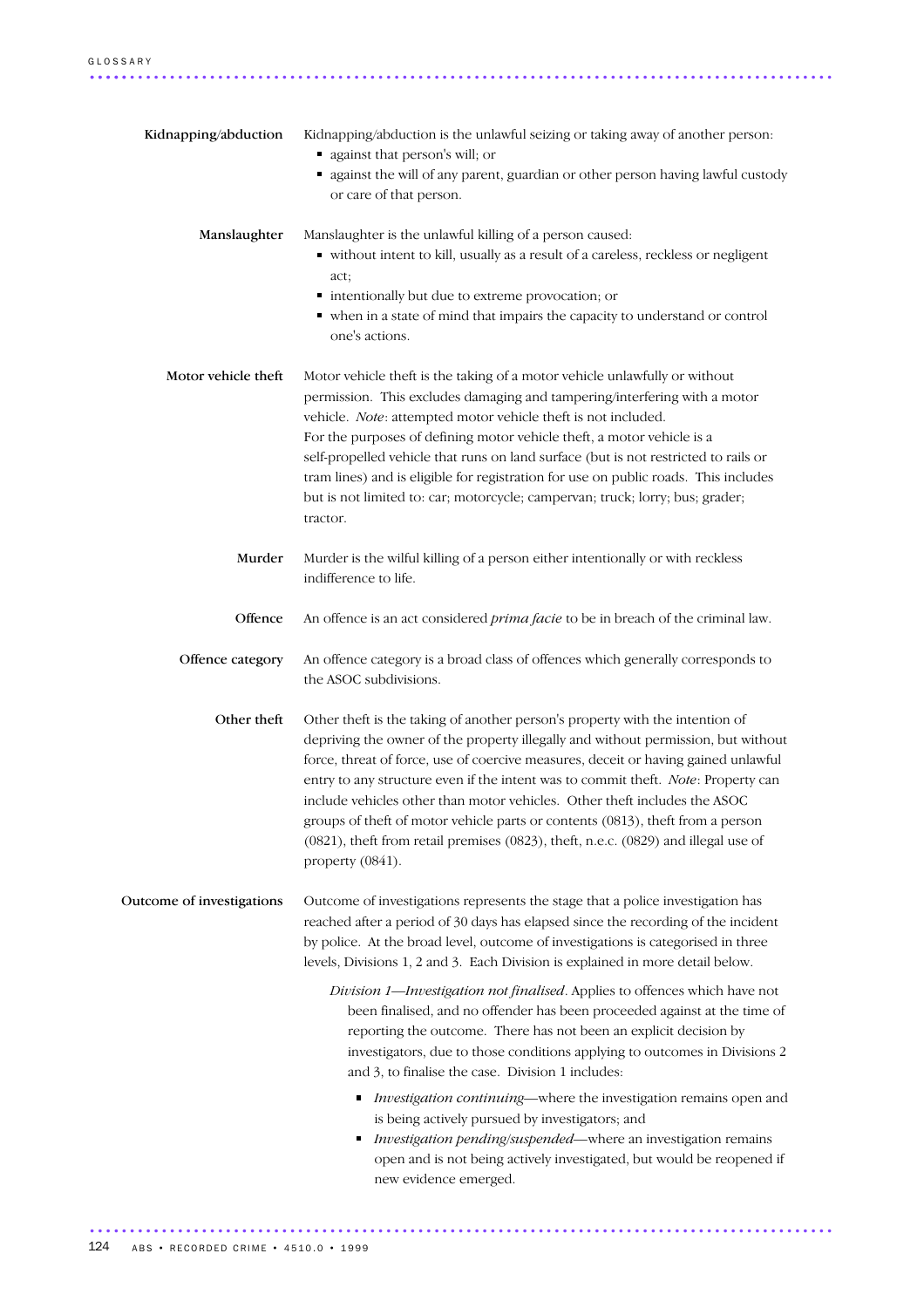### Outcome of investigations *continued*

*Division 2—Investigations finalised, no offender proceeded against*. Applies to those cases where an investigation has been finalised, but no offender has been proceeded against, due to the circumstances of the alleged offenders, or because the offence could not be verified, and the cases are unlikely to be reopened. Division 2 includes:

- *Unable to proceed*—where one or more alleged offenders have been identified but no action is able to be taken because of a statute bar applying, diplomatic immunity, incompetence of the alleged offender(s), death of the alleged offender, imprisonment or age of the alleged offender;
- *Lapsed*—where time limitations (such as a statute of limitations) have meant that an offender could not be proceeded against;
- *Unfounded*—refers to instances where a crime report is considered to have no foundation after investigation by police because the incident reported could not be substantiated, or the incident did not constitute an offence;
- *Withdrawn*—refers to instances where a crime report/complaint is withdrawn by a complainant/victim before court proceedings or other means of processing offenders commences; and
- *Other investigation finalised*—refers to instances other than those described above where an investigation is finalised without proceeding against an offender.

*Division 3—Investigation finalised, offender proceeded against*. Applies to offences which have been finalised, and at least one offender has been proceeded against at the time of reporting the outcome. Division 3 includes:

### *Court proceedings*

- *Arrest—*one or more alleged offenders are intended to be proceeded against by being brought to court by arrest;
- *Other court proceedings*—one or more alleged offenders are intended to be proceeded against by being brought to court by warrant, summons, notice to appear, etc.

### *Non-court proceedings*

- *Diversionary conference*—one or more alleged offenders are intended to be proceeded against by the convening of a diversionary or conciliation conference;
- *Caution*—one or more alleged offenders are intended to be proceeded against by the administration of a formal caution through some legal process other than court proceedings, a diversionary conference or caution; and
- *Other non-court proceedings*—one or more alleged offenders are to be proceeded against through some legal process other than court proceedings, a diversionary conference or caution.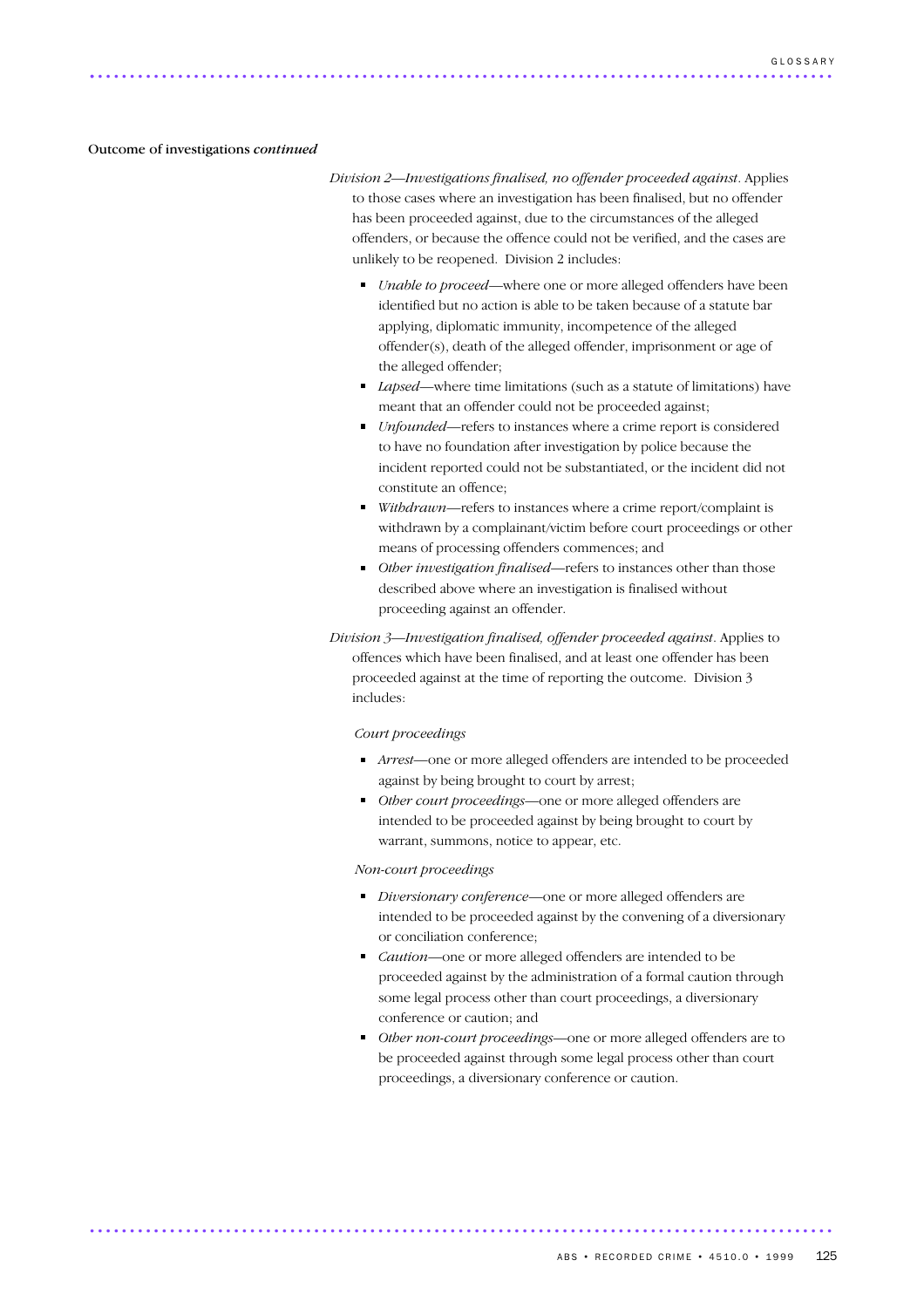| Relationship of offender to<br>victim | The relationship of offender to victim relates to only those offences where the<br>victim is a person. The relationship is recorded according to the victim's<br>perception of the relationship between the offender and the victim. In instances<br>involving multiple offenders, the offender identified by the victim, or reporting<br>officer, as the primary offender is used for determining the relationship of<br>offender to victim.                                                                                                                                                                                                                           |
|---------------------------------------|-------------------------------------------------------------------------------------------------------------------------------------------------------------------------------------------------------------------------------------------------------------------------------------------------------------------------------------------------------------------------------------------------------------------------------------------------------------------------------------------------------------------------------------------------------------------------------------------------------------------------------------------------------------------------|
| Robbery                               | Robbery offences involve the unlawful taking of property, with intent to<br>permanently deprive the owner of the property, from the immediate possession<br>of a person, or an organisation, or control, custody or care of a person,<br>accompanied by the use, and/or threatened use of immediate force or violence.<br>Robbery victims can therefore be persons or organisations.                                                                                                                                                                                                                                                                                    |
| Sexual assault                        | Sexual assault is a physical assault of a sexual nature, directed toward another<br>person where that person:<br>does not give consent; or<br>" gives consent as a result of intimidation or fraud; or<br>is legally deemed incapable of giving consent because of youth or<br>temporary/permanent incapacity.                                                                                                                                                                                                                                                                                                                                                          |
| Type of location                      | Type of location refers to the initial site where a criminal incident occurred. The<br>type of location is determined on the basis of use or function. Locations which<br>are multi-functional are categorised according to their primary function. The<br>only exception is a multi-functional location which includes the provision of<br>residential accommodation. Those parts used for residential purposes are<br>classified to 'residential' regardless of the main function of the location. For<br>example, a residential college within university grounds is coded to 'residential'<br>and not 'educational'. The following are type of location categories: |
|                                       | Residential location. A permanent or semi-permanent dwelling used for<br>private or commercial residential purposes. This definition may<br>encompass any surrounding land/yard connected to the dwelling,<br>together with any other structures existing at the location.                                                                                                                                                                                                                                                                                                                                                                                              |
|                                       | Residential location $n.f.d$ . The type of residential location is unspecified.                                                                                                                                                                                                                                                                                                                                                                                                                                                                                                                                                                                         |
|                                       | Dwelling n.f.d The type of dwelling is unspecified.                                                                                                                                                                                                                                                                                                                                                                                                                                                                                                                                                                                                                     |
|                                       | Dwelling-private. A self-contained room/suite of rooms intended for<br>long-term residential use. It can be a house, flat, part of a house, a room<br>or even a caravan. However, it may also be residential quarters attached<br>to shops or offices.                                                                                                                                                                                                                                                                                                                                                                                                                  |
|                                       | Dwelling-non-private. A non-private dwelling provides short-term or<br>long-term accommodation. It may or may not be self-contained.                                                                                                                                                                                                                                                                                                                                                                                                                                                                                                                                    |
|                                       | Outbuilding/residential land. Land and other structures (excluding<br>dwellings) which lie within the curtilage of a residential location.                                                                                                                                                                                                                                                                                                                                                                                                                                                                                                                              |
|                                       | Community location. The primary activity is the provision of<br>services/facilities for public use. This definition may encompass any<br>surrounding land/yard/car parking area, together with any other<br>structures existing at the location. Note: there are some locations which<br>provide services/facilities for public use that are classified elsewhere on<br>the basis of their primary function (e.g. parks and ovals are placed in the<br>category 'recreational' even though they are community locations).                                                                                                                                               |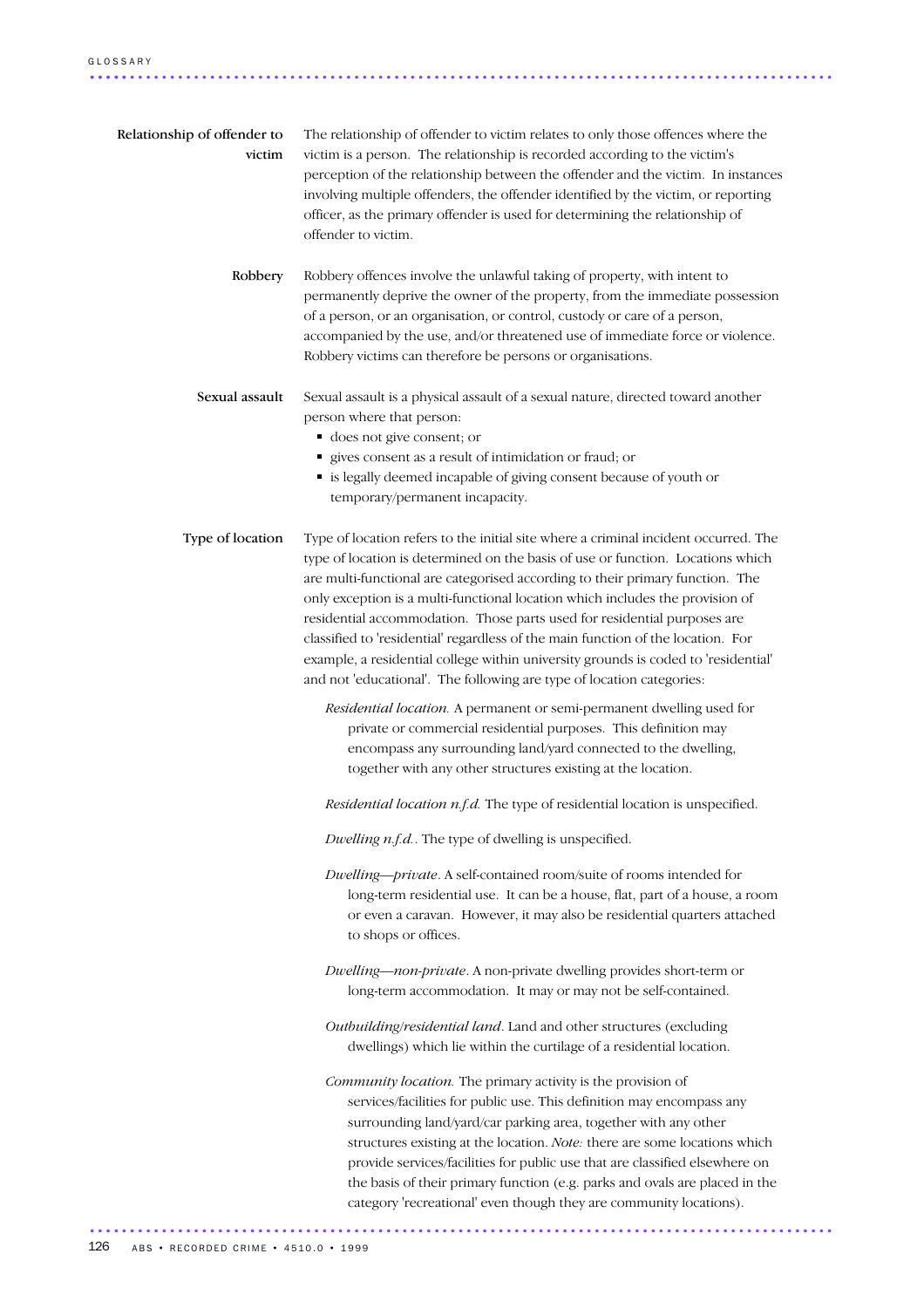### Type of location *continued*

*Community location n.f.d..* The type of community location is unspecified.

- *Educational*. The primary activity is the provision of educational service(s). This definition may encompass any surrounding land/yard/car parking area, together with any other structures existing at the location.
- *Health*. The primary activity is the provision of health service(s). This definition may encompass any surrounding land/yard/car parking area, together with any other structures existing at the location.
- *Religious*. The primary activity is the provision of religious service(s). This definition may encompass any surrounding land/yard/car parking area, together with any other structures existing at the location.
- *Transport*. The primary activity is the provision of transport services/facilities. This definition may encompass any surrounding land/yard/car parking area, together with any other structures existing at the location.
- *Transport n.f.d.*. The type of transport location is unspecified.
- *Terminal*. The primary activity is the provision of stopping/parking/docking space for transport vehicles/vessels. This definition may encompass any surrounding land/yard/car parking area, together with any other structures existing at the location.
- *Conveyance in transit*. A transport conveyance/vehicle that is in transit.
- *Car park*. The primary activity is the provision of parking space for motor vehicles (e.g. a commercial car park). *Note:* car parking areas that form part of another location should be classified to the location in question (e.g. the car park surrounding a shopping centre should be classified to 'retail').
- *Transport n.e.c.*. The type of transport location is specified but cannot be classified to any of the other 'transport' categories.
- *Justice.* The primary activity is maintenance of the law. This definition may encompass any surrounding land/yard/car parking area, together with any other structures existing at the location
- *Open space.* Open space refers to public space not reserved for specific functions. *Note:* there are some locations which are open spaces used by the community, but these may be classified elsewhere on the basis of their primary function (e.g. parks and ovals are placed in the category 'recreational' even though they are open spaces).
- *Street/footpath*. The primary activity is the passage of people. *Note:* locations that provide transport services/facilities should not be placed in this category, but in 'transport'.
- *Community location n.e.c.*. The type of community location is specified but cannot be classified to any of the other 'community location' categories.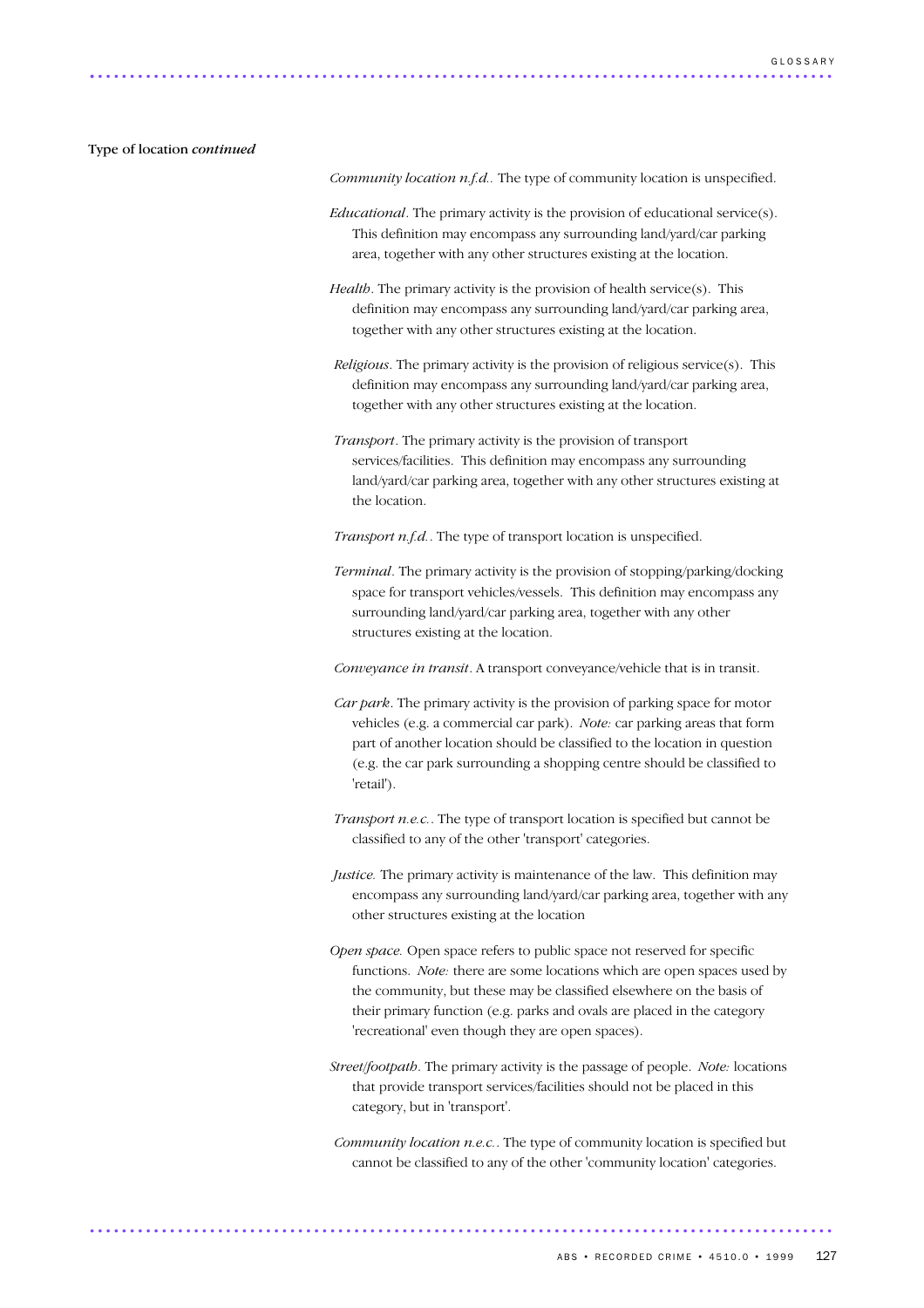Type of location *continued*

*Other location*. The primary activity cannot be classified to either the 'residential' or 'community' categories. This may encompass any surrounding land/yard/car parking area, together with any other structures existing at the location.

*Other location n.f.d.*. The type of 'other location' is unspecified.

- *Administrative/professional*. The primary activity is the provision of clerical, administrative or professional service(s). It includes office blocks or single offices, incorporating government departments, private organisations and sole proprietors. This definition may encompass any surrounding land/yard/car parking area, together with any other structures existing at the location.
- *Banking*. The primary activity is the provision of banking services. This definition may encompass any surrounding land/yard/car parking area, together with any other structures existing at the location.
- *Retail*. The primary activity is the selling of goods or the provision of services to customers for personal/household use. This definition may encompass any surrounding land/yard/car parking area, together with any other structures existing at the location (excludes chemist/pharmacy and service station).

*Retail n.f.d.*. The type of retail location is unspecified.

- *Chemist/Pharmacy*. The primary activity is the selling of pharmaceutical and other related products (e.g. prescription drugs or patent medicines, cosmetics or toilet preparations). This definition may encompass any surrounding land/yard/car parking area, together with any other structures existing at the location.
- *Service station*. The primary activity is the retailing of petrol. (Where the location is a combined service station/convenience store, the type of location should be determined by the primary function. For example, if the retailing of petrol is the primary function, then the location should be classified to service station. If the retailing of food and other items is the primary function, then the location should be classified to retail n.e.c.) This definition may encompass any surrounding land/yard/car parking area, together with any other structures existing at the location.
- *Retail n.e.c.*. The type of retail location is specified but cannot be classified to any of the 'retail' location categories.
- *Wholesale*. The primary activity is the selling of goods to commercial enterprises. This definition may encompass any surrounding land/yard/car parking area, together with any other structures existing at the location.
- *Warehousing/storage*. The primary activity is the provision of storage space. This definition may encompass any surrounding land/yard/car parking area, together with any other structures existing at the location.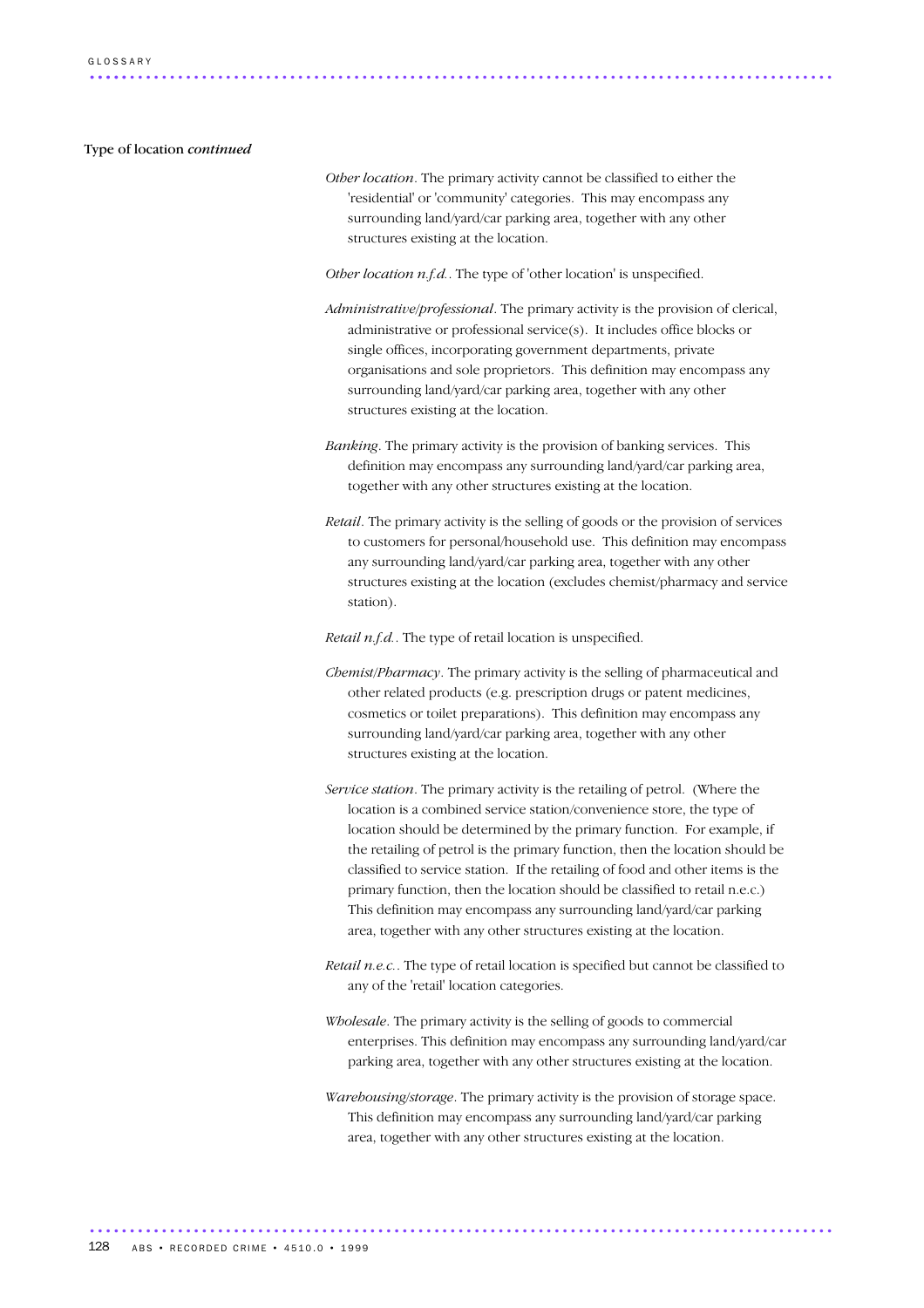### Type of location *continued*

- *Manufacturing*. The primary activity is the production of goods. This excludes primary industries. This definition may encompass any surrounding land/yard/car parking area, together with any other structures existing at the location.
- *Agricultural*. The primary activity is the production of crops and/or raising of livestock. This definition may encompass any surrounding land/yard/car parking area, together with any other structures existing at the location.
- *Recreational*. The primary activity is the provision of recreational facilities. This definition may encompass any surrounding land/yard/car parking area, together with any other structures existing at the location. (There are some locations that could be regarded as community locations which have been placed in the category recreational, on the basis of their primary function.)
- *Other location n.e.c.*. The type of other location is specified but cannot be classified to any of the other location categories.

*Unspecified location*. The location is unspecified or unknown.

Unlawful entry with intent UEWI is the unlawful entry of a structure with the intent to commit an offence. (UEWI) An offence includes theft, property damage and any offence against an individual. Entry is regarded as unlawful if the offender(s) has no lawful access to the structure. In some situations this is determined by time, in that some buildings or structures are only open to the public during certain hours and days of the week. *Note:* UEWI is distinguished from entering with unlawful intent whereby the intent was unlawful but the entry was not.

> Thus, entry associated with shoplifting (i.e. stealing from a shop during shopping hours), stealing from a house to which the offender has been invited and incidents where an offence such as stealing, property damage or assault occur when the offender has legitimate access to that structure, do not constitute the offence of UEWI. It is also distinguished from offences such as trespass whereby entry is unlawful but there is no intent to commit an offence.

The national offence category UEWI incorporates burglary, break and enter and some stealing offences and is broadly defined to include both forced and unforced entry into a structure. New South Wales and Queensland operate on the basis of break and enter legislation which is more narrowly defined than UEWI and is restricted to stealing offences where a forced entry/exit has occurred. Hence, stealing offences from a structure in New South Wales or Queensland which do not involve a forced entry/exit are recorded as stealings, thefts or larcenies and are included in the UEWI counts for national crime statistics purposes. For the remaining jurisdictions, such stealing offences that occur without a forced entry/exit fall within the scope of the offence type burglary (or a combination of burglary and break and enter offences in the case of South Australia, or unlawful entry in the case of the Northern Territory). The development of the UEWI national offence category overcomes the definitional differences that exist between jurisdictions (i.e. where an offence may be recorded as either burglary, break and enter or stealing depending on the State or Territory where the offence occurred).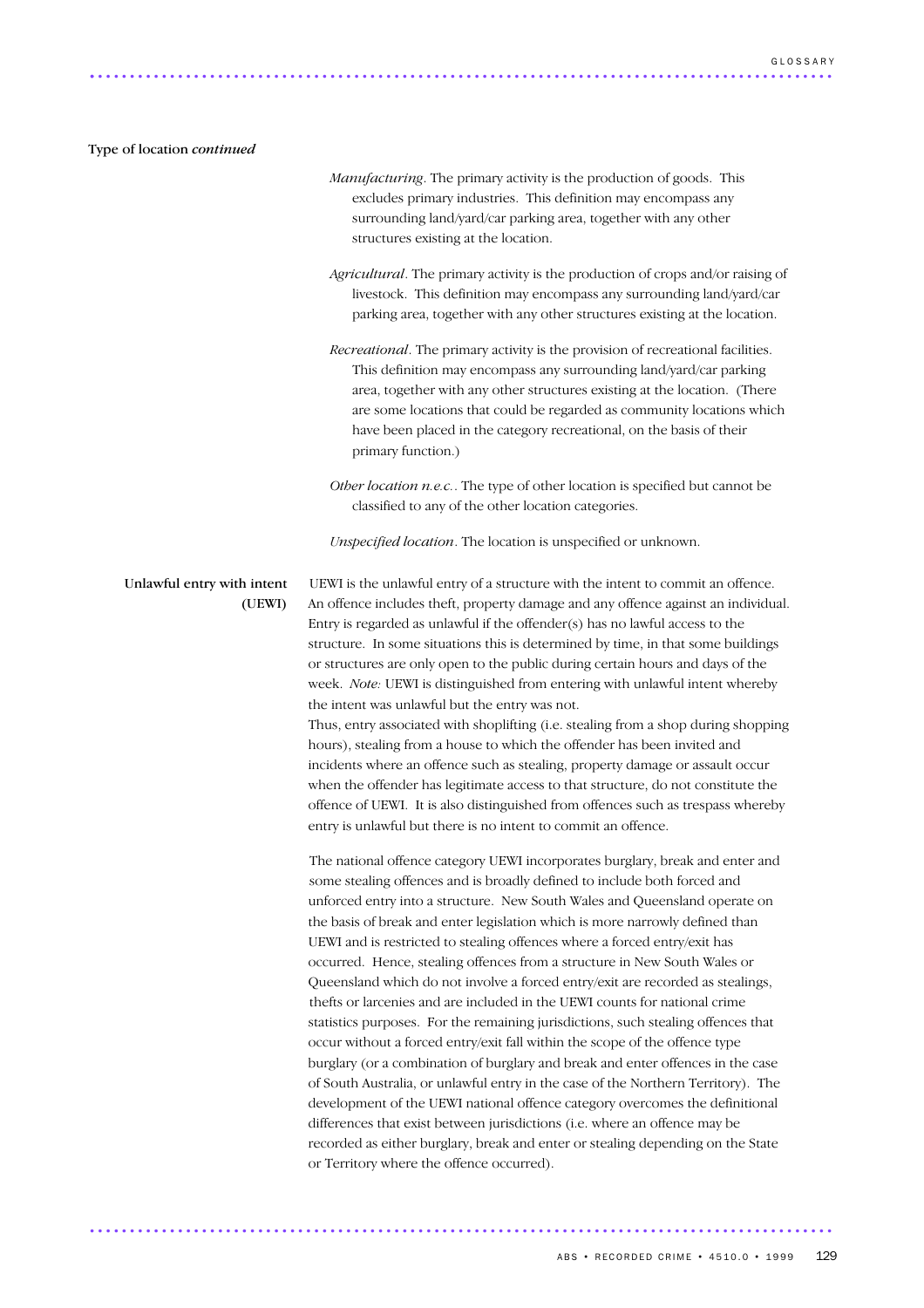### Unlawful entry with intent *continued*

For the purposes of defining UEWI, a structure includes but is not limited to: dwelling (e.g. house, flat, apartment, condominium, cabin, tent, houseboat, caravan); other buildings within the curtilage of a dwelling (e.g. garage, shed, barn); annexe; office; bank; shop; service station; hotel; motel; factory; warehouse; school; church; hospital; public building; building for public entertainment/recreation etc. Structures must be contained (i.e. have walls) and capable of being secured in some form. Motor vehicles (excluding campervans that are being used for accommodation), carports, yards and verandahs are not regarded as structures and hence are excluded from the scope of this offence.

For the purposes of determining the number of counts of UEWI, a place/premise is a single, connected property, containing one or more structures, all of which are occupied by the same person or group of people. The occupant(s) may own, rent, lease or otherwise inhabit the structure(s).

There are two offence categories of UEWI:

- UEWI—involving the taking of property, means the unlawful entry of a structure with the intent to commit a criminal act, resulting in the taking of property from the structure.
- UEWI—other, means the unlawful entry of a structure with the intent to commit a criminal act, but does not result in the taking of property from the structure.

### Victim

The victim varies according to the offence category:

- for murder and attempted murder, manslaughter and driving causing death, assault, sexual assault and kidnapping/abduction, the victim is an individual person;
- for robbery, the victim may be either an individual person or an organisation. Where the robbery involves an organisation or business, the element of property ownership is the key to determining the number and type of robbery victims.
- if the robbery only involves property belonging to an organisation, then one victim (i.e. the organisation) is counted regardless of the number of employees from which the property is taken. However, if robbery of an organisation also involves personal property in an employee's custody, then both the organisation and employee(s) are counted as victims;
- for blackmail/extortion, the victim may be either an individual person or an organisation;
- for UEWI, the victim is the place/premise which is defined as a single connected property that is owned, rented or occupied by the same person or group of people;
- for motor vehicle theft, the victim is the motor vehicle; and
- for other theft, the victim is either an individual person or an organisation.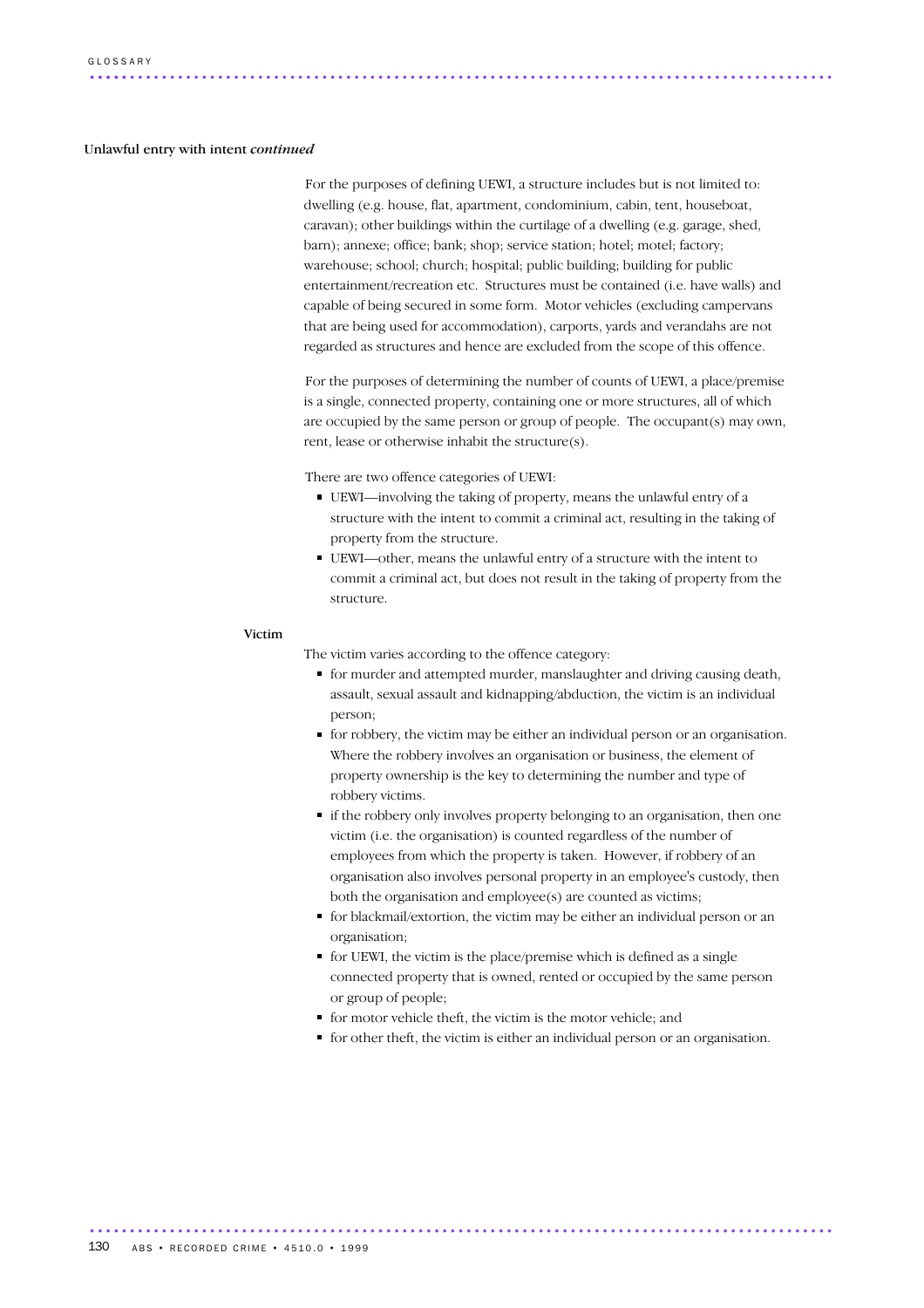Weapon A weapon is defined as any object used to cause injury or fear of injury. It also includes imitation weapons and implied weapons (e.g. where a weapon is not seen by the victim but the offender claims to possess one). Parts of the body such as fists or feet are not included. The following are categories of weapons.

- Firearm: a firearm is any potentially lethal, barrelled weapon from which any shot, bullet, or other missile is able, or appears able, to be discharged. This includes but is not limited to: pistol; revolver; rifle; automatic/ semi-automatic rifle; shotgun; military firearm; airgun; nail gun; cannon; imitation firearm; implied firearm. This excludes bow and arrow; crossbow; spear gun; blowgun.
- Other weapon: this includes any instrument or substance, other than a firearm, capable of inflicting damage, injury or death. This includes but is not limited to: knife; sharp instrument; blunt instrument; hammer; axe; club; iron bar; piece of wood; syringe/hypodermic needle; bow and arrow; crossbow; spear gun; blowgun; rope; wire; chemical; acid; explosive; vehicle; other dangerous article; imitation weapons (excluding firearms).